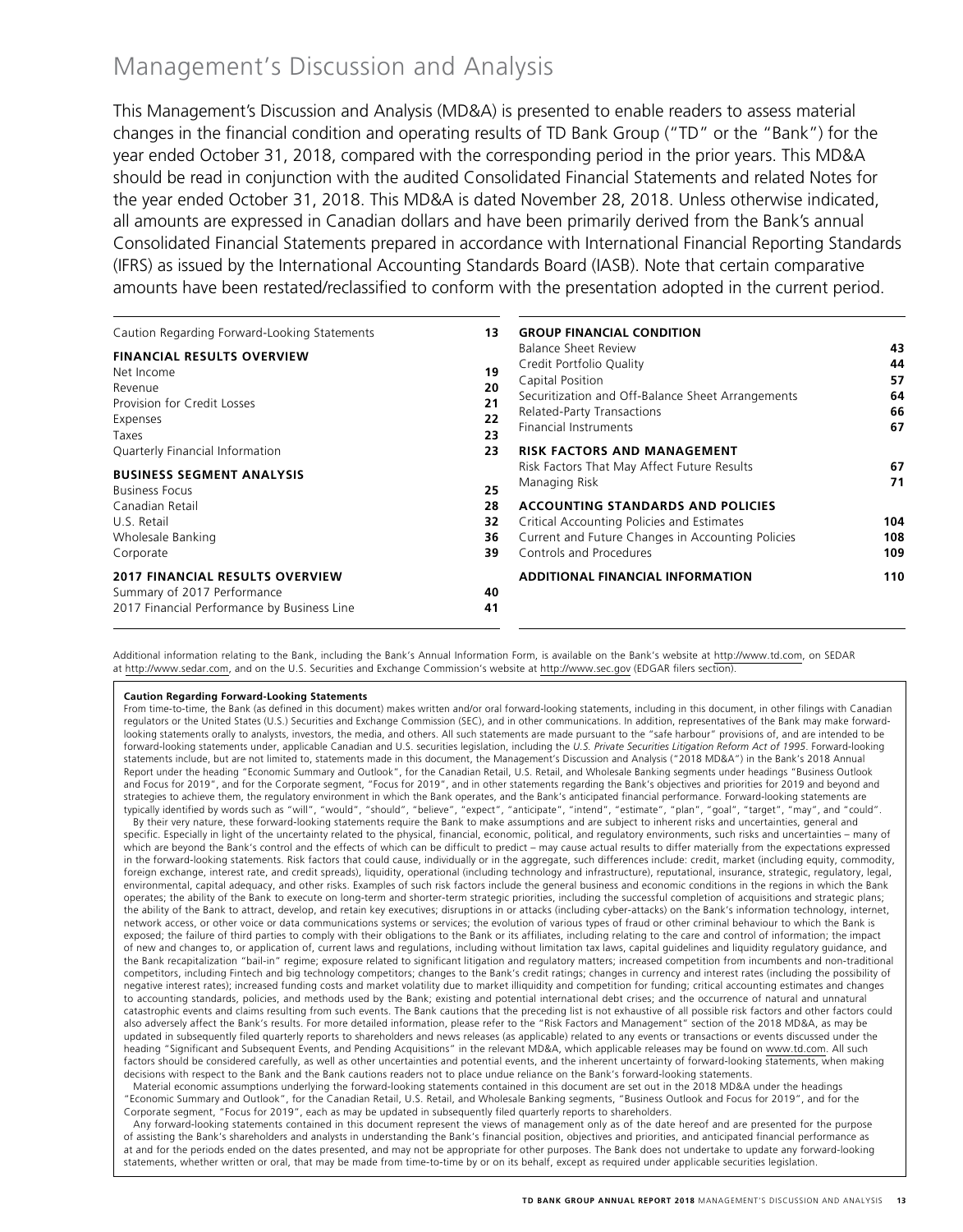| TABLE 1<br><b>FINANCIAL HIGHLIGHTS</b>                                               |            |            |            |
|--------------------------------------------------------------------------------------|------------|------------|------------|
| (millions of Canadian dollars, except where noted)                                   | 2018       | 2017       | 2016       |
| <b>Results of operations</b>                                                         |            |            |            |
| Total revenues - reported                                                            | \$38,834   | \$36,149   | \$34,315   |
| Total revenues - adjusted <sup>1</sup>                                               | 38,923     | 35,946     | 34,308     |
| Provision for credit losses <sup>2</sup>                                             | 2,480      | 2,216      | 2,330      |
| Insurance claims and related expenses                                                | 2,444      | 2,246      | 2,462      |
| Non-interest expenses - reported                                                     | 20,137     | 19,366     | 18,877     |
| Non-interest expenses - adjusted <sup>1</sup>                                        | 19,885     | 19,092     | 18,496     |
| Net income - reported                                                                | 11,334     | 10,517     | 8,936      |
| Net income - adjusted <sup>1</sup>                                                   | 12,183     | 10,587     | 9,292      |
| Financial positions (billions of Canadian dollars)                                   |            |            |            |
| Total loans net of allowance for loan losses                                         | \$646.4    | \$612.6    | \$585.7    |
| Total assets                                                                         | 1,334.9    | 1,279.0    | 1,177.0    |
| Total deposits                                                                       | 851.4      | 832.8      | 773.7      |
| Total equity                                                                         | 80.0       | 75.2       | 74.2       |
| Total Common Equity Tier 1 Capital risk-weighted assets <sup>3</sup>                 | 435.6      | 435.8      | 405.8      |
| <b>Financial ratios</b>                                                              |            |            |            |
| Return on common equity - reported                                                   | 15.7%      | 14.9%      | 13.3%      |
| Return on common equity – adjusted <sup>1,4</sup>                                    | 16.9       | 15.0       | 13.9       |
| Efficiency ratio - reported                                                          | 51.9%      | 53.6%      | 55.0%      |
| Efficiency ratio - adjusted <sup>1</sup>                                             | 51.1       | 53.1       | 53.9       |
| Provision for credit losses as a % of net average loans and acceptances <sup>5</sup> | 0.39       | 0.37       | 0.41       |
| <b>Common share information - reported</b> (Canadian dollars)                        |            |            |            |
| Per share earnings                                                                   |            |            |            |
| Basic                                                                                | \$<br>6.02 | \$<br>5.51 | \$<br>4.68 |
| Diluted                                                                              | 6.01       | 5.50       | 4.67       |
| Dividends per common share                                                           | 2.61       | 2.35       | 2.16       |
| Book value per share                                                                 | 40.50      | 37.76      | 36.71      |
| Closing share price <sup>6</sup>                                                     | 73.03      | 73.34      | 60.86      |
| Shares outstanding (millions)                                                        |            |            |            |
| Average basic                                                                        | 1,835.4    | 1,850.6    | 1,853.4    |
| Average diluted                                                                      | 1,839.5    | 1,854.8    | 1,856.8    |
| End of period                                                                        | 1,828.3    | 1,839.6    | 1,857.2    |
| Market capitalization (billions of Canadian dollars)                                 | 133.5<br>s | \$134.9    | \$113.0    |
| Dividend yield <sup>7</sup>                                                          | 3.5%       | 3.6%       | 3.9%       |
| Dividend payout ratio                                                                | 43.3       | 42.6       | 46.1       |
| Price-earnings ratio                                                                 | 12.2       | 13.3       | 13.0       |
| Total shareholder return (1-year) <sup>8</sup>                                       | 3.1        | 24.8       | 17.9       |
| Common share information - adjusted (Canadian dollars) <sup>1</sup>                  |            |            |            |
| Per share earnings                                                                   |            |            |            |
| Basic                                                                                | \$<br>6.48 | \$<br>5.55 | \$<br>4.88 |
| Diluted                                                                              | 6.47       | 5.54       | 4.87       |
| Dividend payout ratio                                                                | 40.2%      | 42.3%      | 44.3%      |
| Price-earnings ratio                                                                 | 11.3       | 13.2       | 12.5       |
| <b>Capital ratios</b>                                                                |            |            |            |
| Common Equity Tier 1 Capital ratio <sup>3</sup>                                      | 12.0%      | 10.7%      | 10.4%      |
| Tier 1 Capital ratio <sup>3</sup>                                                    | 13.7       | 12.3       | 12.2       |
| Total Capital ratio <sup>3</sup>                                                     | 16.2       | 14.9       | 15.2       |
| Leverage ratio                                                                       | 4.2        | 3.9        | 4.0        |

<sup>1</sup> The Toronto-Dominion Bank ("TD" or the "Bank") prepares its Consolidated Financial Statements in accordance with International Financial Reporting Standards (IFRS), the current Generally Accepted Accounting Principles (GAAP), and refers to results prepared in accordance with IFRS as the "reported" results. The Bank also utilizes non-GAAP financial measures to arrive at "adjusted" results to assess each of its businesses and to measure overall Bank performance. To arrive at adjusted results, the Bank removes "items of note", from reported results. Refer to the "Financial Results Overview" in 2018 Management's Discussion and Analysis (MD&A) for further explanation, a list of the items of note, and a reconciliation of non-GAAP financial measures.

<sup>2</sup> Effective November 1, 2017, amounts were prepared in accordance with IFRS 9, Financial Instruments (IFRS 9). Prior period comparatives were prepared in accordance with IAS 39. Financial Instruments: Recognition and Measurement (IAS 39) and have not been restated.

<sup>3</sup> Each capital ratio has its own risk-weighted assets (RWA) measure due to the Office of the Superintendent of Financial Institutions Canada (OSFI)-prescribed scalar for inclusion of the Credit Valuation Adjustment (CVA). For fiscal 2018, the

scalars for inclusion of CVA for Common Equity Tier 1 (CET1), Tier 1, and Total Capital RWA are 80%, 83%, and 86%, respectively. For fiscal 2017, the scalars were 72%, 77%, and 81%, respectively. For fiscal 2016, the scalars were 64%, 71%, and 77%, respectively. For fiscal 2016 and 2017, RWA for all ratios were the same due to the regulatory floor which was based on Basel I risk weights. For fiscal 2018, the regulatory floor is based on Basel II standardized risk weights and is no longer triggered resulting in a separate RWA for each ratio due to the CVA scalar. <sup>4</sup> Adjusted return on common equity is a non-GAAP financial measure. Refer to the

"Return on Common Equity" section of this document for an explanation.

<sup>5</sup> Excludes acquired credit-impaired (ACI) loans, debt securities classified as loans (DSCL) under IAS 39, and debt securities at amortized cost (DSAC) and debt securities at fair value through other comprehensive income (DSOCI) under IFRS 9. <sup>6</sup> Toronto Stock Exchange (TSX) closing market price.

<sup>7</sup> Dividend yield is calculated as the dividend per common share paid during the year divided by the daily average closing stock price during the year.

8 TSR is calculated based on share price movement and dividends reinvested over a trailing one-year period.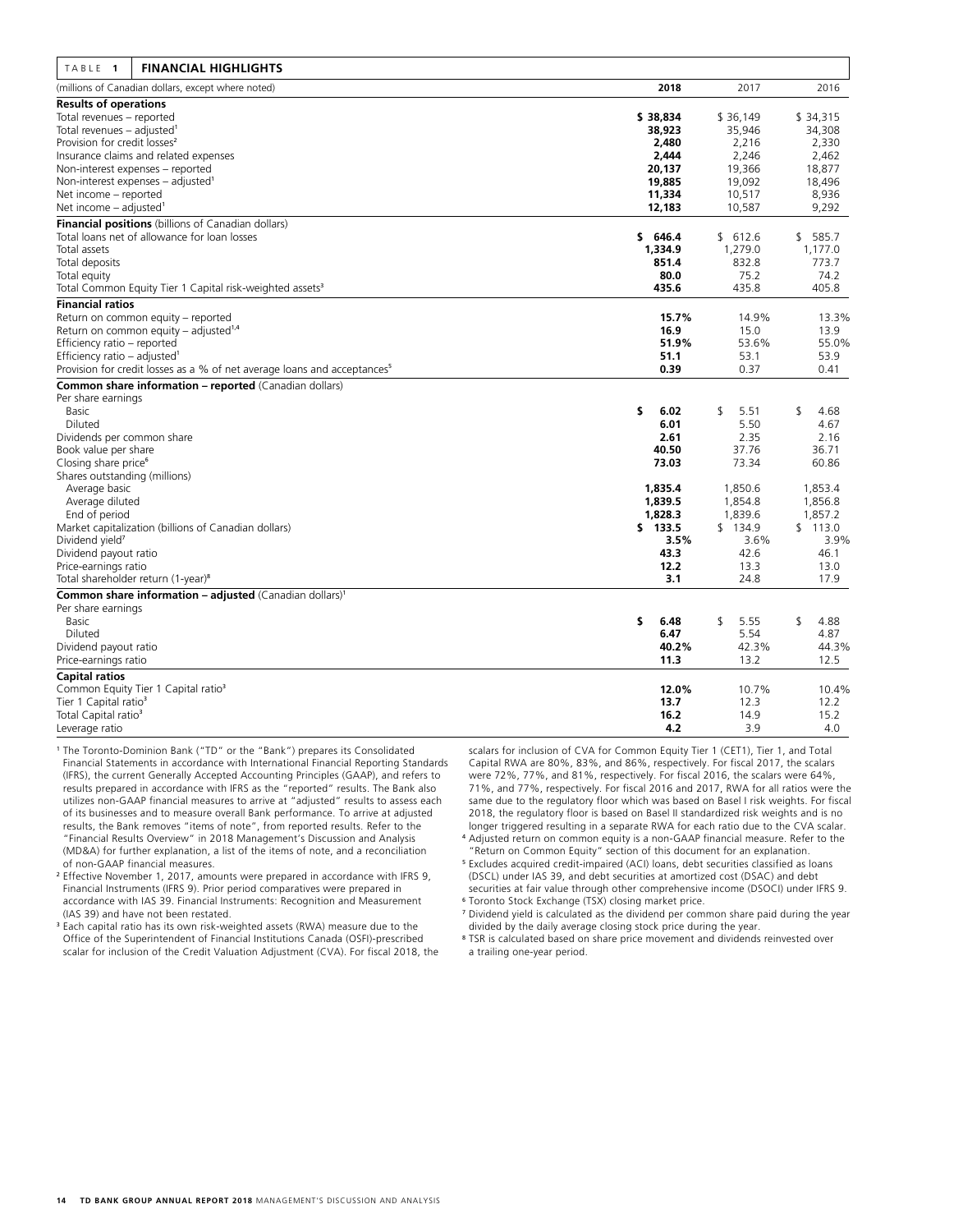#### **FINANCIAL RESULTS OVERVIEW**

#### **CORPORATE OVERVIEW**

The Toronto-Dominion Bank and its subsidiaries are collectively known as TD Bank Group ("TD" or the "Bank"). TD is the sixth largest bank in North America by branches and serves more than 25 million customers in three key businesses operating in a number of locations in financial centres around the globe: Canadian Retail, which includes the results of the Canadian personal and commercial banking, wealth and insurance businesses; U.S. Retail, which includes the results of the U.S. personal and business banking operations, wealth management services, and the Bank's investment in TD Ameritrade; and Wholesale Banking. TD also ranks among the world's leading online financial services firms, with more than 12 million active online and mobile customers. TD had \$1.3 trillion in assets on October 31, 2018, and 84,383 average full-time equivalent employees in fiscal 2018. The Toronto-Dominion Bank trades under the symbol "TD" on the Toronto and New York Stock Exchanges.

#### **HOW THE BANK REPORTS**

The Bank prepares its Consolidated Financial Statements in accordance with IFRS, the current generally accepted accounting principles (GAAP), and refers to results prepared in accordance with IFRS as "reported" results. The Bank also utilizes non-GAAP financial measures referred to as "adjusted" results to assess each of its businesses and to measure the Bank's overall performance. To arrive at adjusted results, the Bank removes "items of note", from reported results. The items of note relate to items which management does not believe are indicative of underlying business performance. The Bank believes that adjusted results provide the reader with a better understanding of how management views the Bank's performance. The items of note are disclosed in Table 3. As explained, adjusted results differ from reported results determined in accordance with IFRS. Adjusted results, items of note, and related terms used in this document are not defined terms under IFRS and, therefore, may not be comparable to similar terms used by other issuers.

The Bank's U.S. strategic cards portfolio comprises of agreements with certain U.S. retailers pursuant to which TD is the U.S. issuer of private label and co-branded consumer credit cards to their U.S. customers. Under the terms of the individual agreements, the Bank and the retailers share in the profits generated by the relevant portfolios after credit losses. Under IFRS, TD is required to present the gross amount of revenue and provisions for credit losses related to these portfolios in the Bank's Consolidated Statement of Income. At the segment level, the retailer program partners' share of revenues and credit losses is presented in the Corporate segment, with an offsetting amount (representing the partners' net share) recorded in Non-interest expenses, resulting in no impact to Corporate's reported Net income (loss). The Net income (loss) included in the U.S. Retail segment includes only the portion of revenue and credit losses attributable to TD under the agreements.

Effective November 1, 2017, the Bank adopted IFRS 9, which replaces the guidance in IAS 39. Refer to Note 2 and Note 4 of the 2018 Consolidated Financial Statements for a summary of the Bank's accounting policies as it relates to IFRS 9. Under IFRS 9, the current period provision for credit losses (PCL) for performing (Stage 1 and Stage 2) and impaired (Stage 3) financial assets, loan commitments, and financial guarantees is recorded within the respective segment. Under IAS 39 and prior to November 1, 2017, the PCL related to the collectively assessed allowance for incurred but not identified credit losses that related to the Canadian Retail and Wholesale Banking segments was recorded in the Corporate segment. Prior period results have not been restated. PCL on impaired financial assets includes Stage 3 PCL under IFRS 9 and counterparty-specific and individually insignificant PCL under IAS 39. PCL on performing financial assets, loan commitments, and financial guarantees include Stage 1 and Stage 2 PCL under IFRS 9 and incurred but not identified losses under IAS 39.

IFRS 9 does not require restatement of comparative period financial statements except in limited circumstances related to aspects of hedge accounting. Entities are permitted to restate comparatives as long as hindsight is not applied. The Bank has made the decision not to restate comparative period financial information and has recognized any measurement differences between the previous carrying amount and the new carrying amount on November 1, 2017 through an adjustment to opening retained earnings. As such, fiscal 2018 results reflect the adoption of IFRS 9, while prior periods reflect results under IAS 39.

#### *U.S. Tax Reform*

On December 22, 2017, the U.S. government enacted comprehensive tax legislation commonly referred to as the *Tax Cuts and Jobs Act* (the "U.S. Tax Act") which made broad and complex changes to the U.S. tax code.

The reduction of the U.S. federal corporate tax rate enacted by the U.S. Tax Act resulted in an adjustment during 2018 to the Bank's U.S. deferred tax assets and liabilities to the lower base rate of 21% as well as an adjustment to the Bank's carrying balances of certain tax creditrelated investments and its investment in TD Ameritrade. The Bank finalized its assessment of the implications of the U.S. Tax Act during 2018 and recorded a net charge to earnings of \$392 million (US\$319 million) for the year ended October 31, 2018.

The lower corporate tax rate had and will have a positive effect on TD's current year and future earnings. The amount of the benefit may vary due to, among other things, changes in interpretations and assumptions the Bank has made, guidance that may be issued by applicable regulatory authorities, and actions the Bank may take to reinvest some of the savings in its operations.

The following table provides the operating results on a reported basis for the Bank.

| TABLE 2                                    | <b>OPERATING RESULTS - Reported</b>                                                       |                    |                    |                    |
|--------------------------------------------|-------------------------------------------------------------------------------------------|--------------------|--------------------|--------------------|
| (millions of Canadian dollars)             |                                                                                           | 2018               | 2017               | 2016               |
| Net interest income<br>Non-interest income |                                                                                           | \$22,239<br>16,595 | \$20.847<br>15,302 | \$19,923<br>14,392 |
| Total revenue                              |                                                                                           | 38,834             | 36.149             | 34,315             |
| Provision for credit losses                |                                                                                           | 2,480              | 2,216              | 2,330              |
|                                            | Insurance claims and related expenses                                                     | 2,444              | 2,246              | 2,462              |
| Non-interest expenses                      |                                                                                           | 20,137             | 19,366             | 18,877             |
|                                            | Income before income taxes and equity in net income of an investment in TD Ameritrade     | 13,773             | 12,321             | 10,646             |
| Provision for income taxes                 |                                                                                           | 3,182              | 2,253              | 2,143              |
|                                            | Equity in net income of an investment in TD Ameritrade                                    | 743                | 449                | 433                |
| Net income - reported                      |                                                                                           | 11,334             | 10,517             | 8,936              |
| Preferred dividends                        |                                                                                           | 214                | 193                | 141                |
|                                            | Net income available to common shareholders and non-controlling interests in subsidiaries | \$11,120           | \$10,324           | 8,795<br>\$        |
| Attributable to:                           |                                                                                           |                    |                    |                    |
| <b>Common shareholders</b>                 |                                                                                           | \$11,048           | \$10.203           | 8,680<br>\$        |
|                                            | Non-controlling interests                                                                 |                    | 121                | 115                |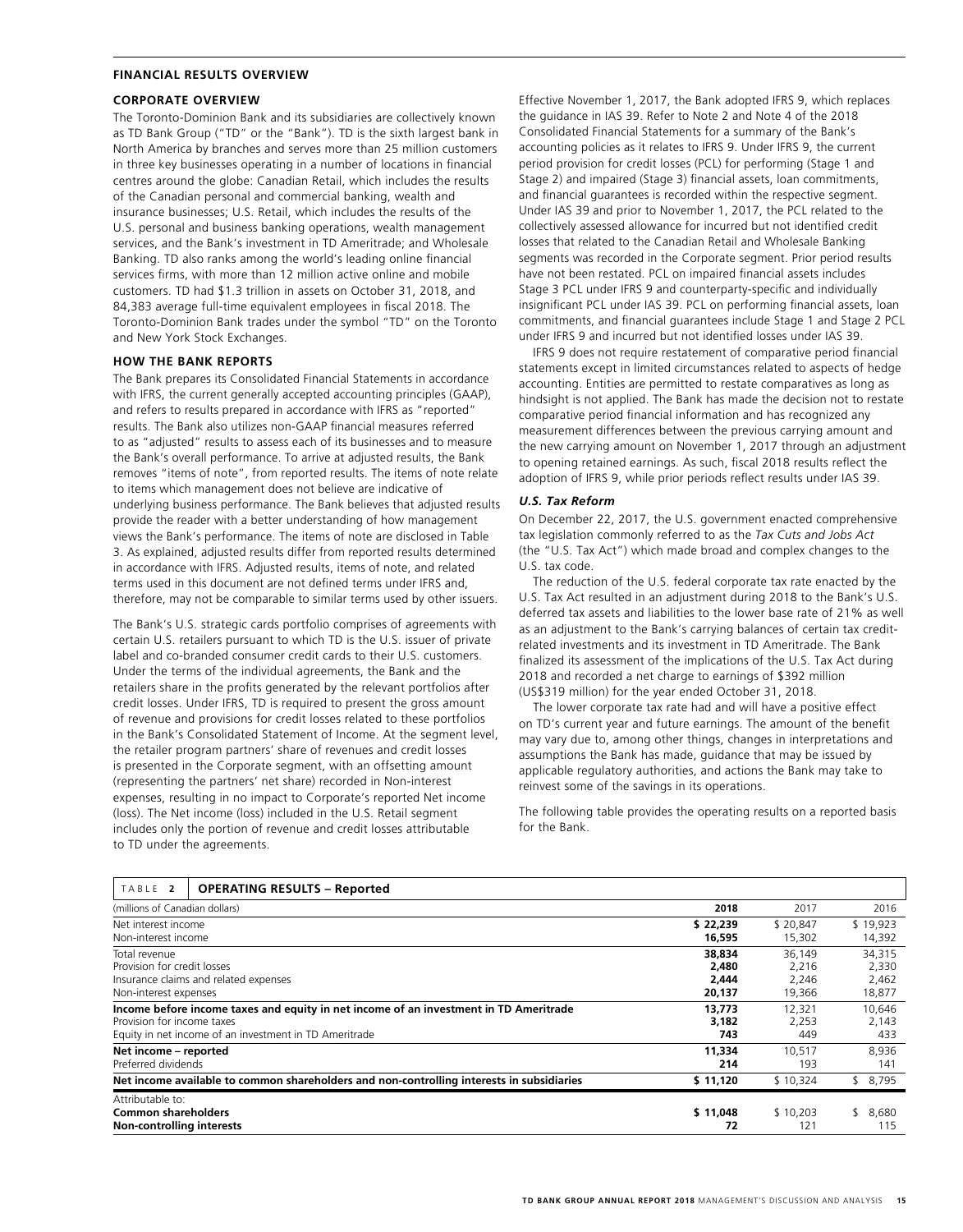| TABLE 3                                     | NON-GAAP FINANCIAL MEASURES - Reconciliation of Adjusted to Reported Net Income                         |          |                          |                |
|---------------------------------------------|---------------------------------------------------------------------------------------------------------|----------|--------------------------|----------------|
| (millions of Canadian dollars)              |                                                                                                         | 2018     | 2017                     | 2016           |
| <b>Operating results - adjusted</b>         |                                                                                                         |          |                          |                |
| Net interest income                         |                                                                                                         | \$22,239 | \$20,847                 | \$19,923       |
| Non-interest income <sup>1</sup>            |                                                                                                         | 16,684   | 15,099                   | 14,385         |
| Total revenue                               |                                                                                                         | 38,923   | 35,946                   | 34,308         |
| Provision for credit losses                 |                                                                                                         | 2,480    | 2,216                    | 2,330          |
| Insurance claims and related expenses       |                                                                                                         | 2.444    | 2,246                    | 2,462          |
|                                             | Non-interest expenses <sup>2</sup>                                                                      |          | 19,092                   | 18,496         |
|                                             | Income before income taxes and equity in net income of an investment in TD Ameritrade                   | 14,114   | 12,392                   | 11,020         |
|                                             | Provision for (recovery of) income taxes                                                                | 2,898    | 2,336                    | 2,226          |
|                                             | Equity in net income of an investment in TD Ameritrade <sup>3</sup>                                     | 967      | 531                      | 498            |
| Net income - adjusted                       |                                                                                                         | 12,183   | 10,587                   | 9,292          |
| Preferred dividends                         |                                                                                                         | 214      | 193                      | 141            |
|                                             | Net income available to common shareholders and non-controlling interests in subsidiaries - adjusted    | 11,969   | 10.394                   | 9,151          |
| Attributable to:                            |                                                                                                         |          |                          |                |
|                                             | Non-controlling interests in subsidiaries, net of income taxes                                          | 72       | 121                      | 115            |
|                                             | Net income available to common shareholders - adjusted                                                  | 11,897   | 10,273                   | 9,036          |
|                                             | Pre-tax adjustments of items of note                                                                    |          |                          |                |
| Amortization of intangibles <sup>4</sup>    |                                                                                                         | (324)    | (310)                    | (335)          |
|                                             | Charges associated with the Scottrade transaction <sup>5</sup>                                          | (193)    | (46)                     |                |
| Impact from U.S. tax reform <sup>6</sup>    |                                                                                                         | (48)     | $\overline{\phantom{a}}$ |                |
|                                             | Dilution gain on the Scottrade transaction <sup>7</sup>                                                 |          | 204                      |                |
|                                             | Loss on sale of the Direct Investing business in Europe <sup>8</sup>                                    |          | (42)                     |                |
|                                             | Fair value of derivatives hedging the reclassified available-for-sale securities portfolio <sup>9</sup> |          | 41                       | $\overline{7}$ |
|                                             | Impairment of goodwill, non-financial assets, and other charges <sup>10</sup>                           |          |                          | (111)          |
|                                             | Provision for (recovery of) income taxes for items of note                                              |          |                          |                |
| Amortization of intangibles <sup>4,11</sup> |                                                                                                         | (55)     | (78)                     | (89)           |
|                                             | Charges associated with the Scottrade transaction <sup>5</sup>                                          | (5)      | (10)                     |                |
| Impact from U.S. tax reform <sup>6</sup>    |                                                                                                         | 344      | $\overline{\phantom{0}}$ |                |
|                                             | Dilution gain on the Scottrade transaction <sup>7</sup>                                                 |          |                          |                |
|                                             | Loss on sale of the Direct Investing business in Europe <sup>8</sup>                                    |          | (2)                      |                |
|                                             | Fair value of derivatives hedging the reclassified available-for-sale securities portfolio <sup>9</sup> |          | $\overline{7}$           |                |
|                                             | Impairment of goodwill, non-financial assets, and other charges <sup>10</sup>                           |          |                          | 5              |
|                                             | Total adjustments for items of note                                                                     | (849)    | (70)                     | (356)          |
|                                             | Net income available to common shareholders - reported                                                  | \$11,048 | \$10,203                 | \$8,680        |

<sup>1</sup> Adjusted non-interest income excludes the following items of note: Adjustment to the carrying balances of certain tax credit-related investments as explained in footnote 6 – 2018 – \$(89) million. Dilution gain on the Scottrade transaction, as explained in footnote 7 – 2017 – \$204 million. Loss on sale of the Direct Investing business in Europe, as explained in footnote 8 – 2017 – \$42 million. Gain on fair value of derivatives hedging the reclassified available-for-sale (AFS) securities portfolio, as explained in footnote 9 – 2017 – \$41 million and 2016 – \$7 million. These amounts were reported in the Corporate segment.

- <sup>2</sup> Adjusted non-interest expenses exclude the following items of note: Amortization of intangibles, as explained in footnote 4 – 2018 – \$231 million, 2017 – \$248 million, 2016 – \$270 million, reported in the Corporate segment. Charges associated with the Bank's acquisition of Scottrade Bank, as explained in footnote 5 – 2018 – \$21 million and 2017 – \$26 million, reported in the U.S. Retail segment. Impairment of goodwill, non-financial assets, and other charges as explained in footnote 10 – 2016 – \$111 million, reported in Corporate segment.
- <sup>3</sup> Adjusted equity in net income of an investment in TD Ameritrade excludes the following items of note: Amortization of intangibles as explained in footnote 4 – 2018 – \$93 million, 2017 – \$62 million and 2016 – \$65 million; and the Bank's share of TD Ameritrade's deferred tax balances adjustment, as explained in footnote  $6 - 2018 - \frac{6}{41}$  million. The earnings impact of both of these items was reported in the Corporate segment. The Bank's share of charges associated with TD Ameritrade's acquisition of Scottrade Financial Services Inc. (Scottrade), as explained in footnote 5 – 2018 – \$172 million and 2017 – \$20 million. This item was reported in the U.S. Retail segment.
- <sup>4</sup> Amortization of intangibles relates to intangibles acquired as a result of asset acquisitions and business combinations, including the after tax amounts for amortization of intangibles relating to the Equity in net income of the investment in TD Ameritrade. Although the amortization of software and asset servicing rights are recorded in amortization of intangibles, they are not included for purposes of the items of note.
- <sup>5</sup> On September 18, 2017, the Bank acquired Scottrade Bank and TD Ameritrade acquired Scottrade, together with the Bank's purchase of TD Ameritrade shares issued in connection with TD Ameritrade's acquisition of Scottrade (the "Scottrade transaction"). Scottrade Bank merged with TD Bank, N.A. The Bank and TD Ameritrade incurred acquisition related charges including employee severance, contract termination fees, direct transaction costs, and other one-time charges. These amounts have been recorded as an adjustment to net income and include charges associated with the Bank's acquisition of Scottrade Bank and the after tax amounts for the Bank's share of charges associated with TD Ameritrade's acquisition of Scottrade. These amounts were reported in the U.S. Retail segment.

<sup>6</sup> The reduction of the U.S. federal corporate tax rate enacted by the U.S. Tax Act resulted in a net charge to earnings during 2018 of \$392 million, comprising a net \$48 million pre-tax charge related to the write-down of certain tax credit-related investments, partially offset by the favourable impact of the Bank's share of TD Ameritrade's remeasurement of its deferred income tax balances, and a net \$344 million income tax expense resulting from the remeasurement of the Bank's deferred tax assets and liabilities to the lower base rate of 21% and other related tax adjustments. The earnings impact was reported in the Corporate segment.

- <sup>7</sup> In connection with TD Ameritrade's acquisition of Scottrade on September 18, 2017, TD Ameritrade issued 38.8 million shares, of which the Bank purchased 11.1 million pursuant to its pre-emptive rights. As a result of the share issuances, the Bank's common stock ownership percentage in TD Ameritrade decreased and the Bank realized a dilution gain of \$204 million reported in the Corporate segment.
- <sup>8</sup> On June 2, 2017, the Bank completed the sale of its Direct Investing business in Europe to Interactive Investor PLC. A loss of \$40 million after tax was recorded in the Corporate segment in other income (loss). The loss is not considered to be in the normal course of business for the Bank.
- <sup>9</sup> The Bank changed its trading strategy with respect to certain trading debt securities and reclassified these securities from trading to AFS under IAS 39 (classified as fair value through other comprehensive income (FVOCI) under IFRS 9) effective August 1, 2008. These debt securities are economically hedged, primarily with credit default swap (CDS) and interest rate swap contracts which are recorded on a fair value basis with changes in fair value recorded in the period's earnings. As a result the derivatives were accounted for on an accrual basis in Wholesale Banking and the gains and losses related to the derivatives in excess of the accrued amounts were reported in the Corporate segment. Adjusted results of the Bank in prior periods exclude the gains and losses of the derivatives in excess of the accrued amount. Effective February 1, 2017, the total gains and losses as a result of changes in fair value of these derivatives are recorded in Wholesale Banking.
- <sup>10</sup> In the second quarter of 2016, the Bank recorded impairment losses on goodwill, certain intangibles, other non-financial assets, and deferred tax assets, as well as other charges relating to the Direct Investing business in Europe that had been experiencing continued losses. These amounts are reported in the Corporate segment.
- <sup>11</sup> The amount reported in 2018 excludes \$31 million relating to the one-time adjustment of associated deferred tax liability balances as a result of the U.S. Tax Act. The impact of this adjustment is included in the Impact from U.S. tax reform item of note.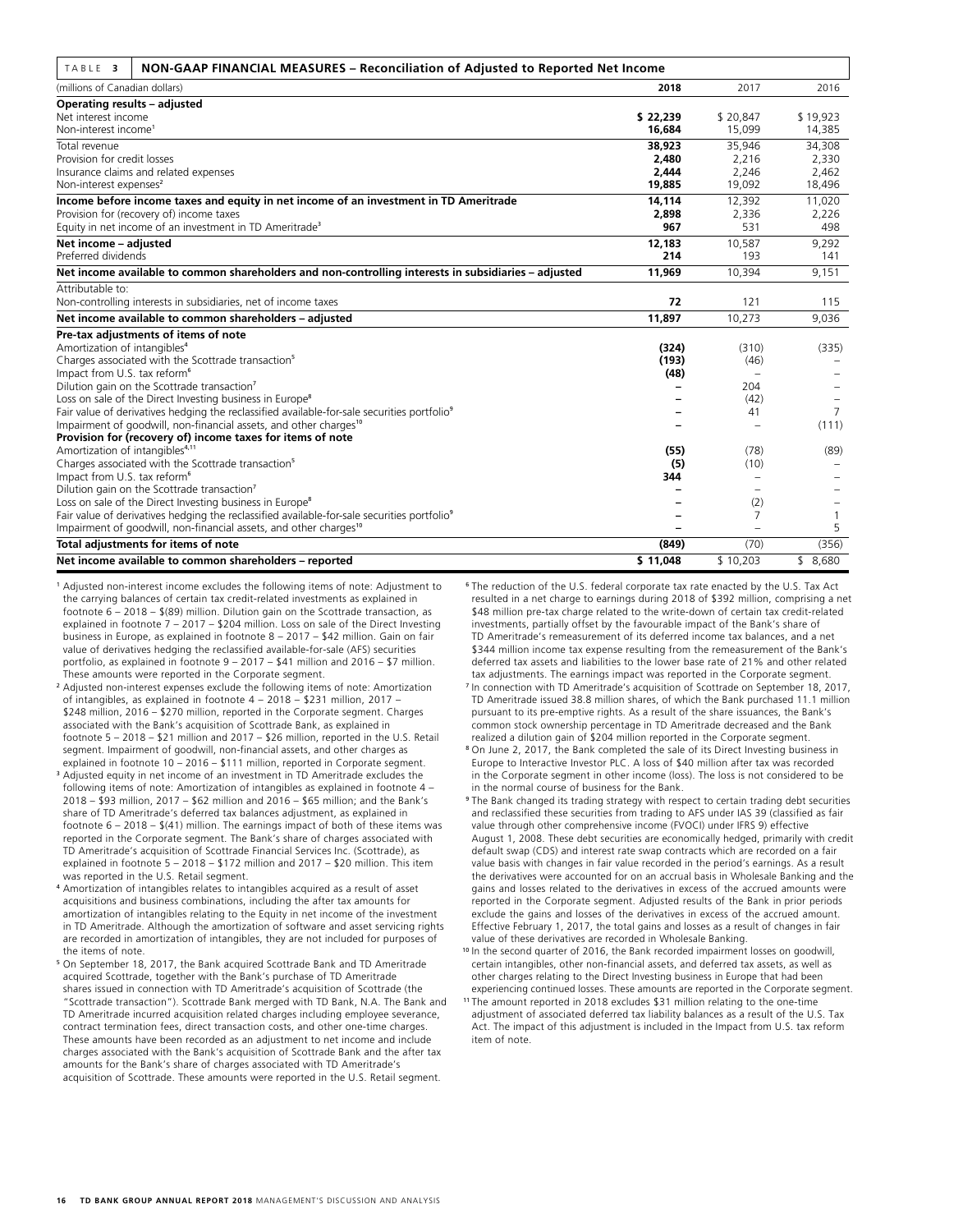| TABLE 4                                    | <b>RECONCILIATION OF REPORTED TO ADJUSTED EARNINGS PER SHARE (EPS)</b> |                |                |                |
|--------------------------------------------|------------------------------------------------------------------------|----------------|----------------|----------------|
| (Canadian dollars)                         |                                                                        | 2018           | 2017           | 2016           |
| Adjustments for items of note <sup>2</sup> | Basic earnings per share - reported                                    | \$6.02<br>0.46 | \$5.51<br>0.04 | \$4.68<br>0.20 |
|                                            | Basic earnings per share - adjusted                                    | \$6.48         | \$5.55         | \$4.88         |
| Adjustments for items of note <sup>2</sup> | Diluted earnings per share - reported                                  | \$6.01<br>0.46 | \$5.50<br>0.04 | \$4.67<br>0.20 |
|                                            | Diluted earnings per share - adjusted                                  | \$6.47         | \$5.54         | \$4.87         |

<sup>1</sup> EPS is computed by dividing net income available to common shareholders by the weighted-average number of shares outstanding during the period.

<sup>2</sup> For explanations of items of note, refer to the "Non-GAAP Financial Measures – Reconciliation of Adjusted to Reported Net Income" table in the "Financial Results Overview" section of this document.

| TABLE 5                        | AMORTIZATION OF INTANGIBLES, NET OF INCOME TAXES <sup>1,2</sup> |              |       |
|--------------------------------|-----------------------------------------------------------------|--------------|-------|
| (millions of Canadian dollars) |                                                                 | 2018<br>2017 | 2016  |
|                                | TD Bank, National Association (TD Bank, N.A.)<br>s.             | - 87<br>\$91 | \$108 |
|                                | TD Ameritrade Holding Corporation (TD Ameritrade) <sup>3</sup>  | 93<br>-62    | 65    |
| MBNA Canada                    |                                                                 | 42<br>49     | 36    |
| Aeroplan                       |                                                                 | 17           |       |
| Other                          |                                                                 | 20<br>23     | 20    |
|                                |                                                                 | 232<br>269   | 246   |
|                                | Software and asset servicing rights                             | 351<br>464   | 340   |
|                                | Amortization of intangibles, net of income taxes<br>\$733       | \$583        | \$586 |

<sup>1</sup> The amount reported in 2018 excludes \$31 million relating to the one-time adjustment of associated deferred tax liability balances as a result of the U.S. Tax Act. The impact of this adjustment is included in the Impact from U.S. tax reform item of note.

#### **RETURN ON COMMON EQUITY**

The Bank's methodology for allocating capital to its business segments is aligned with the common equity capital requirements under Basel III. The capital allocated to the business segments is based on 9% CET1 Capital.

Adjusted ROE is adjusted net income available to common shareholders as a percentage of average common equity.

<sup>2</sup> Amortization of intangibles, with the exception of software and asset servicing rights, are included as items of note. For explanations of items of note, refer to the "Non-GAAP Financial Measures – Reconciliation of Adjusted to Reported Net Income" table in the "Financial Results Overview" section of this document. <sup>3</sup> Included in equity in net income of an investment in TD Ameritrade.

Adjusted ROE is a non-GAAP financial measure and is not a defined term under IFRS. Readers are cautioned that earnings and other measures adjusted to a basis other than IFRS do not have standardized meanings under IFRS and, therefore, may not be comparable to similar terms used by other issuers.

| TABLE 6               | <b>RETURN ON COMMON EQUITY</b>                                                                            |               |               |               |
|-----------------------|-----------------------------------------------------------------------------------------------------------|---------------|---------------|---------------|
|                       | (millions of Canadian dollars, except as noted)                                                           | 2018          | 2017          | 2016          |
| Average common equity |                                                                                                           | \$70,499      | \$68,349      | \$65,121      |
|                       | Net income available to common shareholders - reported<br>Items of note, net of income taxes <sup>1</sup> | 11,048<br>849 | 10.203<br>70  | 8,680<br>356  |
|                       | Net income available to common shareholders - adjusted                                                    | \$11,897      | \$10.273      | \$9.036       |
|                       | Return on common equity - reported<br>Return on common equity - adjusted                                  | 15.7%<br>16.9 | 14.9%<br>15.0 | 13.3%<br>13.9 |

<sup>1</sup> For explanations of items of note, refer to the "Non-GAAP Financial Measures – Reconciliation of Adjusted to Reported Net Income" table in the "Financial Results Overview" section of this document.

#### **RETURN ON TANGIBLE COMMON EQUITY**

Tangible common equity (TCE) is calculated as common shareholders' equity less goodwill, imputed goodwill and intangibles on an investment in TD Ameritrade and other acquired intangible assets, net of related deferred tax liabilities. Return on tangible common equity (ROTCE) is calculated as reported net income available to common shareholders after adjusting for the after-tax amortization of acquired intangibles, which are treated as an item of note, as a percentage of average TCE. Adjusted ROTCE is calculated using reported net income available to

common shareholders, adjusted for items of note, as a percentage of average TCE. Adjusted ROTCE provides a useful measure of the performance of the Bank's income producing assets, independent of whether or not they were acquired or developed internally. TCE, ROTCE, and adjusted ROTCE are each non-GAAP financial measures and are not defined terms under IFRS. Readers are cautioned that earnings and other measures adjusted to a basis other than IFRS do not have standardized meanings under IFRS and, therefore, may not be comparable to similar terms used by other issuers.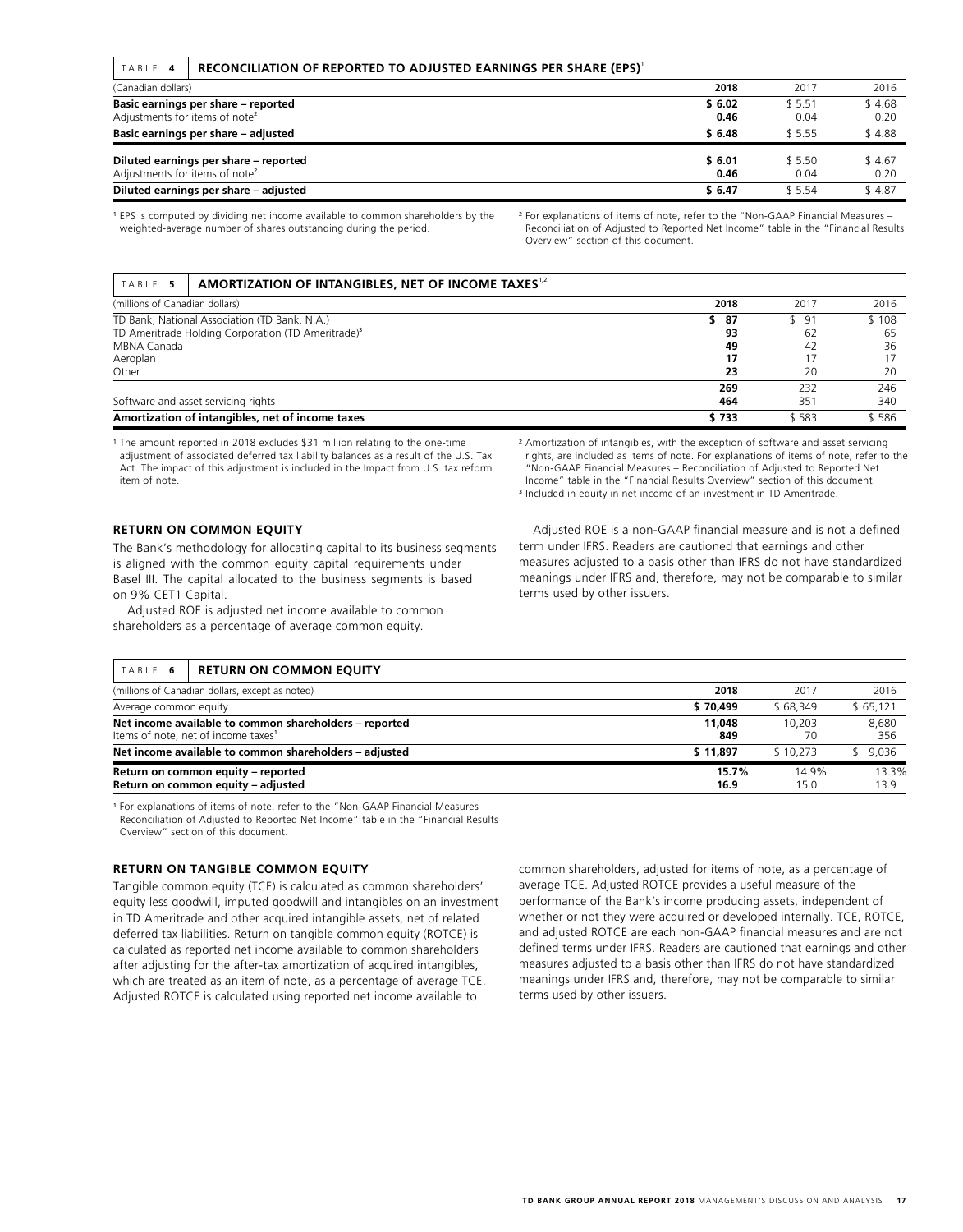| TABLE 7                                                                    | <b>RETURN ON TANGIBLE COMMON EQUITY</b>                                |          |          |          |
|----------------------------------------------------------------------------|------------------------------------------------------------------------|----------|----------|----------|
|                                                                            | (millions of Canadian dollars, except as noted)                        | 2018     | 2017     | 2016     |
| Average common equity                                                      |                                                                        | \$70.499 | \$68.349 | \$65,121 |
| Average goodwill                                                           |                                                                        | 16,197   | 16.335   | 16,489   |
| Average imputed goodwill and intangibles on an investment in TD Ameritrade |                                                                        | 4.100    | 3,899    | 3,996    |
|                                                                            | Average other acquired intangibles <sup>1</sup>                        | 676      | 917      | 1.141    |
|                                                                            | Average related deferred tax liabilities                               | (240)    | (343)    | (398)    |
|                                                                            | Average tangible common equity                                         | 49.766   | 47,541   | 43,893   |
|                                                                            | Net income available to common shareholders - reported                 | 11,048   | 10.203   | 8.680    |
|                                                                            | Amortization of acquired intangibles, net of income taxes <sup>2</sup> | 269      | 232      | 246      |
|                                                                            | Net income available to common shareholders after adjusting            |          |          |          |
|                                                                            | for after-tax amortization of acquired intangibles                     | 11,317   | 10.435   | 8,926    |
|                                                                            | Other items of note, net of income taxes <sup>2</sup>                  | 580      | (162)    | 110      |
|                                                                            | Net income available to common shareholders - adjusted                 | \$11,897 | \$10,273 | 9,036    |
|                                                                            | Return on tangible common equity                                       | 22.7%    | 21.9%    | 20.3%    |
|                                                                            | Return on tangible common equity - adjusted                            | 23.9     | 21.6     | 20.6     |

<sup>1</sup> Excludes intangibles relating to software and asset servicing rights. <sup>2</sup> For explanations of items of note, refer to the "Non-GAAP Financial Measures – Reconciliation of Adjusted to Reported Net Income" table in the "Financial Results Overview" section of this document.

#### **SIGNIFICANT AND SUBSEQUENT EVENTS, AND PENDING ACQUISITIONS**

#### *Acquisition of Greystone Managed Investments Inc.*

On November 1, 2018, the Bank acquired 100% of the outstanding equity of Greystone Capital Management Inc., the parent company of Greystone Managed Investments Inc. (Greystone) for consideration of \$817 million, of which \$475 million was paid in cash and \$342 million was paid in the Bank's common shares. The value of 4.7 million common shares issued as consideration was based on the volume weighted-average market price of the Bank's common shares over the 10 trading day period immediately preceding the fifth business day prior to the acquisition date and was recorded based on market price at close. Common shares of \$167 million issued to employee shareholders in respect of the purchase price will be held in escrow for two years post-acquisition, subject to their continued employment, and will be recorded as a compensation expense over the two-year escrow period.

The acquisition is accounted for as a business combination under the purchase method. As at November 1, 2018, the acquisition contributed \$169 million of assets and \$55 million of liabilities. The excess of accounting consideration over the fair value of the identifiable net assets is allocated to customer relationship intangibles of \$140 million, deferred tax liability of \$37 million and goodwill of \$433 million. Goodwill is not deductible for tax purposes. The results of the acquisition will be consolidated from the acquisition date and reported in the Canadian Retail segment. The purchase price allocation is subject to refinement and may be adjusted to reflect new information about facts and circumstances that existed at the acquisition date during the measurement period.

#### *Agreement for Air Canada Credit Card Loyalty Program*

On November 26, 2018, the Bank finalized a long-term loyalty program agreement (the "Loyalty Agreement") with Air Canada. Under the terms of the Loyalty Agreement, the Bank will become the primary credit card issuer for Air Canada's new loyalty program when it launches in 2020 through to 2030. The Loyalty Agreement was finalized in conjunction with Air Canada entering into a definitive share purchase agreement with Aimia Inc. ("Aimia") for the acquisition of Aimia Canada Inc., which operates the Aeroplan loyalty business (the "Transaction"), for an aggregate purchase price of \$450 million in cash and the assumption of approximately \$1.9 billion of Aeroplan Miles liability. The closing of the Transaction is subject to the satisfaction of certain conditions, including receipt of Aimia shareholder approval and customary regulatory approvals. The Loyalty Agreement will become effective upon the closing of the Transaction and TD Aeroplan cardholders will become members of Air Canada's new loyalty program and their miles will be transitioned when Air Canada's new loyalty program launches in 2020.

If the proposed Transaction is completed, the Bank will pay \$622 million plus applicable sales tax to Air Canada, of which \$547 million (\$446 million after sales and income taxes) will be recognized as an expense during the first quarter of 2019 to be reported in the Canadian Retail segment, and \$75 million will be recognized as an intangible asset amortized over the Loyalty Agreement term, both of which are expected to be reported as items of note. In addition, the Bank will prepay \$308 million plus applicable sales tax for the future purchase of loyalty points over a ten year period. The Bank also expects to incur additional pre-tax costs of approximately \$100 million over two years to build the functionality required to facilitate the new program. The proposed Transaction is expected to reduce the Bank's CET1 ratio on close by approximately 13 basis points (bps).

#### *Normal Course Issuer Bid*

As approved by the Board on November 28, 2018, the Bank announced its intention to amend its normal course issuer bid (NCIB) for up to an additional 20 million of its common shares, subject to the approval of OSFI and the TSX. The timing and amount of any purchases under the program are subject to regulatory approvals and to management discretion based on factors such as market conditions and capital adequacy.

#### *Redemption of TD CaTS III Securities*

On November 26, 2018, TD Capital Trust III announced its intention to redeem all of the outstanding TD Capital Trust III Securities – Series 2008 (TD CaTS III) on December 31, 2018, at a redemption price per TD CaTS III of \$1,000, plus the unpaid distribution payable on the redemption date of December 31, 2018.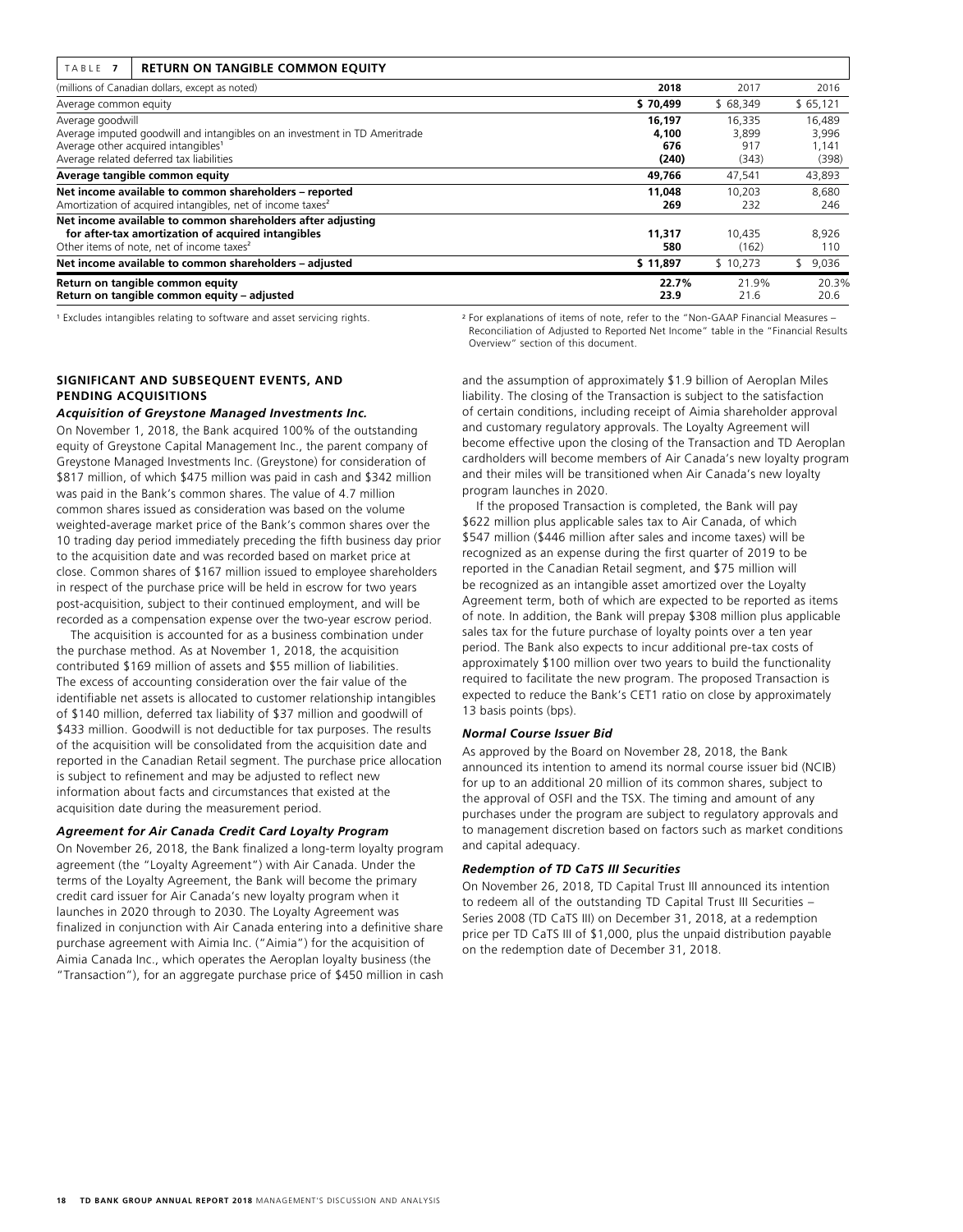#### <span id="page-6-0"></span>**FINANCIAL RESULTS OVERVIEW**

### Net Income

Reported net income for the year was \$11,334 million, an increase of \$817 million, or 8%, compared with last year. The increase reflects revenue growth and a higher contribution from TD Ameritrade, partially offset by higher PCL, now reflecting the Bank's adoption of IFRS 9, an increase in non-interest expenses, and a higher effective tax rate. The reported ROE for the year was 15.7%, compared with 14.9% last year. Adjusted net income of \$12,183 million increased \$1,596 million, or 15%, compared with last year.

By segment, the increase in reported net income was due to an increase in U.S. Retail of \$866 million, or 26%, an increase in Canadian Retail of \$658 million, or 10%, and an increase in Wholesale Banking<sup>2</sup> of \$15 million, or 1%, partially offset by a higher net loss in the Corporate segment of \$722 million.

Reported diluted EPS for the year was \$6.01, an increase of 9%, compared with \$5.50 last year. Adjusted diluted EPS for the year was \$6.47, a 17% increase, compared with \$5.54 last year.

#### *Impact of Foreign Exchange Rate on U.S. Retail Segment Translated Earnings*

U.S. Retail segment earnings, including the contribution from the Bank's investment in TD Ameritrade, reflect fluctuations in the U.S. dollar to Canadian dollar exchange rate compared with last year. Depreciation of the Canadian dollar had a favourable impact on the U.S. Retail segment earnings for the year ended October 31, 2018, compared with last year, as shown in the following table.

| <b>IMPACT OF FOREIGN EXCHANGE RATE ON</b><br><b>U.S. RETAIL SEGMENT TRANSLATED EARNINGS</b><br>TABIF<br>8 |                                              |           |           |  |  |  |  |
|-----------------------------------------------------------------------------------------------------------|----------------------------------------------|-----------|-----------|--|--|--|--|
| (millions of Canadian dollars, except as noted)<br>2018<br>vs. 2017<br>Increase<br>(Decrease)             |                                              |           |           |  |  |  |  |
| <b>U.S. Retail Bank</b>                                                                                   |                                              |           |           |  |  |  |  |
| Total revenue                                                                                             |                                              | \$ (173)  | \$(151)   |  |  |  |  |
|                                                                                                           | Non-interest expenses – reported             | (94)      | (90)      |  |  |  |  |
|                                                                                                           | Non-interest expenses - adjusted             | (93)      | (89)      |  |  |  |  |
|                                                                                                           | Net income - reported, after tax             | (57)      | (39)      |  |  |  |  |
|                                                                                                           | Net income - adjusted, after tax             | (58)      | (40)      |  |  |  |  |
|                                                                                                           | Equity in net income of an investment        |           |           |  |  |  |  |
| in TD Ameritrade - reported                                                                               |                                              | (12)      | (4)       |  |  |  |  |
|                                                                                                           | Equity in net income of an investment        |           |           |  |  |  |  |
| in TD Ameritrade - adjusted                                                                               |                                              | (10)      | (7)       |  |  |  |  |
| reported, after tax                                                                                       | U.S. Retail segment increased net income -   | (68)      | (43)      |  |  |  |  |
| adjusted, after tax                                                                                       | U.S. Retail segment increased net income -   | (68)      | (47)      |  |  |  |  |
|                                                                                                           | <b>Earnings per share</b> (Canadian dollars) |           |           |  |  |  |  |
| Basic - reported                                                                                          |                                              | \$ (0.04) | \$ (0.02) |  |  |  |  |
| Basic - adjusted                                                                                          |                                              | (0.04)    | (0.03)    |  |  |  |  |
| Diluted - reported                                                                                        |                                              | (0.04)    | (0.02)    |  |  |  |  |
| Diluted - adjusted                                                                                        |                                              | (0.04)    | (0.03)    |  |  |  |  |

On a trailing twelve-month basis, a one cent appreciation/depreciation in the U.S. dollar to Canadian dollar average exchange rate would have increased/decreased U.S. Retail segment net income by approximately \$57 million.





**NET INCOME – ADJUSTED BY BUSINESS SEGMENT** (as a percentage of total net income)<sup>1</sup>



Canadian Retail U.S. Retail

Wholesale Banking

<sup>1</sup> Amounts exclude Corporate Segment.

<sup>2</sup> Net interest income within Wholesale Banking is calculated on a tax equivalent basis (TEB). Refer to the "Business Segment Analysis" section in this document for additional details.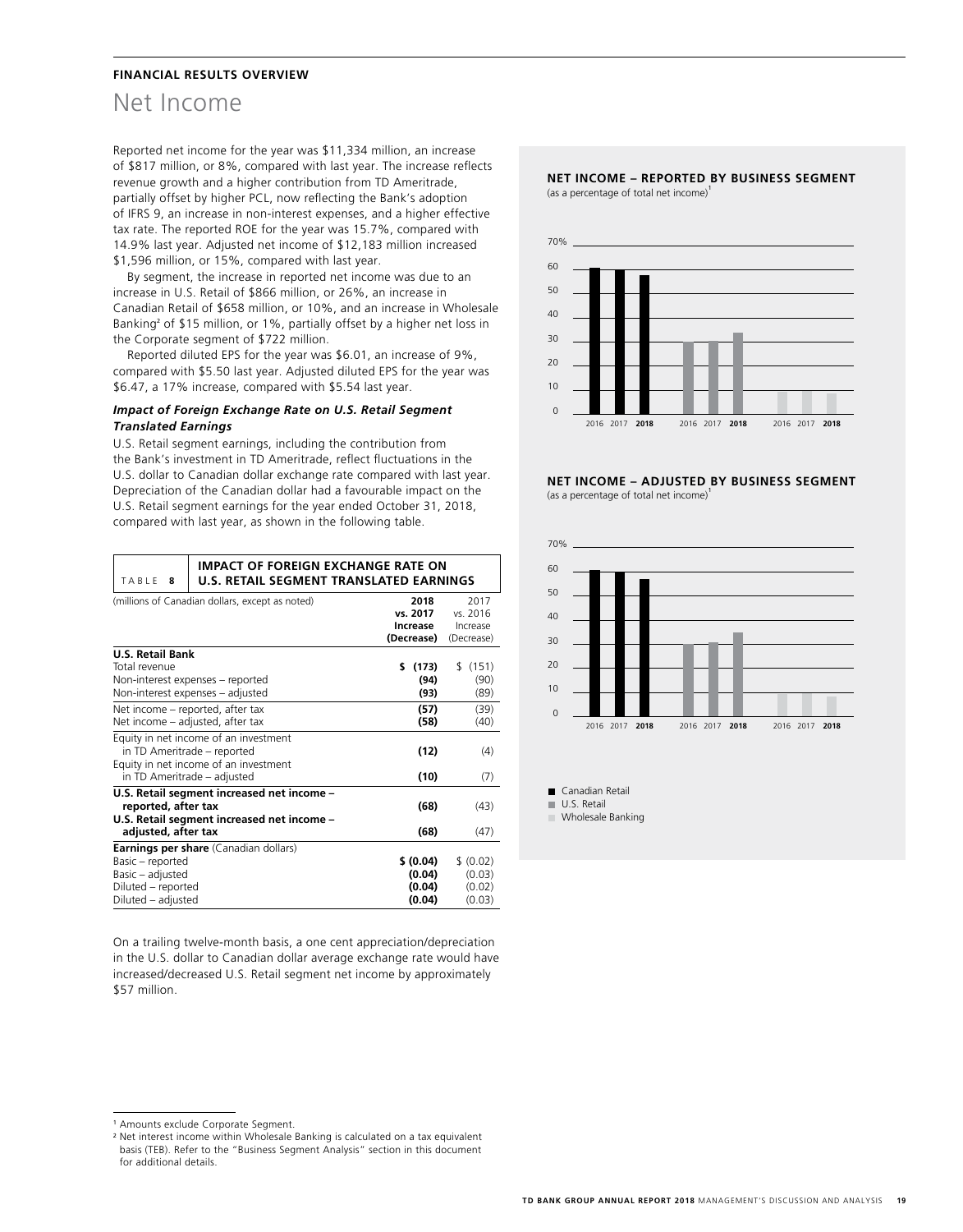#### <span id="page-7-0"></span>**FINANCIAL RESULTS OVERVIEW**

### Revenue

Reported revenue was \$38,834 million, an increase of \$2,685 million, or 7%, compared with last year. Adjusted revenue was \$38,923 million, an increase of \$2,977 million, or 8%, compared with last year.

#### **NET INTEREST INCOME**

Net interest income for the year was \$22,239 million, an increase of \$1,392 million, or 7%, compared with last year. The increase reflects loan and deposit volume growth and higher margins in the Canadian and U.S. Retail segments, and the benefit of the Scottrade transaction, partially offset by the impact of foreign currency translation.

By segment, the increase in reported net interest income was due to an increase in Canadian Retail of \$965 million, or 9%, an increase in U.S. Retail of \$690 million, or 9%, and an increase in the Corporate segment of \$391 million, or 41%, partially offset by a decrease in Wholesale Banking of \$654 million, or 36%. The decrease in net interest income taxable equivalent basis (TEB) in Wholesale Banking reflects a change in business mix in the second quarter last year as a result of an increase in client activity in equity trading. The TEB adjustment is offset in Corporate segment.

#### **NET INTEREST MARGIN**

Net interest margin declined by 1 basis point during the year to 1.95%, compared with 1.96% last year, primarily due to changes in non-retail product mix, partially offset by margin expansion in the Canadian and U.S. Retail segments.

#### **NON-INTEREST INCOME**

Reported non-interest income for the year was \$16,595 million, an increase of \$1,293 million, or 8%, compared with last year. The increase reflects higher non-interest income in Wholesale Banking, fee-based income in the Canadian and U.S. Retail segments, wealth asset growth, an increase in revenues from the insurance business,

and higher trading volumes in the direct investing business in the Canadian Retail segment. The increase was partially offset by the dilution gain on the Scottrade transaction last year and losses on certain tax credit-related investments in the current year.

By segment, the increase in reported non-interest income was due to an increase in Wholesale of \$842 million, or 57%, an increase in Canadian Retail of \$686 million, or 7%, and an increase in U.S. Retail of \$33 million, or 1%, partially offset by a decrease in Corporate of \$268 million, or 41%.



| TABLE 9                       | <b>NON-INTEREST INCOME</b>                           |          |           |          |           |               |
|-------------------------------|------------------------------------------------------|----------|-----------|----------|-----------|---------------|
|                               | (millions of Canadian dollars, except as noted)      |          |           |          |           | 2018 vs. 2017 |
|                               |                                                      | 2018     |           | 2017     | 2016      | % change      |
|                               | <b>Investment and securities services</b>            |          |           |          |           |               |
|                               | Broker dealer fees and commissions                   |          | 577<br>\$ | 493      | \$<br>463 | 17            |
|                               | Full-service brokerage and other securities services | 1.041    |           | 960      | 853       | 8             |
| Underwriting and advisory     |                                                      |          | 566       | 589      | 546       | (4)           |
| Investment management fees    |                                                      |          | 546       | 534      | 505       |               |
| Mutual fund management        |                                                      | 1,790    |           | 1,738    | 1,623     |               |
| Trust fees                    |                                                      |          | 136       | 145      | 153       | (6)           |
|                               | <b>Total investment and securities services</b>      | 4,656    |           | 4,459    | 4,143     | 4             |
| Credit fees                   |                                                      | 1,210    |           | 1.130    | 1,048     |               |
| Net securities gains (losses) |                                                      |          | 111       | 128      | 54        | (13)          |
| Trading income (losses)       |                                                      | 1,052    |           | 303      | 395       | 247           |
| Service charges               |                                                      | 2.716    |           | 2,648    | 2,571     |               |
| Card services                 |                                                      | 2,376    |           | 2,388    | 2,313     | (1)           |
| Insurance revenue             |                                                      | 4,045    |           | 3,760    | 3,796     | 8             |
| Other income (loss)           |                                                      |          | 429       | 486      | 72        | (12)          |
| Total                         |                                                      | \$16,595 |           | \$15,302 | \$14,392  | 8             |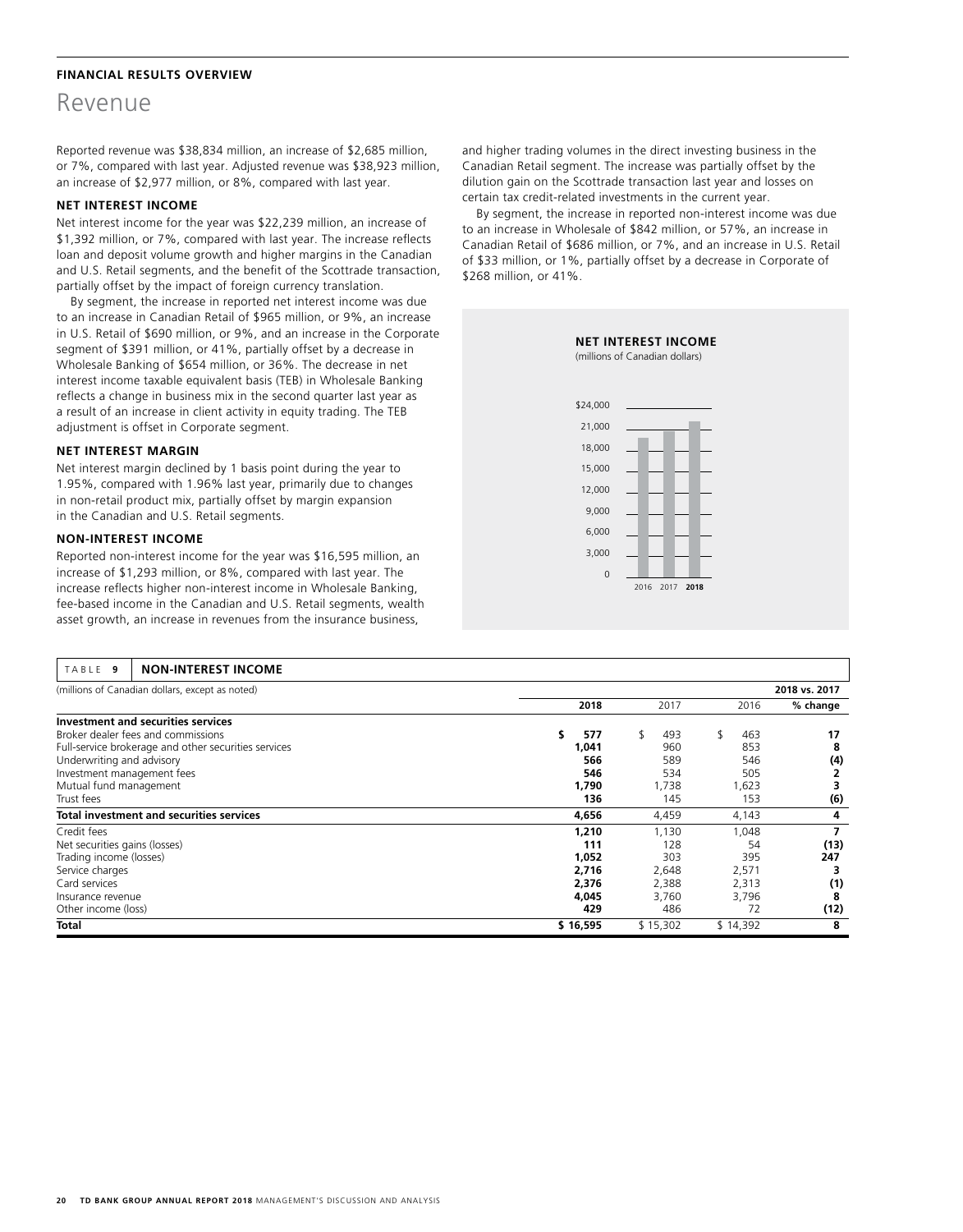#### <span id="page-8-0"></span>**TRADING-RELATED INCOME**

Trading-related income is the total of net interest income on trading positions, trading income (loss), and income from financial instruments designated at fair value through profit or loss that are managed within a trading portfolio. Net interest income arises from interest and dividends related to trading assets and liabilities, and is reported net of interest expense and income associated with funding these assets and

liabilities in the following table. Trading income (loss) includes realized and unrealized gains and losses on trading assets and liabilities. Trading-related income excludes underwriting fees and commissions on securities transactions. Management believes that the total tradingrelated income is the appropriate measure of trading performance.

Trading-related income by product line depicts trading income for each major trading category.

### **TABLE 10 | TRADING-RELATED INCOME**

| (millions of Canadian dollars)                                                     |         | For the years ended October 31 |         |
|------------------------------------------------------------------------------------|---------|--------------------------------|---------|
|                                                                                    | 2018    | 2017                           | 2016    |
| Net interest income (loss) <sup>1</sup>                                            | 495     | 770                            | 934     |
| Trading income (loss)                                                              | 1.052   | 303                            | 395     |
| Financial instruments designated at fair value through profit or loss <sup>2</sup> | 10      |                                | 6       |
| <b>Total</b>                                                                       | \$1,557 | \$1.084                        | \$1,335 |
| By product                                                                         |         |                                |         |
| Interest rate and credit                                                           | 535     | 668                            | 742     |
| Foreign exchange                                                                   | 680     | 673                            | 622     |
| Equity and other <sup>1</sup>                                                      | 332     | (268)                          | (35)    |
| Financial instruments designated at fair value through profit or loss <sup>2</sup> | 10      |                                | 6       |
| <b>Total</b>                                                                       | \$1,557 | \$1.084                        | \$1,335 |

<sup>1</sup> Excludes TEB.

<sup>2</sup> Excludes amounts related to securities designated at fair value through profit or loss that are not managed within a trading portfolio, but which have been combined with derivatives to form economic hedging relationships.

#### **FINANCIAL RESULTS OVERVIEW**

## Provision for Credit Losses

PCL for the year was \$2,480 million, an increase of \$264 million, or 12%, compared with last year. PCL – impaired was \$2,166 million, an increase of \$176 million, or 9%, primarily reflecting U.S. credit card and U.S. auto portfolio volume growth, seasoning and mix, partially offset by strong credit performance in Canadian Retail. PCL – performing was \$314 million, an increase of \$88 million, or 39%, primarily reflecting the impact of methodology changes related to the adoption of IFRS 9 including where Stage 2 loans are now measured based on a lifetime expected credit loss (ECL). Total PCL year to date as an annualized percentage of credit volume was 0.39%.

By segment, the increase in PCL was due to an increase in U.S. Retail of \$125 million, or 16%, an increase in the Corporate segment of \$96 million, or 21% (largely reflecting PCL for the U.S. strategic cards portfolio, which is offset in Corporate segment non-interest expenses), an increase in Wholesale Banking of \$31 million, and an increase in Canadian Retail of \$12 million, or 1%.

#### **PROVISION FOR CREDIT LOSSES**

(millions of Canadian dollars)

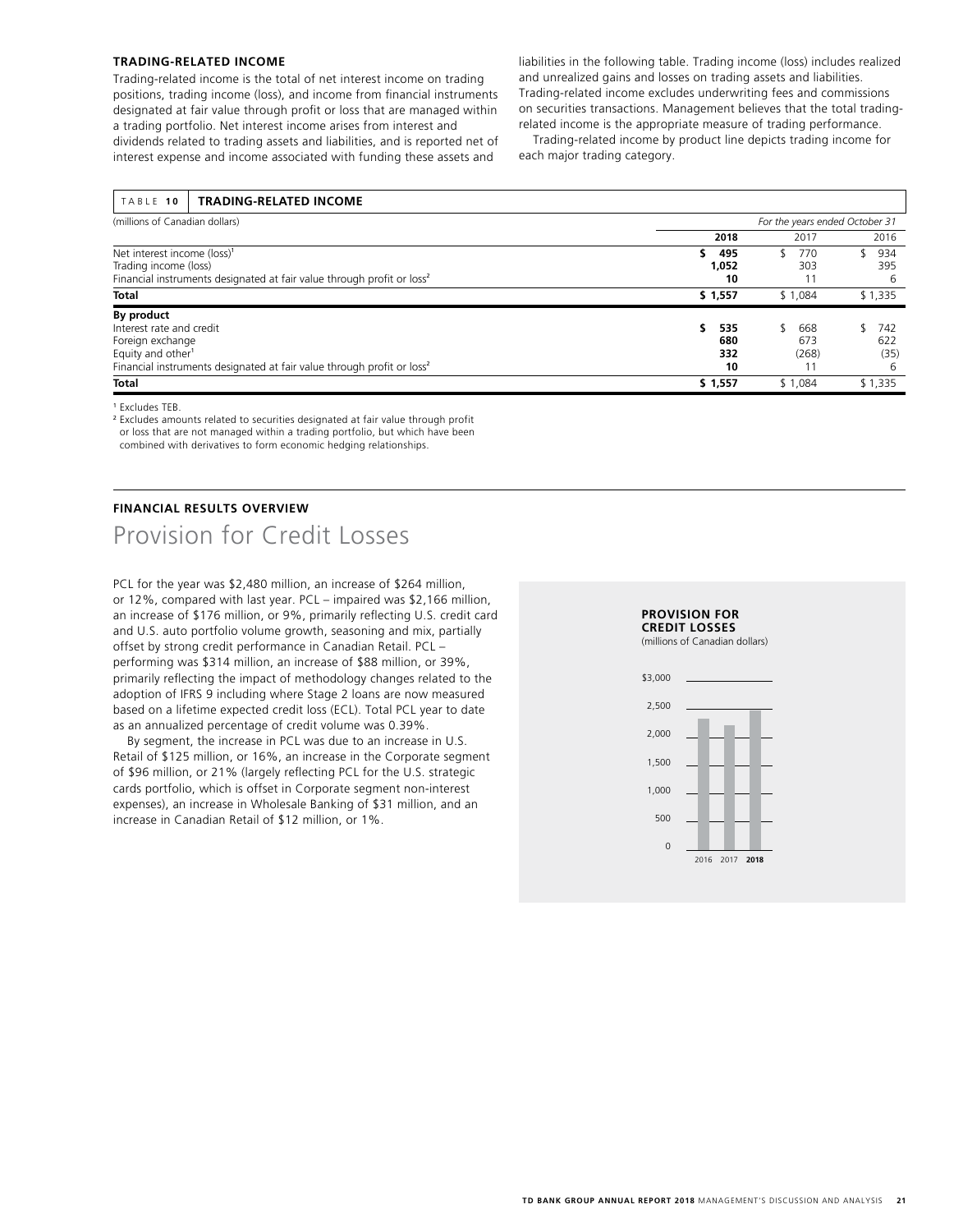#### <span id="page-9-0"></span>**FINANCIAL RESULTS OVERVIEW**

### Expenses

#### **NON-INTEREST EXPENSES**

Reported non-interest expenses for the year were \$20,137 million, an increase of \$771 million, or 4%, compared with last year. The increase was primarily due to an increase in employee-related expenses including revenue-based variable compensation expenses, business and volume growth, and higher spend related to strategic initiatives, partially offset by productivity savings.

By segment, the increase in non-interest expenses was due to an increase in Canadian Retail of \$539 million, or 6%, an increase in U.S. Retail of \$222 million, or 4%, an increase in Wholesale of \$138 million, or 7%, partially offset by a decrease in the Corporate segment of \$128 million, or 5%.

Adjusted non-interest expenses were \$19,885 million, an increase of \$793 million, or 4%, compared with last year.

#### **INSURANCE CLAIMS AND RELATED EXPENSES**

Insurance claims and related expenses were \$2,444 million, an increase of \$198 million, or 9%, compared with last year, reflecting an increase in reinsurance liabilities assumed, more severe weather-related events, higher current year claims, and changes in the fair value of investments supporting claims liabilities which resulted in a similar increase to non-interest income, partially offset by more favourable prior years' claims development, and the impact of changes to forward-looking actuarial assumptions.

#### **EFFICIENCY RATIO**

The efficiency ratio measures operating efficiency and is calculated by taking the non-interest expenses as a percentage of total revenue. A lower ratio indicates a more efficient business operation.

The reported efficiency ratio was 51.9%, compared with 53.6% last year.



| TABLE 11                                 | NON-INTEREST EXPENSES AND EFFICIENCY RATIO      |            |             |             |               |
|------------------------------------------|-------------------------------------------------|------------|-------------|-------------|---------------|
|                                          | (millions of Canadian dollars, except as noted) |            |             |             | 2018 vs. 2017 |
|                                          |                                                 | 2018       | 2017        | 2016        | % change      |
|                                          | Salaries and employee benefits                  |            |             |             |               |
| Salaries                                 |                                                 | 6,162<br>s | 5,839<br>\$ | 5,576<br>\$ | 6             |
| Incentive compensation                   |                                                 | 2,592      | 2,454       | 2,170       | 6             |
|                                          | Pension and other employee benefits             | 1,623      | 1,725       | 1,552       | (6)           |
|                                          | Total salaries and employee benefits            | 10,377     | 10,018      | 9,298       | 4             |
| Occupancy                                |                                                 |            |             |             |               |
| Rent                                     |                                                 | 913        | 917         | 915         |               |
|                                          | Depreciation and impairment losses              | 371        | 402         | 427         | (8)           |
| Other                                    |                                                 | 481        | 475         | 483         | 1             |
| Total occupancy                          |                                                 | 1,765      | 1,794       | 1,825       | (2)           |
| Equipment                                |                                                 |            |             |             |               |
| Rent                                     |                                                 | 207        | 184         | 182         | 13            |
|                                          | Depreciation and impairment losses              | 205        | 201         | 202         | 2             |
| Other                                    |                                                 | 661        | 607         | 560         | 9             |
| Total equipment                          |                                                 | 1,073      | 992         | 944         | 8             |
|                                          | Amortization of other intangibles               | 815        | 704         | 708         | 16            |
|                                          | Marketing and business development              | 803        | 726         | 743         | 11            |
| <b>Restructuring charges</b>             |                                                 | 73         |             | (18)        | 3,550         |
| <b>Brokerage-related fees</b>            |                                                 | 306        | 314         | 316         | (3)           |
|                                          | Professional and advisory services              | 1,247      | 1,165       | 1,232       | 7             |
| Other expenses                           |                                                 | 3,678      | 3,651       | 3,829       | 1             |
| <b>Total expenses</b>                    |                                                 | \$20,137   | \$19,366    | \$18,877    | 4             |
| Efficiency ratio - reported              |                                                 | 51.9%      | 53.6%       | 55.0%       | (170)bps      |
| Efficiency ratio - adjusted <sup>1</sup> |                                                 | 51.1       | 53.1        | 53.9        | (200)         |

<sup>1</sup> For explanations of items of note, refer to the "Non-GAAP Financial Measures – Reconciliation of Adjusted to Reported Net Income" table in the "Financial Results

Overview" section of this document.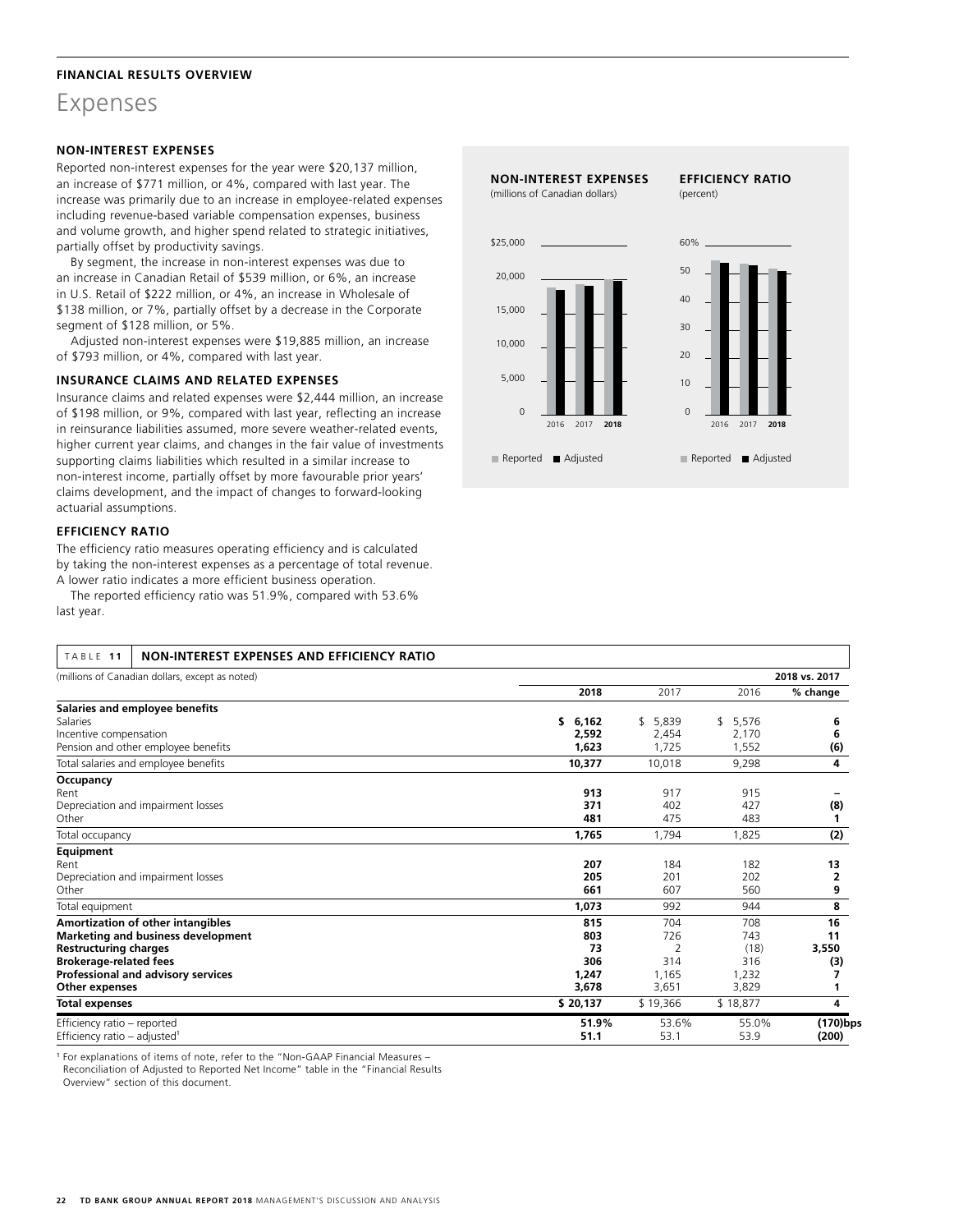#### <span id="page-10-0"></span>**FINANCIAL RESULTS OVERVIEW**

### Taxes

Reported total income and other taxes increased \$1,022 million, or 28.6%, compared with last year, reflecting an increase in income tax expense of \$929 million, or 41.2%, and an increase in other taxes of \$93 million, or 7.1%. Adjusted total income and other taxes were up \$655 million from last year, or 17.9%, reflecting an increase in income tax expense of \$562 million.

The Bank's reported effective tax rate was 23.1% for 2018, compared with 18.3% last year. The year-over-year increase was largely due to higher income before taxes, lower tax-exempt dividend income, the impact of U.S. tax reform on U.S. deferred tax assets and liabilities and a prior year non-taxable dilution gain on the Scottrade transaction, partially offset by the lower U.S. federal tax rate

associated with U.S. tax reform. For a reconciliation of the Bank's effective income tax rate with the Canadian statutory income tax rate, refer to Note 25 of the 2018 Consolidated Financial Statements.

The Bank's adjusted effective income tax rate for 2018 was 20.5%, compared with 18.9% last year. The year-over-year increase was largely due to higher income before taxes and lower tax-exempt dividend income, partially offset by the lower U.S. federal tax rate associated with U.S. tax reform.

The Bank reports its investment in TD Ameritrade using the equity method of accounting. TD Ameritrade's tax expense of \$206 million in 2018, compared with \$268 million last year, was not part of the Bank's effective tax rate.

| TABLE 12                                                                                                                      | NON-GAAP FINANCIAL MEASURES - Reconciliation of Reported to Adjusted Provision for Income Taxes |                          |                          |                          |
|-------------------------------------------------------------------------------------------------------------------------------|-------------------------------------------------------------------------------------------------|--------------------------|--------------------------|--------------------------|
|                                                                                                                               | (millions of Canadian dollars, except as noted)                                                 | 2018                     | 2017                     | 2016                     |
|                                                                                                                               | Provision for income taxes - reported<br>Total adjustments for items of note <sup>1,2</sup>     | \$ 3.182<br>(284)        | \$2,253<br>83            | \$2.143<br>-83           |
|                                                                                                                               | Provision for income taxes - adjusted                                                           | 2,898                    | 2,336                    | 2,226                    |
| <b>Other taxes</b><br>Payroll<br>Capital and premium<br>GST, HST, and provincial sales <sup>3</sup><br>Municipal and business |                                                                                                 | 538<br>148<br>487<br>237 | 517<br>136<br>462<br>202 | 502<br>169<br>461<br>203 |
| Total other taxes                                                                                                             |                                                                                                 | 1,410                    | 1.317                    | 1,335                    |
| Total taxes - adjusted                                                                                                        |                                                                                                 | \$4.308                  | \$3.653                  | \$3.561                  |
|                                                                                                                               | Effective income tax rate - reported<br>Effective income tax rate - adjusted <sup>4</sup>       | 23.1%<br>20.5            | 18.3%<br>18.9            | 20.1%<br>20.2            |

<sup>1</sup> For explanations of items of note, refer to the "Non-GAAP Financial Measures – Reconciliation of Adjusted to Reported Net Income" table in the "Financial Results Overview" section of this document.

<sup>3</sup> Goods and services tax (GST) and Harmonized sales tax (HST).

<sup>4</sup> Adjusted effective income tax rate is the adjusted provision for income taxes before other taxes as a percentage of adjusted net income before taxes.

<sup>2</sup> The tax effect for each item of note is calculated using the statutory income tax rate of the applicable legal entity.

#### **FINANCIAL RESULTS OVERVIEW**

# Quarterly Financial Information

#### **FOURTH QUARTER 2018 PERFORMANCE SUMMARY**

Reported net income for the quarter was \$2,960 million, an increase of \$248 million, or 9%, compared with fourth quarter last year. The increase reflects revenue growth, partially offset by growth in non-interest expenses, higher PCL and higher insurance claims. Adjusted net income for the quarter was \$3,048 million, an increase of \$445 million, or 17%, compared with the fourth quarter last year. Reported diluted EPS for the quarter was \$1.58, an increase of 11%, compared with \$1.42 in the fourth quarter of last year. Adjusted diluted EPS for the quarter was \$1.63, an increase of 20%, compared with \$1.36 in the fourth quarter of last year.

Reported revenue for the quarter was \$10,122 million, an increase of \$852 million, or 9%, compared with the fourth quarter last year.

Net interest income for the quarter was \$5,756 million, an increase of \$426 million, or 8%, primarily due to loan and deposit volume growth, and higher deposit margins due to a more favourable interest rate environment in the Canadian and U.S. Retail segments, and the impact of foreign currency translation. By segment, the increase in reported net interest income was due to an increase in U.S. Retail of \$273 million, or 15%, and an increase in Canadian Retail of \$249 million, or 9%, partially offset by a decrease in the Corporate segment of \$92 million, or 23%, and a decrease in Wholesale Banking of \$4 million, or 1%. Adjusted net interest income for the quarter was \$5,756 million, an increase of \$426 million, or 8%, compared with the fourth quarter last year.

Non-interest income for the quarter was \$4,366 million, an increase of \$426 million, or 11% reflecting higher trading-related revenue, fee-based income growth in the Canadian and U.S. Retail segments, and an increase in revenues from the insurance business, partially offset by the dilution gain on the Scottrade transaction in the same quarter last year. By segment, the increase in reported non-interest income was due to an increase in Wholesale Banking of \$227 million, or 54%, an increase in Canadian Retail of \$205 million, or 8%, an increase in U.S. Retail of \$44 million, or 7%, partially offset by a decrease in the Corporate segment of \$50 million, or 22%. Adjusted non-interest income for the quarter was \$4,366 million, an increase of \$630 million, or 17%, compared with fourth quarter last year.

PCL for the quarter was \$670 million, an increase of \$92 million, or 16%, compared with the fourth quarter last year. PCL – impaired was \$559 million, an increase of \$12 million, or 2%. PCL – performing was \$111 million, an increase of \$80 million, reflecting the impact of methodology changes related to the adoption of IFRS 9 including where Stage 2 loans are now measured based on a lifetime ECL. Total PCL for the quarter as an annualized percentage of credit volume was 0.40%.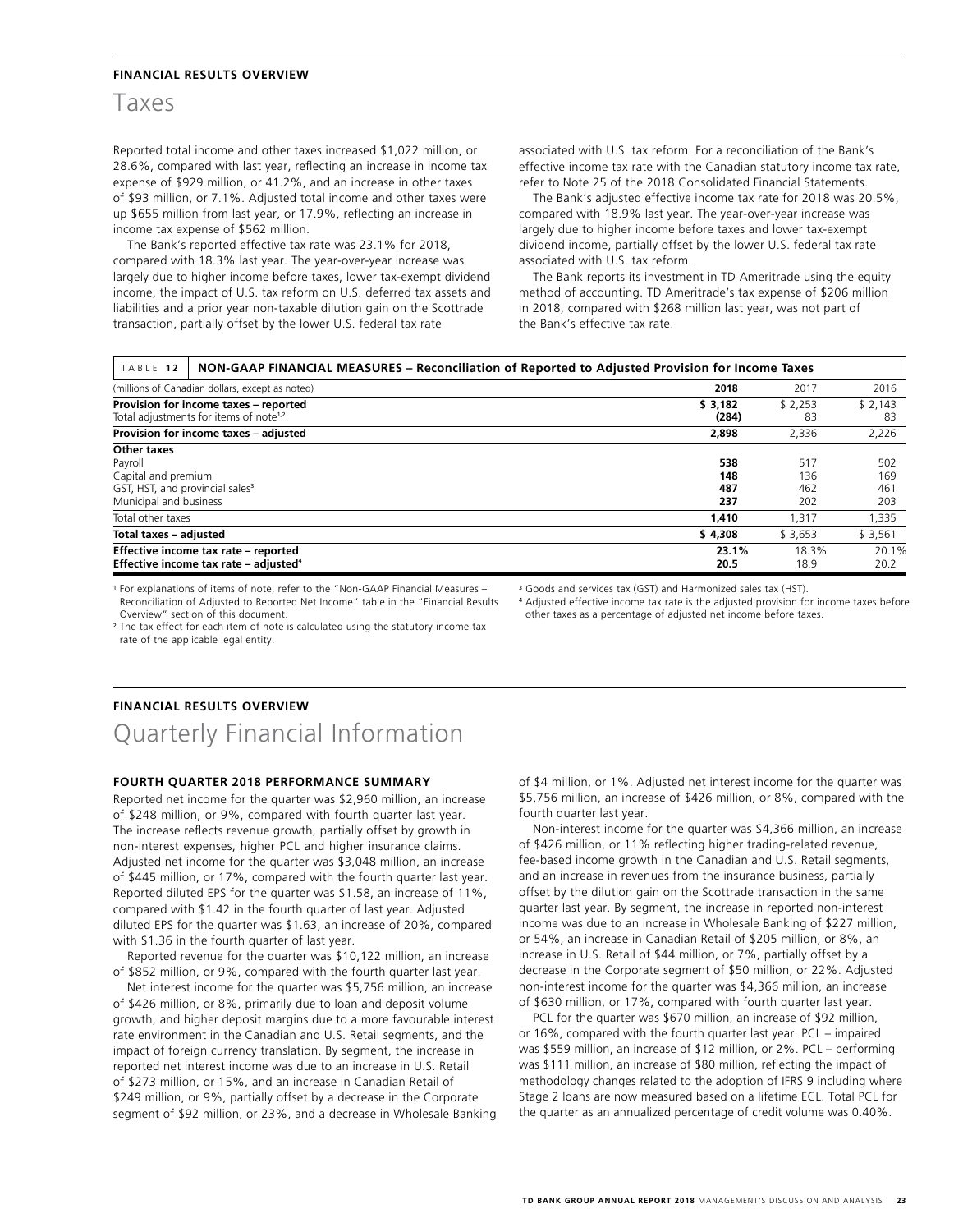By segment, the increase in PCL was due to an increase in U.S. Retail of \$41 million, or 20%, an increase in the Corporate segment of \$24 million, or 18%, an increase in Canadian Retail of \$19 million, or 8%, and an increase in Wholesale Banking of \$8 million.

Insurance claims and related expenses for the quarter were \$684 million, an increase of \$69 million, or 11%, compared with the fourth quarter last year, reflecting an increase in reinsurance liabilities assumed, more severe weather-related events, less favourable prior years' claims development, and the impact of changes to forwardlooking assumptions, partially offset by changes in the fair value of investments supporting claims liabilities which resulted in a similar decrease to non-interest income.

Reported non-interest expenses for the quarter were \$5,352 million, an increase of \$524 million, or 11%, compared with the fourth quarter last year, reflecting business and volume growth, higher spend related to strategic initiatives, an increase in employee-related expenses including revenue-based variable compensation expenses, and the impact of foreign currency translation. By segment, the increase in reported non-interest expenses was due to an increase in Canadian Retail of \$258 million, or 11%, an increase in Wholesale Banking of \$117 million or 28%, an increase in U.S. Retail of \$108 million, or 7%, and an increase in the Corporate segment of \$41 million, or 7%. Adjusted non-interest expenses for the quarter were \$5,299 million, an increase of \$560 million, or 12%, compared with fourth quarter last year.

The Bank's reported effective tax rate was 20.2% for the quarter, compared with 19.7% in the same quarter last year. The increase was largely due to higher income before taxes in the current period and a non-taxable dilution gain on the Scottrade transaction included in the prior period, partially offset by the lower U.S. federal tax rate associated with U.S. tax reform and business mix. The Bank's adjusted effective tax rate was 20.3% for the quarter, compared with 21.3% in the same quarter last year. The decrease was largely due to the lower U.S. federal tax rate associated with U.S. tax reform, partially offset by higher income before taxes.

#### **QUARTERLY TREND ANALYSIS**

Subject to the impact of seasonal trends and items of note, the Bank has increased reported earnings over the past eight quarters reflecting a consistent strategy, revenue growth, expense discipline, and investments to support future growth. The Bank's earnings reflect increasing revenue from loan and deposit volume growth, increasing margins, and wealth asset growth in the Canadian and U.S. Retail segments, as well as growth in trading revenue, fee income, and advisory activity in the Wholesale Banking segment. Revenue growth is partially offset by moderate expense growth in all business segments. The Bank's quarterly earnings are impacted by seasonality, the number of days in a quarter, the economic environment in Canada and the U.S., and foreign currency translation.

| TABLE 13                               | <b>QUARTERLY RESULTS</b>                                               |   |               |                |                          |                          |                               |                                   |                                      |                            |               |
|----------------------------------------|------------------------------------------------------------------------|---|---------------|----------------|--------------------------|--------------------------|-------------------------------|-----------------------------------|--------------------------------------|----------------------------|---------------|
|                                        | (millions of Canadian dollars, except as noted)                        |   |               |                |                          |                          |                               |                                   |                                      | For the three months ended |               |
|                                        |                                                                        |   |               |                |                          |                          | 2018                          |                                   |                                      |                            | 2017          |
|                                        |                                                                        |   | Oct. 31       | <b>Jul. 31</b> |                          | Apr. 30                  | Jan. 31                       | Oct. 31                           | Jul. 31                              | Apr. 30                    | Jan. 31       |
| Net interest income                    |                                                                        |   | \$ 5,756      | \$5,655        |                          | \$5,398                  | \$5,430                       | \$5,330                           | \$5,267                              | \$5,109                    | \$5,141       |
| Non-interest income                    |                                                                        |   | 4,366         | 4,230          |                          | 4,069                    | 3,930                         | 3,940                             | 4,019                                | 3,364                      | 3,979         |
| Total revenue                          |                                                                        |   | 10,122        | 9.885          |                          | 9,467                    | 9,360                         | 9,270                             | 9,286                                | 8,473                      | 9,120         |
| Provision for credit losses            | Insurance claims and related expenses                                  |   | 670<br>684    | 561<br>627     |                          | 556<br>558               | 693<br>575                    | 578<br>615                        | 505<br>519                           | 500<br>538                 | 633<br>574    |
| Non-interest expenses                  |                                                                        |   | 5,352         | 5.117          |                          | 4.822                    | 4.846                         | 4,828                             | 4,855                                | 4,786                      | 4,897         |
|                                        | Provision for (recovery of) income taxes                               |   | 691           | 705            |                          | 746                      | 1,040                         | 640                               | 760                                  | 257                        | 596           |
|                                        | Equity in net income of an investment in TD Ameritrade                 |   | 235           | 230            |                          | 131                      | 147                           | 103                               | 122                                  | 111                        | 113           |
| Net income - reported                  |                                                                        |   | 2,960         | 3,105          |                          | 2,916                    | 2,353                         | 2,712                             | 2,769                                | 2,503                      | 2,533         |
|                                        | Pre-tax adjustments for items of note <sup>1</sup>                     |   |               |                |                          |                          |                               |                                   |                                      |                            |               |
| Amortization of intangibles            |                                                                        |   | 76            | 77             |                          | 86                       | 85                            | 78                                | 74                                   | 78                         | 80            |
|                                        | Charges associated with the Scottrade transaction                      |   | 25            |                | 18                       | 77                       | 73                            | 46                                | ÷                                    | L.                         |               |
| Impact from U.S. tax reform            | Dilution gain on the Scottrade transaction                             |   |               |                | L.                       | L.                       | 48                            | $\overline{\phantom{0}}$<br>(204) | $\overline{\phantom{a}}$<br>$\equiv$ |                            |               |
|                                        | Loss on sale of TD Direct Investment business in Europe                |   |               |                | $\overline{\phantom{0}}$ | $\overline{\phantom{0}}$ | -<br>$\overline{\phantom{0}}$ | ÷                                 | 42                                   |                            |               |
|                                        | Fair value of derivatives hedging the reclassified                     |   |               |                |                          |                          |                               |                                   |                                      |                            |               |
|                                        | available-for-sale securities portfolio                                |   |               |                | $\qquad \qquad -$        | $\qquad \qquad -$        | -                             | $\qquad \qquad -$                 |                                      | $\qquad \qquad -$          | (41)          |
|                                        | Total pre-tax adjustments for items of note                            |   | 101           |                | 95                       | 163                      | 206                           | (80)                              | 116                                  | 78                         | 39            |
|                                        | Provision for (recovery of) income taxes items of note                 |   | 13            |                | 73                       | 17                       | (387)                         | 29                                | 20                                   | 20                         | 14            |
| Net income - adjusted                  |                                                                        |   | 3,048         | 3,127          |                          | 3,062                    | 2,946                         | 2,603                             | 2,865                                | 2,561                      | 2,558         |
| Preferred dividends                    |                                                                        |   | 51            |                | 59                       | 52                       | 52                            | 50                                | 47                                   | 48                         | 48            |
|                                        | Net income available to common shareholders and                        |   |               |                |                          |                          |                               |                                   |                                      |                            |               |
|                                        | non-controlling interests in subsidiaries - adjusted                   |   | \$ 2,997      | \$3.068        |                          | \$ 3,010                 | \$2,894                       | \$2,553                           | \$2,818                              | \$2,513                    | \$2,510       |
| Attributable to:                       |                                                                        |   |               |                |                          |                          |                               |                                   |                                      |                            |               |
|                                        | Common shareholders - adjusted<br>Non-controlling interests - adjusted |   | \$2,979<br>18 | \$3,050        | 18                       | \$ 2,992<br>18           | \$2,876<br>18                 | \$2,518<br>35                     | \$2,789<br>29                        | \$2,485<br>28              | \$2,481<br>29 |
|                                        |                                                                        |   |               |                |                          |                          |                               |                                   |                                      |                            |               |
|                                        | (Canadian dollars, except as noted)                                    |   |               |                |                          |                          |                               |                                   |                                      |                            |               |
| <b>Basic earnings per share</b>        |                                                                        |   |               |                |                          |                          |                               |                                   |                                      |                            |               |
| Reported                               |                                                                        | s | 1.58          | s.<br>1.65     |                          | Ś.<br>1.54               | \$.<br>1.24                   | \$<br>1.42                        | \$<br>1.46                           | \$<br>1.31                 | \$1.32        |
| Adjusted<br>Diluted earnings per share |                                                                        |   | 1.63          | 1.67           |                          | 1.62                     | 1.56                          | 1.36                              | 1.51                                 | 1.34                       | 1.34          |
| Reported                               |                                                                        |   | 1.58          | 1.65           |                          | 1.54                     | 1.24                          | 1.42                              | 1.46                                 | 1.31                       | 1.32          |
| Adjusted                               |                                                                        |   | 1.63          | 1.66           |                          | 1.62                     | 1.56                          | 1.36                              | 1.51                                 | 1.34                       | 1.33          |
|                                        | Return on common equity - reported                                     |   | 15.8%         |                | 16.9%                    | 16.8%                    | 13.2%                         | 15.4%                             | 15.5%                                | 14.4%                      | 14.4%         |
|                                        | Return on common equity - adjusted                                     |   | 16.3          | 17.1           |                          | 17.6                     | 16.6                          | 14.7                              | 16.1                                 | 14.8                       | 14.5          |
|                                        | (billions of Canadian dollars, except as noted)                        |   |               |                |                          |                          |                               |                                   |                                      |                            |               |
| Average earning assets                 |                                                                        |   | \$1,183       | \$1,152        |                          | \$1,124                  | \$1,116                       | \$1,077                           | \$1,077                              | \$1,056                    | \$1,041       |
|                                        | Net interest margin as a percentage of average earning assets          |   | 1.93%         |                | 1.95%                    | 1.97%                    | 1.93%                         | 1.96%                             | 1.94%                                | 1.98%                      | 1.96%         |

<sup>1</sup> For explanations of items of note, refer to the "Non-GAAP Financial Measures – Reconciliation of Adjusted to Reported Net Income" table in the "Financial Results Overview" section of this document.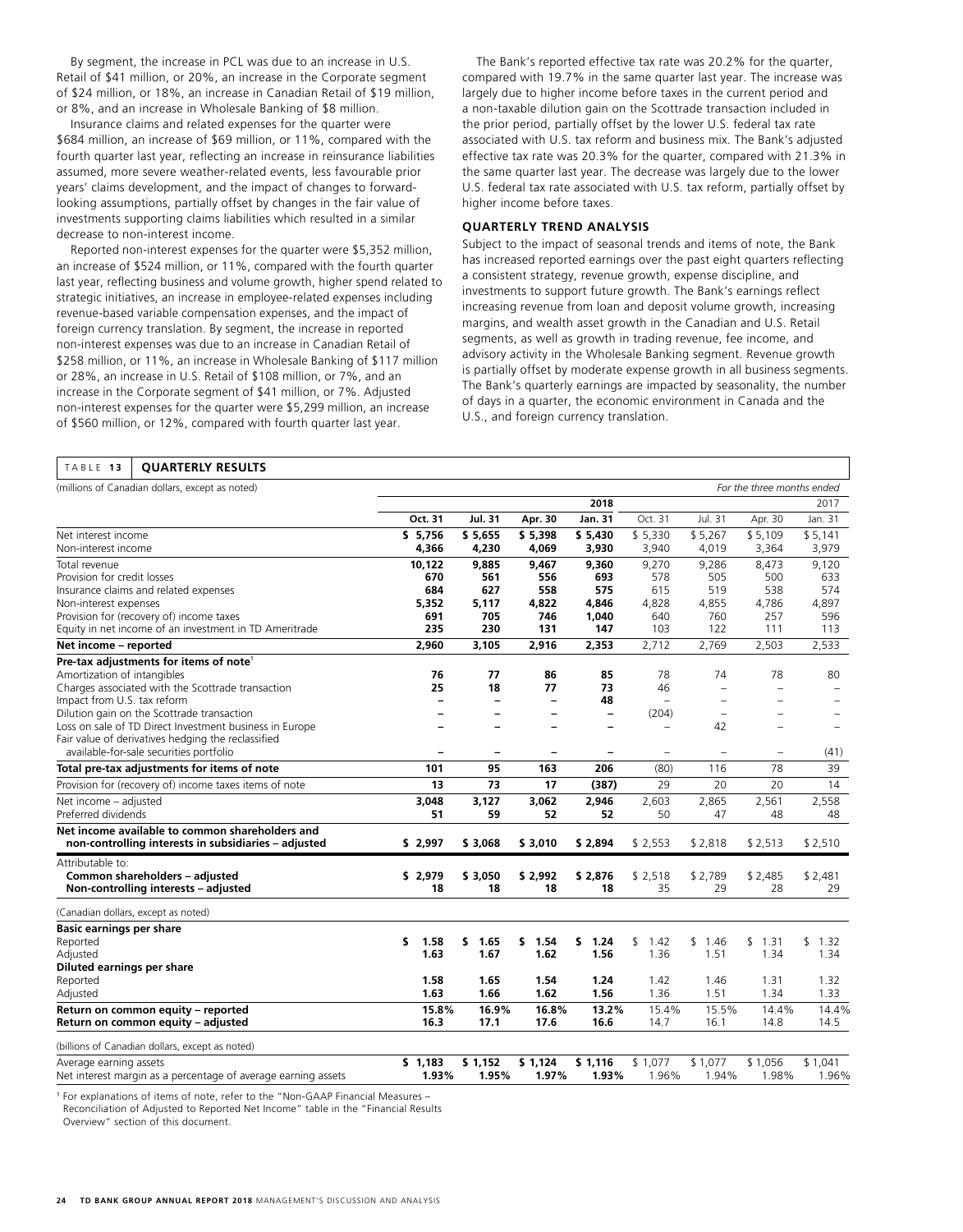#### <span id="page-12-0"></span>**BUSINESS SEGMENT ANALYSIS**

## Business Focus

For management reporting purposes, the Bank's operations and activities are organized around the following three key business segments: Canadian Retail, U.S. Retail, and Wholesale Banking. The Bank's other activities are grouped into the Corporate segment.

**Canadian Retail** serves over 15 million customers in the Canadian personal and commercial banking, wealth, and insurance businesses. Personal Banking provides a full range of financial products and services through its network of 1,098 branches, 3,394 automated teller machines (ATM), telephone, internet, and mobile banking. Auto Finance provides flexible financing options to customers at point of sale for automotive and recreational vehicle purchases. The credit cards business provides a comprehensive line-up of credit cards including proprietary, co-branded, and affinity credit card programs. Merchant Solutions provides point-of-sale payment solutions for large and small businesses. Business Banking offers a broad range of customized products and services to help business owners meet their financing, investment, cash management, international trade, and day-to-day banking needs. The wealth business offers a wide range of wealth products and services to a large and diverse set of retail and institutional clients in Canada through the direct investing, advicebased, and asset management businesses. The insurance business offers property and casualty insurance, as well as life and health insurance products in Canada.

**U.S. Retail** comprises the Bank's personal and business banking operations under the brand TD Bank, America's Most Convenient Bank,<sup>®</sup> and wealth management in the U.S. Personal banking provides a full range of financial products and services to over 8 million retail customers through multiple delivery channels, including a network of 1,257 stores located along the east coast from Maine to Florida, mobile and internet banking, ATM, and telephone. Business banking serves the needs of businesses, through a diversified range of products and services to meet their financing, investment, cash management, international trade, and day-to-day banking needs. Wealth management offers a range of wealth products and services to retail and institutional clients. U.S. Retail works with TD Ameritrade to refer mass affluent clients to TD Ameritrade for their direct investing needs. The results of the Bank's equity investment in TD Ameritrade are included in U.S. Retail and reported as equity in net income of an investment in TD Ameritrade.

**Wholesale Banking** offers a wide range of capital markets and corporate and investment banking services, including underwriting and distribution of new debt and equity issues, providing advice on strategic acquisitions and divestitures, and meeting the daily trading, funding, and investment needs of our clients. Operating under the TD Securities brand, our clients include highly-rated companies, governments, and institutions in key financial markets around the world. Wholesale Banking is an integrated part of TD's strategy, providing market access to TD's wealth and retail operations, and providing wholesale banking solutions to our partners and their customers.

The Bank's other business activities are not considered reportable segments and are, therefore, grouped in the Corporate segment. Corporate segment is comprised of a number of service and control groups such as technology solutions, treasury and balance sheet management, direct channels, marketing, human resources, finance, risk management, compliance, legal, anti-money laundering, and others. Certain costs relating to these functions are allocated to operating business segments. The basis of allocation and methodologies are reviewed periodically to align with management's evaluation of the Bank's business segments.

Results of each business segment reflect revenue, expenses, assets, and liabilities generated by the businesses in that segment. Where applicable, the Bank measures and evaluates the performance of each segment based on adjusted results and ROE, and for those segments the Bank indicates that the measure is adjusted. Net income for the operating business segments is presented before any items of note not attributed to the operating segments. For further details, refer to the "How the Bank Reports" section of this document and Note 29 of the 2018 Consolidated Financial Statements. For information concerning the Bank's measure of ROE, which is a non-GAAP financial measure, refer to the "Return on Common Equity" section.

Upon adoption of IFRS 9, the current period PCL related to performing (Stage 1 and Stage 2) and impaired (Stage 3) financial assets, loan commitments, and financial guarantees is recorded within the respective segment. Under IAS 39 and prior to November 1, 2017, the PCL related to the collectively assessed allowance for incurred but not identified credit losses that related to Canadian Retail and Wholesale Banking segments was recorded in the Corporate segment. Prior period results have not been restated. PCL on impaired financial assets includes Stage 3 PCL under IFRS 9 and counterparty-specific and individually insignificant PCL under IAS 39. PCL on performing financial assets, loan commitments, and financial guarantees include Stage 1 and Stage 2 PCL under IFRS 9 and incurred but not identified credit losses under IAS 39.

The reduction of the U.S. federal corporate tax rate enacted by the U.S. Tax Act resulted in an adjustment to the Bank's U.S. deferred tax assets and liabilities to the lower base rate of 21% as well as an adjustment to the Bank's carrying balances of certain tax credit-related investments and its investment in TD Ameritrade. The earnings impact of these adjustments was reported in the Corporate segment. The lower corporate tax rate had, and will have, a positive effect on TD's current and future earnings, which are and will be reflected in the results of the affected segments. The amount of the benefit may vary due to, among other things, changes in interpretations and assumptions the Bank has made, guidance that may be issued by applicable regulatory authorities, and actions the Bank may take to reinvest some of the savings in its operations. The effective tax rate for the U.S. Retail Bank declined in proportion to the reduction in the federal rate. For additional details, refer to "How the Bank Reports" and "Non-GAAP Financial Measures – Reconciliation of Adjusted to Reported Net Income" table in the "How We Performed" section of this document.

Net interest income within Wholesale Banking is calculated on a TEB, which means that the value of non-taxable or tax-exempt income, including dividends, is adjusted to its equivalent before-tax value. Using TEB allows the Bank to measure income from all securities and loans consistently and makes for a more meaningful comparison of net interest income with similar institutions. The TEB increase to net interest income and provision for income taxes reflected in Wholesale Banking results is reversed in the Corporate segment. The TEB adjustment for the year was \$176 million, compared with \$654 million last year.

The "Business Outlook and Focus for 2019" section for each business segment, provided on the following pages, is based on the Bank's views and the assumptions set out in the "Economic Summary and Outlook" section and the actual outcome may be materially different. For more information, refer to the "Caution Regarding Forward-Looking Statements" section and the "Risk Factors That May Affect Future Results" section.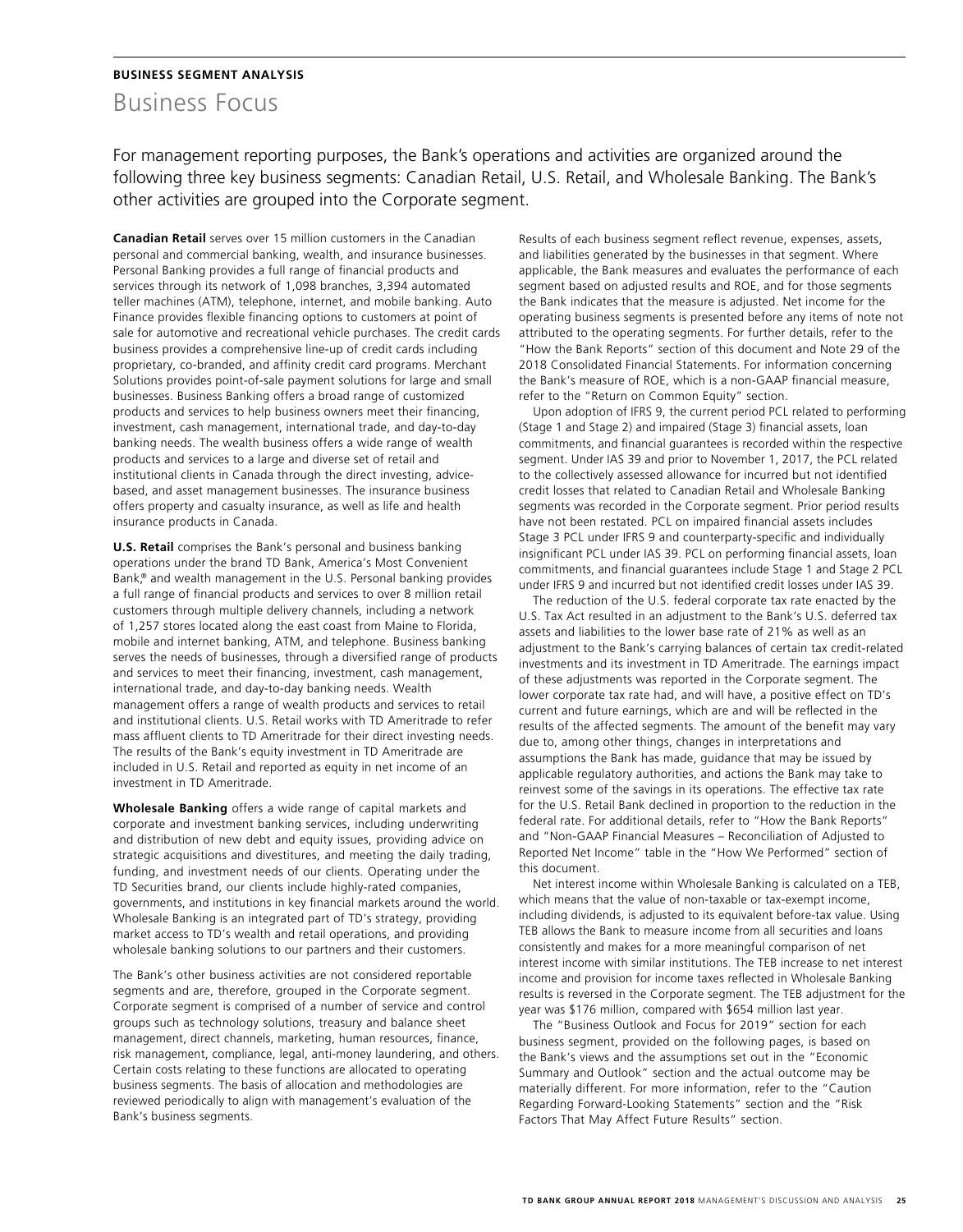| TABLE 14                                                   | <b>RESULTS BY SEGMENT</b>                                                                     |                     |                |                        |                      |                          |                      |                                  |    |                          |    |                               |                                |         |                  |
|------------------------------------------------------------|-----------------------------------------------------------------------------------------------|---------------------|----------------|------------------------|----------------------|--------------------------|----------------------|----------------------------------|----|--------------------------|----|-------------------------------|--------------------------------|---------|------------------|
| (millions of Canadian dollars)                             |                                                                                               |                     |                | Canadian<br>Retail     |                      | <b>U.S. Retail</b>       |                      | Wholesale<br>Banking $^{2,3}$    |    |                          |    | Corporate <sup>2,3</sup>      |                                |         | <b>Total</b>     |
|                                                            |                                                                                               |                     | 2018           | 2017                   | 2018                 | 2017                     | 2018                 | 2017                             |    | 2018                     |    | 2017                          | 2018                           |         | 2017             |
| Net interest income (loss)<br>Non-interest income (loss)   |                                                                                               | \$11,576<br>11,137  |                | $$10,611$ \$<br>10,451 | 8,176 \$<br>2,768    | 7,486<br>2,735           | \$<br>1,150<br>2,309 | \$<br>1,804<br>1,467             | \$ | 1,337<br>381             | \$ | 946<br>\$<br>649              | 22,239 \$<br>16,595            |         | 20,847<br>15,302 |
| Total revenue <sup>4</sup>                                 |                                                                                               | 22,713              |                | 21,062                 | 10,944               | 10,221                   | 3,459                | 3,271                            |    | 1,718                    |    | 1.595                         | 38,834                         |         | 36,149           |
| impaired <sup>5</sup><br>performing <sup>6</sup>           | Provision for (recovery of) credit losses -<br>Provision for (recovery of) credit losses -    |                     | 927<br>71      | 986<br>÷               | 776<br>141           | 648<br>144               | (8)<br>11            | (28)<br>$\overline{\phantom{a}}$ |    | 471<br>91                |    | 384<br>82                     | 2,166<br>314                   |         | 1,990<br>226     |
|                                                            | Total provision for (recovery of) credit losses                                               |                     | 998            | 986                    | 917                  | 792                      | 3                    | (28)                             |    | 562                      |    | 466                           | 2,480                          |         | 2,216            |
| Non-interest expenses                                      | Insurance claims and related expenses                                                         |                     | 2,444<br>9,473 | 2,246<br>8,934         | 6,100                | 5,878                    | 2,067                | 1,929                            |    | 2,497                    |    | 2,625                         | 2,444<br>20,137                |         | 2,246<br>19,366  |
|                                                            | Income (loss) before income taxes                                                             |                     | 9,798          | 8,896                  | 3,927                | 3,551                    | 1,389                | 1,370                            |    | (1, 341)                 |    | (1, 496)                      | 13,773                         |         | 12,321           |
|                                                            | Provision for (recovery of) income taxes<br>Equity in net income of an investment             |                     | 2,615          | 2,371                  | 432                  | 671                      | 335                  | 331                              |    | (200)                    |    | (1, 120)                      | 3,182                          |         | 2,253            |
| in TD Ameritrade                                           |                                                                                               |                     | ۳              | ÷,                     | 693                  | 442                      |                      |                                  |    | 50                       |    | $\overline{7}$                | 743                            |         | 449              |
| Net income (loss) - reported                               |                                                                                               | 7,183               |                | 6,525                  | 4,188                | 3,322                    | 1,054                | 1,039                            |    | (1,091)                  |    | (369)                         | 11,334                         |         | 10,517           |
| Amortization of intangibles<br>Charges associated with the | Pre-tax adjustments for items of note <sup>7</sup>                                            |                     |                |                        |                      |                          |                      |                                  |    | 324                      |    | 310                           | 324                            |         | 310              |
| Scottrade transaction                                      |                                                                                               |                     |                |                        | 193                  | 46                       |                      |                                  |    | $\qquad \qquad$          |    |                               | 193                            |         | 46               |
| Impact from U.S. tax reform                                | Dilution gain on the Scottrade transaction<br>Loss on sale of the Direct Investing business   |                     |                |                        |                      | $\equiv$                 |                      |                                  |    | 48<br>-                  |    | (204)                         | 48<br>$\overline{\phantom{0}}$ |         | (204)            |
| in Europe                                                  |                                                                                               |                     |                |                        |                      |                          |                      |                                  |    | $\overline{\phantom{0}}$ |    | 42                            | $\overline{\phantom{0}}$       |         | 42               |
|                                                            | Fair value of derivatives hedging the reclassified<br>available-for-sale securities portfolio |                     | -              | -                      |                      | $\overline{\phantom{0}}$ | -                    | $\qquad \qquad -$                |    | -                        |    | (41)                          | $\overline{\phantom{0}}$       |         | (41)             |
|                                                            | Total pre-tax adjustments for items of note                                                   |                     | $\equiv$       | ÷.                     | 193                  | 46                       | Ξ.                   | $\equiv$                         |    | 372                      |    | 107                           | 565                            |         | 153              |
| for items of note                                          | Provision for (recovery of) income taxes                                                      |                     |                |                        | 5                    | 10                       |                      |                                  |    | (289)                    |    | 73                            | (284)                          |         | 83               |
| Net income (loss) - adjusted                               |                                                                                               | \$<br>7,183         |                | $6,525$ \$<br>\$       | 4,376 \$             | 3,358                    | \$1,054              | \$<br>1,039                      | s  | (430)                    | S  | $(335)$ \$                    | 12,183 \$                      |         | 10,587           |
|                                                            |                                                                                               |                     |                |                        |                      |                          |                      |                                  |    |                          |    |                               |                                |         |                  |
| Average common equity                                      | CET1 Capital risk-weighted assets <sup>8</sup>                                                | \$15,018<br>108,526 |                | $$14,434$ \$<br>99.693 | 34,260 \$<br>243,655 | 34,278<br>227,671        | \$5,954<br>70.104    | \$<br>5,979<br>62,428            |    | \$15,267<br>13,347       |    | $$13,658$ \$ 70,499<br>45,958 | \$<br>435,632                  | 435,750 | 68,349           |

<sup>1</sup> The retailer program partners' share of revenues and credit losses is presented in the Corporate segment, with an offsetting amount (representing the partners' net share) recorded in Non-interest expenses, resulting in no impact to Corporate reported Net income (loss). The Net income (loss) included in the U.S. Retail segment includes only the portion of revenue and credit losses attributable to the Bank under the agreements.

<sup>5</sup> PCL − impaired represents Stage 3 PCL under IFRS 9 and counterparty-specific and individually insignificant PCL under IAS 39 on financial assets.

<sup>6</sup> PCL − performing represents Stage 1 and Stage 2 PCL under IFRS 9 and incurred but not identified PCL under IAS 39 on financial assets, loan commitments, and financial guarantees.

<sup>7</sup> For explanations of items of note, refer to the "Non-GAAP Financial Measures − Reconciliation of Adjusted to Reported Net Income" table in the "Financial Results Overview" section of this document.

<sup>8</sup> Each capital ratio has its own RWA measure due to OSFI-prescribed scalar for inclusion of the CVA. For fiscal 2018 the scalars for inclusion of CVA for CET1, Tier 1 and Total Capital RWA are 80%, 83%, and 86%, respectively. For fiscal 2017, the scalars were 72%, 77%, and 81%, respectively. As at October 31, 2017, RWA for all ratios were the same due to the regulatory floor which was based on Basel I risk weights. As at October 31, 2018, the regulatory floor is based on Basel II standardized risk weights and is no longer triggered resulting in a separate RWA for each ratio due to the CVA scalar.

<sup>2</sup> Net interest income within Wholesale Banking is calculated on a TEB. The TEB adjustment reflected in Wholesale Banking is reversed in the Corporate segment.

<sup>3</sup> Effective February 1, 2017, the total gains and losses as a result of changes in fair value of the credit default swap and interest rate swap contracts hedging the reclassified financial assets at FVOCI (available-for-sale securities under IAS 39) portfolio are recorded in Wholesale Banking. Previously, these derivatives were accounted for on an accrual basis in Wholesale Banking and the gains and losses related to the derivatives, in excess of the accrued costs were reported in Corporate segment. Refer to Note 8 of the 2018 Consolidated Financial Statements for additional details.

<sup>4</sup> The impact from certain treasury and balance sheet management activities relating to the U.S. Retail segment is recorded in the Corporate segment.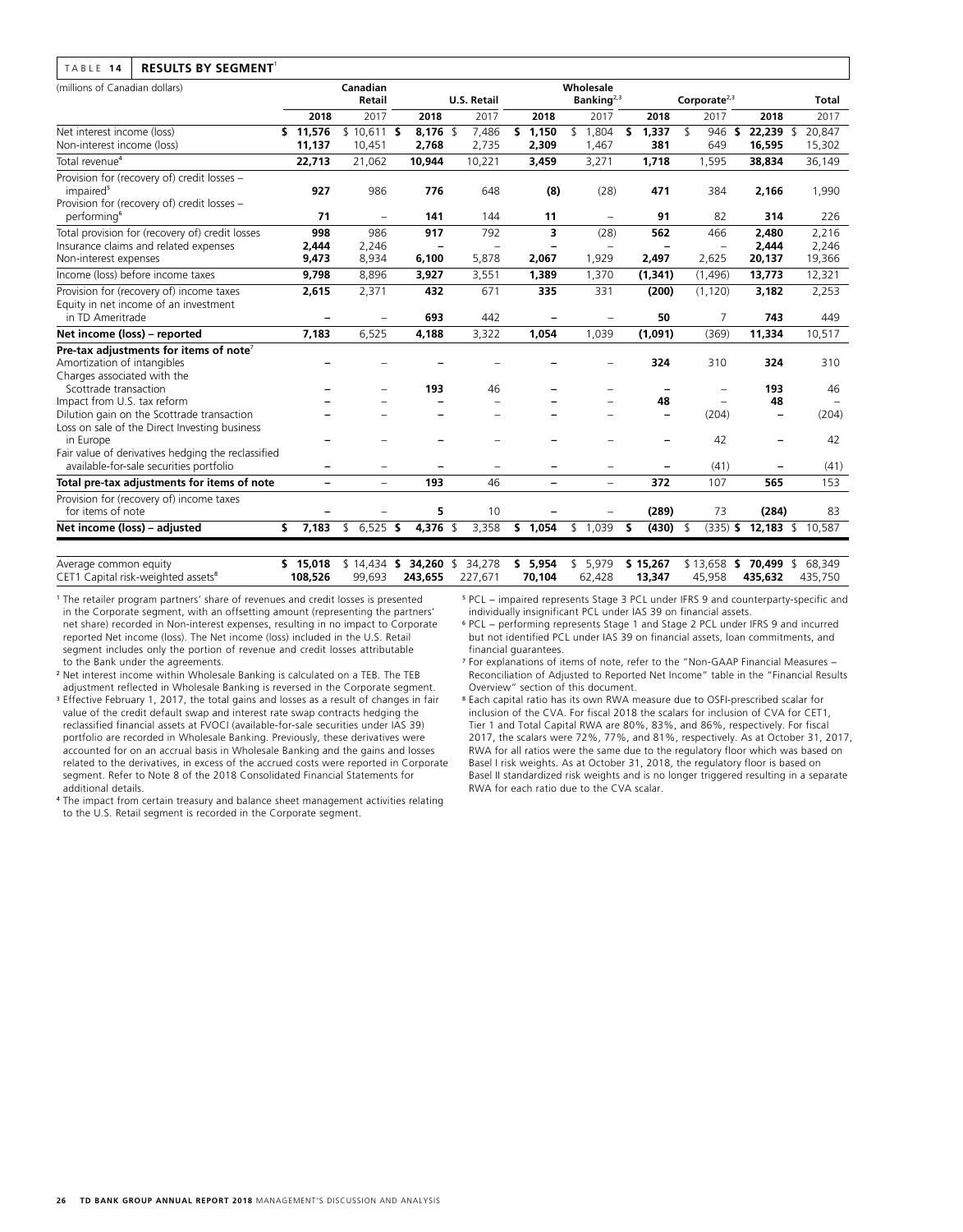#### **ECONOMIC SUMMARY AND OUTLOOK**

Global economic growth is slowing and so far remains in line with expectations. After peaking in the first half of calendar 2018 at 3.9%, global growth is projected to average roughly 3.7% in both 2018 and 2019 calendar years. An important element of this deceleration is China's ongoing economic rebalancing, which is leaving a mark on trading partners via supply chain effects, as well as financial market volatility. For emerging markets, the challenges are enhanced by an elevated U.S. dollar and rising U.S. interest rates that have prompted investor capital outflows. In contrast, advanced economies continue to perform well, although the pace of growth in the euro area has moderated slightly. Nevertheless, the bias within these economies remains tilted towards reducing monetary stimulus. The U.S. has been leading the way, but as long as inflation continues to edge higher, other major central banks are expected to follow at a gradual pace.

The United States has benefited from strong economic momentum in calendar 2018, supported by tax cuts and increased government spending. Together these are estimated to have added 0.6 percentage points to growth. Real gross domestic product (GDP) advanced by 4.2% and 3.5% annualized in the second and third calendar quarters, respectively. Robust consumer spending, in the neighborhood of 4% annualized, was the main driver.

U.S. economic growth will likely remain above-trend in the coming quarters, but should steadily decelerate closer to the 2% mark by the latter half of calendar 2019, due to the impacts of fading fiscal stimulus and higher interest rates. Still, rising incomes generated by a tight labour market suggest that consumer spending should remain a key underpinning for growth. With the unemployment rate near a 50-year low and inflation hovering at the central bank's 2% target, the Federal Reserve is forecasted to increase its policy interest rate from its current range of 2.0% to 2.25%, to 3.0% to 3.25% by the end of the 2019 calendar year.

Canada's economy produced a robust 2.9% expansion in the second calendar quarter of 2018, but current indicators suggest a more sustainable pace of roughly 2.0% unfolded in the third calendar quarter. Both export and import volumes have pulled back, due in part to supply chain disruptions in the energy and automotive sectors. Fortunately, these disruptions appear mostly temporary and trade flows may also benefit from the United States-Mexico-Canada Agreement (USMCA) struck in early October. Although it remains to be ratified by all three national governments, we consider that the agreement marks an important and necessary step towards normalized trading arrangements in North America. On a less positive note, recent developments in oil markets have resulted in record price discounts for Western Canadian energy products. Income impacts and announced production cuts will weigh on near-term economic activity in the western provinces. Some of the negative price dynamics, notably refinery outages, should resolve over the first half of the 2019 calendar year, thereby narrowing the magnitude of the discount and bring shuttered production back online. However, other factors will persist, such as limited transportation capacity. These pressures are expected to maintain a wider-than-historical spread on Canadian producer prices.

Canadian housing markets continue to recover in the wake of changes to mortgage underwriting rules implemented at the beginning of calendar 2018. Activity in the Greater Toronto Area has stabilized, albeit at a slower pace than the past several years. In contrast, Vancouver activity remains modest, impacted by additional measures enacted in the February 2018 provincial budget. Outside of these areas, the housing data are mixed. Activity in oil-related provinces is still negatively impacted by excess housing supply, while other major urban centres like Montreal and Ottawa are proving resilient.

Housing demand should remain supported by the upswing in population growth alongside solid household income and job growth. However, rising borrowing costs are likely to temper the speed of adjustment. On October 24, 2018, the Bank of Canada raised its policy interest rate by 25 bps to 1.75%. This marked the fifth increase since July 2017, and central bank communication maintains a bias towards further rate increases. The Bank of Canada has indicated that it will remain mindful of the risks posed by highly-indebted households that can leave them more sensitive to rising interest rates. As such, the central bank is expected to maintain a gradual approach to rate increases. TD Economics anticipates only three more 25 bps increases in the overnight rate by the end of calendar year 2019. This implies a terminal rate of 2.50%, which is well below that of its U.S. counterpart. Yields in Canada should thus remain lower than those in the U.S., and the currency is forecasted to hold within a range of US78 cents to US79 cents in calendar year 2019.

Downside risks remain. Should recent price developments in Canadian heavy oil markets fail to improve as expected, further declines in output may occur, imparting larger negative impacts on Canadian incomes and spending. This outcome would moderate expectations for the Bank of Canada's policy interest rate path. Despite achieving an important milestone with the USMCA, it must still be ratified by all three countries, including new governments in both the U.S. and Mexico. Canada's central bank will also need to remain watchful of the possibility of a renewed slowdown in housing activity and a period of household deleveraging. In addition, trade tensions have intensified between U.S. and China in recent months, with the potential to disrupt globally integrated supply chains. Such an outcome presents a downside risk to the outlook for both the U.S. and Canada. Likewise, it is possible that inflationary pressures will unexpectedly heat-up in light of escalating global trade tensions coupled with greater labour scarcity within both countries. In addition, despite some progress in recent weeks, a number of issues remain unresolved with the United Kingdom's exit from the European Union. Lastly, other areas that continue to present a downside risk include ongoing tensions in the Middle East, and populist threats to established political and economic systems. These all keep global uncertainty elevated and may drive periods of financial market volatility.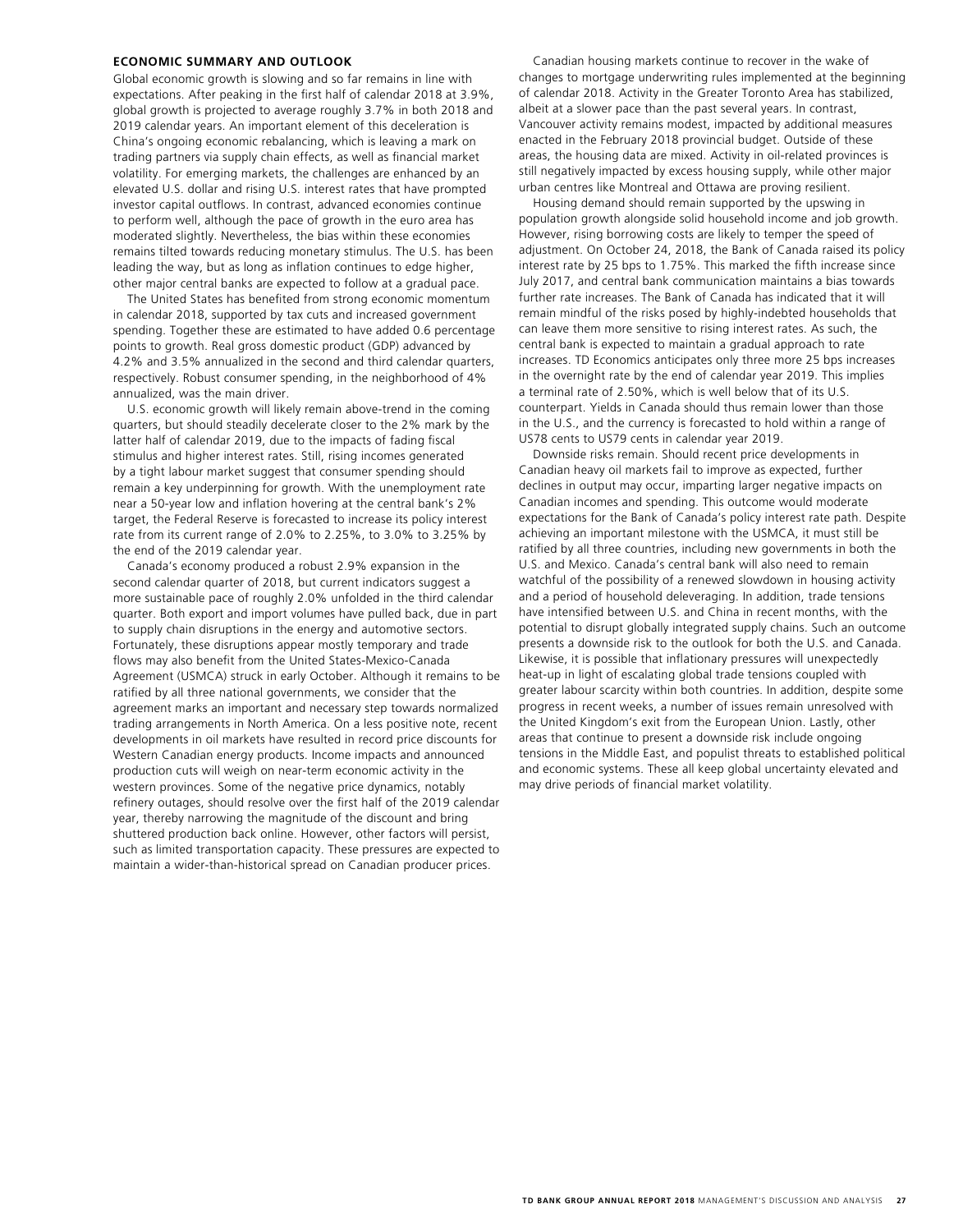### <span id="page-15-0"></span>**BUSINESS SEGMENT ANALYSIS**

# Canadian Retail

Canadian Retail offers a full range of financial products and services to over 15 million customers in the Canadian personal and commercial banking, wealth, and insurance businesses.



| TABLE 15                       | <b>REVENUE</b> |          |          |          |
|--------------------------------|----------------|----------|----------|----------|
| (millions of Canadian dollars) |                | 2018     | 2017     | 2016     |
| Personal banking               |                | \$11.463 | \$10,706 | \$10,157 |
| Business banking               |                | 2,990    | 2,702    | 2,454    |
| Wealth                         |                | 4,185    | 3.838    | 3,640    |
| Insurance                      |                | 4.075    | 3,816    | 3,958    |
| <b>Total</b>                   |                | \$22,713 | \$21,062 | \$20,209 |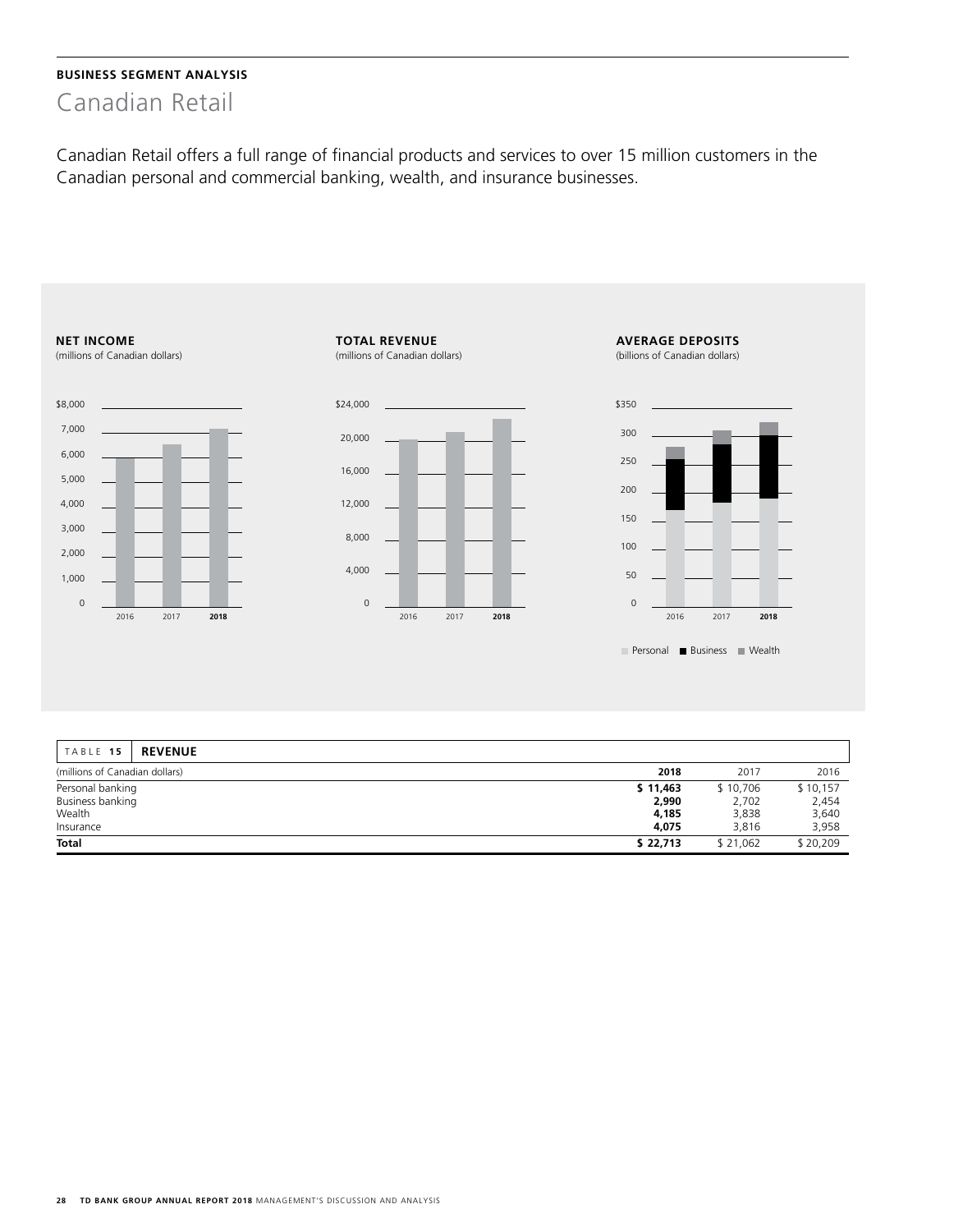#### **BUSINESS HIGHLIGHTS**

- **• Continued to put our customers at the centre of everything we do by investing in our omni-channel experience, optimizing our branch network, and enhancing the value proposition of our products, including our mortgage concierge service which connects customers with mobile mortgage specialists who are nearby and available.**
- **• Continued to shape the future of retail banking by introducing new digital capabilities, including online pre-approval in the real estate secured lending business, Easy Apply for chequing and savings accounts, auto quoters in our insurance business, and one-time password authentication making login faster and easier, and reducing fraud.**
- **• Recognized as a leader in customer service, including being honored as an award winner among the Big 5 Canadian Retail Banks**<sup>3</sup>  **for "Customer Service Excellence"**<sup>4</sup> **, "Recommend to Friends & Family"**<sup>5</sup> **, "Branch Service"**<sup>6</sup> **, "ATM Banking"**<sup>7</sup> **, and "Live Agent Telephone Banking"**<sup>8</sup>  **by the 2018 Ipsos Customer**  Service Index (CSI) study<sup>9</sup>.
- **• Acknowledged for our forward focus in digital banking by multiple independent providers of industry market data including:**
	- **– #1 Canadian banking app according to Silicon Valley-based firm App Annie**10**;**
	- **– #1 in Canadian digital banking with the highest number of digital unique visitors and the most digital engagement according to comScore**11**; and**
	- **– #1 digital reach of any bank in Canada, the United Kingdom, Spain, France, and the United States, according to comScore**11**.**
- **• Continued to win the trust of new and existing customers as evidenced by strong volume growth across key businesses:**
	- **– Record originations in real estate secured lending and auto finance;**
	- **– Personal chequing and savings deposit volume growth of 4%;**
	- **– Strong growth in credit cards with 9% growth in TD proprietary cards and retail sales exceeding \$100 billion;**
	- **– Strong Business Banking loan volume growth of 10%; and – Record accumulation of assets across our wealth businesses including record assets under management in TD Asset Management (TDAM), record assets under administration in TD Direct Investing and Advice businesses, and record net asset acquisitions, trading volumes and accounts opened during the year in TD Direct Investing.**
- **• Advanced our proven business model maintaining strong market share**12 **positions across all businesses including:**
	- **– #1 market share in personal deposit, credit card, and Direct Investing;**
	- **– #2 market share in real estate secured lending, personal loan, mutual funds, and Business Banking deposits and loans;**
	- **– Largest direct distribution insurer**13 **and leader in the affinity market**13 **in Canadian insurance; and**
	- **– Largest money manager in Canada (with the acquisition of Greystone, which closed on November 1, 2018)**14**.**

#### **CHALLENGES IN 2018**

- **• Competitive pressures contributed to lower margins on lending products.**
- **• Strong competition for new and existing customers from the major Canadian banks and non-bank competitors.**
- **• Housing market was impacted by changes to federal and provincial policies and increases in interest rates.**
- **• Heightened level of investment across all businesses to respond to evolving customer needs and intense competition.**

#### **INDUSTRY PROFILE**

The personal and business banking environment in Canada comprises large chartered banks with sizeable regional banks and a number of niche competitors providing strong competition in specific products and markets. Continued success depends upon delivering outstanding customer service and convenience, maintaining disciplined risk management practices, and prudent expense management. The Canadian wealth management industry includes banks, insurance companies, independent mutual fund companies, brokers, and independent asset management companies. Market share growth in the wealth management industry lies in the ability to differentiate by providing an integrated wealth solution and keeping pace with technological changes and the regulatory environment. This includes providing the right products, and legendary and consistent relationship-focused client experiences to serve their evolving needs and goals. The property and casualty industry in Canada is fragmented and competitive, consisting of personal and commercial lines writers, whereas the life and health insurance industry is made up of several large competitors. Success in the insurance business depends on offering a range of products that provide protection at competitive prices that properly reflect the level of risk assumed. These industries also include non-traditional competitors ranging from start-ups to established non-financial companies expanding into financial services.

#### **OVERALL BUSINESS STRATEGY**

The strategy for Canadian Retail is to:

- Provide trusted advice to help our customers feel confident about their financial future.
- Consistently deliver legendary personal connected customer experiences across all channels.
- Deepen customer relationships by delivering One TD and growing in underrepresented products and markets.
- Execute with speed and impact, taking only those risks we can understand and manage.
- Innovate with purpose for our customers and colleagues, simplifying to make it easier to get things done.
- Be recognized as an extraordinary place to work where diversity and inclusiveness are valued.
- Contribute to the well-being of our communities.

<sup>3</sup> Big 5 Canadian Retail Banks consist of Bank of Montreal, Canadian Imperial Bank of Commerce, Royal Bank of Canada, Scotiabank, and The Toronto-Dominion Bank.

<sup>4</sup> TD Canada Trust has shared in the award for Customer Service Excellence in the syndicated Ipsos 2018 Financial Services Excellence Study (2018 Ipsos Study).

<sup>5</sup> TD Canada Trust has shared in the award for Recommend to Family & Friends in the 2018 Ipsos Study.

<sup>6</sup> TD Canada Trust has shared in the award for the Branch Service Excellence in the 2018 Ipsos Study.

 <sup>7</sup> TD Canada Trust has shared in the ATM Banking Excellence award in the 2018 Ipsos Study.<sup>8</sup> TD Canada Trust has shared in the Live Agent Telephone Banking Excellence award in the 2018 Ipsos Study.

<sup>9</sup> Ipsos 2018 Financial Service Excellence Awards are based on continuous fielding CSI survey results. Sample size for the total 2018 CSI program year ended with the September 2018 survey which yielded 75,334 financial institution ratings nationally. Leadership is defined as either a statistically significant lead over the other Big 5 Canadian Retail Banks (at a 95% confidence interval) or a statistically equal tie with one or more of the Big 5 Canadian Retail Banks.

<sup>&</sup>lt;sup>10</sup> TD ranked first according to 2018 App Annie report, which measured smartphone monthly active users, downloads, average sessions per user, open rate, average review score, and average time spent for August 2018 among top retail banking apps by time spent on Android phone.

<sup>11</sup> Source: comScore MMX® Multi-Platform, Business/Finance – Banking, Total audience, 3 months average ending July 2018, Canada, United States, Great Britain, Spain, and France.

<sup>12</sup> Market share ranking is based on most current data available from OSFI for personal deposits and loans as at August 2018, from The Nilson Report for credit cards as at December 2017, from the Canadian Bankers Association for Real Estate Secured Lending as at June 2018, from the Canadian Bankers Association for business deposits and loans as at March 2018, from Strategic Insight for Direct Investing asset, trades, and revenue metrics as at June 2018, and from Investment Funds Institute of Canada for mutual funds when compared to the Big 6 Banks as at August 2018. The Big 6 Banks consist of Bank of Montreal, Canadian Imperial Bank of Canada, National Bank of Canada, Royal Bank of Canada, Scotiabank, and The Toronto-Dominion Bank.

<sup>13</sup> Based on Gross Written Premiums for Property and Casualty business. Ranks based on data available from OSFI, insurers, Insurance Bureau of Canada, and provincial regulators as at December 31, 2017.

<sup>14</sup> Strategic Insight Managed Money Advisory Service – Canada (Spring 2018 report, AUM effective December 2017), Benefits Canada 2018 Top 40 Money Managers report (May 2018 report, AUM effective December 2017); Assets under management as of October 31, 2018 for Greystone.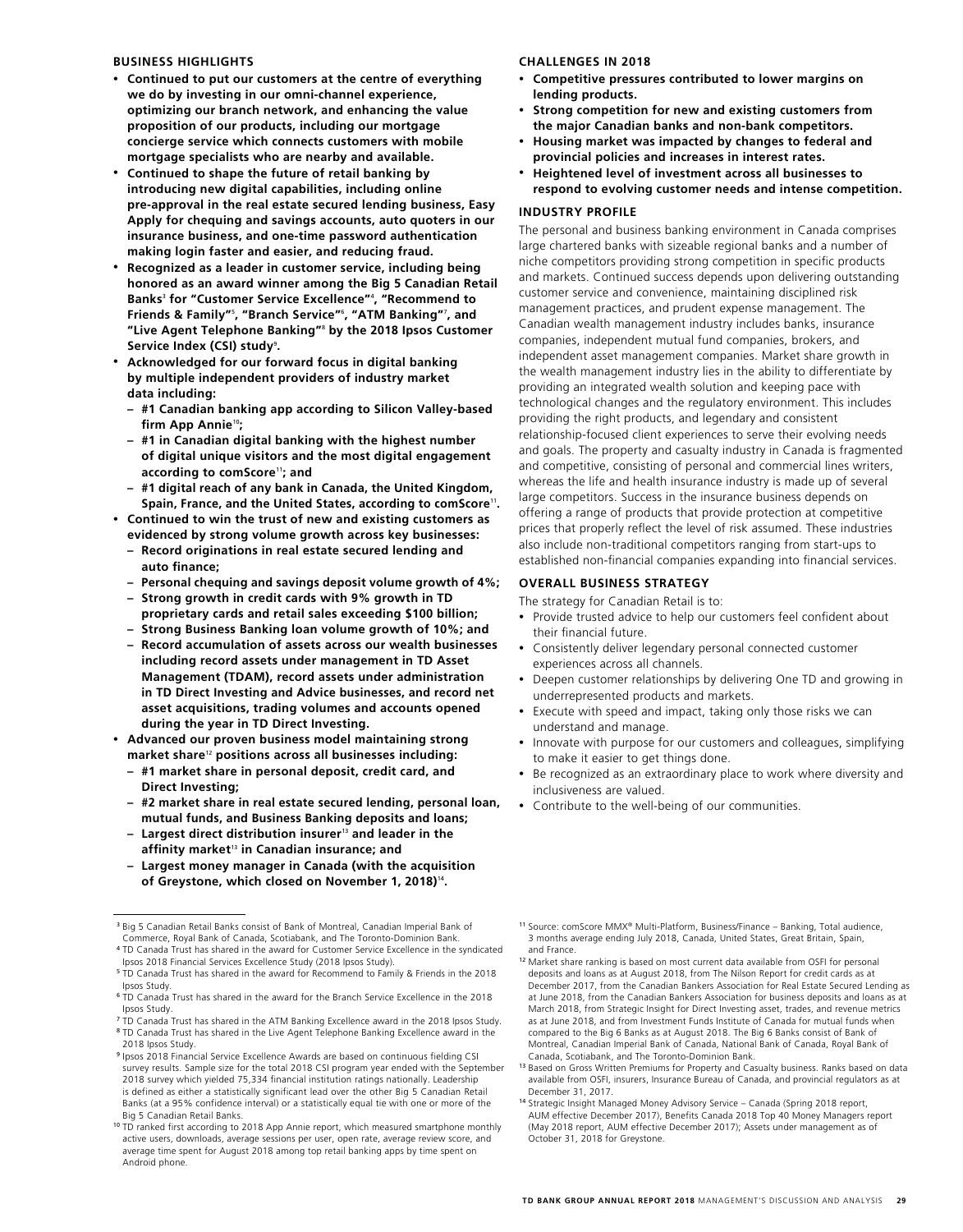| TABLE 16                                       | <b>CANADIAN RETAIL</b>                                     |          |                    |           |
|------------------------------------------------|------------------------------------------------------------|----------|--------------------|-----------|
|                                                | (millions of Canadian dollars, except as noted)            | 2018     | 2017               | 2016      |
| Net interest income                            |                                                            | \$11,576 | \$10,611           | 9,979     |
| Non-interest income                            |                                                            | 11,137   | 10,451             | 10,230    |
| Total revenue                                  |                                                            | 22,713   | 21,062             | 20,209    |
|                                                | Provision for credit losses – impaired <sup>1</sup>        | 927      | 986                | 1,011     |
|                                                | Provision for credit losses – performing <sup>2</sup>      | 71       |                    |           |
| Total provision for credit losses <sup>3</sup> |                                                            | 998      | 986                | 1,011     |
|                                                | Insurance claims and related expenses                      | 2,444    | 2,246              | 2,462     |
| Non-interest expenses                          |                                                            | 9,473    | 8,934              | 8,557     |
|                                                | Provision for (recovery of) income taxes                   | 2,615    | 2,371              | 2,191     |
| Net income                                     |                                                            | \$7,183  | \$.<br>6,525       | 5,988     |
| Selected volumes and ratios                    |                                                            |          |                    |           |
| Return on common equity <sup>4</sup>           |                                                            | 47.8%    | 45.2%              | 41.9%     |
|                                                | Net interest margin (including on securitized assets)      | 2.91     | 2.83               | 2.78      |
| Efficiency ratio                               |                                                            | 41.7     | 42.4               | 42.3      |
|                                                | Assets under administration (billions of Canadian dollars) | 389      | $\mathbf S$<br>387 | \$<br>379 |
|                                                | Assets under management (billions of Canadian dollars)     | 289      | 283                | 271       |
|                                                | Number of Canadian retail branches                         | 1,098    | 1,128              | 1,156     |
|                                                | Average number of full-time equivalent staff               | 38,560   | 38,880             | 38,575    |

1 PCL – impaired represents Stage 3 PCL under IFRS 9 and counterparty-specific and individually insignificant PCL under IAS 39 on financial assets.

<sup>2</sup> PCL − performing represents Stage 1 and Stage 2 PCL under IFRS 9 and incurred but not identified PCL under IAS 39 on financial assets, loan commitments, and financial guarantees.

<sup>3</sup> Effective November 1, 2017, the PCL related to the allowances for credit losses for all three stages are recorded within the respective segment. Under IAS 39 and prior to November 1, 2017, the PCL related to the incurred but not identified allowance for credit losses related to products in the Canadian Retail segment was recorded in the Corporate segment.

<sup>4</sup> Capital allocated to the business segment was based on 9% CET1 Capital in fiscal 2018, 2017, and 2016.

#### **REVIEW OF FINANCIAL PERFORMANCE**

Canadian Retail net income for the year was \$7,183 million, an increase of \$658 million, or 10%, compared with last year. The increase in earnings reflects revenue growth, partially offset by higher non-interest expenses, insurance claims, and PCL. The ROE for the year was 47.8%, compared with 45.2% last year.

Canadian Retail revenue is derived from Canadian personal and commercial banking, wealth, and insurance businesses. Revenue for the year was \$22,713 million, an increase of \$1,651 million, or 8%, compared with last year.

Net interest income increased \$965 million, or 9%, reflecting volume growth and higher margins. Average loan volumes increased \$23 billion, or 6%, reflecting 5% growth in personal loans and 10% growth in business loans. Average deposit volumes increased \$15 billion, or 5%, reflecting 4% growth in personal deposits and 8% growth in business deposits. Net interest margin was 2.91%, or an increase of 8 bps, reflecting rising interest rates, partially offset by competitive pricing in loans.

Non-interest income increased \$686 million, or 7%, reflecting wealth asset growth, an increase in revenues from the insurance business, higher fee-based revenue in the personal banking business, and higher trading volumes in the direct investing business. An increase in the fair value of investments supporting claims liabilities, which resulted in a similar increase to insurance claims, increased non-interest income by \$41 million.

Assets under administration (AUA) were \$389 billion as at October 31, 2018, an increase of \$2 billion, or 1%, compared with last year, reflecting new asset growth, partially offset by decreases in market value. Assets under management (AUM) were \$289 billion as at October 31, 2018, an increase of \$6 billion, or 2%, compared with last year, reflecting new asset growth.

PCL for the twelve months ended October 31, 2018 was \$998 million, an increase of \$12 million, or 1% compared with last year. PCL – impaired was \$927 million, a decrease of \$59 million, or 6%, reflecting strong credit performance across all business lines. PCL – performing (recorded in the Corporate segment last year as incurred but not identified credit losses under IAS 39) was \$71 million primarily reflecting the adoption of IFRS 9 including where Stage 2 loans are measured on a lifetime ECL. Full year PCL as a percentage of credit volume was 0.25%, a decrease of 1 basis point. Net impaired loans were \$664 million, an increase of \$109 million, or 20%. Net impaired loans as a percentage of total loans were 0.16%, compared with 0.15%, as at October 31, 2017.

Insurance claims and related expenses for the year were \$2,444 million, an increase of \$198 million, or 9%, compared with last year, reflecting an increase in reinsurance liabilities assumed, more severe weather-related events, higher current year claims, and an increase in the fair value of investments supporting claims liabilities which resulted in a similar increase to non-interest income, partially offset by more favourable prior years' claims development, and the impact of changes to forward-looking actuarial assumptions.

Non-interest expenses for the year were \$9,473 million, an increase of \$539 million, or 6%, compared with last year, reflecting increased employee-related expenses including revenue-based variable compensation expenses in the wealth business, increased marketing and promotion costs, increased spend related to strategic initiatives, and restructuring costs across a number of businesses.

The efficiency ratio was 41.7%, compared with 42.4% last year.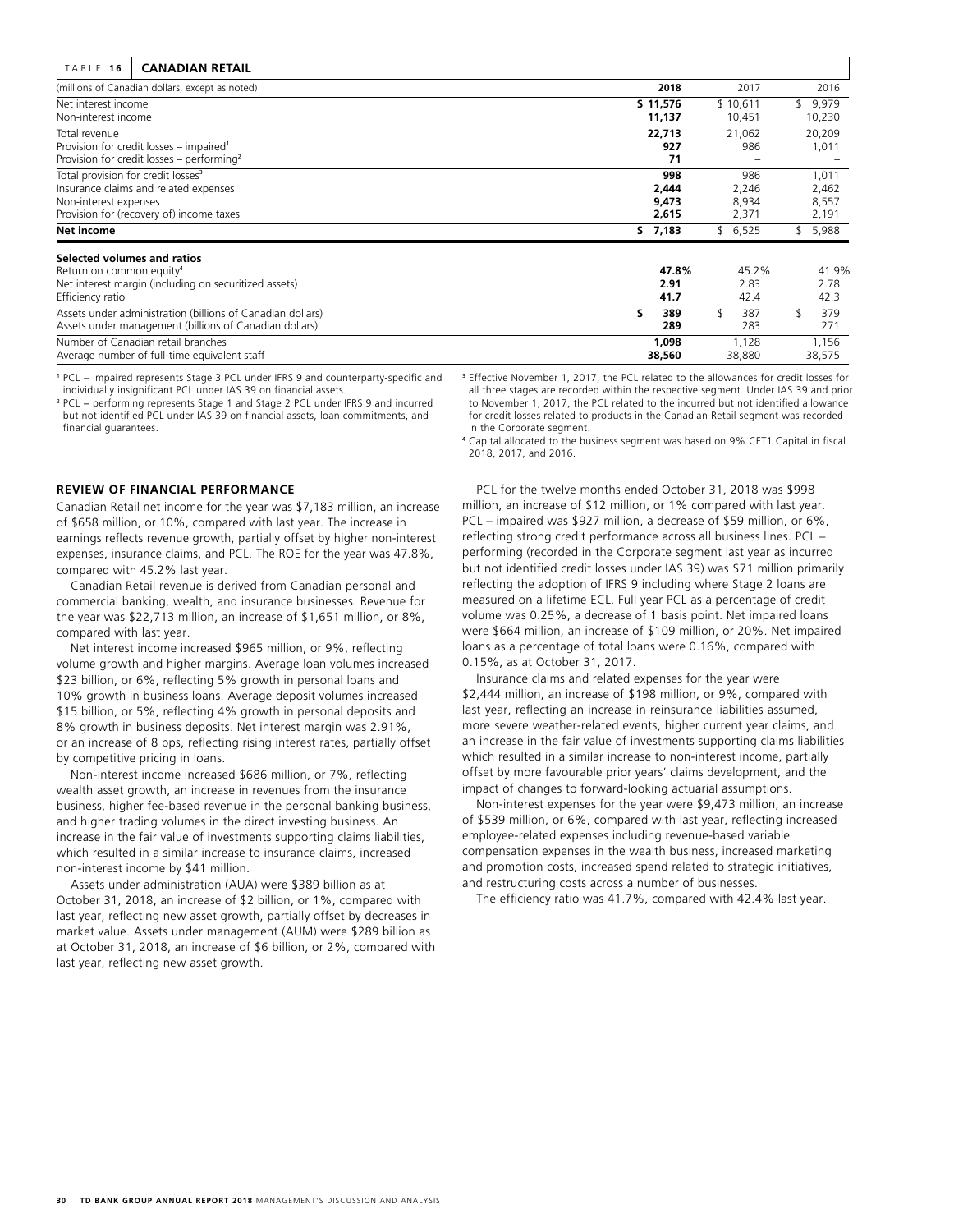#### **KEY PRODUCT GROUPS**

#### *Personal Banking*

- Personal Deposits offers a comprehensive line-up of chequing, savings, and investment products to retail clients.
- Consumer Lending offers a diverse range of unsecured financing products to suit the needs of retail clients.
- Real Estate Secured Lending offers homeowners a wide range of lending products secured by residential properties.
- Credit Cards and Merchant Solutions offers a variety of credit card products including proprietary, co-branded, and affinity credit card programs, as well as point-of-sale technology and payment solutions for large and small businesses.
- Auto Finance offers retail automotive and recreational vehicle financing including promotional rate loans offered in cooperation with large automotive manufacturers.

#### *Business Banking*

- Commercial Banking serves the borrowing, deposit and cash management needs of businesses across a wide range of industries including real estate, agriculture, automotive, and commercial mortgages.
- Small Business Banking offers a wide range of financial products and services to small businesses.

#### *Wealth*

- Direct Investing Canada's first and largest online brokerage for self-directed investors, Direct Investing empowers traders and investors with innovative trading tools, industry-leading market research, online education, and 24/7 telephone support.
- Advice-based business offers investment advice, financial planning and private wealth services to help clients protect, grow, and transition their wealth. The advice-based wealth business has a strong partnership with the Canadian personal and commercial banking businesses.
- Asset Management With the closing of the Greystone acquisition on November 1, 2018, TDAM is Canada's largest money manager<sup>15</sup> with deep retail and institutional capabilities. TD Mutual Funds is a leading mutual fund business, providing a broadly diversified range of mutual funds and professionally managed portfolios. All asset management units work in close partnership with other TD businesses.

#### *Insurance*

- Property and Casualty TD is the largest direct distribution insurer<sup>16</sup> and the fourth largest personal insurer<sup>16</sup> in Canada. It is also the national leader in the affinity market<sup>16</sup> offering home and auto insurance to members of affinity groups such as professional associations, universities and employer groups, and other customers, through direct channels.
- Life and Health offers credit protection through TD Canada Trust branches. Other simple life and health insurance products, credit card balance protection, and travel insurance products, are distributed through direct channels.

#### **BUSINESS OUTLOOK AND FOCUS FOR 2019**

**The pace of economic expansion in Canada is expected to remain consistent with 2018. However, global uncertainties underlying the outcome of various international trade disputes and continued softness in Canadian oil prices could impact growth in 2019. While many factors affect margins and they will fluctuate from quarter-to-quarter, the environment is expected to support a positive trend for margins on a full year basis. We expect regulatory changes to continue, which combined with the high level of competition, including from market disruptors, will require continued investment in our products, channels, and infrastructure. We will maintain our disciplined approach to risk management, but credit losses may be impacted by volume growth and possible normalization of credit conditions. Overall, absent significant changes in the economic and operating environment, we expect to deliver strong results in 2019.**

**Our key priorities for 2019 are as follows:**

- **• Enhance end-to-end omni-channel capabilities to support key customer journeys, enabling a seamless, simple, intuitive and legendary customer experience.**
- **• Grow our market share by providing best-in-class products and services, when and where our customers need them, with an emphasis on underrepresented products and markets.**
- **• Expand our advisory capabilities by focusing on helping our customers understand their financial needs and feel confident about their financial future.**
- **• Accelerate growth and distribution capabilities in the Wealth Advice channels, enrich the client offering in the Direct Investing business, and innovate for leadership in Asset Management.**
- **• Continue to invest in our insurance products and services, ensuring that they are competitive, easy to understand, and provide the protection our clients need.**
- **• Invest in our business and infrastructure to keep pace with evolving customer expectations, regulatory requirements, and cyber risks.**
- **• Continue to evolve our brand as an employer of choice, where colleagues achieve their full potential and where diversity and inclusiveness are valued.**

<sup>15</sup> Strategic Insight Managed Money Advisory Service – Canada (Spring 2018 report, AUM effective December 2017), Benefits Canada 2018 Top 40 Money Managers report (May 2018 report, AUM effective December 2017); Assets under management as of October 31, 2018 for Greystone.

<sup>16</sup> Based on Gross Written Premiums for Property and Casualty business. Ranks based on data available from OSFI, insurers, Insurance Bureau of Canada, and provincial regulators as at December 31, 2017.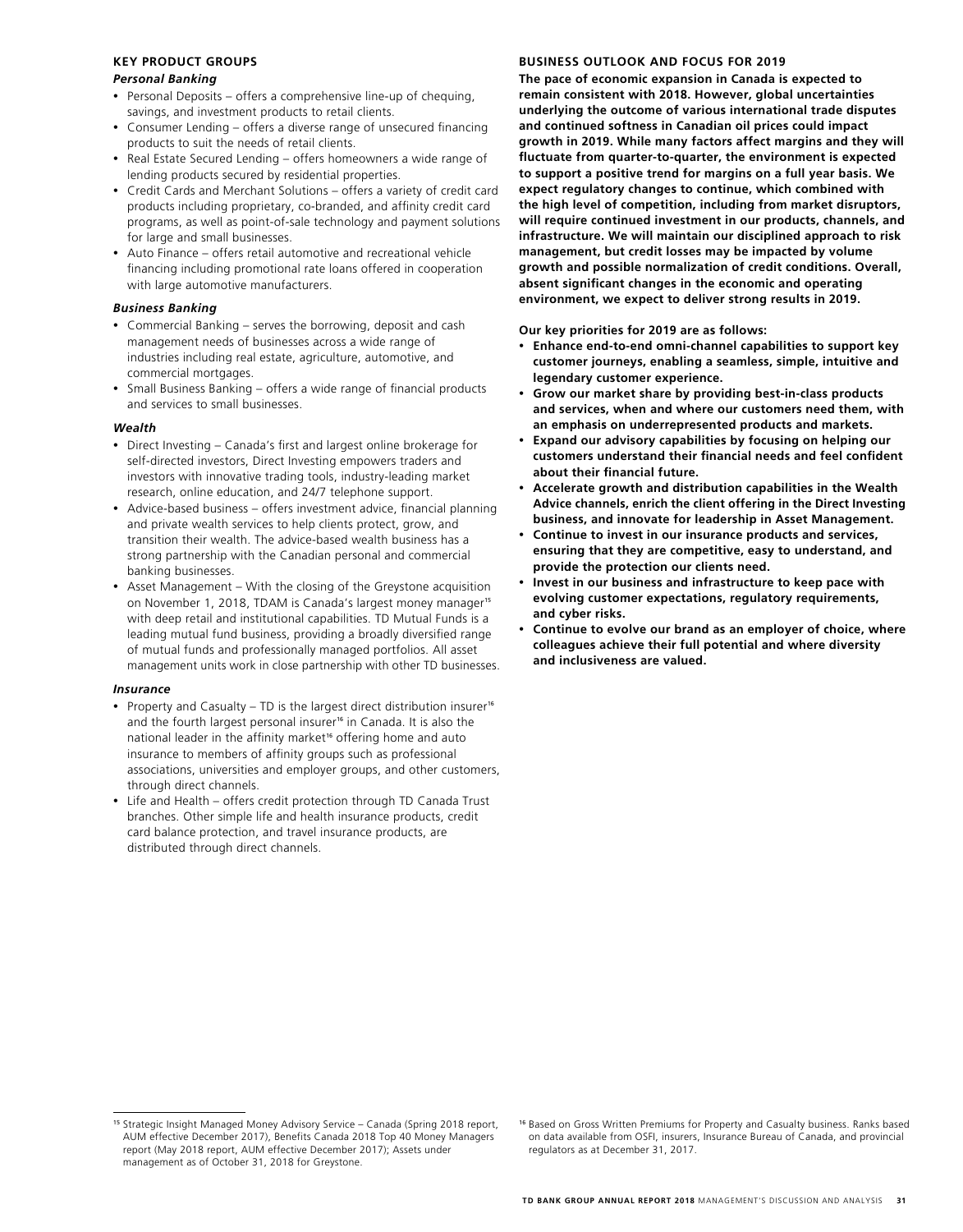#### <span id="page-19-0"></span>**BUSINESS SEGMENT ANALYSIS**

U.S. Retail

Operating under the brand name, TD Bank, America's Most Convenient Bank®, the U.S. Retail Bank offers a full range of financial products and services to over 9 million customers in the Bank's U.S. personal and business banking operations, including wealth management. U.S. Retail includes an equity investment in TD Ameritrade.



| TABLE 17                | $REVENUE - Reported'$ |          |          |                         |         |         |              |
|-------------------------|-----------------------|----------|----------|-------------------------|---------|---------|--------------|
| (millions of dollars)   |                       |          |          | <b>Canadian dollars</b> |         |         | U.S. dollars |
|                         |                       | 2018     | 2017     | 2016                    | 2018    | 2017    | 2016         |
| Personal Banking        |                       | \$6,140  | 5,599    | \$5,153                 | \$4,769 | \$4,283 | \$3,884      |
| <b>Business Banking</b> |                       | 3,527    | 3,399    | 3,173                   | 2,740   | 2,600   | 2,391        |
| Wealth                  |                       | 511      | 504      | 455                     | 397     | 386     | 343          |
| Other <sup>2</sup>      |                       | 766      | 719      | 678                     | 595     | 549     | 512          |
| <b>Total</b>            |                       | \$10,944 | \$10,221 | \$9.459                 | \$8,501 | \$7,818 | \$7,130      |

<sup>1</sup> Excludes equity in net income of an investment in TD Ameritrade.

<sup>2</sup> Other revenue consists primarily of revenue from investing activities and an insured

deposit account (IDA) agreement with TD Ameritrade.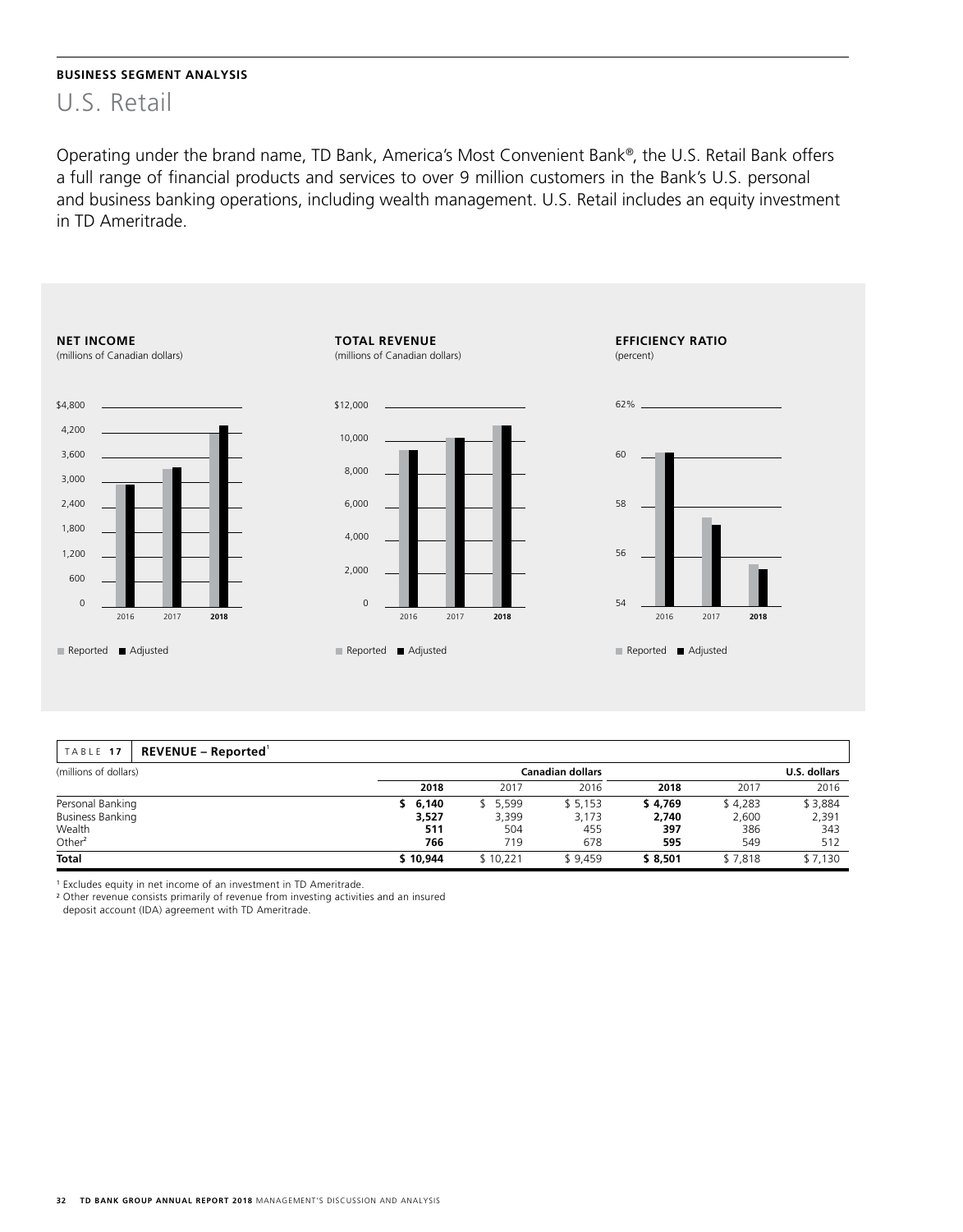#### **BUSINESS HIGHLIGHTS**

- **• Record performance in:**
	- **– Reported earnings of US\$3,253 million, an increase of 28%, compared with last year;**
	- **– Reported return on equity of 12.2%, an increase of 250 bps, compared with last year; and**
	- **– Reported efficiency ratio of 55.7%, an improvement of 190 bps, compared with last year.**
- **• Continued to provide legendary customer service and convenience:**
	- **– "Ranked Highest in Dealer Satisfaction with Floor Planning by J.D. Power"**17**.**
- **• Recognized as an extraordinary and inclusive place to work:**
- **– Named to DiversityInc.'s Top 50 Companies in the U.S. for diversity for the sixth year in a row; and**
- **– Recognized by American Banker Most Powerful Women in Banking, where two members of the TD team were named to the Women to Watch list, and in addition, several of our TD Bank leaders were recognized as a Top Team in Banking this year for the first time.**
- **• Led our peers in loan and deposit growth, as well as household acquisition.**
- **• Deepened relationships with new and existing customers.**
- **• Continued focus on enhancements to our core capabilities and infrastructure, as well as building out digital capabilities.**
- **• TD Ameritrade had strong organic growth and successfully completed the integration of Scottrade.**

#### **CHALLENGES IN 2018**

- **• Moderating corporate loan growth.**
- **• Moderating residential real estate loan originations in the rising rate environment.**
- **• Slower deposit growth as a result of competitive environment and higher yielding alternatives.**
- **• Ongoing industry trend of assets under management moving from active to passive investment strategies.**
- **• Competition from U.S. banks and non-bank competitors (such as Fintech).**

#### **INDUSTRY PROFILE**

The U.S. personal and business banking industry is highly competitive and includes several very large financial institutions as well as regional banks, small community and savings banks, finance companies, credit unions, and other providers of financial services. The wealth management industry includes national and regional banks, insurance companies, independent mutual fund companies, brokers, and independent asset management companies. The personal and business banking and wealth management industries also include non-traditional competitors ranging from start-ups to established non-financial companies expanding into financial services.

These industries serve individuals, businesses, and governments. Products include deposit, lending, cash management, financial advice, and asset management. These products may be distributed through a single channel or an array of distribution channels such as physical locations, digital, and ATMs. Certain businesses also serve customers through indirect channels.

Traditional competitors are embracing new technologies and strengthening their focus on the customer experience. Non-traditional competitors (such as Fintech) have continued to gain momentum and are increasingly collaborating with banks to evolve customer products and experience. The keys to profitability continue to be attracting and retaining customer relationships with legendary service and convenience, offering products and services through an array of distribution channels that meet customers' evolving needs, making strategic investments while maintaining disciplined expense management over operating costs, and prudent risk management.

#### **OVERALL BUSINESS STRATEGY**

The strategy for U.S. Retail is to:

- Deliver legendary omni-channel service and convenience.
- Grow and deepen customer relationships.
- Leverage our differentiated brand as the "human" bank.
- Innovate with purpose to simplify processes and execute with speed and excellence.
- Be a premier destination for top talent.
- Maintain prudent risk management.
- Actively support the communities where we operate.

<sup>17</sup> TD Auto Finance received the highest score in the floor planning segment in the J.D. Power 2018 Dealer Financing Satisfaction Study of dealers' satisfaction with automotive finance providers. Visit [jdpower.com/awards.](http://jdpower.com/awards)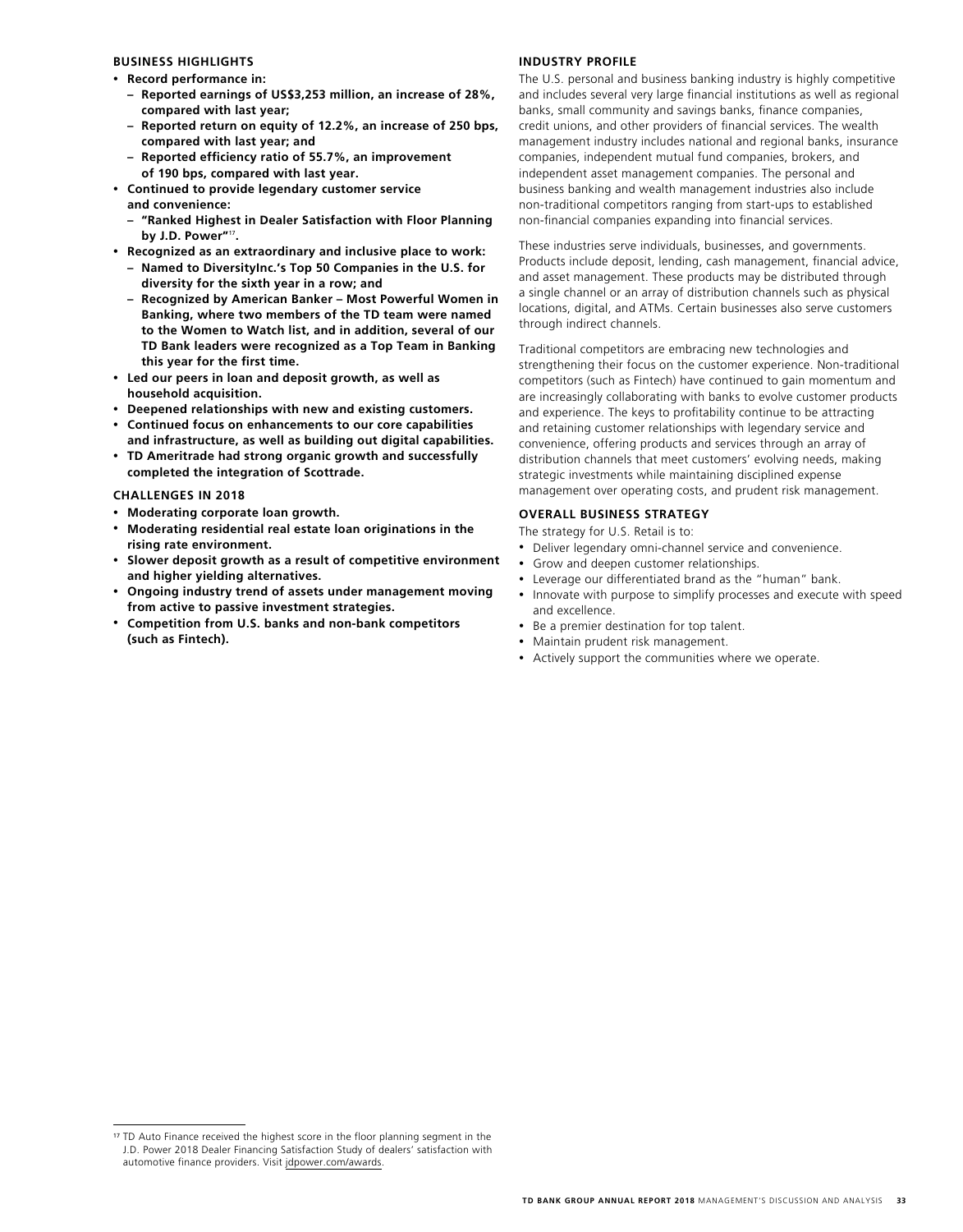| TABLE 18                                       | <b>U.S. RETAIL</b>                                                                                                 |                                                                                |                          |                  |
|------------------------------------------------|--------------------------------------------------------------------------------------------------------------------|--------------------------------------------------------------------------------|--------------------------|------------------|
|                                                | (millions of dollars, except as noted)                                                                             | 2018                                                                           | 2017                     | 2016             |
| <b>Canadian Dollars</b>                        |                                                                                                                    |                                                                                |                          |                  |
| Net interest income<br>Non-interest income     |                                                                                                                    | \$8,176<br>2.768                                                               | \$7,486<br>2.735         | \$7,093<br>2,366 |
| Total revenue - reported <sup>2</sup>          |                                                                                                                    | 10,944                                                                         | 10,221                   | 9.459            |
|                                                | Provisions for credit losses – impaired <sup>3</sup><br>Provisions for credit losses – performing <sup>4</sup>     | 776<br>141                                                                     | 648<br>144               | 534<br>210       |
| Total provisions for credit losses             |                                                                                                                    | 917                                                                            | 792                      | 744              |
|                                                | Non-interest expenses - reported                                                                                   | 6,100                                                                          | 5,878                    | 5.693            |
|                                                | Non-interest expenses - adjusted <sup>5</sup><br>Provisions for (recovery of) income taxes - reported <sup>1</sup> | 6,079<br>432                                                                   | 5.852<br>671             | 5.693<br>498     |
|                                                | Provisions for (recovery of) income taxes – adjusted <sup>1</sup>                                                  | 437                                                                            | 681                      | 498              |
|                                                | U.S. Retail Bank net income - reported                                                                             | 3,495                                                                          | 2,880                    | 2,524            |
|                                                | U.S. Retail Bank net income - adjusted <sup>5</sup>                                                                | 3,511                                                                          | 2,896                    | 2,524            |
|                                                | Equity in net income of an investment in TD Ameritrade - reported <sup>1</sup>                                     | 693                                                                            | 442                      | 435              |
|                                                | Equity in net income of an investment in TD Ameritrade – adjusted <sup>1,6</sup>                                   | 865                                                                            | 462                      | 435              |
| Net income - reported<br>Net income - adjusted |                                                                                                                    | 4.188<br>\$4,376                                                               | 3,322<br>\$3,358         | 2,959<br>\$2,959 |
|                                                |                                                                                                                    |                                                                                |                          |                  |
| <b>U.S. Dollars</b><br>Net interest income     |                                                                                                                    |                                                                                | \$5,727                  |                  |
| Non-interest income <sup>®</sup>               |                                                                                                                    | \$6,350<br>2,151                                                               | 2,091                    | \$5,346<br>1,784 |
| Total revenue - reported <sup>2</sup>          |                                                                                                                    | 8,501                                                                          | 7,818                    | 7,130            |
|                                                | Provision for credit losses - impaired <sup>3</sup>                                                                | 605                                                                            | 498                      | 402              |
|                                                | Provision for credit losses – performing <sup>4</sup>                                                              | 108                                                                            | 109                      | 157              |
| Total provision for credit losses              |                                                                                                                    | 713                                                                            | 607                      | 559              |
|                                                | Non-interest expenses – reported<br>Non-interest expenses – adjusted <sup>5</sup>                                  | 4,739<br>4,722                                                                 | 4,500<br>4,479           | 4,289<br>4,289   |
|                                                | Provisions for (recovery of) income taxes - reported <sup>1</sup>                                                  | 334                                                                            | 511                      | 376              |
|                                                | Provisions for (recovery of) income taxes – adjusted <sup>1</sup>                                                  | 338                                                                            | 519                      | 376              |
|                                                | U.S. Retail Bank net income - reported<br>U.S. Retail Bank net income – adjusted <sup>5</sup>                      | 2,715<br>2,728                                                                 | 2,200<br>2,213           | 1,906<br>1,906   |
|                                                | Equity in net income of an investment in TD Ameritrade – reported <sup>1</sup>                                     | 538                                                                            | 336                      | 328              |
|                                                | Equity in net income of an investment in TD Ameritrade - adjusted <sup>1,6</sup>                                   | 673                                                                            | 352                      | 328              |
| Net income - reported                          |                                                                                                                    | 3,253                                                                          | 2,536                    | 2,234            |
| Net income – adjusted                          |                                                                                                                    | \$3,401                                                                        | \$2,565                  | \$2,234          |
| Selected volumes and ratios                    |                                                                                                                    |                                                                                |                          |                  |
|                                                | Return on common equity – reported <sup>7</sup>                                                                    | 12.2%                                                                          | 9.7%                     | 8.8%             |
| Net interest margin <sup>1,2,8</sup>           | Return on common equity - adjusted <sup>7</sup>                                                                    | 12.8<br>3.29                                                                   | 9.8<br>3.11              | 8.8<br>3.12      |
| Efficiency ratio - reported                    |                                                                                                                    | 55.7                                                                           | 57.6                     | 60.2             |
| Efficiency ratio - adjusted                    |                                                                                                                    | 55.5                                                                           | 57.3                     | 60.2             |
|                                                | Assets under administration (billions of U.S. dollars)<br>Assets under management (billions of U.S. dollars)       | \$<br>19<br>52                                                                 | $\mathbf{S}$<br>18<br>63 | \$<br>17<br>66   |
| Number of U.S. retail stores                   |                                                                                                                    | 1,257                                                                          | 1,270                    | 1,278            |
|                                                | Average number of full-time equivalent staff                                                                       | 26,594                                                                         | 25,923                   | 25,732           |
|                                                | 1 The reduction of the LLS, federal corporate tax rate enacted by the LLS. Tax Act                                 | 5. Adjusted non-interact expense excludes the following items of note: Charges |                          |                  |

<sup>1</sup> The reduction of the U.S. federal corporate tax rate enacted by the U.S. Tax Act resulted in an adjustment during 2018 to the Bank's U.S. deferred tax assets and liabilities to the lower base rate of 21% as well as an adjustment to the Bank's carrying balances of certain tax credit-related investments and its investment in TD Ameritrade. This earnings impact was reported in the Corporate segment. For additional details, refer to the "Non-GAAP Financial Measures − Reconciliation of Adjusted to Reported Net Income" table in the "Financial Results Overview" section of this document.

<sup>2</sup> Effective the first quarter of 2017, the impact from certain treasury and balance sheet management activities relating to the U.S. Retail segment is recorded in the Corporate segment.

<sup>3</sup> PCL – impaired represents Stage 3 PCL under IFRS 9 and counterparty-specific and individually insignificant PCL under IAS 39 on financial assets.

<sup>4</sup> PCL − performing represents Stage 1 and Stage 2 PCL under IFRS 9 and incurred but not identified PCL under IAS 39 on financial assets, loan commitments, and financial guarantees.

<sup>5</sup> Adjusted non-interest expense excludes the following items of note: Charges associated with the Bank's acquisition of Scottrade Bank in 2018 – \$21 million (\$16 million after tax) or US\$17 million (\$13 million after tax), 2017 – \$26 million (\$16 million after tax) or US\$21 million (US\$13 million after tax). For explanations of items of note, refer to the "Non-GAAP Financial Measures − Reconciliation of Adjusted to Reported Net Income" table in the "Financial Results Overview" section of this document.

<sup>6</sup> Adjusted equity in net income of an investment in TD Ameritrade excludes the following item of note: The Bank's share of charges associated with TD Ameritrade's acquisition of Scottrade in 2018 – \$172 million or US\$135 million after tax, 2017 -\$20 million or US\$16 million after tax. For explanations of items of note, refer to the "Non-GAAP Financial Measures − Reconciliation of Adjusted to Reported Net Income" table in the "Financial Results Overview" section of this document. <sup>7</sup> Capital allocated to the business segments was based on 9% CET1 Capital in fiscal 2018, 2017, and 2016.

<sup>8</sup> Net interest margin excludes the impact related to the TD Ameritrade IDA and the impact of intercompany deposits and cash collateral. In addition, the value of tax-exempt interest income is adjusted to its equivalent before-tax value.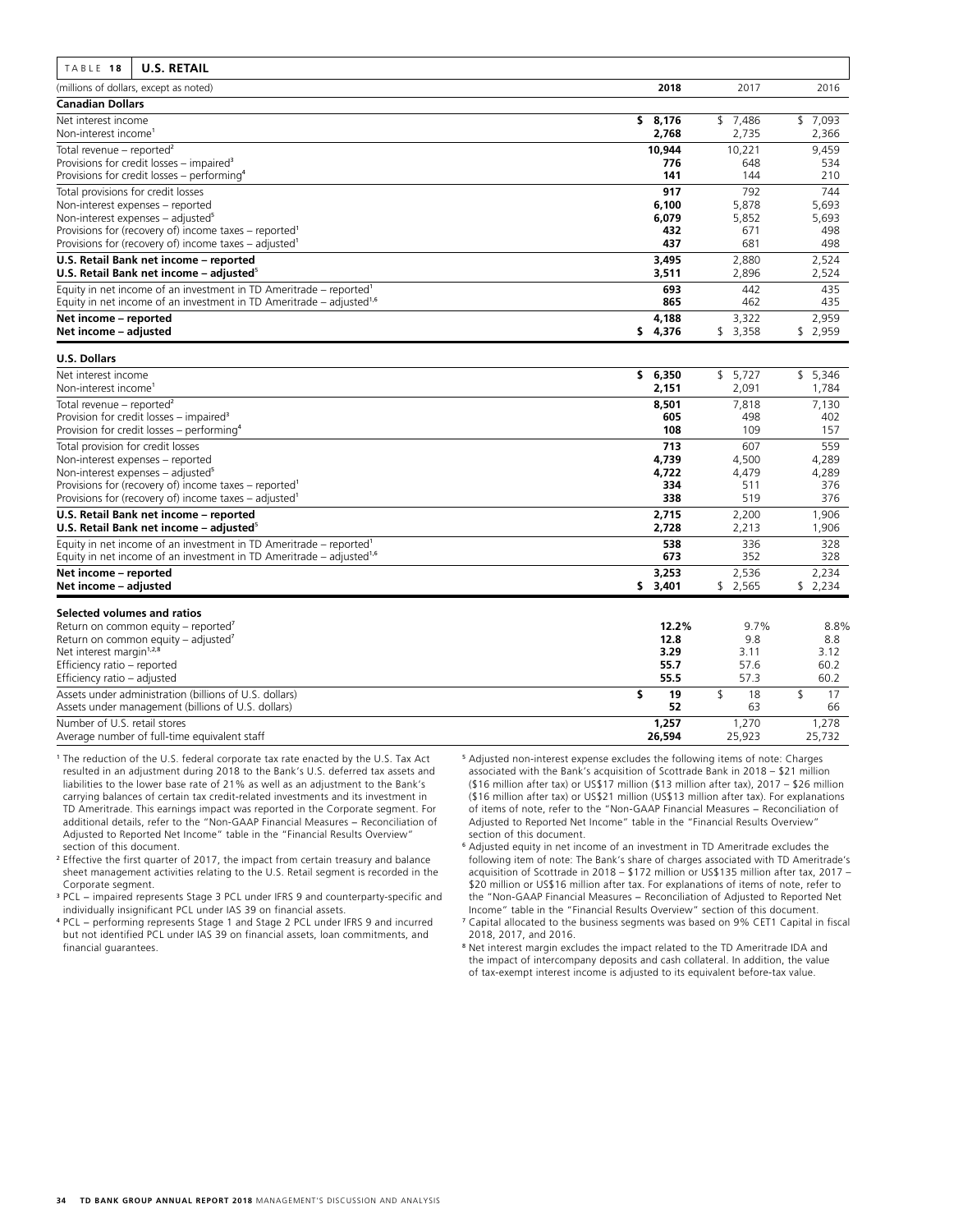#### **REVIEW OF FINANCIAL PERFORMANCE**

U.S. Retail reported net income for the year was \$4,188 million (US\$3,253 million), an increase of \$866 million (US\$717 million), or 26% (28% in U.S. dollars), compared with last year. On an adjusted basis, net income for the year was \$4,376 million (US\$3,401 million), an increase of \$1,018 million (US\$836 million), or 30% (33% in U.S. dollars). The reported and adjusted ROE for the year was 12.2% and 12.8%, respectively, compared with 9.7%, and 9.8%, respectively, in the prior year.

U.S. Retail net income includes contributions from the U.S. Retail Bank and the Bank's investment in TD Ameritrade. Reported net income for the year from the U.S. Retail Bank and the Bank's investment in TD Ameritrade were \$3,495 million (US\$2,715 million) and \$693 million (US\$538 million), respectively. On an adjusted basis for the year, the U.S. Retail Bank and the Bank's investment in TD Ameritrade contributed net income of \$3,511 million (US\$2,728 million) and \$865 million (US\$673 million), respectively.

The reported contribution from TD Ameritrade of US\$538 million increased US\$202 million, or 60%, compared with last year, primarily due to the benefit of the Scottrade transaction, higher interest rates, increased trading volumes, and a lower corporate tax rate, partially offset by higher operating expenses and charges associated with the Scottrade transaction. On an adjusted basis, the contribution from TD Ameritrade increased US\$321 million, or 91%.

U.S. Retail Bank reported net income for the year was US\$2,715 million, an increase of US\$515 million, or 23%, compared with last year, primarily due to higher loan and deposit volumes, higher deposit margins, fee income growth, the benefit of the Scottrade transaction, and a lower corporate tax rate, partially offset by higher expenses and PCL. U.S. Retail Bank adjusted net income increased US\$515 million, or 23%.

U.S. Retail Bank revenue is derived from personal and business banking, and wealth management. Revenue for the year was US\$8,501 million, an increase of US\$683 million, or 9%, compared with last year. Net interest income increased US\$623 million, or 11%, primarily due to a more favourable interest rate environment, growth in loan and deposit volumes, and the benefit of the Scottrade transaction. Net interest margin was 3.29%, an 18 bps increase primarily due to higher deposit margins and balance sheet mix. Non-interest income increased US\$60 million, or 3%, reflecting fee income growth in personal and commercial banking, partially offset by losses on certain tax credit-related investments.

Average loan volumes increased US\$6 billion, or 4%, compared with last year, due to growth in personal and business loans of 6% and 3%, respectively. Average deposit volumes increased US\$19 billion, or 8%, reflecting 1% growth in business deposit volumes, 4% growth in personal deposit volumes and a 15% increase in sweep deposit volume primarily due to the Scottrade transaction.

AUA were US\$19 billion as at October 31, 2018, relatively flat compared with the prior year. AUM were US\$52 billion as at October 31, 2018, a decrease of 17%, reflecting net fund outflows.

PCL was US\$713 million, an increase of US\$106 million, or 17%, compared with last year. PCL – impaired was US\$605 million, an increase of US\$107 million, or 21%, primarily reflecting volume growth, seasoning, and mix in the credit card and auto portfolios. PCL – performing was US\$108 million, relatively flat compared to last year, primarily reflecting lower provisions for the commercial portfolios, offset by the impact of methodology changes related to the adoption of IFRS 9 where Stage 2 loans are now measured based on a lifetime ECL. U.S. Retail PCL including only the Bank's contractual portion of credit losses in the U.S. strategic cards portfolio, as an annualized percentage of credit volume was 0.48%, or an increase of 6 bps. Net impaired loans, excluding ACI loans, were US\$1.4 billion, a decrease of US\$45 million, or 3%. Excluding ACI loans, net impaired loans as a percentage of total loans were 1% as at October 31, 2018.

Reported non-interest expenses for the year were US\$4,739 million, an increase of US\$239 million, or 5%, compared with last year, reflecting higher investments in business initiatives, business and

volume growth, and employee-related costs, partially offset by productivity savings. On an adjusted basis, non-interest expenses for the year were US\$4,722 million, an increase of US\$243 million, or 5%.

The reported and adjusted efficiency ratios for the year were 55.7% and 55.5%, respectively, compared with 57.6% and 57.3%, respectively, last year.

#### **KEY PRODUCT GROUPS**

#### *Personal Banking*

- Personal Deposits offers a full suite of chequing and savings products to retail customers through multiple delivery channels.
- Consumer Lending offers a diverse range of financing products to suit the needs of retail customers.
- Credit Cards Services offers TD-branded credit cards for retail and small business franchise customers. TD also offers private label and co-brand credit cards through nationwide, retail partnerships to provide credit card products to their U.S. customers.
- Auto Finance offers indirect retail financing through a network of auto dealers, along with floorplan financing to automotive dealerships throughout the U.S.

#### *Business Banking*

- Small Business Banking offers a range of financial products and services to small businesses.
- Commercial Banking serves the needs of U.S. businesses and governments across a wide range of industries.

#### *Wealth*

- Advice-based Business provides private banking, investment advisory, and trust services to retail and institutional clients. The advice-based business is integrated with the U.S. personal and commercial banking businesses.
- Asset Management the U.S. asset management business is comprised of Epoch Investment Partners Inc. and the U.S. arm of TDAM's investment business.

#### **BUSINESS OUTLOOK AND FOCUS FOR 2019**

**We anticipate the operating environment to remain stable in 2019, characterized by solid economic growth, continued rising interest rates, and fierce competition. This should support continuing loan and deposit growth and improving net interest margins on a full year basis. Volume growth and continued normalizing of credit conditions may lead to an increase in credit losses in 2019. Uncertainties over trade and tariffs could slow down growth and increase credit losses at the same time. We expect to maintain a disciplined expense management approach, while continuing to make strategic business investments. We expect expense growth to be similar to 2018 while generating positive operating leverage for the year as well as see further improvements in the efficiency ratio.**

**Our key priorities for 2019 are as follows:**

- **• Deliver consistency and excellence in sales and service to drive more meaningful interactions and better serve the needs of our customers.**
- **• Deepen customer engagement through delivering a personalized and connected experience across all channels.**
- **• Leverage our infrastructure and capabilities to simplify and enhance the customer and employee experience.**
- **• Grow our market share by deepening customer relationships, growing underrepresented products, and expanding into attractive markets.**
- **• Continue to prudently manage risk and meet heightened regulatory expectations.**
- **• Continue to make progress on our talent strategy with a continuing focus on diversity and inclusion.**

#### **TD AMERITRADE HOLDING CORPORATION**

Refer to Note 12 of the 2018 Consolidated Financial Statements for further information on TD Ameritrade.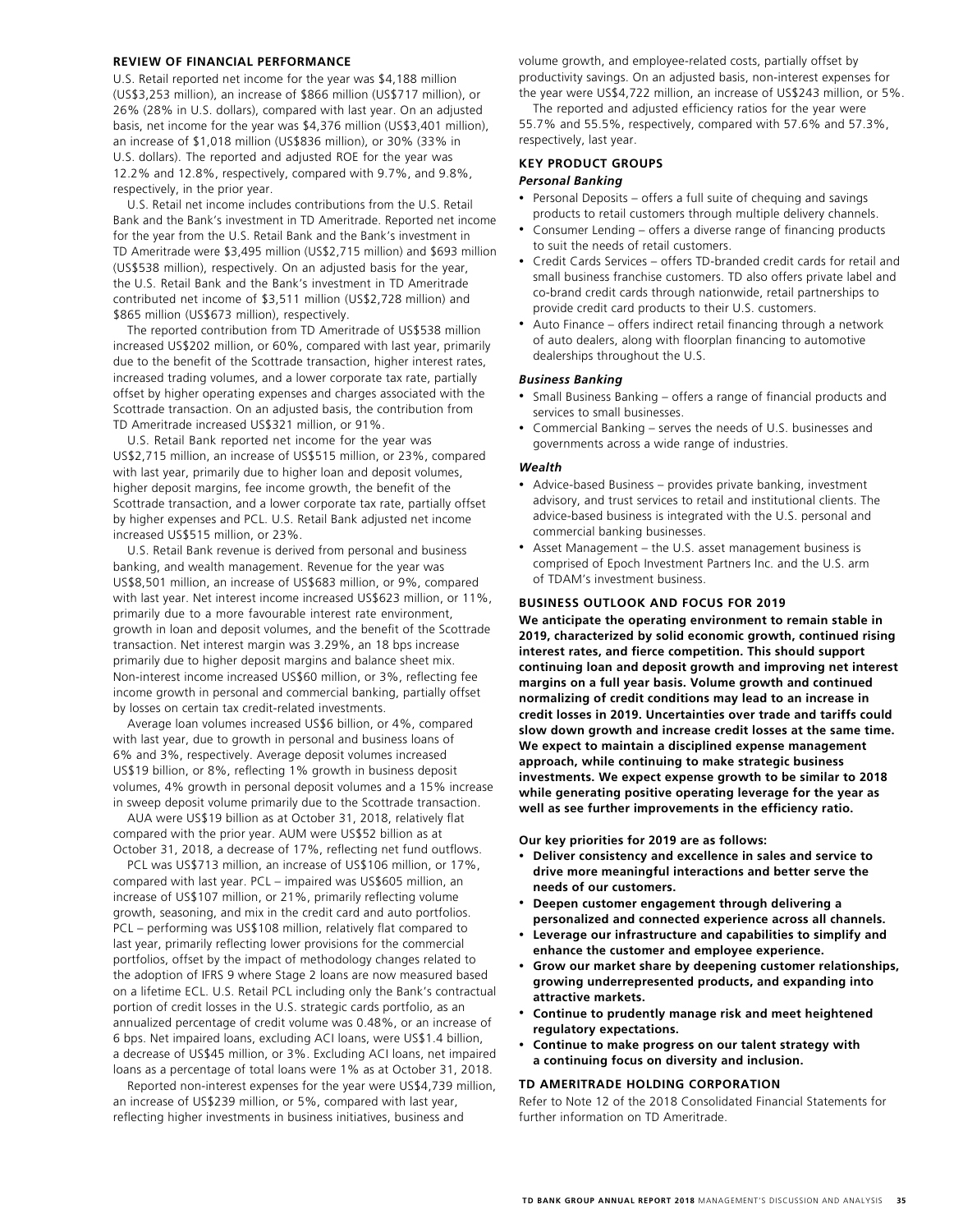### <span id="page-23-0"></span>**BUSINESS SEGMENT ANALYSIS**

# Wholesale Banking

Operating under the brand name TD Securities, Wholesale Banking offers a wide range of capital markets and corporate and investment banking services to corporate, government, and institutional clients in key global financial centres.



| TABLE 19                       | <b>REVENUE</b>                   |          |         |         |
|--------------------------------|----------------------------------|----------|---------|---------|
| (millions of Canadian dollars) |                                  | 2018     | 2017    | 2016    |
| Global markets                 |                                  | \$ 2,387 | \$2,348 | \$2,239 |
|                                | Corporate and investment banking | 996      | 860     | 767     |
| Other                          |                                  | 76       | 63      | 24      |
| Total                          |                                  | \$ 3,459 | \$3.271 | \$3,030 |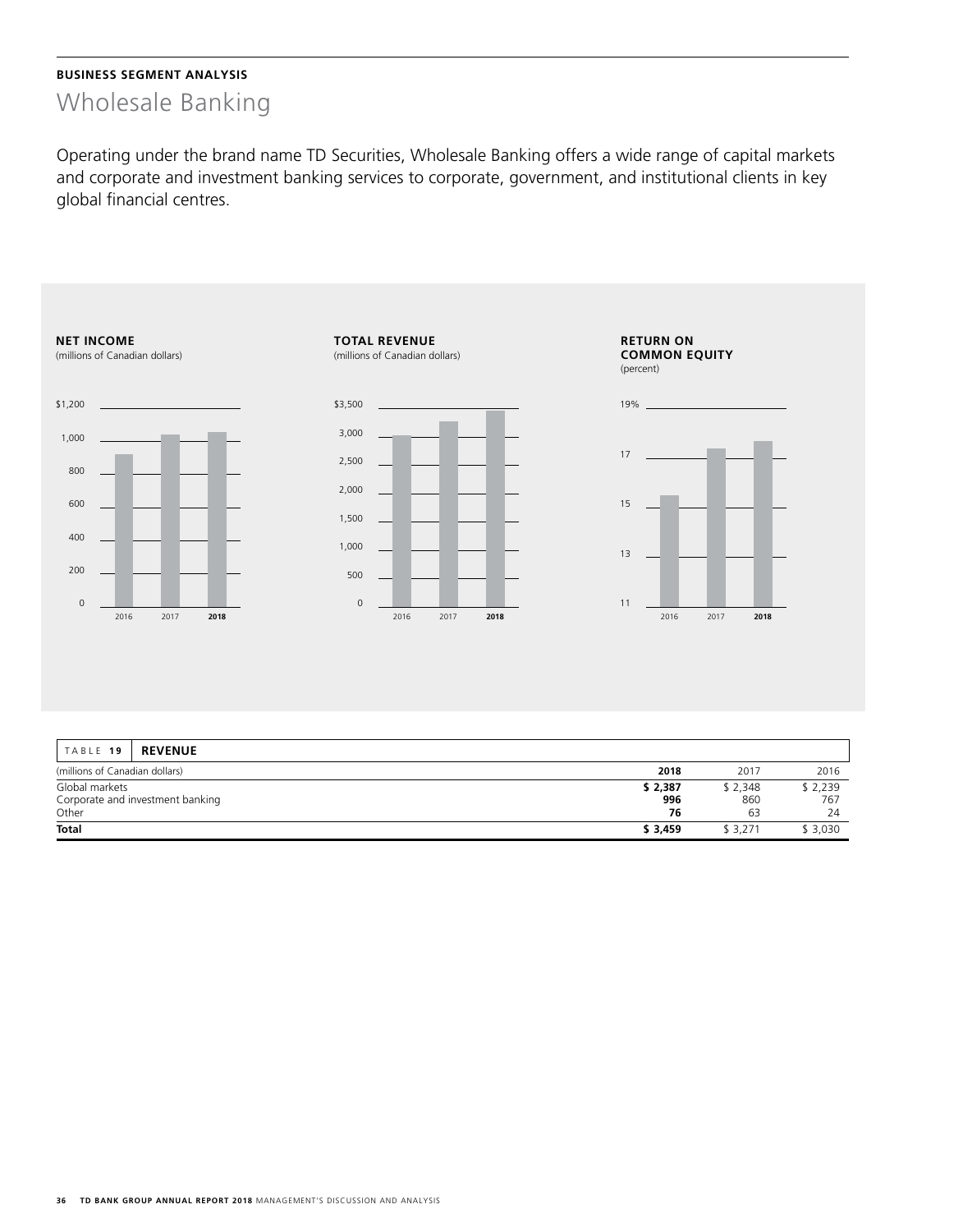#### **BUSINESS HIGHLIGHTS**

- **• Earnings of \$1,054 million and a ROE of 17.7%.**
- **• Higher revenue, reflecting the strength in our business in Canada and the continued growth in the U.S.**
- **• Notable deals in the year:**
	- **– Advised Thomson Reuters on the sale of a 55% interest in its Financial & Risk business to private equity funds managed by Blackstone and the creation of a strategic partnership for the business (now known as Refinitiv). This deal represented the largest corporate carve-out and leveraged buyout in Canadian history. The transaction demonstrates our leadership in the communications, media, and technology sector, and is important in building our Mergers and Acquisitions (M&A) franchise;**
	- **– Demonstrated our leadership in the new Secured Overnight Financing Rate (SOFR) Index market, having been one of three managers on Fannie Mae's US\$6 billion floating rate note issuance using the SOFR Index, the first major test of this alternative to U.S. dollar London Interbank Offered Rate (LIBOR). Subsequently, TD Securities continued to play a leading role in this market's growth, having been involved in over US\$13 billion, or 79%, of the market's SOFR-linked issuances; and**
	- **– Continued to gain traction on our U.S. dollar strategy, delivering on some key mandates for both domestic and U.S. clients demonstrating our capabilities and expertise in U.S. markets. We were a joint book-runner on US\$750 million issuance of 30-year notes for each of Bell Canada and Telus. We also delivered back-to-back mandates for Ford Motor Company, first on its US\$1.8 billion loan asset backed securities (ABS) and second on its US\$2 billion multi-tranche seven-year offering.**
- **• Continued to make investments to build our U.S. dollar business, strategically hiring people in our investment banking, underwriting, and trading teams, and enhancing our product offerings.**
- **• Continued to onboard clients to our TD Prime Services platform, our prime brokerage business based in New York that was acquired in 2017.**
- **• Top-two dealer status in Canada (for the ten-month period ended October 31, 2018)**18**:**
	- **– #1 in equity options block trading;**
	- **– #1 in syndicated loans (on a rolling twelve-month basis);**
	- **– #1 in M&A announced (on a rolling twelve-month basis);**
	- **– #1 in equity underwriting;**
	- **– #2 in equity block trading; and**
	- **– #2 in government debt and corporate debt underwriting.**
- **• TD Securities was recognized with awards, demonstrating our expertise and execution capabilities within Capital Markets:**
	- **– For the first time, TD Securities tied for #1 as 2018 Greenwich Share Leaders for Overall Canadian Fixed Income Market Share and ranks #1 as the 2018 Greenwich Quality Leader for Canadian Fixed Income Sales;**
	- **– TD Securities Equity Research was awarded the most Thomson Reuters Analyst Awards of any Canadian Broker, the fourth time within the last six years. These awards celebrate the world's top individual sell-side analysts and sell-side firms; and**
	- **– Recognized as the 2018 GlobalCapital Award winner for "Coming Force in FIG Bonds" and "Canada Derivatives House of the Year".**

#### **CHALLENGES IN 2018**

- **• Rising interest rate environment contributing to challenges in fixed income trading and equities markets.**
- **• Significantly reduced capital markets activity in the Canadian energy sector. Lower oil and gas pricing, and transportation issues caused a meaningful slowdown in industry investment and M&A activity.**
- **• NAFTA and general tariff uncertainty resulted in reduced global investor interest in Canada.**
- **• Slow overall global industry growth pressuring margins.**
- **• Investments and capital required to meet continued regulatory changes.**

#### **INDUSTRY PROFILE**

The wholesale banking sector is a mature, highly competitive market with competition arising from banks, large global investment firms, and independent niche dealers. Wholesale Banking provides services to corporate, government, and institutional clients. Products include capital markets and corporate and investment banking services. Regulatory requirements for wholesale banking businesses have continued to evolve, impacting strategy and returns for the sector. Overall, wholesale banks have continued to shift their focus to client-driven trading revenue and fee income to reduce risk and to preserve capital. Competition is expected to remain intense for transactions with high quality counterparties, as securities firms focus on prudent risk and capital management. Longer term, wholesale banks that have a diversified client-focused business model, offer a wide range of products and services, and exhibit effective cost and capital management will be well-positioned to achieve attractive returns for shareholders.

#### **OVERALL BUSINESS STRATEGY**

- Solidify our leadership in Canada and be the top-ranked investment dealer with global execution capabilities.
- Build our U.S. dollar capabilities by growing valued, trusted relationships with our banking and markets clients in sectors where we are well positioned and competitive.
- Expand the client franchise organically by deepening client relationships, adding people, and investing in our products and services.
- Leverage TD's franchise, working to support our banking partners.
- Foster our strong risk culture to enable growth while remaining within risk appetite.
- Adapt our infrastructure to enable the investment dealer for tomorrow, focused on operational excellence to meet client and stakeholder needs.
- Be an extraordinary and inclusive place to work by attracting, developing, and retaining the best talent.

<sup>18</sup> Rankings reflect TD Securities' position among Canadian peers in Canadian product markets. Equity options block trading: block trades by number of contracts on the Montreal Stock Exchange, Source: Montreal Exchange. Syndicated loans: deal volume awarded equally between the book-runners, Source: Bloomberg. M&A announced: Canadian targets, Source: Thomson Reuters. Equity underwriting, Source: Bloomberg. Equity block trading: block trades by value on all Canadian exchanges, Source: IRESS. Government and corporate debt underwriting: excludes self-led domestic bank deals and credit card deals, bonus credit to lead, Source: Bloomberg.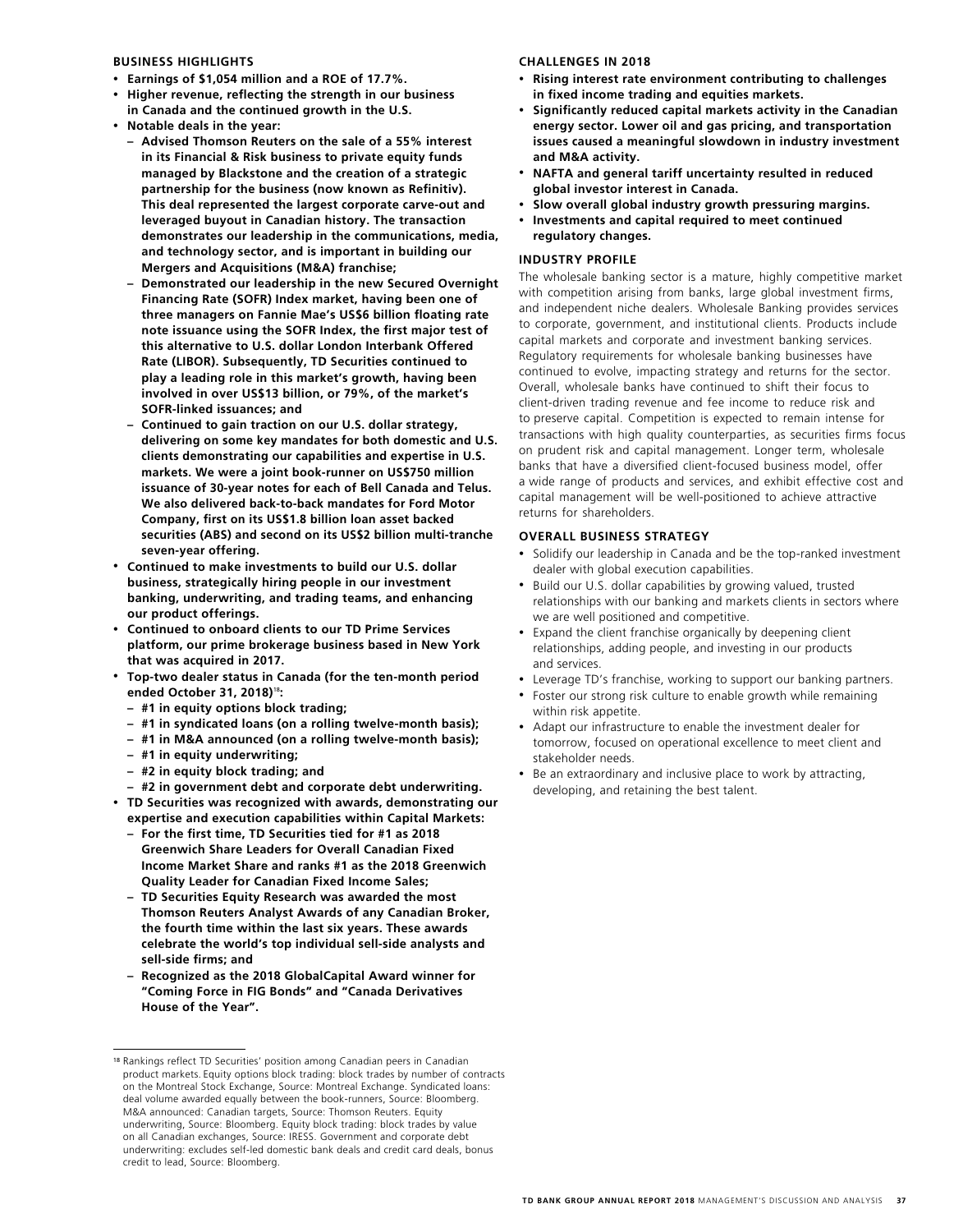| TABLE 20         | <b>WHOLESALE BANKING</b>                                                                                                                                                                                                                                                                                                                                                                                                                                                                                                                                                                                                                    |         |         |           |
|------------------|---------------------------------------------------------------------------------------------------------------------------------------------------------------------------------------------------------------------------------------------------------------------------------------------------------------------------------------------------------------------------------------------------------------------------------------------------------------------------------------------------------------------------------------------------------------------------------------------------------------------------------------------|---------|---------|-----------|
|                  |                                                                                                                                                                                                                                                                                                                                                                                                                                                                                                                                                                                                                                             | 2018    | 2017    | 2016      |
|                  |                                                                                                                                                                                                                                                                                                                                                                                                                                                                                                                                                                                                                                             | \$1.150 | \$1.804 | \$1,685   |
|                  |                                                                                                                                                                                                                                                                                                                                                                                                                                                                                                                                                                                                                                             | 2,309   | 1,467   | 1,345     |
| Total revenue    |                                                                                                                                                                                                                                                                                                                                                                                                                                                                                                                                                                                                                                             | 3.459   | 3.271   | 3,030     |
|                  |                                                                                                                                                                                                                                                                                                                                                                                                                                                                                                                                                                                                                                             | (8)     | (28)    | 74        |
|                  | (millions of Canadian dollars, except as noted)<br>Net interest income (TEB)<br>Non-interest income <sup>1,2</sup><br>Provision for (recovery of) credit losses – impaired <sup>2,3</sup><br>Provision for (recovery of) credit losses – performing <sup>4</sup><br>Total provision for (recovery of) credit losses <sup>5</sup><br>Non-interest expenses<br>Provision for (recovery of) income taxes (TEB) <sup>6</sup><br>Selected volumes and ratios<br>Trading-related revenue (TEB)<br>Gross drawn (billions of Canadian dollars) <sup>7</sup><br>Return on common equity <sup>8</sup><br>Average number of full-time equivalent staff | 11      |         |           |
|                  |                                                                                                                                                                                                                                                                                                                                                                                                                                                                                                                                                                                                                                             | 3       | (28)    | 74        |
|                  |                                                                                                                                                                                                                                                                                                                                                                                                                                                                                                                                                                                                                                             | 2,067   | 1,929   | 739, ا    |
|                  |                                                                                                                                                                                                                                                                                                                                                                                                                                                                                                                                                                                                                                             | 335     | 331     | 297       |
| Net income       |                                                                                                                                                                                                                                                                                                                                                                                                                                                                                                                                                                                                                                             | \$1.054 | \$1.039 | \$<br>920 |
|                  |                                                                                                                                                                                                                                                                                                                                                                                                                                                                                                                                                                                                                                             |         |         |           |
|                  |                                                                                                                                                                                                                                                                                                                                                                                                                                                                                                                                                                                                                                             | \$1,749 | \$1.714 | \$1,636   |
|                  |                                                                                                                                                                                                                                                                                                                                                                                                                                                                                                                                                                                                                                             | 23.9    | 20.3    | 20.7      |
|                  |                                                                                                                                                                                                                                                                                                                                                                                                                                                                                                                                                                                                                                             | 17.7%   | 17.4%   | 15.5%     |
| Efficiency ratio |                                                                                                                                                                                                                                                                                                                                                                                                                                                                                                                                                                                                                                             | 59.8    | 59.0    | 57.4      |
|                  |                                                                                                                                                                                                                                                                                                                                                                                                                                                                                                                                                                                                                                             | 4,187   | 3,989   | 3,766     |

<sup>1</sup> Effective February 1, 2017, the total gains and losses on derivatives hedging the reclassified securities portfolio (classified as FVOCI under IFRS 9 and AFS portfolio under IAS 39) are recorded in Wholesale Banking, previously reported in the Corporate segment and treated as an item of note. Refer to the "Non-GAAP Financial Measures – Reconciliation of Adjusted to Reported Net Income" table in the "Financial Results Overview" section of this document.

- <sup>2</sup> Effective November 1, 2017, the accrual costs related to CDS used to manage Wholesale Banking's corporate lending exposure are recorded in non-interest income, previously reported as a component of PCL. The change in market value of the CDS, in excess of the accrual cost, continues to be reported in the Corporate segment.
- <sup>3</sup> PCL impaired represents Stage 3 PCL under IFRS 9 and counterparty-specific and individually insignificant PCL under IAS 39 on financial assets.
- <sup>4</sup> PCL − performing represents Stage 1 and Stage 2 PCL under IFRS 9 and incurred but not identified PCL under IAS 39 on financial assets, loan commitments, and financial guarantees.

#### **REVIEW OF FINANCIAL PERFORMANCE**

Wholesale Banking net income for the year was \$1,054 million, an increase of \$15 million, or 1%, compared with the prior year reflecting higher revenue, partially offset by higher non-interest expenses and PCL for the year compared to a net recovery of PCL in the prior year. The ROE for the year was 17.7%, compared with 17.4% in the prior year.

Revenue for the year was \$3,459 million, an increase of \$188 million, or 6%, compared with the prior year reflecting increased corporate lending, advisory fees, and trading-related revenue.

PCL for the year was \$3 million, compared with a net recovery of \$28 million in the prior year. PCL – impaired was a net recovery of \$8 million, compared with a net recovery of \$28 million in the prior year, reflecting a lower recovery of provisions in the oil and gas sector. PCL – performing (recorded in the Corporate segment last year as incurred but not identified credit losses under IAS 39) for the year was \$11 million primarily reflecting the adoption of IFRS 9 including where Stage 2 loans are measured on a lifetime ECL.

Non-interest expenses were \$2,067 million, an increase of \$138 million, or 7%, compared with the prior year reflecting continued investments in employees supporting the global expansion of Wholesale Banking's U.S. dollar strategy, higher initiative spend to enhance new product capabilities and higher variable compensation commensurate with increased revenue, partially offset by the revaluation of certain liabilities for post-retirement benefits.

#### **LINES OF BUSINESS**

- **Global Markets** includes sales, trading and research, debt and equity underwriting, client securitization, trade finance, cash management, prime brokerage, and trade execution services<sup>19</sup>.
- **Corporate and Investment Banking** includes corporate lending and syndications, debt and equity underwriting, and advisory services<sup>19</sup>.
- **Other** includes the investment portfolio and other accounting adjustments.

<sup>5</sup> Effective November 1, 2017, the PCL related to the allowances for credit losses for all three stages are recorded within the respective segment. Under IAS 39 and prior to November 1, 2017, the PCL related to the incurred but not identified allowance for credit losses related to products in Wholesale Banking was recorded in the Corporate segment.

<sup>6</sup> The reduction of the U.S. federal corporate tax rate enacted by the U.S. Tax Act resulted in a one-time adjustment during 2018 to Wholesale Banking's U.S. deferred tax assets and liabilities to the lower base rate of 21%. The earnings impact was reported in the Corporate segment. For additional details, refer to the "Non-GAAP Financial Measures − Reconciliation of Adjusted to Reported Net Income" table in the "Financial Results Overview" section of this document.

<sup>7</sup> Includes gross loans and bankers' acceptances, excluding letters of credit, cash collateral, credit default swaps, and reserves for the corporate lending business.

<sup>8</sup> Capital allocated to the business segments was based on 9% CET1 Capital in fiscal 2018, 2017, and 2016.

#### **BUSINESS OUTLOOK AND FOCUS FOR 2019**

**We are cautiously optimistic that capital markets revenues may improve in 2019, as we continue to build our U.S. dollar businesses. However, we remain watchful of market sentiment as a combination of global geo-political and trade uncertainties, recent market volatility, increased competition, and evolving capital and regulatory requirements, may continue to impact our business. While these factors may affect corporate and investor sentiment in the near term, we expect that our diversified, integrated, and client-focused business model will continue to deliver solid results and allow for growth in our business.**

**Our key priorities for 2019 are as follows:**

- **• Continue to be a top-ranked investment dealer in Canada by deepening client relationships.**
- **• Grow our U.S. dollar business, focusing on opportunities in areas such as TD Prime Services, Debt Capital Markets (DCM), ABS, and Corporate and Investment Banking.**
- **• Focus on productivity and seamless execution in our end-toend delivery of products and services.**
- **• Invest in an efficient and agile infrastructure to support growth and adapt to industry and regulatory changes.**
- **• Maintain our focus on managing risk, capital, balance sheet, and liquidity.**
- **• Continue to be an extraordinary place to work with a focus on inclusion and diversity.**

<sup>&</sup>lt;sup>19</sup> Revenue is shared between Global Markets and Corporate and Investment Banking lines of business in accordance with an established agreement.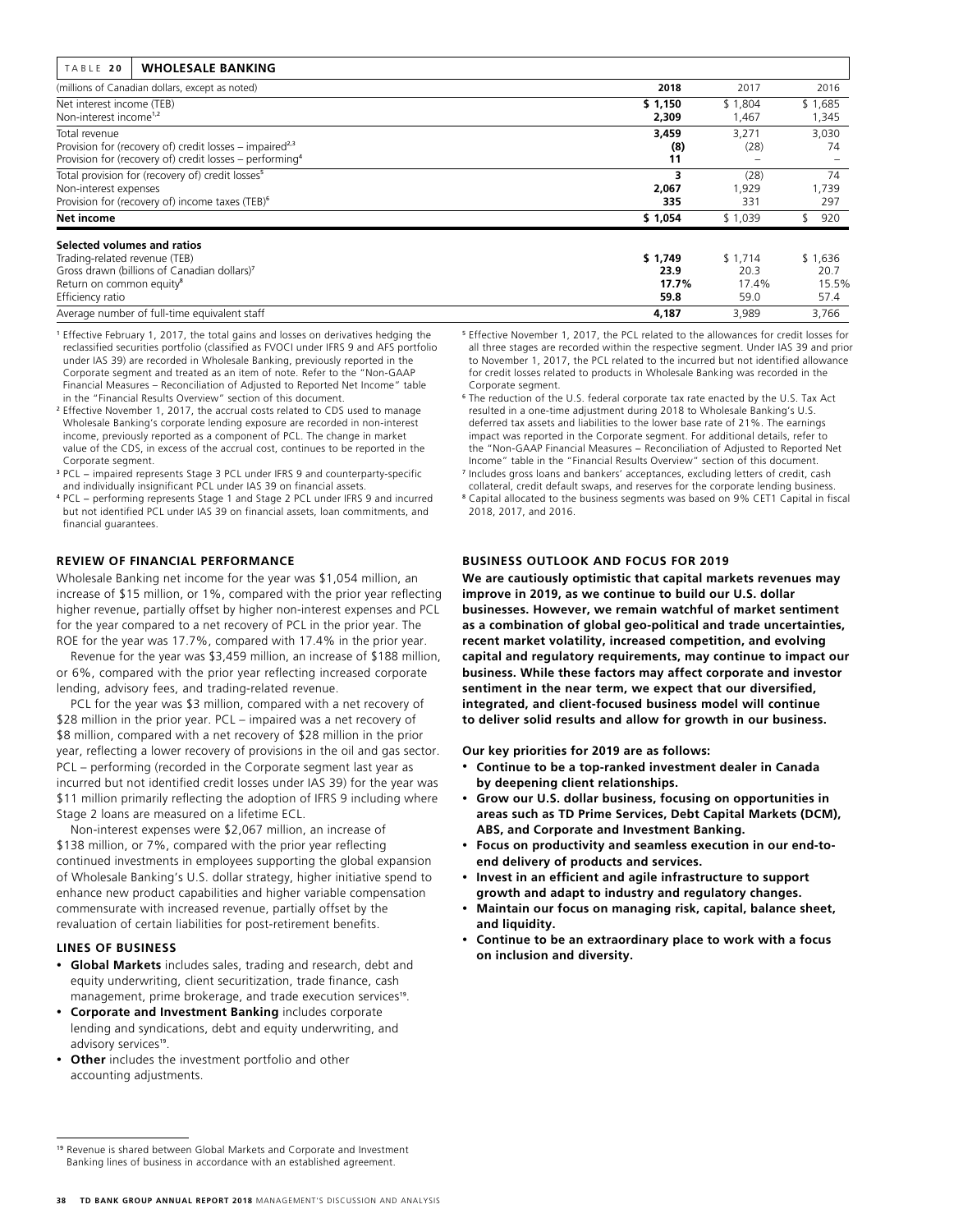#### <span id="page-26-0"></span>**BUSINESS SEGMENT ANALYSIS**

### Corporate

Corporate segment is comprised of a number of service and control groups. Certain costs relating to these functions are allocated to operating business segments. The basis of allocation and methodologies are reviewed periodically to align with management's evaluation of the Bank's business segments.

| 2017                                                                                                                                                                                                                                                                                                                                                                                                                                                                                                                                                                                                                                                                                                                                                                                                                                                                                                                                                                                                                                                      | 2016  |  |
|-----------------------------------------------------------------------------------------------------------------------------------------------------------------------------------------------------------------------------------------------------------------------------------------------------------------------------------------------------------------------------------------------------------------------------------------------------------------------------------------------------------------------------------------------------------------------------------------------------------------------------------------------------------------------------------------------------------------------------------------------------------------------------------------------------------------------------------------------------------------------------------------------------------------------------------------------------------------------------------------------------------------------------------------------------------|-------|--|
| (369)                                                                                                                                                                                                                                                                                                                                                                                                                                                                                                                                                                                                                                                                                                                                                                                                                                                                                                                                                                                                                                                     | (931) |  |
|                                                                                                                                                                                                                                                                                                                                                                                                                                                                                                                                                                                                                                                                                                                                                                                                                                                                                                                                                                                                                                                           |       |  |
| 310                                                                                                                                                                                                                                                                                                                                                                                                                                                                                                                                                                                                                                                                                                                                                                                                                                                                                                                                                                                                                                                       | 335   |  |
|                                                                                                                                                                                                                                                                                                                                                                                                                                                                                                                                                                                                                                                                                                                                                                                                                                                                                                                                                                                                                                                           |       |  |
| (204)                                                                                                                                                                                                                                                                                                                                                                                                                                                                                                                                                                                                                                                                                                                                                                                                                                                                                                                                                                                                                                                     |       |  |
| 42                                                                                                                                                                                                                                                                                                                                                                                                                                                                                                                                                                                                                                                                                                                                                                                                                                                                                                                                                                                                                                                        |       |  |
| (41)                                                                                                                                                                                                                                                                                                                                                                                                                                                                                                                                                                                                                                                                                                                                                                                                                                                                                                                                                                                                                                                      | (7)   |  |
| <b>CORPORATE</b><br>TABLE 21<br>(millions of Canadian dollars)<br>2018<br>Net income (loss) – reported $1,2,3,4$<br>\$(1,091)<br>\$.<br>Pre-tax adjustments for items of note <sup>5</sup><br>Amortization of intangibles<br>324<br>Impact from U.S. tax reform <sup>4</sup><br>48<br>Dilution gain on the Scottrade transaction<br>Loss on sale of the Direct Investing business in Europe<br>Fair value of derivatives hedging the reclassified available-for-sale securities portfolio <sup>1</sup><br>Impairment of goodwill, non-financial assets, and other charges<br>$\overline{\phantom{0}}$<br>Total pre-tax adjustments for items of note<br>372<br>107<br>Provision for (recovery of) income taxes for items of note <sup>4</sup><br>(289)<br>73<br>Net income (loss) – adjusted<br>(430)<br>(335)<br>Decomposition of items included in net income (loss) – adjusted<br>(822)<br>(767)<br>\$<br>Net corporate expenses<br>320<br>311<br>Non-controlling interests<br>121<br>72<br>Net income (loss) – adjusted<br>(430)<br>(335)<br>\$.<br>s |       |  |
|                                                                                                                                                                                                                                                                                                                                                                                                                                                                                                                                                                                                                                                                                                                                                                                                                                                                                                                                                                                                                                                           | 439   |  |
|                                                                                                                                                                                                                                                                                                                                                                                                                                                                                                                                                                                                                                                                                                                                                                                                                                                                                                                                                                                                                                                           | 83    |  |
|                                                                                                                                                                                                                                                                                                                                                                                                                                                                                                                                                                                                                                                                                                                                                                                                                                                                                                                                                                                                                                                           | (575) |  |
|                                                                                                                                                                                                                                                                                                                                                                                                                                                                                                                                                                                                                                                                                                                                                                                                                                                                                                                                                                                                                                                           |       |  |
|                                                                                                                                                                                                                                                                                                                                                                                                                                                                                                                                                                                                                                                                                                                                                                                                                                                                                                                                                                                                                                                           | (836) |  |
|                                                                                                                                                                                                                                                                                                                                                                                                                                                                                                                                                                                                                                                                                                                                                                                                                                                                                                                                                                                                                                                           | 146   |  |
|                                                                                                                                                                                                                                                                                                                                                                                                                                                                                                                                                                                                                                                                                                                                                                                                                                                                                                                                                                                                                                                           | 115   |  |
|                                                                                                                                                                                                                                                                                                                                                                                                                                                                                                                                                                                                                                                                                                                                                                                                                                                                                                                                                                                                                                                           | (575) |  |
|                                                                                                                                                                                                                                                                                                                                                                                                                                                                                                                                                                                                                                                                                                                                                                                                                                                                                                                                                                                                                                                           |       |  |

#### **Selected volumes**

Average number of full-time equivalent staff **15,042** 14,368 13,160

<sup>1</sup> Effective February 1, 2017, the total gains and losses on derivatives hedging the reclassified available-for-sale securities portfolio (classified as FVOCI under IFRS 9 and AFS under IAS 39) are recorded in Wholesale Banking, previously reported in the Corporate segment and treated as an item of note. Refer to the "Non-GAAP Financial Measures – Reconciliation of Adjusted to Reported Net Income" table in the "How We Performed" section of this document.

<sup>2</sup> Effective the first quarter of 2017, the impact from certain treasury and balance sheet management activities relating to the U.S. Retail segment is recorded in the Corporate segment.

<sup>3</sup> Effective November 1, 2017, the PCL related to the allowances for credit losses for all three stages are recorded within the respective segment. Under IAS 39 and prior to November 1, 2017, the PCL related to the incurred but not identified allowance for credit losses related to products in the Canadian Retail and Wholesale Banking segments were recorded in the Corporate segment.

Corporate segment results include unallocated revenue and expenses, the impact of treasury and balance sheet management activities, tax items at an enterprise level, and intercompany adjustments such as elimination of taxable equivalent basis and the retailer program partners' share relating to the U.S. strategic cards portfolio.

The Corporate segment reported net loss for the year was \$1,091 million, compared with a reported net loss of \$369 million last year. The year-over-year increase in reported net loss was attributable to the impact from U.S. tax reform this year, the dilution gain on the Scottrade transaction last year, increased net corporate expenses and decreased non-controlling interests this year and the gain on fair value of derivatives hedging the reclassified available-for-sale securities portfolio last year. Net corporate expenses increased primarily due to the positive impact of tax adjustments last year, the impact of the reduction of the U.S. corporate tax rate on current year expenses and investments in advanced analytic and artificial intelligence capabilities in the current year. The adjusted net loss for the year was \$430 million, compared with an adjusted net loss of \$335 million last year.

<sup>4</sup> The reduction of the U.S. federal corporate tax rate enacted by the U.S. Tax Act resulted in a net charge to earnings during 2018 of \$392 million, comprising a net \$48 million pre-tax charge related to the write-down of certain tax credit-related investments, partially offset by the favourable impact of the Bank's share of TD Ameritrade's remeasurement of its deferred income tax balances and a net \$344 million income tax expense resulting from the remeasurement of the Bank's deferred tax assets and liabilities to the lower base rate of 21% and other related tax adjustments.

<sup>5</sup> For explanations of items of note, refer to the "Non-GAAP Financial Measures -Reconciliation of Adjusted to Reported Net Income" table in the "Financial Results Overview" section of this document.

#### **FOCUS FOR 2019**

**In 2019, service and control groups within the Corporate segment will continue supporting our Business segments as well as executing enterprise and regulatory initiatives and managing the Bank's balance sheet and funding activities. We will continue to proactively address the complexities and challenges from changing demands and expectations of our customers, communities, colleagues, governments and regulators. We will maintain focus on the design, development, and implementation of processes, systems, technologies, enterprise and regulatory controls and initiatives to enable the Bank's key businesses to operate efficiently, effectively, and to be in compliance with all applicable regulatory requirements.**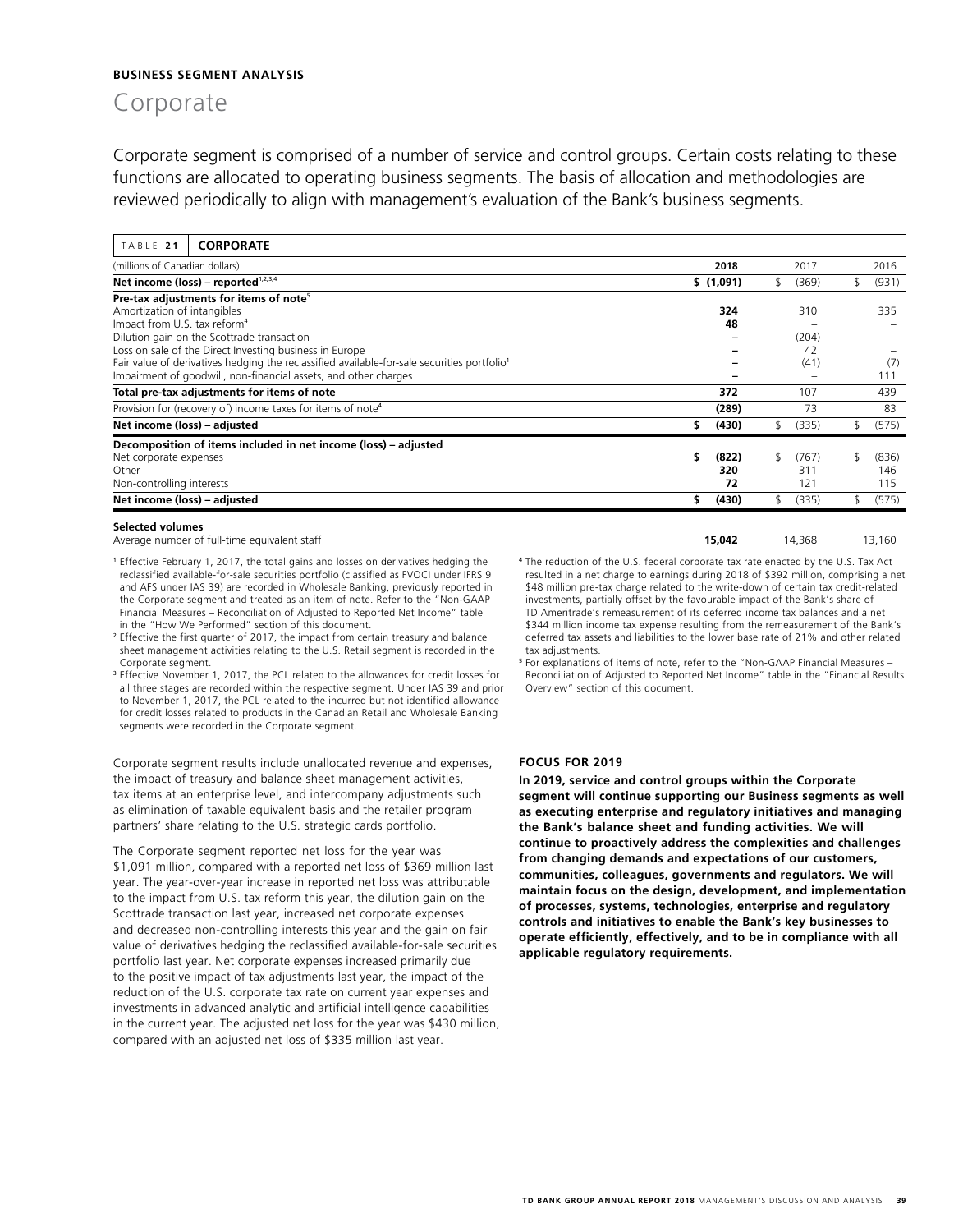#### <span id="page-27-0"></span>**2017 FINANCIAL RESULTS OVERVIEW**

# Summary of 2017 Performance

| TABLE 22                                   | <b>REVIEW OF 2017 FINANCIAL PERFORMANCE</b>                                                                                              |                       |                      |                      |                 |                          |
|--------------------------------------------|------------------------------------------------------------------------------------------------------------------------------------------|-----------------------|----------------------|----------------------|-----------------|--------------------------|
| (millions of Canadian dollars)             |                                                                                                                                          | Canadian<br>Retail    | U.S.<br>Retail       | Wholesale<br>Banking | Corporate       | Total                    |
| Net interest income<br>Non-interest income |                                                                                                                                          | \$10,611<br>10,451    | 7.486<br>\$<br>2,735 | \$1,804<br>1,467     | 946<br>≮<br>649 | \$20,847<br>15,302       |
| Total revenue                              |                                                                                                                                          | 21,062                | 10,221               | 3,271                | ,595            | 36,149                   |
|                                            | Provision for (recovery of) credit losses – impaired <sup>2</sup><br>Provision for (recovery of) credit losses – performing <sup>3</sup> | 986                   | 648<br>144           | (28)<br>-            | 384<br>82       | 1,990<br>226             |
| Non-interest expenses                      | Total provision for (recovery of) credit losses<br>Insurance claims and related expenses                                                 | 986<br>2,246<br>8,934 | 792<br>5,878         | (28)<br>1,929        | 466<br>2,625    | 2,216<br>2,246<br>19,366 |
|                                            | Net income (loss) before provision for income taxes                                                                                      | 8,896                 | 3,551                | 1,370                | (1,496)         | 12,321                   |
|                                            | Provision for (recovery of) income taxes<br>Equity in net income of an investment in TD Ameritrade                                       | 2,371                 | 671<br>442           | 331                  | (1, 120)        | 2,253<br>449             |
| Net income (loss) - reported               | Adjustments for items of note, net of income taxes                                                                                       | 6,525                 | 3,322<br>36          | 1,039                | (369)<br>34     | 10,517<br>70             |
| Net income (loss) - adjusted               |                                                                                                                                          | 6,525<br>\$.          | 3,358<br>\$          | \$1,039              | (335)           | \$10,587                 |

<sup>1</sup> Certain comparative amounts have been recast to conform with presentation adopted in the current period. For further details, refer to the "Business Focus" section of this document.

<sup>2</sup> PCL − impaired represents Stage 3 PCL under IFRS 9 and counterparty-specific and individually insignificant PCL under IAS 39 on financial assets.

**NET INCOME**

Reported net income for the year was \$10,517 million, an increase of \$1,581 million, or 18%, compared with the prior year. The increase reflects revenue growth, lower insurance claims, and PCL, partially offset by higher non-interest expenses. Reported diluted EPS for the year was \$5.50, an increase of 18%, compared with \$4.67 in the prior year. Adjusted diluted EPS for the year was \$5.54, a 14% increase, compared with \$4.87 in the prior year.

Reported revenue was \$36,149 million, an increase of \$1,834 million, or 5%, compared with the prior year. Adjusted revenue was \$35,946 million, an increase of \$1,638 million, or 5%, compared with the prior year.

#### **NET INTEREST INCOME**

Net interest income for the year was \$20,847 million, an increase of \$924 million, or 5%, compared with the prior year. The increase reflects loan and deposit volume growth in the Canadian and U.S. Retail segments, and a more favourable interest rate environment. The increase was partially offset by a favourable accounting impact from balance sheet management activities in the prior year, which was largely offset in non-interest income.

By segment, the increase in reported net interest income was due to an increase in Canadian Retail of \$632 million, or 6%, an increase in U.S. Retail of \$393 million, or 6%, and an increase in Wholesale Banking of \$119 million, or 7%, partially offset by a decrease in the Corporate segment of \$220 million, or 19%.

#### **NON-INTEREST INCOME**

Reported non-interest income for the year was \$15,302 million, an increase of \$910 million, or 6%, compared with the prior year. The increase reflects fee growth in the Canadian and U.S. Retail segments, a dilution gain on the Scottrade transaction, an unfavourable accounting impact from balance sheet management activities in the prior year, which was largely offset in net interest income, and increased corporate lending fees in Wholesale Banking, partially offset by changes in the fair value of investments supporting claims liabilities which resulted in a similar decrease to insurance claims. Adjusted non-interest income for the year was \$15,099 million, an increase of \$714 million, or 5%, compared with the prior year.

<sup>3</sup> PCL – performing represents Stage 1 and Stage 2 PCL under IFRS 9 and incurred but not identified PCL under IAS 39 on financial assets, loan commitments, and financial guarantees.

By segment, the increase in reported non-interest income was due to an increase in U.S. Retail of \$369 million, or 16%, an increase in Canadian Retail of \$221 million, or 2%, an increase in the Corporate segment of \$198 million, or 44%, and an increase in Wholesale Banking of \$122 million, or 9%.

#### **PROVISION FOR CREDIT LOSSES**

PCL for the year was \$2,216 million, a decrease of \$114 million, or 5%, compared with the prior year. The decrease primarily reflects higher provisions for incurred but not identified credit losses recognized in the prior year, the recovery of specific provisions in the oil and gas sector, and lower provisions in the Canadian Retail segment. The decrease is partially offset by higher provisions in the U.S. Retail segment due to volume growth, mix change in auto loans and credit cards, and seasoning in credit cards. By segment, the decrease in PCL was due to a decrease in Wholesale Banking of \$102 million, a decrease in the Corporate segment of \$35 million, or 7%, and a decrease in Canadian Retail of \$25 million, or 2%, partially offset by an increase in U.S. Retail of \$48 million, or 6%.

#### **INSURANCE CLAIMS AND RELATED EXPENSES**

Insurance claims and related expenses were \$2,246 million, a decrease of \$216 million, or 9%, compared with the prior year, reflecting changes in the fair value of investments supporting claims liabilities which resulted in a similar decrease in non-interest income, less weather related events, and more favourable prior years' claims development, partially offset by higher current year claims.

#### **NON-INTEREST EXPENSES**

Reported non-interest expenses for the year were \$19,366 million, an increase of \$489 million, or 3%, compared with the prior year. The increase was primarily due to higher employee-related expenses including variable compensation, and investments in technology modernization and customer-focused initiatives. These increases were partially offset by productivity savings and the positive impact of tax adjustments in the current year. By segment, the increase in reported non-interest expenses was due to an increase in Canadian Retail of \$377 million, or 4%, an increase in Wholesale Banking of \$190 million, or 11%, and an increase in U.S. Retail of \$185 million, or 3%, partially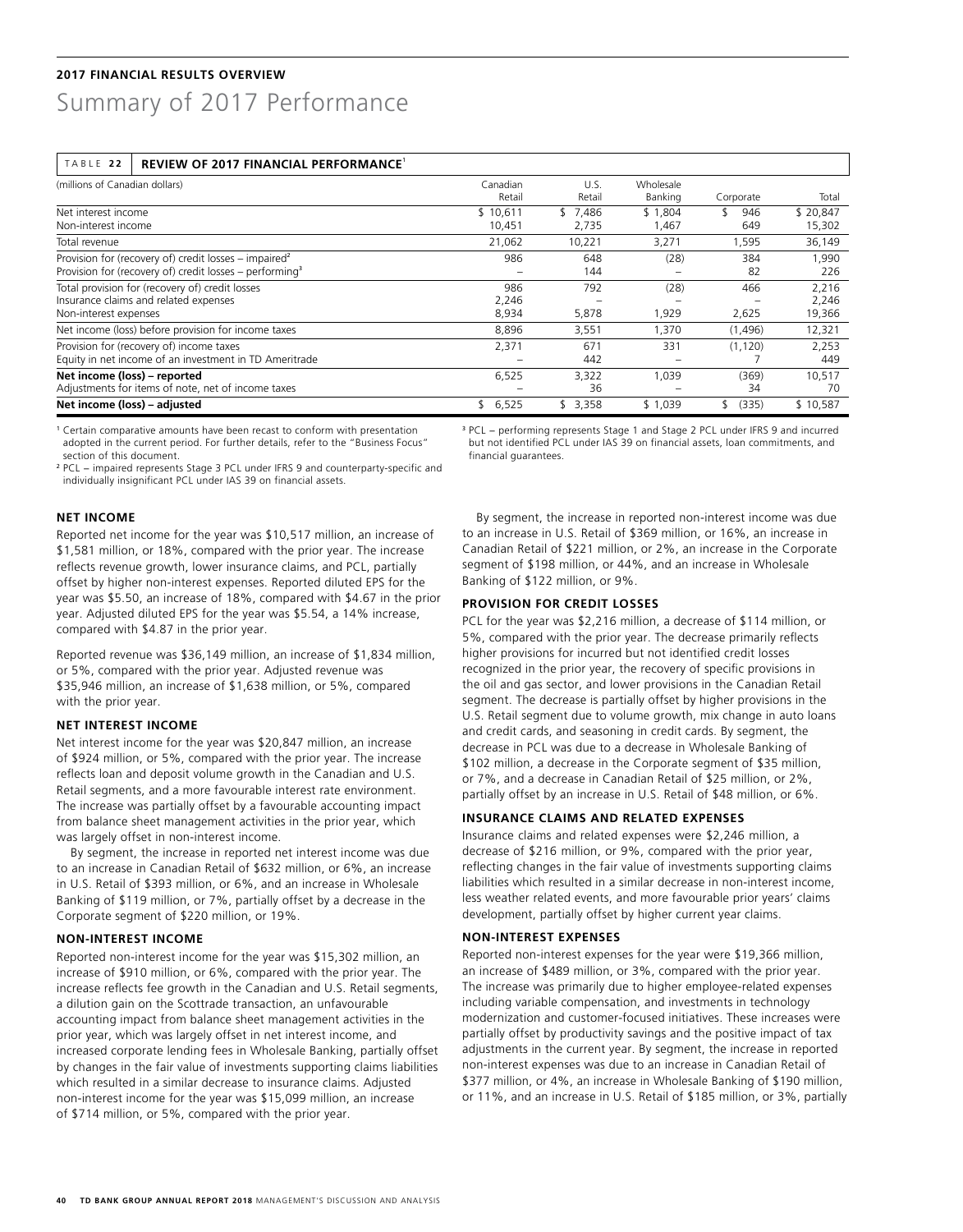<span id="page-28-0"></span>offset by a decrease in the Corporate segment of \$263 million, or 9%. Adjusted non-interest expenses were \$19,092 million, an increase of \$596 million, or 3%, compared with the prior year.

#### **PROVISION FOR INCOME TAXES**

Reported total income and other taxes increased \$92 million, or 3%, compared with the prior year, reflecting an increase in income tax expense of \$110 million, or 5%, and a decrease in other taxes of \$18 million, or 1%. Adjusted total income and other taxes were up \$92 million from the prior year, reflecting an increase in income tax expense of \$110 million, or 5%.

The Bank's reported effective tax rate was 18.3% for 2017, compared with 20.1% in the prior year. The year-over-year decrease was largely due to higher tax-exempt dividend income, and a non-taxable dilution gain on the Scottrade transaction. For a reconciliation of the Bank's effective income tax rate with the Canadian statutory income tax rate, refer to Note 25 of the 2017 Consolidated Financial Statements.

The Bank's adjusted effective income tax rate for 2017 was 18.9%, compared with 20.2% in the prior year. The year-over-year decrease was largely due to higher tax-exempt dividend income.

The Bank reports its investment in TD Ameritrade using the equity method of accounting. TD Ameritrade's tax expense of \$268 million in 2017, compared with \$214 million in the prior year, was not part of the Bank's effective tax rate.

#### **BALANCE SHEET**

**Total assets** were \$1,279 billion as at October 31, 2017, an increase of \$102 billion, or 9%, from October 31, 2016. The increase was primarily in securities purchased under reverse repurchase agreements of \$48 billion, available-for-sale securities of \$39 billion, loans net of allowances for loan losses of \$27 billion, other amounts received from brokers, dealers, and clients of \$13 billion, trading loans, securities, and other of \$5 billion, partially offset by a decrease in derivatives of \$16 billion and held-to-maturity securities of \$13 billion. The foreign currency translation impact on total assets as at October 31, 2017, primarily in the U.S. Retail segment, was a decrease of approximately \$20 billion, or 2%.

**Total liabilities** were \$1,204 billion as at October 31, 2017, an increase of \$101 billion, or 9%, from October 31, 2016. The increase was primarily due to an increase in deposits of \$59 billion, obligations related to securities sold under repurchase agreements of \$40 billion, amounts payable to brokers, dealers, and clients of \$15 billion, partially offset by a decrease in derivatives of \$14 billion. The foreign currency translation impact on total liabilities as at October 31, 2017, primarily in the U.S. Retail segment, was a decrease of approximately \$20 billion, or 2%.

**Equity** was \$75 billion as at October 31, 2017, an increase of \$1 billion, or 1%, from October 31, 2016. The increase was primarily due to higher retained earnings, partially offset by a decrease in other comprehensive income due to losses on cash flow hedges and foreign exchange translation.

#### **2017 FINANCIAL RESULTS OVERVIEW**

## 2017 Financial Performance by Business Line

**Canadian Retail** net income for the year was \$6,525 million, an increase of \$537 million, or 9%, compared with last year. The increase in earnings reflected revenue growth, lower insurance claims and PCL, partially offset by higher non-interest expenses. The ROE for the year was 45.2%, compared with 41.9% last year.

Canadian Retail revenue is derived from the Canadian personal and commercial banking, wealth, and insurance businesses. Revenue for the year was \$21,062 million, an increase of \$853 million, or 4%, compared with last year.

Net interest income increased \$632 million, or 6%, reflecting deposit and loan volume growth. Average loan volumes increased \$16 billion, or 5%, compared with last year, comprised of 4% growth in personal loan volumes and 9% growth in business loan volumes. Average deposit volumes increased \$29 billion, or 10%, compared with last year, comprised of 7% growth in personal deposit volumes, 15% growth in business deposit volumes and 15% growth in wealth deposit volumes. Margin on average earning assets was 2.83%, a 5 bps increase, primarily due to rising interest rates and favourable balance sheet mix.

Non-interest income increased \$221 million, or 2%, reflecting higher fee-based revenue in the banking businesses and wealth asset growth, partially offset by a decrease in the fair value of investments supporting claims liabilities which resulted in a similar decrease in insurance claims and higher liabilities associated with increased customer engagement in credit card loyalty programs.

AUA were \$387 billion as at October 31, 2017, an increase of \$8 billion, or 2%, and AUM were \$283 billion as at October 31, 2017, an increase of \$12 billion, or 4%, compared with last year, both reflecting new asset growth and increases in market value.

PCL for the year was \$986 million, a decrease of \$25 million, or 2% compared with last year. Personal banking PCL was \$952 million, a decrease of \$18 million, or 2%. Business banking PCL was \$34 million, a decrease of \$7 million. Annualized PCL as a percentage of credit volume was 0.26%, or a decrease of 2 bps, compared with last year. Net impaired loans were \$555 million, a decrease of \$150 million, or 21%, compared with last year.

Insurance claims and related expenses for the year were \$2,246 million, a decrease of \$216 million, or 9%, compared with last year, reflecting a decrease in the fair value of investments supporting claims liabilities which resulted in a similar decrease in non-interest income, less weather related events, and more favourable prior years' claims development, partially offset by higher current year claims.

Non-interest expenses for the year were \$8,934 million, an increase of \$377 million, or 4%, compared with last year. The increase reflected higher employee-related expenses including revenue-based variable expenses in the wealth business, and higher investment in technology initiatives, partially offset by productivity savings and the sale of the Direct Investing business in Europe.

The efficiency ratio was 42.4%, compared with 42.3% last year.

**U.S. Retail** reported net income for the year was \$3,322 million (US\$2,536 million), an increase of \$363 million (US\$302 million), or 12% (14% in U.S. dollars), compared with the prior year. On an adjusted basis, net income for the year was \$3,358 million (US\$2,565 million), an increase of \$399 million (US\$331 million), or 13% (15% in U.S. dollars). The reported and adjusted ROE for the year was 9.7% and 9.8%, respectively, compared with 8.8% in the prior year.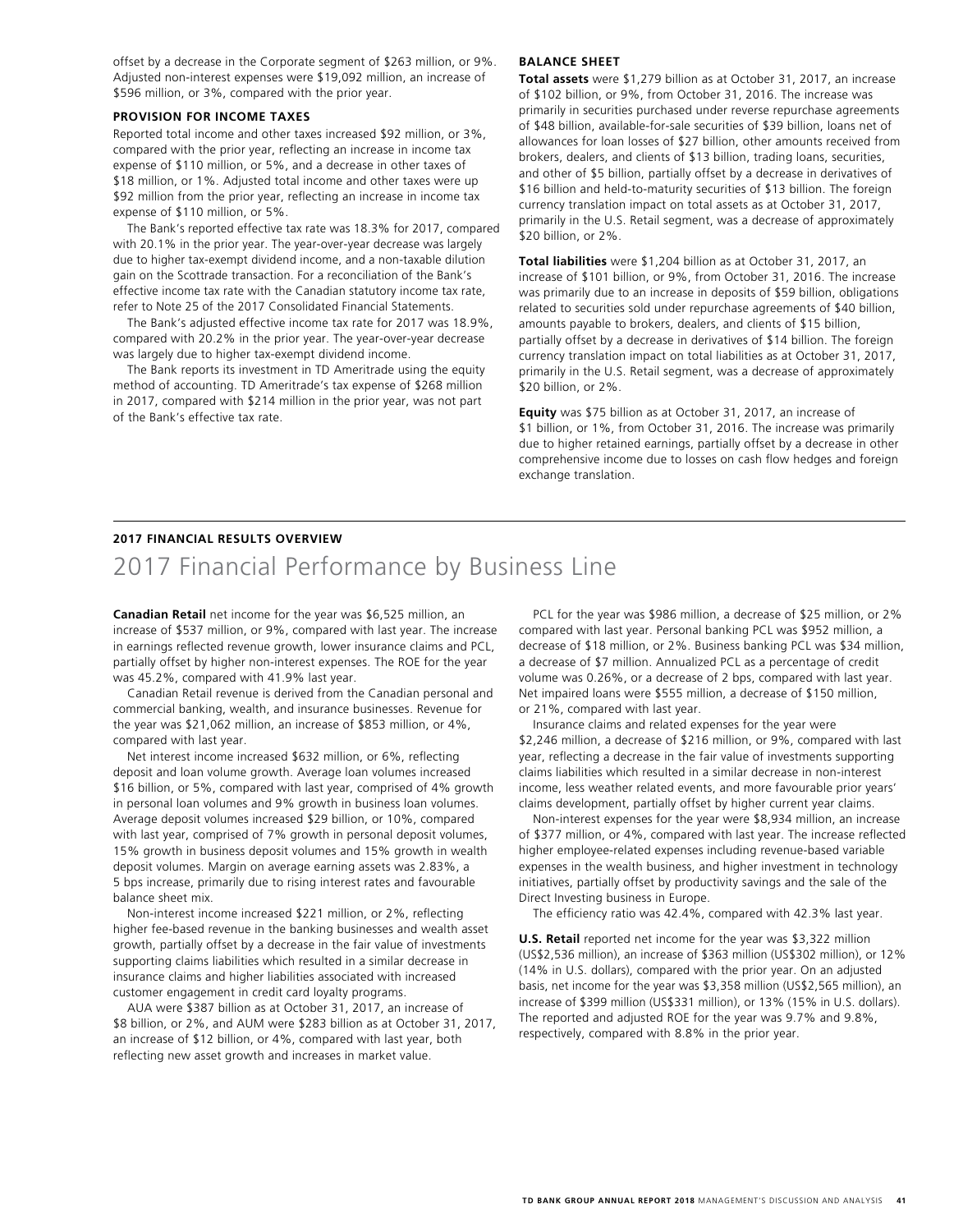U.S. Retail net income includes contributions from the U.S. Retail Bank and the Bank's investment in TD Ameritrade. Reported net income for the year from the U.S. Retail Bank and the Bank's investment in TD Ameritrade were \$2,880 million (US\$2,200 million) and \$442 million (US\$336 million), respectively. On an adjusted basis for the year, the U.S. Retail Bank and the Bank's investment in TD Ameritrade contributed net income of \$2,896 million (US\$2,213 million) and \$462 million (US\$352 million), respectively.

The reported contribution from TD Ameritrade of US\$336 million increased US\$8 million, or 2%, compared with the prior year, primarily due to higher asset-based revenue, partially offset by higher operating expenses and charges associated with the Scottrade transaction. On an adjusted basis, the contribution from TD Ameritrade increased US\$24 million, or 7%.

U.S. Retail Bank reported net income for the year was US\$2,200 million, an increase of US\$294 million, or 15%, compared with the prior year, primarily due to a more favourable interest rate environment, higher loan and deposit volumes, and fee income growth, partially offset by higher expenses. U.S. Retail Bank adjusted net income increased US\$307 million, or 16%.

U.S. Retail Bank revenue is derived from personal and business banking, and wealth management. Revenue for the year was US\$7,818 million, an increase of US\$688 million, or 10%, compared with the prior year. Net interest income increased US\$381 million, or 7%, primarily due to a more favourable interest rate environment and growth in loan and deposit volumes, partially offset by the prior year accounting impact from balance sheet management activities, which was largely offset in non-interest income. Margin on average earning assets was 3.11%, a 1 basis point decrease due to the same prior year accounting impact. Excluding this impact, margin increased 8 bps, primarily due to higher interest rates. Non-interest income increased US\$307 million, or 17%, reflecting fee income growth in personal banking and wealth management, and the prior year accounting impact from balance sheet management activities.

Average loan volumes increased US\$8 billion, or 6%, compared with the prior year, due to growth in personal and business loans of 5% and 7%, respectively. Average deposit volumes increased US\$19 billion, or 9%, reflecting 5% growth in business deposit volumes, 8% growth in personal deposit volumes and a 12% increase in sweep deposit volume from TD Ameritrade.

AUA were US\$18 billion as at October 31, 2017, an increase of 5%, compared with the prior year, primarily due to higher private banking balances. AUM were US\$63 billion as at October 31, 2017, a decrease of 5%, primarily due to the previously disclosed outflow from an institutional account, partially offset by positive market returns.

PCL was US\$607 million, an increase of US\$48 million, or 9%, compared with the prior year. Personal banking PCL was US\$536 million, an increase of US\$146 million, or 37%, primarily due to volume growth, mix change in auto loans and credit cards, and seasoning in credit cards, coupled with the prior year benefit related to the release of special reserves held for South Carolina flood (the "South Carolina flood release"). Business banking PCL was US\$81 million, a decrease of US\$84 million, primarily due to slower growth in business loans, and an allowance increase in the prior year, partially offset by the prior year benefit related to the South Carolina flood release. PCL associated with debt securities classified as loans was a benefit of US\$10 million, a decrease of US\$14 million, due to a recovery in the second quarter and improvement in cash flows associated with underlying mortgage assets. Annualized PCL as a percentage of credit volume for loans, excluding debt securities classified as loans, was relatively flat at 0.41%. Net impaired loans, excluding ACI loans and debt securities classified as loans, were US\$1.4 billion, a decrease of US\$54 million, or 4%. Excluding ACI loans and debt securities classified as loans, net impaired loans as a percentage of total loans were 0.9% as at October 31, 2017, a decrease of 0.1% compared with the prior year.

Reported non-interest expenses for the year were US\$4,500 million, an increase of US\$211 million, or 5%, compared with the prior year, reflecting higher employee costs, volume growth, and investments in technology modernization and customer-focused initiatives, partially offset by productivity savings. On an adjusted basis, non-interest expenses for the year were US\$4,479 million, an increase of US\$190 million, or 4%.

The reported and adjusted efficiency ratios for the year were 57.6% and 57.3%, respectively, compared with 60.2%, in the prior year.

**Wholesale Banking** net income for the year was \$1,039 million, an increase of \$119 million, or 13%, compared with the prior year. The increase in earnings was due to higher revenue and a net recovery of credit losses, partially offset by higher non-interest expenses. The ROE for the year was 17.4%, compared with 15.5% in the prior year.

Revenue for the year was \$3,271 million, an increase of \$241 million, or 8%, compared with the prior year reflecting increased client activity in equity trading, corporate lending fees, and underwriting.

PCL is comprised of specific provisions for credit losses and accrual costs for credit protection. PCL for the year was a net recovery of \$28 million as compared with a charge of \$74 million in the prior year, reflecting the recovery of specific provisions in the oil and gas sector.

Non-interest expenses for the year were \$1,929 million, an increase of \$190 million, or 11%, compared with the prior year reflecting higher variable compensation and higher technology costs as well as focused investments made in our U.S. businesses, including in client facing employees, enhanced product offerings, e-trading capabilities, and TD Prime Services.

**Corporate segment** reported net loss for the year was \$369 million, compared with a reported net loss of \$931 million in the prior year. The year-over-year decrease in reported net loss was attributable to the dilution gain on the Scottrade transaction this year, impairment of goodwill, non-financial assets, and other charges in the prior year net of the loss on sale of the Direct Investing business in Europe this year, gain on fair value of derivatives hedging the reclassified available-forsale securities portfolio this year, higher contribution from other items and lower net corporate expenses. Higher contribution from Other items was primarily due to provisions for incurred but not identified credit losses recognized in the prior year and higher revenue from treasury and balance sheet management activities this year. Net corporate expenses decreased primarily reflecting the positive impact of tax adjustments this year. The adjusted net loss for the year was \$335 million, compared with an adjusted net loss of \$575 million in the prior year.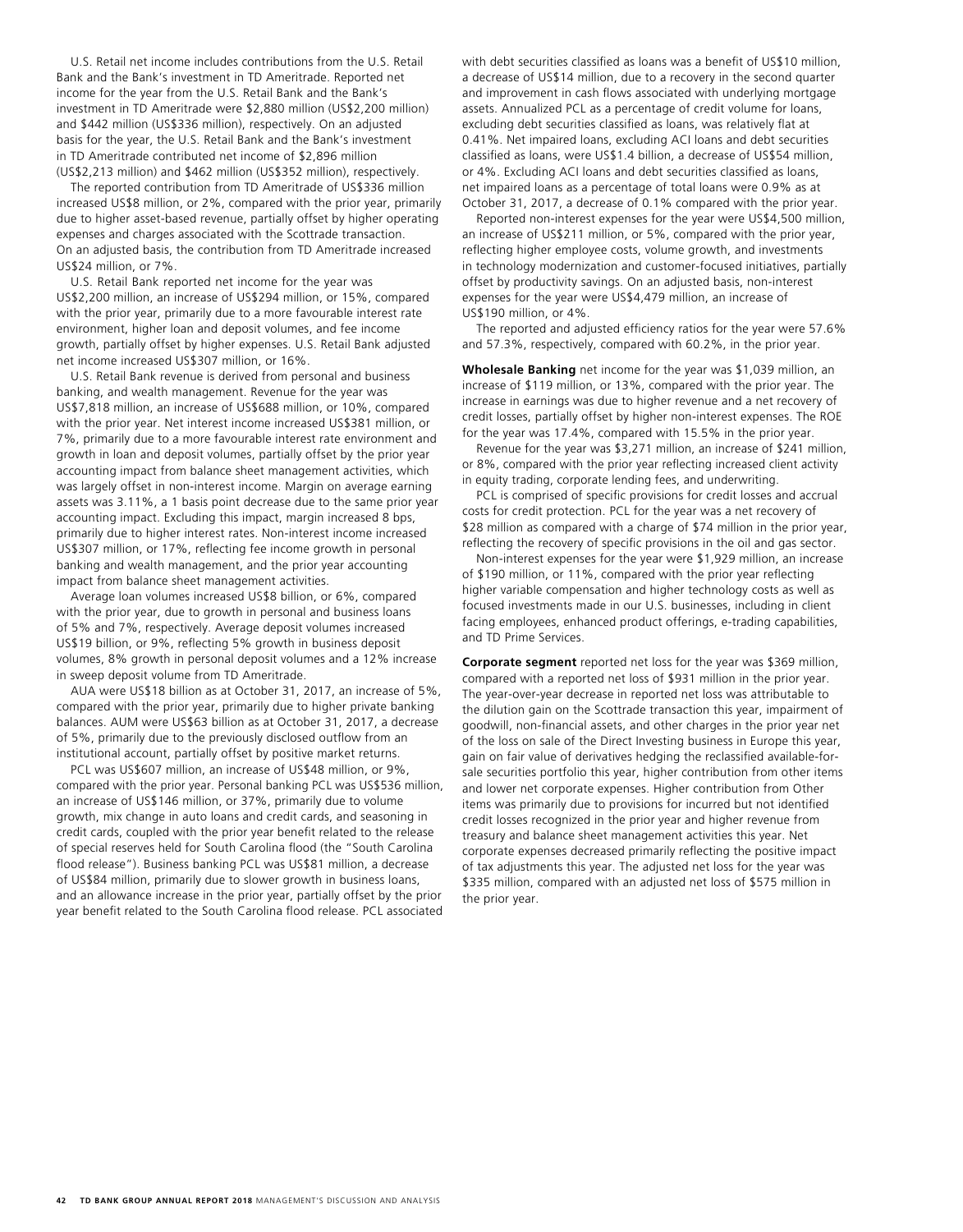#### <span id="page-30-0"></span>**GROUP FINANCIAL CONDITION**

### Balance Sheet Review

#### **AT A GLANCE OVERVIEW**

**Total assets were \$1,335 billion as at October 31, 2018, an increase of \$56 billion, or 4%, compared with November 1, 2017.**

| <b>CONDENSED CONSOLIDATED BALANCE SHEET ITEMS</b><br>TABLE 23                                             |                         |                  |                             |
|-----------------------------------------------------------------------------------------------------------|-------------------------|------------------|-----------------------------|
| (millions of Canadian dollars)                                                                            |                         |                  | As at                       |
|                                                                                                           | October 31              | November 1       | October 31                  |
|                                                                                                           | 2018                    | 2017             | 2017                        |
| <b>Assets</b>                                                                                             |                         |                  |                             |
| Cash and Interest-bearing deposits with banks                                                             | \$<br>35,455<br>127.897 | 55,156           | 55,156                      |
| Trading loans, securities, and other<br>Non-trading financial assets at fair value through profit or loss | 4.015                   | 103,832<br>9.272 | 103,918<br>n/a <sup>2</sup> |
| Derivatives                                                                                               | 56,996                  | 56,195           | 56,195                      |
| Financial assets designated at fair value through profit or loss                                          | 3,618                   | 3,150            | 4,032                       |
| Financial assets at fair value through other comprehensive income                                         | 130,600                 | 143,107          | n/a                         |
| Available-for-sale securities                                                                             | n/a                     | n/a              | 146,411                     |
| Debt securities at amortized cost, net of allowance for credit losses                                     | 107.171                 | 76,157           | n/a                         |
| Held-to-maturity securities                                                                               | n/a                     | n/a              | 71,363                      |
| Securities purchased under reverse repurchase agreements                                                  | 127,379                 | 134,429          | 134,429                     |
| Loans, net of allowance for loan losses                                                                   | 646,393                 | 603.041          | 612,591                     |
| Other                                                                                                     | 95,379                  | 94,882           | 94,900                      |
| <b>Total assets</b>                                                                                       | \$1,334,903             | \$1,279,221      | \$1,278,995                 |
| <b>Liabilities</b>                                                                                        |                         |                  |                             |
| Trading deposits                                                                                          | 114,704<br>\$           | 79.940<br>\$.    | 79,940<br>\$.               |
| Derivatives                                                                                               | 48,270                  | 51,214           | 51,214                      |
| Deposits                                                                                                  | 851,439                 | 832,824          | 832,824                     |
| Obligations related to securities sold under repurchase agreements                                        | 93,389                  | 88,591           | 88,591                      |
| Subordinated notes and debentures                                                                         | 8.740                   | 9,528            | 9,528                       |
| Other                                                                                                     | 138,321                 | 141,958          | 141,708                     |
| <b>Total liabilities</b>                                                                                  | 1,254,863               | 1,204,055        | 1,203,805                   |
| <b>Total equity</b>                                                                                       | 80,040                  | 75,166           | 75,190                      |
| <b>Total liabilities and equity</b>                                                                       | \$1,334,903             | \$1,279,221      | \$1,278,995                 |

<sup>1</sup> Refer to Note 4 "Summary of impact upon adoption of IFRS 9" of the 2018 Consolidated Financial Statements for an explanation of changes to the balance sheet between October 31, 2017 and November 1, 2017.

2 Not applicable.

**Total assets** were \$1,335 billion as at October 31, 2018, an increase of \$56 billion, or 4%, from November 1, 2017. The increase was primarily due to loans, net of allowance for loan losses of \$43 billion, debt securities at amortized cost, net of allowance for credit losses of \$31 billion, trading loans, securities, and other of \$24 billion, and derivatives of \$1 billion. The increase was partially offset by decreases in cash and interest-bearing deposits with banks of \$20 billion, financial assets at FVOCI of \$13 billion, securities purchased under reverse repurchase agreements of \$7 billion, and non-trading financial assets at fair value through profit and loss of \$5 billion. The foreign currency translation impact on total assets, primarily in the U.S. Retail segment, was an increase of approximately \$10 billion, or 1%.

*Cash and interest-bearing deposits with banks* decreased \$20 billion primarily due to lower volumes.

*Trading loans, securities, and other* increased by \$24 billion primarily due to an increase in trading volume and higher securities positions.

*Non-trading financial assets at fair value through profit or loss* decreased \$5 billion primarily due to maturities and sale of investments.

*Derivatives* increased \$1 billion primarily due to the current interest rate environment, partially offset by netting of positions.

*Financial assets at fair value through other comprehensive* 

*income* decreased \$13 billion primarily due to sales and maturities, partially offset by new investments.

*Debt securities at amortized cost (net of allowance for credit losses)* increased \$31 billion primarily due to new investments, partially offset by sales and maturities.

*Securities purchased under reverse repurchase agreements* decreased \$7 billion primarily due to a decrease in trading volume.

*Loans (net of allowance for loan losses)* increased \$43 billion primarily due to growth in business and government loans across all segments, and consumer instalment and other personal loans in Canadian Retail.

**Total liabilities** were \$1,255 billion as at October 31, 2018, an increase of \$51 billion, or 4%, from November 1, 2017. The increase was primarily due to trading deposits of \$35 billion, deposits of \$19 billion, and obligations related to securities sold under repurchase agreements of \$5 billion. The increase was partially offset by decreases in derivatives of \$3 billion, subordinated notes and debentures of \$1 billion, and other liabilities of \$4 billion. The foreign currency translation impact on total liabilities, primarily in the U.S. Retail segment, was an increase of approximately \$10 billion, or 1%.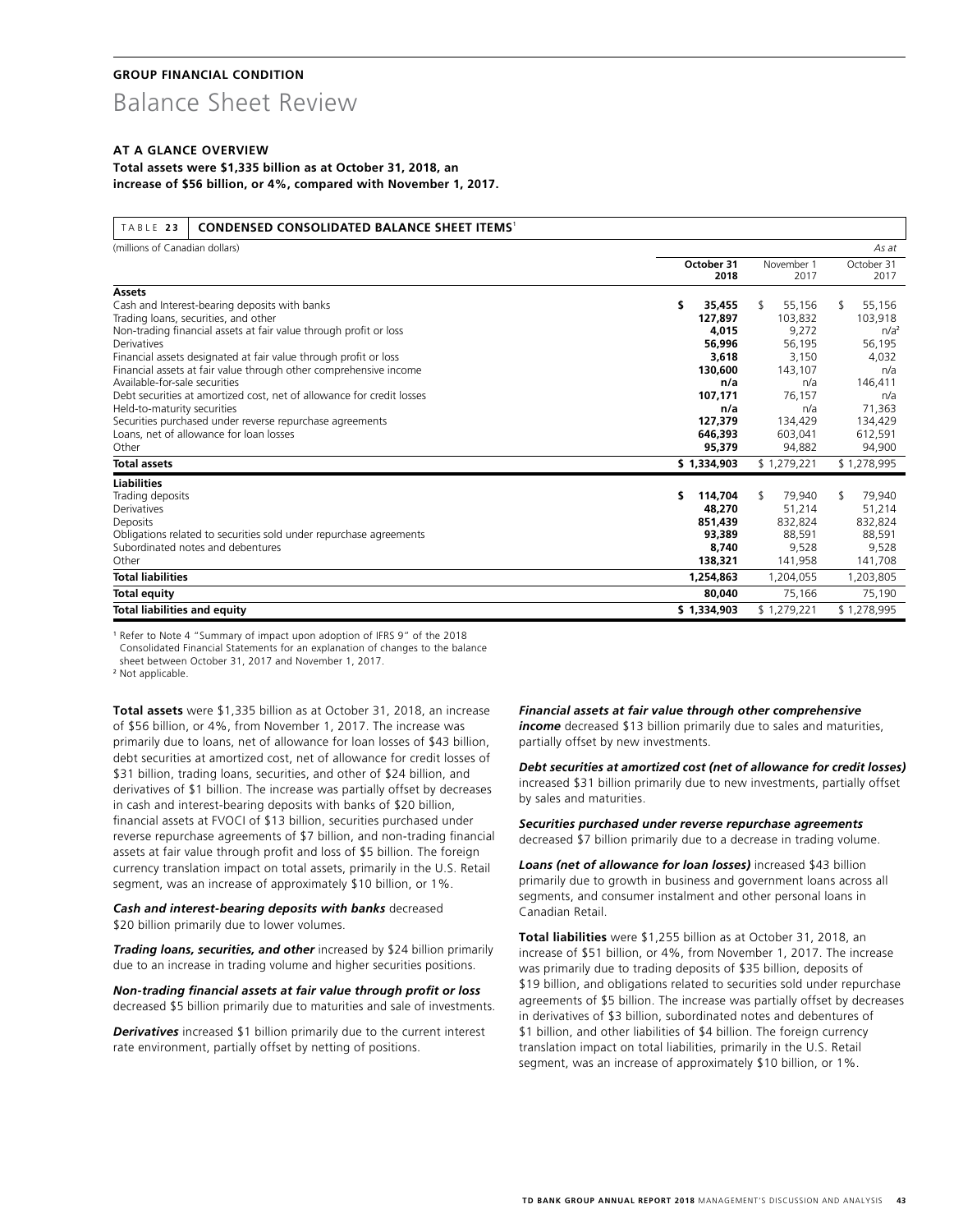<span id="page-31-0"></span>*Trading deposits* increased \$35 billion primarily due to an increase in issuance of commercial paper.

*Derivatives* decreased \$3 billion primarily due to netting of positions, partially offset by the current interest rate environment.

**Deposits** increased \$19 billion primarily due to an increase in business and government deposits reflecting the issuance of senior debt and covered bonds, and an increase in personal deposits primarily in the Canadian and U.S. Retail segments, partially offset by a decrease in deposits with banks.

*Obligations related to securities sold under repurchase agreements* increased \$5 billion primarily due to an increase in trading volume.

### **GROUP FINANCIAL CONDITION** Credit Portfolio Quality

#### **AT A GLANCE OVERVIEW**

- **• Loans and acceptances net of allowance for loan losses were \$666 billion, an increase of \$37 billion compared with last year.**
- **• Impaired loans net of Stage 3 allowances (counterpartyspecific and individually insignificant allowances under IAS 39) were \$2,468 million, an increase of \$70 million compared with last year.**
- **• Provision for credit losses was \$2,480 million, compared with \$2,216 million last year.**
- **• Total allowance for loan losses decreased by \$234 million to \$3,549 million.**

Effective November 1, 2017, the Bank adopted IFRS 9, which replaces the guidance in IAS 39. The Bank periodically reviews the methodology for assessing significant increase in credit risk and ECLs. Forwardlooking information is incorporated as appropriate where macroeconomic forecasts and associated probability weights are updated quarterly and incorporated to determine the probabilityweighted ECLs. Refer to Notes 2, 3, and 4 of the Consolidated Financial Statements for a summary of the Bank's accounting policies and significant accounting judgments, estimates, and assumptions as it relates to IFRS 9. As part of periodic review and updates, certain revisions may be made to reflect updates in statistically derived loss estimates for the Bank's recent loss experience of its credit portfolios and forward-looking views, which may cause a change to the allowance for ECLs. Since the Bank's adoption of IFRS 9, certain refinements were made to the methodology, the cumulative effect of which was not material and was included in the change during 2018. Allowance for credit losses are further described in Note 8 of the Consolidated Financial Statements.

#### **LOAN PORTFOLIO**

The Bank increased its credit portfolio by \$37 billion, or 6%, from the prior year, largely due to volume growth in the business and government, consumer instalment and other personal, and residential mortgages portfolios in the Canadian Retail segment. The Bank's credit quality remained strong.

While the majority of the credit risk exposure is related to loans and acceptances, the Bank also engaged in activities that have off-balance sheet credit risk. These include credit instruments and derivative financial instruments, as explained in Note 31 of the 2018 Consolidated Financial Statements.

*Subordinated notes and debentures* decreased \$1 billion primarily due to the Bank's redemption of \$0.65 billion of 5.828% subordinated debentures, and all of its outstanding \$1.8 billion 5.763% subordinated debentures, partially offset by an issuance of \$1.75 billion of medium term notes.

**Other** liabilities decreased \$4 billion primarily due to amounts payable to brokers, dealers, and clients due to unsettled and pending trades.

**Equity** was \$80 billion as at October 31, 2018, an increase of \$5 billion, or 6%, from November 1, 2017. The increase was primarily due to higher retained earnings, partially offset by a decrease in other comprehensive income due to losses on cash flow hedges.

#### **CONCENTRATION OF CREDIT RISK**

The Bank's loan portfolio continued to be concentrated in Canadian and U.S. residential mortgages, consumer instalment and other personal loans, and credit card loans, representing 64% of total loans net of Stage 3 allowances (counterparty-specific and individually insignificant allowances under IAS 39), down by 1% from 2017. During the year, these portfolios increased by \$20 billion, or 5%, and totalled \$431 billion at year end. Residential mortgages represented 34% of the total loans net of Stage 3 allowances (counterparty-specific and individually insignificant allowances under IAS 39) in 2018, down 1% from 2017. Consumer instalment and other personal loans, and credit card loans were 31% of total loans net of Stage 3 allowances (counterparty-specific and individually insignificant allowances under IAS 39) in 2018, up 1% from 2017.

The Bank's business and government credit exposure was 35% of total loans net of Stage 3 allowances (counterparty-specific and individually insignificant allowances under IAS 39), up 1% from 2017. The largest business and government sector concentrations in Canada were the Real estate and Financial sectors, which comprised 5% and 3%, respectively. Real estate, the Government, public sector entities and education, and the Health and social services sectors were the leading U.S. sectors of concentration in 2018 representing 5%, 2%, and 2% of net loans, respectively.

Geographically, the credit portfolio remained concentrated in Canada. In 2018, the percentage of loans net of Stage 3 allowances held in Canada was 67%, up 1% from 2017. The largest Canadian regional exposure was in Ontario, which represented 41% of total loans net of Stage 3 allowances (counterparty-specific and individually insignificant allowance for loan losses under IAS 39) for 2018, consistent with 2017.

The balance of the credit portfolio was predominantly in the U.S., which represented 32% of loans net of Stage 3 allowances, down 1% from 2017. Exposures to ACI loans, and other geographic regions were relatively small. The largest U.S. regional exposures were in New England, New York, and New Jersey which represented 6%, 5%, and 5% of total loans net of Stage 3 allowances (counterparty-specific and individually insignificant allowances under IAS 39), respectively, compared with 6%, 6% and 5%, respectively, in the prior year.

Under IFRS 9, the Bank now calculates allowances for expected credit losses on debt securities measured at amortized cost and FVOCI. The Bank has \$232.9 billion in such debt securities of which \$232.7 billion are performing securities (Stage 1 and 2) and \$234 million are impaired (Stage 3). The allowance for credit losses on debt securities at amortized cost and debt securities at FVOCI was \$75 million and \$5 million, respectively.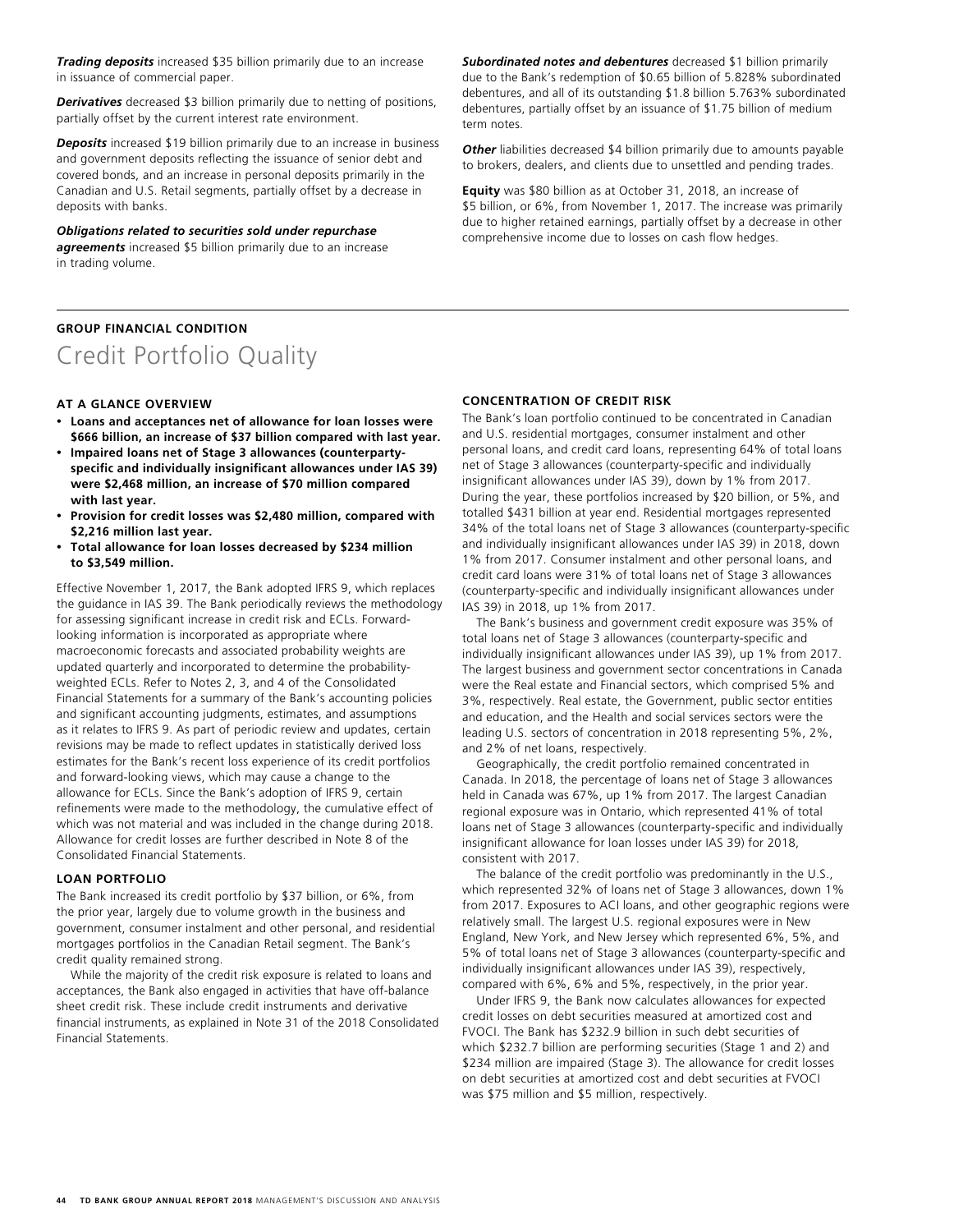# **LOANS AND**

| LOANS AND ACCEPTANCES, NET OF STAGE 3 ALLOWANCE FOR LOAN LOSSES (NET OF COUNTERPARTY-SPECIFIC AND<br>INDIVIDUALLY INSIGNIFICANT ALLOWANCES UNDER IAS 39) BY INDUSTRY SECTOR <sup>1,2,3</sup><br>TABLE 24 |                  |                           |                     |                     |                    |                     |                    |                    |  |  |
|----------------------------------------------------------------------------------------------------------------------------------------------------------------------------------------------------------|------------------|---------------------------|---------------------|---------------------|--------------------|---------------------|--------------------|--------------------|--|--|
| (millions of Canadian dollars,                                                                                                                                                                           |                  |                           |                     |                     | As at              | Percentage of total |                    |                    |  |  |
| except as noted)                                                                                                                                                                                         |                  |                           | October 31<br>2018  | October 31<br>2017  | October 31<br>2016 | October 31<br>2018  | October 31<br>2017 | October 31<br>2016 |  |  |
|                                                                                                                                                                                                          |                  | Stage 3<br>allowances for |                     |                     |                    |                     |                    |                    |  |  |
|                                                                                                                                                                                                          | Gross<br>loans   | loan losses<br>impaired   | <b>Net</b><br>loans | <b>Net</b><br>loans | Net<br>loans       |                     |                    |                    |  |  |
| Canada                                                                                                                                                                                                   |                  |                           |                     |                     |                    |                     |                    |                    |  |  |
| Residential mortgages                                                                                                                                                                                    | \$193,829        | 5 <sub>18</sub>           | \$193,811           | \$190,308           | \$189,284          | 28.9%               | 30.1%              | 31.3%              |  |  |
| Consumer instalment and other personal                                                                                                                                                                   |                  |                           |                     |                     |                    |                     |                    |                    |  |  |
| HELOC <sup>4</sup>                                                                                                                                                                                       | 86,159           | 12                        | 86,147              | 74,931              | 65,059             | 12.8                | 11.8               | 10.8               |  |  |
| Indirect Auto<br>Other                                                                                                                                                                                   | 24,216<br>18,574 | 46<br>34                  | 24,170              | 22,245<br>17,326    | 20,537             | 3.6<br>2.8          | 3.5<br>2.8         | 3.4<br>2.7         |  |  |
| Credit card                                                                                                                                                                                              | 18,046           | 77                        | 18,540<br>17,969    | 17,935              | 16,424<br>18,120   | 2.7                 | 2.8                | 3.0                |  |  |
|                                                                                                                                                                                                          |                  | 187                       |                     |                     |                    |                     | 51.0               | 51.2               |  |  |
| Total personal                                                                                                                                                                                           | 340,824          |                           | 340.637             | 322,745             | 309.424            | 50.8                |                    |                    |  |  |
| Real estate                                                                                                                                                                                              |                  |                           |                     |                     |                    |                     |                    |                    |  |  |
| Residential                                                                                                                                                                                              | 18,364           | 6                         | 18,358              | 17,974              | 15,994             | 2.7                 | 2.8                | 2.7                |  |  |
| Non-residential                                                                                                                                                                                          | 13,635           | 2                         | 13,633              | 12,830              | 12,778             | 2.0                 | 2.0                | 2.1                |  |  |
| Total real estate                                                                                                                                                                                        | 31,999           | 8                         | 31,991              | 30,804              | 28,772             | 4.7                 | 4.8                | 4.8                |  |  |
| Agriculture                                                                                                                                                                                              | 7.461            | $\overline{2}$            | 7.459               | 6.674               | 6,015              | 1.1                 | 1.1                | 1.0                |  |  |
| Automotive                                                                                                                                                                                               | 6,918            | ÷                         | 6,918               | 6,657               | 5,481              | 1.0                 | 1.1                | 0.9                |  |  |
| Financial                                                                                                                                                                                                | 19,313           | $\overline{\phantom{0}}$  | 19,313              | 13,102              | 10,198             | 2.9                 | 2.1                | 1.7                |  |  |
| Food, beverage, and tobacco                                                                                                                                                                              | 2,331            | 1                         | 2,330               | 1,968               | 2,076              | 0.3                 | 0.3                | 0.3                |  |  |
| Forestry                                                                                                                                                                                                 | 544              | $\overline{\phantom{0}}$  | 544                 | 500                 | 523                | 0.1                 | 0.1                | 0.1                |  |  |
| Government, public sector                                                                                                                                                                                |                  |                           |                     |                     |                    |                     |                    |                    |  |  |
| entities, and education                                                                                                                                                                                  | 4.177            |                           | 4,177               | 4,251               | 6,589              | 0.6                 | 0.7                | 1.1                |  |  |
| Health and social services                                                                                                                                                                               | 6,670            | 6                         | 6,664               | 5,837               | 5,476              | 1.0                 | 0.9                | 0.9                |  |  |
| Industrial construction                                                                                                                                                                                  |                  |                           |                     |                     |                    |                     |                    |                    |  |  |
| and trade contractors                                                                                                                                                                                    | 3,173            | з                         | 3,170               | 2,931               | 2,464              | 0.5                 | 0.5                | 0.4                |  |  |
| Metals and mining                                                                                                                                                                                        | 1,750            | 10                        | 1,740               | 1,400               | 1,378              | 0.3                 | 0.2                | 0.2                |  |  |
| Pipelines, oil, and gas                                                                                                                                                                                  | 3,915            | 14                        | 3,901               | 3,975               | 3,835              | 0.6                 | 0.6                | 0.6                |  |  |
| Power and utilities                                                                                                                                                                                      | 2,897            | $\overline{\phantom{a}}$  | 2,897               | 2,010               | 1,792              | 0.4                 | 0.3                | 0.3                |  |  |
| Professional and other services                                                                                                                                                                          | 4,479            | 5                         | 4,474               | 3,865               | 4,057              | 0.7                 | 0.6                | 0.7                |  |  |
| Retail sector                                                                                                                                                                                            | 3,207            | $\overline{ }$            | 3,200               | 2,782               | 2,506              | 0.5                 | 0.4                | 0.4                |  |  |
| Sundry manufacturing and wholesale                                                                                                                                                                       | 2,938            | 13                        | 2,925               | 2,742               | 2,289              | 0.4                 | 0.4                | 0.4                |  |  |
| Telecommunications, cable, and media                                                                                                                                                                     | 3,136            | 2                         | 3,134               | 1,966               | 2,083              | 0.5                 | 0.3                | 0.4                |  |  |
| Transportation                                                                                                                                                                                           | 1,862            | $\overline{2}$            | 1,860               | 1,671               | 1,632              | 0.3                 | 0.3                | 0.3                |  |  |
| Other                                                                                                                                                                                                    | 4,375            | 4                         | 4,371               | 3,805               | 3,773              | 0.7                 | 0.6                | 0.6                |  |  |
| Total business and government                                                                                                                                                                            | 111,145          | 77                        | 111,068             | 96.940              | 90.939             | 16.6                | 15.3               | 15.1               |  |  |

Total Canada **\$ 451,969 \$ 264 \$ 451,705** \$ 419,685 \$ 400,363 **67.4%** 66.3% 66.3%

<sup>1</sup> Certain comparative amounts have been restated to conform with the presentation adopted in the current period.

<sup>3</sup> Includes loans that are measured at fair value through other comprehensive income. <sup>4</sup> Home Equity Line of Credit.

<sup>2</sup> Primarily based on the geographic location of the customer's address.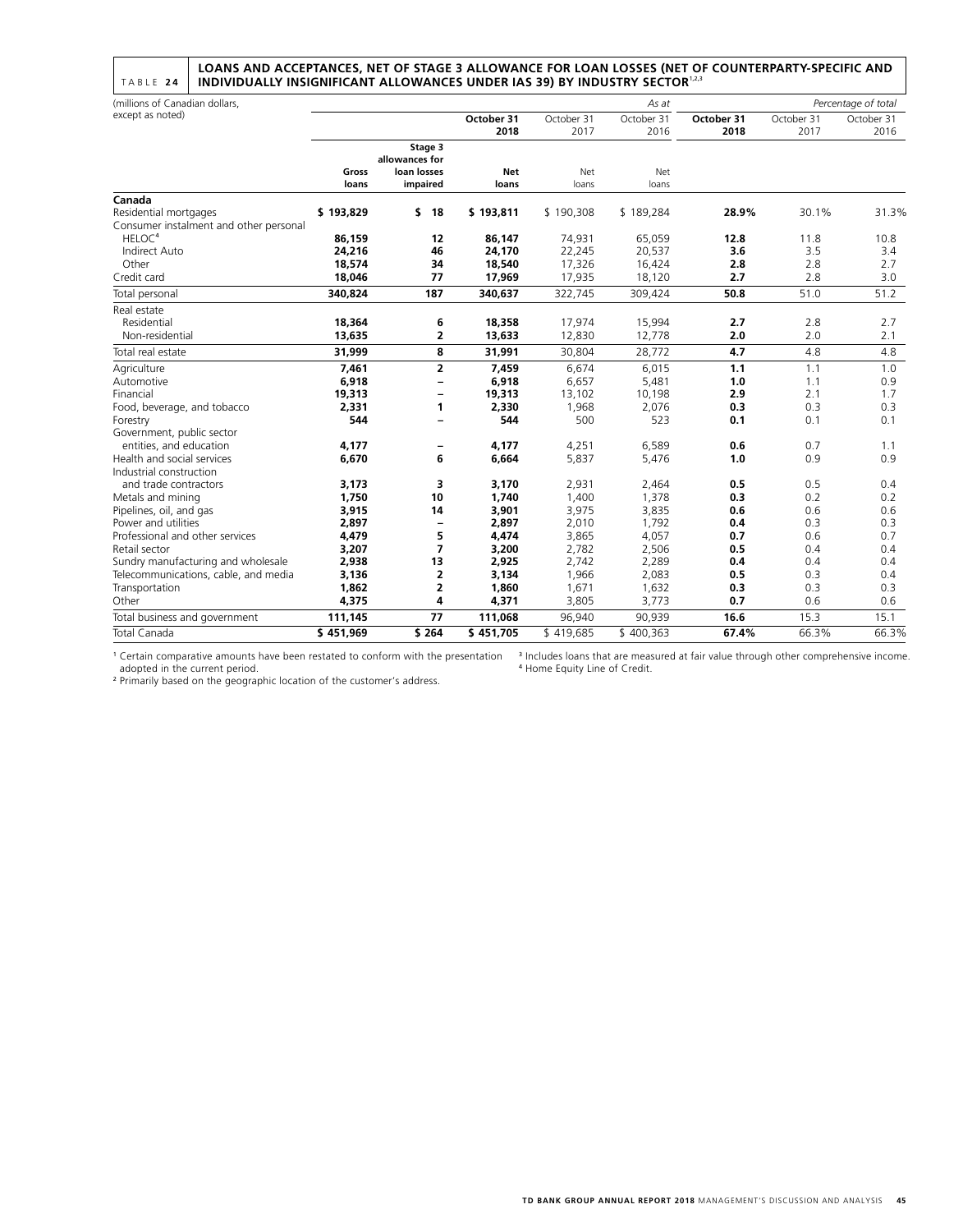#### **LOANS AND ACCEPTANCES, NET OF STAGE 3 ALLOWANCE FOR LOAN LOSSES (NET OF COUNTERPARTY-SPECIFIC AND**  <code>TABLE 24  $\mid$ </sup> <code>INDIVIDUALLY</code> INSIGNIFICANT ALLOWANCES UNDER IAS 39) BY INDUSTRY SECTOR (continued)1,2,3</mark></code>

| (millions of Canadian dollars,                                                                                                                                     |                |                               |                |                | As at          |            |            | Percentage of total |
|--------------------------------------------------------------------------------------------------------------------------------------------------------------------|----------------|-------------------------------|----------------|----------------|----------------|------------|------------|---------------------|
| except as noted)                                                                                                                                                   |                |                               | October 31     | October 31     | October 31     | October 31 | October 31 | October 31          |
|                                                                                                                                                                    |                |                               | 2018           | 2017           | 2016           | 2018       | 2017       | 2016                |
|                                                                                                                                                                    |                | Stage 3                       |                |                |                |            |            |                     |
|                                                                                                                                                                    | Gross          | allowances for<br>loan losses | <b>Net</b>     | Net            | Net            |            |            |                     |
|                                                                                                                                                                    | loans          | impaired                      | loans          | loans          | loans          |            |            |                     |
| <b>United States</b>                                                                                                                                               |                |                               |                |                |                |            |            |                     |
| Residential mortgages                                                                                                                                              | \$ 31,128      | \$29                          | \$ 31,099      | \$31,435       | \$27,628       | 4.6%       | 5.0%       | 4.6%                |
| Consumer instalment and other personal                                                                                                                             |                |                               |                |                |                |            |            |                     |
| <b>HELOC</b>                                                                                                                                                       | 12,334         | 59                            | 12,275         | 12,382         | 13,132         | 1.8        | 2.0        | 2.2                 |
| Indirect Auto                                                                                                                                                      | 29,870         | 25                            | 29,845         | 29,162         | 28,364         | 4.5        | 4.6        | 4.7                 |
| Other                                                                                                                                                              | 874            | 2                             | 872            | 843            | 742            | 0.1        | 0.1        | 0.1                 |
| Credit card                                                                                                                                                        | 16,964         | 264                           | 16,700         | 14,730         | 13,496         | 2.5        | 2.3        | 2.2                 |
| Total personal                                                                                                                                                     | 91,170         | 379                           | 90,791         | 88,552         | 83,362         | 13.5       | 14.0       | 13.8                |
| Real estate                                                                                                                                                        |                |                               |                |                |                |            |            |                     |
| Residential                                                                                                                                                        | 8,050          | 5                             | 8,045          | 7,309          | 6,845          | 1.2        | 1.2        | 1.1                 |
| Non-residential                                                                                                                                                    | 22,426         | 7                             | 22,419         | 22,153         | 21,663         | 3.3        | 3.5        | 3.6                 |
| Total real estate                                                                                                                                                  | 30,476         | 12                            | 30,464         | 29,462         | 28,508         | 4.5        | 4.7        | 4.7                 |
| Agriculture                                                                                                                                                        | 705            | $\overline{\phantom{0}}$      | 705            | 710            | 570            | 0.1        | 0.1        | 0.1                 |
| Automotive                                                                                                                                                         | 5,752          | 2                             | 5,750          | 7,332          | 5,756          | 0.9        | 1.2        | 1.0                 |
| Financial                                                                                                                                                          | 7,699          | 1                             | 7,698          | 7,130          | 4,716          | 1.2        | 1.1        | 0.8                 |
| Food, beverage, and tobacco                                                                                                                                        | 3,417          | 2<br>$\overline{\phantom{0}}$ | 3,415          | 3,189          | 3,739          | 0.5        | 0.5        | 0.6                 |
| Forestry<br>Government, public sector                                                                                                                              | 637            |                               | 637            | 567            | 587            | 0.1        | 0.1        | 0.1                 |
| entities, and education                                                                                                                                            | 12,452         | 1                             | 12,451         | 12,428         | 11,387         | 1.9        | 2.0        | 1.9                 |
| Health and social services                                                                                                                                         | 12,423         | 1                             | 12,422         | 11,408         | 10,787         | 1.9        | 1.8        | 1.8                 |
| Industrial construction and                                                                                                                                        |                |                               |                |                |                |            |            |                     |
| trade contractors                                                                                                                                                  | 2,060          | 2                             | 2,058          | 1,846          | 1,830          | 0.3        | 0.3        | 0.3                 |
| Metals and mining                                                                                                                                                  | 1,923          | 1                             | 1,922          | 1,674          | 1,486          | 0.3        | 0.3        | 0.2                 |
| Pipelines, oil, and gas                                                                                                                                            | 2,664          | 1                             | 2,663          | 2,070          | 2,981          | 0.4        | 0.3        | 0.5                 |
| Power and utilities                                                                                                                                                | 2,833          |                               | 2,833          | 3,221          | 2,642          | 0.4        | 0.5        | 0.4                 |
| Professional and other services                                                                                                                                    | 10,923         | 3                             | 10,920         | 10,384         | 11,207         | 1.6        | 1.6        | 1.9                 |
| Retail sector<br>Sundry manufacturing and wholesale                                                                                                                | 5,376<br>7,717 | 2<br>4                        | 5,374<br>7,713 | 4,909<br>7,019 | 4,545<br>7,389 | 0.8<br>1.2 | 0.8<br>1.1 | 0.8<br>1.2          |
| Telecommunications, cable, and media                                                                                                                               | 4,896          | -                             | 4,896          | 3,799          | 4,818          | 0.7        | 0.6        | 0.8                 |
| Transportation                                                                                                                                                     | 9,977          | 1                             | 9,976          | 9,995          | 11,647         | 1.5        | 1.6        | 1.9                 |
| Other                                                                                                                                                              | 2,160          | 10                            | 2,150          | 2,137          | 2,014          | 0.3        | 0.3        | 0.3                 |
| Total business and government                                                                                                                                      | 124,090        | 43                            | 124,047        | 119,280        | 116,609        | 18.6       | 18.9       | 19.3                |
| <b>Total United States</b>                                                                                                                                         | 215,260        | 422                           | 214,838        | 207,832        | 199,971        | 32.1       | 32.9       | 33.1                |
|                                                                                                                                                                    |                |                               |                |                |                |            |            |                     |
| International<br>Personal                                                                                                                                          | 14             |                               | 14             | 14             | 16             |            |            |                     |
| Business and government                                                                                                                                            | 2,258          | -                             | 2,258          | 1,579          | 1,513          | 0.4        | 0.2        | 0.2                 |
| Total international                                                                                                                                                | 2,272          | ÷                             | 2,272          | 1,593          | 1,529          | 0.4        | 0.2        | 0.2                 |
|                                                                                                                                                                    |                |                               |                |                | 601.863        |            | 99.4       | 99.6                |
| Total excluding other loans                                                                                                                                        | 669,501        | 686                           | 668,815        | 629,110        |                | 99.9       |            |                     |
| <b>Other loans</b>                                                                                                                                                 |                |                               |                |                |                |            |            |                     |
| Debt securities classified as loans<br>Acquired credit-impaired loans <sup>4</sup>                                                                                 | n/a<br>453     | n/a<br>18                     | n/a<br>435     | 3,083<br>630   | 1,468<br>912   | 0.1        | 0.5<br>0.1 | 0.2<br>0.2          |
|                                                                                                                                                                    |                |                               |                |                |                | 0.1        | 0.6        | 0.4                 |
| Total other loans                                                                                                                                                  | 453            | 18                            | 435            | 3,713          | 2,380          |            |            |                     |
| <b>Total</b>                                                                                                                                                       | \$669,954      | \$704                         | \$669,250      | \$632,823      | \$604,243      | 100.0%     | 100.0%     | 100.0%              |
| Stage 1 and Stage 2 allowance<br>for loan losses - performing<br>(incurred but not identified                                                                      |                |                               |                |                |                |            |            |                     |
| allowance under IAS 39)                                                                                                                                            |                |                               |                |                |                |            |            |                     |
| Personal, business and government                                                                                                                                  |                |                               | 2,845          | 2,915          | 2,826          |            |            |                     |
| Debt securities classified as loans                                                                                                                                |                |                               | n/a            | 20             | 55             |            |            |                     |
| Total Stage 1 and Stage 2 allowance<br>for loan losses – performing<br>(incurred but not identified                                                                |                |                               |                |                |                |            |            |                     |
| allowance under IAS 39)                                                                                                                                            |                |                               | 2,845          | 2,935          | 2,881          |            |            |                     |
| Total, net of allowance                                                                                                                                            |                |                               | \$666,405      | \$629,888      | \$601,362      |            |            |                     |
| Percentage change over previous year -<br>loans and acceptances, net of Stage 3<br>allowance for loan losses (impaired)<br>(counterparty-specific and individually |                |                               |                |                |                |            |            |                     |
| insignificant under IAS 39)<br>Percentage change over previous year -                                                                                              |                |                               | 5.8%           | 4.7%           | 7.2%           |            |            |                     |
| loans and acceptances, net of allowance                                                                                                                            |                |                               | 5.8            | 4.7            | 7.2            |            |            |                     |
|                                                                                                                                                                    |                |                               |                |                |                |            |            |                     |

adopted in the current period.

<sup>1</sup> Certain comparative amounts have been restated to conform with the presentation <sup>3</sup> Includes loans that are measured at fair value through other comprehensive income. <sup>4</sup> Includes all Federal Deposit Insurance Corporation (FDIC) covered loans and other ACI loans.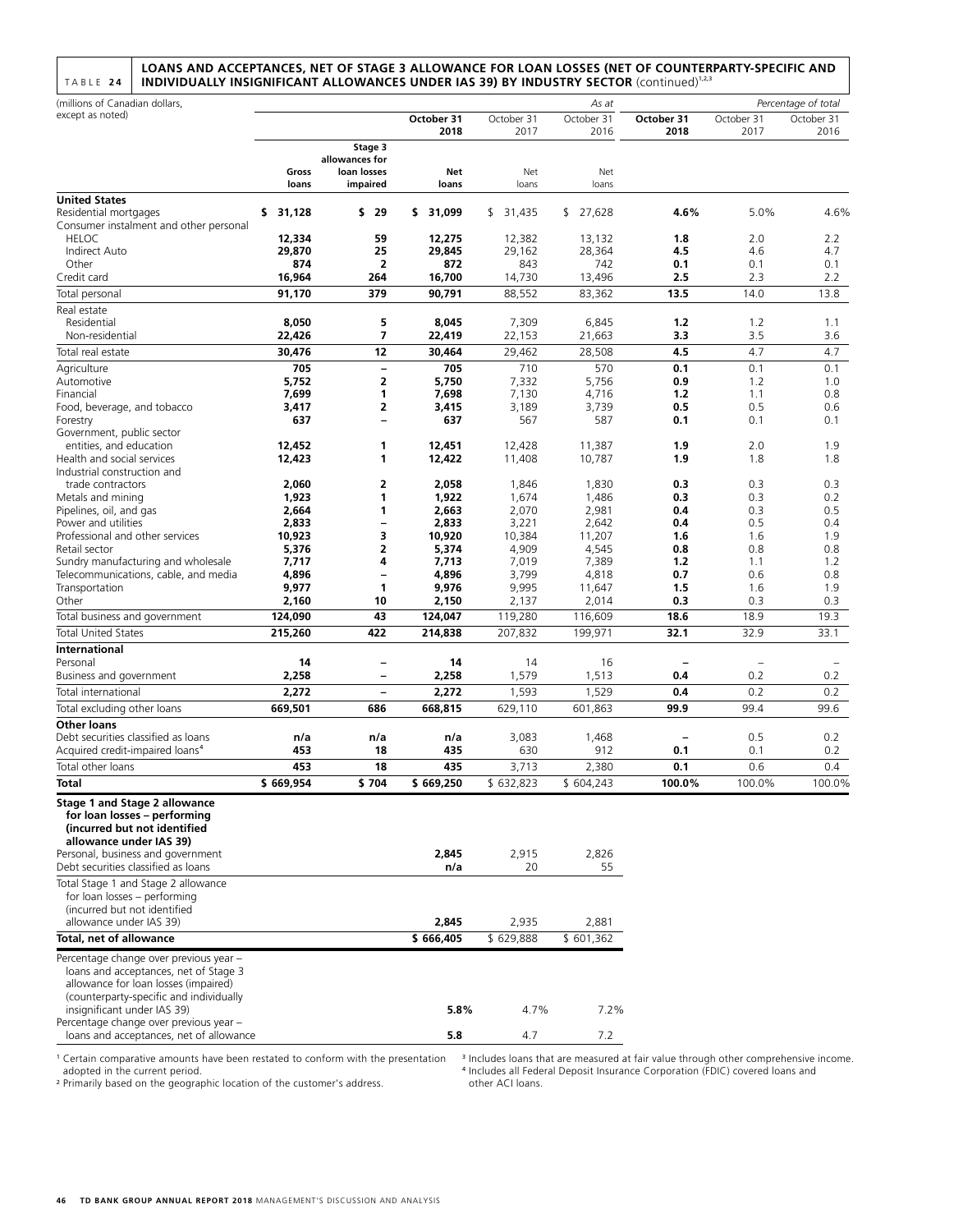#### **LOANS AND ACCEPTANCES, NET OF STAGE 3 ALLOWANCE FOR LOAN LOSSES (NET OF COUNTERPARTY-SPECIFIC AND INDIVIDUALLY INSIGNIFICANT ALLOWANCES UNDER IAS 39) BY GEOGRAPHY**1,2 TABLE **2 5**

| (millions of Canadian dollars,                                                                                                                                                                           | As at<br>Percentage of total |                           |                    |                    |                    |                    |                    |                    |  |
|----------------------------------------------------------------------------------------------------------------------------------------------------------------------------------------------------------|------------------------------|---------------------------|--------------------|--------------------|--------------------|--------------------|--------------------|--------------------|--|
| except as noted)                                                                                                                                                                                         |                              |                           | October 31<br>2018 | October 31<br>2017 | October 31<br>2016 | October 31<br>2018 | October 31<br>2017 | October 31<br>2016 |  |
|                                                                                                                                                                                                          |                              |                           |                    |                    |                    |                    |                    |                    |  |
|                                                                                                                                                                                                          |                              | Stage 3<br>allowances for |                    |                    |                    |                    |                    |                    |  |
|                                                                                                                                                                                                          | Gross                        | loan losses               | <b>Net</b>         | Net                | Net                |                    |                    |                    |  |
|                                                                                                                                                                                                          | loans                        | impaired                  | loans              | loans              | loans              |                    |                    |                    |  |
| Canada                                                                                                                                                                                                   |                              |                           |                    |                    |                    |                    |                    |                    |  |
| Atlantic provinces                                                                                                                                                                                       | \$.<br>11,754                | \$<br>13                  | \$11,741           | \$11,378           | \$10,895           | 1.8%               | 1.8%               | 1.8%               |  |
| British Columbia <sup>3</sup>                                                                                                                                                                            | 63,372                       | 27                        | 63,345             | 57,924             | 54,169             | 9.5                | 9.2                | 9.0                |  |
| Ontario <sup>3</sup>                                                                                                                                                                                     | 272,836                      | 142                       | 272,694            | 249,508            | 236,508            | 40.6               | 39.4               | 39.1               |  |
| Prairies <sup>3</sup>                                                                                                                                                                                    | 70,316                       | 58                        | 70,258             | 68,879             | 67,498             | 10.5               | 10.9               | 11.2               |  |
| Québec                                                                                                                                                                                                   | 33,691                       | 24                        | 33,667             | 31,996             | 31,293             | 5.0                | 5.0                | 5.2                |  |
| <b>Total Canada</b>                                                                                                                                                                                      | 451,969                      | 264                       | 451,705            | 419,685            | 400,363            | 67.4               | 66.3               | 66.3               |  |
| <b>United States</b>                                                                                                                                                                                     |                              |                           |                    |                    |                    |                    |                    |                    |  |
| Carolinas (North and South)                                                                                                                                                                              | 11,528                       | 17                        | 11,511             | 10,813             | 9,788              | 1.7                | 1.7                | 1.6                |  |
| Florida                                                                                                                                                                                                  | 17,582                       | 30                        | 17,552             | 15,806             | 13,870             | 2.6                | 2.5                | 2.3                |  |
| New England <sup>4</sup>                                                                                                                                                                                 | 41,533                       | 62                        | 41,471             | 38,564             | 38,744             | 6.2                | 6.1                | 6.4                |  |
| New Jersey                                                                                                                                                                                               | 33,374                       | 44                        | 33,330             | 34,024             | 33,910             | 5.0                | 5.4                | 5.6                |  |
| New York                                                                                                                                                                                                 | 36,389                       | 49                        | 36,340             | 35,118             | 31,323             | 5.4                | 5.6                | 5.2                |  |
| Pennsylvania                                                                                                                                                                                             | 11,905                       | 21                        | 11,884             | 11,594             | 13,144             | 1.8                | 1.8                | 2.2                |  |
| Other                                                                                                                                                                                                    | 62,949                       | 199                       | 62,750             | 61,913             | 59,192             | 9.4                | 9.8                | 9.8                |  |
| <b>Total United States</b>                                                                                                                                                                               | 215,260                      | 422                       | 214,838            | 207,832            | 199,971            | 32.1               | 32.9               | 33.1               |  |
| <b>International</b>                                                                                                                                                                                     |                              |                           |                    |                    |                    |                    |                    |                    |  |
| Europe                                                                                                                                                                                                   | 1,059                        | $\equiv$                  | 1,059              | 678                | 500                | 0.2                | 0.1                |                    |  |
| Other                                                                                                                                                                                                    | 1,213                        | $\qquad \qquad -$         | 1,213              | 915                | 1,029              | 0.2                | 0.1                | 0.2                |  |
| <b>Total international</b>                                                                                                                                                                               | 2,272                        | ÷.                        | 2,272              | 1,593              | 1,529              | 0.4                | 0.2                | 0.2                |  |
| Total excluding other loans                                                                                                                                                                              | 669,501                      | 686                       | 668,815            | 629,110            | 601,863            | 99.9               | 99.4               | 99.6               |  |
| <b>Other loans</b>                                                                                                                                                                                       | 453                          | 18                        | 435                | 3,713              | 2,380              | 0.1                | 0.6                | 0.4                |  |
| <b>Total</b>                                                                                                                                                                                             | \$669,954                    | \$704                     | \$669,250          | \$632,823          | \$604,243          | 100.0%             | 100.0%             | 100.0%             |  |
| Stage 1 and Stage 2 allowances                                                                                                                                                                           |                              |                           |                    |                    |                    |                    |                    |                    |  |
| (incurred but not identified                                                                                                                                                                             |                              |                           |                    |                    |                    |                    |                    |                    |  |
| allowance under IAS 39)                                                                                                                                                                                  |                              |                           | 2,845              | 2,935              | 2,881              |                    |                    |                    |  |
| Total, net of allowance                                                                                                                                                                                  |                              |                           | \$666,405          | \$629,888          | \$601,362          |                    |                    |                    |  |
| Percentage change over previous<br>year - loans and acceptances,<br>net of Stage 3 allowances<br>for loan losses (impaired)<br>(counterparty-specific and<br>individually insignificant<br>under IAS 39) |                              |                           | 2018               | 2017               | 2016               |                    |                    |                    |  |
|                                                                                                                                                                                                          |                              |                           |                    |                    | 4.5%               |                    |                    |                    |  |
| Canada<br><b>United States</b>                                                                                                                                                                           |                              |                           | 7.6%<br>3.4        | 4.8%<br>3.9        | 14.3               |                    |                    |                    |  |
| International                                                                                                                                                                                            |                              |                           | 42.6               | 4.2                | (22.9)             |                    |                    |                    |  |
| Other loans                                                                                                                                                                                              |                              |                           | (88.3)             | 56.0               | (28.1)             |                    |                    |                    |  |
|                                                                                                                                                                                                          |                              |                           |                    |                    |                    |                    |                    |                    |  |
| Total                                                                                                                                                                                                    |                              |                           | 5.8%               | 4.7%               | 7.2%               |                    |                    |                    |  |

<sup>1</sup> Primarily based on the geographic location of the customer's address.

<sup>2</sup> Includes loans that are measured at fair value through other

comprehensive income.

<sup>3</sup> The territories are included as follows: Yukon is included in British Columbia; Nunavut is included in Ontario; and Northwest Territories is included in the Prairies region.

<sup>4</sup> The states included in New England are as follows: Connecticut, Maine,

Massachusetts, New Hampshire, and Vermont.

#### **REAL ESTATE SECURED LENDING**

Retail real estate secured lending includes mortgages and lines of credit to North American consumers to satisfy financing needs including home purchases and refinancing. While the Bank retains first lien on the majority of properties held as security, there is a small portion of loans with second liens, which are largely behind a TD mortgage that is in first position. In Canada, credit policies are designed to ensure that the combined exposure of all uninsured facilities on one property does not exceed 80% of the collateral value at origination. Lending at a higher loan-to-value ratio is permitted by legislation but requires default insurance. This insurance is contractual coverage for the life of eligible facilities and protects the Bank's real estate secured lending portfolio against potential losses caused by borrower default. The Bank also purchases default insurance on lower loan-to-value ratio loans. The insurance is provided by either government-backed entities or approved private mortgage insurers. In the U.S., for residential

mortgage originations, mortgage insurance is usually obtained from either government-backed entities or approved private mortgage insurers when the loan-to-value exceeds 80% of the collateral value at origination

The Bank regularly performs stress tests on its real estate lending portfolio as part of its overall stress testing program. This is done with a view to determine the extent to which the portfolio would be vulnerable to a severe downturn in economic conditions. The effect of severe changes in house prices, interest rates, and unemployment levels are among the factors considered when assessing the impact on credit losses and the Bank's overall profitability. A variety of portfolio segments, including dwelling type and geographical regions, are examined during the exercise to determine whether specific vulnerabilities exist. Based on the Bank's most recent reviews, potential losses on all real estate secured lending exposures are considered manageable.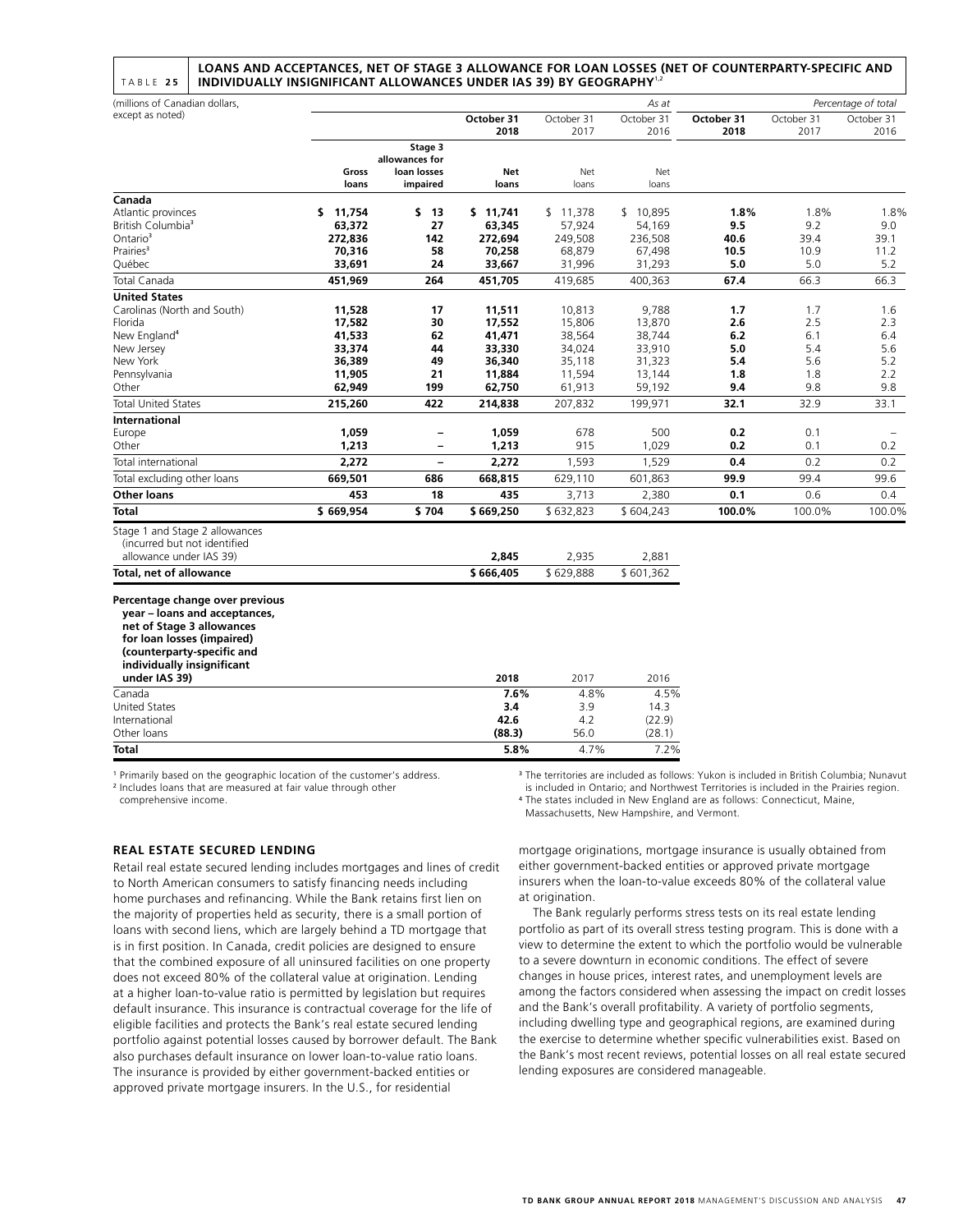| TABLE 26                       | <b>CANADIAN REAL ESTATE SECURED LENDING</b> |                    |             |                                 |                           |                          |
|--------------------------------|---------------------------------------------|--------------------|-------------|---------------------------------|---------------------------|--------------------------|
| (millions of Canadian dollars) |                                             |                    |             |                                 |                           | As at                    |
|                                |                                             |                    |             |                                 |                           | <b>Total real estate</b> |
|                                |                                             |                    |             |                                 | Amortizing Non-amortizing | secured lending          |
|                                |                                             |                    |             | <b>Total amortizing</b>         |                           |                          |
|                                |                                             | <b>Residential</b> | Home equity | real estate                     | Home equity               |                          |
|                                |                                             | mortgages          |             | lines of credit secured lending | lines of credit           |                          |
|                                |                                             |                    |             |                                 |                           | October 31, 2018         |
| <b>Total</b>                   |                                             | \$193,829          | \$50,554    | \$244,383                       | \$35,605                  | \$279,988                |
|                                |                                             |                    |             |                                 |                           | October 31, 2017         |
| <b>Total</b>                   |                                             | \$190,325          | \$38,792    | \$229,117                       | \$36,145                  | \$265,262                |
|                                |                                             |                    |             |                                 |                           |                          |

<sup>1</sup> Excludes loans classified as trading as the Bank intends to sell the loans

immediately or in the near term, and loans designated at fair value through profit

or loss for which no allowance is recorded.

| TABLE<br>27                    |  | REAL ESTATE SECURED LENDING <sup>1,2</sup> |                      |                              |            |                      |            |                             |            |                      |            |                  |              |
|--------------------------------|--|--------------------------------------------|----------------------|------------------------------|------------|----------------------|------------|-----------------------------|------------|----------------------|------------|------------------|--------------|
| (millions of Canadian dollars, |  |                                            |                      |                              |            |                      |            |                             |            |                      |            |                  | As at        |
| except as noted)               |  |                                            |                      | <b>Residential mortgages</b> |            |                      |            | Home equity lines of credit |            |                      |            |                  | <b>Total</b> |
|                                |  |                                            | Insured <sup>3</sup> | <b>Uninsured</b>             |            | Insured <sup>3</sup> |            | <b>Uninsured</b>            |            | Insured <sup>3</sup> |            | <b>Uninsured</b> |              |
|                                |  |                                            |                      |                              |            |                      |            |                             |            |                      |            | October 31, 2018 |              |
| Canada                         |  |                                            |                      |                              |            |                      |            |                             |            |                      |            |                  |              |
| Atlantic provinces             |  | 3,492<br>s.                                | $1.8\%$ \$           | 2,544                        | $1.3\%$ \$ | 424                  | $0.5\%$ \$ | 1,312                       | $1.5\%$ \$ | 3,916                | $1.4\%$ \$ | 3.856            | 1.4%         |
| British Columbia <sup>4</sup>  |  | 12,389                                     | 6.4                  | 23,460                       | 12.1       | 1.981                | 2.3        | 14.221                      | 16.5       | 14,370               | 5.1        | 37,681           | 13.5         |
| Ontario <sup>4</sup>           |  | 35,355                                     | 18.2                 | 60,308                       | 31.1       | 7.052                | 8.2        | 40,163                      | 46.6       | 42,407               | 15.1       | 100,471          | 35.9         |
| Prairies <sup>4</sup>          |  | 23,561                                     | 12.2                 | 14,998                       | 7.7        | 3,408                | 4.0        | 10,963                      | 12.7       | 26,969               | 9.6        | 25,961           | 9.3          |
| Québec                         |  | 9,350                                      | 4.8                  | 8.372                        | 4.3        | 1,105                | 1.3        | 5,530                       | 6.4        | 10,455               | 3.7        | 13,902           | 5.0          |
| Total Canada                   |  | 84,147                                     | 43.4%                | 109,682                      | 56.6%      | 13,970               | 16.3%      | 72,189                      | 83.7%      | 98,117               | 34.9%      | 181.871          | 65.1%        |
| <b>United States</b>           |  | 900                                        |                      | 30,462                       |            | 1                    |            | 12,367                      |            | 901                  |            | 42,829           |              |
| Total                          |  | \$85,047                                   |                      | \$140,144                    |            | \$13,971             |            | \$84,556                    | \$.        | 99,018               |            | \$224,700        |              |
|                                |  |                                            |                      |                              |            |                      |            |                             |            |                      |            | October 31, 2017 |              |
| Canada                         |  |                                            |                      |                              |            |                      |            |                             |            |                      |            |                  |              |
| Atlantic provinces             |  | 3.749<br>\$                                | $2.0\%$ \$           | 2,225                        | 1.2%       | -S<br>487            | 0.6%       | \$<br>1.187                 | 1.6%\$     | 4,236                | 1.6%\$     | 3,412            | 1.3%         |
| British Columbia <sup>4</sup>  |  | 14,561                                     | 7.7                  | 19,774                       | 10.4       | 2.329                | 3.1        | 11,386                      | 15.2       | 16,890               | 6.4        | 31,160           | 11.7         |
| Ontario <sup>4</sup>           |  | 41.319                                     | 21.7                 | 50.882                       | 26.5       | 8.052                | 10.7       | 32.474                      | 43.3       | 49.371               | 18.6       | 83.356           | 31.5         |
| Prairies <sup>4</sup>          |  | 25,421                                     | 13.4                 | 14,080                       | 7.4        | 3,861                | 5.2        | 9,640                       | 12.9       | 29,282               | 11.0       | 23.720           | 8.9          |
| Québec                         |  | 10,576                                     | 5.6                  | 7.738                        | 4.1        | 1,286                | 1.7        | 4,235                       | 5.7        | 11.862               | 4.5        | 11,973           | 4.5          |
| Total Canada                   |  | 95,626                                     | 50.4%                | 94,699                       | 49.6%      | 16,015               | 21.3%      | 58,922                      | 78.7%      | 111.641              | 42.1%      | 153.621          | 57.9%        |
| <b>United States</b>           |  | 859                                        |                      | 30,895                       |            | 10                   |            | 12,472                      |            | 869                  |            | 43,367           |              |
| Total                          |  | \$96,485                                   |                      | \$125,594                    |            | \$16,025             |            | \$71,394                    |            | \$112,510            |            | \$196,988        |              |

<sup>1</sup> Geographic location is based on the address of the property mortgaged. <sup>2</sup> Excludes loans classified as trading as the Bank intends to sell the loans immediately or in the near term, and loans designated at fair value through profit or loss for which no allowance is recorded.

<sup>3</sup> Default insurance is contractual coverage for the life of eligible facilities whereby the Bank's exposure to real estate secured lending, all or in part, is protected against potential losses caused by borrower default. It is provided by either government-backed entities or other approved private mortgage insurers.

<sup>4</sup> The territories are included as follows: Yukon is included in British Columbia; Nunavut is included in Ontario; and the Northwest Territories is included in the Prairies region.

The following table provides a summary of the Bank's residential mortgages by remaining amortization period. All figures are calculated based on current customer payment behaviour in order to properly reflect the propensity to prepay by borrowers. The current customer

payment basis accounts for any accelerated payments made to-date and projects remaining amortization based on existing balance outstanding and current payment terms.

| TABLE 28             | RESIDENTIAL MORTGAGES BY REMAINING AMORTIZATION <sup>1,2</sup> |       |            |           |           |           |           |           |                  |        |
|----------------------|----------------------------------------------------------------|-------|------------|-----------|-----------|-----------|-----------|-----------|------------------|--------|
|                      |                                                                |       |            |           |           |           |           |           |                  | As at  |
|                      |                                                                | $<$ 5 | $5 - < 10$ | $10 - 15$ | $15 - 20$ | $20 - 25$ | $25 - 30$ | $30 - 35$ | $>= 35$          |        |
|                      |                                                                | years | years      | years     | years     | years     | years     | years     | years            | Total  |
|                      |                                                                |       |            |           |           |           |           |           | October 31, 2018 |        |
| Canada               |                                                                | 1.0%  | 3.8%       | 6.7%      | 15.1%     | 42.7%     | 30.1%     | 0.6%      | $-$ %            | 100.0% |
| <b>United States</b> |                                                                | 4.8   | 8.2        | 4.8       | 5.2       | 29.4      | 46.3      | 1.0       | 0.3              | 100.0  |
| Total                |                                                                | 1.6%  | 4.4%       | 6.5%      | 13.7%     | 40.8%     | 32.4%     | 0.6%      | $-$ %            | 100.0% |
|                      |                                                                |       |            |           |           |           |           |           | October 31, 2017 |        |
| Canada               |                                                                | 1.1%  | 4.0%       | 7.3%      | 14.3%     | 41.8%     | 30.4%     | 1.1%      | $-$ %            | 100.0% |
| <b>United States</b> |                                                                | 4.3   | 7.3        | 7.6       | 5.2       | 20.7      | 53.8      | 0.8       | 0.3              | 100.0  |
| <b>Total</b>         |                                                                | 1.6%  | 4.5%       | 7.3%      | 13.0%     | 38.9%     | 33.7%     | 1.0%      | $-$ %            | 100.0% |

<sup>1</sup> Excludes loans classified as trading as the Bank intends to sell the loans

immediately or in the near term, and loans designated at fair value through

profit or loss for which no allowance is recorded.

<sup>2</sup> Percentage based on outstanding balance.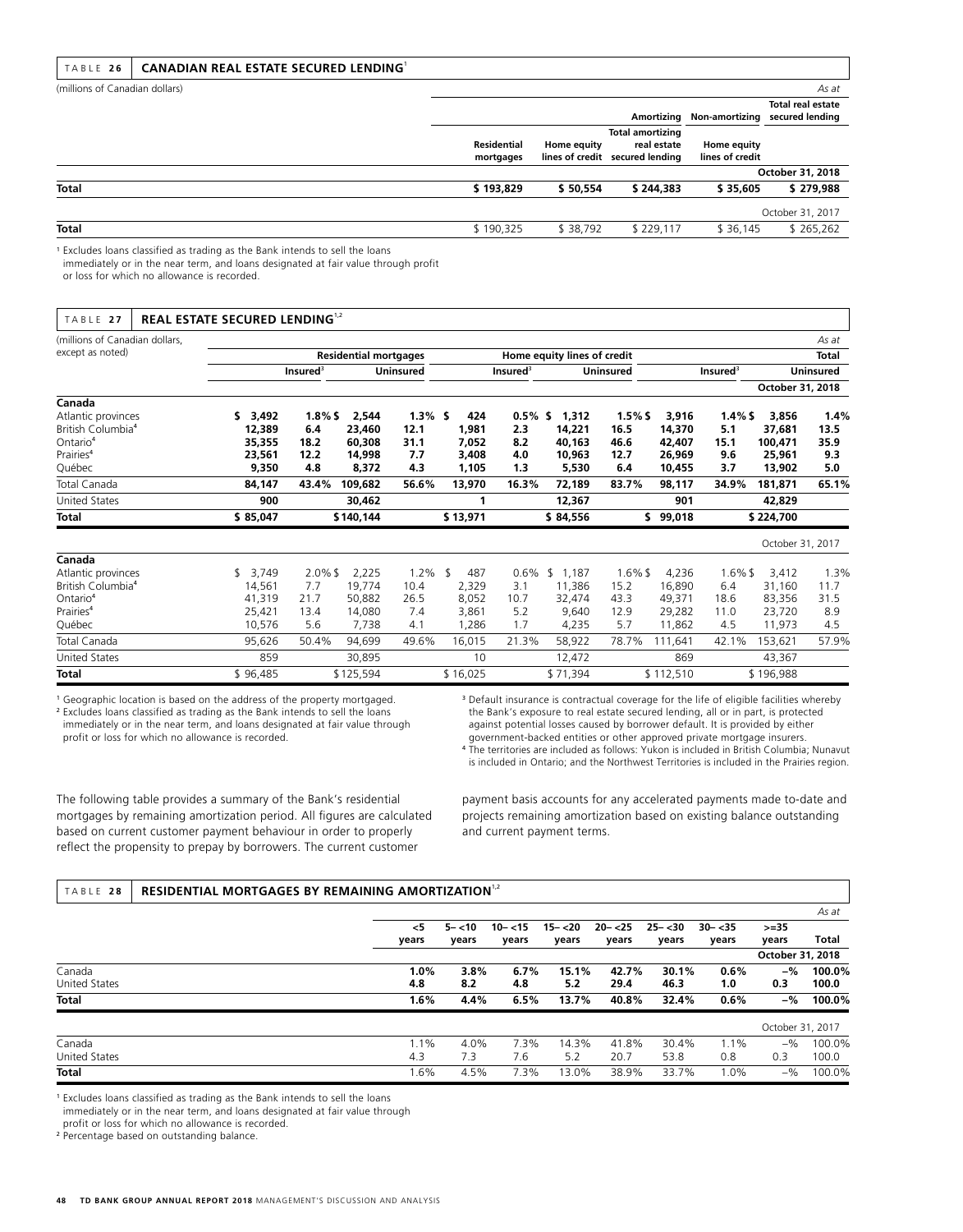| TABLE 29                                              | UNINSURED AVERAGE LOAN-TO-VALUE - Newly Originated and Newly Acquired <sup>1,2,3</sup> |                                 |                                      |                  |                          |                                               |                  |
|-------------------------------------------------------|----------------------------------------------------------------------------------------|---------------------------------|--------------------------------------|------------------|--------------------------|-----------------------------------------------|------------------|
|                                                       |                                                                                        |                                 | For the 12 months ended              | October 31, 2018 |                          | For the 12 months ended                       | October 31, 2017 |
|                                                       |                                                                                        | <b>Residential</b><br>mortgages | Home equity<br>lines of credit $4.5$ | Total            | Residential<br>mortgages | Home equity<br>lines of credit <sup>4,5</sup> | Total            |
| Canada<br>Atlantic provinces                          |                                                                                        | 74%                             | 70%                                  | 73%              | 73%                      | 70%                                           | 72%              |
| British Columbia <sup>6</sup><br>Ontario <sup>6</sup> |                                                                                        | 66<br>67                        | 62<br>65                             | 64<br>67         | 67<br>68                 | 62<br>65                                      | 65<br>66         |
| Prairies <sup>6</sup><br>Québec                       |                                                                                        | 73<br>73                        | 71<br>73                             | 72<br>73         | 73<br>72                 | 71<br>73                                      | 72<br>73         |
| Total Canada                                          |                                                                                        | 68                              | 66                                   | 67               | 69                       | 66                                            | 67               |
| <b>United States</b>                                  |                                                                                        | 69                              | 61                                   | 65               | 67                       | 62                                            | 64               |
| Total                                                 |                                                                                        | 68%                             | 65%                                  | 67%              | 68%                      | 65%                                           | 67%              |

<sup>1</sup> Geographic location is based on the address of the property mortgaged.

<sup>2</sup> Excludes loans classified as trading as the Bank intends to sell the loans immediately or in the near term, and loans designated at fair value through

profit or loss for which no allowance is recorded.

<sup>3</sup> Based on house price at origination.

# **IMPAIRED LOANS**

A loan is considered impaired and migrates to Stage 3 when it is 90 days or more past due for retail exposures, rated BRR 9 for non-retail exposures, or when there is objective evidence that there has been a deterioration of credit quality to the extent that the Bank no longer has reasonable assurance as to the timely collection of the full amount of principal and interest. Gross impaired loans excluding FDIC covered loans and other ACI loans increased \$69 million, or 2%, compared with the prior year.

In Canada, impaired loans net of Stage 3 allowances (counterpartyspecific and individually insignificant allowances under IAS 39) increased by \$98 million, or 18% in 2018. Residential mortgages, consumer instalment and other personal loans, and credit cards, had net impaired loans of \$454 million, a decrease of \$8 million, or 2%, compared with the prior year. Business and government loans net of Stage 3 allowances (counterparty-specific and individually insignificant allowances under IAS 39) were \$198 million, an increase of \$106 million, or 115%, compared with the prior year, largely due to new formations in the Canadian Commercial portfolio.

<sup>4</sup> HELOC loan-to-value includes first position collateral mortgage, if applicable. <sup>5</sup> Home equity lines of credit fixed rate advantage option is included in loan-tovalue calculation.

<sup>6</sup> The territories are included as follows: Yukon is included in British Columbia; Nunavut is included in Ontario; and the Northwest Territories is included in the Prairies region.

In the U.S., net impaired loans decreased by \$28 million, or 2% in 2018. Residential mortgages, consumer instalment and other personal loans, and credit cards, had net impaired loans of \$1,474 million, a decrease of \$26 million, or 2%, compared with the prior year. Business and government net impaired loans were \$342 million, a decrease of \$2 million, or 1%, compared with the prior year.

Geographically, 26% of total net impaired loans were located in Canada and 74% in the U.S. The largest regional concentration of net impaired loans in Canada was in Ontario, increasing to 13% of total net impaired loans, compared with 8% in the prior year primarily reflecting new formations in the Canadian Commercial portfolio. The largest regional concentration of net impaired loans in the U.S. was in New England representing 18% of total net impaired loans, stable from the prior year.

| TABLE 30                       | CHANGES IN GROSS IMPAIRED LOANS AND ACCEPTANCES <sup>1,2,3</sup> |          |          |         |
|--------------------------------|------------------------------------------------------------------|----------|----------|---------|
| (millions of Canadian dollars) |                                                                  | 2018     | 2017     | 2016    |
|                                | Personal, Business and Government Loans                          |          |          |         |
|                                | Impaired loans as at beginning of period                         | \$ 3.085 | \$3.509  | \$3,244 |
|                                | Classified as impaired during the period <sup>4</sup>            | 5.012    | 4.724    | 5.621   |
|                                | Transferred to not impaired during the period                    | (864)    | (966)    | (1,521) |
| Net repayments                 |                                                                  | (1,360)  | (1, 556) | (1,523) |
| Disposals of loans             |                                                                  | (21)     |          | (4)     |
| Amounts written off            |                                                                  | (2,748)  | (2,538)  | (2,350) |
|                                | Recoveries of loans and advances previously written off          |          |          |         |
| Exchange and other movements   |                                                                  | 50       | (88)     | 42      |
|                                | Impaired loans as at end of year                                 | \$3.154  | \$3.085  | \$3.509 |

<sup>1</sup> Includes customers' liability under acceptances.

<sup>2</sup> Excludes ACI loans, DSCL under IAS 39, and DSAC and DSOCI under IFRS 9.

<sup>3</sup> Includes loans that are measured at FVOCI.

<sup>4</sup> Under IFRS 9, loans are considered impaired and migrate to Stage 3 when they are 90 days or more past due for retail exposures (including Canadian governmentinsured real estate personal loans), rated BRR 9 for non-retail exposures, or when there is objective evidence that there has been a deterioration of credit quality to the extent the Bank no longer has reasonable assurance as to the timely collection of the full amount of principal and interest.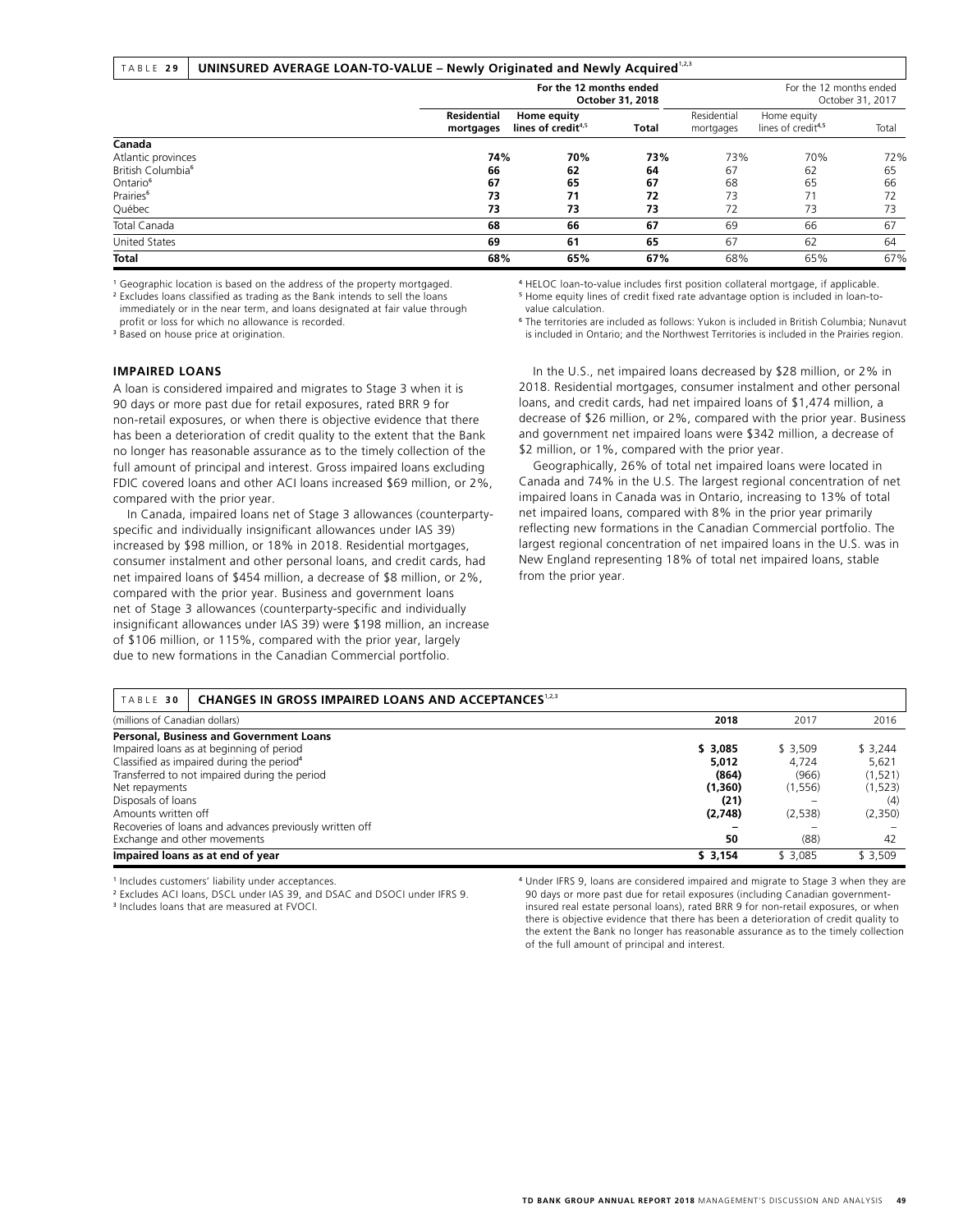# **IMPAIRED LOANS NET OF STAGE 3 ALLOWANCE FOR LOAN LOSSES (NET OF COUNTERPARTY-SPECIFIC AND INDIVIDUALLY INSIGNIFICANT ALLOWANCES UNDER IAS 39) BY INDUSTRY SECTOR<sup>1,2,3,4</sup>**

| (millions of Canadian dollars,  |                          |                          |                         |                          |                          |                          | As at           |                          |                          |                          | Percentage of total      |                          |
|---------------------------------|--------------------------|--------------------------|-------------------------|--------------------------|--------------------------|--------------------------|-----------------|--------------------------|--------------------------|--------------------------|--------------------------|--------------------------|
| except as noted)                |                          |                          | Oct. 31<br>2018         | Oct. 31<br>2017          | Oct. 31<br>2016          | Oct. 31<br>2015          | Oct. 31<br>2014 | Oct. 31<br>2018          | Oct. 31<br>2017          | Oct. 31<br>2016          | Oct. 31<br>2015          | Oct. 31<br>2014          |
|                                 |                          |                          |                         |                          |                          |                          |                 |                          |                          |                          |                          |                          |
|                                 |                          | Stage 3<br>allowances    |                         |                          |                          |                          |                 |                          |                          |                          |                          |                          |
|                                 | Gross                    | for loan                 | Net                     | Net                      | Net                      | Net                      | Net             |                          |                          |                          |                          |                          |
|                                 | impaired                 | losses                   | impaired                | impaired                 | impaired                 | impaired                 | impaired        |                          |                          |                          |                          |                          |
|                                 | loans                    | impaired                 | loans                   | loans                    | loans                    | loans                    | loans           |                          |                          |                          |                          |                          |
| Canada                          |                          |                          |                         |                          |                          |                          |                 |                          |                          |                          |                          |                          |
| Residential mortgages           | \$ 264                   | \$18                     | \$246                   | \$ 279                   | \$385                    | \$378                    | \$427           | 10.0%                    | 11.6%                    | 13.9%                    | 14.2%                    | 19.0%                    |
| Consumer instalment and         |                          |                          |                         |                          |                          |                          |                 |                          |                          |                          |                          |                          |
| other personal                  |                          |                          |                         |                          |                          |                          |                 |                          |                          |                          |                          |                          |
| <b>HELOC</b>                    | 130                      | 12                       | 118                     | 102                      | 140                      | 166                      | 249             | 4.8                      | 4.3                      | 5.0                      | 6.2                      | 11.1                     |
| Indirect Auto                   | 69                       | 46                       | 23                      | 11                       | 9                        | 17                       | 17              | 0.9                      | 0.5                      | 0.3                      | 0.7                      | 0.8                      |
| Other                           | 46                       | 34                       | 12                      | 19                       | 20                       | 19                       | 20              | 0.5                      | 0.8                      | 0.7                      | 0.7                      | 0.9                      |
| Credit card <sup>5</sup>        | 132                      | 77                       | 55                      | 51                       | 46                       | 45                       | 66              | 2.2                      | 2.1                      | 1.7                      | 1.7                      | 2.9                      |
| Total personal                  | 641                      | 187                      | 454                     | 462                      | 600                      | 625                      | 779             | 18.4                     | 19.3                     | 21.6                     | 23.5                     | 34.7                     |
| Real estate                     |                          |                          |                         |                          |                          |                          |                 |                          |                          |                          |                          |                          |
| Residential                     | 9                        | 6                        | 3                       | 3                        | 3                        | 6                        | 10              | 0.1                      | 0.1                      | 0.1                      | 0.2                      | 0.4                      |
| Non-residential                 | 4                        | $\overline{\mathbf{2}}$  | $\overline{\mathbf{c}}$ | 3                        | $\overline{7}$           | $\overline{7}$           | 4               | 0.1                      | 0.1                      | 0.3                      | 0.3                      | 0.2                      |
| Total real estate               | 13                       | 8                        | 5                       | 6                        | 10                       | 13                       | 14              | 0.2                      | 0.2                      | 0.4                      | 0.5                      | 0.6                      |
| Agriculture                     | 6                        | $\overline{2}$           | 4                       | 5                        | 9                        | 3                        | 5               | 0.2                      | 0.2                      | 0.3                      | 0.1                      | 0.3                      |
| Automotive                      | 9                        | $\overline{\phantom{0}}$ | 9                       | $\overline{2}$           | $\mathbf{1}$             | $\mathbf{1}$             | $\mathbf{1}$    | 0.4                      | 0.1                      | $\overline{\phantom{a}}$ | $\overline{\phantom{0}}$ | $\overline{a}$           |
| Financial                       | $\overline{2}$           | $\equiv$                 | $\overline{2}$          | ÷,                       | $\overline{2}$           | $\mathbf{1}$             | 1               | 0.1                      | $\overline{\phantom{0}}$ | 0.1                      | $\overline{\phantom{0}}$ | L.                       |
| Food, beverage,                 |                          |                          |                         |                          |                          |                          |                 |                          |                          |                          |                          |                          |
| and tobacco                     | 2                        | 1                        | 1                       | 1                        | $\overline{2}$           | 1                        | L.              |                          |                          | 0.1                      |                          |                          |
| Forestry                        | $\mathbf{1}$             | $\overline{\phantom{0}}$ | 1                       | $\overline{\phantom{0}}$ | $\overline{\phantom{0}}$ | $\overline{\phantom{0}}$ | $\overline{2}$  | $\overline{\phantom{0}}$ | ۰                        | ۰                        | ÷                        | 0.1                      |
| Government, public sector       |                          |                          |                         |                          |                          |                          |                 |                          |                          |                          |                          |                          |
| entities, and education         |                          |                          | -                       | $\overline{\phantom{0}}$ | $\overline{\phantom{a}}$ | 1                        | 3               |                          |                          |                          | $\overline{\phantom{0}}$ | 0.1                      |
| Health and social services      | 10                       | 6                        | 4                       | 11                       | 11                       | 3                        | 5               | 0.2                      | 0.5                      | 0.4                      | 0.1                      | 0.3                      |
| Industrial construction         |                          |                          |                         |                          |                          |                          |                 |                          |                          |                          |                          |                          |
| and trade contractors           | 139                      | 3                        | 136                     | $\overline{2}$           | 11                       | 2                        | 1               | 5.5                      | 0.1                      | 0.4                      | 0.1                      |                          |
| Metals and mining               | 17                       | 10                       | 7                       | 15                       | 18                       | 6                        | $\mathbf{1}$    | 0.3                      | 0.7                      | 0.7                      | 0.2                      |                          |
| Pipelines, oil, and gas         | 23                       | 14                       | 9                       | 22                       | 51                       | 68                       | $\mathbf{1}$    | 0.4                      | 0.9                      | 1.8                      | 2.6                      | $\overline{\phantom{a}}$ |
| Power and utilities             | $\overline{\phantom{0}}$ | $\overline{\phantom{0}}$ | -                       | $\overline{\phantom{0}}$ | $\overline{\phantom{a}}$ | ۰                        | L.              | $\overline{\phantom{0}}$ | $\overline{\phantom{m}}$ | $\overline{\phantom{0}}$ | $\overline{\phantom{0}}$ | $\overline{\phantom{0}}$ |
| Professional and other services | 10                       | 5                        | 5                       | 6                        | $\overline{4}$           | $\overline{4}$           | 4               | 0.2                      | 0.2                      | 0.1                      | 0.2                      | 0.2                      |
| Retail sector                   | 12                       | $\overline{\phantom{a}}$ | 5                       | 8                        | 11                       | 9                        | $\overline{7}$  | 0.2                      | 0.3                      | 0.4                      | 0.3                      | 0.4                      |
| Sundry manufacturing            |                          |                          |                         |                          |                          |                          |                 |                          |                          |                          |                          |                          |
| and wholesale                   | 19                       | 13                       | 6                       | $\overline{7}$           | 3                        | 2                        | $\overline{2}$  | 0.2                      | 0.3                      | 0.1                      | 0.1                      | 0.1                      |
| Telecommunications,             |                          |                          |                         |                          |                          |                          |                 |                          |                          |                          |                          |                          |
| cable, and media                | 3                        | 2                        | 1                       | $\qquad \qquad -$        | $\overline{\phantom{a}}$ | 2                        | 1               | $\overline{\phantom{a}}$ | $\overline{\phantom{a}}$ | $\overline{\phantom{0}}$ | 0.1                      |                          |
| Transportation                  | 4                        | 2                        | $\overline{2}$          | 5                        | $\overline{\phantom{a}}$ | $\overline{2}$           | $\mathbf{1}$    | 0.1                      | 0.2                      | $\overline{\phantom{0}}$ | 0.1                      |                          |
| Other                           | 5                        | 4                        | 1                       | 2                        | 4                        | 3                        | 5               | $\overline{\phantom{0}}$ | 0.1                      | 0.1                      | 0.1                      | 0.3                      |
| Total business and government   | 275                      | 77                       | 198                     | 92                       | 137                      | 121                      | 54              | 8.0                      | 3.8                      | 4.9                      | 4.5                      | 2.4                      |
| <b>Total Canada</b>             | \$916                    | \$264                    | \$652                   | \$554                    | \$737                    | \$746                    | \$833           | 26.4%                    | 23.1%                    | 26.5%                    | 28.0%                    | 37.1%                    |

<sup>1</sup> Includes customers' liability under acceptances.

<sup>2</sup> Primarily based on the geographic location of the customer's address.

<sup>4</sup> Excludes ACI loans, DSCL under IAS 39, and DSAC and DSOCI under IFRS 9.

<sup>5</sup> Credit cards are considered impaired when they are 90 days past due and written off at 180 days past due.

<sup>3</sup> Includes loans that are measured at FVOCI.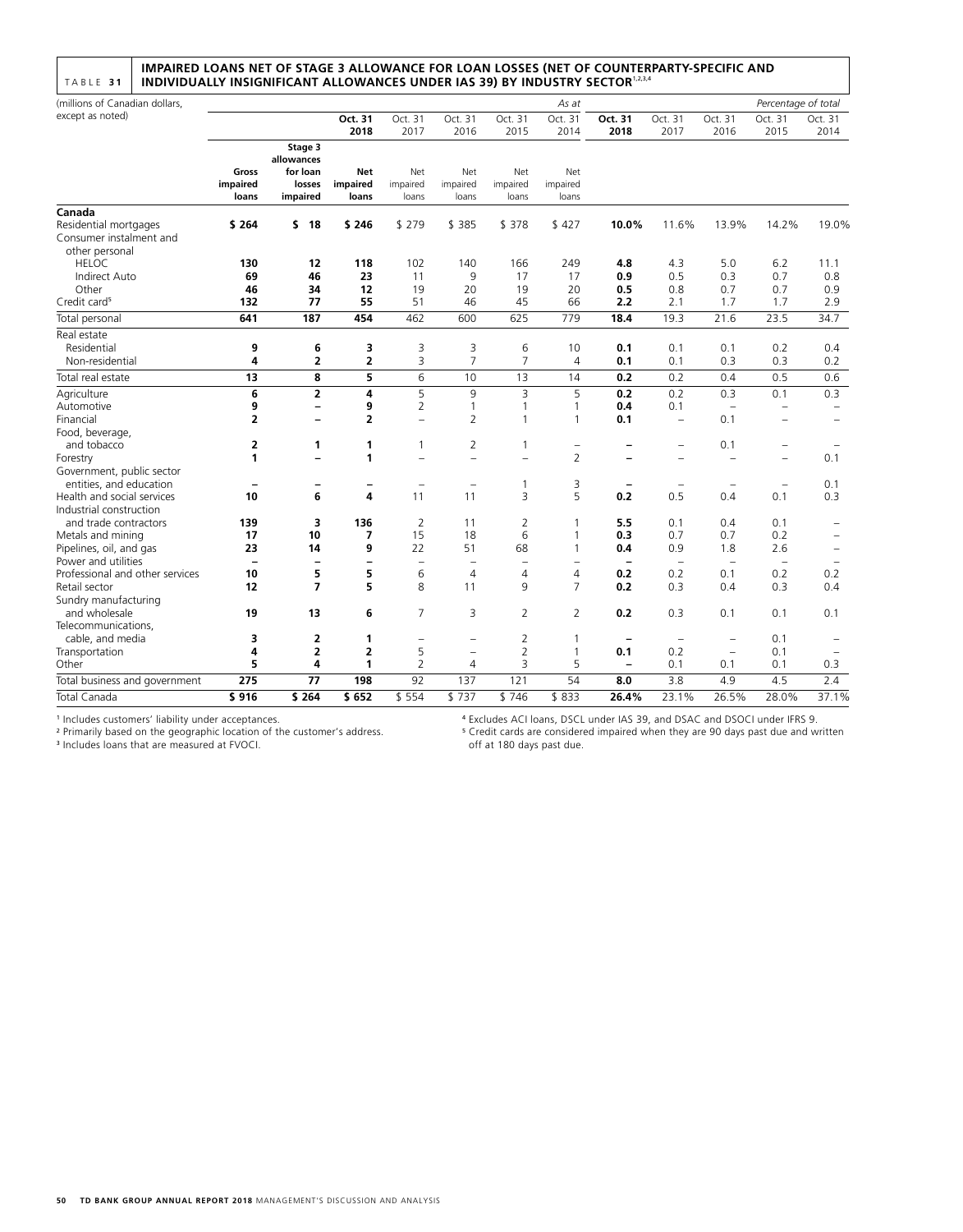# **IMPAIRED LOANS NET OF STAGE 3 ALLOWANCE FOR LOAN LOSSES (NET OF COUNTERPARTY-SPECIFIC AND**  <code>TABLE 31</code>  $\mid$  <code>INDIVIDUALLY</code> INSIGNIFICANT ALLOWANCES UNDER IAS 39) BY INDUSTRY SECTOR (continued)<sup>1,2,3,4</sup>

| (millions of Canadian dollars,                |                |                          |                |                |                |                   | As at                    |                          |                                 |                          | Percentage of total      |                          |
|-----------------------------------------------|----------------|--------------------------|----------------|----------------|----------------|-------------------|--------------------------|--------------------------|---------------------------------|--------------------------|--------------------------|--------------------------|
| except as noted)                              |                |                          | Oct. 31        | Oct. 31        | Oct. 31        | Oct. 31           | Oct. 31                  | Oct. 31                  | Oct. 31                         | Oct. 31                  | Oct. 31                  | Oct. 31                  |
|                                               |                |                          | 2018           | 2017           | 2016           | 2015              | 2014                     | 2018                     | 2017                            | 2016                     | 2015                     | 2014                     |
|                                               |                | Stage 3                  |                |                |                |                   |                          |                          |                                 |                          |                          |                          |
|                                               |                | allowances               |                |                |                |                   |                          |                          |                                 |                          |                          |                          |
|                                               | Gross          | for loan                 | Net            | Net            | Net            | Net               | Net                      |                          |                                 |                          |                          |                          |
|                                               | impaired       | losses                   | impaired       | impaired       | impaired       | impaired          | impaired                 |                          |                                 |                          |                          |                          |
|                                               | loans          | impaired                 | loans          | loans          | loans          | loans             | loans                    |                          |                                 |                          |                          |                          |
| <b>United States</b>                          |                |                          |                |                |                |                   |                          |                          |                                 |                          |                          |                          |
| Residential mortgages                         | 445<br>\$      | 529                      | \$416          | \$<br>429      | \$<br>418      | \$<br>361         | \$<br>303                | 16.9%                    | 17.9%                           | 15.0%                    | 13.6%                    | 13.5%                    |
| Consumer instalment and                       |                |                          |                |                |                |                   |                          |                          |                                 |                          |                          |                          |
| other personal                                |                |                          |                |                |                |                   |                          |                          |                                 |                          |                          |                          |
| <b>HELOC</b>                                  | 855            | 59                       | 796            | 795            | 863            | 780               | 325                      | 32.3                     | 33.1                            | 31.0                     | 29.3                     | 14.5                     |
| Indirect Auto                                 | 223            | 25                       | 198            | 234            | 190            | 155               | 128                      | 8.0                      | 9.8                             | 6.8                      | 5.8                      | 5.7                      |
| Other                                         | 8              | $\overline{2}$           | 6              | $\overline{4}$ | 4              | 5                 | 4                        | 0.2                      | 0.2                             | 0.1                      | 0.2                      | 0.2                      |
| Credit card <sup>5</sup>                      | 322            | 264                      | 58             | 38             | 38             | 44                | 29                       | 2.4                      | 1.6                             | 1.4                      | 1.7                      | 1.3                      |
| Total personal                                | 1,853          | 379                      | 1,474          | 1,500          | 1,513          | 1,345             | 789                      | 59.8                     | 62.6                            | 54.3                     | 50.6                     | 35.2                     |
| Real estate                                   |                |                          |                |                |                |                   |                          |                          |                                 |                          |                          |                          |
| Residential                                   | 29             | 5                        | 24             | 27             | 54             | 68                | 79                       | 1.0                      | 1.1                             | 1.9                      | 2.6                      | 3.5                      |
| Non-residential                               | 104            | $\overline{\mathbf{z}}$  | 97             | 73             | 87             | 133               | 154                      | 3.9                      | 3.1                             | 3.1                      | 5.0                      | 6.9                      |
| Total real estate                             | 133            | 12                       | 121            | 100            | 141            | 201               | 233                      | 4.9                      | 4.2                             | 5.0                      | 7.6                      | 10.4                     |
| Agriculture                                   | $\overline{2}$ | $\overline{\phantom{0}}$ | $\overline{2}$ | $\overline{2}$ | $\mathbf{1}$   | $\mathbf{1}$      | $\mathbf{1}$             | 0.1                      | 0.1                             | $\overline{\phantom{a}}$ | $\overline{\phantom{0}}$ | $\overline{\phantom{a}}$ |
| Automotive                                    | 10             | $\overline{\mathbf{2}}$  | 8              | 12             | 14             | 11                | 14                       | 0.3                      | 0.5                             | 0.5                      | 0.4                      | 0.6                      |
| Financial                                     | 29             | 1                        | 28             | 39             | 24             | 26                | 25                       | 1.1                      | 1.6                             | 0.9                      | 1.0                      | 1.1                      |
| Food, beverage, and tobacco                   | 12             | $\overline{\mathbf{2}}$  | 10             | 9              | $\overline{4}$ | 7                 | 9                        | 0.4                      | 0.4                             | 0.1                      | 0.3                      | 0.4                      |
| Forestry                                      | 1              | $\overline{\phantom{0}}$ | 1              | $\mathbf{1}$   | 12             | $\qquad \qquad -$ | 1                        | $\overline{\phantom{a}}$ | $\overline{\phantom{0}}$        | 0.4                      | $\overline{\phantom{0}}$ | ÷                        |
| Government, public sector                     |                |                          |                |                |                |                   |                          |                          |                                 |                          |                          |                          |
| entities, and education                       | 8              | 1                        | $\overline{ }$ | 9              | 8              | 8                 | 16                       | 0.3                      | 0.4                             | 0.3                      | 0.3                      | 0.7                      |
| Health and social services                    | 12             | 1                        | 11             | 11             | 29             | 38                | 49                       | 0.5                      | 0.5                             | 1.1                      | 1.4                      | 2.2                      |
| Industrial construction                       |                |                          |                |                |                |                   |                          |                          |                                 |                          |                          |                          |
| and trade contractors                         | 21             | $\overline{\mathbf{2}}$  | 19             | 20             | 22             | 30                | 26                       | 0.8                      | 0.8                             | 0.8                      | 1.1                      | 1.2                      |
| Metals and mining                             | 4              | 1                        | 3              | 4              | $\overline{4}$ | 13                | 9                        | 0.1                      | 0.2                             | 0.1                      | 0.5                      | 0.4                      |
| Pipelines, oil, and gas                       | 12             | 1                        | 11             | 17             | 77             | 6                 | $\overline{\phantom{0}}$ | 0.5                      | 0.7                             | 2.8                      | 0.2                      | $\overline{\phantom{a}}$ |
| Power and utilities                           | $\mathbf{1}$   | $\equiv$                 | 1              | $\mathbf{1}$   | $\sim$         | $\sim$            | L.                       | $\equiv$                 | $\sim$                          | $\sim$                   | L.                       | $\overline{\phantom{a}}$ |
| Professional and other services               | 47             | 3                        | 44             | 46             | 75             | 74                | 84                       | 1.8                      | 1.9                             | 2.7                      | 2.8                      | 3.7                      |
| Retail sector                                 | 39             | $\overline{2}$           | 37             | 37             | 43             | 65                | 80                       | 1.5                      | 1.6                             | 1.6                      | 2.4                      | 3.6                      |
| Sundry manufacturing                          |                |                          |                |                |                |                   |                          |                          |                                 |                          |                          |                          |
| and wholesale                                 | 19             | 4                        | 15             | 26             | 41             | 40                | 39                       | 0.6                      | 1.1                             | 1.5                      | 1.5                      | 1.7                      |
| Telecommunications,                           |                |                          |                |                |                |                   |                          |                          |                                 |                          |                          |                          |
| cable, and media                              | 3<br>16        | 1                        | 3<br>15        | 1<br>6         | 9<br>25        | 13<br>31          | 16<br>15                 | 0.1<br>0.6               | $\overline{\phantom{a}}$<br>0.2 | 0.3<br>0.9               | 0.5                      | 0.7<br>0.7               |
| Transportation<br>Other                       | 16             | 10                       | 6              | 3              | 6              | 5                 | 5                        | 0.2                      | 0.1                             | 0.2                      | 1.2<br>0.2               | 0.3                      |
|                                               | 385            |                          | 342            | 344            | 535            | 569               |                          |                          |                                 |                          |                          |                          |
| Total business and government                 |                | 43                       |                |                |                |                   | 622                      | 13.8                     | 14.3                            | 19.2                     | 21.4                     | 27.7                     |
| <b>Total United States</b>                    | 2,238          | 422                      | 1,816          | 1,844          | 2,048          | 1,914             | 1,411                    | 73.6                     | 76.9                            | 73.5                     | 72.0                     | 62.9                     |
| <b>International</b>                          |                |                          |                |                |                |                   |                          |                          |                                 |                          |                          |                          |
| Business and government                       |                |                          |                |                |                |                   |                          |                          |                                 |                          |                          |                          |
| Total international                           | -              |                          | L              | $\overline{a}$ | $\overline{a}$ | $\equiv$          | ÷.                       | ÷                        | ÷,                              | $\bar{a}$                | $\overline{\phantom{0}}$ |                          |
| <b>Total</b>                                  | \$3,154        | \$ 686                   | \$2,468        | \$2,398        | \$2,785        | \$2,660           | \$2,244                  | 100.0%                   | 100.0%                          | 100.0%                   | 100.0%                   | 100.0%                   |
| Net impaired loans as a %<br>of common equity |                |                          | 3.33%          | 3.45%          | 4.09%          | 4.24%             | 4.28%                    |                          |                                 |                          |                          |                          |

<sup>1</sup> Includes customers' liability under acceptances.

<sup>4</sup> Excludes ACI loans, DSCL under IAS 39, and DSAC and DSOCI under IFRS 9. <sup>5</sup> Credit cards are considered impaired when they are 90 days past due and written off at 180 days past due.

<sup>2</sup> Primarily based on the geographic location of the customer's address.<br><sup>3</sup> Includes loans that are measured at FVOCI.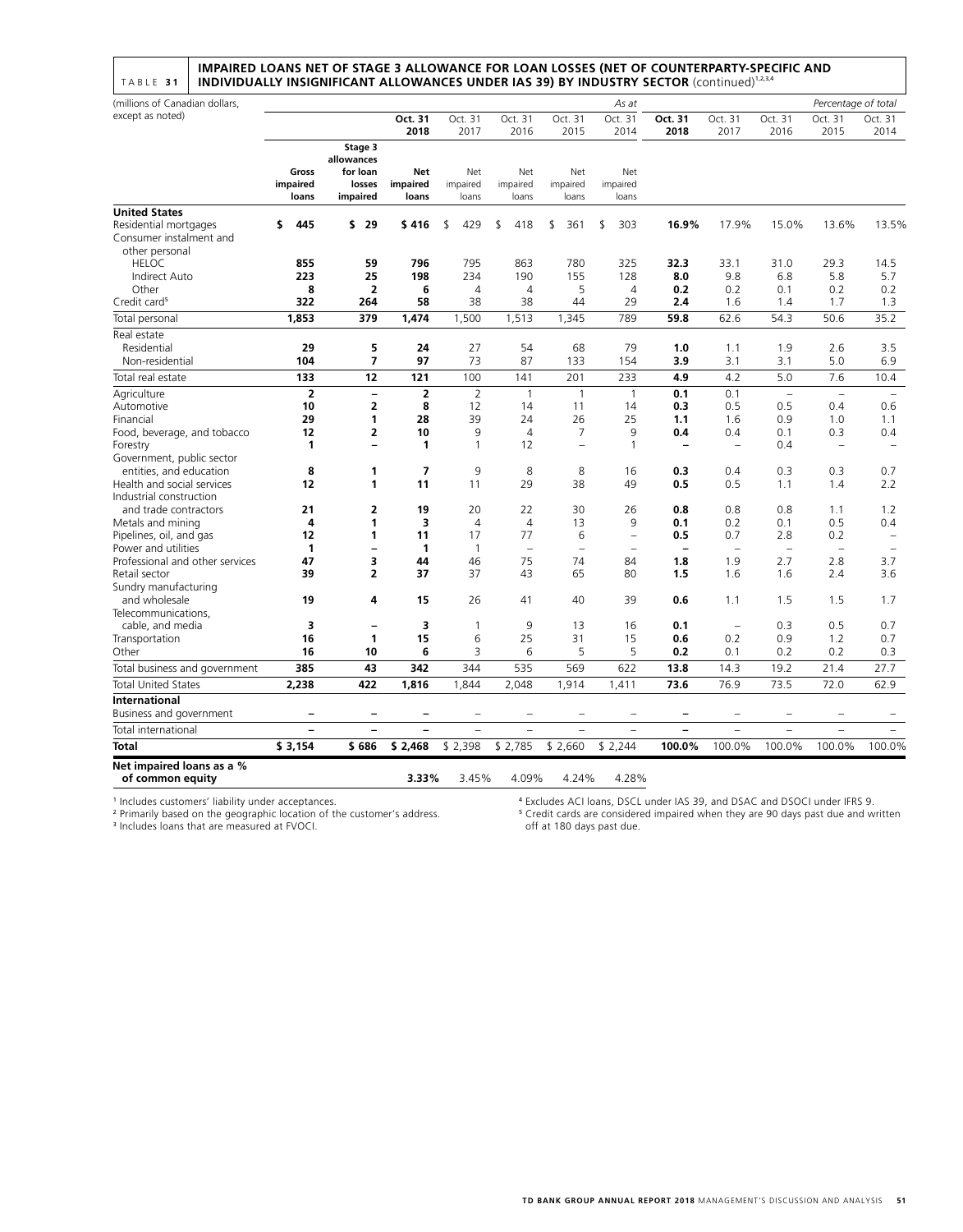#### **IMPAIRED LOANS NET OF STAGE 3 ALLOWANCE FOR LOAN LOSSES (NET OF COUNTERPARTY-SPECIFIC AND**  <code>TABLE 32  $\,$  INDIVIDUALLY INSIGNIFICANT ALLOWANCES UNDER IAS 39) BY GEOGRAPHY</code>  $^{12}$

| (millions of Canadian dollars, except as noted) |   |                            |                                                      |            |                                 |                          |    | As at                    |                    |                    | Percentage of total |
|-------------------------------------------------|---|----------------------------|------------------------------------------------------|------------|---------------------------------|--------------------------|----|--------------------------|--------------------|--------------------|---------------------|
|                                                 |   |                            |                                                      | October 31 | 2018                            | October 31<br>2017       |    | October 31<br>2016       | October 31<br>2018 | October 31<br>2017 | October 31<br>2016  |
|                                                 |   | Gross<br>impaired<br>loans | Stage 3<br>allowances for<br>loan losses<br>impaired |            | <b>Net</b><br>impaired<br>loans | Net<br>impaired<br>loans |    | Net<br>impaired<br>loans |                    |                    |                     |
| Canada                                          |   |                            |                                                      |            |                                 |                          |    |                          |                    |                    |                     |
| Atlantic provinces                              | s | 43                         | 13<br>s                                              | \$         | 30                              | \$<br>29                 | ß. | 32                       | 1.2%               | 1.2%               | 1.2%                |
| British Columbia <sup>6</sup>                   |   | 79                         | 27                                                   |            | 52                              | 57                       |    | 85                       | 2.1                | 2.4                | 3.1                 |
| Ontario <sup>6</sup>                            |   | 457                        | 142                                                  |            | 315                             | 196                      |    | 277                      | 12.8               | 8.2                | 9.9                 |
| Prairies <sup>6</sup>                           |   | 235                        | 58                                                   |            | 177                             | 191                      |    | 231                      | 7.2                | 7.9                | 8.3                 |
| Québec                                          |   | 102                        | 24                                                   |            | 78                              | 81                       |    | 112                      | 3.1                | 3.4                | 4.0                 |
| Total Canada                                    |   | 916                        | 264                                                  |            | 652                             | 554                      |    | 737                      | 26.4               | 23.1               | 26.5                |
| <b>United States</b>                            |   |                            |                                                      |            |                                 |                          |    |                          |                    |                    |                     |
| Carolinas (North and South)                     |   | 125                        | 17                                                   |            | 108                             | 97                       |    | 98                       | 4.4                | 4.0                | 3.5                 |
| Florida                                         |   | 186                        | 30                                                   |            | 156                             | 148                      |    | 154                      | 6.3                | 6.2                | 5.5                 |
| New England <sup>7</sup>                        |   | 504                        | 62                                                   |            | 442                             | 441                      |    | 564                      | 17.9               | 18.4               | 20.2                |
| New Jersey                                      |   | 377                        | 44                                                   |            | 333                             | 336                      |    | 396                      | 13.5               | 14.0               | 14.2                |
| New York                                        |   | 403                        | 49                                                   |            | 354                             | 366                      |    | 328                      | 14.3               | 15.3               | 11.8                |
| Pennsylvania                                    |   | 134                        | 21                                                   |            | 113                             | 126                      |    | 161                      | 4.6                | 5.2                | 5.8                 |
| Other                                           |   | 509                        | 199                                                  |            | 310                             | 330                      |    | 347                      | 12.6               | 13.8               | 12.5                |
| <b>Total United States</b>                      |   | 2,238                      | 422                                                  |            | 1,816                           | 1,844                    |    | 2,048                    | 73.6               | 76.9               | 73.5                |
| Total                                           |   | \$3,154                    | \$686                                                |            | \$2,468                         | \$2,398                  |    | \$2,785                  | 100.0%             | 100.0%             | 100.0%              |
| Net impaired loans as a % of net loans          |   |                            |                                                      |            | 0.37%                           | 0.38%                    |    | 0.46%                    |                    |                    |                     |

<sup>1</sup> Includes customers' liability under acceptances.

<sup>2</sup> Primarily based on the geographic location of the customer's address.

<sup>3</sup> Includes loans that are measured at FVOCI.

<sup>4</sup> Excludes ACI loans, DSCL under IAS 39, and DSAC and DSOCI under IFRS 9. <sup>5</sup> Credit cards are considered impaired when they are 90 days past due and written off at 180 days past due.

#### **ALLOWANCE FOR CREDIT LOSSES**

The allowance for loan losses including off-balance sheet positions of \$4,578 million as at October 31, 2018, was comprised of Stage 3 allowance for impaired loans of \$704 million, Stage 2 allowance of \$1,696 million, and Stage 1 allowance of \$2,178 million collectively for performing loans and off-balance sheet positions.

#### *Stage 3 allowances (impaired)*

The Stage 3 allowance for loan losses decreased \$144 million, or 17%, compared with the counterparty-specific and individually insignificant allowances under IAS 39 last year primarily reflecting certain debt securities classified as loans under IAS 39 now classified as debt securities at amortized cost as a result of the adoption of IFRS 9.

#### *Stage 1 and Stage 2 allowances (performing)*

As at October 31, 2018, the Stage 1 and 2 allowances (allowance for incurred but not identified credit losses under IAS 39) was \$3,874 million, up from \$3,502 million as at October 31, 2017. The increase was primarily due to the impact of methodology changes related to the adoption of IFRS 9 including where Stage 2 loans are measured on a lifetime ECL methodology, and the impact of foreign exchange.

<sup>6</sup> The territories are included as follows: Yukon is included in British Columbia; Nunavut is included in Ontario; and the Northwest Territories is included in the Prairies region.

<sup>7</sup> The states included in New England are as follows: Connecticut, Maine, Massachusetts, New Hampshire, and Vermont.

# **PROVISION FOR CREDIT LOSSES**

The PCL is the amount charged to income to bring the total allowance for credit losses, including both Stage 1 and 2 allowances (performing) and Stage 3 allowance (impaired), to a level that management considers adequate to absorb expected and incurred credit-related losses in the Bank's loan portfolio. Provisions are reduced by any recoveries in the year.

In Canada PCL – impaired relating to residential mortgages, consumer instalment and other personal loans, and credit card loans was \$880 million, a decrease of \$51 million, or 5%, compared to 2017 reflecting continued strong credit performance. PCL – impaired related to business and government loans was \$45 million, an increase of \$10 million, or 29%, primarily reflecting a lower recovery of provisions in the oil and gas sector compared with prior year.

In the U.S. PCL – impaired related to residential mortgages, consumer instalment and other personal loans, and credit card loans was \$1,260 million, an increase of \$201 million, or 19%, compared to 2017, primarily reflecting volume growth, seasoning, and mix in the credit card and auto portfolios and the impact of foreign exchange. PCL – impaired related to business and government loans was \$7 million, an increase of \$2 million compared to 2017.

Geographically, 43% of PCL – impaired were attributed to Canada and 58% to the U.S. including recoveries in the acquired credit-impaired loan portfolios. The largest regional concentration of PCL – impaired in Canada was in Ontario, which represented 17% of total PCL – impaired, down from 19% in 2017. The largest regional concentration of PCL – impaired in the U.S. was in New England, representing 7% of total PCL – impaired, remaining stable from the prior year.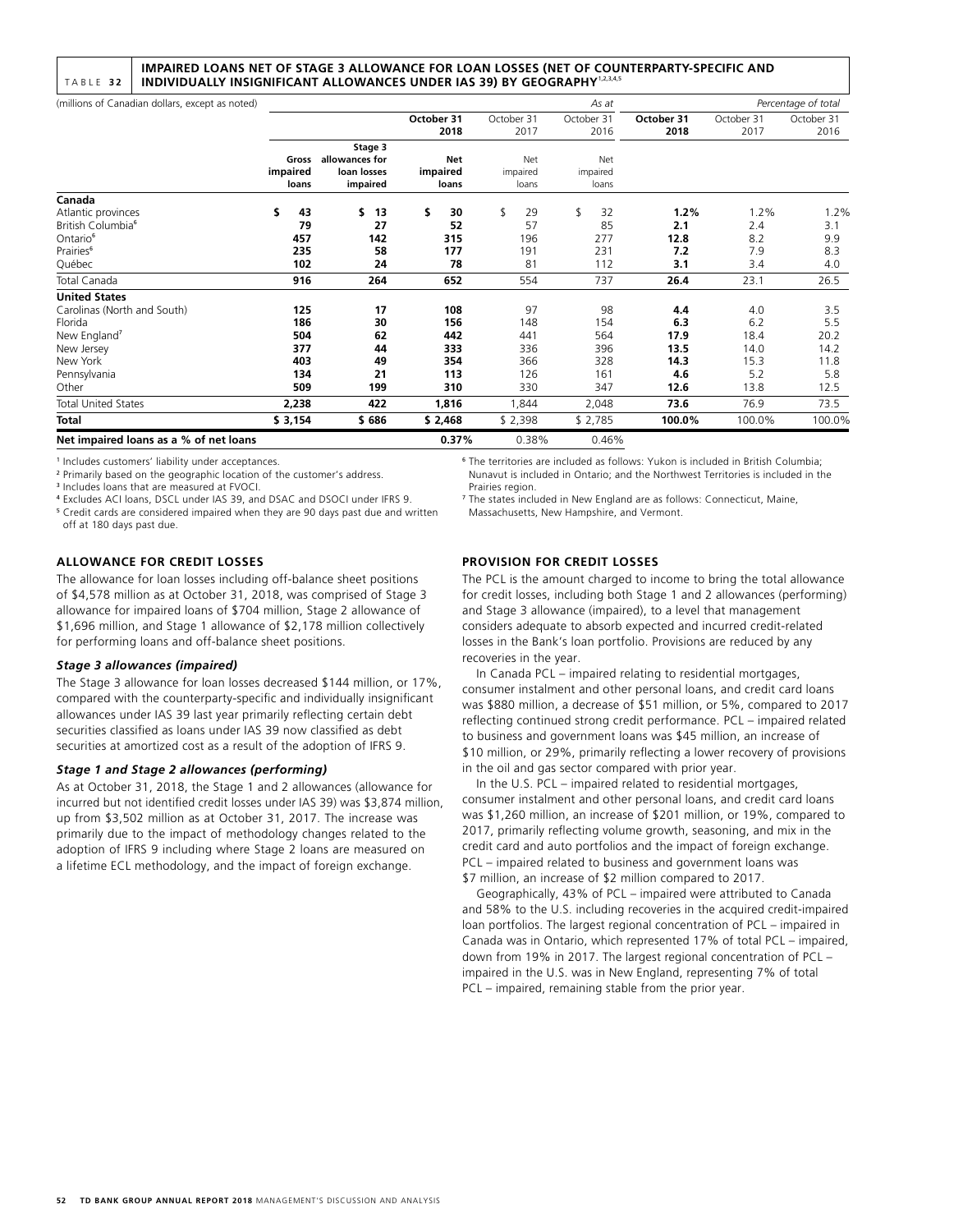The following table provides a summary of provisions charged to the Consolidated Statement of Income.

| TABLE 33                                                                      | <b>PROVISION FOR CREDIT LOSSES UNDER IFRS 9</b>                           |   |                          |
|-------------------------------------------------------------------------------|---------------------------------------------------------------------------|---|--------------------------|
| (millions of Canadian dollars)                                                |                                                                           |   | 2018                     |
| Canadian Retail<br>U.S. Retail<br>Wholesale Banking<br>Corporate <sup>1</sup> | Provision for credit losses - Stage 3 (impaired)                          | s | 927<br>776<br>(8)<br>471 |
|                                                                               | Total provision for credit losses - Stage 3                               |   | 2,166                    |
| Canadian Retail<br>U.S. Retail<br>Wholesale Banking<br>Corporate <sup>1</sup> | Provision for credit losses – Stage 1 and Stage 2 (performing) $\epsilon$ |   | 71<br>141<br>11<br>91    |
| <b>Provision for credit losses</b>                                            | Total provision for credit losses - Stage 1 and 2                         |   | 314<br>\$2,480           |

(millions of Canadian dollars) 2017 2016 **Provision for credit losses – counterparty-specific and individually insignificant** Counterparty-specific and the set of the set of the set of the set of the set of the set of the set of the set of the set of the set of the set of the set of the set of the set of the set of the set of the set of the set o Individually insignificant 1.1 and 2,575 2,334<br>Recoveries (625) (602) Recoveries Total provision for credit losses for counterparty-specific and individually insignificant 1,990 1,871 **Provision for credit losses – incurred but not identified** Canadian Retail and Wholesale Banking<sup>1</sup> – 165 U.S. Retail 210 Corporate<sup>2</sup> 82 84 Total provision for credit losses – incurred but not identified 226 459 **Provision for credit losses** \$ 2,216 \$ 2,330 TABLE **3 4 PROVISION FOR CREDIT LOSSES UNDER IAS 39**

<sup>1</sup> The incurred but not identified PCL is included in the Corporate segment results for management reporting.

<sup>1</sup> Includes PCL on the retailer program partners' share of the U.S. strategic

cards portfolio.

<sup>2</sup> Includes financial asset, loan commitments, and financial guarantees.

<sup>2</sup> The retailer program partners' share of the U.S. strategic cards portfolio.

| PROVISION FOR LOAN LOSSES BY INDUSTRY SECTOR <sup>1,2</sup><br>TABLE 35                                                          |                          |                          |                          |                          |                          |                          |
|----------------------------------------------------------------------------------------------------------------------------------|--------------------------|--------------------------|--------------------------|--------------------------|--------------------------|--------------------------|
| (millions of Canadian dollars, except as noted)                                                                                  |                          |                          | For the years ended      |                          |                          | Percentage of total      |
|                                                                                                                                  | October 31<br>2018       | October 31<br>2017       | October 31<br>2016       | October 31<br>2018       | October 31<br>2017       | October 31<br>2016       |
| Stage 3 provision for loan losses (impaired)<br>(Counterparty-specific and individually<br>insignificant provision under IAS 39) |                          |                          |                          |                          |                          |                          |
| Canada                                                                                                                           |                          |                          |                          |                          |                          |                          |
| Residential mortgages                                                                                                            | 5 <sub>15</sub>          | \$<br>22                 | \$<br>15                 | 0.7%                     | 1.1%                     | 0.8%                     |
| Consumer instalment and other personal                                                                                           |                          |                          |                          |                          |                          |                          |
| <b>HELOC</b>                                                                                                                     | 11                       | 7                        | 5                        | 0.5                      | 0.4                      | 0.3                      |
| Indirect auto                                                                                                                    | 205                      | 245                      | 253                      | 9.5                      | 12.3                     | 13.5                     |
| Other                                                                                                                            | 178                      | 172                      | 169                      | 8.2                      | 8.6                      | 9.0                      |
| Credit card                                                                                                                      | 471                      | 485                      | 503                      | 21.7                     | 24.4                     | 26.9                     |
| Total personal                                                                                                                   | 880                      | 931                      | 945                      | 40.6                     | 46.8                     | 50.5                     |
| Real estate                                                                                                                      |                          |                          |                          |                          |                          |                          |
| Residential                                                                                                                      | (2)                      |                          |                          | (0.1)                    | $\overline{\phantom{0}}$ |                          |
| Non-residential                                                                                                                  | 3                        | $\mathbf{1}$             | $\overline{\phantom{0}}$ | 0.1                      | 0.1                      |                          |
| Total real estate                                                                                                                | 1                        | $\mathbf{1}$             | $\overline{\phantom{0}}$ | $\overline{\phantom{0}}$ | 0.1                      | $\overline{\phantom{0}}$ |
| Agriculture                                                                                                                      | 1                        | $\overline{\phantom{a}}$ | $\overline{\phantom{0}}$ | $\overline{\phantom{0}}$ | L.                       | $\overline{\phantom{m}}$ |
| Automotive                                                                                                                       | 3                        |                          | 1                        | 0.1                      | -                        | 0.1                      |
| Financial                                                                                                                        |                          |                          | $\equiv$                 |                          | $\overline{\phantom{a}}$ |                          |
| Food, beverage, and tobacco                                                                                                      |                          |                          | (3)                      | -                        | $\overline{\phantom{0}}$ | (0.2)                    |
| Forestry                                                                                                                         |                          | $\mathbf{1}$             | $\overline{\phantom{a}}$ |                          | 0.1                      |                          |
| Government, public sector entities, and education                                                                                |                          |                          | (1)                      |                          |                          | (0.1)                    |
| Health and social services                                                                                                       | 3                        | 4                        | $\overline{4}$           | 0.1                      | 0.2                      | 0.2                      |
| Industrial construction and trade contractors                                                                                    | $\overline{2}$           | 9                        | 11                       | 0.1                      | 0.4                      | 0.6                      |
| Metals and mining                                                                                                                | 4                        | 5                        | $\mathbf{1}$             | 0.2                      | 0.2                      | 0.1                      |
| Pipelines, oil, and gas                                                                                                          | (2)                      | (11)                     | 43                       | (0.1)                    | (0.5)                    | 2.3                      |
| Power and utilities                                                                                                              | $\overline{\phantom{0}}$ | $\overline{\phantom{a}}$ | ۰                        | $\overline{\phantom{m}}$ | $\overline{\phantom{0}}$ | $\overline{\phantom{a}}$ |
| Professional and other services                                                                                                  | 4                        | 6                        | 9                        | 0.2                      | 0.3                      | 0.5                      |
| Retail sector                                                                                                                    | 14                       | 11                       | 12                       | 0.7                      | 0.5                      | 0.6                      |
| Sundry manufacturing and wholesale                                                                                               | (2)                      | 1                        | 14                       | (0.1)                    | 0.1                      | 0.7                      |
| Telecommunications, cable, and media                                                                                             | 2                        | $\mathbf{1}$             | $\mathbf{1}$             | 0.1                      | 0.1                      | 0.1                      |
| Transportation                                                                                                                   | $\overline{2}$           | $\overline{2}$           | 4                        | 0.1                      | 0.1                      | 0.2                      |
| Other                                                                                                                            | 13                       | 5                        | $\overline{7}$           | 0.7                      | 0.2                      | 0.4                      |
| Total business and government                                                                                                    | 45                       | 35                       | 103                      | 2.1                      | 1.8                      | 5.5                      |
| <b>Total Canada</b>                                                                                                              | \$925                    | \$966                    | \$1,048                  | 42.7%                    | 48.6%                    | 56.0%                    |

<sup>1</sup> Primarily based on the geographic location of the customer's address.

<sup>2</sup> Includes loans that are measured at fair value through other comprehensive income.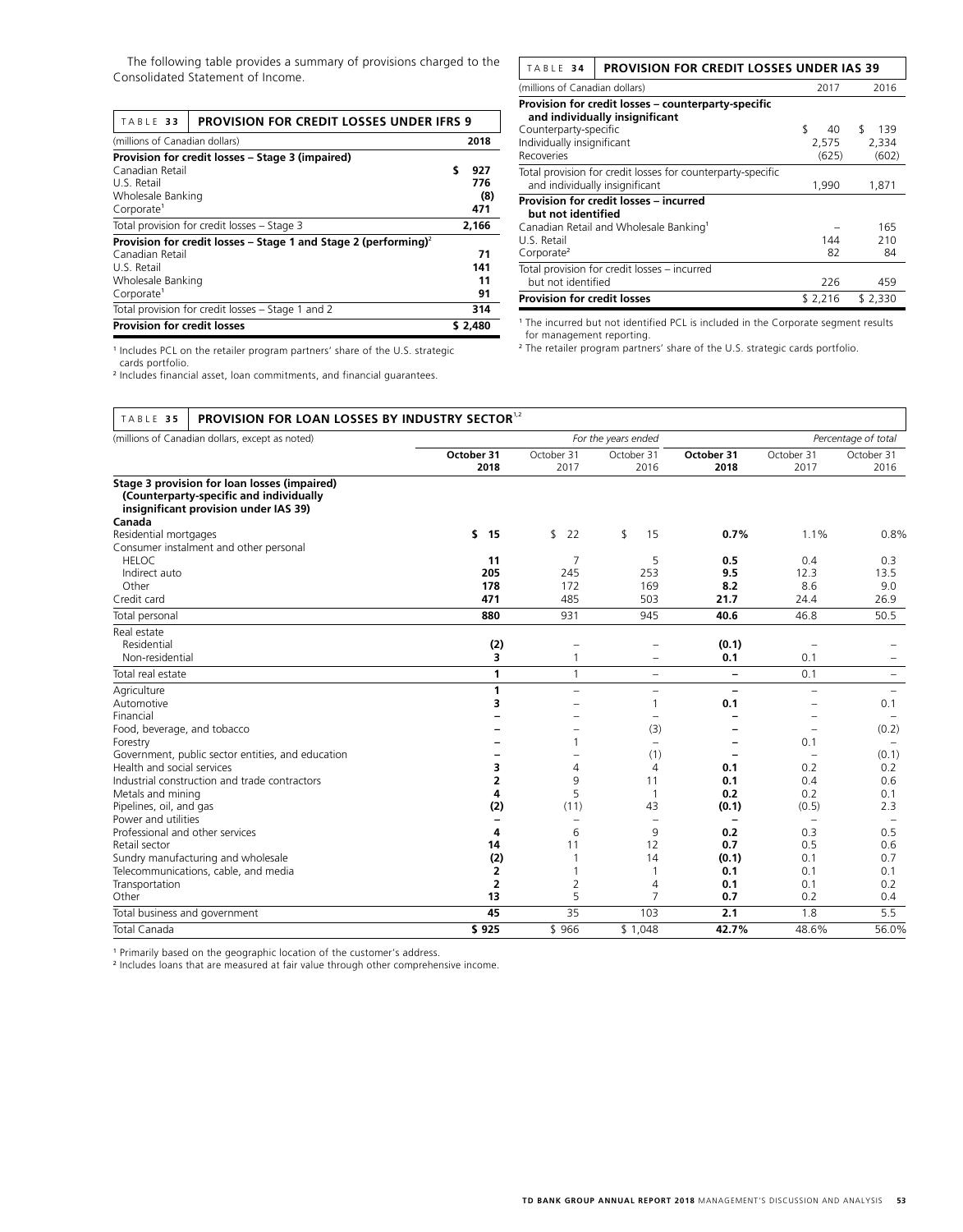| TABLE 35                        | PROVISION FOR LOAN LOSSES BY INDUSTRY SECTOR (continued) <sup>1,2</sup>                                     |                          |                      |                       |                    |                    |                     |
|---------------------------------|-------------------------------------------------------------------------------------------------------------|--------------------------|----------------------|-----------------------|--------------------|--------------------|---------------------|
|                                 | (millions of Canadian dollars, except as noted)                                                             |                          |                      | For the years ended   |                    |                    | Percentage of total |
|                                 |                                                                                                             | October 31<br>2018       | October 31<br>2017   | October 31<br>2016    | October 31<br>2018 | October 31<br>2017 | October 31<br>2016  |
| <b>United States</b>            |                                                                                                             |                          |                      |                       |                    |                    |                     |
| Residential mortgages           |                                                                                                             | \$<br>13                 | \$<br>$\overline{7}$ | \$<br>16              | 0.7%               | 0.4%               | 0.9%                |
|                                 | Consumer instalment and other personal                                                                      |                          |                      |                       |                    |                    |                     |
| <b>HELOC</b>                    |                                                                                                             | 15                       | $\overline{7}$       | 58                    | 0.7                | 0.4                | 3.1                 |
| Indirect auto<br>Other          |                                                                                                             | 272<br>155               | 229<br>128           | 146<br>96             | 12.5<br>7.2        | 11.5<br>6.4        | 7.8<br>5.1          |
| Credit card                     |                                                                                                             | 805                      | 688                  | 491                   | 37.1               | 34.5               | 26.2                |
|                                 |                                                                                                             | 1,260                    | 1,059                | 807                   | 58.2               | 53.2               | 43.1                |
| Total personal                  |                                                                                                             |                          |                      |                       |                    |                    |                     |
| Real estate                     |                                                                                                             |                          | $\mathbf{1}$         |                       |                    | 0.1                |                     |
| Residential<br>Non-residential  |                                                                                                             | (2)<br>(4)               | (3)                  | (5)<br>6              | (0.1)<br>(0.2)     | (0.2)              | (0.3)<br>0.4        |
|                                 |                                                                                                             |                          |                      |                       |                    |                    |                     |
| Total real estate               |                                                                                                             | (6)                      | (2)                  | $\mathbf{1}$          | (0.3)              | (0.1)              | 0.1                 |
| Agriculture                     |                                                                                                             | $\overline{\phantom{0}}$ | $\qquad \qquad -$    | $\qquad \qquad -$     |                    |                    |                     |
| Automotive                      |                                                                                                             | 1                        | (1)                  | 1                     |                    | (0.1)              | 0.1                 |
| Financial                       |                                                                                                             | $\overline{ }$           | 19                   | (3)                   | 0.3                | 1.0                | (0.2)               |
| Food, beverage, and tobacco     |                                                                                                             | (1)                      | $\mathbf{1}$         | 1                     |                    | 0.1                | 0.1                 |
| Forestry                        |                                                                                                             | $\overline{\phantom{0}}$ | (7)                  | $\overline{7}$        |                    | (0.4)              | 0.4                 |
| Health and social services      | Government, public sector entities, and education                                                           | ÷                        | (2)<br>(6)           | (6)<br>$\overline{2}$ |                    | (0.1)<br>(0.3)     | (0.4)<br>0.1        |
|                                 | Industrial construction and trade contractors                                                               | 1                        | $\overline{7}$       | (1)                   | $\equiv$           | 0.4                | (0.1)               |
| Metals and mining               |                                                                                                             | $\overline{2}$           | (1)                  | 3                     | 0.1                | (0.1)              | 0.2                 |
| Pipelines, oil, and gas         |                                                                                                             | (7)                      | (15)                 | 25                    | (0.3)              | (0.8)              | 1.2                 |
| Power and utilities             |                                                                                                             |                          | (1)                  | -1                    |                    | (0.1)              | 0.1                 |
| Professional and other services |                                                                                                             | (1)                      | 3                    | (2)                   |                    | 0.2                | (0.1)               |
| Retail sector                   |                                                                                                             |                          | L,                   | (4)                   |                    |                    | (0.2)               |
|                                 | Sundry manufacturing and wholesale                                                                          | 1                        | (6)                  | (4)                   | $\equiv$           | (0.3)              | (0.2)               |
|                                 | Telecommunications, cable, and media                                                                        | 1                        | (1)                  | 3                     |                    | (0.1)              | 0.2                 |
| Transportation                  |                                                                                                             | (4)                      | $\mathbf{1}$         | $\mathbf{1}$          | (0.2)              | 0.1                | 0.1                 |
| Other                           |                                                                                                             | 13                       | 16                   | 14                    | 0.7                | 0.8                | 0.7                 |
|                                 | Total business and government                                                                               | $\overline{\mathbf{z}}$  | 5                    | 39                    | 0.3                | 0.2                | 2.1                 |
| <b>Total United States</b>      |                                                                                                             | 1,267                    | 1,064                | 846                   | 58.5               | 53.4               | 45.2                |
| Total excluding other loans     |                                                                                                             | 2,192                    | 2,030                | 1,894                 | 101.2              | 102.0              | 101.2               |
| <b>Other loans</b>              |                                                                                                             |                          |                      |                       |                    |                    |                     |
|                                 | Debt securities classified as loans                                                                         |                          | (2)                  | 8                     |                    | (0.1)              | 0.4                 |
|                                 | Acquired credit-impaired loans <sup>3</sup>                                                                 | (26)                     | (38)                 | (31)                  | (1.2)              | (1.9)              | (1.6)               |
| Total other loans               |                                                                                                             | (26)                     | (40)                 | (23)                  | (1.2)              | (2.0)              | (1.2)               |
|                                 | Total Stage 3 provision for loan losses (impaired)<br>(Counterparty-specific and individually insignificant |                          |                      |                       |                    |                    |                     |
| provision under IAS 39)         |                                                                                                             | \$2,166                  | \$1,990              | \$1,871               | 100.0%             | 100.0%             | 100.0%              |
|                                 | Stage 1 and 2 provision for loan losses                                                                     |                          |                      |                       |                    |                    |                     |
|                                 | (Incurred but not identified provision under IAS 39)                                                        |                          |                      |                       |                    |                    |                     |
|                                 | Personal, business, and government                                                                          | \$<br>306                | \$237                | \$<br>463             |                    |                    |                     |
|                                 | Debt securities classified as loans                                                                         |                          | (11)                 | (4)                   |                    |                    |                     |
|                                 | Total Stage 1 and 2 provision for loan losses<br>(Incurred but not identified provision under IAS 39)       | 306                      | 226                  | 459                   |                    |                    |                     |
|                                 | <b>Total provision for loan losses</b>                                                                      | \$2,472                  | \$2.216              | \$2,330               |                    |                    |                     |
|                                 |                                                                                                             |                          |                      |                       |                    |                    |                     |

<sup>1</sup> Primarily based on the geographic location of the customer's address. <sup>2</sup> Includes loans that are measured at fair value through other comprehensive income. 3 Includes all FDIC covered loans and other ACI loans.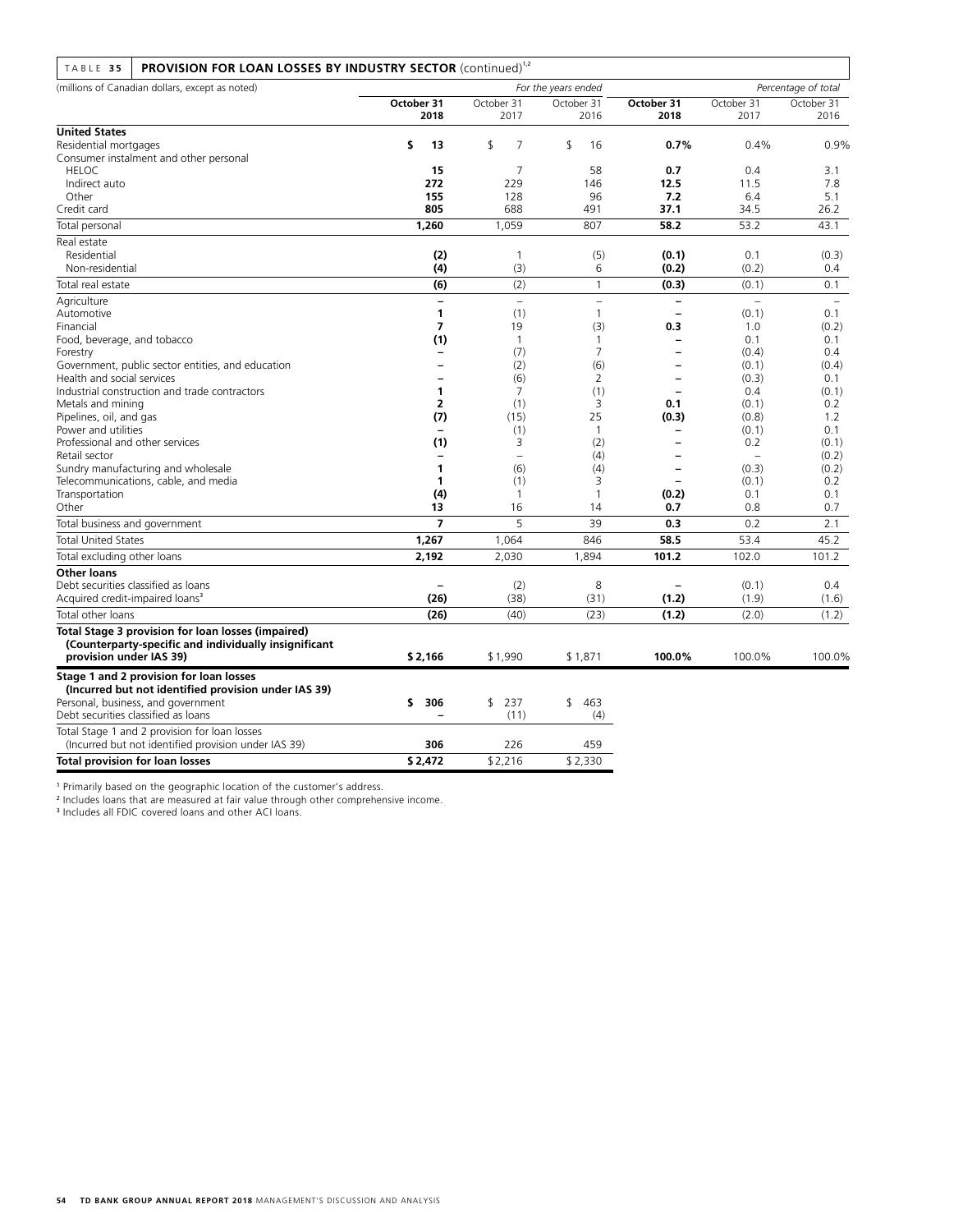| (millions of Canadian dollars, except as noted)                                                 |                          |                   | For the years ended |            |            | Percentage of total |
|-------------------------------------------------------------------------------------------------|--------------------------|-------------------|---------------------|------------|------------|---------------------|
|                                                                                                 | October 31               | October 31        | October 31          | October 31 | October 31 | October 31          |
|                                                                                                 | 2018                     | 2017              | 2016                | 2018       | 2017       | 2016                |
| Canada                                                                                          |                          |                   |                     |            |            |                     |
| Atlantic provinces                                                                              | \$<br>74                 | S<br>75           | \$<br>69            | $3.0\%$    | 3.4%       | 3.0%                |
| British Columbia <sup>4</sup>                                                                   | 106                      | 109               | 120                 | 4.3        | 4.9        | 5.1                 |
| Ontario <sup>4</sup>                                                                            | 361                      | 374               | 400                 | 14.6       | 16.9       | 17.2                |
| Prairies <sup>4</sup>                                                                           | 262                      | 258               | 310                 | 10.6       | 11.6       | 13.3                |
| Québec                                                                                          | 122                      | 150               | 149                 | 4.9        | 6.8        | 6.4                 |
| <b>Total Canada</b>                                                                             | 925                      | 966               | 1,048               | 37.4       | 43.6       | 45.0                |
| <b>United States</b>                                                                            |                          | 42                | 33                  | 2.2        | 1.9        |                     |
| Carolinas (North and South)<br>Florida                                                          | 54<br>93                 | 77                | 53                  | 3.8        | 3.5        | 1.4<br>2.3          |
| New England <sup>5</sup>                                                                        | 148                      | 112               | 112                 | 6.0        | 5.1        | 4.8                 |
| New Jersey                                                                                      | 107                      | 95                | 81                  | 4.3        | 4.3        | 3.4                 |
| New York                                                                                        | 142                      | 143               | 98                  | 5.7        | 6.4        | 4.2                 |
| Pennsylvania                                                                                    | 51                       | 52                | 41                  | 2.1        | 2.3        | 1.8                 |
| Other <sup>6</sup>                                                                              | 672                      | 543               | 428                 | 27.2       | 24.5       | 18.4                |
| <b>Total United States</b>                                                                      | 1,267                    | 1,064             | 846                 | 51.3       | 48.0       | 36.3                |
| Total excluding other loans                                                                     | 2,192                    | 2,030             | 1,894               | 88.7       | 91.6       | 81.3                |
| Other loans                                                                                     | (26)                     | (40)              | (23)                | (1.1)      | (1.8)      | (1.0)               |
| Total Stage 3 provision for loan losses (impaired)                                              |                          |                   |                     |            |            |                     |
| (Counterparty-specific and individually insignificant                                           |                          |                   |                     |            |            |                     |
| provision under IAS 39)                                                                         | 2,166                    | 1,990             | 1,871               | 87.6       | 89.8       | 80.3                |
| Stage 1 and 2 provision for loan losses                                                         |                          |                   |                     |            |            |                     |
| (incurred but not identified provision under IAS 39)                                            | 306                      | 226               | 459                 | 12.4       | 10.2       | 19.7                |
| <b>Total provision for loan losses</b>                                                          | \$ 2,472                 | \$2,216           | \$2,330             | 100.0%     | 100.0%     | 100.0%              |
| Provision for loan losses as a % of average                                                     | October 31               | October 31        | October 31          |            |            |                     |
| net loans and acceptances <sup>6</sup>                                                          | 2018                     | 2017              | 2016                |            |            |                     |
| Canada                                                                                          |                          |                   |                     |            |            |                     |
| Residential mortgages                                                                           | 0.01%                    | 0.01%             | 0.01%               |            |            |                     |
| Credit card, consumer instalment and other personal                                             | 0.63                     | 0.73              | 0.81                |            |            |                     |
| Business and government                                                                         | 0.04                     | 0.04              | 0.12                |            |            |                     |
| Total Canada                                                                                    | 0.21                     | 0.24              | 0.27                |            |            |                     |
| <b>United States</b>                                                                            |                          |                   |                     |            |            |                     |
| Residential mortgages                                                                           | 0.04                     | 0.03              | 0.06                |            |            |                     |
| Credit card, consumer instalment and other personal                                             | 2.18                     | 1.92              | 1.50                |            |            |                     |
| Business and government                                                                         | 0.01                     |                   | 0.04                |            |            |                     |
| <b>Total United States</b>                                                                      | 0.63                     | 0.55              | 0.46                |            |            |                     |
| <b>International</b>                                                                            | $\overline{\phantom{0}}$ | $\qquad \qquad -$ | ÷                   |            |            |                     |
| Total excluding other loans                                                                     | 0.34                     | 0.34              | 0.33                |            |            |                     |
| Other loans                                                                                     | (4.97)                   | (1.47)            | (0.84)              |            |            |                     |
| Total Stage 3 provision for loan losses (impaired)                                              |                          |                   |                     |            |            |                     |
| counterparty-specific and individually insignificant                                            |                          |                   |                     |            |            |                     |
| provision (under IAS 39)                                                                        | 0.34                     | 0.33              | 0.32                |            |            |                     |
| Stage 1 and 2 provision for loan losses<br>(Incurred but not identified provision under IAS 39) | 0.05                     | 0.04              | 0.08                |            |            |                     |
| Total provision for loan losses as a % of average                                               |                          |                   |                     |            |            |                     |
| net loans and acceptances                                                                       | 0.39%                    | 0.36%             | 0.40%               |            |            |                     |
|                                                                                                 |                          |                   |                     |            |            |                     |

<sup>1</sup> Primarily based on the geographic location of the customer's address.

<sup>2</sup> Includes loans that are measured at fair value through other comprehensive income.

<sup>3</sup> Includes customers' liability under acceptances.

<sup>4</sup> The territories are included as follows: Yukon is included in British Columbia; Nunavut

is included in Ontario; and Northwest Territories is included in the Prairies region.

# **NON-PRIME LOANS**

As at October 31, 2018, the Bank had approximately \$2.8 billion (October 31, 2017 – \$2.5 billion), gross exposure to non-prime loans, which primarily consist of automotive loans originated in Canada. The credit loss rate, an indicator of credit quality, and defined as annual PCL divided by the average month-end loan balance was approximately 3.77% on an annual basis (October 31, 2017 – 5.25%), remaining at cyclically low levels. These loans are recorded at amortized cost.

<sup>5</sup> The states included in New England are as follows: Connecticut, Maine,

Massachusetts, New Hampshire, and Vermont. <sup>6</sup> Other includes PCL attributable to other states/regions including those outside TD's core U.S. geographic footprint.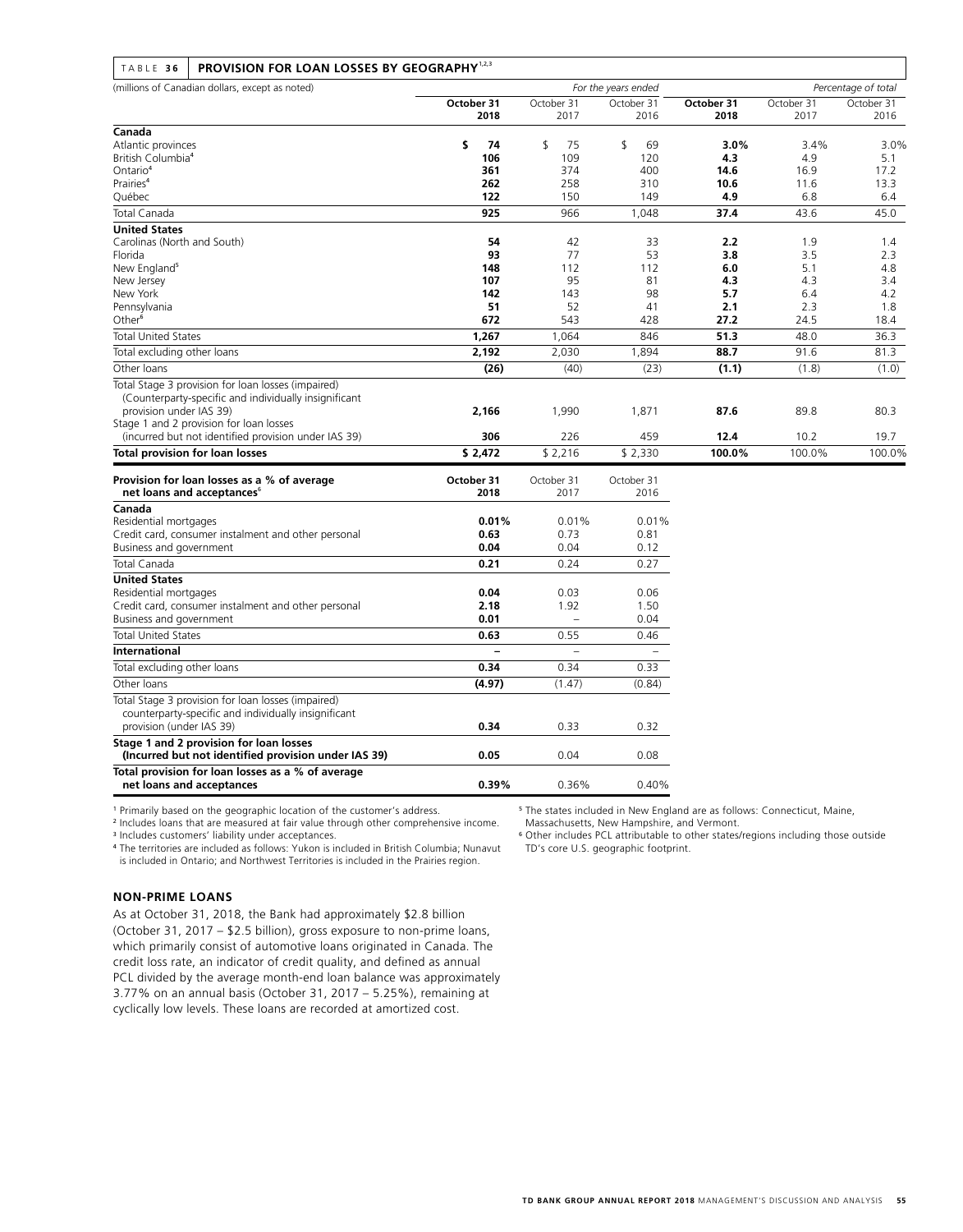# **SOVEREIGN RISK**

The following table provides a summary of the Bank's credit exposure to certain European countries, including Greece, Italy, Ireland, Portugal, and Spain (GIIPS).

| TABLE 37                                           | <b>EXPOSURE TO EUROPE – Total Net Exposure by Country and Counterparty</b> |                          |                                      |                                    |                                |                                            |                                  |                               |                          |                                |                          |                                                 |                             |
|----------------------------------------------------|----------------------------------------------------------------------------|--------------------------|--------------------------------------|------------------------------------|--------------------------------|--------------------------------------------|----------------------------------|-------------------------------|--------------------------|--------------------------------|--------------------------|-------------------------------------------------|-----------------------------|
| (millions of Canadian dollars)                     |                                                                            |                          |                                      |                                    |                                |                                            |                                  |                               |                          |                                |                          |                                                 | As at                       |
|                                                    |                                                                            |                          |                                      | Loans and commitments <sup>4</sup> |                                | Derivatives, repos, and securities lending |                                  |                               |                          |                                |                          | Trading and investment portfolio <sup>4,5</sup> | <b>Total</b>                |
| Country                                            |                                                                            | Corporate Sovereign      | Financial                            |                                    | Total Corporate Sovereign      |                                            | Financial                        | Total                         |                          | Corporate Sovereign            | Financial                |                                                 | Total Exposure <sup>c</sup> |
|                                                    |                                                                            |                          |                                      |                                    |                                |                                            |                                  |                               |                          |                                |                          |                                                 | October 31, 2018            |
| <b>GIIPS</b>                                       |                                                                            |                          |                                      |                                    |                                |                                            |                                  |                               |                          |                                |                          |                                                 |                             |
| Greece                                             | \$<br>$\overline{\phantom{0}}$                                             | \$                       | \$<br>-                              | s<br>۳                             | \$<br>$\overline{\phantom{0}}$ | \$<br>$\qquad \qquad -$                    | \$<br>$\qquad \qquad -$          | s<br>$\overline{\phantom{0}}$ | \$<br>۳                  | s<br>۰                         | \$<br>-                  | s<br>$\frac{1}{2}$                              | Ŝ.                          |
| Italy                                              | $\overline{\phantom{0}}$                                                   | 178                      | 1                                    | 179                                | ÷                              | ۰                                          | 3                                | 3                             | 26                       | 22                             | 5                        | 53                                              | 235                         |
| Ireland                                            |                                                                            |                          | 197                                  | 197                                | 17                             |                                            | 268                              | 285                           |                          | $\overline{a}$                 | ÷                        | $\overline{\phantom{0}}$                        | 482                         |
| Portugal                                           |                                                                            |                          |                                      |                                    |                                | 139                                        | 56                               | 195                           | 1                        | $\overline{\phantom{0}}$       | ÷                        | 1                                               | 196                         |
| Spain                                              | $\overline{\phantom{0}}$                                                   | 30                       | 56                                   | 86                                 | $\overline{\phantom{0}}$       | $\qquad \qquad -$                          | 61                               | 61                            | 23                       | 522                            | $\overline{\phantom{0}}$ | 545                                             | 692                         |
| <b>Total GIIPS</b>                                 | -                                                                          | 208                      | 254                                  | 462                                | 17                             | 139                                        | 388                              | 544                           | 50                       | 544                            | 5                        | 599                                             | 1,605                       |
| <b>Rest of Europe</b>                              |                                                                            |                          |                                      |                                    |                                |                                            |                                  |                               |                          |                                |                          |                                                 |                             |
| Austria                                            |                                                                            | $\overline{\phantom{m}}$ | 7                                    | 7                                  | 9                              | 46                                         | 12                               | 67                            | $\overline{\phantom{0}}$ | 1,008                          | $\overline{\phantom{0}}$ | 1,008                                           | 1,082                       |
| Belgium                                            | 263                                                                        | $\overline{\phantom{0}}$ | 225                                  | 488                                | 140                            | 34                                         | 486                              | 660                           | 40                       | 94                             | 2                        | 136                                             | 1,284                       |
| Finland                                            | L.                                                                         | 141                      | $\overline{\phantom{0}}$             | 141                                | $\overline{\phantom{0}}$       | 36                                         | 110                              | 146                           | $\sim$                   | 1.071                          | $\overline{\phantom{0}}$ | 1.071                                           | 1,358                       |
| France                                             | 579                                                                        | 514                      | 133                                  | 1,226                              | 77                             | 621                                        | 1,822                            | 2,520                         | 122                      | 5.613                          | 176                      | 5,911                                           | 9.657                       |
| Germany                                            | 1,106                                                                      | 354                      | 210                                  | 1,670                              | 443                            | 805                                        | 933                              | 2,181                         | 240                      | 7,779                          | 63                       | 8,082                                           | 11,933                      |
| Luxembourg                                         |                                                                            | $\overline{\phantom{0}}$ | 99                                   | 99                                 | 28                             | ÷                                          | 396                              | 424                           | 3                        |                                | $\equiv$                 | 3                                               | 526                         |
| Netherlands                                        | 509                                                                        | 706                      | 194                                  | 1,409                              | 273                            | 506                                        | 362                              | 1.141                         | 44                       | 3.717                          | 265                      | 4.026                                           | 6,576                       |
| Norway                                             | 121                                                                        | 33                       | 5                                    | 159                                | 20                             | 288                                        | 54                               | 362                           | 24                       | 426                            | 630                      | 1.080                                           | 1,601                       |
| Sweden                                             | 997                                                                        | 67<br>58                 | 95<br>89                             | 162                                | 37                             | 287<br>÷                                   | 235                              | 522                           | 15                       | 1.548                          | 644                      | 2,207                                           | 2.891                       |
| Switzerland                                        |                                                                            | 1,082                    | 19                                   | 1.144<br>3.973                     | 1,558                          | 559                                        | 2.127                            | 2.164                         | 39<br>336                | 857                            | 25<br>2.429              | 64                                              | 3,372                       |
| United Kingdom<br>Other <sup>7</sup>               | 2,872                                                                      | 5                        |                                      | 5                                  | 2                              | 164                                        | 9,262<br>365                     | 11,379<br>531                 |                          | 395                            | 66                       | 3,622<br>461                                    | 18,974<br>997               |
|                                                    | 6,447                                                                      | 2,960                    |                                      | 10,483                             | 2,587                          | 3,346                                      | 16,164                           | 22,097                        | 863                      |                                | 4,300                    |                                                 | 60,251                      |
| <b>Total Rest of Europe</b>                        |                                                                            |                          | 1,076                                |                                    |                                |                                            |                                  |                               |                          | 22,508                         |                          | 27,671                                          |                             |
|                                                    |                                                                            |                          |                                      |                                    |                                |                                            |                                  |                               |                          |                                |                          |                                                 |                             |
| <b>Total Europe</b>                                | \$6,447                                                                    | \$3,168                  | \$1,330                              | \$10,945                           | \$ 2,604                       | \$3,485                                    | \$16,552                         | \$22,641                      |                          | \$913 \$23,052                 | \$4,305                  | \$28,270                                        | \$61,856                    |
|                                                    |                                                                            |                          |                                      |                                    |                                |                                            |                                  |                               |                          |                                |                          |                                                 | October 31, 2017            |
| <b>GIIPS</b>                                       |                                                                            |                          |                                      |                                    |                                |                                            |                                  |                               |                          |                                |                          |                                                 |                             |
| Greece                                             | \$<br>÷                                                                    | \$<br>÷                  | $\mathbf{\hat{S}}$<br>$\overline{a}$ | $\mathbf{\hat{S}}$<br>÷            | $\mathbf{\hat{S}}$<br>L.       | \$<br>÷,                                   | $\mathsf S$<br>$\qquad \qquad -$ | \$<br>÷                       | \$<br>۳                  | \$<br>$\overline{\phantom{0}}$ | \$<br>÷                  | $-5$<br>\$                                      |                             |
| Italy                                              | $\equiv$                                                                   | 168                      | 3                                    | 171                                | L.                             | ÷                                          | 3                                | 3                             | 29                       | 35                             | 2                        | 66                                              | 240                         |
| Ireland                                            | $\overline{\phantom{0}}$                                                   | $\sim$                   | 194                                  | 194                                | 11                             | ۰                                          | 274                              | 285                           | $\overline{\phantom{a}}$ | ۳                              | $\equiv$                 | $\overline{\phantom{a}}$                        | 479                         |
| Portugal                                           |                                                                            |                          | L.                                   | ÷                                  |                                | i.                                         | 16                               | 16                            | $\overline{7}$           | ÷                              | ÷                        | 7                                               | 23                          |
| Spain                                              | L,                                                                         | 99                       | 47                                   | 146                                |                                | ÷                                          | 35                               | 35                            | 9                        | 1,277                          | 3                        | 1,289                                           | 1,470                       |
| <b>Total GIIPS</b>                                 |                                                                            | 267                      | 244                                  | 511                                | 11                             | ÷                                          | 328                              | 339                           | 45                       | 1,312                          | 5                        | 1,362                                           | 2,212                       |
| <b>Rest of Europe</b>                              |                                                                            |                          |                                      |                                    |                                |                                            |                                  |                               |                          |                                |                          |                                                 |                             |
| Austria                                            | ÷                                                                          | $\sim$                   | L,                                   | ÷                                  | 12                             | 11                                         | $\mathbf{1}$                     | 24                            | $\overline{\phantom{a}}$ | 1.073                          | 51                       | 1,124                                           | 1,148                       |
| Belgium                                            | 258                                                                        | $\overline{\phantom{a}}$ | $\overline{\phantom{0}}$             | 258                                | 188                            | 23                                         | 9                                | 220                           | 42                       | 90                             | ÷                        | 132                                             | 610                         |
| Finland                                            | 6                                                                          | 134                      | 1                                    | 141                                |                                | 40                                         | 1                                | 41                            | $\sim$                   | 1,066                          | L.                       | 1,066                                           | 1,248                       |
| France                                             | 602                                                                        | 636                      | 117                                  | 1.355                              | 66                             | 604                                        | 2.532                            | 3,202                         | 78                       | 5,337                          | 275                      | 5,690                                           | 10,247                      |
| Germany                                            | 1,259                                                                      | 522                      | 28                                   | 1,809                              | 419                            | 901                                        | 873                              | 2.193                         | 233                      | 7,568                          | 45                       | 7,846                                           | 11,848                      |
| Luxembourg                                         |                                                                            |                          | L                                    |                                    | 35                             | ä,                                         | 1.138                            | 1.173                         | 6                        |                                |                          | 6                                               | 1.179                       |
| Netherlands                                        | 548                                                                        | 339                      | 161                                  | 1,048                              | 320                            | 727                                        | 323                              | 1,370                         | 72                       | 4.109                          | 313                      | 4,494                                           | 6,912                       |
| Norway                                             | $\overline{\phantom{a}}$                                                   | 67                       | $\overline{4}$                       | 71                                 | 22<br>$\sim$                   | 311                                        | 22                               | 355                           | 1                        | 327                            | 457                      | 785                                             | 1,211                       |
| Sweden                                             |                                                                            | 105                      | 122                                  | 227                                |                                | 361                                        | 245                              | 606                           | 5                        | 1,189                          | 788                      | 1,982                                           | 2,815                       |
| Switzerland                                        | 975                                                                        | 58                       | 42                                   | 1.075                              | 34                             |                                            | 601                              | 635                           | 55                       |                                | 59                       | 114                                             | 1,824                       |
| United Kingdom                                     | 2,511<br>$\overline{\phantom{0}}$                                          | 2,784                    | 20<br>÷                              | 5,315<br>5                         | 836<br>5                       | 580                                        | 9.086                            | 10,502                        | 269<br>÷                 | 2,082                          | 1,744                    | 4,095                                           | 19,912                      |
| Other <sup>7</sup>                                 |                                                                            | 5                        |                                      |                                    |                                | 130                                        | 178                              | 313                           |                          | 282                            | 11                       | 293                                             | 611                         |
| <b>Total Rest of Europe</b><br><b>Total Europe</b> | 6,159<br>\$6,159                                                           | 4,650<br>\$4,917         | 495<br>739<br>\$                     | 11,304<br>\$11,815                 | 1,937<br>\$1,948               | 3,688<br>\$3,688                           | 15,009<br>\$15,337               | 20,634<br>\$20,973            | 761<br>\$806             | 23,123<br>\$24,435             | 3,743                    | 27,627<br>\$3,748 \$28,989                      | 59,565<br>\$61,777          |

<sup>1</sup> Certain comparative amounts have been recast to conform with the presentation adopted in the current period.

<sup>2</sup> Exposures include interest-bearing deposits with banks and are presented net of impairment charges where applicable. There were no impairment charges for European exposures as of October 31, 2017 and October 31, 2018.

<sup>3</sup> Exposures are calculated on a fair value basis and are net of collateral. Total market value of pledged collateral is \$0.4 billion (October 31, 2017 – \$1.5 billion) for GIIPS and \$66 billion (October 31, 2017 – \$67.4 billion) for the rest of Europe. Derivatives are presented as net exposures where there is an International Swaps and Derivatives Association (ISDA) master netting agreement.

Of the Bank's European exposure, approximately 96% (October 31, 2017 – 96%) is to counterparties in countries rated AA or better by either Moody's Investor Services (Moody's) or Aa3 or better by Standard & Poor's (S&P), with the majority of this exposure to the sovereigns themselves and to well rated, systemically important banks in these countries. Derivatives and securities repurchase

<sup>4</sup> Trading and Investment portfolio includes deposits and trading exposures are net of eligible short positions.

<sup>5</sup> The fair values of the GIIPS exposures in Level 3 in the trading and investment portfolio were not significant as at October 31, 2018, and October 31, 2017.

<sup>6</sup> The reported exposures do not include \$0.2 billion of protection the Bank

purchased through credit default swaps (October 31, 2017 – \$0.2 billion).

<sup>7</sup> Other European exposure is distributed across 9 countries (October 31, 2017 – 8 countries), each of which has a net exposure including loans and commitments, derivatives, repos and securities lending, and trading and investment portfolio below \$1 billion as at October 31, 2018.

transactions are completed on a collateralized basis. The vast majority of derivatives exposure is offset by cash collateral while the repurchase transactions are backed largely by government securities rated AA or better, and cash. The Bank also takes a limited amount of exposure to well rated corporate issuers in Europe where the Bank also does business with their related entities in North America.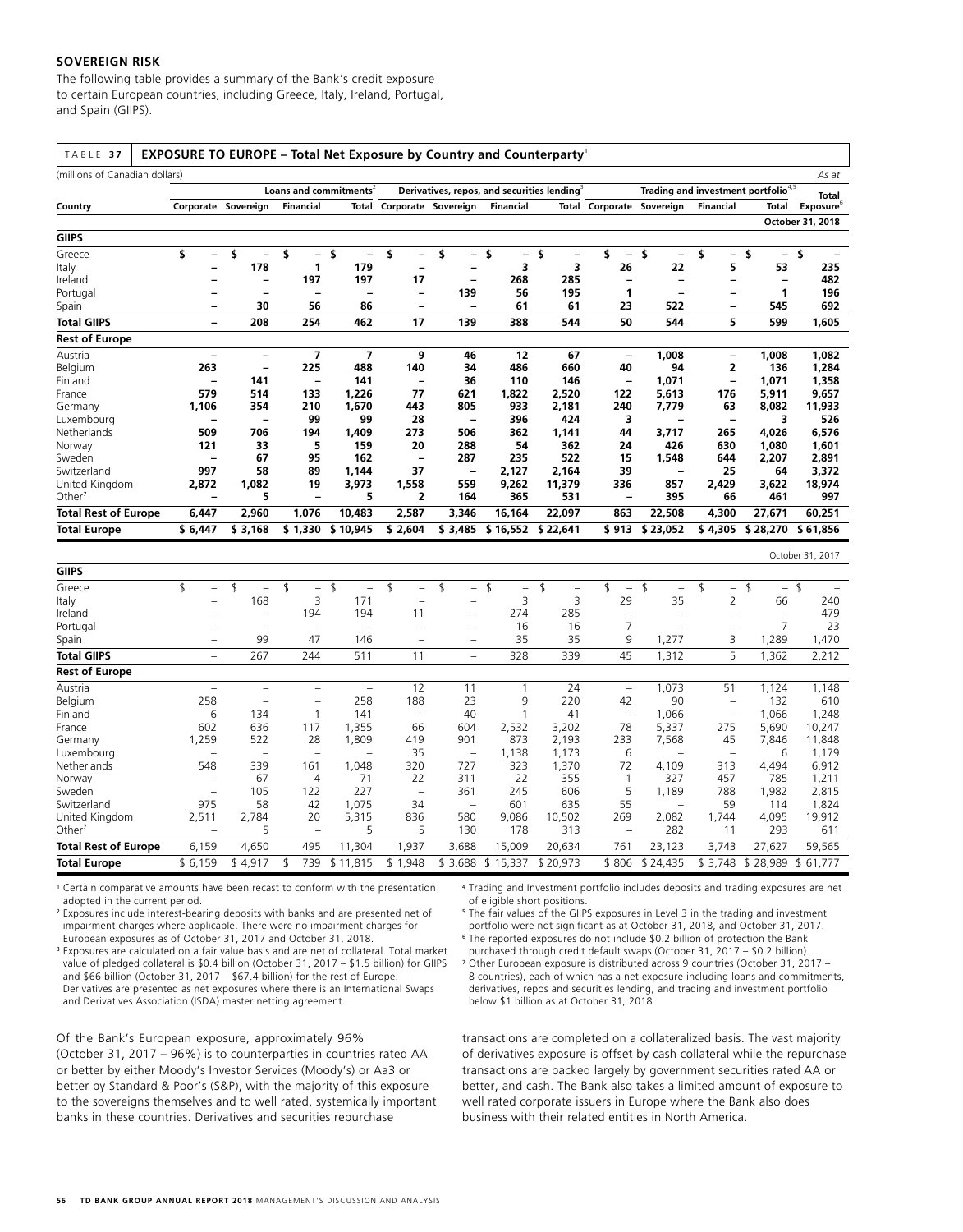In addition to the European exposure identified above, the Bank also has \$11.2 billion (October 31, 2017 – \$9.5 billion) of exposure to supranational entities with European sponsorship and \$1.0 billion (October 31, 2017 – \$2.3 billion) of indirect exposure to European collateral from non-European counterparties related to repurchase and securities lending transactions that are margined daily.

As part of the Bank's usual credit risk and exposure monitoring processes, all exposures are reviewed on a regular basis. European exposures are reviewed monthly or more frequently as circumstances dictate and are periodically stress tested to identify and understand any potential vulnerabilities. Based on the most recent reviews, all European exposures are considered manageable.

# **GROUP FINANCIAL CONDITION**

# Capital Position

| TABLE 38                                                                                                                                             | <b>CAPITAL STRUCTURE AND RATIOS - Basel III'</b>                                                                                                                                                                                                                                                                      |                                           |                                  |
|------------------------------------------------------------------------------------------------------------------------------------------------------|-----------------------------------------------------------------------------------------------------------------------------------------------------------------------------------------------------------------------------------------------------------------------------------------------------------------------|-------------------------------------------|----------------------------------|
|                                                                                                                                                      | (millions of Canadian dollars, except as noted)                                                                                                                                                                                                                                                                       | 2018                                      | 2017                             |
| Retained earnings                                                                                                                                    | <b>Common Equity Tier 1 Capital</b><br>Common shares plus related contributed surplus<br>Accumulated other comprehensive income                                                                                                                                                                                       | \$21,267<br>46,145<br>6,639               | 20,967<br>\$.<br>40,489<br>8,006 |
|                                                                                                                                                      | Common Equity Tier 1 Capital before regulatory adjustments                                                                                                                                                                                                                                                            | 74,051                                    | 69,462                           |
|                                                                                                                                                      | <b>Common Equity Tier 1 Capital regulatory adjustments</b><br>Goodwill (net of related tax liability)<br>Intangibles (net of related tax liability)<br>Deferred tax assets excluding those arising from temporary differences                                                                                         | (19, 285)<br>(2,236)<br>(317)             | (18, 820)<br>(2,310)<br>(113)    |
| Cash flow hedge reserve<br>Investment in own shares                                                                                                  | Shortfall of provisions to expected losses<br>Gains and losses due to changes in own credit risk on fair valued liabilities<br>Defined benefit pension fund net assets (net of related tax liability)<br>Significant investments in the common stock of banking, financial,                                           | 2,568<br>(953)<br>(115)<br>(113)<br>(123) | 506<br>(805)<br>(73)<br>(13)     |
|                                                                                                                                                      | and insurance entities that are outside the scope of regulatory consolidation,<br>net of eligible short positions (amount above 10% threshold)                                                                                                                                                                        | (1,088)                                   | (1,206)                          |
|                                                                                                                                                      | Total regulatory adjustments to Common Equity Tier 1 Capital                                                                                                                                                                                                                                                          | (21, 662)                                 | (22, 834)                        |
|                                                                                                                                                      | <b>Common Equity Tier 1 Capital</b>                                                                                                                                                                                                                                                                                   | 52,389                                    | 46,628                           |
|                                                                                                                                                      | <b>Additional Tier 1 Capital instruments</b><br>Directly issued qualifying Additional Tier 1 instruments plus stock surplus<br>Directly issued capital instruments subject to phase out from Additional Tier 1<br>Additional Tier 1 instruments issued by subsidiaries and held by third parties subject to phase out | 4,996<br>2,455<br>245                     | 4,247<br>3,229                   |
|                                                                                                                                                      | Additional Tier 1 Capital instruments before regulatory adjustments                                                                                                                                                                                                                                                   | 7,696                                     | 7,476                            |
|                                                                                                                                                      | Additional Tier 1 Capital instruments regulatory adjustments<br>Investment in own Additional Tier 1 instruments<br>Significant investments in the capital of banking, financial, and insurance entities<br>that are outside the scope of regulatory consolidation, net of eligible short positions                    | (350)                                     | (1)<br>(352)                     |
|                                                                                                                                                      | <b>Total regulatory adjustments to Additional Tier 1 Capital</b>                                                                                                                                                                                                                                                      | (350)                                     | (353)                            |
| <b>Additional Tier 1 Capital</b>                                                                                                                     |                                                                                                                                                                                                                                                                                                                       | 7,346                                     | 7,123                            |
| <b>Tier 1 Capital</b>                                                                                                                                |                                                                                                                                                                                                                                                                                                                       | 59,735                                    | 53,751                           |
| Collective allowances                                                                                                                                | <b>Tier 2 Capital instruments and provisions</b><br>Directly issued qualifying Tier 2 instruments plus related stock surplus<br>Directly issued capital instruments subject to phase out from Tier 2<br>Tier 2 instruments issued by subsidiaries and held by third parties subject to phase out                      | 8,927<br>198<br>1,734                     | 7,156<br>2,648<br>1,668          |
|                                                                                                                                                      | Tier 2 Capital before regulatory adjustments                                                                                                                                                                                                                                                                          | 10,859                                    | 11,472                           |
| Tier 2 regulatory adjustments                                                                                                                        | Investments in own Tier 2 instruments<br>Significant investments in the capital of banking, financial, and insurance entities<br>that are outside consolidation, net of eligible short positions                                                                                                                      | (160)                                     | (25)<br>(160)                    |
|                                                                                                                                                      | Total regulatory adjustments to Tier 2 Capital                                                                                                                                                                                                                                                                        | (160)                                     | (185)                            |
| <b>Tier 2 Capital</b>                                                                                                                                |                                                                                                                                                                                                                                                                                                                       | 10,699                                    | 11,287                           |
| <b>Total Capital</b>                                                                                                                                 |                                                                                                                                                                                                                                                                                                                       | \$ 70,434                                 | 65,038<br>\$                     |
| Risk-weighted assets <sup>2,3</sup><br>Common Equity Tier 1 Capital<br>Tier 1 Capital<br><b>Total Capital</b><br><b>Capital Ratios and Multiples</b> |                                                                                                                                                                                                                                                                                                                       | \$435,632<br>435,780<br>435,927           | \$435,750<br>435,750<br>435,750  |
| Leverage ratio <sup>4</sup>                                                                                                                          | Common Equity Tier 1 Capital (as percentage of CET1 Capital risk-weighted assets)<br>Tier 1 Capital (as percentage of Tier 1 Capital risk-weighted assets)<br>Total Capital (as percentage of Total Capital risk-weighted assets)                                                                                     | 12.0%<br>13.7<br>16.2<br>4.2              | 10.7%<br>12.3<br>14.9<br>3.9     |

<sup>1</sup> Capital position has been calculated using the "all-in" basis.

<sup>2</sup> Each capital ratio has its own RWA measure due to the OSFI-prescribed scalar for inclusion of the CVA. For fiscal 2018, the scalars for inclusion of CVA for CET1, Tier 1, and Total Capital RWA are 80%, 83%, and 86%, respectively. For fiscal 2017, the corresponding scalars were 72%, 77%, and 81%, respectively.

<sup>3</sup> As at October 31, 2017, RWA for all ratios were the same due to the regulatory floor which was based on Basel I risk weights. As at October 31, 2018, the regulatory floor is based on Basel II standardized risk weights and is no longer triggered resulting in a separate RWA for each ratio due to the CVA scalar. <sup>4</sup> The leverage ratio is calculated as Tier 1 Capital divided by leverage exposure, as defined.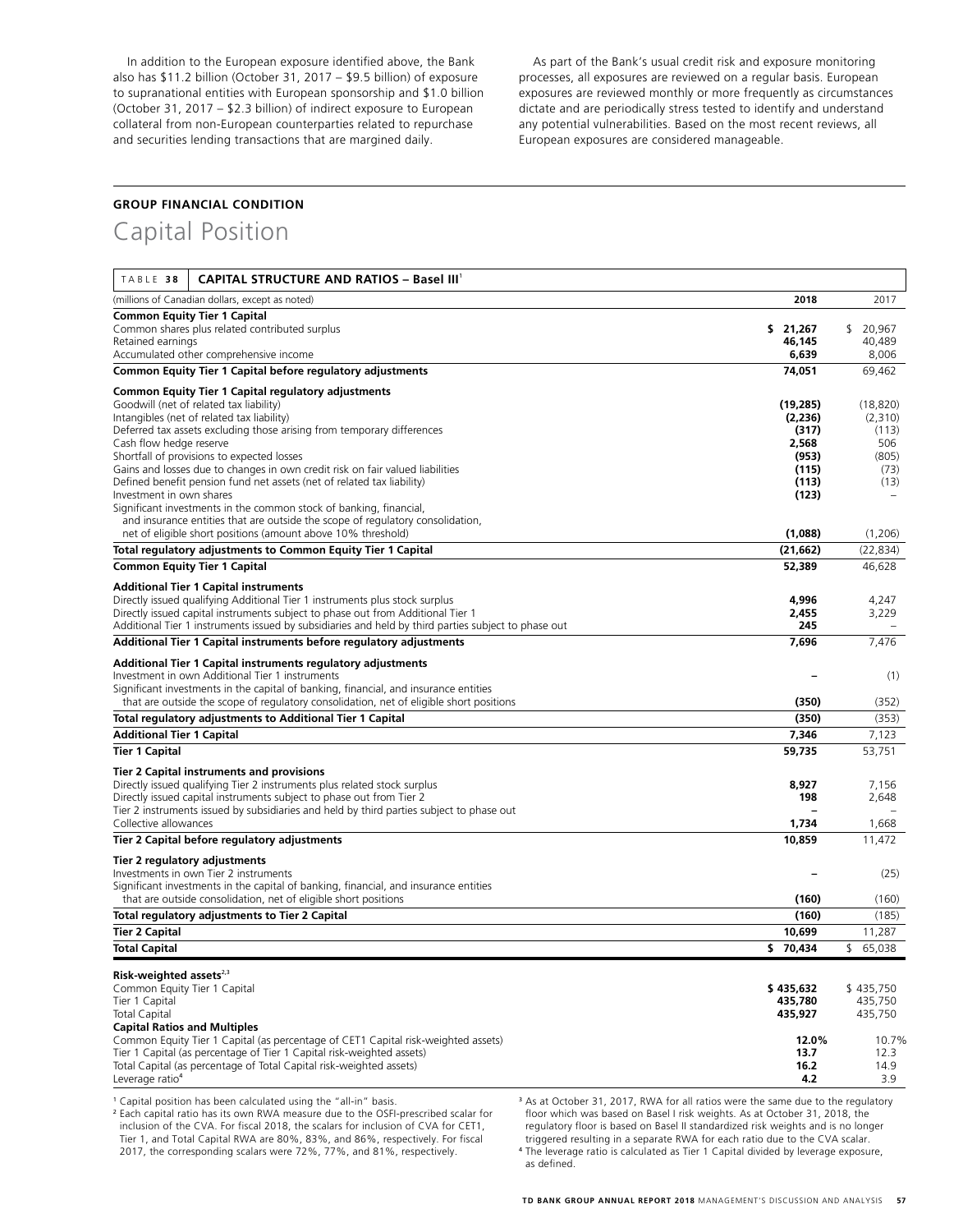#### **THE BANK'S CAPITAL MANAGEMENT OBJECTIVES**

The Bank's capital management objectives are:

- To be an appropriately capitalized financial institution as determined by:
	- **–** the Bank's Risk Appetite Statement (RAS);
	- **–** capital requirements defined by relevant regulatory authorities; and
	- **–** the Bank's internal assessment of capital requirements consistent with the Bank's risk profile and risk tolerance levels.
- To have the most economically achievable weighted-average cost of capital, consistent with preserving the appropriate mix of capital elements to meet targeted capitalization levels.
- To ensure ready access to sources of appropriate capital,
- at reasonable cost, in order to:
- **–** insulate the Bank from unexpected events; and
- **–** support and facilitate business growth and/or acquisitions consistent with the Bank's strategy and risk appetite.
- To support strong external debt ratings, in order to manage the Bank's overall cost of funds and to maintain accessibility to required funding.

These objectives are applied in a manner consistent with the Bank's overall objective of providing a satisfactory return on shareholders' equity.

## **CAPITAL SOURCES**

The Bank's capital is primarily derived from common shareholders and retained earnings. Other sources of capital include the Bank's preferred shareholders and holders of the Bank's subordinated debt.

## **CAPITAL MANAGEMENT**

The Treasury and Balance Sheet Management (TBSM) group manages capital for the Bank and is responsible for forecasting and monitoring compliance with capital targets. The Board of Directors (the "Board") oversees capital adequacy risk management.

The Bank continues to hold sufficient capital levels to ensure that flexibility is maintained to grow operations, both organically and through strategic acquisitions. The strong capital ratios are the result of the Bank's internal capital generation, management of the balance sheet, and periodic issuance of capital securities.

## **ECONOMIC CAPITAL**

Economic capital is the Bank's internal measure of capital requirements and is one of the key components in the Bank's assessment of internal capital adequacy. Economic capital is comprised of both risk-based capital required to fund losses that could occur under extremely adverse economic or operational conditions and investment capital utilized to fund acquisitions or investments to support future earnings growth.

The Bank uses internal models to determine the amount of riskbased capital required to support the risks resulting from the Bank's business operations. Characteristics of these models are described in the "Managing Risk" section of this document. The objective of the Bank's economic capital framework is to hold risk-based capital to cover unexpected losses in a manner consistent with the Bank's capital management objectives.

The Bank operates its capital regime under the Basel Capital Framework. Consequently, in addition to addressing Pillar 1 risks covering credit risk, market risk, and operational risk, the Bank's economic capital framework captures other material Pillar 2 risks including non-trading market risk for the retail portfolio (interest rate risk in the banking book), additional credit risk due to concentration (commercial and wholesale portfolios) and risks classified as "Other", namely business risk, insurance risk, and risks associated with the Bank's significant investments. The framework also captures diversification benefits across risk types and business segments.

Please refer to the "Economic Capital and Risk-Weighted Assets by Segment" section for a business segment breakdown of the Bank's economic capital.

#### **REGULATORY CAPITAL**

Capital requirements of the Basel Committee on Banking Supervision (BCBS) are commonly referred to as Basel III. Under Basel III, Total Capital consists of three components, namely CET1, Additional Tier 1, and Tier 2 Capital. Risk sensitive regulatory capital ratios are calculated by dividing CET1, Tier 1, and Total Capital by their respective RWA, inclusive of any minimum requirements outlined under the regulatory floor. In 2015, Basel III implemented a non-risk sensitive leverage ratio to act as a supplementary measure to the risk-sensitive capital requirements. The objective of the leverage ratio is to constrain the build-up of excess leverage in the banking sector. The leverage ratio is calculated by dividing Tier 1 Capital by leverage exposure which is primarily comprised of on-balance sheet assets with adjustments made to derivative and securities financing transaction exposures, and credit equivalent amounts of off-balance sheet exposures.

### *OSFI's Capital Requirements under Basel III*

OSFI's Capital Adequacy Requirements (CAR) guideline details how the Basel III capital rules apply to Canadian banks.

Effective January 1, 2014, the CVA capital charge is to be phased in over a five year period based on a scalar approach. For fiscal 2018, the scalars for inclusion of the CVA for CET1, Tier 1, and Total Capital RWA are 80%, 83%, and 86%, respectively. All of the above scalars will increase to 100% in 2019 for the CET1, Tier 1 and Total Capital ratio calculations.

Effective January 1, 2013, all newly issued non-common Tier 1 and Tier 2 Capital instruments must include non-viability contingent capital (NVCC) provisions to qualify as regulatory capital. NVCC provisions require the conversion of non-common capital instruments into a variable number of common shares of the Bank upon the occurrence of a trigger event as defined in the guidance. Existing non-common Tier 1 and Tier 2 capital instruments which do not include NVCC provisions are non-qualifying capital instruments and are subject to a phase-out period which began in 2013 and ends in 2022.

The CAR guideline contains two methodologies for capital ratio calculation: (1) the "transitional" method; and (2) the "all-in" method. The minimum CET1, Tier 1, and Total Capital ratios, based on the "all-in" method, are 4.5%, 6.0%, and 8.0%, respectively. OSFI expects Canadian banks to include an additional capital conservation buffer of 2.5%, effectively raising the CET1, Tier 1 Capital, and Total Capital ratio minimum requirements to 7.0%, 8.5%, and 10.5%, respectively.

In March 2013, OSFI designated the six major Canadian banks as domestic systemically important banks (D-SIBs), for which a 1% common equity capital surcharge is in effect from January 1, 2016. As a result, the six Canadian banks designated as D-SIBs, including TD, are required to meet an "all-in" Pillar 1 target CET1, Tier 1, and Total Capital ratios of 8.0%, 9.5%, and 11.5%, respectively.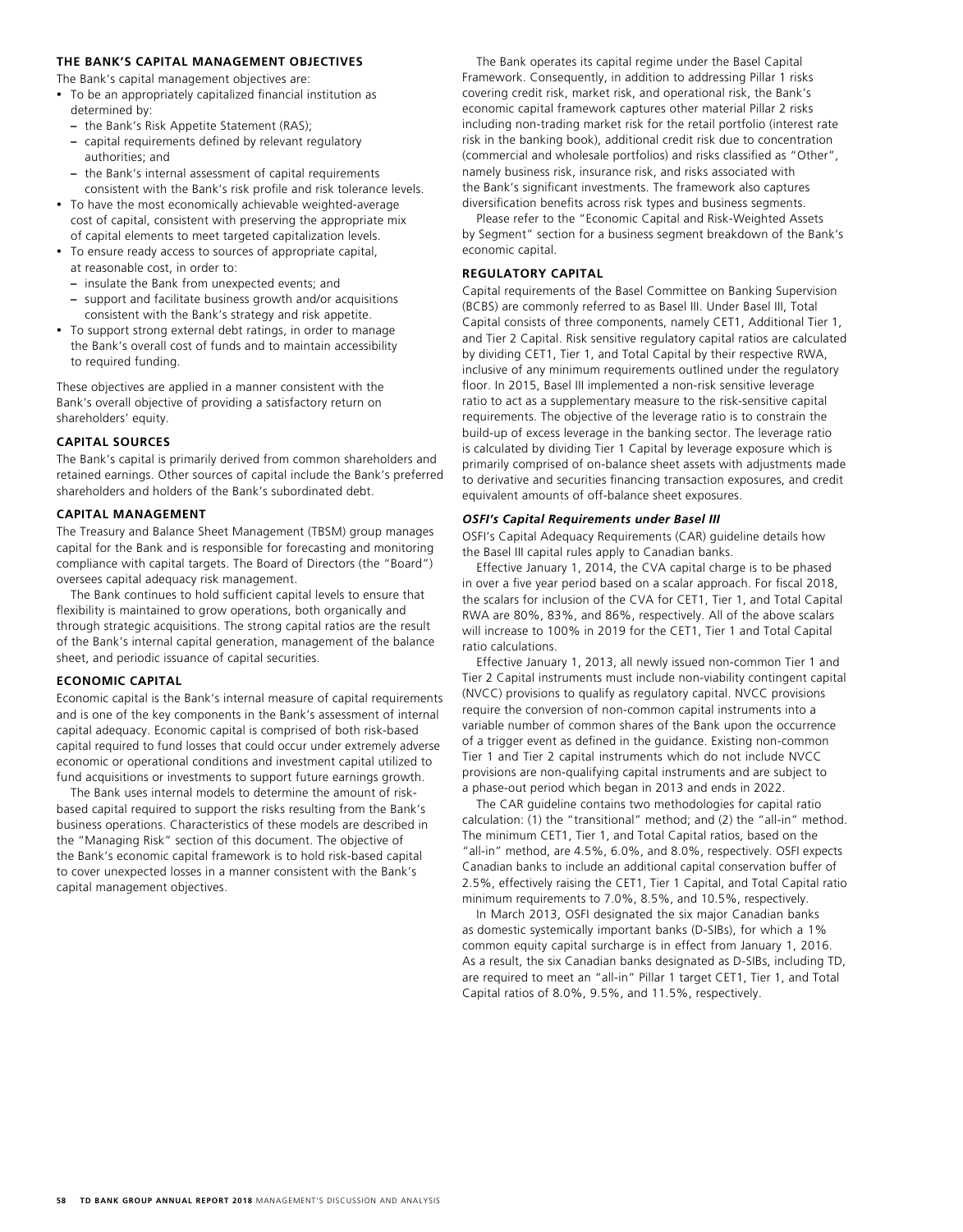At the discretion of OSFI, a common equity countercyclical capital buffer (CCB) within a range of 0% to 2.5% may be imposed. The primary objective of the CCB is to protect the banking sector against future potential losses resulting from periods of excess aggregate credit growth that have often been associated with the build-up of system-wide risk. The CCB is an extension of the capital conservation buffer and must be met with CET1 capital. The CCB is calculated using the weighted-average of the buffers deployed in Canada and across BCBS member jurisdictions and selected non-member jurisdictions to which the bank has private sector credit exposures.

Effective November 1, 2017, OSFI required D-SIBs and foreign bank subsidiaries in Canada to comply with the CCB regime, phased-in according to the transitional arrangements. As a result, the maximum countercyclical buffer relating to foreign private sector credit exposures was capped at 1.25% of total RWA in the first quarter of 2017 and increases each subsequent year by an additional 0.625%, to reach its final maximum of 2.5% of total RWA in the first quarter of 2019. As at October 31, 2018, the CCB is only applicable to private sector credit exposures located in Hong Kong, Sweden, Norway, and the United Kingdom. Based on the allocation of exposures and buffers currently in place in Hong Kong, Sweden, Norway, and the United Kingdom, the Bank's countercyclical buffer requirement is 0% as at October 31, 2018.

On June 25, 2018, OSFI provided greater transparency related to previously undisclosed Pillar 2 CET1 capital buffer through the introduction of the public Domestic Stability Buffer (DSB). The DSB is held by D-SIBs against Pillar 2 risks associated with systemic vulnerabilities including, but not limited to: i) Canadian consumer indebtedness; ii) asset imbalances in the Canadian market; and iii) Canadian institutional indebtedness. The level of the buffer ranges between 0% and 2.5% of total RWA and must be met with CET1 Capital. The current buffer is set at 1.5%, effectively raising the CET1 target to 9.5%. At a minimum, OSFI will review the buffer semi-annually and any changes will be made public. A breach of the buffer will not automatically constrain capital distributions; however, OSFI will require a remediation plan.

Effective in the second quarter of 2018, OSFI implemented a revised methodology for calculating the regulatory capital floor. The revised floor is based on the standardized approach (TSA), with the floor factor transitioned in over three quarters. The factor increased from 70% in the second quarter of 2018, to 72.5% in the third quarter, and 75% in the current quarter. The Bank is not constrained by the capital floor.

The leverage ratio is calculated as per OSFI's Leverage Requirements guideline and has a regulatory minimum requirement of 3.0%.

## *Capital Position and Capital Ratios*

The Basel framework allows qualifying banks to determine capital levels consistent with the way they measure, manage, and mitigate risks. It specifies methodologies for the measurement of credit, market, and operational risks. The Bank uses the advanced approaches for the majority of its portfolios. Effective the third quarter of 2016, OSFI approved the Bank to calculate the majority of the retail portfolio credit RWA in the U.S. Retail segment using the Advanced Internal Ratings Based (AIRB) approach. The remaining assets in the U.S. Retail segment continue to use TSA for credit risk.

For accounting purposes, IFRS is followed for consolidation of subsidiaries and joint ventures. For regulatory capital purposes, insurance subsidiaries are deconsolidated and reported as a deduction from capital. Insurance subsidiaries are subject to their own capital adequacy reporting, such as OSFI's Minimum Continuing Capital Surplus Requirements and Minimum Capital Test. Currently, for regulatory capital purposes, all the entities of the Bank are either consolidated or deducted from capital and there are no entities from which surplus capital is recognized.

Some of the Bank's subsidiaries are individually regulated by either OSFI or other regulators. Many of these entities have minimum capital requirements which they must maintain and which may limit the Bank's ability to extract capital or funds for other uses.

As at October 31, 2018, the Bank's CET1, Tier 1, and Total Capital ratios were 12.0%, 13.7%, and 16.2%, respectively. Compared with the Bank's CET1 Capital ratio of 10.7% at October 31, 2017, the CET1 Capital ratio, as at October 31, 2018, increased due to organic capital growth, implementation of the revised regulatory capital floor in the second quarter of 2018, actuarial gains on employee benefit plans primarily due to an increase in discount rates, partially offset by RWA growth across all segments, common shares repurchased, and the impact of the U.S. tax reform.

As at October 31, 2018, the Bank's leverage ratio was 4.2%. Compared with the Bank's leverage ratio of 3.9% at October 31, 2017, the leverage ratio, as at October 31, 2018, increased as capital generation and preferred share issuances were partially offset by business growth in all segments.

# *Common Equity Tier 1 Capital*

CET1 Capital was \$52.4 billion as at October 31, 2018. Strong earnings growth contributed the majority of CET1 Capital growth in the year. Capital management funding activities during the year included the common share issuance of \$518 million under the dividend reinvestment plan and from stock option exercises.

# *Tier 1 and Tier 2 Capital*

Tier 1 Capital was \$60 billion as at October 31, 2018, consisting of CET1 Capital and Additional Tier 1 Capital of \$52 billion and \$8 billion, respectively. Tier 1 Capital management activities during the year consisted of the issuance of \$350 million non-cumulative Rate Reset Preferred Shares, Series 18 and \$400 million non-cumulative Rate Reset Preferred Shares, Series 20, both of which included NVCC Provisions to ensure loss absorbency at the point of non-viability; and the redemption of Class A Preferred Shares Series S, Series T, Series Y, and Series Z, totalling \$500 million. On November 26, 2018, TD Capital Trust III (Trust III) announced its intention to redeem all of the outstanding TD Capital Trust III Securities – Series 2008 (TD CaTS III) on December 31, 2018.

Tier 2 Capital was \$10 billion as at October 31, 2018. Tier 2 Capital management activities during the year consisted of the issuance of \$1.75 billion 3.589% subordinated debentures due September 14, 2028, which included NVCC Provisions to ensure loss absorbency at the point of non-viability, the redemption of \$650 million 5.828% subordinated debentures due July 9, 2023, and the redemption of \$1.8 billion 5.763% subordinated debentures due December 18, 2106.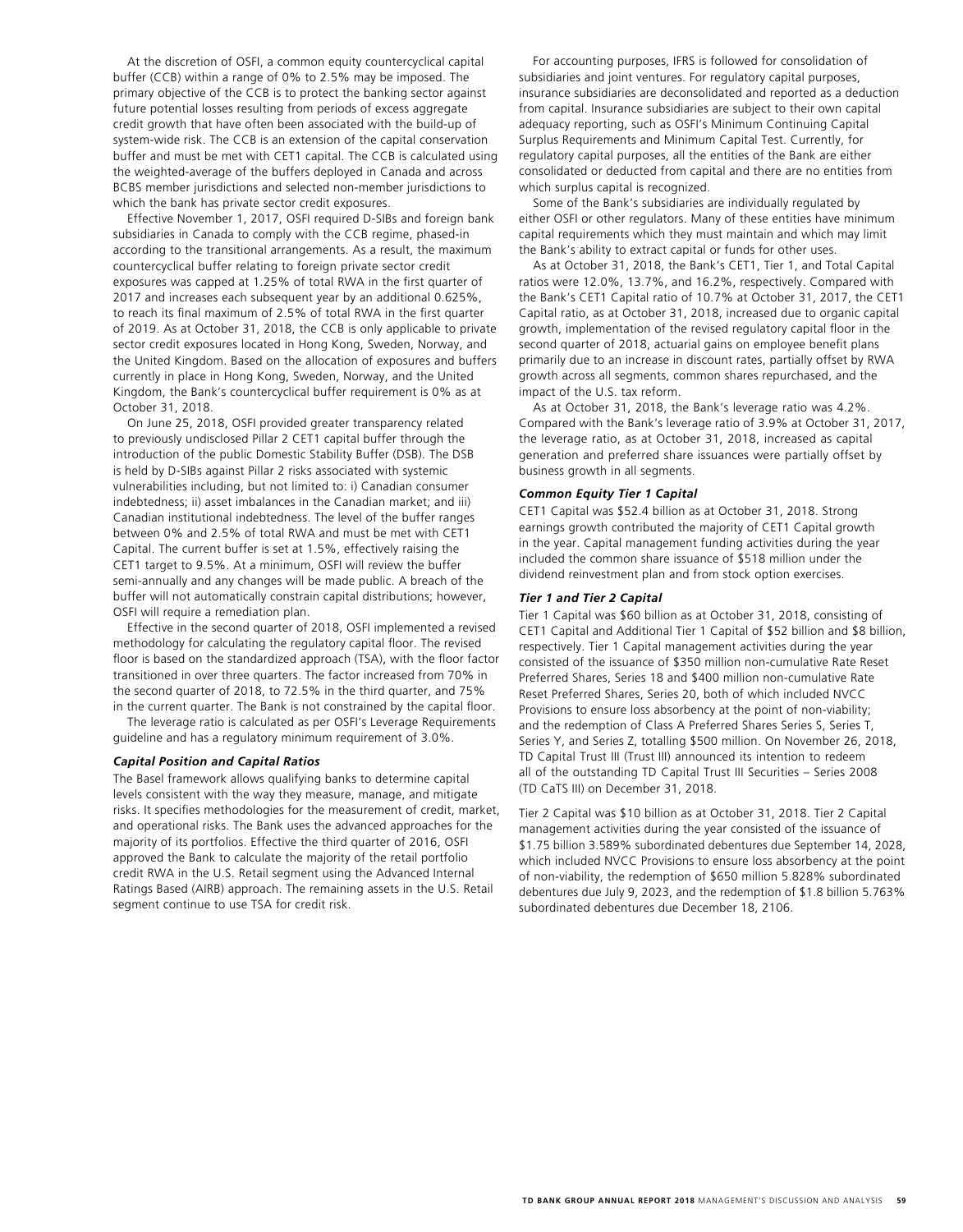# **INTERNAL CAPITAL ADEQUACY ASSESSMENT PROCESS**

The Bank's Internal Capital Adequacy Assessment Process (ICAAP) is an integrated enterprise-wide process that encompasses the governance, management, and control of risk and capital functions within the Bank. It provides a framework for relating risks to capital requirements through the Bank's capital modeling and stress testing practices which help inform the Bank's overall CAR.

The ICAAP is led by TBSM and is supported by numerous functional areas who together help assess the Bank's internal capital adequacy. This assessment ultimately represents the capacity to bear risk in congruence with the Bank's risk profile and RAS. TBSM assesses and monitors the overall adequacy of the Bank's available capital in relation to both internal and regulatory capital requirements under normal and stressed conditions.

## **DIVIDENDS**

At October 31, 2018, the quarterly dividend was \$0.67 per share, consistent with the Bank's current target payout range of 40% to 50% of adjusted earnings. Cash dividends declared and paid during the year totalled \$2.61 per share (2017 – \$2.35). For cash dividends payable on the Bank's preferred shares, refer to Note 21 of the 2018 Consolidated Financial Statements. As at October 31, 2018, 1,828 million common shares were outstanding (2017 – 1,840 million). The Bank's ability to pay dividends is subject to the requirements of the *Bank Act* and OSFI. Refer to Note 21 of the 2018 Consolidated Financial Statements for further information on dividend restrictions.

# **NORMAL COURSE ISSUER BID**

As approved by the Board on November 28, 2018, the Bank announced its intention to amend its normal course issuer bid (NCIB) for up to an additional 20 million of its common shares, subject to the approval of OSFI and the Toronto Stock Exchange (TSX). The timing and amount of any purchases under the program are subject to regulatory approvals and to management discretion based on factors such as market conditions and capital adequacy.

On April 19, 2018, the Bank announced that the TSX and OSFI approved the Bank's previously announced NCIB to repurchase for cancellation up to 20 million of the Bank's common shares. During the year ended October 31, 2018, the Bank repurchased 20 million common shares under its NCIB at an average price of \$75.07 per share for a total amount of \$1.5 billion.

The Bank had repurchased 22.98 million common shares under its previous NCIB announced in March 2017, as amended in September 2017, at an average price of \$60.78 per share for a total amount of \$1.4 billion.

# **RISK-WEIGHTED ASSETS**

Based on Basel III, RWA are calculated for each of credit risk, market risk, and operational risk. Details of the Bank's RWA are included in the following table.

| TABLE 39                                                                  | <b>COMMON EQUITY TIER 1 CAPITAL</b><br>RISK-WEIGHTED ASSETS1,2                        |                               |                        |
|---------------------------------------------------------------------------|---------------------------------------------------------------------------------------|-------------------------------|------------------------|
| (millions of Canadian dollars)                                            |                                                                                       |                               | As at                  |
|                                                                           |                                                                                       | October 31 October 31<br>2018 | 2017                   |
| <b>Credit risk</b>                                                        |                                                                                       |                               |                        |
| Retail<br>Residential secured                                             |                                                                                       | \$<br>31,280 $$$              | 30,500                 |
| Qualifying revolving retail<br>Other retail<br>Non-retail                 |                                                                                       | 29,276<br>44,564              | 19,432<br>45,300       |
| Corporate<br>Sovereign                                                    |                                                                                       | 182,685<br>8,370              | 168,119<br>7,618       |
| <b>Bank</b><br><b>Securitization exposures</b><br><b>Equity exposures</b> |                                                                                       | 9,001<br>13,142<br>1,173      | 8,275<br>14.442<br>805 |
|                                                                           | Exposures subject to standardized or<br>Internal Ratings Based (IRB) approaches       | 319,491                       | 294,491                |
|                                                                           | Adjustment to IRB RWA for scaling factor<br>Other assets not included in standardized | 10,189                        | 8,615                  |
| or IRB approaches<br>Total credit risk                                    |                                                                                       | 40,364                        | 36,687                 |
| <b>Market risk</b>                                                        |                                                                                       | 370,044<br>13,213             | 339,793<br>14.020      |
| <b>Operational risk</b><br><b>Regulatory floor</b>                        |                                                                                       | 52,375                        | 48.392<br>33,545       |
| Total                                                                     |                                                                                       | \$435,632 \$435.750           |                        |

<sup>1</sup> Each capital ratio has its own RWA measure due to the OSFI-prescribed scalar for inclusion of the CVA. For fiscal 2018, the scalars for inclusion of CVA for CET1, Tier 1 and Total Capital RWA are 80%, 83%, and 86%, respectively. For fiscal 2017, the scalars were 72%, 77%, and 81%, respectively. <sup>2</sup> As at October 31, 2017, RWA for all ratios were the same due to the regulatory floor which was based on Basel I risk weights. As at October 31, 2018, the regulatory floor is based on Basel II standardized risk weights and is no longer triggered resulting in a separate RWA for each ratio due to the CVA.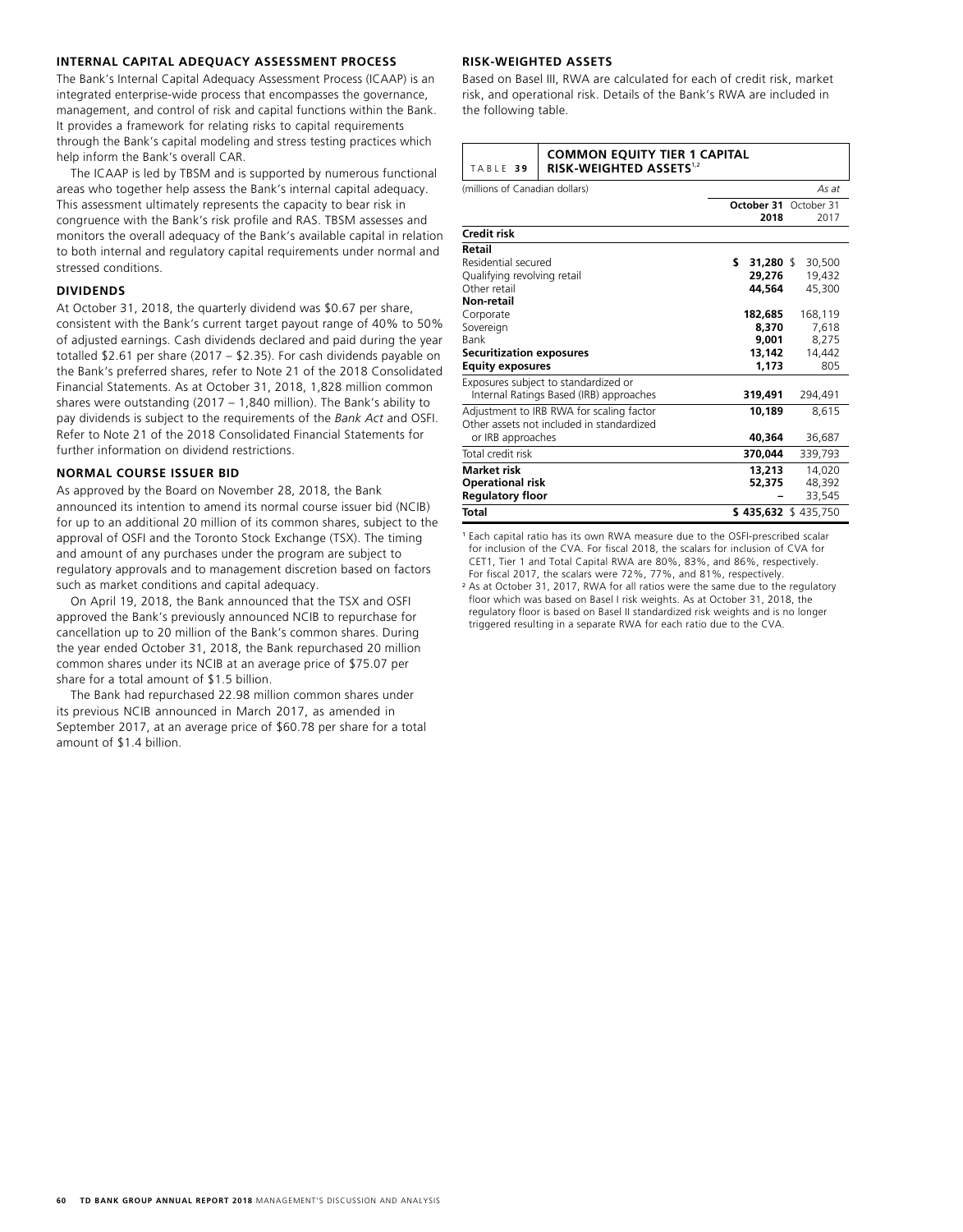# **ECONOMIC CAPITAL AND RISK-WEIGHTED ASSETS BY SEGMENT**

The following chart provides a breakdown of the Bank's RWA and economic capital as at October 31, 2018. RWA reflects capital requirements assessed based on regulatory prescribed rules for credit risk, trading market risk, and operational risk. Economic capital reflects the Bank's internal view of capital requirements for these risks as well

as risks not captured within the assessment of RWA as described in the "Economic Capital" section of this document. The results shown in the chart do not reflect attribution of goodwill and intangibles. For additional information on the risks highlighted below, refer to the "Managing Risk" section of this document.



<sup>1</sup> Amounts are in millions of Canadian dollars

2 U.S. Retail includes TD Ameritrade in Other Risks for Economic Capital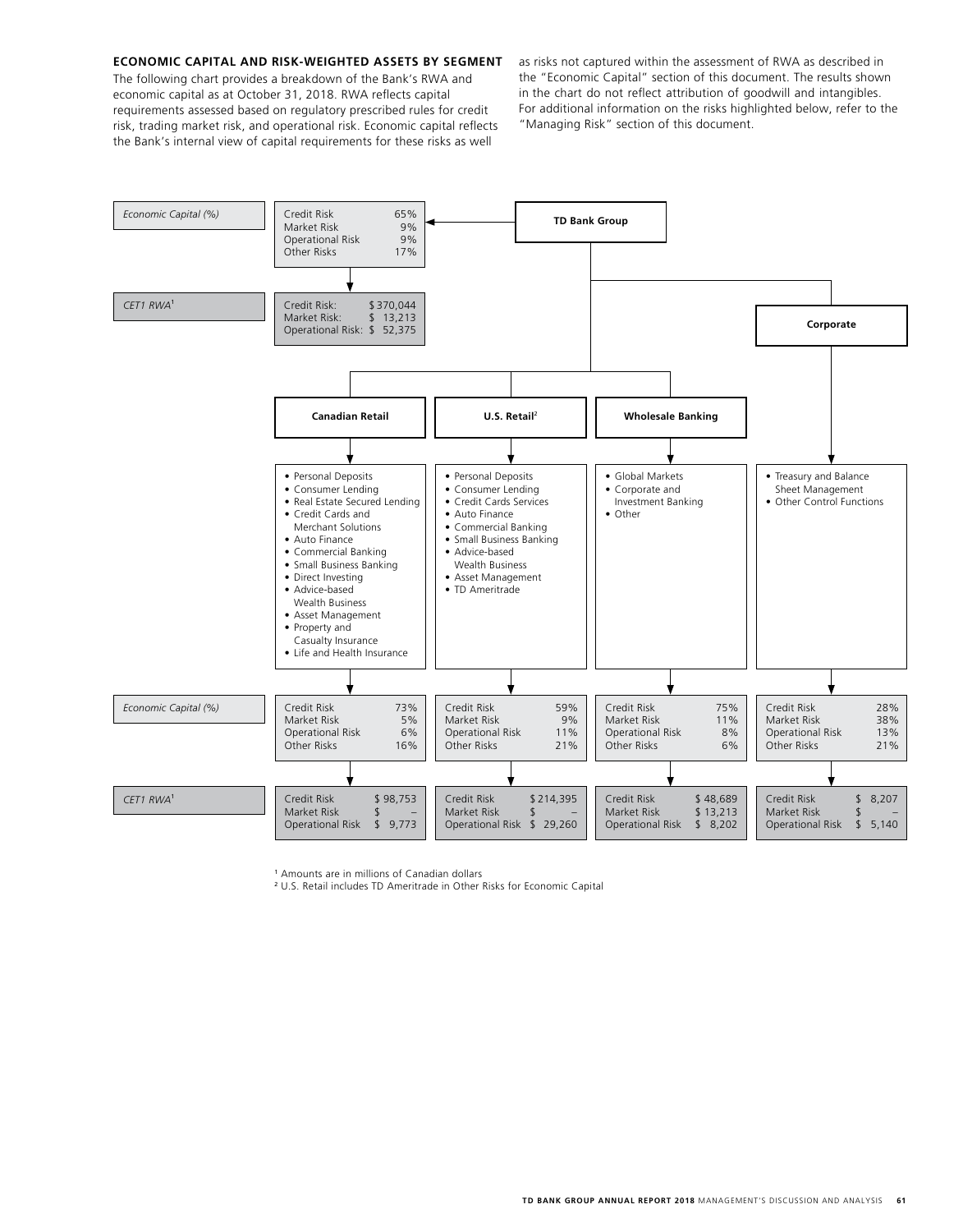| TABLE 40<br><b>EQUITY AND OTHER SECURITIES'</b>  |                                                            |                           |         |  |  |  |
|--------------------------------------------------|------------------------------------------------------------|---------------------------|---------|--|--|--|
|                                                  | (millions of shares/units, except as noted)                |                           | As at   |  |  |  |
|                                                  |                                                            | October 31 October 31     |         |  |  |  |
|                                                  |                                                            | 2018                      | 2017    |  |  |  |
|                                                  |                                                            | Number of Number of       |         |  |  |  |
|                                                  |                                                            | shares/units shares/units |         |  |  |  |
| Common shares outstanding                        |                                                            | 1,830.4                   | 1,842.5 |  |  |  |
| Treasury shares - common                         |                                                            | (2.1)                     | (2.9)   |  |  |  |
| <b>Total common shares</b>                       |                                                            | 1,828.3                   | 1,839.6 |  |  |  |
| <b>Stock options</b>                             |                                                            |                           |         |  |  |  |
| Vested                                           |                                                            | 4.7                       | 5.4     |  |  |  |
| Non-vested                                       |                                                            | 8.4                       | 8.9     |  |  |  |
| Preferred shares - Class A                       |                                                            |                           |         |  |  |  |
| Series S <sup>2</sup>                            |                                                            |                           | 5.4     |  |  |  |
| Series T <sup>3</sup>                            |                                                            |                           | 4.6     |  |  |  |
| Series Y <sup>4</sup>                            |                                                            |                           | 5.5     |  |  |  |
| Series Z <sup>5</sup>                            |                                                            |                           | 4.5     |  |  |  |
| Series 1                                         |                                                            | 20.0                      | 20.0    |  |  |  |
| Series 3                                         |                                                            | 20.0                      | 20.0    |  |  |  |
| Series 5                                         |                                                            | 20.0                      | 20.0    |  |  |  |
| Series 7                                         |                                                            | 14.0                      | 14.0    |  |  |  |
| Series 9                                         |                                                            | 8.0                       | 8.0     |  |  |  |
| Series 11                                        |                                                            | 6.0                       | 6.0     |  |  |  |
| Series 12                                        |                                                            | 28.0                      | 28.0    |  |  |  |
| Series 14                                        |                                                            | 40.0                      | 40.0    |  |  |  |
| Series 16                                        |                                                            | 14.0                      | 14.0    |  |  |  |
| Series 18 <sup>6</sup><br>Series 20 <sup>7</sup> |                                                            | 14.0<br>16.0              |         |  |  |  |
|                                                  |                                                            |                           |         |  |  |  |
| Total preferred shares - equity                  |                                                            | 200.0                     | 190.0   |  |  |  |
| Treasury shares - preferred                      |                                                            | (0.3)                     | (0.3)   |  |  |  |
| <b>Total preferred shares</b>                    |                                                            | 199.7                     | 189.7   |  |  |  |
|                                                  | <b>Capital Trust Securities</b> (thousands of shares)      |                           |         |  |  |  |
|                                                  | Trust units issued by TD Capital Trust III:                |                           |         |  |  |  |
|                                                  | TD Capital Trust III Securities - Series 2008 <sup>8</sup> | 1,000.0                   | 1,000.0 |  |  |  |
|                                                  | Debt issued by TD Capital Trust IV:                        |                           |         |  |  |  |
|                                                  | TD Capital Trust IV Notes - Series 1                       | 550.0                     | 550.0   |  |  |  |
|                                                  | TD Capital Trust IV Notes - Series 2                       | 450.0                     | 450.0   |  |  |  |
|                                                  | TD Capital Trust IV Notes - Series 3                       | 750.0                     | 750.0   |  |  |  |

<sup>1</sup> For further details, including the principal amount, conversion and exchange features, and distributions, refer to Note 21 of the 2018 Consolidated Financial Statements.

- <sup>2</sup> On July 31, 2018, the Bank redeemed all of its 5.4 million outstanding Class A First Preferred Shares, Series S ("Series S Shares"), at the redemption price of \$25.00 per Series S Share, for total redemption costs of approximately \$135 million.
- <sup>3</sup> On July 31, 2018, the Bank redeemed all of its 4.6 million outstanding Class A First Preferred Shares, Series T ("Series T Shares"), at the redemption price of \$25.00 per Series T Share, for total redemption costs of approximately \$115 million.
- <sup>4</sup> On October 31, 2018, the Bank redeemed all of its 5.5 million outstanding Class A First Preferred Shares, Series Y ("Series Y Shares"), at a redemption price of \$25.00 per Series Y Share, for total redemption costs of approximately \$137 million.
- <sup>5</sup> On October 31, 2018, the Bank redeemed all of its 4.5 million outstanding Class A First Preferred Shares, Series Z ("Series Z Shares"), at a redemption price of \$25.00 per Series Z Share, for total redemption costs of approximately \$113 million.
- <sup>6</sup> Non-Cumulative 5-Year Rate Reset Preferred Shares (NVCC), Series 18 (the "Series 18 Shares") issued by the Bank on March 14, 2018, at a price of \$25 per share, with quarterly non-cumulative cash dividends on these shares, if declared, payable at a per annum rate of 4.7% for the initial period ending April 30, 2023. Thereafter, the dividend rate will reset every five years equal to the then five-year Government of Canada bond yield plus 2.7%. Holders of these shares will have the right to convert their shares into non-cumulative NVCC Floating Rate Preferred Shares, Series 19, subject to certain conditions, on April 30, 2023, and on April 30 every five years thereafter. Holders of the Series 19 Shares will be entitled to receive quarterly floating rate dividends, if declared, at a rate equal to the three-month Government of Canada Treasury Bill yield plus 2.7%. The Series 18 Shares are redeemable by the Bank, subject to regulatory consent, at \$25 per share on April 30, 2023, and on April 30 every five years thereafter.
- <sup>7</sup> Non-Cumulative 5-Year Rate Reset Preferred Shares (NVCC), Series 20 (the "Series 20 Shares") issued by the Bank on September 13, 2018, at a price of \$25 per share, with quarterly non-cumulative cash dividends on these shares, if declared, payable at a per annum rate of 4.75% for the initial period ending October 31, 2023. Thereafter, the dividend rate will reset every five years equal to the then five-year Government of Canada bond yield plus 2.59%. Holders of these shares will have the right to convert their shares into non-cumulative NVCC Floating Rate Preferred Shares, Series 21, subject to certain conditions, on October 31, 2023, and on October 31 every five years thereafter. Holders of the Series 21 Shares will be entitled to receive quarterly floating rate dividends, if declared, at a rate equal to the three-month Government of Canada Treasury Bill yield plus 2.59%. The Series 20 Shares are redeemable by the Bank, subject to regulatory consent, at \$25 per share on October 31, 2023, and on October 31 every five years thereafter.
- <sup>8</sup> On November 26, 2018, Trust III announced its intention to redeem all of the outstanding TD CaTS III on December 31, 2018.

Preferred shares Series 1, 3, 5, 7, 9, 11, 12, 14, 16, 18, and 20 include NVCC provisions. If a NVCC trigger event were to occur, the maximum number of common shares that could be issued, assuming there are no declared and unpaid dividends on the respective series of preferred shares at the time of conversion, would be 1.0 billion in aggregate.

For NVCC subordinated notes and debentures, if a NVCC trigger event were to occur, the maximum number of common shares that could be issued, assuming there is no accrued and unpaid interest on the respective subordinated notes and debentures, would be 2,550 million in aggregate. The following subordinated debentures contain NVCC provisions: the 2.692% subordinated debentures due June 24, 2025, 2.982% subordinated debentures due September 30, 2025, 3.589% subordinated debentures due September 14, 2028, 3.224% subordinated debentures due July 25, 2029, 4.859% subordinated debentures due March 4, 2031, and the 3.625% subordinated debentures due September 15, 2031. Refer to Note 19 of the Bank's 2018 Consolidated Financial Statements for additional details.

#### *Future Regulatory Capital Developments*

In October 2018, OSFI released the final revised CAR guideline for implementation in the first quarter of 2019. The main revisions relate to the domestic implementation of TSA to counterparty credit risk (SA-CCR), capital requirements for bank exposures to central counterparties, as well as revisions to the securitization framework. SA-CCR includes a comprehensive, non-modelled approach for measuring counterparty credit risk of derivatives and long settlement transactions. The guideline allows a scalar of 0.7 to be applied to SA-CCR exposures that impact the CVA risk capital charge from the first quarter of 2019 to the fourth quarter of 2021. The revised securitization framework includes a revised hierarchy to determine capital treatment, and preferential capital treatment for transactions that meet the simple, transparent, and comparable criteria. Upon implementation, the securitization framework allows grandfathering of the current capital treatment, for one year, through an adjustment to risk-weighted assets that effectively eliminates the initial impact of implementation of the revisions.

In October 2018, OSFI released the final Leverage Requirements guideline, and in November 2019, OSFI issued the final Leverage Ratio Disclosure Requirements. The revisions align the leverage requirements and disclosures to changes made to the CAR guideline, and are effective in the first quarter of 2019.

In October 2018, BCBS issued a consultative document seeking views on whether a targeted and limited revision to the treatment of client cleared derivatives in the calculation of the leverage ratio exposure measure may be warranted. The BCBS is also seeking views on the merits of introducing a requirement for initial margin, that is eligible for offsetting client cleared derivative exposure, be subject to segregation criteria.

In August 2018, OSFI provided notification to the Bank setting a supervisory target Total Loss Absorbing Capacity (TLAC) ratio at 23.0% of RWA, inclusive of the DSB, and the minimum TLAC leverage ratio at 6.75%. This is pursuant to the final guideline on TLAC issued by OSFI in April 2018. Beginning the first quarter of 2022, D-SIBs will be expected to meet the supervisory target TLAC requirements. Investments in TLAC issued by global systemically important banks (G-SIBs) or Canadian D-SIBs may be required to be deducted from capital.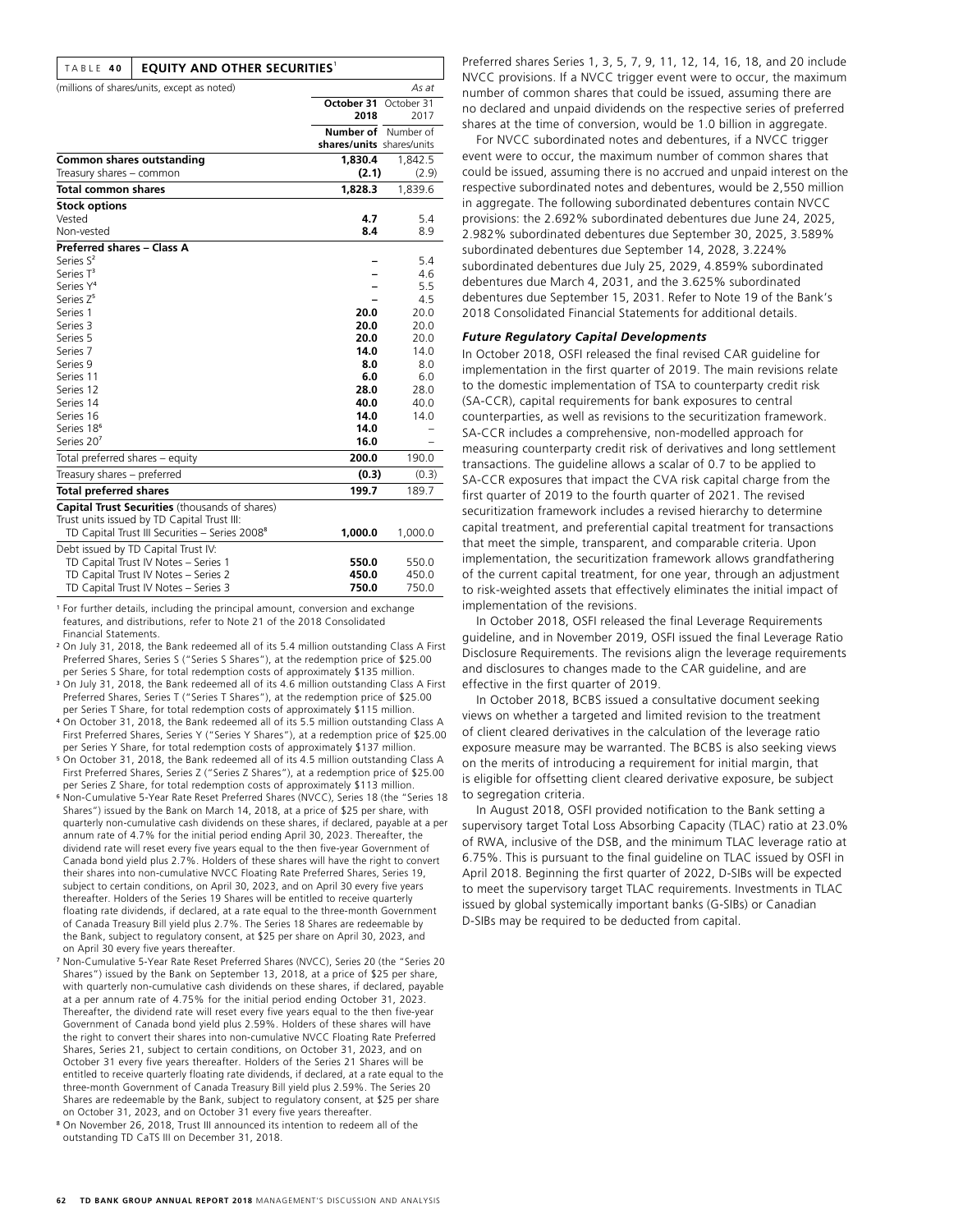In July 2018, OSFI released a discussion paper on the proposed implementation of the Basel III reforms for public consultation. The discussion paper sets out OSFI's proposed policy direction and timelines for domestic implementation. The BCBS issued the finalized Basel III reforms in December 2017. The reforms include: i) a revised internal ratings-based approach for credit risk where the use of the internal models are constrained by placing limits on certain inputs and the option to use AIRB for certain asset classes has been removed; ii) a revised standardized approach for credit risk that is more granular and risk-sensitive; iii) replacement of the CVA framework with new standardized and basic approaches; iv) streamlining the existing operational risk framework to a risk-sensitive standardized approach which will replace existing methodologies; v) revisions to the measurement of the leverage ratio and introduction of a leverage ratio buffer for G-SIBs; vi) the implementation of the adoption of the minimum capital requirements for market risk (Fundamental Review of the Trading Book); and vii) an aggregate output floor based on the revised Basel III standardized approaches. The reforms are effective the first quarter of 2022, with the standardized output floor having an added five-year phased implementation period until 2027.

In May 2018 OSFI issued final guidelines on TLAC Disclosure Requirements and Capital Disclosure Requirements. Together, these guidelines set out the TLAC disclosure requirements for Canadian D-SIBs. The disclosure requirements are effective in the first quarter of 2019.

In March 2018, BCBS issued a consultative document on revisions to the minimum capital requirements for market risk. The key aspects of the proposal include changes to the measurement of TSA, and recalibration of standardized approach risk weights for general interest rate risk, equity risk, and foreign exchange risk. The proposal also includes revisions to the assessment process to determine whether internal risk management models appropriately reflect the risks of trading desks.

In February 2018, BCBS issued a consultative document "Pillar 3 disclosure requirements – updated framework". Proposed disclosure changes arising from the finalization of the Basel III reforms include credit risk, operational risk, the leverage ratio, key metrics, and benchmarking RWA internal model outcomes. The proposal also contains new disclosure requirements on asset encumbrance and capital distribution constraints. The proposal seeks views on the scope of application of the disclosure requirement on the composition of regulatory capital that was introduced in the final standard on Phase 2 of the Pillar 3 Disclosure Requirements. Together with the first phase and second phase of the revised Pillar 3 disclosure requirements, the proposed disclosure requirements would comprise the single Pillar 3 framework.

In December 2017, BCBS issued a discussion paper on the regulatory treatment of sovereign exposures. The purpose of the discussion paper is to seek views of stakeholders to inform the BCBS analysis on the treatment of sovereign exposures. The discussion paper clarifies the definitions of different sovereign entities, addresses inherent sovereign risk, and presents various ideas related to the treatment of sovereign exposures. The BCBS has not reached a consensus on the changes to the treatment of sovereign exposures and has therefore not issued a consultative document at this time.

In October 2017, BCBS issued final guidelines on identification and management of step-in risk. Step-in risk is the risk that the bank decides to provide financial support to an unconsolidated entity that is facing stress, in the absence of, or in excess of, any contractual obligations. The guideline requires banks to define the scope of entities to be evaluated, self-assess step-in risk within the scope, and

report to supervisor. For step-in risk identified, banks need to estimate the potential impact on liquidity and capital positions and determine the appropriate internal risk management actions. The framework entails no automatic Pillar 1 capital or liquidity charge additional to the existing Basel standards. The guidelines are expected to be implemented by 2020.

In March 2017, BCBS issued the final standard on Phase 2 of the Pillar 3 Disclosure Requirements. The final standard consolidates all existing and prospective BCBS disclosure requirements into the Pillar 3 framework, prescribes enhanced disclosure of key prudential metrics, and for banks which record prudent valuation adjustments, a new disclosure requirement for a granular breakdown of how the adjustments are calculated. The standard also includes new disclosure requirements for the total loss-absorbing capital regime for G-SIBs and revised disclosure requirements for market risk. The implementation date for these disclosure requirements will be determined when OSFI issues Phase 2 of the Pillar 3 Disclosure Requirements. The BCBS has commenced Phase 3, the final phase of the Pillar 3 review. The objectives of Phase 3 is to develop disclosure requirements for standardized RWA to benchmark internally modelled capital requirements, asset encumbrances, operational risk, and ongoing policy reforms.

#### *Global Systemically Important Banks Disclosures*

In July 2013, the BCBS issued an update to the final rules on G-SIBs and outlined the G-SIB assessment methodology which is based on the submissions of the largest global banks. Twelve indicators are used in the G-SIB assessment methodology to determine systemic importance. The score for a particular indicator is calculated by dividing the individual bank value by the aggregate amount for the indicator summed across all banks included in the assessment. Accordingly, an individual bank's ranking is reliant on the results and submissions of other global banks. The update also provided clarity on the public disclosure requirements of the twelve indicators used in the assessment methodology. As per OSFI's revised Advisory issued September 2015, the Canadian banks that have been designated as D-SIBs are also required by OSFI to publish, at a minimum, the twelve indicators used in the G-SIB indicator-based assessment framework. Public disclosure of financial year-end data is required annually, no later than the date of a bank's first quarter public disclosure of shareholder financial data in the following year.

In July 2018, BCBS issued a revised G-SIB framework; G-SIBs: revised assessment methodology and the higher loss absorbency requirement. The new assessment methodology introduces a trading volume indicator and modifies the weights in the substitutability category, amends the definition of cross-jurisdictional indicators, extends the scope of consolidation to insurance subsidiaries, and provides further guidance on bucket migration and associated loss absorbency surcharges. The revised methodology is expected to be implemented in 2021.

Based on 2017 fiscal year indicators, the Bank was not designated a G-SIB in November 2018. TD's 2018 fiscal year indicators will be included in the Bank's first quarter of 2019 Report to Shareholders.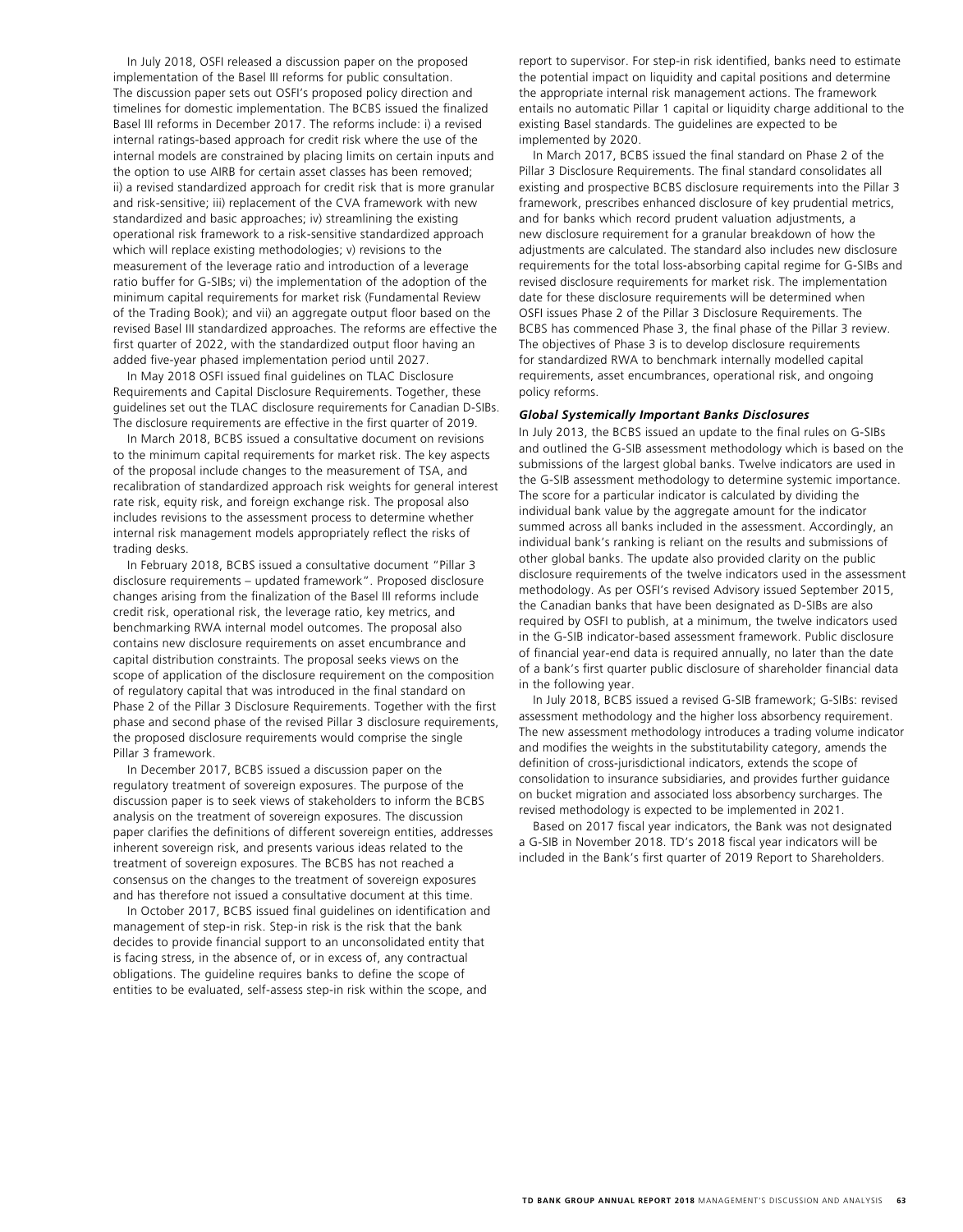# **GROUP FINANCIAL CONDITION**

# Securitization and Off-Balance Sheet Arrangements

In the normal course of operations, the Bank engages in a variety of financial transactions that, under IFRS, are either not recorded on the Bank's Consolidated Balance Sheet or are recorded in amounts that differ from the full contract or notional amounts. These off-balance sheet arrangements involve, among other risks, varying elements of market, credit, and liquidity risks which are discussed in the "Managing Risk" section of this document. Off-balance sheet arrangements are generally undertaken for risk management, capital management, and funding management purposes and include securitizations, contractual obligations, and certain commitments and guarantees.

# **STRUCTURED ENTITIES**

TD carries out certain business activities through arrangements with structured entities, including special purpose entities (SPEs). The Bank uses SPEs to raise capital, obtain sources of liquidity by securitizing certain of the Bank's financial assets, to assist TD's clients in securitizing their financial assets, and to create investment products for the Bank's clients. Securitizations are an important part of the financial markets, providing liquidity by facilitating investor access to specific portfolios of assets and risks. Refer to Note 2 and Note 10 of the 2018 Consolidated Financial Statements for further information regarding the Bank's involvement with SPEs.

# *Securitization of Bank-Originated Assets*

The Bank securitizes residential mortgages, business and government loans, credit card loans, and personal loans to enhance its liquidity position, to diversify sources of funding, and to optimize the management of the balance sheet.

The Bank securitizes residential mortgages under the National Housing Act Mortgage-Backed Securities (NHA MBS) program sponsored by the Canada Mortgage and Housing Corporation (CMHC). The securitization of the residential mortgages with the CMHC does not qualify for derecognition and the mortgages remain on the Bank's Consolidated Balance Sheet. Additionally, the Bank securitizes credit card and personal loans by selling them to Bank-sponsored SPEs that are consolidated by the Bank. The Bank also securitizes U.S. residential mortgages with U.S. government-sponsored entities which qualify for derecognition and are removed from the Bank's Consolidated Balance Sheet. Refer to Notes 9 and 10 of the 2018 Consolidated Financial Statements for further information.

# **EXPOSURES SECURITIZED BY THE BANK AS ORIGINATOR**<sup>1</sup> TABLE **4 1**

| (millions of Canadian dollars)                                                                                                                |                       |                                                                    |                                            |                       | As at                                         |
|-----------------------------------------------------------------------------------------------------------------------------------------------|-----------------------|--------------------------------------------------------------------|--------------------------------------------|-----------------------|-----------------------------------------------|
|                                                                                                                                               |                       | Significant<br>unconsolidated SPEs                                 | Significant<br>consolidated<br><b>SPEs</b> |                       | <b>Non-SPE third-parties</b>                  |
|                                                                                                                                               | Securitized<br>assets | Carrying<br>value of<br>retained<br>interests                      | Securitized<br>assets                      | Securitized<br>assets | Carrying<br>value of<br>retained<br>interests |
|                                                                                                                                               |                       |                                                                    |                                            |                       | October 31, 2018                              |
| Residential mortgage loans<br>Consumer instalment and other personal loans <sup>2</sup><br>Credit card loans<br>Business and government loans | \$22,516              | \$ –                                                               | 1,749<br>3,884                             | \$.<br>818<br>1,206   | s<br>$\qquad \qquad \blacksquare$<br>25       |
| <b>Total exposure</b>                                                                                                                         | \$22,516              | s –                                                                | \$5,633                                    | \$2,024               | \$25                                          |
|                                                                                                                                               |                       |                                                                    |                                            |                       | October 31, 2017                              |
| Residential mortgage loans<br>Consumer instalment and other personal loans <sup>2</sup><br>Credit card loans<br>Business and government loans | \$22,733              | $$ -$<br>$\overline{\phantom{0}}$<br>-<br>$\overline{\phantom{0}}$ | $\qquad \qquad$<br>2,481<br>3,354<br>-     | \$2,252<br>1,428      | $\overline{\phantom{a}}$<br>32                |
| Total exposure                                                                                                                                | \$22,733              | $s -$                                                              | \$5,835                                    | \$3,680               | \$32                                          |

<sup>1</sup> Includes all assets securitized by the Bank, irrespective of whether they are on-balance or off-balance sheet for accounting purposes, except for securitizations through U.S. government-sponsored entities.

#### *Residential Mortgage Loans*

The Bank securitizes residential mortgage loans through significant unconsolidated SPEs and Canadian non-SPE third-parties. Residential mortgage loans securitized by the Bank may give rise to full derecognition of the financial assets depending on the individual arrangement of each transaction. In instances where the Bank fully derecognizes residential mortgage loans, the Bank may be exposed to the risks of transferred loans through retained interests.

<sup>2</sup> In securitization transactions that the Bank has undertaken for its own assets it has acted as an originating bank and retained securitization exposure from a capital perspective.

## *Consumer Instalment and Other Personal Loans*

The Bank securitizes consumer instalment and other personal loans through consolidated SPE. The Bank consolidates the SPE as it serves as a financing vehicle for the Bank's assets, the Bank has power over the key economic decisions of the SPE, and the Bank is exposed to the majority of the residual risks of the SPE. As at October 31, 2018, the SPE had \$2 billion of issued notes outstanding (October 31, 2017 – \$2 billion). As at October 31, 2018, the Bank's maximum potential exposure to loss for these conduits was \$2 billion (October 31, 2017 – \$2 billion) with a fair value of \$2 billion (October 31, 2017 – \$2 billion).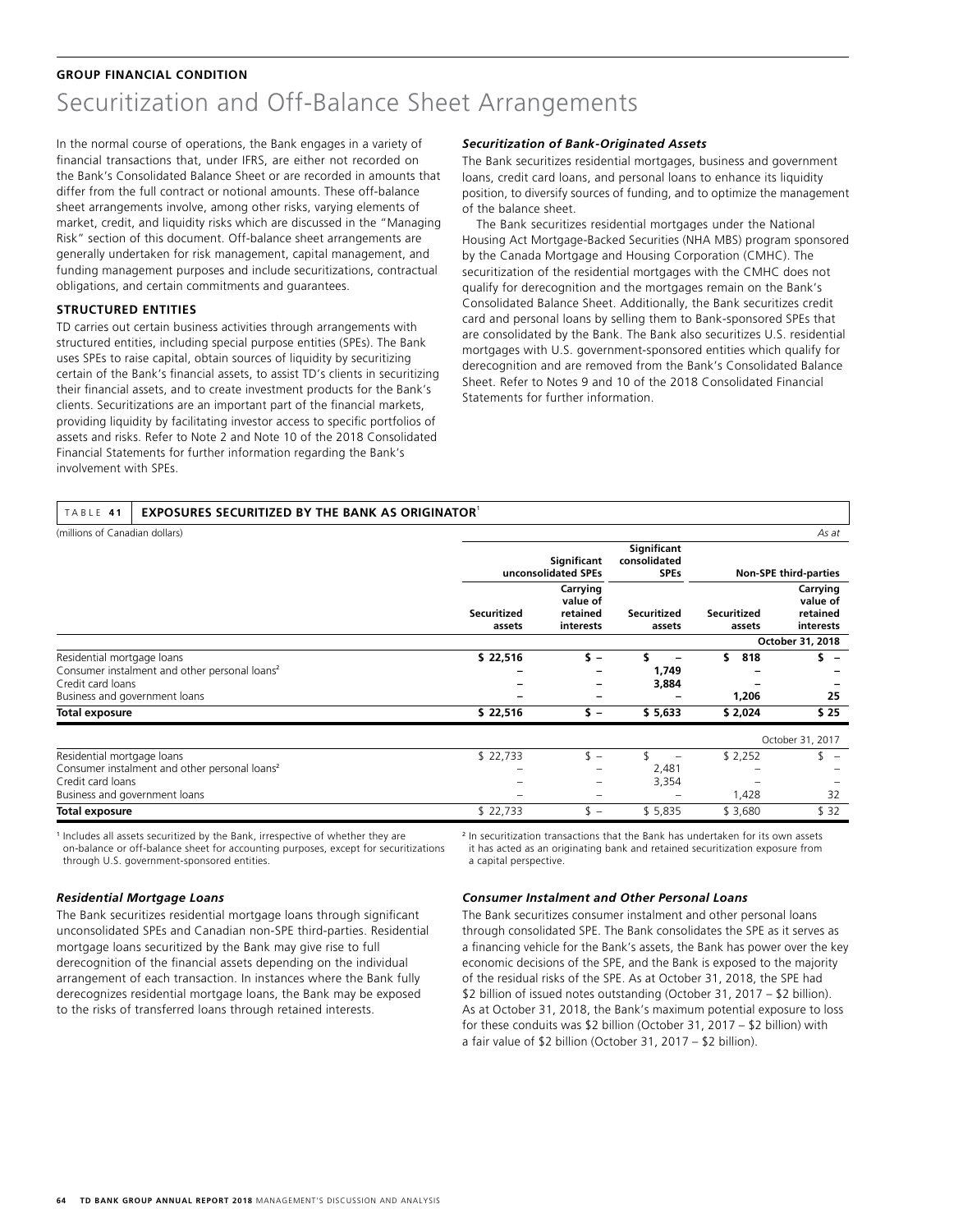# *Credit Card Loans*

The Bank securitizes credit card loans through an SPE. The Bank consolidates the SPE as it serves as a financing vehicle for the Bank's assets, the Bank has power over the key economic decisions of the SPE, and the Bank is exposed to the majority of the residual risks of the SPE. As at October 31, 2018, the Bank had \$4 billion of securitized credit card receivables outstanding (October 31, 2017 – \$3 billion). As at October 31, 2018, the consolidated SPE had US\$3 billion variable rate notes outstanding (October 31, 2017 – US\$3 billion). The notes are issued to third party investors and have a fair value of US\$3 billion as at October 31, 2018 (October 31, 2017 – US\$3 billion). Due to the nature of the credit card receivables, their carrying amounts approximate fair value.

#### *Business and Government Loans*

The Bank securitizes business and government loans through significant unconsolidated SPEs and Canadian non-SPE third parties. Business and government loans securitized by the Bank may be derecognized from the Bank's balance sheet depending on the individual arrangement of each transaction. In instances where the Bank fully derecognizes business and government loans, the Bank may be exposed to the risks of transferred loans through retained interests. There are no expected credit losses on the retained interests of the securitized business and government loans as the mortgages are all government insured.

## **Securitization of Third Party-Originated Assets** *Significant Unconsolidated Special Purpose Entities Multi-Seller Conduits*

The Bank administers multi-seller conduits and provides liquidity facilities as well as securities distribution services; it may also provide credit enhancements. Third party-originated assets are securitized through Bank-sponsored SPEs, which are not consolidated by the Bank. The Bank's maximum potential exposure to loss due to its ownership interest in commercial paper and through the provision of liquidity facilities for multi-seller conduits was \$10.4 billion as at October 31, 2018 (October 31, 2017 – \$13.2 billion). Further, as at October 31, 2018, the Bank had committed to provide an additional \$2.8 billion in liquidity facilities that can be used to support future asset-backed commercial paper (ABCP) in the purchase of deal-specific assets (October 31, 2017 – \$2.9 billion).

All third-party assets securitized by the Bank's unconsolidated multi-seller conduits were originated in Canada and sold to Canadian securitization structures. Details of the Bank-administered multi-seller ABCP conduits are included in the following table.

## TABLE **4 2 EXPOSURE TO THIRD PARTY-ORIGINATED ASSETS SECURITIZED BY BANK-SPONSORED UNCONSOLIDATED CONDUITS**

| (millions of Canadian dollars, except as noted) |                                                                                          |                                                             |                                                                            |                                                      |  |  |
|-------------------------------------------------|------------------------------------------------------------------------------------------|-------------------------------------------------------------|----------------------------------------------------------------------------|------------------------------------------------------|--|--|
|                                                 | October 31, 2018                                                                         | October 31, 2017                                            |                                                                            |                                                      |  |  |
|                                                 | <b>Exposure and</b><br>ratings profile of<br>unconsolidated<br><b>SPEs</b><br><b>AAA</b> | <b>Expected</b><br>weighted-<br>average life<br>$(years)^2$ | Exposure and<br>ratings profile of<br>unconsolidated<br><b>SPEs</b><br>AAA | Expected<br>weighted-<br>average life<br>$(years)^2$ |  |  |
| Residential mortgage loans                      | 6,002                                                                                    | 2.9                                                         | 8.294                                                                      | 2.5                                                  |  |  |
| Automobile loans and leases                     | 3,803                                                                                    | 1.5                                                         | 3,306                                                                      | .6                                                   |  |  |
| Equipment leases                                | 413                                                                                      | 1.5                                                         | 168                                                                        | 1.8                                                  |  |  |
| Trade receivables                               | 143                                                                                      | 2.5                                                         | .465                                                                       | 0.2                                                  |  |  |
| <b>Total exposure</b>                           | \$10,361                                                                                 | 2.3                                                         | \$13,233                                                                   | 2.0                                                  |  |  |

<sup>1</sup> The Bank's total liquidity facility exposure only relates to 'AAA' rated assets.

<sup>2</sup> Expected weighted-average life for each asset type is based upon each of the

conduit's remaining purchase commitment for revolving pools and the expected weighted-average life of the assets for amortizing pools.

As at October 31, 2018, the Bank held \$0.3 billion of ABCP issued by Bank-sponsored multi-seller conduits within the Trading loans, securities, and other category on its Consolidated Balance Sheet (October 31, 2017 – \$1 billion).

# **OFF-BALANCE SHEET EXPOSURE TO THIRD PARTY-SPONSORED CONDUITS**

The Bank has off-balance sheet exposure to third party-sponsored conduits arising from providing liquidity facilities and funding commitments of \$3 billion as at October 31, 2018 (October 31, 2017 – \$1.5 billion). The assets within these conduits are comprised of individual notes backed by automotive loan receivables, credit card receivables, equipment receivables and trade receivables. As at October 31, 2018, these assets have maintained ratings from various credit rating agencies, with a minimum rating of A. On-balance sheet exposure to third partysponsored conduits have been included in the financial statements.

# **COMMITMENTS**

The Bank enters into various commitments to meet the financing needs of the Bank's clients and to earn fee income. Significant commitments of the Bank include financial and performance standby letters of credit, documentary and commercial letters of credit, and commitments to extend credit. These products may expose the Bank to liquidity, credit, and reputational risks. There are adequate risk management and

control processes in place to mitigate these risks. Certain commitments still remain off-balance sheet. Note 27 of the 2018 Consolidated Financial Statements provides detailed information about the maximum amount of additional credit the Bank could be obligated to extend.

# *Leveraged Finance Credit Commitments*

Also included in "Commitments to extend credit" in Note 27 of the 2018 Consolidated Financial Statements are leveraged finance credit commitments. Leveraged finance credit commitments are agreements that provide funding to a borrower with higher leverage ratio, relative to the industry in which it operates, and for the purposes of acquisitions, buyouts or capital distributions. As at October 31, 2018, the Bank's exposure to leveraged finance credit commitments, including funded and unfunded amounts, was \$24.5 billion (October 31, 2017 – \$22.7 billion).

# **GUARANTEES**

In the normal course of business, the Bank enters into various guarantee contracts to support its clients. The Bank's significant types of guarantee products are financial and performance standby letters of credit, assets sold with recourse, credit enhancements, and indemnification agreements. Certain guarantees remain off-balance sheet. Refer to Note 27 of the 2018 Consolidated Financial Statements for further information.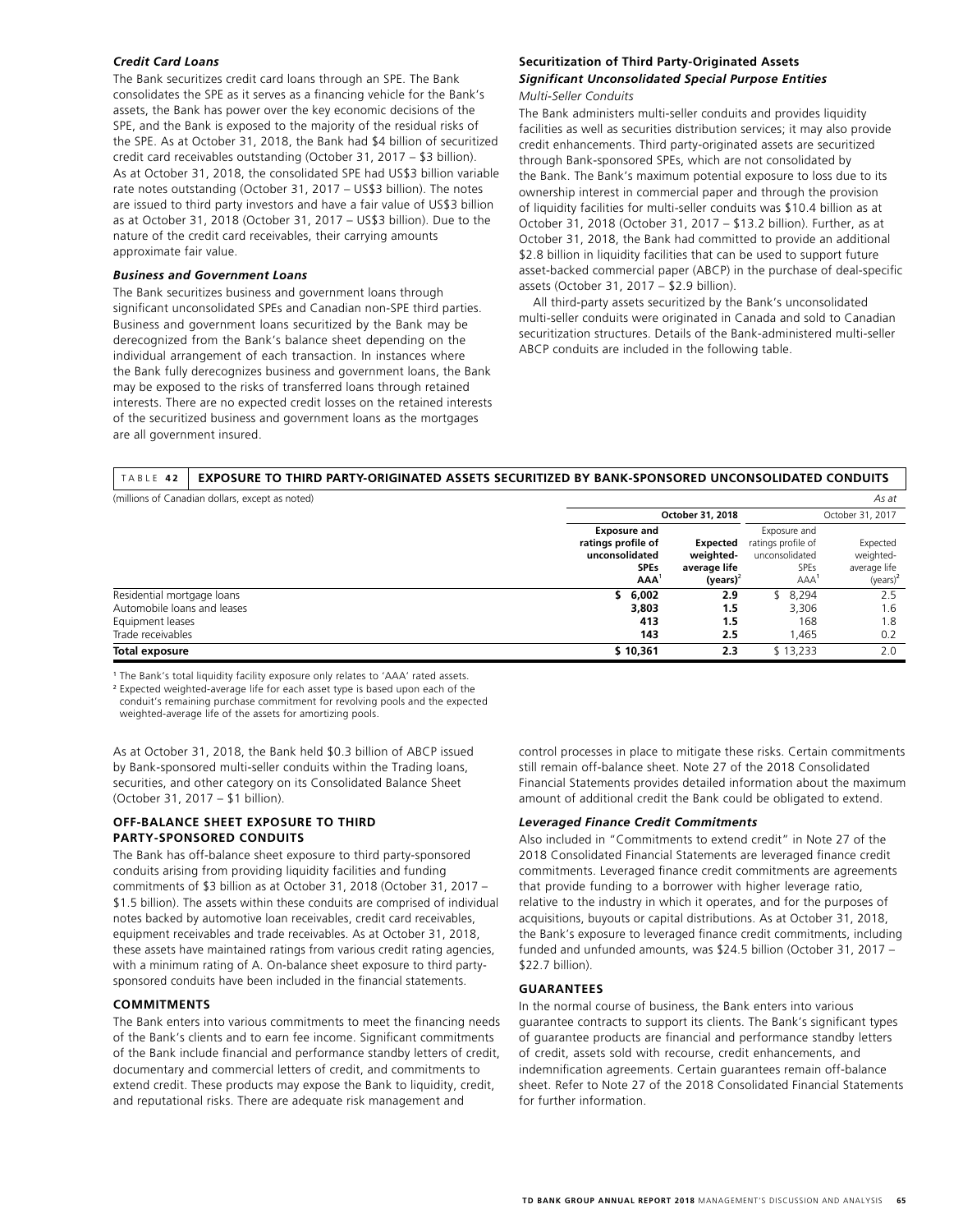# **GROUP FINANCIAL CONDITION**

# Related-Party Transactions

# **TRANSACTIONS WITH KEY MANAGEMENT PERSONNEL, THEIR CLOSE FAMILY MEMBERS, AND THEIR RELATED ENTITIES**

Key management personnel are those persons having authority and responsibility for planning, directing, and controlling the activities of the Bank, directly or indirectly. The Bank considers certain of its officers and directors to be key management personnel. The Bank makes loans to its key management personnel, their close family members, and their related entities on market terms and conditions with the exception of banking products and services for key management personnel, which are subject to approved policy guidelines that govern all employees.

In addition, the Bank offers deferred share and other plans to non-employee directors, executives, and certain other key employees. Refer to Note 23 of the 2018 Consolidated Financial Statements for more details.

In the ordinary course of business, the Bank also provides various banking services to associated and other related corporations on terms similar to those offered to non-related parties.

# **TRANSACTIONS WITH SUBSIDIARIES, TD AMERITRADE, AND SYMCOR INC.**

Transactions between the Bank and its subsidiaries meet the definition of related party transactions. If these transactions are eliminated on consolidation, they are not disclosed as related party transactions.

Transactions between the Bank, TD Ameritrade, and Symcor Inc. (Symcor) also qualify as related party transactions. There were no significant transactions between the Bank, TD Ameritrade, and Symcor during the year ended October 31, 2018, other than as described in the following sections and in Note 12 of the 2018 Consolidated Financial Statements.

# *Other Transactions with TD Ameritrade and Symcor*

*(1) TD AMERITRADE HOLDING CORPORATION*

The Bank has significant influence over TD Ameritrade and accounts for its investment in TD Ameritrade using the equity method. Pursuant to the Stockholders Agreement in relation to the Bank's equity investment in TD Ameritrade, the Bank has the right to designate five of twelve members of TD Ameritrade's Board of Directors. The Bank's designated directors include the Bank's Group President and Chief Executive Officer and four independent directors of TD or TD's U.S. subsidiaries.

# *Insured Deposit Account Agreement*

The Bank is party to an IDA agreement with TD Ameritrade, pursuant to which the Bank makes available to clients of TD Ameritrade, FDIC-insured money market deposit accounts as either designated sweep vehicles or as non-sweep deposit accounts. TD Ameritrade provides marketing and support services with respect to the IDA. The Bank paid fees of \$1.9 billion in 2018 (2017 – \$1.5 billion; 2016 – \$1.2 billion) to TD Ameritrade related to deposit accounts. The amount paid by the Bank is based on the average insured deposit balance of \$140 billion in 2018 (2017 – \$124 billion; 2016 – \$112 billion) with a portion of the amount tied to the actual yield earned by the Bank on the investments, less the actual interest paid to clients of TD Ameritrade, with the balance tied to an agreed rate of return. The Bank earns a servicing fee of 25 bps on the aggregate average daily balance in the sweep accounts (subject to adjustment based on a specified formula).

As at October 31, 2018, amounts receivable from TD Ameritrade were \$137 million (October 31, 2017 – \$68 million). As at October 31, 2018, amounts payable to TD Ameritrade were \$174 million (October 31, 2017 – \$167 million).

The Bank and other financial institutions provided TD Ameritrade with unsecured revolving loan facilities. The total commitment provided by the Bank was \$338 million, which was undrawn as at October 31, 2018, and October 31, 2017.

# *(2) TRANSACTIONS WITH SYMCOR*

The Bank has one-third ownership in Symcor, a Canadian provider of business process outsourcing services offering a diverse portfolio of integrated solutions in item processing, statement processing and production, and cash management services. The Bank accounts for Symcor's results using the equity method of accounting. During the year ended October 31, 2018, the Bank paid \$86 million (October 31, 2017 – \$93 million; October 31, 2016 – \$97 million) for these services. As at October 31, 2018, the amount payable to Symcor was \$14 million (October 31, 2017 – \$15 million).

The Bank and two other shareholder banks have also provided a \$100 million unsecured loan facility to Symcor which was undrawn as at October 31, 2018, and October 31, 2017.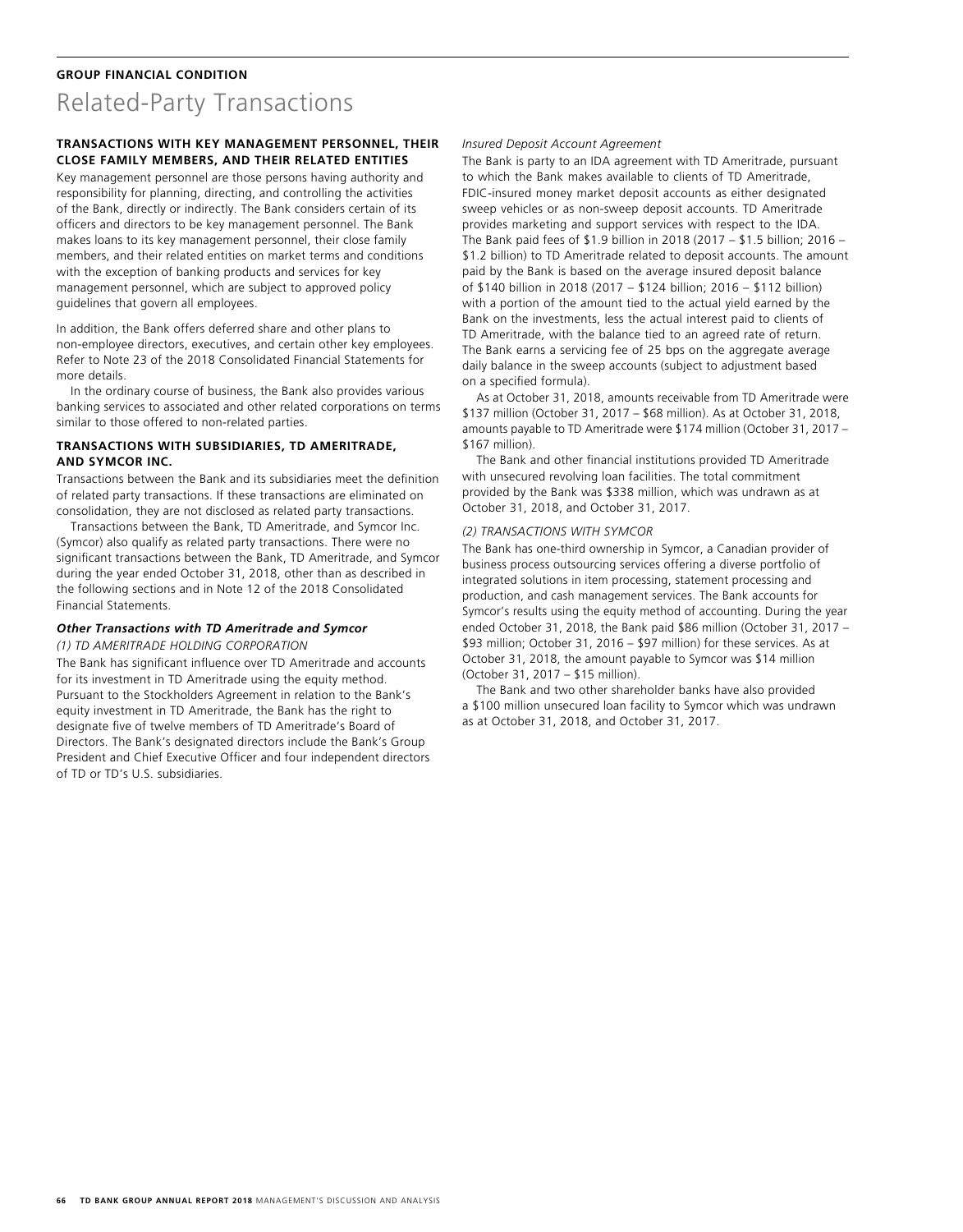# **GROUP FINANCIAL CONDITION**

# Financial Instruments

As a financial institution, the Bank's assets and liabilities are substantially composed of financial instruments. Financial assets of the Bank include, but are not limited to, cash, interest-bearing deposits, securities, loans, derivative instruments and securities purchased under reverse repurchase agreements; while financial liabilities include, but are not limited to, deposits, obligations related to securities sold short, securitization liabilities, obligations related to securities sold under repurchase agreements, derivative instruments, and subordinated debt.

The Bank uses financial instruments for both trading and non-trading activities. The Bank typically engages in trading activities by the purchase and sale of securities to provide liquidity and meet the needs of clients and, less frequently, by taking trading positions with the objective of earning a profit. Trading financial instruments include, but are not limited to, trading securities, trading deposits, and trading derivatives. Non-trading financial instruments include the majority of the Bank's lending portfolio, non-trading securities, hedging derivatives, and financial liabilities. In accordance with accounting

standards related to financial instruments, financial assets or liabilities classified as trading, non-trading financial instruments at fair value through profit or loss, financial instruments designated at fair value through profit or loss, financial assets at fair value through other comprehensive income, and all derivatives are measured at fair value in the Bank's Consolidated Financial Statements. Debt Securities at amortized cost, loans, and other liabilities are carried at amortized cost using the effective interest rate method. For details on how fair values of financial instruments are determined, refer to the "Accounting Judgments, Estimates, and Assumptions" – "Fair Value Measurement" section of this document. The use of financial instruments allows the Bank to earn profits in trading, interest, and fee income. Financial instruments also create a variety of risks which the Bank manages with its extensive risk management policies and procedures. The key risks include interest rate, credit, liquidity, market, and foreign exchange risks. For a more detailed description on how the Bank manages its risk, refer to the "Managing Risk" section of this document.

# **RISK FACTORS AND MANAGEMENT**

# Risk Factors That May Affect Future Results

In addition to the risks described in the "Managing Risk" section, there are numerous other risk factors, many of which are beyond the Bank's control and the effects of which can be difficult to predict, that could cause our results to differ significantly from our plans, objectives, and estimates or could impact the Bank's reputation or sustainability of its business model. All forward-looking statements, including those in this MD&A, are, by their very nature, subject to inherent risks and uncertainties, general and specific, which may cause the Bank's actual results to differ materially from the expectations expressed in the forward-looking statements. Some of these factors are discussed below and others are noted in the "Caution Regarding Forward-Looking Statements" section of this document.

# **TOP AND EMERGING RISKS**

TD considers it critical to regularly assess its operating environment and highlight top and emerging risks. These are risks with a potential to have a material effect on the Bank and where the attention of senior leaders is focused due to the potential magnitude or immediacy of their impact.

Risks are identified, discussed, and actioned by senior leaders and reported quarterly to the Risk Committee of the Board and the Board. Specific plans to mitigate top and emerging risks are prepared, monitored, and adjusted as required.

# *General Business and Economic Conditions*

TD and its customers operate in Canada, the U.S., and to a lesser extent other countries. As a result, the Bank's earnings are significantly affected by the general business and economic conditions in these regions. These conditions include short-term and long-term interest rates, inflation, fluctuations in the debt, commodity and capital markets, and related market liquidity, real estate prices, employment levels, consumer spending and debt levels, evolving consumer trends and business models, business investment, government spending, exchange rates, sovereign debt risks, the strength of the economy, threats of terrorism, civil unrest, geopolitical risk associated with political unrest, reputational risk associated with increased regulatory, public, and media focus, the effects of public health emergencies, the effects of disruptions to public infrastructure, natural disasters, and the level of business conducted in a specific region. Management maintains an ongoing awareness of the macroeconomic environment

in which it operates and incorporates potential material changes into its business plans and strategies; it also incorporates potential material changes into the portfolio stress tests that are conducted. As a result, the Bank is better able to understand the likely impact of many of these negative scenarios and better manage the potential risks.

## *Executing on Long-Term Strategies and Shorter-Term Key Strategic Priorities*

The Bank has a number of strategies and priorities, including those detailed in each segment's "Business Segment Analysis" section of this document, which may include large scale strategic or regulatory initiatives that are at various stages of development or implementation. Examples include organic growth strategies, new acquisitions, integration of recently acquired businesses, projects to meet new regulatory requirements, new platforms and new technology or enhancement to existing technology. Risk can be elevated due to the size, scope, velocity, interdependency, and complexity of projects, the limited timeframes to complete the projects, and competing priorities for limited specialized resources.

In respect of acquisitions, the Bank undertakes deal assessments and due diligence before completing a merger or an acquisition and closely monitors integration activities and performance post acquisition. However, there is no assurance that the Bank will achieve its objectives, including anticipated cost savings or revenue synergies following acquisitions and integration. In general, while significant management attention is placed on the governance, oversight, methodology, tools, and resources needed to manage our priorities and strategies, our ability to execute on them is dependent on a number of assumptions and factors. These include those set out in the "Business Outlook and Focus for 2019", "Focus for 2019", and "Managing Risk" sections of this document, as well as disciplined resource and expense management and our ability to implement (and the costs associated with the implementation of) enterprise-wide programs to comply with new or enhanced regulations or regulator demands, all of which may not be in the Bank's control and are difficult to predict.

If any of the Bank's acquisitions, strategic plans or priorities are not successfully executed, there could be an impact on the Bank's operations and financial performance and the Bank's earnings could grow more slowly or decline.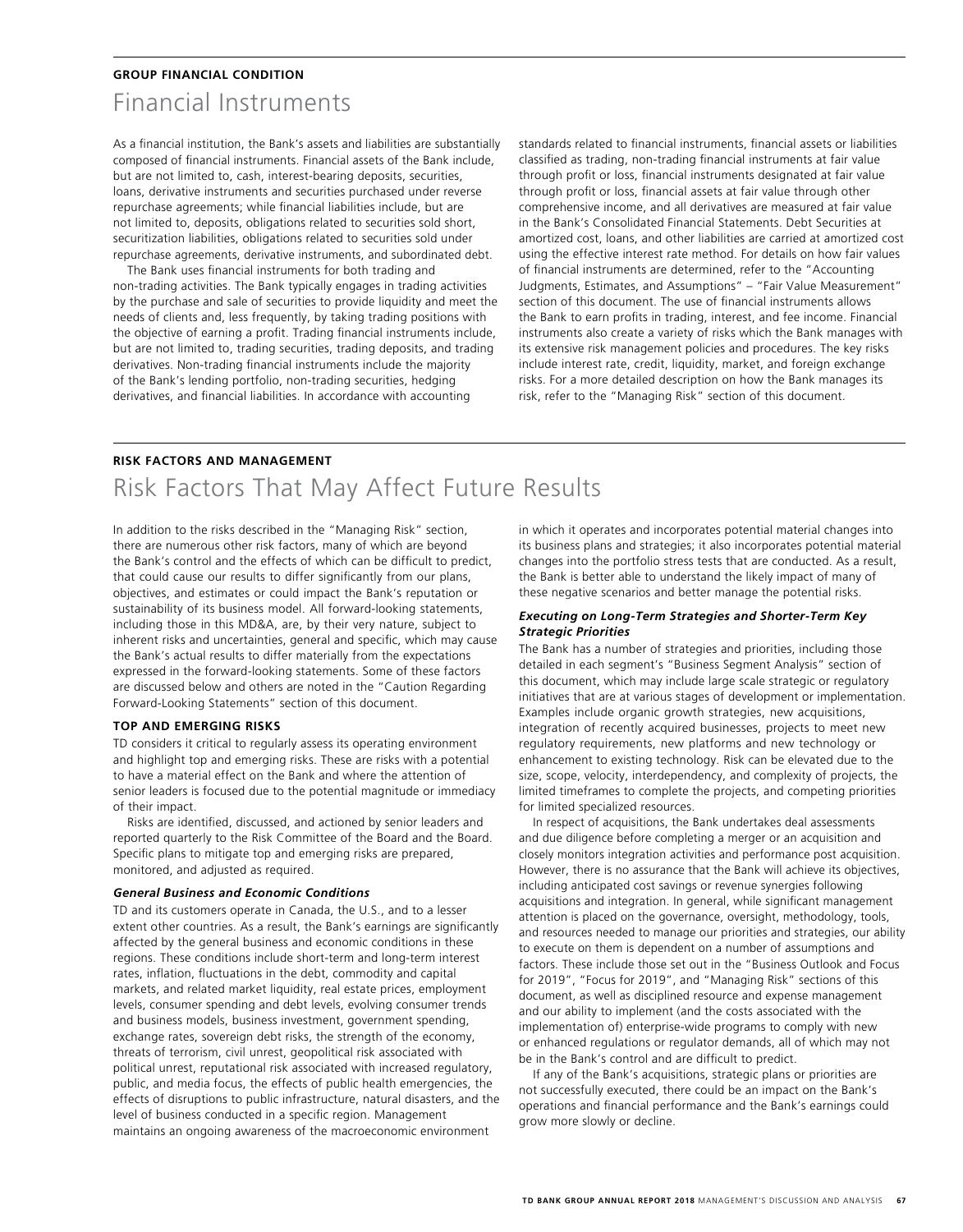# *Technology and Cyber Security Risk*

Technology and cyber security risks for large financial institutions like the Bank have increased in recent years. This is due, in part, to the proliferation, sophistication and constant evolution of new technologies and attack methodologies used by sociopolitical entities, organized criminals, hackers and other external parties. The increased risks are also a factor of our size and scale of operations, our geographic footprint, the complexity of our technology infrastructure, and our use of internet and telecommunications technologies to conduct financial transactions, such as our continued development of mobile and internet banking platforms. The Bank's technologies, systems and networks, and those of our customers (including their own devices) and the third parties providing services to the Bank, continue to be subject to cyber-attacks, and may be subject to disruption of services, breaches or other compromises. Although the Bank has not experienced any material financial losses relating to technology failure, cyber-attacks or security breaches, there is no assurance that the Bank will not experience loss or damage in the future. These may include cyber-attacks such as targeted and automated online attacks on banking systems and applications, introduction of malicious software, denial of service attacks, and phishing attacks, any of which could result in the fraudulent use or theft of data or amounts that customers hold with the Bank. Attempts to fraudulently induce employees, customers, third party service providers or other users of the Bank's systems will likely continue, in an effort to obtain sensitive information and gain access to the Bank's or its customers' data or amounts that the Bank holds or that its customers hold with the Bank. In addition, the Bank's customers often use their own devices, such as computers, smart phones, and tablets, to make payments and manage their accounts, and the Bank has limited ability to assure the safety and security of its customers' transactions with the Bank to the extent they are using their own devices. The Bank actively monitors, manages, and continues to enhance its ability to mitigate these technology and cyber security risks through enterprise-wide programs, using industry leading practices, and robust threat and vulnerability assessments and responses. The Bank continues to make investments to mature its cyber defences in accordance with industry accepted standards and practices to enable rapid detection and response to internal and external cyber incidents. It is possible that the Bank, or those with whom the Bank does business, may not anticipate or implement effective measures against all such cyber and technology related risks, particularly because the techniques used change frequently and risks can originate from a wide variety of sources that have also become increasingly sophisticated, and the Bank's cyber insurance purchased to mitigate risk may not be sufficient to materially cover against all financial losses. As such, with any attack, breach, disruption or compromise of technology or information systems, hardware or related processes, or any significant issues caused by weakness in information technology infrastructure, the Bank may experience, among other things, financial loss; a loss of customers or business opportunities; disruption to operations; misappropriation or unauthorized release of confidential, financial or personal information; damage to computers or systems of the Bank and those of its customers and counterparties; violations of applicable privacy and other laws; litigation; regulatory penalties or intervention, remediation, investigation or restoration cost; increased costs to maintain and update our operational and security systems and infrastructure; and reputational damage. If the Bank were to experience such an incident, it may take a significant amount of time and effort to investigate the incident to obtain full and reliable information necessary to assess the impact.

### *Evolution of Fraud and Criminal Behaviour*

As a financial institution, the Bank is inherently exposed to various types of fraud and other financial crime. The sophistication, complexity, and materiality of these crimes evolves quickly and these crimes can arise from numerous sources, including potential or existing clients or customers, agents, vendors or outsourcers, other external parties, or employees. In deciding whether to extend credit or enter into other

transactions with customers or counterparties, the Bank may rely on information furnished by or on behalf of such customers, counterparties or other external parties including financial statements and financial information and authentication information. The Bank may also rely on the representations of customers, counterparties, and other external parties as to the accuracy and completeness of such information. In order to authenticate customers, whether through the Bank's phone or digital channels or in its branches and stores, the Bank may also rely on certain authentication methods which could be subject to fraud. In addition to the risk of material loss (financial loss, misappropriation of confidential information or other assets of the Bank or its customers and counterparties) that could result in the event of a financial crime, the Bank could face legal action and client and market confidence in the Bank could be impacted. The Bank has invested in a coordinated approach to strengthen the Bank's fraud defences and build upon existing practices in Canada and the U.S. The Bank continues to introduce new capabilities and defences to strengthen the Bank's control posture to combat more complex fraud, including cyber fraud.

#### *Third Party Service Providers*

The Bank recognizes the value of using third parties to support its businesses, as they provide access to leading applications, processes, products and services, specialized expertise, innovation, economies of scale, and operational efficiencies. However, they may also create reliance upon the provider with respect to continuity, reliability, and security of these relationships, and their associated processes, people and facilities. As the financial services industry and its supply chain become more complex, the need for robust, holistic, and sophisticated controls and ongoing oversight increases. Just as the Bank's owned and operated applications, processes, products, and services could be subject to failures or disruptions as a result of human error, natural disasters, utility disruptions, cyber-attacks or other criminal or terrorist acts, or non-compliance with regulations, each of its suppliers may be exposed to similar risks which could in turn impact the Bank's operations. Such adverse effects could limit the Bank's ability to deliver products and services to customers, and/or damage the Bank's reputation, which in turn could lead to disruptions to our businesses and financial loss. Consequently, the Bank has established expertise and resources dedicated to third party risk management, as well as policies and procedures governing third party relationships from the point of selection through the life cycle of the business arrangement. The Bank develops and tests robust business continuity management plans which contemplate customer, employee, and operational implications, including technology and other infrastructure contingencies.

#### *Introduction of New and Changes to Current Laws and Regulations*

The financial services industry is highly regulated. TD's operations, profitability and reputation could be adversely affected by the introduction of new laws and regulations, changes to, or changes in interpretation or application of current laws and regulations, and issuance of judicial decisions. These adverse effects could also result from the fiscal, economic, and monetary policies of various regulatory agencies and governments in Canada, the U.S., the United Kingdom, and other countries, and changes in the interpretation or implementation of those policies. Such adverse effects may include incurring additional costs and resources to address initial and ongoing compliance; limiting the types or nature of products and services the Bank can provide and fees it can charge; unfavourably impacting the pricing and delivery of products and services the Bank provides; increasing the ability of new and existing competitors to compete with their pricing, products and services (including, in jurisdictions outside Canada, the favouring of certain domestic institutions); and increasing risks associated with potential non-compliance. In addition to the adverse impacts described above, the Bank's failure to comply with applicable laws and regulations could result in sanctions and financial penalties that could adversely impact its earnings and its operations and damage its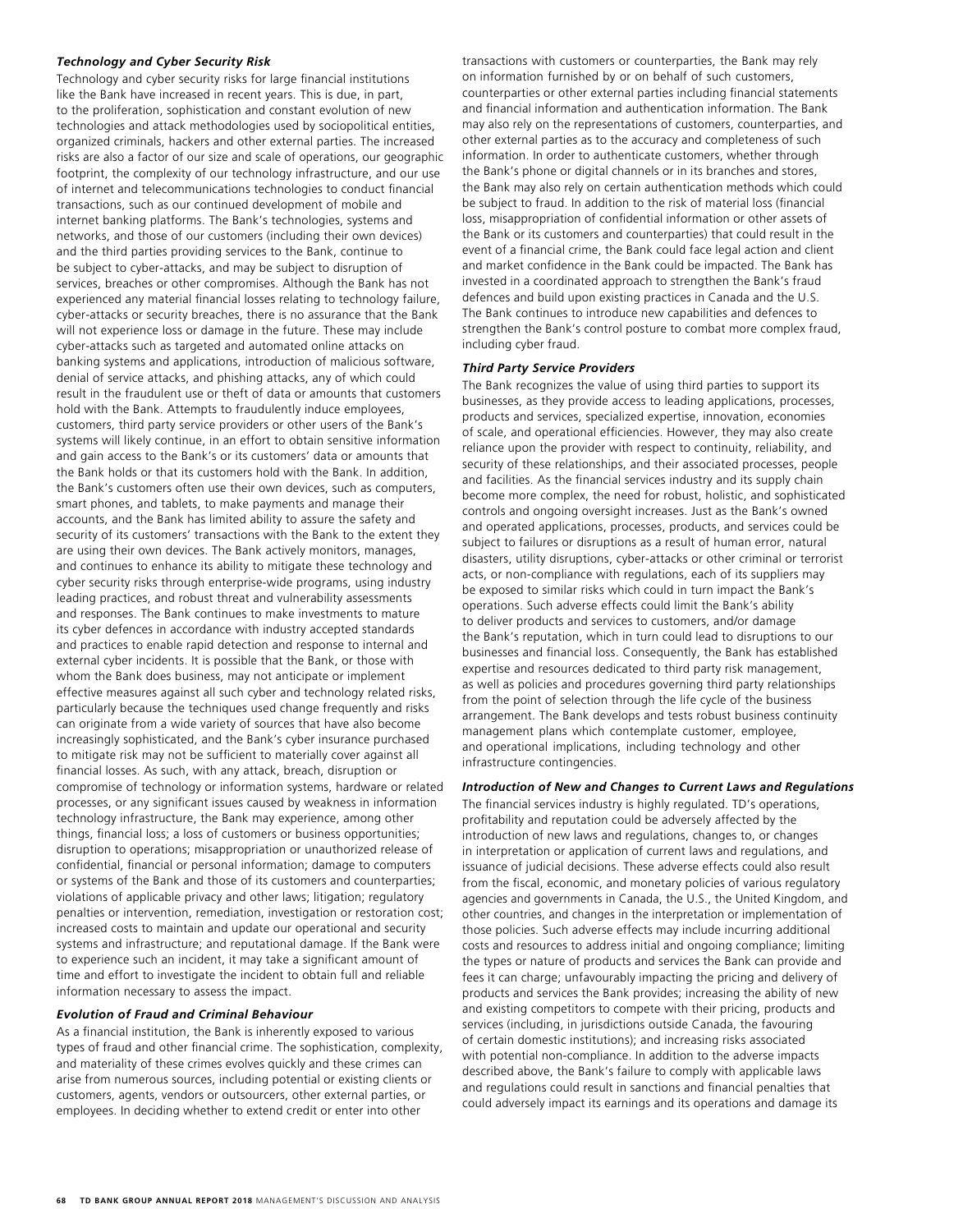reputation. The global anti-money laundering and economic sanctions landscape continues to experience regulatory change, with significant, complex new laws and regulations anticipated to come into force in the jurisdictions in which the Bank does business in the shortand medium-term. In addition, the global privacy landscape has and continues to experience regulatory change, with significant new legislation having recently been implemented in some of the jurisdictions in which the Bank does business and additional new legislation that is anticipated to come into force in the medium-term. In Europe, there are a number of uncertainties in connection with the future of the United Kingdom and its relationship with the European Union, and reforms implemented through the European Market Infrastructure Regulation and the review of Markets in Financial Instruments Directive and accompanying Regulation could result in higher operational and system costs and potential changes in the types of products and services the Bank can offer to clients in the region. In addition, the Canadian Securities Administrators has proposed regulations relating to over-the-counter derivatives reform. The Bank is closely monitoring this regulatory initiative which, if implemented, could result in increased compliance costs, and compliance with these standards may impact the Bank's businesses, operations and results. Finally, in Canada, there are a number of government initiatives underway that could impact financial institutions, including regulatory initiatives with respect to payments evolution and modernization, open banking, and consumer protection. In addition, changes relating to interchange in Canada, which will become effective May 2020, may impact the Bank's credit card businesses.

*Dodd-Frank Wall Street Reform and Consumer Protection Act* The *Dodd-Frank Wall Street Reform and Consumer Protection Act* (Dodd-Frank), a U.S. federal law enacted on July 21, 2010, required significant structural reform to the U.S. financial services industry and affects every banking organization operating in the U.S., including the Bank. In general, in connection with Dodd-Frank the Bank could be negatively impacted by loss of revenue, limitations on the products or services it offers, and additional operational and compliance costs. Due to certain aspects with extraterritorial effect, Dodd-Frank also impacts the Bank's operations outside the U.S., including in Canada. Many parts of Dodd-Frank are in effect and others are in the implementation stage. Certain rules under Dodd-Frank and other regulatory requirements that impact the Bank include: the so-called "Volcker Rule", which generally restricts banking entities from engaging in proprietary trading and from sponsoring or holding ownership interests in or having certain relationships with certain hedge funds and private equity funds; requires capital planning and stress testing requirements for our top-tier U.S. bank holding company; requires stress testing for TD Bank, N.A.; and establishes various "enhanced prudential standards" as adopted by the Federal Reserve including the requirement to establish a separately capitalized top-tier U.S. intermediate holding company (IHC) to hold, subject to limited exceptions, the ownership interests in all U.S. subsidiaries including the Bank's investment in TD Ameritrade Holding Corporation. The Bank has incurred, and will continue to incur, operational, capital, liquidity, and compliance costs, and compliance with these standards may impact the Bank's businesses, operations, and results in the U.S. and overall.

The current U.S. regulatory environment for banking organizations may be impacted by recent and future legislative or regulatory developments. For example, the recently enacted *Economic Growth, Regulatory Relief and Consumer Protection Act* (Reform Act) included modifications to the Volcker Rule, testing and other aspects of Dodd-Frank. The applicable U.S. Federal regulatory agencies have also proposed regulatory amendments to certain of these requirements, including with respect to the Volcker Rule regulations and capital planning and stress testing requirements. The ultimate consequences of these developments and their impact on the Bank remain uncertain, and it remains unclear whether any other legislative or regulatory proposals relating to these requirements will be enacted or adopted.

#### *Bank Recapitalization "Bail-In" Regime*

In 2016, legislation to amend the *Bank Act*, the *Canada Deposit Insurance Corporation Act* (the "CDIC Act") and certain other federal statutes pertaining to banks to create a bank recapitalization or bail-in regime for D-SIBs, which include the Bank, was approved. On April 18, 2018, the Government of Canada (GOC) published regulations under the CDIC Act and the *Bank Act* providing the final details of conversion and issuance regimes for bail-in instruments issued by D-SIBs (collectively, the Bail-in Regulations). The Bail-in Regulations came into force on September 23, 2018.

Pursuant to the CDIC Act, if the Superintendent is of the opinion that a D-SIB has ceased or is about to cease to be viable and its viability cannot be restored through the exercise of the Superintendent's powers, the GOC can, among other things, appoint the Canada Deposit Insurance Corporation (CDIC) as receiver of the Bank and direct CDIC to convert certain shares (including preferred shares) and liabilities of the Bank (including senior debt securities) into common shares of the Bank or any of its affiliates (a Bail-in Conversion). However, under the CDIC Act, the conversion powers of CDIC would not apply to shares and liabilities issued or originated before September 23, 2018 (the date on which the Bail-in Regulations came into force) unless, on or after such date, they are amended or in the case of liabilities, their term is extended.

The Bail-in Regulations prescribe the types of shares and liabilities that will be subject to a Bail-in Conversion. In general, any senior debt securities with an initial or amended term-to-maturity greater than 400 days that are unsecured or partially secured and have been assigned a CUSIP, ISIN, or similar identification number would be subject to a Bail-in Conversion. Shares, other than common shares, and subordinated debt, that are not NVCC instruments, would also be subject to a Bail-in Conversion. However, certain other debt obligations of the Bank such as structured notes (as defined in the Bail-in Regulations), covered bonds, and certain derivatives would not be subject to a Bail-in Conversion.

The bail-in regime could adversely affect the Bank's cost of funding.

#### *Regulatory Oversight and Compliance Risk*

Our businesses are subject to extensive regulation and oversight. Regulatory change is occurring in all of the geographies where the Bank operates. Regulators have demonstrated an increased focus on conduct risk. As well, they have continued the trends towards establishing new standards and best practice expectations and a willingness to use public enforcement with fines and penalties when compliance breaches occur. The Bank continually monitors and evaluates the potential impact of rules, proposals, consent orders, and regulatory guidance relevant within all of its business segments. However, while the Bank devotes substantial compliance, legal, and operational business resources to facilitate compliance with these rules by their respective effective dates and consideration of regulator expectations, it is possible that the Bank may not be able to accurately predict the impact of final versions of rules or the interpretation or enforcement actions taken by regulators. This could require the Bank to take further actions or incur more costs than expected. In addition, if regulators take formal enforcement action, rather than taking informal/supervisory actions, then, despite the Bank's prudence and management efforts, its operations, business strategies and product and service offerings may be adversely impacted, therefore impacting financial results. Also, it may be determined that the Bank has not successfully addressed new rules, orders or enforcement actions to which it is subject, in a manner which meets regulator expectations. As such, the Bank may continue to face a greater number or wider scope of investigations, enforcement actions, and litigation. The Bank may incur greater than expected costs associated with enhancing its compliance, or may incur fines, penalties or judgments not in its favour associated with non-compliance, all of which could also lead to negative impacts on the Bank's financial performance and its reputation.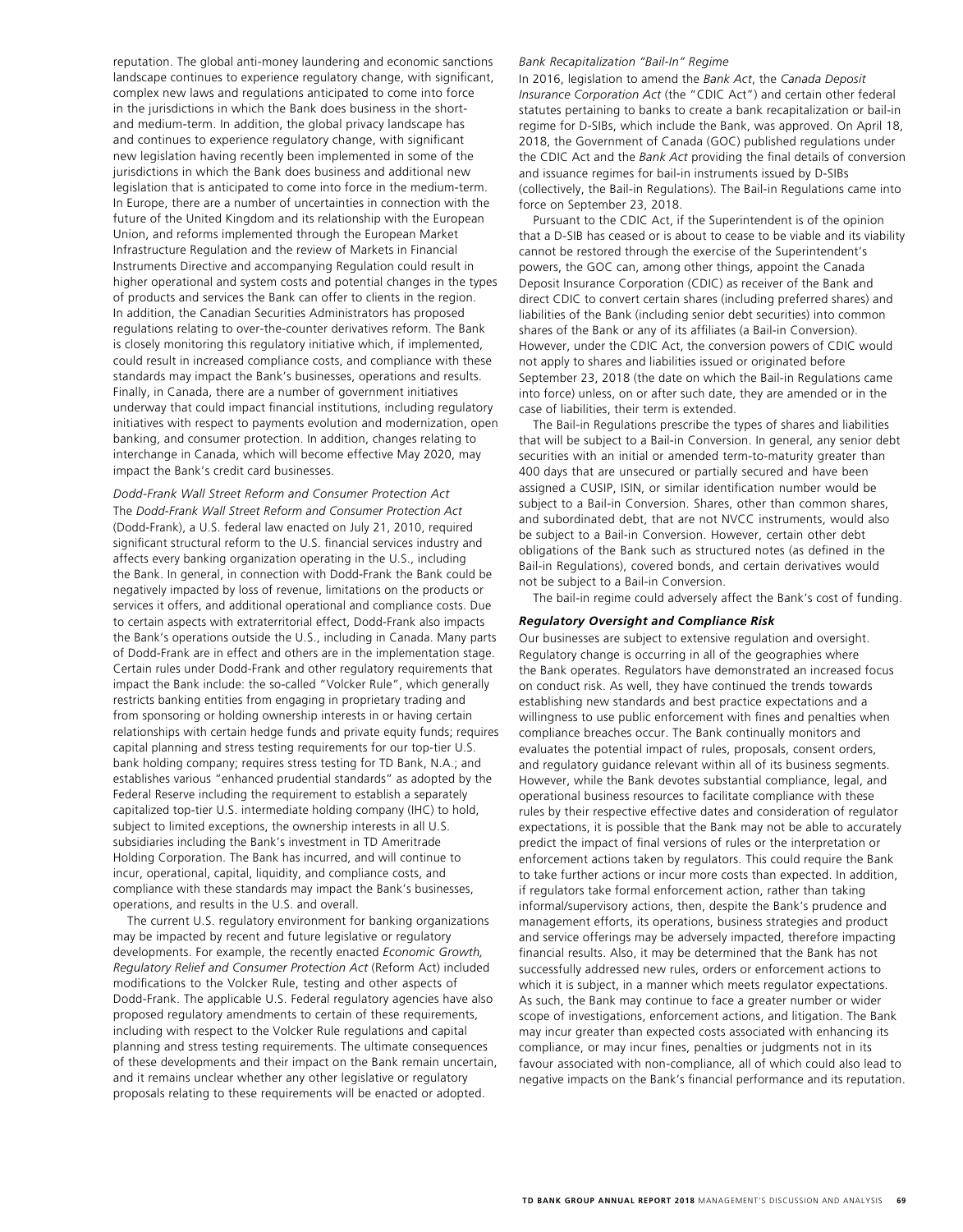## *Level of Competition and Disruptive Technology*

The Bank operates in a highly competitive industry and its performance is impacted by the level of competition. Customer retention and acquisition can be influenced by many factors, including the Bank's reputation as well as the pricing, market differentiation, and overall customer experience of our products and services. Enhanced competition from incumbents and new entrants may impact the Bank's pricing of products and services and may cause us to lose revenue and/ or market share. Increased competition requires us to make additional short and long-term investments in order to remain competitive, which may increase expenses. In addition, the Bank operates in environments where laws and regulations that apply to it may not universally apply to its current and emerging competitors, which could include the domestic institutions in jurisdictions outside of Canada or non-traditional providers (such as Fintech, big technology competitors) of financial products and services. Non-depository or non-financial institutions are often able to offer products and services that were traditionally banking products and compete with banks in offering digital financial solutions (primarily mobile or web-based services), without facing the same regulatory requirements or oversight. These evolving distribution methods can also increase fraud and privacy risks for customers and financial institutions in general. The nature of disruption is such that it can be difficult to anticipate and/or respond to adequately or quickly, representing inherent risks to certain Bank businesses, including payments. As such, this type of competition could also adversely impact the Bank's earnings. To mitigate these effects, stakeholders across each of the business segments constantly seek to understand emerging technologies and trends. This includes monitoring the competitive environment in which they operate and reviewing or amending their customer acquisition, management, and retention strategies as appropriate and building optionality and flexibility into the products and services offered to keep pace with evolving customer expectations. The Bank is committed to investing in differentiated and personalized experiences for our customers, putting a particular emphasis on mobile technologies, enabling customers to transact seamlessly across their preferred channels. To keep pace with customer expectations, the Bank considers all various options to accelerate innovation, including making strategic investments in innovative companies, exploring partnership opportunities, and experimenting with new technologies and concepts internally.

# **OTHER RISK FACTORS**

# *Legal Proceedings*

The Bank or its subsidiaries are from time to time named as defendants or are otherwise involved in various class actions and other litigation or disputes with third parties, including regulatory investigations and enforcement proceedings, related to its businesses and operations. The Bank manages and mitigates the risks associated with these proceedings through a robust litigation management function. The Bank's material litigation and regulatory enforcement proceedings are disclosed in its Consolidated Financial Statements. There is no assurance that the volume of claims and the amount of damages and penalties claimed in litigation, arbitration and regulatory proceedings will not increase in the future. Actions currently pending against the Bank may result in judgments, settlements, fines, penalties, disgorgements, injunctions, business improvement orders or other results adverse to the Bank, which could materially adversely affect the Bank's business, financial condition, results of operations, cash flows, capital and credit ratings; require material changes in the Bank's operations; result in loss of customers; or cause serious reputational harm to the Bank. Moreover, some claims asserted against the Bank may be highly complex, and include novel or untested legal theories. The outcome of such proceedings may be difficult to predict or estimate until late in the proceedings, which may last several years. In addition, settlement or other resolution of certain types of matters are often subject to external approval, which may or may not be granted. Although the Bank establishes reserves for these matters according to accounting requirements, the amount of loss ultimately incurred in

relation to those matters may substantially differ from the amounts accrued. As a participant in the financial services industry, the Bank will likely continue to experience the possibility of significant litigation and regulatory investigations and enforcement proceedings related to its businesses and operations. Regulators and other government agencies examine the operations of the Bank and its subsidiaries on both a routine- and targeted-exam basis, and there is no assurance that they will not pursue regulatory settlements or other enforcement actions against the Bank in the future. For additional information relating to the Bank's material legal proceedings, refer to Note 27 of the 2018 Consolidated Financial Statements.

# *Acquisitions*

The Bank regularly explores opportunities to acquire other companies, or parts of their businesses, directly or indirectly through the acquisition strategies of its subsidiaries. The Bank undertakes due diligence before completing an acquisition and closely monitors integration activities and performance post acquisition. However, there is no assurance that the Bank will achieve its financial or strategic objectives, including anticipated cost savings or revenue synergies following acquisitions and integration efforts. The Bank's, or a subsidiary's, ability to successfully complete an acquisition is often subject to regulatory and other approvals, and the Bank cannot be certain when or if, or on what terms and conditions, any required approvals will be granted. If the Bank does not achieve its financial or strategic objectives of an acquisition, or if the Bank does not successfully complete an acquisition, there could be an impact on the Bank's financial performance and the Bank's earnings could grow more slowly or decline.

#### *Ability to Attract, Develop, and Retain Key Executives*

The Bank's future performance is dependent on the availability of qualified talent and the Bank's ability to attract, develop, and retain it. The Bank's management understands that the competition for talent continues to increase across geographies, industries, and emerging capabilities in the financial services sector. As a result, the Bank undertakes an annual resource planning process that assesses critical capability requirements for all areas of the business each year. Through this process, an assessment of current executive leadership, technical and core capabilities, as well as talent development opportunities is completed against both near term and future business needs. The outcomes from the process inform plans at both the enterprise and business level to retain, develop, or acquire the talent which are then actioned throughout the course of the year. In addition to the resource planning process, the Bank has initiated an enterprise level critical capability and capacity planning process with the objective of improving the organization's ability to forecast talent demand and workforce scenarios. The outcomes of this process are coupled with resource planning to further define broader capability and talent investments. Although it is the goal of the Bank's management resource policies and practices to attract, develop, and retain key talent employed by the Bank or an entity acquired by the Bank, there is no assurance that the Bank will be able to do so.

*Foreign Exchange Rates, Interest Rates, and Credit Spreads* Foreign exchange rate, interest rate, and credit spread movements in Canada, the U.S., and other jurisdictions in which the Bank does business impact the Bank's financial position (as a result of foreign currency translation adjustments) and its future earnings. Changes in the value of the Canadian dollar relative to the U.S. dollar may also affect the earnings of the Bank's small business, commercial, and corporate clients in Canada. A change in the level of interest rates or a prolonged low interest rate environment affects the interest spread between the Bank's deposits and loans, and as a result, impacts the Bank's net interest income. A change in the level of credit spreads affects the relative valuation of assets and liabilities, and as a result, impacts the Bank's earnings. The Bank manages its structural foreign exchange rate, interest rate, and credit spread risk exposures in accordance with policies established by the Risk Committee through its Asset Liability Management framework, which is further discussed in the "Managing Risk" section of this document.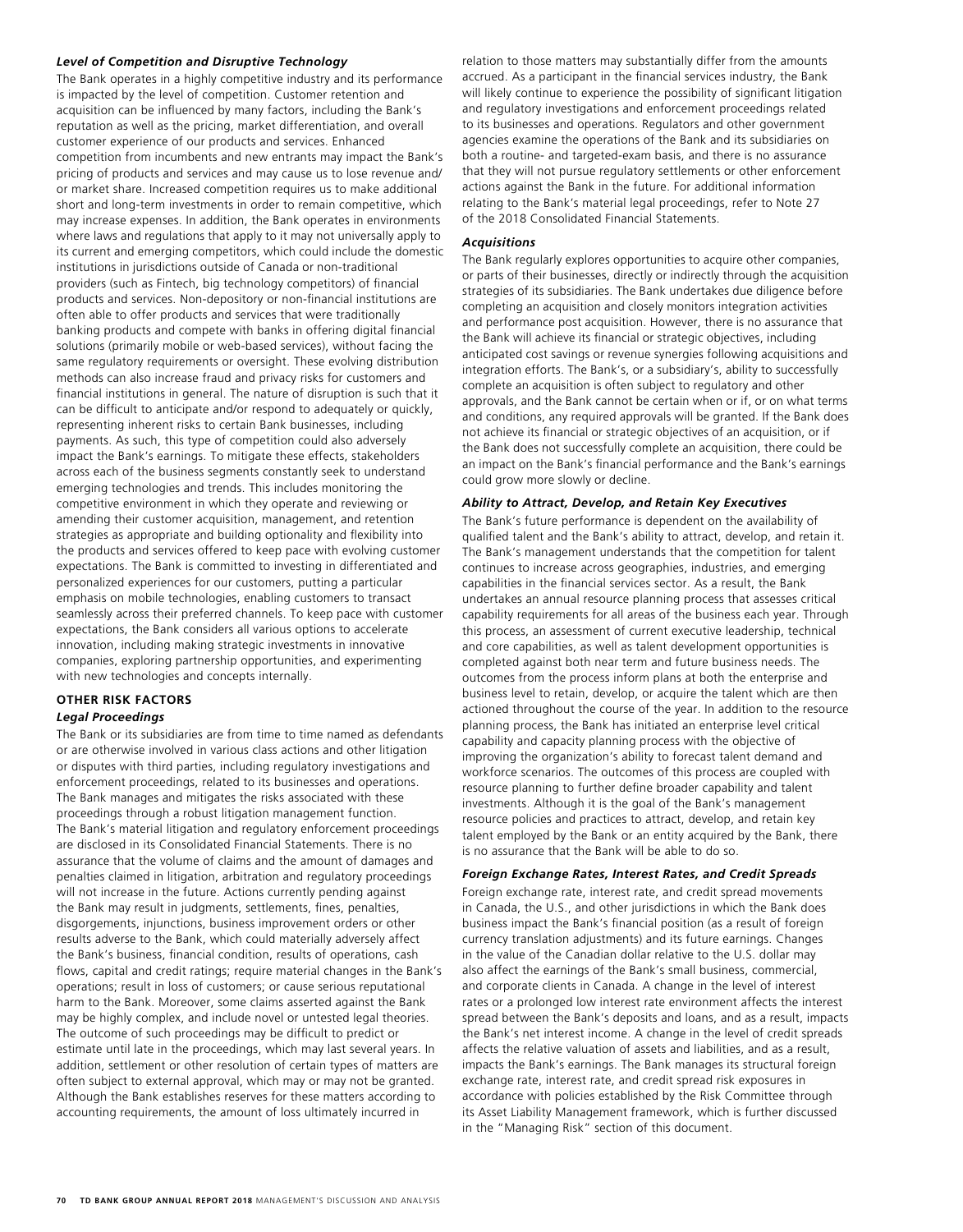#### *IBOR Transition*

Following the announcement by the U.K. Financial Conduct Authority (FCA) on July 27, 2017, indicating that the FCA would no longer compel banks to submit rates for the calculation of the LIBOR post December 31, 2021, efforts to transition away from interbank offered rate (IBOR) benchmarks to alternative reference rates have been continuing in various jurisdictions. These developments, and the related uncertainty over the potential variance in the timing and manner of implementation in each jurisdiction, introduce risks that may have adverse consequences on the Bank, its clients and the financial services industry. As the Bank has significant contractual rights and obligations referenced to IBOR benchmarks, discontinuance of, or changes to, benchmark rates could adversely affect our business and results of operations. The Bank is evaluating the impact on its products, services, systems and processes with the intention of minimizing the impact through appropriate mitigating actions.

#### *Accounting Policies and Methods Used by the Bank*

The Bank's accounting policies and estimates are essential to understanding its results of operations and financial condition. Some of the Bank's policies require subjective, complex judgments and estimates as they relate to matters that are inherently uncertain. Changes in these judgments or estimates and changes to accounting standards and policies could have a materially adverse impact on the Bank's Consolidated Financial Statements, and therefore its reputation. The Bank has established procedures designed to ensure that accounting policies are applied consistently and that the processes for changing methodologies, determining estimates and adopting new accounting standards are well-controlled and occur in an appropriate and systematic manner. Significant accounting policies as well as current and future changes in accounting policies are described in Note 2 and Note 4, respectively, of the 2018 Consolidated Financial Statements.

# **RISK FACTORS AND MANAGEMENT**

# Managing Risk

## **EXECUTIVE SUMMARY**

Growing profitability in financial results based on balanced revenue, expense and capital growth services involves selectively taking and managing risks within the Bank's risk appetite. The Bank's goal is to earn a stable and sustainable rate of return for every dollar of risk it takes, while putting significant emphasis on investing in its businesses to meet its future strategic objectives.

The Bank's Enterprise Risk Framework (ERF) reinforces the Bank's risk culture, which emphasizes transparency and accountability, and supports a common understanding among stakeholders of how the Bank manages risk. The ERF addresses: (1) the nature of risks to the Bank's strategy and operations; (2) how the Bank defines the types of risk it is exposed to; (3) risk management governance and organization; and (4) how the Bank manages risk through processes that identify and assess, measure, control, and monitor and report risk. The Bank's risk management resources and processes are designed to both challenge and enable all its businesses to understand the risks they face and to manage them within the Bank's risk appetite.

#### **RISKS INVOLVED IN TD'S BUSINESSES**

The Bank's Risk Inventory sets out the Bank's major risk categories and related subcategories to which the Bank's businesses and operations could be exposed. The Risk Inventory facilitates consistent risk identification and is the starting point in developing risk management strategies and processes. The Bank's major risk categories are: Strategic Risk; Credit Risk; Market Risk; Operational Risk; Model Risk; Insurance Risk; Liquidity Risk; Capital Adequacy Risk; Legal, Regulatory Compliance and Conduct Risk; and Reputational Risk.



#### **RISK APPETITE**

The Bank's RAS is the primary means used to communicate how the Bank views risk and determines the type and amount of risk it is willing to take to deliver on its strategy and enhance shareholder value. In defining its risk appetite, the Bank takes into account its vision, purpose, strategy, shared commitments, risk philosophy, and capacity to bear risk. The core risk principles for the Bank's RAS are as follows:

The Bank takes risks required to build its business, but only if those risks: 1. Fit the business strategy, and can be understood and managed.

- 2. Do not expose the enterprise to any significant single loss events; TD
- does not 'bet the Bank' on any single acquisition, business, or product. 3. Do not risk harming the TD brand.

The Bank considers current operating conditions and the impact of emerging risks in developing and applying its risk appetite. Adherence to enterprise risk appetite is managed and monitored across the Bank and is informed by the RAS and a broad collection of principles, policies, processes, and tools. The Bank's RAS describes, by major risk category, the Bank's risk principles and establishes both qualitative and quantitative measures with key indicators, thresholds, and limits, as

appropriate. RAS measures consider both normal and stress scenarios and include those that can be aggregated at the enterprise level and disaggregated at the business segment level.

Risk Management is responsible for establishing practices and processes to formulate, monitor, and report on the Bank's RAS measures. The function also monitors and evaluates the effectiveness of these practices and measures. RAS measures are reported regularly to senior management, the Board, and the Risk Committee; other measures are tracked on an ongoing basis by management, and escalated to senior management and the Board, as required. Risk Management regularly assesses management's performance against the Bank's RAS measures.

#### **RISK CULTURE**

The Bank's risk culture starts with the "tone at the top" set by the Board, Chief Executive Officer (CEO), and the Senior Executive Team (SET), and is supported by its vision, purpose, and shared commitments. These governing objectives describe the behaviours that the Bank seeks to foster, among its employees, in building a culture where the only risks taken are those that can be understood and managed. The Bank's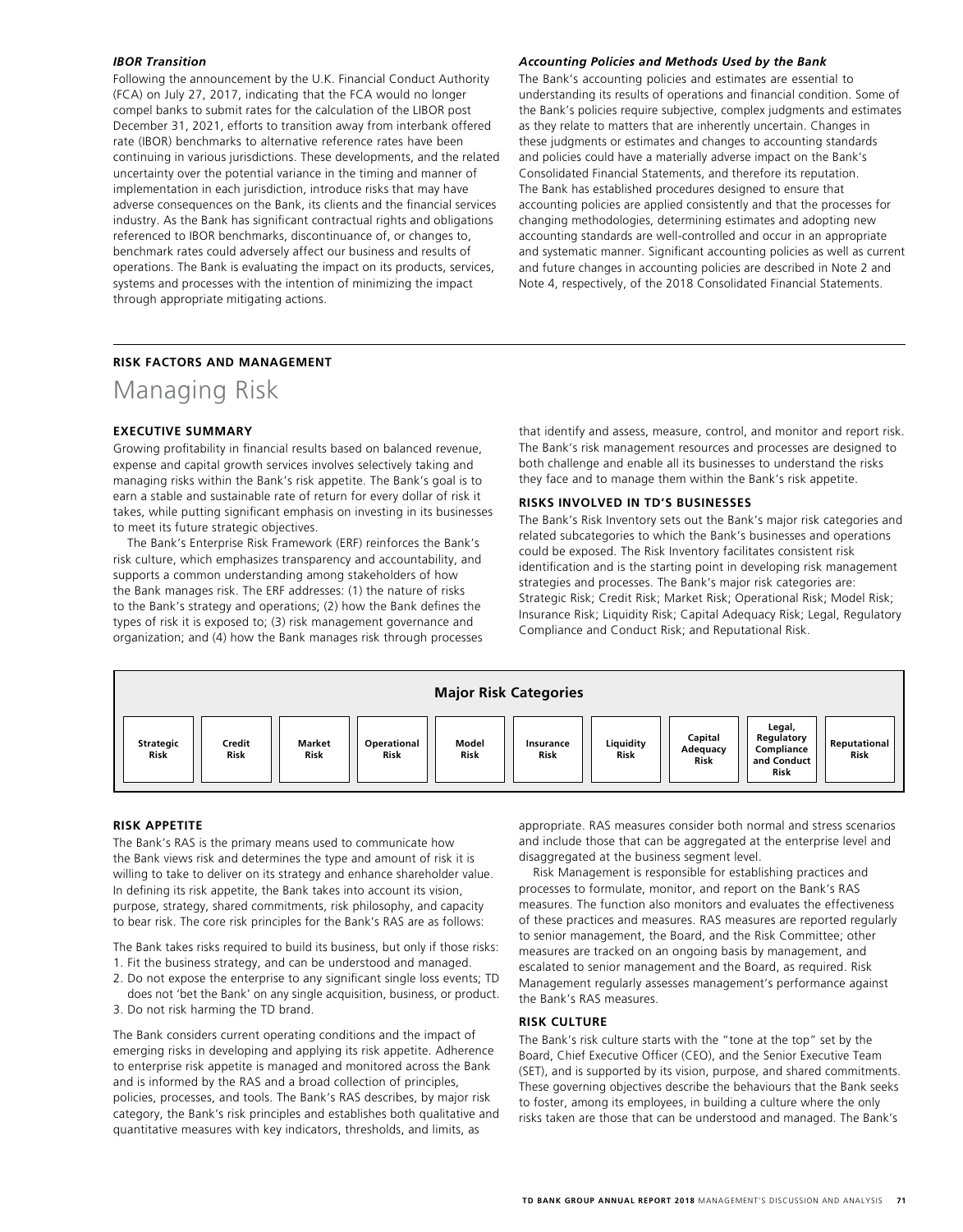risk culture promotes accountability, learning from past experiences, and encourages open communication and transparency on all aspects of risk taking. The Bank's employees are encouraged to challenge and escalate when they believe the Bank is operating outside of its risk appetite.

Ethical behaviour is a key component of the Bank's risk culture. The Bank's Code of Conduct and Ethics guides employees and Directors to make decisions that meet the highest standards of integrity, professionalism, and ethical behaviour. Every Bank employee and Director is expected and required to assess business decisions and actions on behalf of the organization in light of whether it is right, legal, and fair. The Bank's desired risk culture is reinforced by linking compensation to management's performance against the Bank's risk appetite. Performance against risk appetite is a key consideration in determining compensation for executives, including adjustments to incentive awards both at the time of award and again at maturity for deferred compensation. An annual consolidated assessment of management's performance against the RAS is prepared by Risk Management, reviewed by the Risk Committee, and is used by the Human Resources Committee as a key input into compensation decisions. All executives are individually assessed against objectives that include consideration of risk and control behaviours. This comprehensive approach allows the Bank to consider whether the actions of executive management resulted in risk and control events within their area of responsibility.

In addition, governance, risk, and oversight functions operate independently from business segments supported by an organizational structure that provides objective oversight and independent challenge. Governance, risk, and oversight function heads, including the Chief Risk Officer (CRO), have unfettered access to respective Board Committees to raise risk, compliance, and other issues. Lastly, awareness and communication of the Bank's RAS and the ERF take place across the organization through enterprise risk communication programs, employee orientation and training, and participation

in internal risk management conferences. These activities further strengthen the Bank's risk culture by increasing the knowledge and understanding of the Bank's expectations for risk taking.

#### **WHO MANAGES RISK**

The Bank's risk governance structure emphasizes and balances strong independent oversight with clear ownership for risk control within each business segment. Under the Bank's approach to risk governance, a "three lines of defence" model is employed, in which the first line of defence are the "Risk Owners", the second line provides "Risk Oversight", and the third line is Internal Audit.

The Bank's risk governance model includes a senior management committee structure that is designed to support transparent risk reporting and discussions. The Bank's overall risk and control oversight is provided by the Board and its committees (primarily the Audit and Risk Committees). The CEO and SET determine the Bank's long-term direction which is then carried out by business segments within the Bank's risk appetite. Risk Management, headed by the Group Head and CRO, sets enterprise risk strategy and policy and provides independent oversight to support a comprehensive and proactive risk management approach. The CRO, who is also a member of the SET, has unfettered access to the Risk Committee.

The Bank has a robust subsidiary governance framework to support its overall risk governance structure, including boards of directors, and committees for various subsidiary entities where appropriate. Within the U.S. Retail business segment, risk and control oversight is provided by a separate and distinct Board of Directors which includes a fully independent Board Risk Committee and Board Audit Committee. The U.S. Chief Risk Officer (U.S. CRO) has unfettered access to the Board Risk Committee.

The following section provides an overview of the key roles and responsibilities involved in risk management. The Bank's risk governance structure is illustrated in the following figure.

### **RISK GOVERNANCE STRUCTURE**

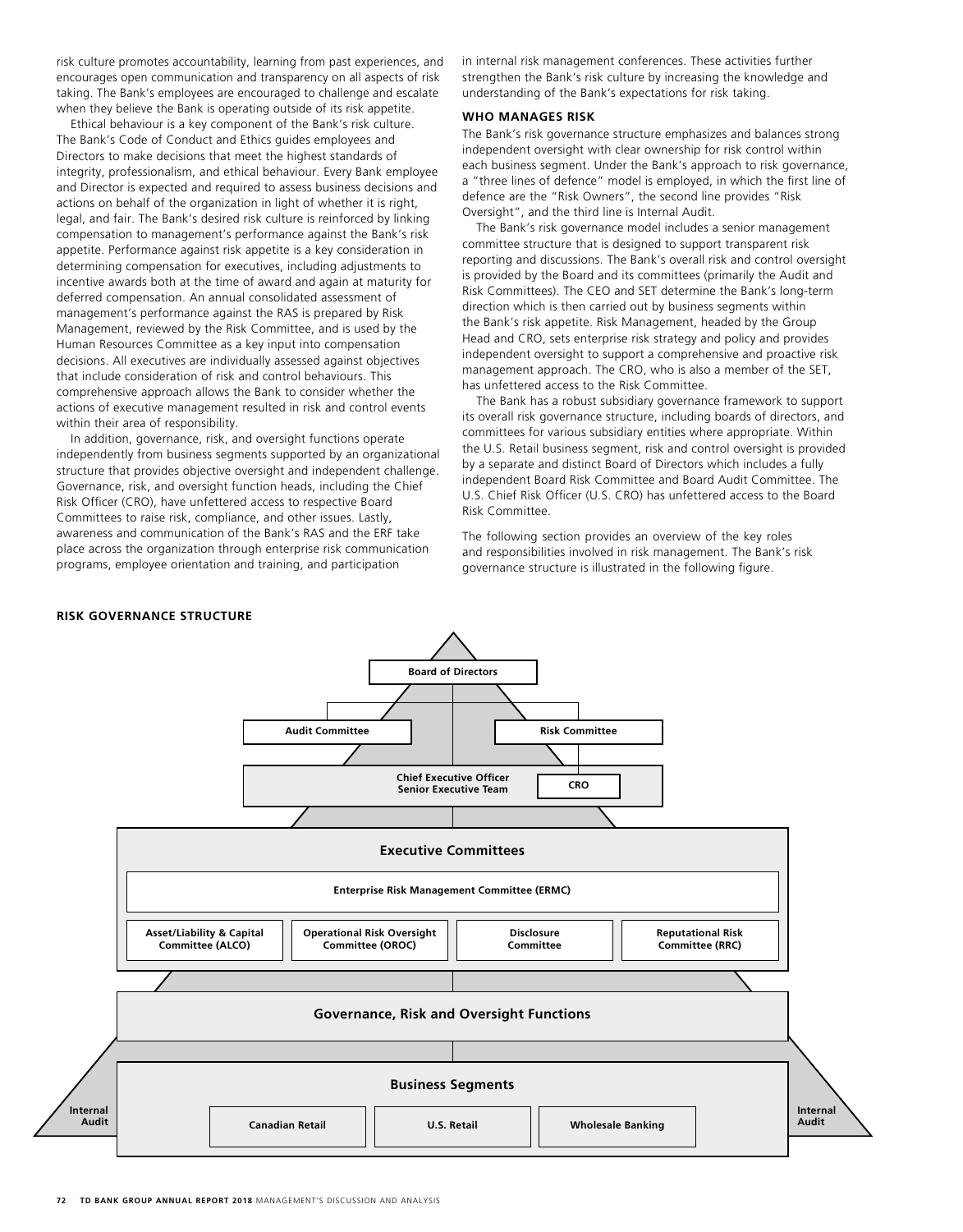# *The Board of Directors*

The Board oversees the Bank's strategic direction, the implementation of an effective risk culture, and the internal control framework across the enterprise. It accomplishes its risk management mandate both directly and indirectly through its four committees, the Audit Committee and Risk Committee, as well as the Human Resources and Corporate Governance Committees. The Board reviews and approves the Bank's RAS and related measures annually, and monitors the Bank's risk profile and performance against risk appetite measures.

#### *The Audit Committee*

The Audit Committee oversees financial reporting, the adequacy and effectiveness of internal controls, including internal controls over financial reporting, and the activities of the Bank's Global Anti-Money Laundering (GAML) group, Compliance group, and Internal Audit.

# *The Risk Committee*

The Risk Committee is responsible for reviewing and recommending TD's RAS for approval by the Board annually. The Risk Committee oversees the management of TD's risk profile and performance against its risk appetite. In support of this oversight, the Committee reviews and approves certain enterprise-wide risk management frameworks and policies that support compliance with TD's risk appetite, and monitors the management of risks and risk trends.

#### *The Human Resources Committee*

The Human Resources Committee, in addition to its other responsibilities, satisfies itself that Human Resources risks are appropriately identified, assessed, and managed in a manner consistent with the risk programs within the Bank, and with the sustainable achievement of the Bank's business objectives.

#### *The Corporate Governance Committee*

The Corporate Governance Committee, in addition to its other responsibilities, develops, and where appropriate, recommends to the Board for approval corporate governance guidelines, including a code of conduct and ethics, aimed at fostering a healthy governance culture at the Bank, and also acts as the conduct review committee for the Bank, including providing oversight of conduct risk.

# *Chief Executive Officer and Senior Executive Team*

The CEO and the SET develop and recommend to the Board the Bank's long-term strategic direction and also develop and recommend for Board approval TD's risk appetite. The SET members set the "tone at the top" and manage risk in accordance with the Bank's risk appetite while considering the impact of emerging risks on the Bank's strategy and risk profile. This accountability includes identifying and reporting significant risks to the Risk Committee.

#### *Executive Committees*

The CEO, in consultation with the CRO determines the Bank's Executive Committees, which are chaired by SET members. The committees meet regularly to oversee governance, risk, and control activities and to review and monitor risk strategies and associated risk activities and practices.

The Enterprise Risk Management Committee (ERMC), chaired by the CEO, oversees the management of major enterprise governance, risk, and control activities and promotes an integrated and effective risk management culture. The following Executive Committees have been established to manage specific major risks based on the nature of the risk and related business activity:

• ALCO – chaired by the Group Head and Chief Financial Officer (CFO), the Asset/Liability and Capital Committee (ALCO) oversees directly and through its standing subcommittees (the Risk Capital Committee (RCC) and Global Liquidity Forum (GLF)) the management of the Bank's consolidated non-trading market risk and each of its consolidated liquidity, funding, investments, and capital positions.

- OROC chaired by the Group Head and CRO, the Operational Risk Oversight Committee (OROC) oversees the identification, monitoring, and control of key risks within the Bank's operational risk profile.
- Disclosure Committee chaired by the Group Head and CFO, the Disclosure Committee oversees that appropriate controls and procedures are in place and operating to permit timely, accurate, balanced, and compliant disclosure to regulators with respect to public disclosure, shareholders, and the market.
- RRC chaired by the Group Head and CRO, the Reputational Risk Committee (RRC) oversees the management of reputational risk within the Bank's risk appetite.

#### *Risk Management*

The Risk Management function, headed by the CRO, provides independent oversight of enterprise-wide risk management, risk governance, and control including the setting of risk strategy and policy to manage risk in alignment with the Bank's risk appetite and business strategy. Risk Management's primary objective is to support a comprehensive and proactive approach to risk management that promotes a strong risk culture. Risk Management works with the business segments and other corporate oversight functions to establish policies, standards, and limits that align with the Bank's risk appetite and monitors and reports on existing and emerging risks and compliance with the Bank's risk appetite. The CRO is supported by a dedicated team of risk management professionals organized to oversee risks arising from each of the Bank's major risk categories. There is an established process in place for the identification and assessment of top and emerging risks. In addition, the Bank has clear procedures governing when and how risk events and issues are brought to the attention of senior management and the Risk Committee.

#### *Business Segments*

Each business segment has a dedicated risk management function that reports directly to a senior risk executive, who, in turn, reports to the CRO. This structure supports an appropriate level of independent oversight while emphasizing accountability for risk within the business segment. Business management is responsible for setting the businesslevel risk appetite and measures, which are reviewed and challenged by Risk Management, endorsed by the ERMC, and approved by the CEO, to align with the Bank's risk appetite and manage risk within approved risk limits.

# *Internal Audit*

The Bank's internal audit function provides independent and objective assurance to the Board regarding the reliability and effectiveness of key elements of the Bank's risk management, internal control, and governance processes.

# *Compliance*

The Compliance Department is responsible for fostering a culture of integrity, ethics, and compliance throughout the Bank; delivering independent regulatory compliance and conduct risk management and oversight throughout the Bank globally to protect its reputation and operate within its risk appetite; and assessing the adequacy of, adherence to, and effectiveness of the Bank's Regulatory Compliance Management controls, enterprise-wide.

# *Global Anti-Money Laundering*

The GAML Department is responsible for Anti-Money Laundering, Anti-Terrorist Financing, Economic Sanctions, and anti-bribery/anticorruption regulatory compliance and prudential risk management across the Bank in alignment with enterprise policies so that the money laundering, terrorist financing, economic sanctions, and bribery/ corruption risks are appropriately identified and mitigated.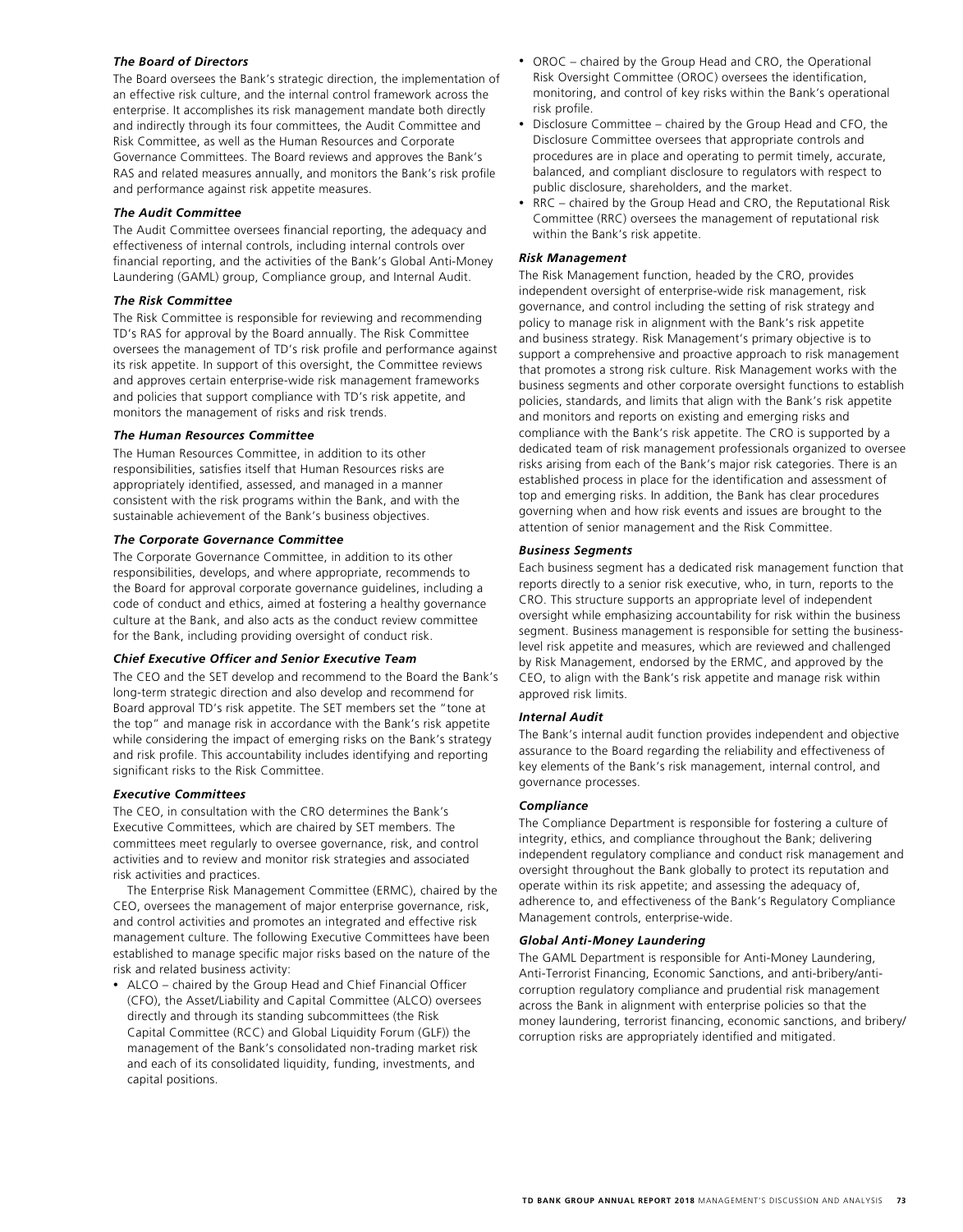# *Treasury and Balance Sheet Management*

The TBSM group manages and reports on the Bank's capital and investment positions, as well as liquidity and funding risk, and the market risks of the Bank's non-trading banking activities.

# *Three Lines of Defence*

In order to further the understanding of responsibilities for risk management, the Bank employs the following "three lines of defence" model that describes the respective accountabilities of each line of defence in managing risk across the Bank.

| THREE LINES OF DEFENCE      |                                                                                                                                                                                                                                                                                                                                                                                                                                                                                                                                                                                                                                                                                                                                                                                                                                                                                                                                                                                                                                                                                                                                                                                                                                                                                                                                                                                                                                                     |
|-----------------------------|-----------------------------------------------------------------------------------------------------------------------------------------------------------------------------------------------------------------------------------------------------------------------------------------------------------------------------------------------------------------------------------------------------------------------------------------------------------------------------------------------------------------------------------------------------------------------------------------------------------------------------------------------------------------------------------------------------------------------------------------------------------------------------------------------------------------------------------------------------------------------------------------------------------------------------------------------------------------------------------------------------------------------------------------------------------------------------------------------------------------------------------------------------------------------------------------------------------------------------------------------------------------------------------------------------------------------------------------------------------------------------------------------------------------------------------------------------|
| <b>First Line</b>           | <b>Risk Owner</b>                                                                                                                                                                                                                                                                                                                                                                                                                                                                                                                                                                                                                                                                                                                                                                                                                                                                                                                                                                                                                                                                                                                                                                                                                                                                                                                                                                                                                                   |
| <b>Identify and Control</b> | • Own, identify, manage, measure, and monitor current and emerging risks in day-to-day activities,<br>operations, products, and services.<br>• Design, implement, and maintain appropriate mitigating controls, and assess the design and<br>operating effectiveness of those controls.<br>• Assess activities to maintain compliance with applicable laws and regulations.<br>• Monitor and report on risk profile to ensure activities are within TD's risk appetite and policies.<br>• Implement risk based approval processes for all new products, activities, processes, and systems.<br>• Escalate risk issues and develop and implement action plans in a timely manner.<br>• Deliver training, tools, and advice to support its accountabilities.<br>• Promote a strong risk management culture.                                                                                                                                                                                                                                                                                                                                                                                                                                                                                                                                                                                                                                           |
| <b>Second Line</b>          | <b>Risk Oversight</b>                                                                                                                                                                                                                                                                                                                                                                                                                                                                                                                                                                                                                                                                                                                                                                                                                                                                                                                                                                                                                                                                                                                                                                                                                                                                                                                                                                                                                               |
| Set Standards and Challenge | • Establish and communicate enterprise governance, risk, and control strategies, frameworks,<br>and policies.<br>• Provide oversight and independent challenge to the first line through an effective objective<br>assessment, that is evidenced and documented where material, including:<br>- Challenge the quality and sufficiency of the first line's risk activities;<br>- Identify and assess current and emerging risks and controls, using a risk-based approach,<br>as appropriate;<br>- Monitor the adequacy and effectiveness of internal control activities;<br>- Review and discuss assumptions, material risk decisions and outcomes; and<br>- Aggregate and share results across business lines and control areas to identify similar events,<br>patterns, or broad trends.<br>• Identify and assess, and communicate relevant regulatory changes.<br>• Develop and implement risk measurement tools so that activities are within TD's Risk Appetite.<br>• Monitor and report on compliance with TD's Risk Appetite and policies.<br>• Escalate risk issues in a timely manner.<br>• Report on the risks of the Bank on an enterprise-wide and disaggregated level to the Board and/or<br>Senior Management, independently of the business lines or operational management.<br>• Provide training, tools, and advice to support the first line in carrying out its accountabilities.<br>• Promote a strong risk management culture. |
| <b>Third Line</b>           | <b>Internal Audit</b>                                                                                                                                                                                                                                                                                                                                                                                                                                                                                                                                                                                                                                                                                                                                                                                                                                                                                                                                                                                                                                                                                                                                                                                                                                                                                                                                                                                                                               |
| Independent Assurance       | • Verify independently that TD's ERF is designed and operating effectively.<br>• Validate the effectiveness of the first and second lines in fulfilling their mandates and managing risk.                                                                                                                                                                                                                                                                                                                                                                                                                                                                                                                                                                                                                                                                                                                                                                                                                                                                                                                                                                                                                                                                                                                                                                                                                                                           |

In support of a strong risk culture, the Bank applies the following principles in governing how it manages risks:

- **Enterprise-Wide in Scope** Risk Management will span all areas of the Bank, including third-party alliances and joint venture undertakings to the extent they may impact the Bank, and all boundaries both geographic and regulatory.
- **Transparent and Effective Communication** Matters relating to risk will be communicated and escalated in a timely, accurate, and forthright manner.
- **Enhanced Accountability** Risks will be explicitly owned, understood, and actively managed by business management and all employees, individually and collectively.
- **Independent Oversight** Risk policies, monitoring, and reporting will be established and conducted independently and objectively.
- **Integrated Risk and Control Culture** Risk management disciplines will be integrated into the Bank's daily routines, decision-making, and strategy formulation.
- **Strategic Balance** Risk will be managed to an acceptable level of exposure, recognizing the need to protect and grow shareholder value.

# **APPROACH TO RISK MANAGEMENT PROCESSES**

The Bank's comprehensive and proactive approach to risk management is comprised of four processes: risk identification and assessment, measurement, control, and monitoring and reporting.

# *Risk Identification and Assessment*

Risk identification and assessment is focused on recognizing and understanding existing risks, risks that may arise from new or evolving business initiatives, aggregate risks, and emerging risks from the changing environment. The Bank's objective is to establish and maintain integrated risk identification and assessment processes that enhance the understanding of risk interdependencies, consider how risk types intersect, and support the identification of emerging risk. To that end, the Bank's Enterprise-Wide Stress Testing (EWST) program enables senior management, the Board, and its committees to identify and articulate enterprise-wide risks and understand potential vulnerabilities for the Bank.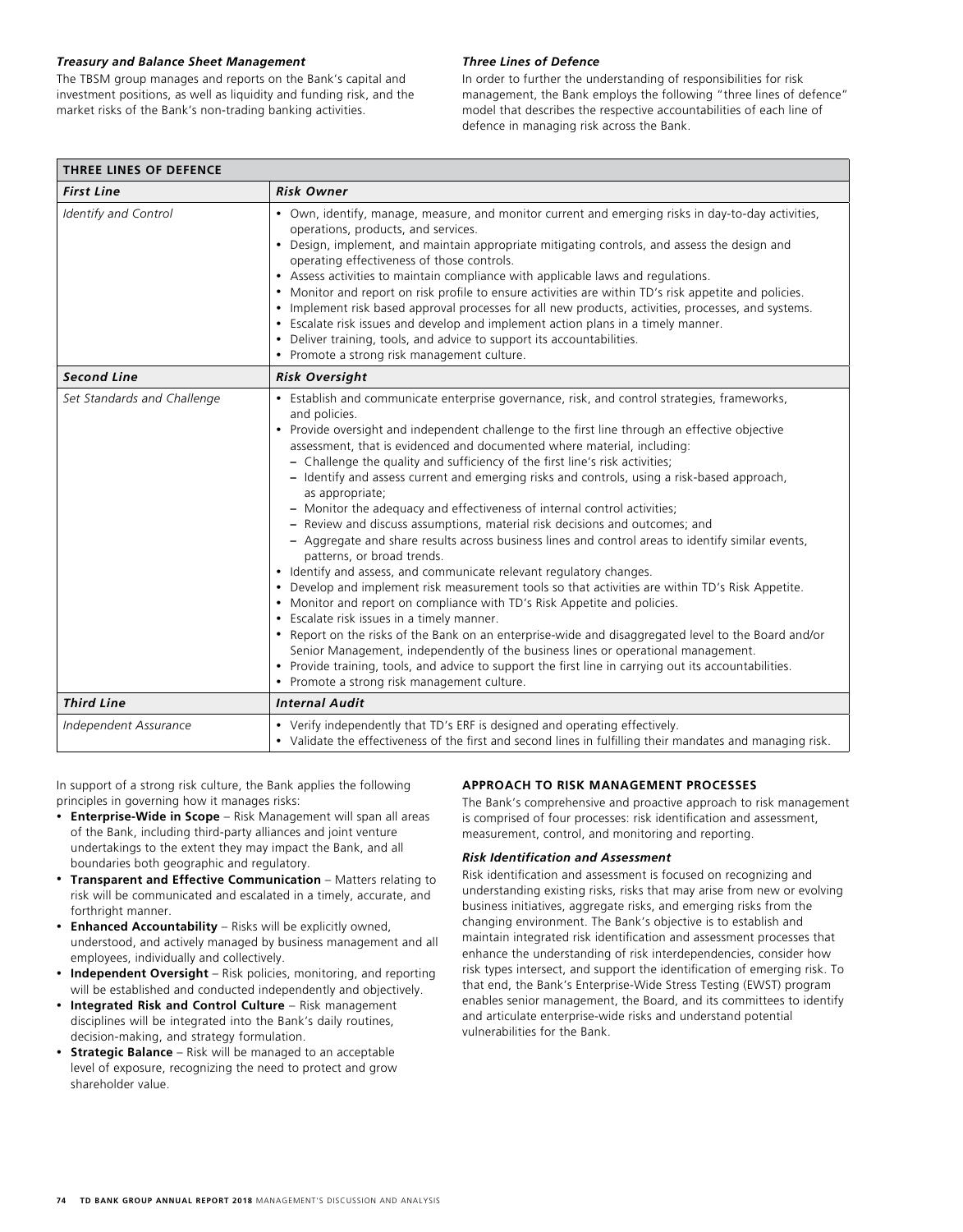### *Risk Measurement*

The ability to quantify risks is a key component of the Bank's risk management process. The Bank's risk measurement process aligns with regulatory requirements such as capital adequacy, leverage ratios, liquidity measures, stress testing, and maximum credit exposure guidelines established by its regulators. Additionally, the Bank has a process in place to quantify risks to provide accurate and timely measurements of the risks it assumes.

In quantifying risk, the Bank uses various risk measurement methodologies, including Value-at-Risk (VaR) analysis, scenario analysis, stress testing, and limits. Other examples of risk measurements include credit exposures, PCL, peer comparisons, trending analysis, liquidity coverage, leverage ratios, capital adequacy metrics, and operational risk event notification metrics. The Bank also requires business segments and corporate oversight functions to assess key risks and internal controls through a structured Risk and Control Self-Assessment (RCSA) program. Internal and external risk events are monitored to assess whether the Bank's internal controls are effective. This allows the Bank to identify, escalate, and monitor significant risk issues as needed.

# *Risk Control*

The Bank's risk control processes are established and communicated through Risk Committee and Management approved policies, and associated management approved procedures, control limits, and delegated authorities which reflect its risk appetite and risk tolerances.

The Bank's approach to risk control also includes risk and capital assessments to appropriately capture key risks in its measurement and management of capital adequacy. This involves the review, challenge, and endorsement by senior management committees of the ICAAP and related economic capital practices. The Bank's performance is measured based on the allocation of risk-based capital to businesses and the cost charged against that capital.

# *Risk Monitoring and Reporting*

The Bank monitors and reports on risk levels on a regular basis against its risk appetite and Risk Management reports on its risk monitoring activities to senior management, the Board and its Committees, and appropriate executive and management committees. Complementing regular risk monitoring and reporting, ad hoc risk reporting is provided to senior management, the Risk Committee, and the Board, as appropriate, for new and emerging risks or any significant changes to the Bank's risk profile.

# *Enterprise-Wide Stress Testing*

EWST at the Bank is part of the long-term strategic, financial, and capital planning exercise that is a key component of the ICAAP framework and helps validate the risk appetite of the Bank. The Bank's EWST program involves the development, application, and assessment of severe, but plausible, stress scenarios on earnings, capital, and liquidity. It enables management to identify and articulate enterprise-wide risks and understand potential vulnerabilities that are relevant to the Bank's risk profile. Stress scenarios are developed considering the key macroeconomic and idiosyncratic risks facing the Bank. A combination of approaches incorporating both quantitative modelling and qualitative analysis are utilized to assess the impact on the Bank's performance in stress environments. Stress testing engages senior management in each business segment, Finance, TBSM, Economics, and Risk Management. The RCC, which is a subcommittee of the ALCO, provides oversight of the processes and practices governing the EWST program.

As part of its 2018 program, the Bank evaluated two internally generated macroeconomic stress scenarios covering a range of severities as described below. The scenarios were constructed to cover a wide variety of risk factors meaningful to the Bank's risk profile in both the North American and global economies. Stressed macroeconomic variables such as unemployment, GDP, resale home prices, and interest rates were forecasted over the stress horizon which drives the assessment of impacts. In the scenarios evaluated in the 2018 program, the Bank had sufficient capital to withstand severe, but plausible, stress conditions. Results of the scenarios were reviewed by senior executives, incorporated in the Bank's planning process, and presented to the Risk Committee and the Board.

| <b>ENTERPRISE-WIDE STRESS SCENARIOS</b>                                                                                                                                                                                                                                                                                                                                                                                                                                                                                                                                                               |                                                                                                                                                                                                                                                                                                                                                                                                                                                                                                                                                                                                                                                                                                                                                                                                                                                                                                                                                                                                                                                                                                                                                                                                                                                                                                                                                                                                                                                                                                                                                                                                                                                                              |  |  |  |  |  |
|-------------------------------------------------------------------------------------------------------------------------------------------------------------------------------------------------------------------------------------------------------------------------------------------------------------------------------------------------------------------------------------------------------------------------------------------------------------------------------------------------------------------------------------------------------------------------------------------------------|------------------------------------------------------------------------------------------------------------------------------------------------------------------------------------------------------------------------------------------------------------------------------------------------------------------------------------------------------------------------------------------------------------------------------------------------------------------------------------------------------------------------------------------------------------------------------------------------------------------------------------------------------------------------------------------------------------------------------------------------------------------------------------------------------------------------------------------------------------------------------------------------------------------------------------------------------------------------------------------------------------------------------------------------------------------------------------------------------------------------------------------------------------------------------------------------------------------------------------------------------------------------------------------------------------------------------------------------------------------------------------------------------------------------------------------------------------------------------------------------------------------------------------------------------------------------------------------------------------------------------------------------------------------------------|--|--|--|--|--|
| Severe Scenario                                                                                                                                                                                                                                                                                                                                                                                                                                                                                                                                                                                       | <b>Extreme Scenario</b>                                                                                                                                                                                                                                                                                                                                                                                                                                                                                                                                                                                                                                                                                                                                                                                                                                                                                                                                                                                                                                                                                                                                                                                                                                                                                                                                                                                                                                                                                                                                                                                                                                                      |  |  |  |  |  |
| • The scenario is benchmarked against historical recessions that<br>have taken place in the U.S. and Canada. The recession extends<br>four consecutive quarters followed by a modest recovery.<br>• The scenario incorporates deterioration in key macroeconomic<br>variables such as GDP, resale home prices, and unemployment<br>that align with historically observed recessions.<br>• TD Economics maintains a risk index that measures current<br>vulnerabilities to a number of key risk factors. This risk index is then<br>leveraged to scale the severity of the above mentioned indicators. | • The scenario features a marked slowdown in global growth<br>prospects leading to a prolonged recession and heightened<br>uncertainty in global financial markets.<br>• Stress emanates from China where the authorities are unable to<br>contain the fallout from a series of major domestic debt defaults.<br>Financial support for state-owned banks and non-financial<br>enterprises is strained by limited fiscal resources, raising concerns<br>about fiscal sustainability and undermining investor confidence in<br>the Chinese economy. Property prices decline sharply, following<br>years of rapid growth and mounting household debt. To make<br>domestic debt payments and meet higher margin requirements<br>Chinese investors are forced to sell foreign assets, accentuating<br>the decline in global real estate prices.<br>• The financial turmoil in China spills over to countries with close<br>trade and financial linkages, and leads to a major downturn in<br>world commodity prices. Risk appetite retrenches and financial<br>markets worldwide are destabilized. Distress in international<br>financial markets and the deterioration in global growth prospects<br>reinforce the downward spiral in investor sentiment.<br>• Growing fiscal imbalances in the U.S. undermine confidence<br>in the U.S. dollar, raising the risk premium on Treasury bonds.<br>• External shocks to the Canadian economy trigger an unwinding<br>of household imbalances. Unemployment rises sharply as home<br>prices deteriorate significantly. Extremely low oil prices lead<br>to a disproportionate impact on the Canadian economy relative<br>to the U.S. |  |  |  |  |  |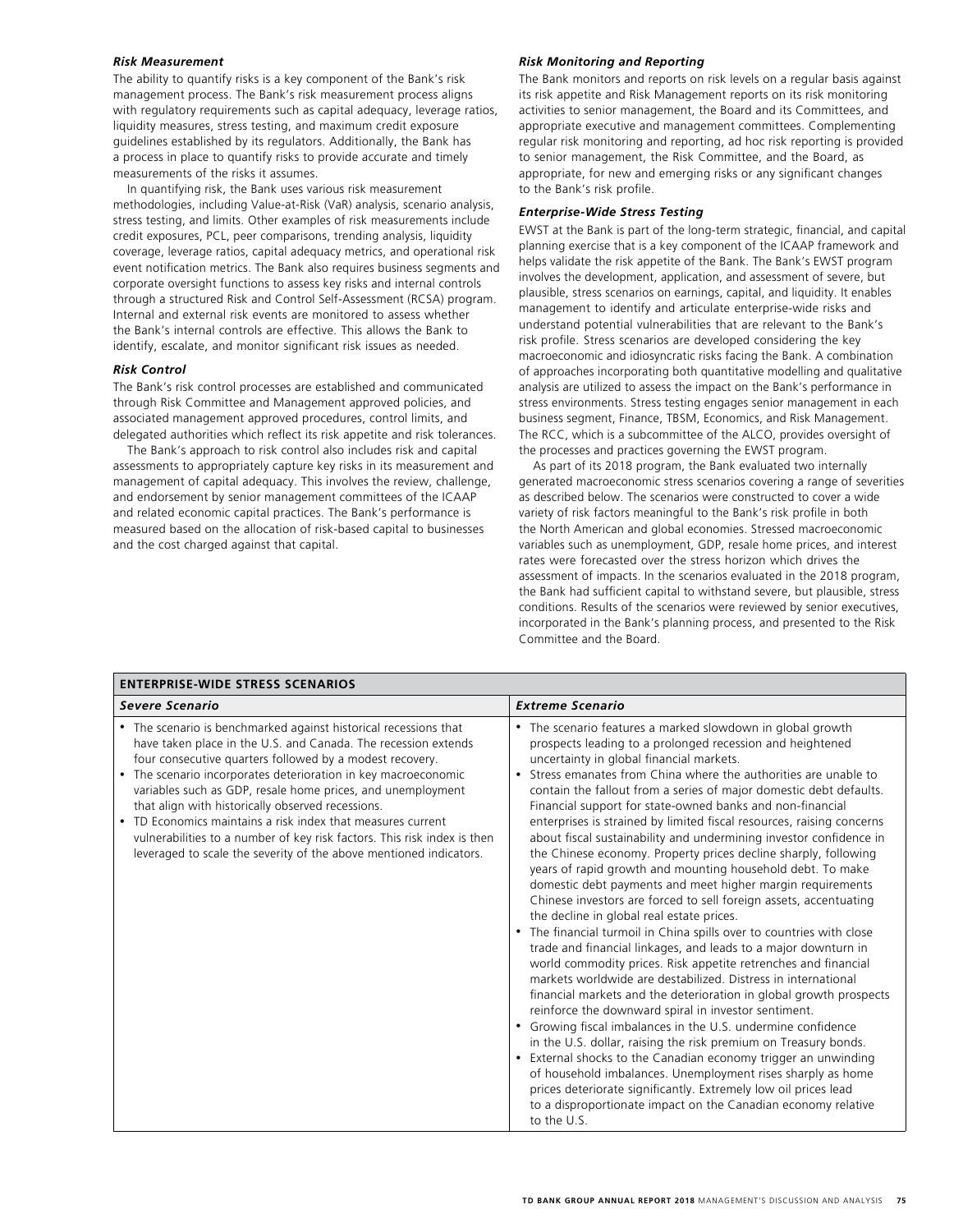Separate from the EWST program, the Bank's U.S.-based subsidiaries complete their own capital planning and regulatory stress testing exercises. These include OCC Dodd-Frank Act stress testing requirements for operating banks, the Federal Reserve Board's capital plan rule and related Comprehensive Capital Analysis and Review (CCAR) requirements for the holding company.

The Bank also employs reverse stress testing as part of a comprehensive Crisis Management Recovery Planning program to assess potential mitigating actions and contingency planning strategies. The scenario contemplates significantly stressful events that would result in the Bank reaching the point of non-viability in order to consider meaningful remedial actions for replenishing its capital and liquidity position.

# Strategic Risk

*Strategic risk is the potential for financial loss or reputational damage arising from the choice of sub-optimal or ineffective strategies, the improper implementation of chosen strategies, choosing not to pursue certain strategies, or a lack of responsiveness to changes in the business environment. Strategies include merger and acquisition activities.*

## **WHO MANAGES STRATEGIC RISK**

The CEO manages strategic risk supported by the members of the SET and the ERMC. The CEO, together with the SET, defines the overall strategy, in consultation with, and subject to approval by the Board. The Enterprise Strategy and Decision Support group, under the leadership of the Group Head and CFO, is charged with developing the Bank's overall long-term strategy and shorter-term strategic priorities with input and support from senior executives across the Bank.

Each member of the SET is responsible for establishing and managing long-term strategy and shorter-term priorities for their areas of responsibility (business and corporate function), and for ensuring such strategies are aligned with the Bank's overall long-term strategy and short-term strategic priorities, and the enterprise risk appetite. Each SET member is also accountable to the CEO for identifying, assessing, measuring, controlling, monitoring, and reporting on the effectiveness and risks of their business strategies.

The CEO, SET members, and other senior executives report to the Board on the implementation of the Bank's strategies, identifying the risks within those strategies, and explaining how those risks are managed.

The shaded areas of this MD&A represent a discussion on risk management policies and procedures relating to credit, market, and liquidity risks as required under IFRS 7, *Financial Instruments: Disclosures*, which permits these specific disclosures to be included in the MD&A. Therefore, the shaded areas which include Credit Risk, Market Risk, and Liquidity Risk, form an integral part of the audited Consolidated Financial Statements for the years ended October 31, 2018 and 2017. Effective November 1, 2017, the Bank adopted IFRS 9, which replaces the guidance in IAS 39. The Bank continues to manage credit risk using the existing framework as detailed in this section but applies the IFRS 9 ECL model to measure and report allowance for credit losses and provision for credit losses on in-scope financial assets. Refer to Note 2 and Note 3 of the 2018 Consolidated Financial Statements for a summary of the Bank's accounting policies and significant accounting judgments, estimates, and assumptions as it relates to IFRS 9.

# Credit Risk

*Credit risk is the risk of loss if a borrower or counterparty in a transaction fails to meet its agreed payment obligations.*

Credit risk is one of the most significant and pervasive risks in banking. Every loan, extension of credit, or transaction that involves the transfer of payments between the Bank and other parties or financial institutions exposes the Bank to some degree of credit risk.

The ERMC oversees the identification and monitoring of significant and emerging risks related to the Bank's strategies and seeks to ensure that mitigating actions are taken where appropriate.

#### **HOW TD MANAGES STRATEGIC RISK**

The Bank's enterprise-wide strategies and operating performance, and the strategies and operating performance of significant business segments and corporate functions, are assessed regularly by the CEO and the members of the SET through an integrated financial and strategic planning process, operating results reviews and strategic business plans.

The Bank's annual integrated financial and strategic planning process establishes enterprise and segment-level long-term and shorter-term strategies, designs strategies to be consistent with the risk appetite, evaluates concurrence among strategies, and sets enterprise and segment-level strategic risk limits including asset concentration limits.

Operating results reviews are conducted on a periodic basis during the year to monitor segment-level performance against the integrated financial and strategic plan. These reviews include an evaluation of the long-term strategy and short-term strategic priorities of each business segment, including but not limited to: the operating environment, competitive position, performance assessment, initiatives for strategy execution and key business risks. The frequency of the operating results reviews depends on the risk profile and size of the business segment or corporate function.

Strategic business plans are prepared at the business line-level; business lines are subsets of business segments. The plans assess the strategy for each business line, including but not limited to: mission, current position, key operating trends, long-term strategy, target metrics, key risks and mitigants, and alignment with enterprise strategy and risk appetite. The frequency of preparation depends on the risk profile and size of the business line.

The Bank's strategic risk, and adherence to its risk appetite, is reviewed by the ERMC in the normal course, as well as by the Board. Additionally, material acquisitions are assessed for their fit with the Bank's strategy and risk appetite in accordance with the Bank's Due Diligence Policy. This assessment is reviewed by the SET and Board as part of the decision process.

The Bank's primary objective is to be methodical in its credit risk assessment so that the Bank can better understand, select, and manage its exposures to reduce significant fluctuations in earnings.

The Bank's strategy is to include central oversight of credit risk in each business, and reinforce a culture of transparency, accountability, independence, and balance.

### **WHO MANAGES CREDIT RISK**

The responsibility for credit risk management is enterprise-wide. To reinforce ownership of credit risk, credit risk control functions are integrated into each business, but report directly to Risk Management to ensure objectivity and accountability.

Each business segment's credit risk control unit is responsible for its credit decisions and must comply with established policies, exposure guidelines, credit approval limits, and policy/limit exception procedures. It must also adhere to established enterprise-wide standards of credit assessment and obtain Risk Management's approval for credit decisions beyond its discretionary authority.

Risk Management is accountable for oversight of credit risk by developing policies that govern and control portfolio risks, and approval of product-specific policies, as required.

The Risk Committee oversees the management of credit risk and annually approves certain significant credit risk policies.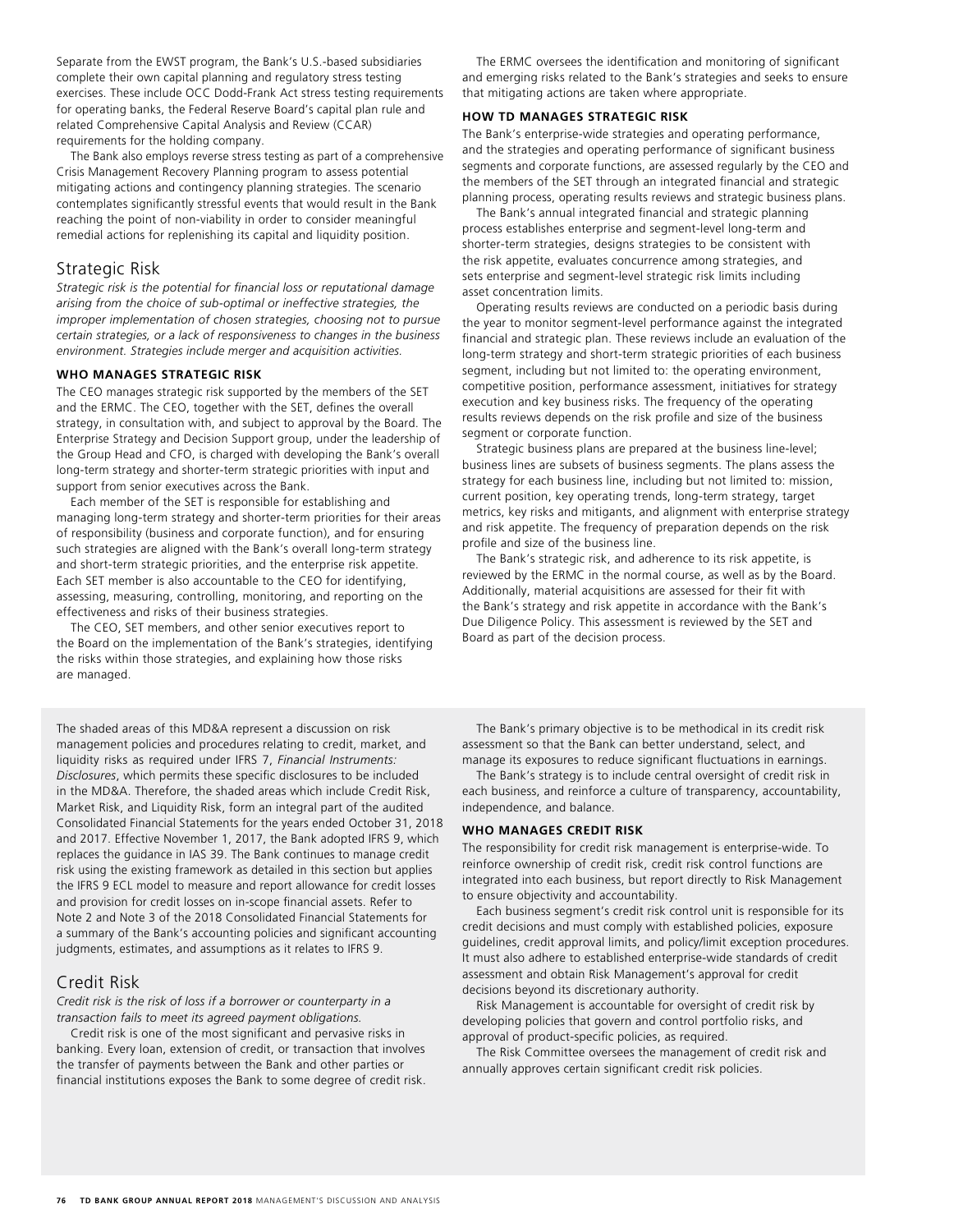# **HOW TD MANAGES CREDIT RISK**

The Bank's Credit Risk Management Framework outlines the internal risk and control structure to manage credit risk and includes risk appetite, policies, processes, limits and governance. The Credit Risk Management Framework is maintained by Risk Management and supports alignment with the Bank's risk appetite for credit risk.

Risk Management centrally approves all credit risk policies and credit decision-making strategies, as well as the discretionary limits of officers throughout the Bank for extending lines of credit.

Limits are established to monitor and control country, industry, product, geographic, and group exposure risks in the portfolios in accordance with enterprise-wide policies.

In the Bank's Retail businesses, the Bank uses established underwriting guidelines (which include collateral and loan-to-value constraints) along with approved scoring techniques and standards in extending, monitoring, and reporting personal credit. Credit scores and decision strategies are used in the origination and ongoing management of new and existing retail credit exposures. Scoring models and decision strategies utilize a combination of borrower attributes, including employment status, existing loan exposure and performance, and size of total bank relationship, as well as external data such as credit bureau information, to determine the amount of credit the Bank is prepared to extend to retail customers and to estimate future credit performance. Established policies and procedures are in place to govern the use and ongoing monitoring and assessment of the performance of scoring models and decision strategies to ensure alignment with expected performance results. Retail credit exposures approved within the regional credit centres are subject to ongoing Retail Risk Management review to assess the effectiveness of credit decisions and risk controls, as well as identify emerging or systemic issues and trends. Larger dollar exposures and material exceptions to policy are escalated to Retail Risk Management. Material policy exceptions are tracked and reported to monitor portfolio trends and identify potential weaknesses in underwriting guidelines and strategies. Where unfavourable trends are identified, remedial actions are taken to address those weaknesses.

The Bank's Commercial Banking and Wholesale Banking businesses use credit risk models and policies to establish borrower and facility risk ratings, quantify and monitor the level of risk, and facilitate its management. The businesses also use risk ratings to determine the amount of credit exposure it is willing to extend to a particular borrower. Management processes are used to monitor country, industry, and borrower or counterparty risk ratings, which include daily, monthly, quarterly, and annual review requirements for credit exposures. The key parameters used in the Bank's credit risk models are monitored on an ongoing basis.

Unanticipated economic or political changes in a foreign country could affect cross-border payments for goods and services, loans, dividends, and trade-related finance, as well as repatriation of the Bank's capital in that country. The Bank currently has credit exposure in a number of countries, with the majority of the exposure in North America. The Bank measures country risk using approved risk rating models and qualitative factors that are also used to establish country exposure limits covering all aspects of credit exposure across all businesses. Country risk ratings are managed on an ongoing basis and are subject to a detailed review at least annually.

As part of the Bank's credit risk strategy, the Bank sets limits on the amount of credit it is prepared to extend to specific industry sectors. The Bank monitors its concentration to any given industry to provide for a diversified loan portfolio and to reduce the risk of undue concentration. The Bank manages its risk using limits based on an internal risk rating score that combines TD's industry risk rating model and industry analysis, and regularly reviews industry risk ratings to

assess whether internal ratings properly reflect the risk of the industry. The Bank assigns a maximum exposure limit or a concentration limit to each major industry segment which is a percentage of its total wholesale and commercial private sector exposure.

The Bank may also set limits on the amount of credit it is prepared to extend to a particular entity or group of entities, also referred to as "entity risk". All entity risk is approved by the appropriate decisionmaking authority using limits based on the entity's borrower risk rating (BRR) and, for certain portfolios, the risk rating of the industry in which the entity operates. This exposure is monitored on a regular basis.

The Bank may also use credit derivatives to mitigate borrowerspecific exposure as part of its portfolio risk management techniques.

#### *The Basel Framework*

The objective of the Basel Framework is to improve the consistency of capital requirements internationally and make required regulatory capital more risk-sensitive. The Basel Framework sets out several options which represent increasingly more risk-sensitive approaches for calculating credit, market, and operational RWA.

## *Credit Risk and the Basel Framework*

The Bank received approval from OSFI to use the Basel AIRB Approach for credit risk, effective November 1, 2007. The Bank uses the AIRB Approach for all material portfolios, except in the following areas:

- TD has approved exemptions to use TSA for some small credit exposures in North America. Risk Management reconfirms annually that this approach remains appropriate.
- Effective the third quarter of 2016, OSFI approved the Bank to calculate the majority of the retail portfolio credit RWA in the U.S. Retail segment using the AIRB Approach. The non-retail portfolio in the U.S. retail segment continues to use TSA while working to achieve regulatory approval to transition to the AIRB Approach.

To continue to qualify using the AIRB Approach for credit risk, the Bank must meet the ongoing conditions and requirements established by OSFI and the Basel Framework. The Bank regularly assesses its compliance with these requirements.

#### *Credit Risk Exposures Subject to the AIRB Approach*

Banks that adopt the AIRB Approach to credit risk must report credit risk exposures by counterparty type, each having different underlying risk characteristics. These counterparty types may differ from the presentation in the Bank's Consolidated Financial Statements. The Bank's credit risk exposures are divided into two main portfolios, retail and non-retail.

## *Risk Parameters*

Under the AIRB Approach, credit risk is measured using the following risk parameters:

- PD the likelihood that the borrower will not be able to meet its scheduled repayments within a one year time horizon.
- LGD the amount of loss the Bank would likely incur when a borrower defaults on a loan, which is expressed as a percentage of EAD.
- EAD the total amount the Bank is exposed to at the time of default.

By applying these risk parameters, the Bank can measure and monitor its credit risk to ensure it remains within pre-determined thresholds.

#### *Retail Exposures*

In the retail portfolio, including individuals and small businesses, the Bank manages exposures on a pooled basis, using predictive credit scoring techniques. There are three sub-types of retail exposures: residential secured (for example, individual mortgages and home equity lines of credit), qualifying revolving retail (for example, individual credit cards, unsecured lines of credit, and overdraft protection products), and other retail (for example, personal loans, including secured automobile loans, student lines of credit, and small business banking credit products).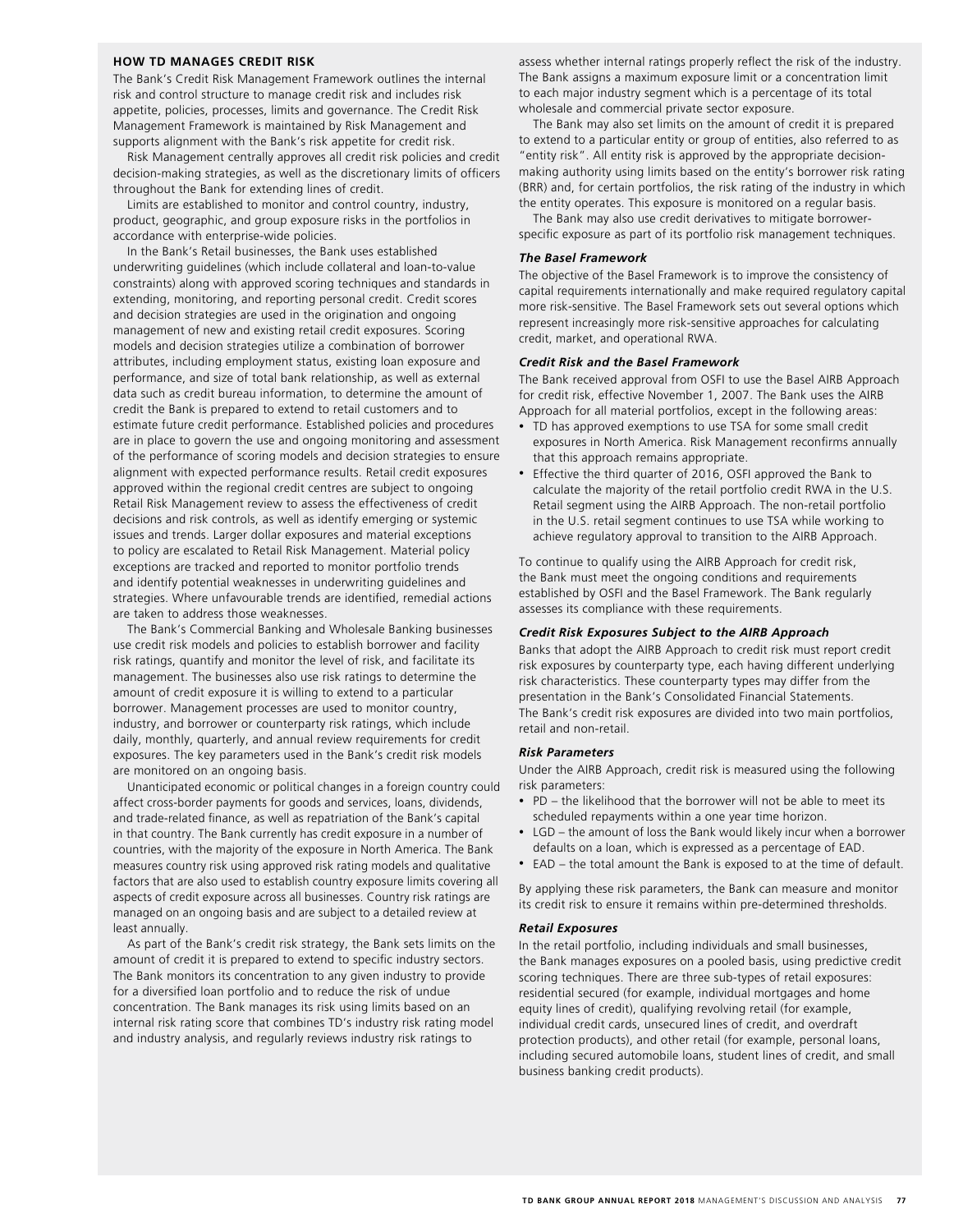The Bank calculates RWA for its retail exposures using the AIRB Approach. All retail PD, LGD, and EAD parameter models are based exclusively on the internal default and loss performance history for each of the three retail exposure sub-types.

Account-level PD, LGD, and EAD models are built for each product portfolio and calibrated based on the observed account-level default and loss performance for the portfolio.

Consistent with the AIRB Approach, the Bank defines default for exposures as delinquency of 90 days or more for the majority of retail credit portfolios. LGD estimates used in the RWA calculations reflect economic losses, such as, direct and indirect costs as well as any appropriate discount to account for time between default and ultimate recovery. EAD estimates reflect the historically observed utilization of undrawn credit limit prior to default. PD, LGD, and EAD models are calibrated using logistic and linear regression techniques. Predictive attributes in the models may include account attributes, such as loan size, interest rate, and collateral, where applicable; an account's previous history and current status; an account's age on books; a customer's credit bureau attributes; and a customer's other holdings with the Bank. For secured products such as residential mortgages, property characteristics, loan-to-value ratios, and a customer's equity in the property, play a significant role in PD as well as in LGD models.

All risk parameter estimates are updated on a quarterly basis based on the refreshed model inputs. Parameter estimation is fully automated based on approved formulas and is not subject to manual overrides.

Exposures are then assigned to one of nine pre-defined PD segments based on their estimated long-run average one-year PD.

The risk discriminative and predictive power of the Bank's retail credit models is assessed against the most recently available one-year default and loss performance on a quarterly basis. All models are also subject to a comprehensive independent validation prior to implementation and on an annual basis as outlined in the "Model Risk Management" section of this disclosure.

Long-run PD estimates are generated by including key economic indicators, such as interest rates and unemployment rates, and using their long-run average over the credit cycle to estimate PD.

LGD estimates are required to reflect a downturn scenario. Downturn LGD estimates are generated by using macroeconomic inputs, such as changes in housing prices and unemployment rates expected in an appropriately severe downturn scenario.

For unsecured products, downturn LGD estimates reflect the observed lower recoveries for exposures defaulted during the 2008 to 2009 recession. For products secured by residential real estate, such as mortgages and home equity lines of credit, downturn LGD reflects the potential impact of a severe housing downturn. EAD estimates similarly reflect a downturn scenario.

| Risk Assessment | PD Segment               | PD Range       |
|-----------------|--------------------------|----------------|
| Low Risk        |                          | 0.00 to 0.15%  |
| Normal Risk     | $\overline{\phantom{0}}$ | 0.16 to 0.41   |
|                 | 3                        | 0.42 to 1.10   |
| Medium Risk     | $\overline{4}$           | 1.11 to 2.93   |
|                 | 5                        | 2.94 to 4.74   |
| High Risk       | 6                        | 4.75 to 7.59   |
|                 | 7                        | 7.60 to 18.20  |
|                 | 8                        | 18.21 to 99.99 |
| Default         | 9                        | 100.00         |

The following table maps PD ranges to risk levels:

# *Non-Retail Exposures*

In the non-retail portfolio, the Bank manages exposures on an individual borrower basis, using industry and sector-specific credit risk models, and expert judgment. The Bank has categorized non-retail credit risk exposures according to the following Basel counterparty types: corporate, including wholesale and commercial customers, sovereign, and bank. Under the AIRB Approach, CMHC-insured mortgages are considered sovereign risk and are therefore classified as non-retail.

The Bank evaluates credit risk for non-retail exposures by using both a BRR and facility risk rating (FRR). The Bank uses this system for all corporate, sovereign, and bank exposures. The Bank determines the risk ratings using industry and sector-specific credit risk models that are based on internal historical data for the years of 1994–2017, covering both wholesale and commercial lending experience. All borrowers and facilities are assigned an internal risk rating that must be reviewed at least once each year. External data such as rating agency default rates or loss databases are used to validate the parameters.

Internal risk ratings (BRR and FRR) are key to portfolio monitoring and management, and are used to set exposure limits and loan pricing. Internal risk ratings are also used in the calculation of regulatory capital, economic capital, and incurred but not identified allowance for credit losses. Consistent with the AIRB Approach to measure capital adequacy at a one-year risk horizon, the parameters are estimated to a twelve-month forward time horizon.

#### *Borrower Risk Rating and PD*

Each borrower is assigned a BRR that reflects the PD of the borrower using proprietary models and expert judgment. In assessing borrower risk, the Bank reviews the borrower's competitive position, financial performance, economic, and industry trends, management quality, and access to funds. Under the AIRB Approach, borrowers are grouped into BRR grades that have similar PD. Use of projections for model implied risk ratings is not permitted and BRRs may not incorporate a projected reversal, stabilization of negative trends, or the acceleration of existing positive trends. Historic financial results can however be sensitized to account for events that have occurred, or are about to occur, such as additional debt incurred by a borrower since the date of the last set of financial statements. In conducting an assessment of the BRR, all relevant and material information must be taken into account and the information being used must be current. Quantitative rating models are used to rank the expected through-the-cycle PD, and these models are segmented into categories based on industry and borrower size. The quantitative model output can be modified in some cases by expert judgment, as prescribed within the Bank's credit policies.

To calibrate PDs for each BRR band, the Bank computes yearly transition matrices based on annual cohorts and then estimates the average annual PD for each BRR. The PD is set at the average estimation level plus an appropriate adjustment to cover statistical and model uncertainty. The calibration process for PD is a throughthe-cycle approach.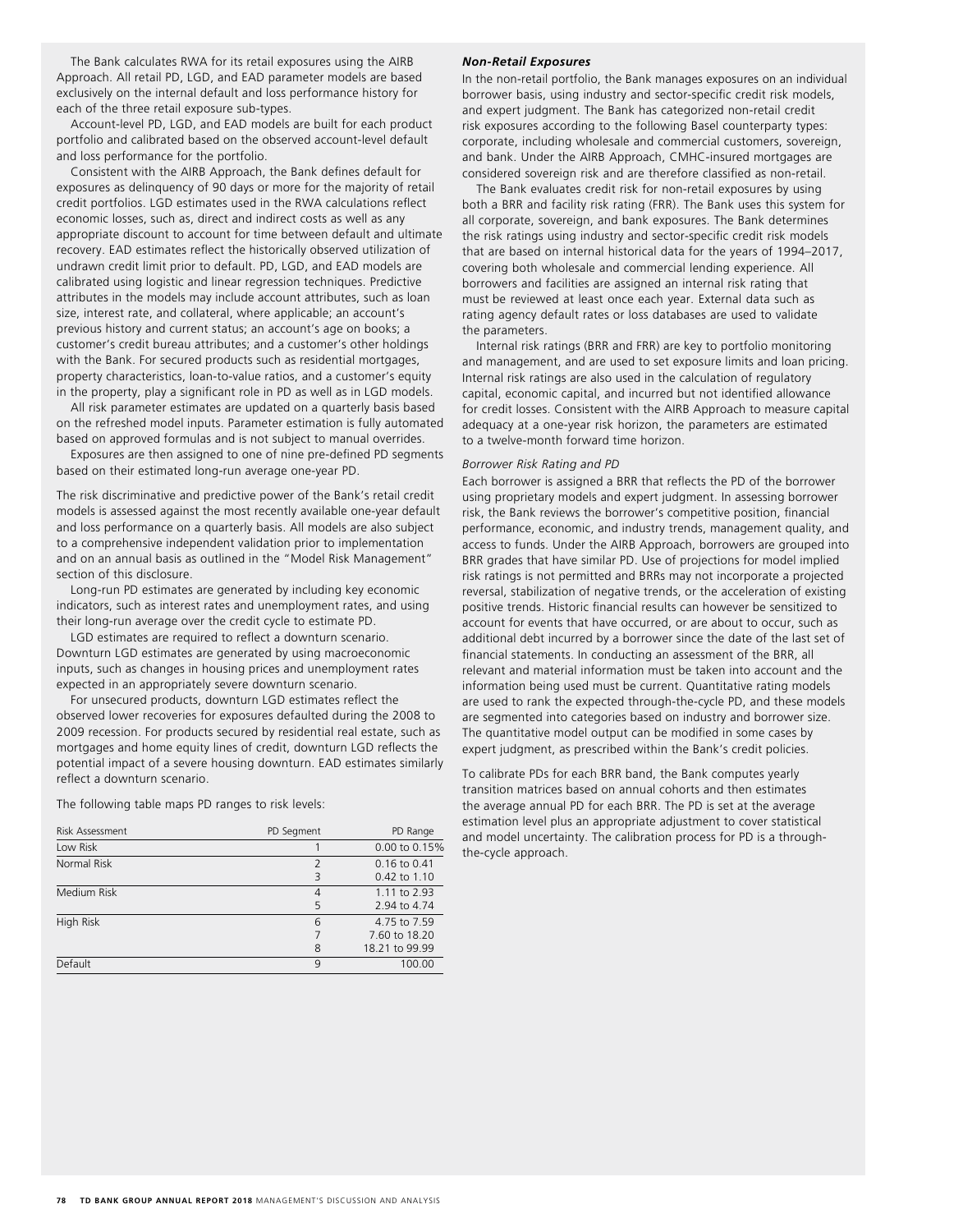TD's 21-point BRR scale broadly aligns to external ratings as follows:

| Description          | Rating Category                     | Standard & Poor's                          | Moody's Investor Services              |
|----------------------|-------------------------------------|--------------------------------------------|----------------------------------------|
| Investment grade     | $0$ to $1C$<br>2A to 2C<br>3A to 3C | AAA to AA-<br>$A+$ to $A-$<br>BBB+ to BBB- | Aaa to Aa3<br>A1 to A3<br>Baa1 to Baa3 |
| Non-investment grade | 4A to 4C<br>5A to 5C                | $BB+$ to $BB-$<br>$B+$ to $B-$             | Ba1 to Ba3<br>B1 to B3                 |
| Watch and classified | $6$ to $8$                          | CCC+ to CC and below                       | Caa1 to Ca and below                   |
| Impaired/default     | 9A to 9B                            | Default                                    | Default                                |

#### *Facility Risk Rating and LGD*

The FRR maps to LGD and takes into account facility-specific characteristics such as collateral, seniority ranking of debt, and loan structure.

Different FRR models are used based on industry and obligor size. Where an appropriate level of historical defaults is available per model, this data is used in the LGD estimation process. Data considered in the calibration of the LGD model includes variables such as collateral coverage, debt structure, and borrower enterprise value. Average LGD and the statistical uncertainty of LGD are estimated for each FRR grade. In some FRR models, lack of historical data requires the model to output a rank-ordering which is then mapped through expert judgment to the quantitative LGD scale.

The AIRB Approach stipulates the use of downturn LGD, where the downturn period, as determined by internal and/or external experience, suggests higher than average loss rates or lower than average recovery, such as during an economic recession. To reflect this, average calibrated LGDs take into account both the statistical estimation uncertainty and the higher than average LGDs experienced during downturn periods.

#### *Exposure at Default*

The Bank calculates non-retail EAD by first measuring the drawn amount of a facility and then adding a potential increased utilization at default from the undrawn portion, if any. Usage Given Default (UGD) is measured as the percentage of Committed Undrawn exposure that would be expected to be drawn by a borrower defaulting in the next year, in addition to the amount that already has been drawn by the borrower. In the absence of credit mitigation effects or other details, the EAD is set at the drawn amount plus (UGD x Committed Undrawn), where UGD is a percentage between 0% and 100%.

Given that UGD is determined in part by PD, UGD data is consolidated by BRR up to one-year prior to default. An average UGD is then calculated for each BRR along with the statistical uncertainty of the estimates.

Historical UGD experience is studied for any downturn impacts, similar to the LGD downturn analysis. The Bank has not found downturn UGD to be significantly different than average UGD, therefore the UGDs are set at the average calibrated level, per BRR grade, plus an appropriate adjustment for statistical and model uncertainty.

# *Credit Risk Exposures Subject to the Standardized Approach*

Currently TSA to credit risk is used primarily for assets in the U.S. non-retail credit portfolio. The Bank is currently in the process of transitioning this portfolio to the AIRB Approach. Under TSA, the assets are multiplied by risk weights prescribed by OSFI to determine RWA. These risk weights are assigned according to certain factors including counterparty type, product type, and the nature/extent of credit risk mitigation. The Bank uses external credit ratings, including Moody's and S&P to determine the appropriate risk weight for its exposures to sovereigns (governments, central banks, and certain public sector entities) and banks (regulated deposit-taking institutions, securities firms, and certain public sector entities).

The Bank applies the following risk weights to on-balance sheet exposures under TSA:

| Sovereign | $0\%$ <sup>1</sup>  |
|-----------|---------------------|
| Bank      | $20\%$ <sup>1</sup> |
| Corporate | 100%                |
|           |                     |

<sup>1</sup> The risk weight may vary according to the external risk rating.

Lower risk weights apply where approved credit risk mitigants exist. Non-retail loans that are more than 90 days past due receive a risk weight of 150%. For off-balance sheet exposures, specified credit conversion factors are used to convert the notional amount of the exposure into a credit equivalent amount.

#### *Derivative Exposures*

Credit risk on derivative financial instruments, also known as counterparty credit risk, is the risk of a financial loss occurring as a result of the failure of a counterparty to meet its obligation to the Bank. The Bank uses the Current Exposure Method to calculate the credit equivalent amount, which is defined by OSFI as the replacement cost plus an amount for potential future exposure, to estimate the risk and determine regulatory capital requirements for derivative exposures. The Global Counterparty Control group within Capital Markets Risk Management is responsible for estimating and managing counterparty credit risk in accordance with credit policies established by Risk Management.

The Bank uses various qualitative and quantitative methods to measure and manage counterparty credit risk. These include statistical methods to measure the current and future potential risk, as well as ongoing stress testing to identify and quantify exposure to extreme events. The Bank establishes various limits, including gross notional limits, to manage business volumes and concentrations. It also regularly assesses market conditions and the valuation of underlying financial instruments. Counterparty credit risk may increase during periods of receding market liquidity for certain instruments. Capital Markets Risk Management meets regularly with Market and Credit Risk Management and Trading businesses to discuss how evolving market conditions may impact the Bank's market risk and counterparty credit risk.

The Bank actively engages in risk mitigation strategies through the use of multi-product derivative master netting agreements, collateral pledging and other credit risk mitigation techniques. The Bank also executes certain derivatives through a central clearing house which reduces counterparty credit risk due to the ability to net offsetting positions amongst counterparty participants that settle within clearing houses. Derivative-related credit risks are subject to the same credit approval, limit, monitoring, and exposure guideline standards that the Bank uses for managing other transactions that create credit risk exposure. These standards include evaluating the creditworthiness of counterparties, measuring and monitoring exposures, including wrongway risk exposures, and managing the size, diversification, and maturity structure of the portfolios.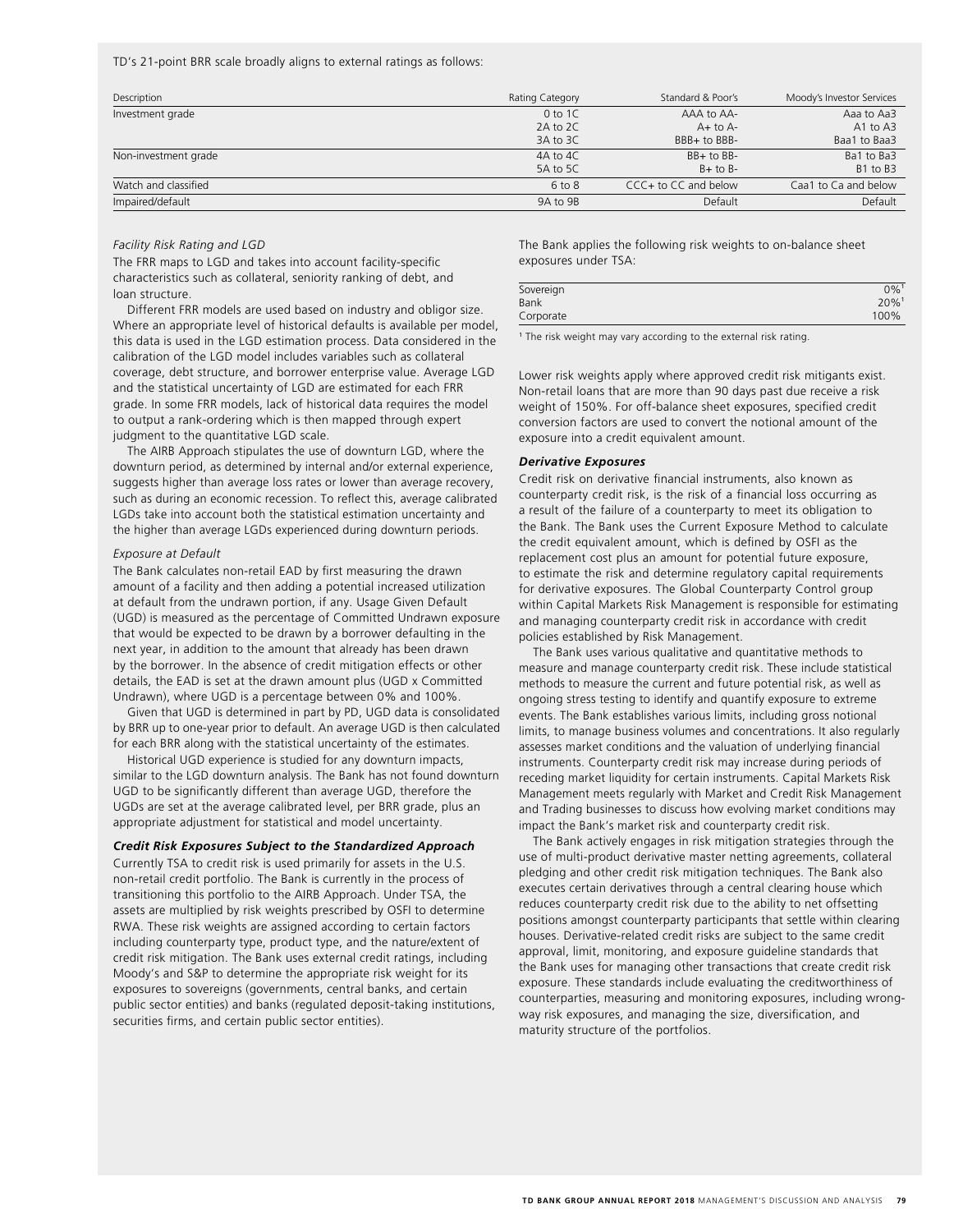There are two types of wrong-way risk exposures, namely general and specific. General wrong-way risk arises when the PD of the counterparties moves in the same direction as a given market risk factor. Specific wrong-way risk arises when the exposure to a particular counterparty moves in the same direction as the PD of the counterparty due to the nature of the transactions entered into with that counterparty. These exposures require specific approval within the credit approval process. The Bank measures and manages specific wrong-way risk exposures in the same manner as direct loan obligations and controls them by way of approved credit facility limits.

As part of the credit risk monitoring process, management meets on a periodic basis to review all exposures, including exposures resulting from derivative financial instruments to higher risk counterparties. As at October 31, 2018, after taking into account risk mitigation strategies, the Bank does not have material derivative exposure to any counterparty considered higher risk as defined by the Bank's credit policies. In addition, the Bank does not have a material credit risk valuation adjustment to any specific counterparty.

#### *Validation of the Credit Risk Rating System*

Credit risk rating systems and methodologies are independently validated on a regular basis to verify that they remain accurate predictors of risk. The validation process includes the following considerations:

- Risk parameter estimates PDs, LGDs, and EADs are reviewed and updated against actual loss experience to ensure estimates continue to be reasonable predictors of potential loss.
- Model performance Estimates continue to be discriminatory, stable, and predictive.
- Data quality Data used in the risk rating system is accurate, appropriate, and sufficient.
- Assumptions Key assumptions underlying the development of the model remain valid for the current portfolio and environment.

Risk Management ensures that the credit risk rating system complies with the Bank's Model Risk Policy. At least annually, the Risk Committee is informed of the performance of the credit risk rating system. The Risk Committee must approve any material changes to the Bank's credit risk rating system.

# *Stress Testing*

To determine the potential loss that could be incurred under a range of adverse scenarios, the Bank subjects its credit portfolios to stress tests. Stress tests assess vulnerability of the portfolios to the effects of severe but plausible situations, such as an economic downturn or a material market disruption.

## *Credit Risk Mitigation*

The techniques the Bank uses to reduce or mitigate credit risk include written policies and procedures to value and manage financial and non-financial security (collateral) and to review and negotiate netting agreements. The amount and type of collateral, and other credit risk mitigation techniques required, are based on the Bank's own assessment of the borrower's or counterparty's credit quality and capacity to pay.

In the retail and commercial banking businesses, security for loans is primarily non-financial and includes residential real estate, real estate under development, commercial real estate, automobiles, and other business assets, such as accounts receivable, inventory, and fixed assets. In the Wholesale Banking business, a large portion of loans is to investment grade borrowers where no security is pledged. Non-investment grade borrowers typically pledge business assets in the same manner as commercial borrowers. Common standards across the Bank are used to value collateral, determine frequency of recalculation, and to document, register, perfect, and monitor collateral.

The Bank also uses collateral and master netting agreements to mitigate derivative counterparty exposure. Security for derivative exposures is primarily financial and includes cash and negotiable securities issued by highly rated governments and investment grade issuers. This approach includes pre-defined discounts and procedures for the receipt, safekeeping, and release of pledged securities.

In all but exceptional situations, the Bank secures collateral by taking possession and controlling it in a jurisdiction where it can legally enforce its collateral rights. In exceptional situations and when demanded by the Bank's counterparty, the Bank holds or pledges collateral with an acceptable third-party custodian. The Bank documents all such thirdparty arrangements with industry standard agreements.

Occasionally, the Bank may take guarantees to reduce the risk in credit exposures. For credit risk exposures subject to AIRB, the Bank only recognizes irrevocable guarantees for Commercial Banking and Wholesale Banking credit exposures that are provided by entities with a better risk rating than that of the borrower or counterparty to the transaction.

The Bank makes use of credit derivatives to mitigate credit risk. The credit, legal, and other risks associated with these transactions are controlled through well-established procedures. The Bank's policy is to enter into these transactions with investment grade financial institutions and transact on a collateralized basis. Credit risk to these counterparties is managed through the same approval, limit, and monitoring processes the Bank uses for all counterparties for which it has credit exposure.

The Bank uses appraisals and automated valuation models (AVMs) to support property values when adjudicating loans collateralized by residential real property. AVMs are computer-based tools used to estimate or validate the market value of residential real property using market comparables and price trends for local market areas. The primary risk associated with the use of these tools is that the value of an individual property may vary significantly from the average for the market area. The Bank has specific risk management guidelines addressing the circumstances when they may be used, and processes to periodically validate AVMs including obtaining third party appraisals.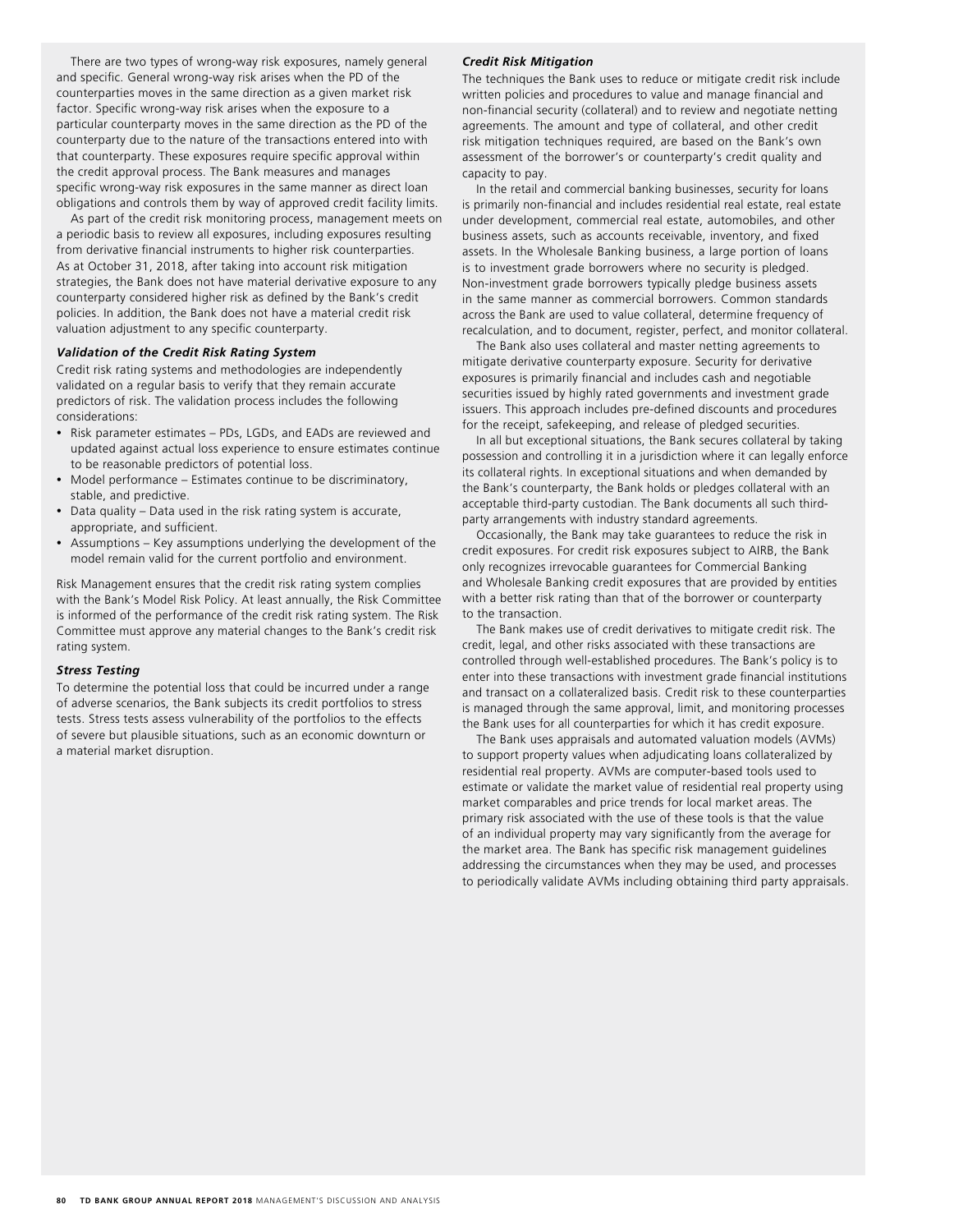# *Gross Credit Risk Exposure*

Gross credit risk exposure, also referred to as EAD, is the total amount the Bank is exposed to at the time of default of a loan and is measured before counterparty-specific provisions or write-offs. Gross credit risk exposure does not reflect the effects of credit risk mitigation and includes both on-balance sheet and off-balance sheet exposures. On-balance

sheet exposures consist primarily of outstanding loans, acceptances, non-trading securities, derivatives, and certain other repo-style transactions. Off-balance sheet exposures consist primarily of undrawn commitments, guarantees, and certain other repo-style transactions.

Gross credit risk exposures for the two approaches the Bank uses to measure credit risk are included in the following table.

# **GROSS CREDIT RISK EXPOSURES – Standardized and Advanced Internal Ratings Based Approaches**<sup>1</sup> TABLE **4 3**

| (millions of Canadian dollars)                                               |                                      |                               |                                   |                             |                                   | As at                         |  |
|------------------------------------------------------------------------------|--------------------------------------|-------------------------------|-----------------------------------|-----------------------------|-----------------------------------|-------------------------------|--|
|                                                                              | October 31, 2018<br>October 31, 2017 |                               |                                   |                             |                                   |                               |  |
|                                                                              | <b>Standardized</b>                  | <b>AIRB</b>                   | Total                             | Standardized                | AIRB                              | Total                         |  |
| Retail<br>Residential secured<br>Qualifying revolving retail<br>Other retail | 3,091<br>-<br>12,835                 | 371,450<br>112,388<br>80,513  | 374,541<br>s<br>112,388<br>93,348 | 5,862<br>\$.<br>19,011      | 349.749<br>٢.<br>93,527<br>75,566 | 355.611<br>93,527<br>94,577   |  |
| Total retail                                                                 | 15,926                               | 564,351                       | 580.277                           | 24,873                      | 518.842                           | 543,715                       |  |
| Non-retail<br>Corporate<br>Sovereign<br>Bank                                 | 132,030<br>95,411<br>18,019          | 346,751<br>136,951<br>110,295 | 478,781<br>232,362<br>128,314     | 125.621<br>91.567<br>18,195 | 305.867<br>157.947<br>94,181      | 431,488<br>249.514<br>112,376 |  |
| Total non-retail                                                             | 245,460                              | 593,997                       | 839,457                           | 235,383                     | 557.995                           | 793,378                       |  |
| Gross credit risk exposures                                                  | \$261,386                            | \$1,158,348                   | \$1,419,734                       | \$260,256                   | \$1,076,837                       | \$1,337,093                   |  |

<sup>1</sup> Gross credit risk exposures represent EAD and are before the effects of credit risk mitigation. This table excludes securitization, equity, and other credit RWA.

# *Other Credit Risk Exposures*

*Non-trading Equity Exposures*

The Bank's non-trading equity exposures are at a level that represents less than 5% of the Bank's combined Tier 1 and Tier 2 Capital. As a result, the Bank uses OSFI-prescribed risk weights to calculate RWA on non-trading equity exposures.

# *Securitization Exposures*

For externally rated securitization exposures, the Bank uses both TSA and the Ratings Based Approach (RBA). Both approaches assign risk weights to exposures using external ratings. The Bank uses ratings assigned by external rating agencies, including Moody's and S&P. The RBA also takes into account additional factors, including the time horizon of the rating (long-term or short-term), the number of underlying exposures in the asset pool, and the seniority of the position.

The Bank uses the Internal Assessment Approach (IAA) to manage the credit risk of its exposures relating to ABCP securitizations that are not externally rated.

Under the IAA, the Bank considers all relevant risk factors in assessing the credit quality of these exposures, including those published by the Moody's and S&P rating agencies. The Bank also uses loss coverage models and policies to quantify and monitor the level of risk, and facilitate its management. The Bank's IAA process includes an assessment of the extent by which the enhancement available for loss protection provides coverage of expected losses. The levels of stressed coverage the Bank requires for each internal risk rating are consistent with the rating agencies' published stressed factor requirements for equivalent external ratings by asset class.

All exposures are assigned an internal risk rating based on the Bank's assessment, which must be reviewed at least annually. The Bank's ratings reflect its assessment of risk of loss, consisting of the combined PD and LGD for each exposure. The ratings scale TD uses corresponds to the long-term ratings scales used by the rating agencies.

The Bank's IAA process is subject to all of the key elements and principles of the Bank's risk governance structure, and is managed in the same way as outlined in this "Credit Risk" section.

The Bank uses the results of the IAA in all aspects of its credit risk management, including performance tracking, control mechanisms, management reporting, and the calculation of capital. Under the IAA, exposures are multiplied by OSFI-prescribed risk weights to calculate RWA for capital purposes.

# Market Risk

*Trading Market Risk is the risk of loss in financial instruments held in trading positions due to adverse movements in market factors. These market factors include interest rates, foreign exchange rates, equity prices, commodity prices, credit spreads, and their respective volatilities.*

*Non-Trading Market Risk is the risk of loss on the balance sheet or volatility in earnings from non-trading activities such as asset-liability management or investments, due to adverse movements in market factors. These market factors are predominantly interest rate, credit spread, foreign exchange rates and equity prices.*

The Bank is exposed to market risk in its trading and investment portfolios, as well as through its non-trading activities. In the Bank's trading and investment portfolios, it is an active participant in the market, seeking to realize returns for TD through careful management of its positions and inventories. In the Bank's non-trading activities, it is exposed to market risk through the everyday banking transactions that the Bank's customers execute with TD.

The Bank complied with the Basel III market risk requirements as at October 31, 2018, using the Internal Models Approach.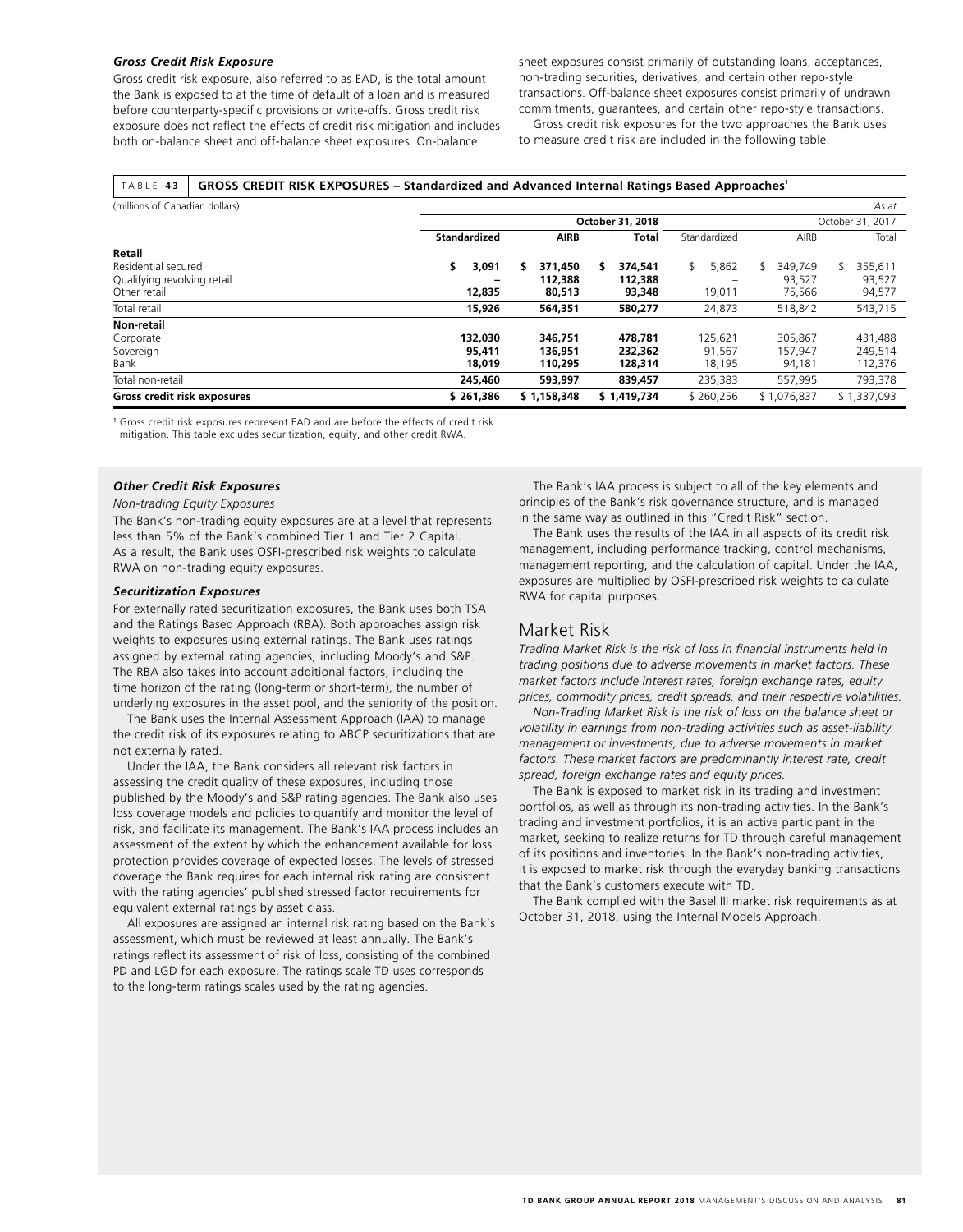# **MARKET RISK LINKAGE TO THE BALANCE SHEET**

The following table provides a breakdown of the Bank's balance sheet into assets and liabilities exposed to trading and non-trading market

risks. Market risk of assets and liabilities included in the calculation of VaR and other metrics used for regulatory market risk capital purposes is classified as trading market risk.

# TABLE 44 | MARKET RISK LINKAGE TO THE BALANCE SHEET<sup>1</sup>

| (millions of Canadian dollars)                                           |                 |                          |                                                      |                          |           |                          |                   |                          | As at                              |
|--------------------------------------------------------------------------|-----------------|--------------------------|------------------------------------------------------|--------------------------|-----------|--------------------------|-------------------|--------------------------|------------------------------------|
|                                                                          |                 |                          |                                                      | October 31, 2018         |           |                          |                   | October 31, 2017         |                                    |
|                                                                          |                 |                          |                                                      |                          |           |                          |                   |                          | Non-trading market                 |
|                                                                          | <b>Balance</b>  | <b>Trading</b>           | Non-trading                                          |                          | Balance   | Trading                  | Non-trading       |                          | risk - primary                     |
|                                                                          |                 | sheet market risk        | market risk                                          | Other                    | sheet     | market risk              | market risk       | Other                    | risk sensitivity                   |
| Assets subject to market risk                                            |                 |                          |                                                      |                          |           |                          |                   |                          |                                    |
| Interest-bearing deposits with banks                                     | \$<br>30,720 \$ | 729 \$                   | 29,991 \$                                            | $-5$                     | 51,185 \$ | 194                      | - \$<br>50,991 \$ |                          | Interest rate                      |
| Trading loans, securities, and other                                     | 127,897         | 125,437                  | 2,460                                                |                          | 103,918   | 99,168                   | 4,750             |                          | Interest rate                      |
| Non-trading financial assets at                                          |                 |                          |                                                      |                          |           |                          |                   |                          |                                    |
| fair value through profit or loss                                        | 4,015           |                          | 4,015                                                |                          | n/a       | n/a                      | n/a               | n/a                      | Equity,                            |
|                                                                          |                 |                          |                                                      |                          |           |                          |                   |                          | foreign exchange,<br>interest rate |
| Derivatives                                                              | 56,996          | 53,087                   | 3,909                                                |                          | 56,195    | 51,492                   | 4,703             |                          | Equity,                            |
|                                                                          |                 |                          |                                                      |                          |           |                          |                   |                          | foreign exchange,                  |
|                                                                          |                 |                          |                                                      |                          |           |                          |                   |                          | interest rate                      |
| Financial assets designated at                                           |                 |                          |                                                      |                          |           |                          |                   |                          |                                    |
| fair value through profit or loss                                        | 3,618           |                          | 3,618                                                |                          | 4.032     |                          | 4.032             |                          | Interest rate                      |
| Financial assets at fair value through                                   |                 |                          |                                                      |                          |           |                          |                   |                          |                                    |
| other comprehensive income                                               | 130,600         |                          | 130,600                                              |                          | n/a       | n/a                      | n/a               | n/a                      | Equity,                            |
|                                                                          |                 |                          |                                                      |                          |           |                          |                   |                          | foreign exchange,                  |
|                                                                          |                 |                          |                                                      |                          |           |                          |                   |                          | interest rate                      |
| Available-for-sale securities                                            | n/a             | n/a                      | n/a                                                  |                          | 146.411   | ÷,                       | 146,411           |                          | Foreign exchange,                  |
|                                                                          |                 |                          |                                                      |                          |           |                          |                   |                          | interest rate                      |
| Debt securities at amortized cost,<br>net of allowance for credit losses | 107,171         |                          | 107,171                                              |                          | n/a       | n/a                      | n/a               | n/a                      |                                    |
|                                                                          |                 |                          |                                                      |                          |           |                          |                   |                          | Foreign exchange,<br>interest rate |
| Held-to-maturity securities                                              | n/a             | n/a                      | n/a                                                  |                          | 71,363    |                          | 71,363            | $\sim$                   | Foreign exchange,                  |
|                                                                          |                 |                          |                                                      |                          |           |                          |                   |                          | interest rate                      |
| Securities purchased under                                               |                 |                          |                                                      |                          |           |                          |                   |                          |                                    |
| reverse repurchase agreements                                            | 127,379         | 3,920                    | 123,459                                              |                          | 134,429   | 1,345                    | 133,084           |                          | Interest rate                      |
| Loans, net of allowance for loan losses                                  | 646,393         |                          | 646,393                                              | $\overline{\phantom{a}}$ | 616,374   | $\qquad \qquad -$        | 616,374           | $\overline{\phantom{0}}$ | Interest rate                      |
| Customers' liability under acceptances                                   | 17,267          | $\overline{\phantom{0}}$ | 17,267                                               | $\overline{a}$           | 17,297    | $\overline{\phantom{a}}$ | 17,297            | $\equiv$                 | Interest rate                      |
| Investment in TD Ameritrade                                              | 8,445           | $\overline{a}$           | 8,445                                                | $\overline{\phantom{0}}$ | 7,784     | $\overline{\phantom{a}}$ | 7,784             | $\overline{\phantom{a}}$ | Equity                             |
| Other assets <sup>2</sup>                                                | 1,751           | $\overline{a}$           | 1,751                                                |                          | 1,549     | $\overline{\phantom{a}}$ | 1,549             |                          | Interest rate                      |
| Assets not exposed to market risk                                        | 72,651          | $\overline{a}$           |                                                      | 72,651                   | 68,458    |                          |                   | 68,458                   |                                    |
| <b>Total Assets</b>                                                      | \$1,334,903     |                          | \$183,173 \$1,079,079 \$72,651 \$1,278,995 \$152,199 |                          |           |                          | \$1,058,338       | 68,458<br>\$             |                                    |
| Liabilities subject to market risk                                       |                 |                          |                                                      |                          |           |                          |                   |                          |                                    |
| Trading deposits                                                         | 114,704         | 6,202                    | 108,502                                              |                          | 79,940    | 3,539                    | 76,401            | $\sim$                   | Interest rate                      |
| Derivatives                                                              | 48,270          | 44,119                   | 4,151                                                | $\overline{\phantom{a}}$ | 51,214    | 46,206                   | 5,008             | $\sim$                   | Equity                             |
|                                                                          |                 |                          |                                                      |                          |           |                          |                   |                          | foreign exchange,                  |
|                                                                          |                 |                          |                                                      |                          |           |                          |                   |                          | interest rate                      |
| Securitization liabilities at fair value                                 | 12,618          | 12,618                   |                                                      |                          | 12,757    | 12,757                   |                   |                          | Interest rate                      |
| Deposits                                                                 | 851,439         |                          | 851,439                                              | $\equiv$                 | 832,824   |                          | 832,824           | $\equiv$                 | Equity,                            |
|                                                                          | 17,269          |                          | 17,269                                               |                          |           | $\overline{\phantom{0}}$ |                   | $\overline{\phantom{0}}$ | interest rate                      |
| Acceptances<br>Obligations related to securities                         |                 |                          |                                                      |                          | 17,297    |                          | 17,297            |                          | Interest rate                      |
| sold short                                                               | 39,478          | 37,323                   | 2,155                                                |                          | 35,482    | 32,124                   | 3,358             |                          | Interest rate                      |
| Obligations related to securities sold                                   |                 |                          |                                                      |                          |           |                          |                   |                          |                                    |
| under repurchase agreements                                              | 93,389          | 3,797                    | 89,592                                               |                          | 88,591    | 2,064                    | 86,527            |                          | Interest rate                      |
| Securitization liabilities at amortized cost                             | 14,683          |                          | 14,683                                               |                          | 16,076    | $\overline{\phantom{a}}$ | 16,076            |                          | Interest rate                      |
| Subordinated notes and debentures                                        | 8,740           | $\overline{\phantom{0}}$ | 8,740                                                | $\rightarrow$            | 9,528     | ÷,                       | 9,528             | ÷,                       | Interest rate                      |
| Other liabilities <sup>2</sup>                                           | 16,150          | $\overline{2}$           | 16,148                                               | $\overline{\phantom{0}}$ | 17,281    | $\mathbf{1}$             | 17,280            | $\equiv$                 | Equity                             |
|                                                                          |                 |                          |                                                      |                          |           |                          |                   |                          | Interest rate                      |
| Liabilities and Equity not exposed                                       |                 |                          |                                                      |                          |           |                          |                   |                          |                                    |
| to market risk                                                           | 118,163         |                          |                                                      | 118,163                  | 118,005   |                          |                   | 118,005                  |                                    |
| <b>Total Liabilities and Equity</b>                                      | \$1,334,903     |                          | \$104,061 \$1,112,679 \$118,163 \$1,278,995 \$       |                          |           | 96,691                   | \$1,064,299       | \$118,005                |                                    |

<sup>1</sup> Certain comparative amounts have been restated to conform with the presentation

adopted in the current period.

<sup>2</sup> Relates to retirement benefits, insurance, and structured entity liabilities.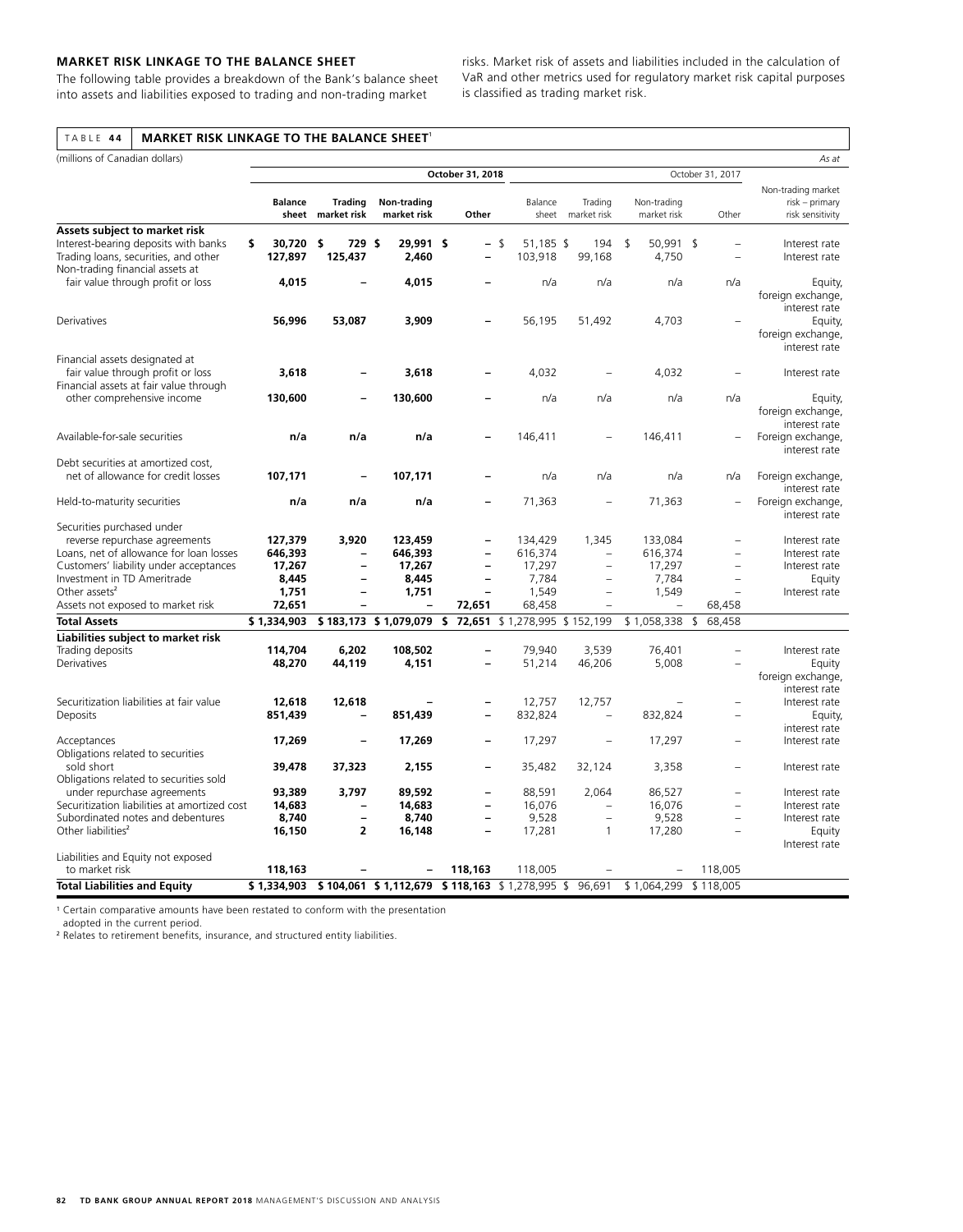# **MARKET RISK IN TRADING ACTIVITIES**

The overall objective of the Bank's trading businesses is to provide wholesale banking services, including facilitation and liquidity, to clients of the Bank. The Bank must take on risk in order to provide effective service in markets where its clients trade. In particular, the Bank needs to hold inventory, act as principal to facilitate client transactions, and underwrite new issues. The Bank also trades in order to have in-depth knowledge of market conditions to provide the most efficient and effective pricing and service to clients, while balancing the risks inherent in its dealing activities.

#### **WHO MANAGES MARKET RISK IN TRADING ACTIVITIES**

Primary responsibility for managing market risk in trading activities lies with Wholesale Banking, with oversight from Market Risk Control within Risk Management. The Market Risk Control Committee meets regularly to conduct a review of the market risk profile, trading results of the Bank's trading businesses as well as changes to market risk policies. The committee is chaired by the Senior Vice President, Market Risk and Model Development, and includes Wholesale Banking senior management.

There were no significant reclassifications between trading and non-trading books during the year ended October 31, 2018.

## **HOW TD MANAGES MARKET RISK IN TRADING ACTIVITIES**

Market risk plays a key part in the assessment of any trading business strategy. The Bank launches new trading initiatives or expands existing ones only if the risk has been thoroughly assessed, and is judged to be within the Bank's risk appetite and business expertise, and if the appropriate infrastructure is in place to monitor, control, and manage the risk. The Trading Market Risk Framework outlines the management of trading market risk and incorporates risk appetite, risk governance structure, risk identification, measurement, and control. The Trading Market Risk Framework is maintained by Risk Management and supports alignment with the Bank's Risk Appetite for trading market risk.

#### *Trading Limits*

The Bank sets trading limits that are consistent with the approved business strategy for each business and its tolerance for the associated market risk, aligned to its market risk appetite. In setting limits, the Bank takes into account market volatility, market liquidity, organizational experience, and business strategy. Limits are prescribed at the Wholesale Banking level in aggregate, as well as at more granular levels.

The core market risk limits are based on the key risk drivers in the business and includes notional, credit spread, yield curve shift, price, and volatility limits.

Another primary measure of trading limits is VaR, which the Bank uses to monitor and control overall risk levels and to calculate the regulatory capital required for market risk in trading activities. VaR measures the adverse impact that potential changes in market rates and prices could have on the value of a portfolio over a specified period of time.

At the end of each day, risk positions are compared with risk limits, and any excesses are reported in accordance with established market risk policies and procedures.

#### *Calculating VaR*

The Bank computes total VaR on a daily basis by combining the General Market Risk (GMR) and Idiosyncratic Debt Specific Risk (IDSR) associated with its trading positions.

GMR is determined by creating a distribution of potential changes in the market value of the current portfolio using historical simulation. The Bank values the current portfolio using the market price and rate changes of the most recent 259 trading days for equity, interest rate, foreign exchange, credit, and commodity products. GMR is computed as the threshold level that portfolio losses are not expected to exceed more than one out of every 100 trading days. A one-day holding period is used for GMR calculation, which is scaled up to ten days for regulatory capital calculation purposes.

IDSR measures idiosyncratic (single-name) credit spread risk for credit exposures in the trading portfolio using Monte Carlo simulation. The IDSR model is based on the historical behaviour of five-year idiosyncratic credit spreads. Similar to GMR, IDSR is computed as the threshold level that portfolio losses are not expected to exceed more than one out of every 100 trading days. IDSR is measured for a ten-day holding period.

The following graph discloses daily one-day VaR usage and trading net revenue, reported on a taxable equivalent basis, within Wholesale Banking. Trading net revenue includes trading income and net interest income related to positions within the Bank's market risk capital trading books. For the year ending October 31, 2018, there were 14 days of trading losses and trading net revenue was positive for 95% of the trading days, reflecting normal trading activity. Losses in the year did not exceed VaR on any trading day.

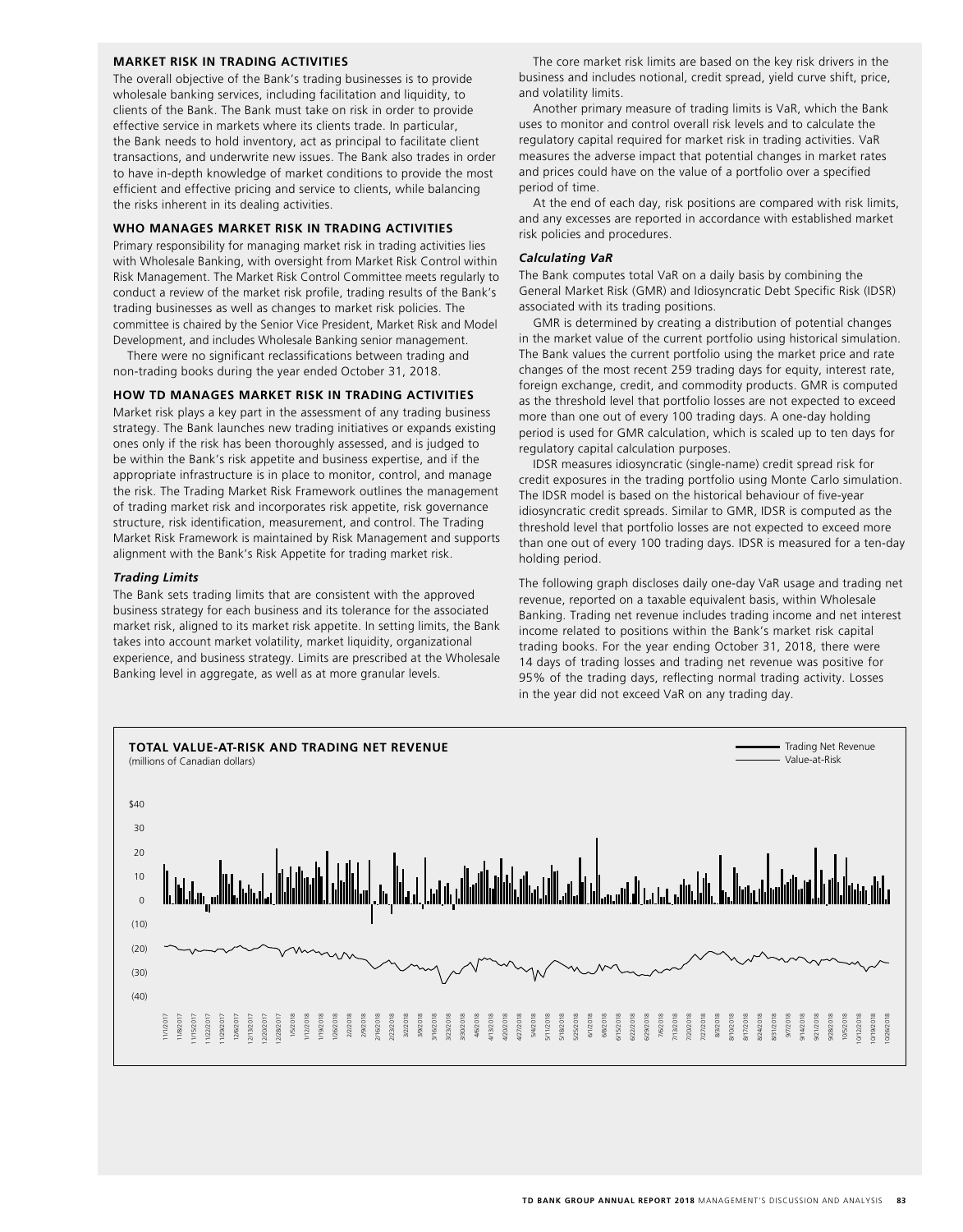VaR is a valuable risk measure but it should be used in the context of its limitations, for example:

- VaR uses historical data to estimate future events, which limits its forecasting abilities;
- it does not provide information on losses beyond the selected confidence level; and
- it assumes that all positions can be liquidated during the holding period used for VaR calculation.

The Bank continuously improves its VaR methodologies and incorporates new risk measures in line with market conventions, industry best practices, and regulatory requirements.

To mitigate some of the shortcomings of VaR, the Bank uses additional metrics designed for risk management and capital purposes. These include Stressed VaR, Incremental Risk Charge (IRC), Stress Testing Framework, as well as limits based on the sensitivity to various market risk factors.

# *Calculating Stressed VaR*

In addition to VaR, the Bank also calculates Stressed VaR, which includes Stressed GMR and Stressed IDSR. Stressed VaR is designed to measure the adverse impact that potential changes in market rates and

prices could have on the value of a portfolio over a specified period of stressed market conditions. Stressed VaR is determined using similar techniques and assumptions in GMR and IDSR VaR. However, instead of using the most recent 259 trading days (one year), the Bank uses a selected year of stressed market conditions. In the fourth quarter of fiscal 2018, Stressed VaR was calculated using the one-year period that began on February 1, 2008. The appropriate historical one-year period to use for Stressed VaR is determined on a quarterly basis. Stressed VaR is a part of regulatory capital requirements.

# *Calculating the Incremental Risk Charge*

The IRC is applied to all instruments in the trading book subject to migration and default risk. Migration risk represents the risk of changes in the credit ratings of the Bank's exposures. The Bank applies a Monte Carlo simulation with a one-year horizon and a 99.9% confidence level to determine IRC, which is consistent with regulatory requirements. IRC is based on a "constant level of risk" assumption, which requires banks to assign a liquidity horizon to positions that are subject to IRC. IRC is a part of regulatory capital requirements.

The following table presents the end of year, average, high, and low usage of TD's portfolio metrics.

| TABLE 45                            | <b>PORTFOLIO MARKET RISK MEASURES</b>      |        |         |         |       |        |         |       |       |
|-------------------------------------|--------------------------------------------|--------|---------|---------|-------|--------|---------|-------|-------|
| (millions of Canadian dollars)      |                                            |        |         |         | 2018  |        |         |       | 2017  |
|                                     |                                            | As at  | Average | High    | Low   | As at  | Average | High  | Low   |
| Interest rate risk                  |                                            | 14.2   | 14.0    | 25.7    | 5.3   | 6.9    | 14.2    | 34.9  | 6.2   |
| Credit spread risk                  |                                            | 17.2   | 11.8    | 18.2    | 7.7   | 7.6    | 8.9     | 11.8  | 6.0   |
| Equity risk                         |                                            | 6.1    | 7.2     | 12.9    | 4.0   | 8.5    | 8.9     | 12.3  | 5.8   |
| Foreign exchange risk               |                                            | 8.7    | 4.4     | 8.7     | 2.2   | 2.7    | 4.3     | 7.9   | 2.2   |
| Commodity risk                      |                                            | 3.0    | 2.6     | 6.8     | 1.3   | 2.3    | 1.3     | 2.5   | 0.7   |
| Idiosyncratic debt specific risk    |                                            | 17.2   | 16.5    | 22.4    | 11.3  | 10.1   | 14.1    | 17.9  | 10.1  |
| Diversification effect <sup>1</sup> |                                            | (41.9) | (32.7)  | $n/m^2$ | n/m   | (23.0) | (30.3)  | n/m   | n/m   |
| Total Value-at-Risk (one-day)       |                                            | 24.5   | 23.8    | 33.1    | 16.9  | 15.1   | 21.4    | 36.4  | 15.1  |
|                                     | Stressed Value-at-Risk (one-day)           | 54.2   | 49.8    | 84.8    | 28.8  | 40.9   | 39.3    | 51.1  | 28.1  |
|                                     | Incremental Risk Capital Charge (one-year) | 237.1  | 205.8   | 269.8   | 156.2 | 190.8  | 242.9   | 330.2 | 171.3 |

<sup>1</sup> The aggregate VaR is less than the sum of the VaR of the different risk types due to risk offsets resulting from portfolio diversification.

<sup>2</sup> Not meaningful. It is not meaningful to compute a diversification effect because the high and low may occur on different days for different risk types.

Average VaR increased marginally year-over-year due to an increase in debt specific risk driven by positions in financial bonds. Average Stressed VaR increased year-over-year driven by an increase in the U.S. interest rate risk positions.

The average IRC decreased year-over-year driven by Canadian bank positions.

# *Validation of VaR Model*

The Bank uses a back-testing process to compare the actual and theoretical profit and losses to VaR to verify that they are consistent with the statistical results of the VaR model. The theoretical profit or loss is generated using the daily price movements on the assumption that there is no change in the composition of the portfolio. Validation of the IRC model must follow a different approach since the one-year horizon and 99.9% confidence level preclude standard back-testing techniques. Instead, key parameters of the IRC model such as transition and correlation matrices are subject to independent validation by benchmarking against external study results or through analysis using internal or external data.

#### *Stress Testing*

The Bank's trading business is subject to an overall global stress test limit. In addition, global businesses have stress test limits, and each broad risk class has an overall stress test threshold. Stress scenarios are designed to model extreme economic events, replicate worst-case historical experiences, or introduce severe, but plausible, hypothetical changes in key market risk factors. The stress testing program includes scenarios developed using actual historical market data during periods of market disruption, in addition to hypothetical scenarios developed by Risk Management. The events the Bank has modeled include the

1987 equity market crash, the 1998 Russian debt default crisis, the aftermath of September 11, 2001, the 2007 ABCP crisis, the credit crisis of Fall 2008, and the Brexit referendum of June 2016.

Stress tests are produced and reviewed regularly with the Market Risk Control Committee.

# **MARKET RISK IN OTHER WHOLESALE BANKING ACTIVITIES**

The Bank is also exposed to market risk arising from a legacy portfolio of bonds and preferred shares held in TD Securities and in its remaining merchant banking investments. Risk Management reviews and approves policies and procedures, which are established to monitor, measure, and mitigate these risks.

# Asset/Liability Management

*Asset/liability management deals with managing the market risks of TD's traditional banking activities. This generally reflects the market risks arising from personal and commercial banking products (loans and deposits) as well as related funding, investments and high quality liquid assets (HQLA). Such structural market risks primarily include interest rate risk and foreign exchange risk.*

#### **WHO IS RESPONSIBLE FOR ASSET/LIABILITY MANAGEMENT**

The TBSM group measures and manages the market risks of the Bank's non-trading banking activities, with oversight from the Asset/Liability and Capital Committee, which is chaired by the Group Head and CFO, and includes other senior executives. The Market Risk Control function provides independent oversight, governance, and control over these market risks. The Risk Committee periodically reviews and approves key asset/liability management and non-trading market risk policies and receives reports on compliance with approved risk limits.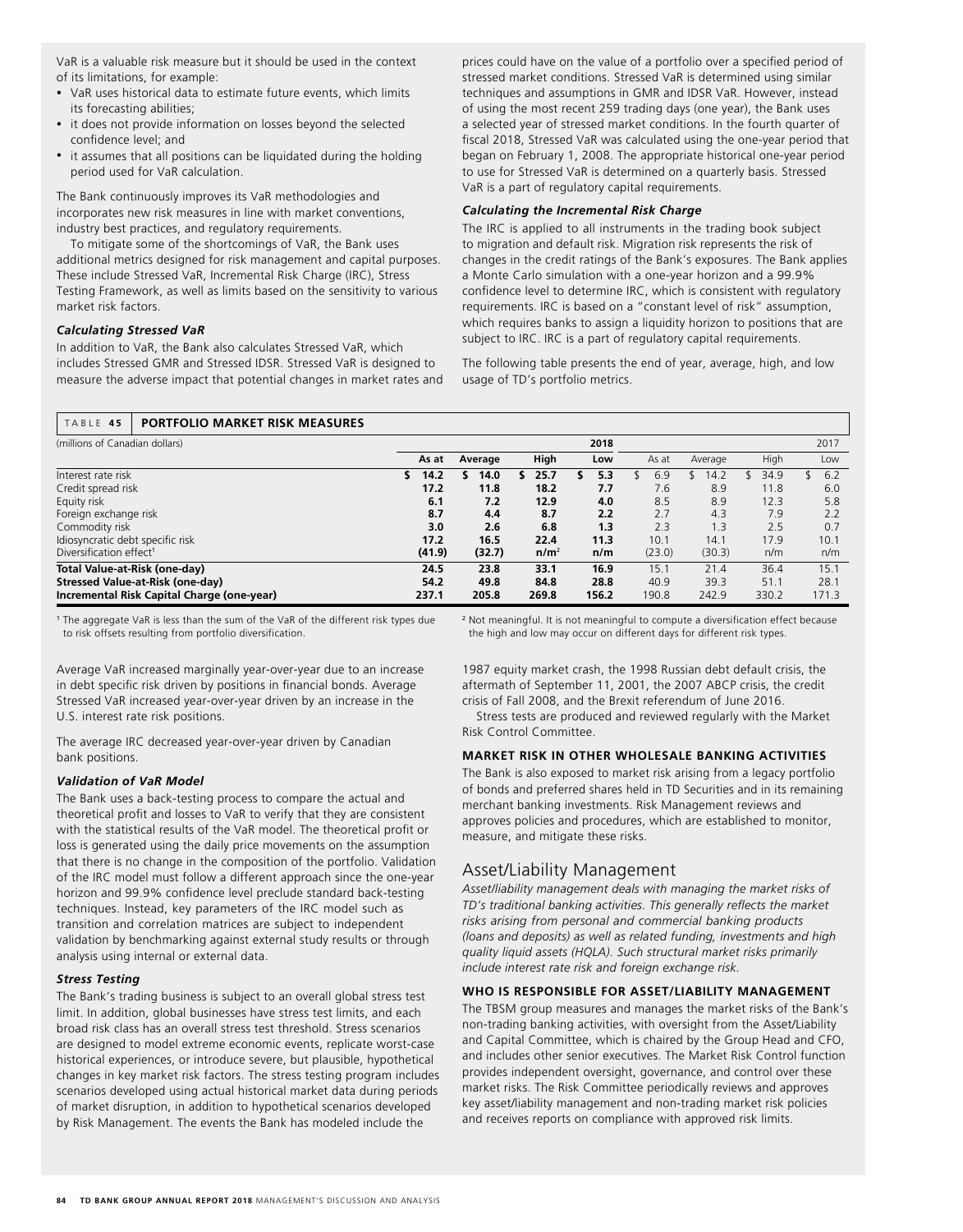### **HOW TD MANAGES ITS ASSET AND LIABILITY POSITIONS**

Non-trading interest rate risk is viewed as a non-productive risk as it has the potential to increase earnings volatility and incur loss without providing long run expected value. As a result, TBSM's mandate is to structure the asset and liability positions of the balance sheet in order to achieve a target profile that controls the impact of changes in interest rates on the Bank's net interest income and economic value that is consistent with the Bank's RAS.

### *Managing Interest Rate Risk*

Interest rate risk is the impact that changes in interest rates could have on the Bank's margins, earnings, and economic value. Interest rate risk management is designed to ensure that earnings are stable and predictable over time. The Bank has adopted a disciplined hedging approach to manage the net interest income contribution from its asset and liability positions, including an assigned target-modeled maturity profile for non-rate sensitive assets, liabilities, and equity. Key aspects of this approach are:

- Evaluating and managing the impact of rising or falling interest rates on net interest income and economic value, and developing strategies to manage overall sensitivity to rates across varying interest rate scenarios;
- Measuring the contribution of each TD product on a risk-adjusted, fully-hedged basis, including the impact of financial options such as mortgage commitments that are granted to customers; and
- Developing and implementing strategies to stabilize net interest income from all retail and commercial banking products.

The Bank is exposed to interest rate risk when asset and liability principal and interest cash flows, determined using contractual cashflows and the target-modeled maturity profile for non-maturity products, have different interest payment or maturity dates. These are called "mismatched positions" and impact the Bank's earnings when its interest-sensitive assets and liabilities reprice as interest rates change and when there are: final maturities, normal amortizations, or option exercises (such as prepayment, redemption, or conversion).

The Bank's exposure to interest rate risk depends on the size and direction of interest rate changes, and on the size and maturity of the mismatched positions. It is also affected by new business volumes, renewals of loans or deposits, and how actively customers exercise embedded options, such as prepaying a loan or redeeming a deposit before its maturity date.

Interest rate risk exposure, after economic hedging activities, is measured using various interest rate "shock" scenarios. Two of the measures used are Net Interest Income Sensitivity (NIIS) and Economic Value at Risk (EVaR). NIIS is defined as the change in net interest income over the next twelve months resulting from mismatched positions for an immediate and sustained 100 bps interest rate shock. NIIS measures the extent to which the maturing and repricing asset and liability cash flows are matched over the next twelve-month period and reflects how the Bank's net interest income will change over that period from the effect of the interest rate shock on the mismatched positions. EVaR is defined as the difference between the change in the present value of the Bank's asset portfolio and the change in the present value of the Bank's liability portfolio, including off-balance sheet instruments and assumed profiles for non-rate sensitive products, resulting from an immediate and sustained 100 bps unfavourable interest rate shock. EVaR measures the relative sensitivity of asset and liability cash flow mismatches to changes in long-term interest rates. Closely matching asset and liability cash flows reduces EVaR and mitigates the risk of volatility in future net interest income.

To the extent that interest rates are sufficiently low and it is not feasible to measure the impact of a 100 bps decline in interest rates, EVaR and NIIS exposures will be calculated by measuring the impact of a decline in interest rates where the resultant rates do not become negative.

The methodology used to calculate NIIS and EVaR captures the impact of changes to assumed customer behaviours, such as interest rate sensitive mortgage prepayments, but does not assume any balance sheet growth, change in business mix, product pricing philosophy, or management actions in response to changes in market conditions.

The Bank policy as approved by the Risk Committee sets overall limits on EVaR and NIIS which are linked to capital and net interest income, respectively. These limits are consistent with the Bank's enterprise risk appetite and are periodically reviewed and approved by the Risk Committee. Exposures against Board limits are routinely monitored, hedged, and reported, and breaches of these Board limits, if any, are escalated to both the ALCO and the Risk Committee of the Board.

In addition to Board policy limits, book-level risk limits are set for TBSM's management of non-trading interest rate risk by Risk Management. These book-level risk limits are set at a more granular level than Board policy limits for NIIS and EVaR, and developed to be consistent with the overall Board Market Risk policy. Breaches of these book-level risk limits, if any, are escalated to the ALCO in a timely manner.

The interest rate risk exposures from products with closed (non-optioned) fixed-rate cash flows are measured and managed separately from products that offer customers prepayment options. The Bank projects future cash flows by looking at the impact of:

- A target interest sensitivity profile for its non-maturity assets and liabilities;
- A target investment profile on its net equity position; and
- Liquidation assumptions on mortgages other than from embedded pre-payment options.

The Bank also measures its exposure to non-maturity liabilities, such as core deposits, by assessing interest rate elasticity and balance permanence using historical data and business judgment. Fluctuations of non-maturity deposits can occur because of factors such as interest rate movements, equity market movements, and changes to customer liquidity preferences.

The objective of portfolio management within the closed-cash-flow book is to eliminate cash flow mismatches to the extent practically possible, so that net interest income becomes more predictable.

Product options, whether they are freestanding options such as mortgage rate commitments or embedded in loans and deposits, expose the Bank to a significant financial risk.

- **Rate Commitments**: The Bank measures its exposure from freestanding mortgage rate commitment options using an expected funding profile based on historical experience. Customers' propensity to fund, and their preference for fixed or floating rate mortgage products, is influenced by factors such as market mortgage rates, house prices, and seasonality.
- **Asset Prepayment**: The Bank models its exposure to written options embedded in other products, such as the right to prepay residential mortgage loans, based on analysis of customer behaviour. Econometric models are used to model prepayments and the effects of prepayment behaviour to the Bank. In general mortgage prepayments are also affected by factors, such as mortgage age, house prices, and GDP growth. The combined impacts from these parameters are also assessed to determine a core liquidation speed which is independent of market incentives.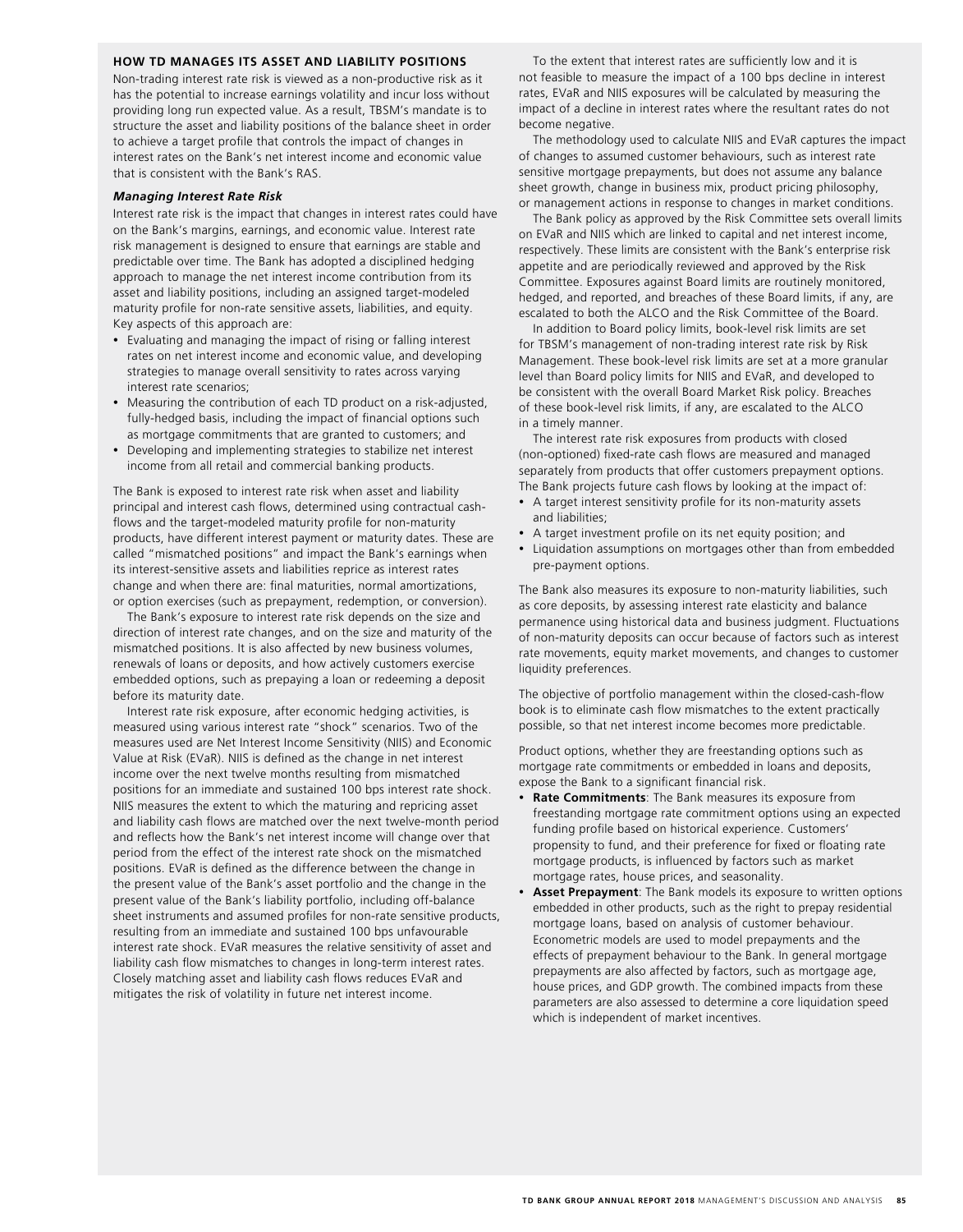To manage product option exposures the Bank purchases options or uses a dynamic hedging process designed to replicate the payoff of a purchased option. The Bank also models the margin compression that would be caused by declining interest rates on certain demand deposit accounts.

### *Other Non-Trading Market Risks*

Other market risks monitored on a regular basis include:

- **Basis Risk** The Bank is exposed to risks related to the difference in various market indices.
- **Equity Risk** The Bank is exposed to equity risk through its equity-linked guaranteed investment certificate product offering. The exposure is managed by purchasing options to replicate the equity payoff. The Bank is also exposed to non-trading equity price risk primarily from its share-based compensation plans where certain employees are awarded share units equivalent to the Bank's common shares as compensation for services provided to the Bank. These share units are recorded as a liability over the vesting period and revalued at each reporting period until settled in cash. Changes in the Bank's share price can impact non-interest expenses. The Bank uses derivative instruments to manage its non-trading equity price risk.

### *Interest Rate Risk*

The following graph shows the Bank's interest rate risk exposure (as measured by EVaR) on all non-trading assets, liabilities, and derivative instruments used for structural interest rate management. This reflects the interest rate risk from personal and commercial banking products (loans and deposits) as well as related funding, investments, and HQLA. EVaR is defined as the difference between the change in the present value of the Bank's asset portfolio and the change in the present value of the Bank's liability portfolio, including off-balance sheet instruments and assumed profiles for non-rate sensitive products, resulting from an immediate and sustained 100 bps unfavourable interest rate shock. EVaR measures the relative sensitivity of asset and liability cash flow mismatches to changes in interest rates. Closely matching asset and liability cash flows reduces EVaR and mitigates the risk of volatility in future net interest income.



The Bank uses derivative financial instruments, wholesale investments, funding instruments, other capital market alternatives, and, less frequently, product pricing strategies to manage interest rate risk. As at October 31, 2018, an immediate and sustained 100 bps increase in interest rates would have decreased the economic value of shareholders' equity by \$238 million (October 31, 2017 – \$235 million decrease) after tax. An immediate and sustained 100 bps decrease in interest rates would have increased the economic value of shareholders' equity by \$2 million (October 31, 2017 – \$225 million decrease) after tax.

The interest rate exposure, or EVaR, in the insurance business is not included in the above graph. Interest rate risk in the insurance business is managed using defined exposure limits and processes, as set and governed by the insurance Board of Directors.

The following table shows the sensitivity of the economic value of shareholders' equity (after tax) by currency for those currencies where the Bank has material exposure.

| TABLE 46                       | SENSITIVITY OF AFTER-TAX ECONOMIC VALUE AT RISK BY CURRENCY |                       |        |                       |                     |
|--------------------------------|-------------------------------------------------------------|-----------------------|--------|-----------------------|---------------------|
| (millions of Canadian dollars) |                                                             | October 31, 2018      |        |                       | October 31, 2017    |
| Currency                       | $100$ bps<br>increase                                       | $100$ bps<br>decrease |        | $100$ bps<br>increase | 100 bps<br>decrease |
| Canadian dollar                | 5(41)                                                       |                       | \$(17) | (24)                  | \$ (43)             |
| U.S. dollar                    | (197)                                                       |                       | 19     | (211)                 | (182)               |
|                                | \$ (238)                                                    |                       |        | \$ (235)              | \$ (225)            |

For the NIIS measure (not shown on the graph), a 100 bps increase in interest rates on October 31, 2018, would have decreased pre-tax net interest income by \$73 million (October 31, 2017 – \$116 million increase) in the next twelve months due to the mismatched positions. A 100 bps decrease in interest rates on October 31, 2018, would have decreased pre-tax net interest income by \$114 million (October 31, 2017 – \$152 million decrease) in the next twelve months due to the mismatched positions. Reported NIIS remains consistent with the Bank's risk appetite and within established Board limits.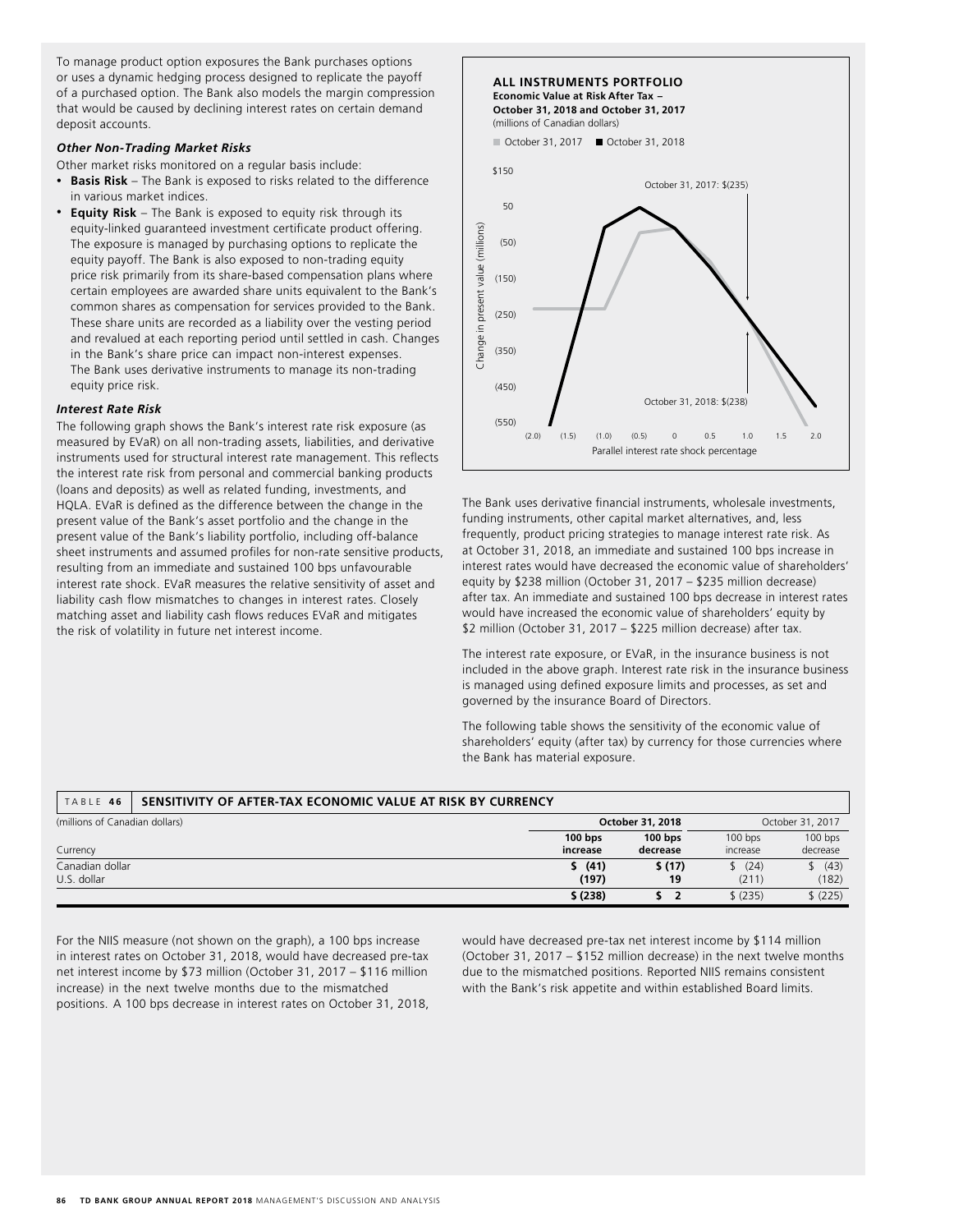The following table shows the sensitivity of net interest income (pre-tax) by currency for those currencies where the Bank has material exposure.

### TABLE **4 7 SENSITIVITY OF PRE-TAX NET INTEREST INCOME SENSITIVITY BY CURRENCY**

| (millions of Canadian dollars) | October 31, 2018 |           | October 31, 2017 |           |
|--------------------------------|------------------|-----------|------------------|-----------|
|                                | $100$ bps        | $100$ bps | $100$ bps        | $100$ bps |
| Currency                       | increase         | decrease  | increase         | decrease  |
| Canadian dollar                | \$ (49)          | 49        | (9)              |           |
| U.S. dollar                    | (24)             | (163)     | 125              | (161)     |
|                                | \$(73)           | \$(114)   | \$116            | \$ (152)  |

#### *Managing Non-trading Foreign Exchange Risk*

Foreign exchange risk refers to losses that could result from changes in foreign-currency exchange rates. Assets and liabilities that are denominated in foreign currencies create foreign exchange risk.

The Bank is exposed to non-trading foreign exchange risk primarily from its investments in foreign operations. When the Bank's foreign currency assets are greater or less than its liabilities in that currency, they create a foreign currency open position. An adverse change in foreign exchange rates can impact the Bank's reported net income and shareholders' equity, and also its capital ratios.

Minimizing the impact of an adverse foreign exchange rate change on reported equity will cause some variability in capital ratios, due to the amount of RWA denominated in a foreign currency. If the Canadian dollar weakens, the Canadian dollar equivalent of the Bank's RWA in a foreign currency increases, thereby increasing the Bank's capital requirement. For this reason, the foreign exchange risk arising from the Bank's net investments in foreign operations is hedged to the point where certain capital ratios change by no more than an acceptable amount for a given change in foreign exchange rates.

### *Managing Investment Portfolios*

The Bank manages a securities portfolio that is integrated into the overall asset and liability management process. The securities portfolio is managed using high quality, low risk securities in a manner appropriate to the attainment of the following goals: (1) to generate a targeted credit of funds to deposits balances that are in excess of loan balances; (2) to provide a sufficient pool of liquid assets to meet unanticipated deposit and loan fluctuations and overall liquidity management objectives; (3) to provide eligible securities to meet collateral and cash management requirements; and (4) to manage the target interest rate risk profile of the balance sheet. The Risk Committee reviews and approves the Enterprise Investment Policy that sets out limits for the Bank's investment portfolio.

### Operational Risk

*Operational risk is the risk of loss resulting from inadequate or failed internal processes or technology or from human activities or from external events. This definition includes legal risk but excludes strategic and reputational risk.*

Operational risk is inherent in all of the Bank's business activities, including the practices and controls used to manage other risks such as credit, market, and liquidity risk. Failure to manage operational risk can result in financial loss (direct or indirect), reputational harm, or regulatory censure and penalties.

The Bank actively mitigates and manages operational risk in order to create and sustain shareholder value, successfully execute the Bank's business strategies, operate efficiently, and provide reliable, secure, and convenient access to financial services. The Bank maintains a formal enterprise-wide operational risk management framework that emphasizes a strong risk management and internal control culture throughout TD.

In fiscal 2018, operational risk losses remain within the Bank's risk appetite. Refer to Note 27 of the 2018 Consolidated Financial Statements for further information on material legal or regulatory actions.

### **WHY NET INTEREST MARGIN FLUCTUATES OVER TIME**

As previously noted, the Bank's approach to asset/liability management is to ensure that earnings are stable and predictable over time, regardless of cash flow mismatches and the exercise of options granted to customers. This approach also creates margin certainty on fixed rate loans and deposits as they are booked. Despite this approach however, the Bank's net interest margin on average earning assets is subject to change over time for the following reasons:

- Differences in margins earned on new and renewing fixed-rate products relative to the margin previously earned on matured products;
- The weighted-average margin on average earning assets will shift as the mix of business changes;
- Changes in the basis between the Prime Rate and the Bankers' Acceptance rate, or the Prime Rate and the London Interbank Offered Rate; and/or
- The lag in changing product prices in response to changes in wholesale rates.

The general level of interest rates will affect the return the Bank generates on its modeled maturity profile for core deposits and the investment profile for its net equity position as it evolves over time. The general level of interest rates is also a key driver of some modeled option exposures, and will affect the cost of hedging such exposures.

The Bank's approach to managing these factors tends to moderate their impact over time, resulting in a more stable and predictable earnings stream.

### **WHO MANAGES OPERATIONAL RISK**

Operational Risk Management is an independent function that owns and maintains the Bank's overall operational risk management framework. This framework sets out the enterprise-wide governance processes, policies, and practices to identify and assess, measure, control, monitor, escalate, and report operational risk. Operational Risk Management is designed to ensure that there is appropriate monitoring and reporting of the Bank's operational risk profile and exposures to senior management through the OROC, the ERMC, and the Risk Committee.

In addition to the framework, Operational Risk Management owns and maintains, or has oversight of the Bank's operational risk policies. These policies govern the activities of the corporate areas responsible for the management and appropriate oversight of business continuity and incident management, third party management, data management, financial crime and fraud management, project management, and technology and cyber security management.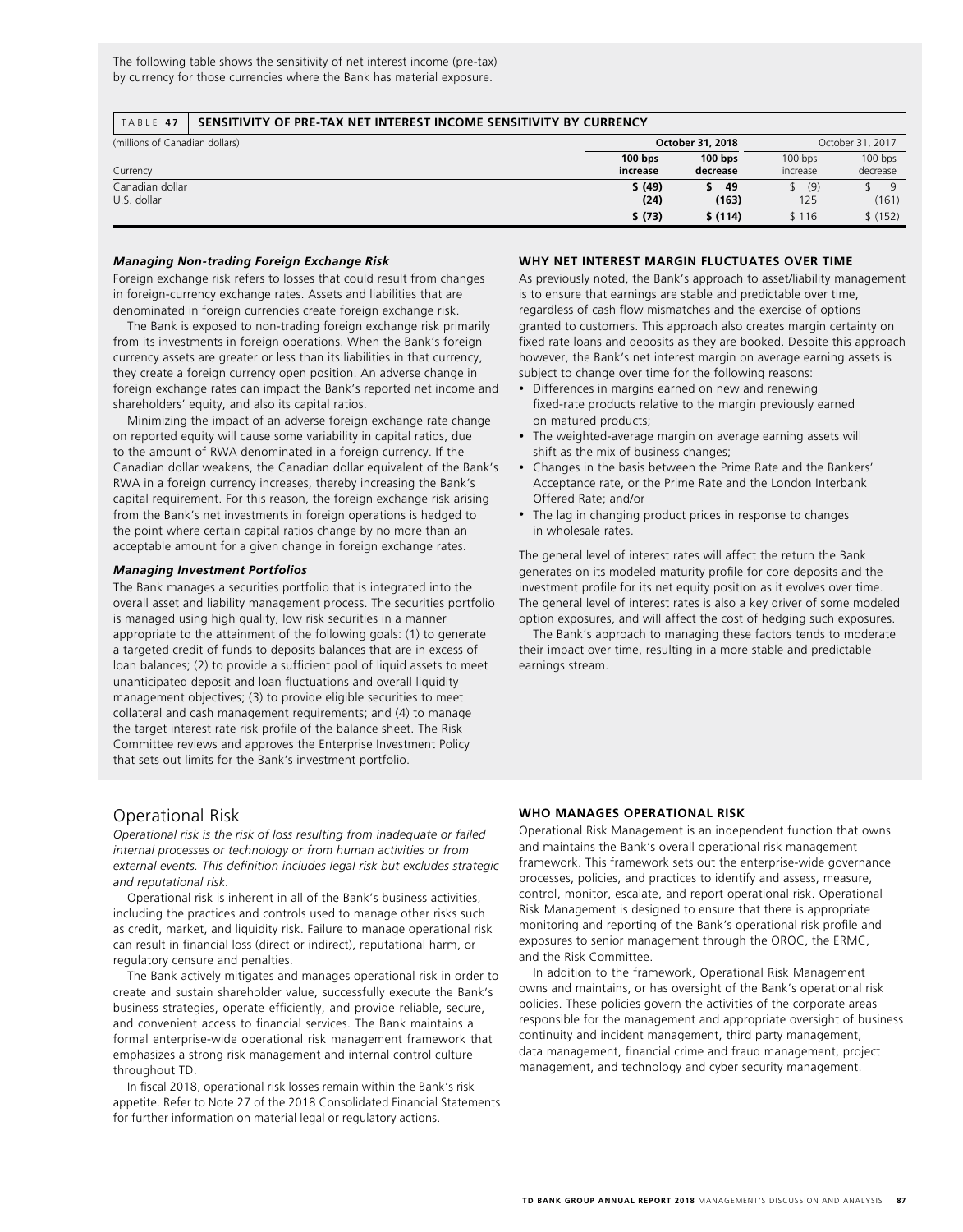The senior management of individual business units and corporate areas is responsible for the day-to-day management of operational risk following the Bank's established operational risk management framework and policies and the three lines of defence model. An independent risk management oversight function supports each business segment and corporate area, and monitors and challenges the implementation and use of the operational risk management framework programs according to the nature and scope of the operational risks inherent in the area. The senior executives in each business unit and corporate area participate in a Risk Management Committee that oversees operational risk management issues and initiatives.

Ultimately, every employee has a role to play in managing operational risk. In addition to policies and procedures guiding employee activities, training is available to all staff regarding specific types of operational risks and their role in helping to protect the interests and assets of the Bank.

### **HOW TD MANAGES OPERATIONAL RISK**

The Operational Risk Management Framework outlines the internal risk and control structure to manage operational risk and includes the operational risk appetite, governance processes, and policies. The Operational Risk Management Framework is maintained by Risk Management and supports alignment with the Bank's ERF and risk appetite. The framework incorporates sound industry practices and meets regulatory requirements. Key components of the framework include:

### *Governance and Policy*

Management reporting and organizational structures emphasize accountability, ownership, and effective oversight of each business unit and each corporate area's operational risk exposures. In addition, the expectations of the Risk Committee and senior management for managing operational risk are set out by enterprise-wide policies and practices.

### *Risk and Control Self-Assessment*

Internal controls are one of the primary methods of safeguarding the Bank's employees, customers, assets, and information, and in preventing and detecting errors and fraud. Management undertakes comprehensive assessments of key risk exposures and the internal controls in place to reduce or offset these risks. Senior management reviews the results of these evaluations to determine that risk management and internal controls are effective, appropriate, and compliant with the Bank's policies.

### *Operational Risk Event Monitoring*

In order to reduce the Bank's exposure to future loss, it is critical that the Bank remains aware of and responds to its own and industry operational risks. The Bank's policies and processes require that operational risk events be identified, tracked, and reported to the appropriate level of management to facilitate the Bank's analysis and management of its risks and inform the assessment of suitable corrective and preventative action. The Bank also reviews, analyzes, and benchmarks itself against operational risk losses that have occurred at other financial institutions using information acquired through recognized industry data providers.

### *Scenario Analysis*

Scenario Analysis is a systematic and repeatable process used to assess the likelihood and loss impact for significant and infrequent operational risk events (tail risks). The Bank applies this practice to meet risk measurement and risk management objectives. The process includes the use of relevant external operational loss event data that is assessed considering the Bank's operational risk profile and control structure. The program raises awareness and educates business owners regarding existing and emerging risks, which may result in the identification and implementation of new scenarios and risk mitigation action plans to minimize tail risk.

### *Risk Reporting*

Risk Management, in partnership with senior management, regularly monitors risk-related measures and the risk profile throughout the Bank to report to senior business management and the Risk Committee. Operational risk measures are systematically tracked, assessed, and reported to promote management accountability and direct the appropriate level of attention to current and emerging issues.

### *Insurance*

TD's Corporate Insurance team, with oversight from TD Risk Management, utilizes insurance and other risk transfer arrangements to mitigate and reduce potential future losses related to operational risk. Risk Management includes oversight of the effective use of insurance aligned with the Bank's risk management strategy and risk appetite. Insurance terms and provisions, including types and amounts of coverage, are regularly assessed so that the Bank's tolerance for risk and, where applicable, statutory requirements are satisfied. The management process includes conducting regular in-depth risk and financial analysis and identifying opportunities to transfer elements of the Bank's risk to third parties where appropriate. The Bank transacts with external insurers that satisfy its minimum financial rating requirements.

### *Technology and Cyber Security*

Virtually all aspects of the Bank's business and operations use technology and information to create and support new markets, competitive products, delivery channels, as well as other business operations and opportunities. The Bank manages these risks to assure adequate and proper day-to-day operations; and protect against unauthorized access of the Bank's technology, infrastructure, systems, information, or data. To achieve this, the Bank actively monitors, manages, and continues to enhance its ability to mitigate these technology and cyber security risks through enterprise-wide programs using industry leading practices and robust threat and vulnerability assessments and responses. Together with the Bank's operational risk management framework, technology and cyber security programs also include enhanced resiliency planning and testing, as well as disciplined change management practices.

### *Data Asset Management*

The Bank's data is a strategic asset that is governed and managed to preserve value and support business objectives. Inconsistent data governance and management practices may compromise the Bank's critical data and information assets which could result in financial and reputational impacts. The Bank's Office of the Chief Data Officer (OCDO), Corporate and Technology partners develop and implement enterprise wide standards and practices that describe how data and information assets are managed, governed, used, and protected.

### *Business Continuity and Incident Management*

The Bank maintains an enterprise-wide Business Continuity and Incident Management Program that supports management's ability to operate the Bank's businesses and operations (including providing customers access to products and services) in the event of a business disruption incident. All areas of the Bank are required to maintain and regularly test business continuity plans to facilitate the continuity and recovery of business operations. The Bank's Program is supported by formal incident management measures so that the appropriate level of leadership, oversight and management is applied to incidents affecting the Bank.

### *Third Party Management*

A third party supplier/vendor is an entity that supplies a particular product or service to or on behalf of the Bank. While these relationships bring benefits to the Bank's businesses and customers, the Bank also needs to manage and minimize any risks related to the activity. The Bank does this through an enterprise third-party risk management program that is designed to manage third-party activities throughout the life cycle of an arrangement and provide an appropriate level of risk management and senior management oversight which is appropriate to the size, risk, and criticality of the third-party arrangement.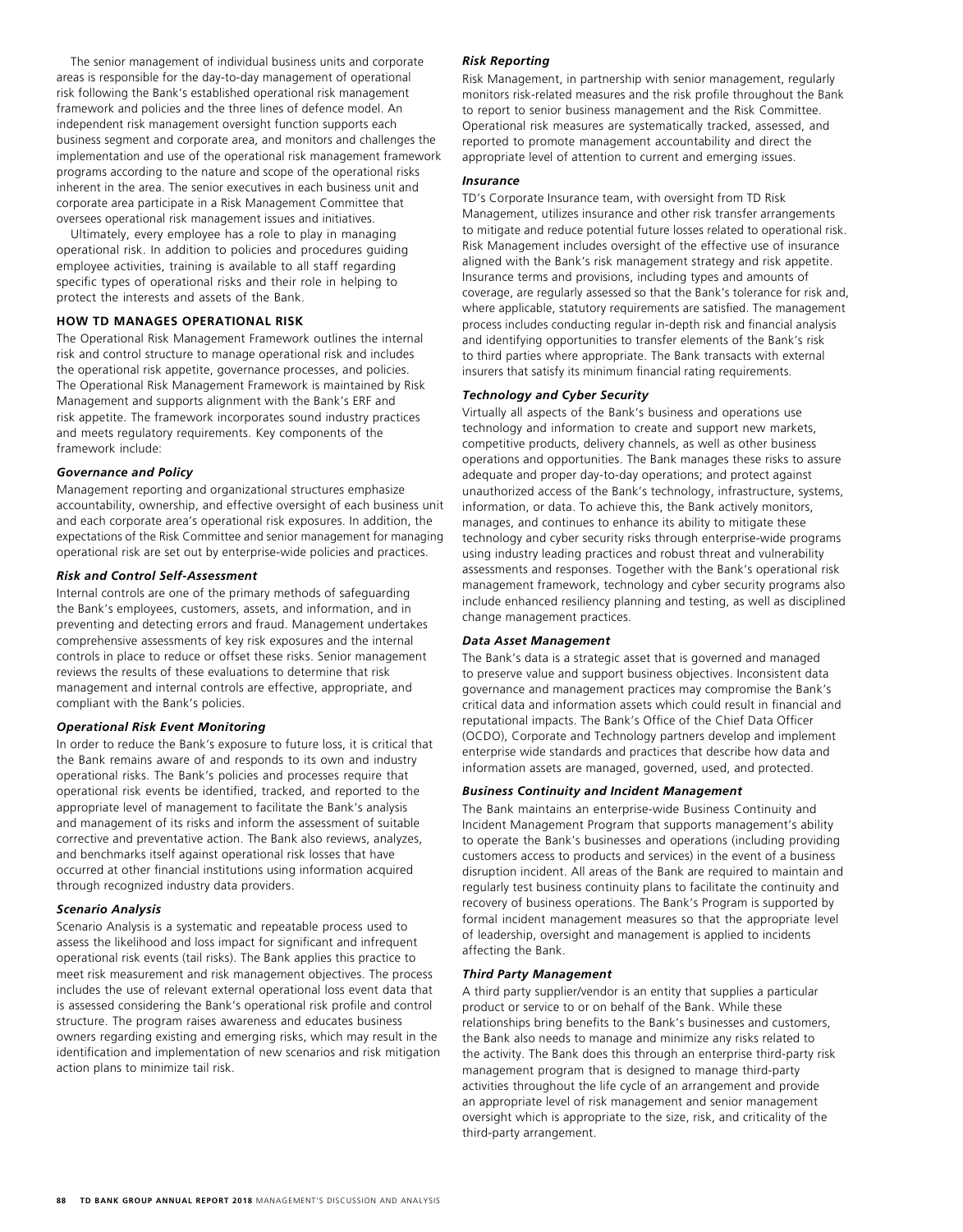### *Project Management*

The Bank has established a disciplined approach to project management across the enterprise coordinated by the Bank's Enterprise Project Delivery Excellence Group. This approach involves senior management governance and oversight of the Bank's project portfolio and leverages leading industry practices to guide the Bank's use of standardized project management methodology, defined project management accountabilities and capabilities, and project portfolio reporting and management tools to support successful project delivery.

### *Financial Crime and Fraud Management*

The Financial Crime and Fraud Management Group leads the development and implementation of enterprise-wide financial crime and fraud management strategies, policies, and practices. The Bank employs prevention, detection and monitoring capabilities to strengthen the Bank's defences and enhance governance, oversight, and collaboration across the enterprise to protect customers, shareholders, and employees from increasingly sophisticated financial crimes and fraud.

### *Operational Risk Capital Measurement*

The Bank's operational risk capital is determined using the Advanced Measurement Approach (AMA), a risk-sensitive capital model, along with TSA. Effective the third quarter of 2016, OSFI approved the Bank to use AMA. Entities not reported under AMA, use the TSA methodology.

The Bank's AMA Capital Model uses a Loss Distribution Approach (LDA) and incorporates Internal Loss Data and Scenario Analysis results. External Loss Data is indirectly considered through the identification and assessment of Scenario Analysis estimations. Business, Environment and Internal Control Factors (BEICF) are used as a postmodel adjustment to capital estimates to reflect forward-looking indicators of risk exposure.

The Bank's AMA model includes the incorporation of a diversification benefit, which considers correlations across risk types and business lines as extreme loss events may not occur simultaneously across all categories. The capital is estimated at the 99.9% confidence level.

Although the Bank manages a comprehensive portfolio of insurance and other risk mitigating arrangements to provide additional protection from loss, the Bank's AMA model does not consider risk mitigation through insurance.

### Model Risk

*Model risk is the potential for adverse consequences arising from decisions based on incorrect or misused models and other estimation approaches and their outputs. It can lead to financial loss, reputational risk, or incorrect business and strategic decisions.*

### **WHO MANAGES MODEL RISK**

Primary accountability for the management of model risk resides with the senior management of individual businesses with respect to the models they use. The Model Risk Governance Committee provides oversight of governance, risk, and control matters, by providing a platform to guide, challenge, and advise decision makers and model owners in model risk related matters. Model Risk Management monitors and reports on existing and emerging model risks, and provides periodic assessments to senior management, Risk Management, the Risk Committee of the Board, and regulators on the state of model risk at TD and alignment with the Bank's Model Risk Appetite. The Risk Committee of the Board approves the Bank's Model Risk Management Framework and Model Risk Policy.

### **HOW TD MANAGES MODEL RISK**

The Bank manages model risk in accordance with management approved model risk policies and supervisory guidance which encompass the life cycle of a model, including proof of concept, development, validation, implementation, usage, and ongoing model performance monitoring. The Bank's Model Risk Management Framework also captures key processes that may be partially or wholly qualitative, or based on expert judgment.

Business segments identify the need for a new model or process and are responsible for model development and documentation according to the Bank's policies and standards. During model development, controls with respect to code generation, acceptance testing, and usage are established and documented to a level of detail and comprehensiveness matching the materiality and complexity of the model. Once models are implemented, business owners are responsible for ongoing performance monitoring and usage in accordance with the Bank's Model Risk Policy. In cases where a model is deemed obsolete or unsuitable for its originally intended purposes, it is decommissioned in accordance with the Bank's policies.

Model Risk Management and Model Validation provide oversight, maintain a centralized inventory of all models as defined in the Bank's Model Risk Policy, validate and approve new and existing models on a pre-determined schedule depending on model complexity and materiality, set model performance monitoring standards, and provide training to all stakeholders. The validation process varies in rigour, depending on the model risk rating, but at a minimum contains a detailed determination of:

- the conceptual soundness of model methodologies and underlying quantitative and qualitative assumptions;
- the risk associated with a model based on complexity and materiality;
- the sensitivity of a model to model assumptions and changes in data inputs including stress testing; and
- the limitations of a model and the compensating risk mitigation mechanisms in place to address the limitations.

When appropriate, validation includes a benchmarking exercise which may include the building of an independent model based on an alternative modeling approach. The results of the benchmark model are compared to the model being assessed to validate the appropriateness of the model's methodology and its use. As with traditional model approaches, machine-learning models are also subject to the same rigorous standards and risk management practices.

At the conclusion of the validation process, a model will either be approved for use or will be rejected and require redevelopment or other courses of action. Models or processes identified as obsolete or no longer appropriate for use through changes in industry practice, the business environment, or Bank strategies are subject to decommissioning.

Model risk exists on a continuum from the most complex and material models to analytical tools (also broadly referred to as non-models) that may still expose the Bank to risk based on their incorrect use or inaccurate outputs. The Bank has policies and procedures in place designed to ensure that the level of independent challenge and oversight corresponds to the materiality and complexity of both models and non-models.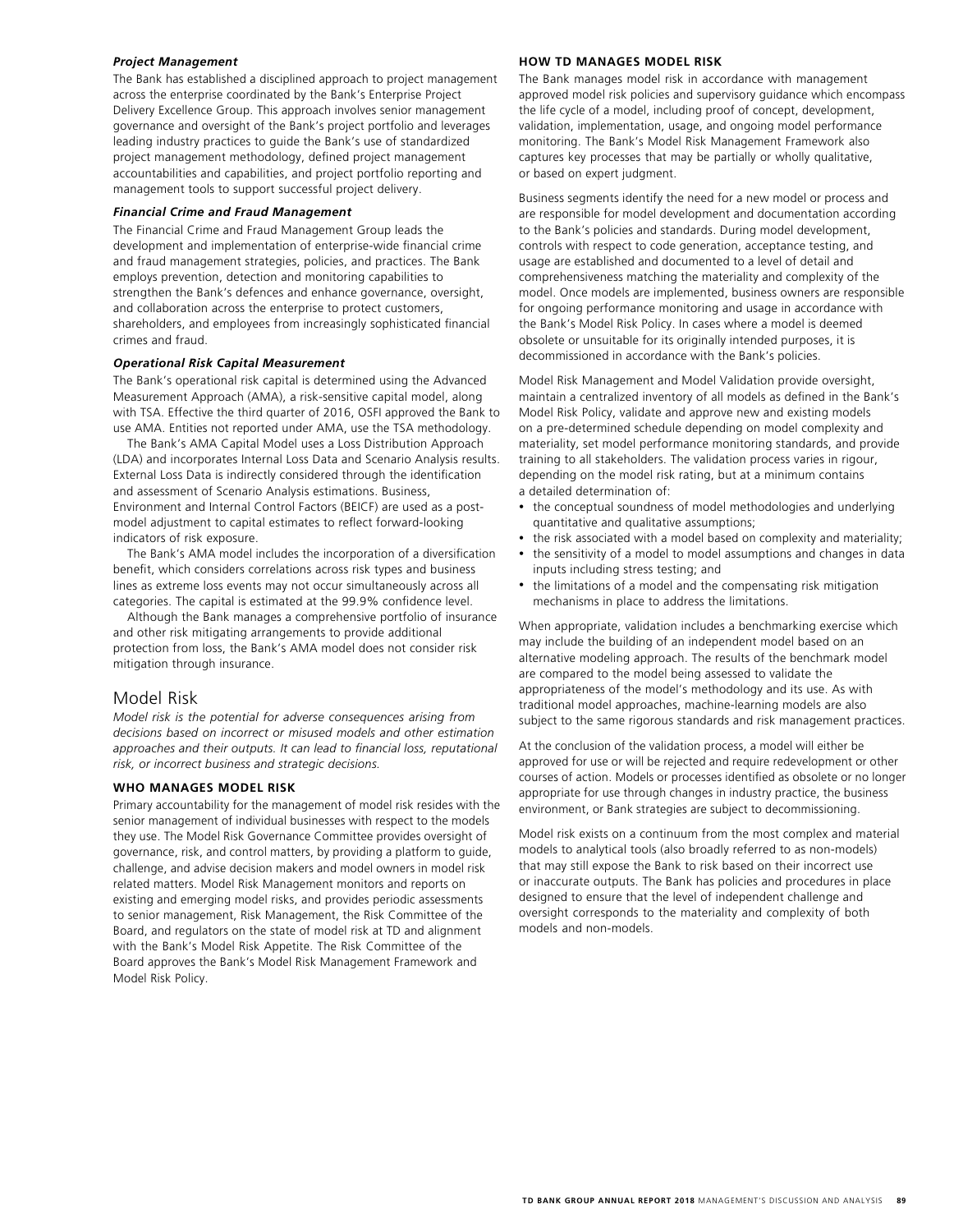### Insurance Risk

*Insurance risk is the risk of financial loss due to actual experience emerging differently from expectations in insurance product pricing or reserving. Unfavourable experience could emerge due to adverse fluctuations in timing, actual size, and/or frequency of claims (for example, driven by non-life premium risk, non-life reserving risk, catastrophic risk, mortality risk, morbidity risk, and longevity risk), policyholder behaviour, or associated expenses.*

Insurance contracts provide financial protection by transferring insured risks to the issuer in exchange for premiums. The Bank is engaged in insurance businesses relating to property and casualty insurance, life and health insurance, and reinsurance, through various subsidiaries; it is through these businesses that the Bank is exposed to insurance risk.

### **WHO MANAGES INSURANCE RISK**

Senior management within the insurance business units has primary responsibility for managing insurance risk with oversight by the CRO for Insurance, who reports into Risk Management. The Audit Committee of the Board acts as the Audit and Conduct Review Committee for the Canadian insurance company subsidiaries. The insurance company subsidiaries also have their own Boards of Directors who provide additional risk management oversight.

### **HOW TD MANAGES INSURANCE RISK**

The Bank's risk governance practices are designed to support strong independent oversight and control of risk within the insurance business. The TD Insurance Risk Committee and its sub committees provide critical oversight of the risk management activities within the insurance business and monitor compliance with insurance risk policies. The Bank's Insurance Risk Management Framework and Insurance Risk Policy collectively outline the internal risk and control structure to manage insurance risk and include risk appetite, policies, processes, as well as limits and governance. These documents are maintained by Risk Management and support alignment with the Bank's risk appetite for insurance risk.

The assessment of reserves for claim liabilities is central to the insurance operation. The Bank establishes reserves to cover estimated future payments (including loss adjustment expenses) on all claims arising from insurance contracts underwritten. The reserves cannot be established with complete certainty, and represent management's best estimate for future claim payments. As such, the Bank regularly monitors claim liability estimates against claims experience and adjusts reserves as appropriate if experience emerges differently than anticipated. Claim liabilities are governed by the Bank's general insurance and life and health reserving policies.

Sound product design is an essential element of managing risk. The Bank's exposure to insurance risk is mostly short-term in nature as the principal underwriting risk relates to automobile and home insurance for individuals.

Insurance market cycles, as well as changes in insurance legislation, the regulatory environment, judicial environment, trends in court awards, climate patterns, and the economic environment may impact the performance of the insurance business. Consistent pricing policies and underwriting standards are maintained.

There is also exposure to concentration risk associated with general insurance and life and health coverage. Exposure to insurance risk concentration is managed through established underwriting guidelines, limits, and authorization levels that govern the acceptance of risk. Concentration of insurance risk is also mitigated through the purchase of reinsurance. The insurance business' reinsurance programs are governed by catastrophe and reinsurance risk management policies.

Strategies are in place to manage the risk to the Bank's reinsurance business. Underwriting risk on business assumed is managed through a policy that limits exposure to certain types of business and countries. The vast majority of reinsurance treaties are annually renewable, which minimizes long term risk. Pandemic exposure is reviewed and estimated annually within the reinsurance business to manage concentration risk.

### Liquidity Risk

*The risk of having insufficient cash or collateral to meet financial obligations and an inability to, in a timely manner, raise funding or monetize assets at a non-distressed price. Financial obligations can arise from deposit withdrawals, debt maturities, commitments to provide credit or liquidity support or the need to pledge additional collateral.*

### **TD'S LIQUIDITY RISK APPETITE**

The Bank maintains a prudent and disciplined approach to managing its potential exposure to liquidity risk. The Bank targets a 90-day survival horizon under a combined bank-specific and market-wide stress scenario, and a minimum buffer over regulatory requirements prescribed by the OSFI Liquidity Adequacy Requirements (LAR) guidelines. Under the LAR guidelines, Canadian banks are required to maintain a Liquidity Coverage Ratio (LCR) at the minimum of 100%. The Bank operates under a prudent funding paradigm with an emphasis on maximizing deposits as a core source of funding, and having ready access to wholesale funding markets across diversified terms, funding types, and currencies that is designed to ensure low exposure to a sudden contraction of wholesale funding capacity and to minimize structural liquidity gaps. The Bank also maintains a comprehensive contingency funding plan to enhance preparedness for recovery from potential liquidity stress events. The resultant management strategies and actions comprise an integrated liquidity risk management program that is designed to ensure low exposure to identified sources of liquidity risk and compliance with regulatory requirements.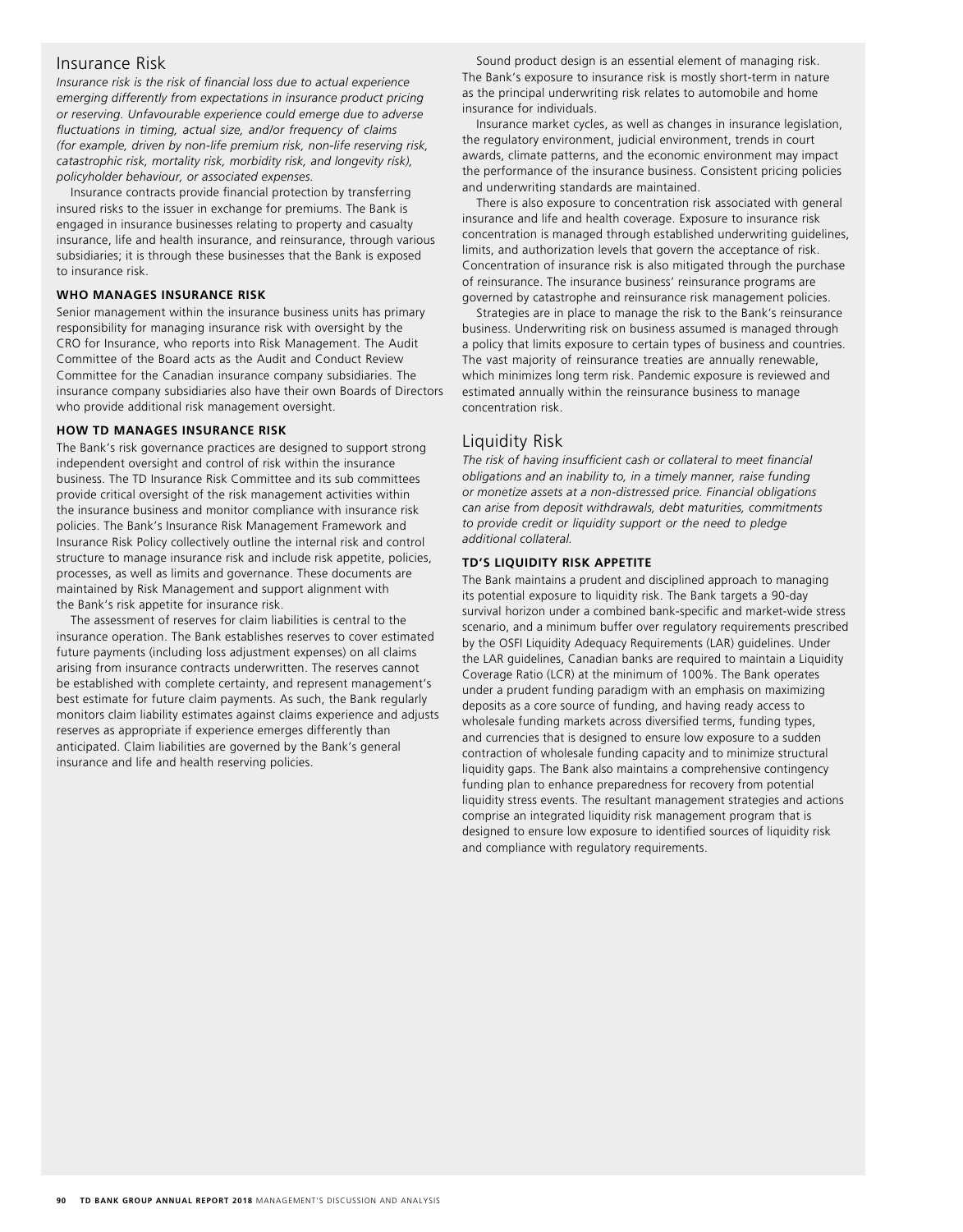### **LIQUIDITY RISK MANAGEMENT RESPONSIBILITY**

The Bank's ALCO oversees the Bank's liquidity risk management program. It is designed to ensure there are effective management structures and policies in place to properly measure and manage liquidity risk. The GLF, a subcommittee of the ALCO comprised of senior management from TBSM, Risk Management, Finance, and Wholesale Banking, identifies and monitors the Bank's liquidity risks. The management of liquidity risk is the responsibility of the Head of TBSM, while oversight and challenge is provided by the ALCO and independently by Risk Management. The Risk Committee of the Board regularly reviews the Bank's liquidity position and approves the Bank's Liquidity Risk Management Framework bi-annually and the related policies annually.

Pursuant to the Enhanced Prudential Standards for Bank Holding Companies and Foreign Banking Organizations, the Bank has established TD Group US Holding LLC (TDGUS), as TD's U.S. IHC, and a Combined U.S. Operations (CUSO) reporting unit that consists of the IHC and TD's U.S. branch and agency network. Both TDGUS and CUSO are managed to the U.S. Enhanced Prudential Standards liquidity requirements in addition to the Bank's liquidity management framework.

The following areas are responsible for measuring, monitoring, and managing liquidity risks for major business segments:

- Risk Management is responsible for maintaining the liquidity risk management policy and asset pledging policy, along with associated limits, standards, and processes which are designed to ensure that consistent and efficient liquidity management approaches are applied across all of the Bank's operations. Enterprise Market Risk Control provides oversight of liquidity risk across the enterprise and provides independent risk assessment and effective challenge of liquidity risk. Capital Markets Risk Management is responsible for daily liquidity risk reporting.
- TBSM Liquidity Management manages the liquidity position of the Canadian Retail (including wealth businesses), Corporate, and the Wholesale Banking businesses. U.S. TBSM is responsible for managing the liquidity position of the U.S. Retail operations, as well as in conjunction with TBSM Canada, the liquidity position of CUSO.
- Other regional operations, including those within TD's insurance, and non-U.S. foreign branches and/or subsidiaries are responsible for managing their liquidity risk and positions in compliance with their own policies, local regulatory requirements and, as applicable, consistent with the enterprise policy.

### **HOW TD MANAGES LIQUIDITY RISK**

The Bank's overall liquidity requirement is defined as the amount of liquid assets the Bank needs to hold to be able to cover expected future cash flow requirements, plus a prudent reserve against potential cash outflows in the event of a capital markets disruption or other events that could affect the Bank's access to funding or destabilize its deposit base.

The Bank maintains an internal view for measuring and managing liquidity that uses an assumed "Severe Combined Stress Scenario" (SCSS). The SCSS models potential liquidity requirements during a crisis resulting in a loss of confidence in the Bank's ability to meet obligations as they come due. In addition to this bank-specific event, the SCSS also incorporates the impact of a stressed market-wide liquidity event that results in a significant reduction in the availability of funding for all institutions and a decrease in the marketability of assets. The Bank's liquidity policy stipulates that the Bank must maintain a sufficient level of liquid assets to cover identified liquidity requirements at all times under the SCSS up to 90 days. The Bank calculates liquidity requirements for the SCSS related to the following conditions:

- wholesale funding maturing in the next 90 days (assumes maturing debt will be repaid instead of rolled over);
- accelerated attrition or "run-off" of deposit balances;
- increased utilization of available credit and liquidity facilities; and • increased collateral requirements associated with downgrades in the Bank's credit rating and adverse movement in reference rates for derivative and securities financing transactions.

The Bank also manages its liquidity to comply with the regulatory liquidity requirements in the OSFI LAR (LCR and the Net Cumulative Cash Flow (NCCF) monitoring tool). The LCR requires that banks maintain minimum liquidity coverage of 100% over a 30-day stress period. As a result, the Bank's liquidity is managed to the higher of its 90-day surplus requirement and the target buffers over the regulatory minimums.

The Bank does not consolidate the surplus liquidity of U.S. Retail with the positions of other business segments due to investment restrictions imposed by the U.S. Federal Reserve Board on funds generated from deposit taking activities by member financial institutions. Surplus liquidity domiciled in insurance business subsidiaries is also excluded in the enterprise liquidity position calculation due to regulatory investment restrictions.

The Bank's Funds Transfer Pricing process considers liquidity risk as a key determinant of the cost or credit of funds to the retail and wholesale bank businesses. Liquidity costs applied to loans and trading assets are determined based on the cash flow or stressed liquidity profile, while deposits are assessed based on the required liquidity reserves and balance stability. Liquidity costs are also applied to other contingent obligations like undrawn lines of credit provided to customers based on expected duration of the draw.

#### **LIQUID ASSETS**

The unencumbered liquid assets the Bank holds to meet its liquidity requirements must be high quality securities that the Bank believes can be monetized quickly in stress conditions with minimum loss in market value. Unencumbered liquid assets are represented in a cumulative liquidity gap framework with adjustments made for estimated market or trading depths, settlement timing, and/or other identified impediments to potential sale or pledging. Overall, the Bank expects any reduction in market value of its liquid asset portfolio to be modest given the underlying high credit quality and demonstrated liquidity.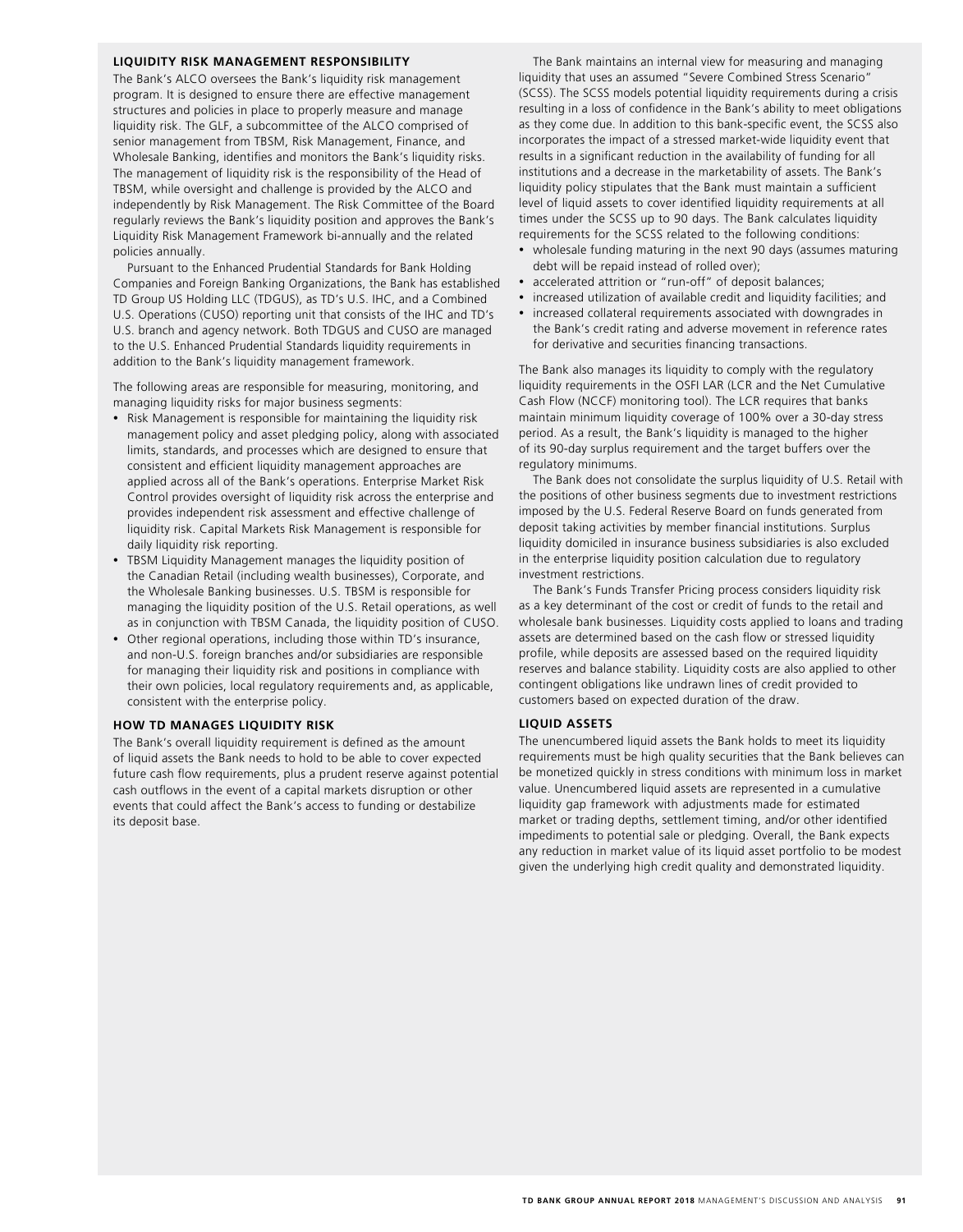### TABLE 48 | SUMMARY OF LIQUID ASSETS BY TYPE AND CURRENCY<sup>1,2</sup>

(millions of Canadian dollars, except as noted) *As at*

| securities<br>financing and                                                                                                                                             |                       |
|-------------------------------------------------------------------------------------------------------------------------------------------------------------------------|-----------------------|
| <b>Bank-owned</b><br>derivative<br>$%$ of<br>Encumbered<br><b>Total</b>                                                                                                 | Unencumbered          |
| liquid assets<br>transactions<br>liquid assets<br>total<br>liquid assets                                                                                                | liquid assets         |
| \$<br>\$<br>1,098<br>\$                                                                                                                                                 | October 31, 2018      |
| Cash and due from banks<br>3,002<br>s.<br>3,002<br>1%<br>$\overline{\phantom{0}}$<br>18,256<br>63,463<br>81,719<br>47,572<br>Canadian government obligations<br>14      | s.<br>1,904<br>34,147 |
| <b>NHA MBS</b><br>39,649<br>42<br>39,691<br>6<br>3,057                                                                                                                  | 36,634                |
| 5<br>Provincial government obligations<br>12,720<br>19,241<br>31,961<br>23,651                                                                                          | 8,310                 |
| Corporate issuer obligations<br>6,622<br>3.767<br>10,389<br>$\overline{2}$<br>3.769                                                                                     | 6,620                 |
| Equities<br>10,554<br>1,637<br>12,191<br>2<br>6,028                                                                                                                     | 6,163                 |
| Other marketable securities and/or loans<br>2,655<br>349<br>3,004<br>1<br>277                                                                                           | 2,727                 |
| <b>Total Canadian dollar denominated</b><br>88,499<br>31<br>85,452<br>93,458<br>181,957                                                                                 | 96,505                |
| 4<br>Cash and due from banks<br>24.046<br>24,046<br>28<br>$\overline{\phantom{0}}$                                                                                      | 24.018                |
| U.S. government obligations<br>37,691<br>67,854<br>12<br>32,918<br>30,163                                                                                               | 34,936                |
| U.S. federal agency obligations, including U.S.                                                                                                                         |                       |
| 8<br>federal agency mortgage-backed obligations<br>927<br>48,077<br>7,522<br>47,150                                                                                     | 40,555                |
| Other sovereign obligations<br>56,034<br>45,912<br>101,946<br>18<br>41,993                                                                                              | 59,953                |
| Corporate issuer obligations<br>1,576<br>7,234<br>78,160<br>79,736<br>14                                                                                                | 72,502                |
| 37,666<br>Equities<br>33,514<br>71,180<br>12<br>32,206<br>Other marketable securities and/or loans<br>$\mathbf{1}$<br>191<br>4                                          | 38,974                |
| 4,786<br>4,790<br>69                                                                                                                                                    | 4,599                 |
| Total non-Canadian dollar-denominated<br>273,853<br>123,776<br>122,092<br>397,629<br>100%<br>Total<br>\$367,311<br>\$212,275<br>\$579,586<br>\$207,544                  | 275,537<br>\$372,042  |
|                                                                                                                                                                         |                       |
|                                                                                                                                                                         | October 31, 2017      |
| Cash and due from banks<br>\$<br>$-$ %<br>$\mathfrak{L}$<br>421<br>\$<br>2,202<br>$\mathsf S$<br>2,202<br>$\overline{a}$                                                | \$<br>1,781           |
| 15,524<br>46,203<br>61,727<br>12<br>35,522<br>Canadian government obligations                                                                                           | 26,205                |
| $\overline{7}$<br>3,888<br><b>NHA MBS</b><br>37,178<br>45<br>37,223                                                                                                     | 33,335                |
| 5<br>Provincial government obligations<br>9,865<br>15,346<br>25,211<br>18,177                                                                                           | 7,034                 |
| $\overline{2}$<br>Corporate issuer obligations<br>4,348<br>3,362<br>7,710<br>1,173                                                                                      | 6,537                 |
| $\overline{2}$<br>Equities<br>9,634<br>2,518<br>12,152<br>4,930<br>Other marketable securities and/or loans<br>1,977<br>222<br>2,199<br>133<br>$\overline{\phantom{a}}$ | 7,222<br>2,066        |
| <b>Total Canadian dollar-denominated</b><br>80,728<br>67,696<br>28<br>64,244<br>148,424                                                                                 | 84,180                |
| 9<br>42<br>Cash and due from banks<br>44,886<br>44.886                                                                                                                  | 44.844                |
| U.S. government obligations<br>30,758<br>63,848<br>32,074<br>33,090<br>12                                                                                               | 31,774                |
| U.S. federal agency obligations, including U.S.                                                                                                                         |                       |
| federal agency mortgage-backed obligations<br>8<br>43.703<br>494<br>44,197<br>9,560                                                                                     | 34.637                |
| Other sovereign obligations<br>55,272<br>62,720<br>117,992<br>22<br>39,233                                                                                              | 78,759                |
| Corporate issuer obligations<br>1,945<br>12<br>6,101<br>62,867<br>64,812                                                                                                | 58,711                |
| Equities<br>21,230<br>21,124<br>42,354<br>8<br>16,741                                                                                                                   | 25,613                |
| Other marketable securities and/or loans<br>5,556<br>1,374<br>6,930<br>$\mathbf{1}$<br>80                                                                               | 6,850                 |
| 72<br>Total non-Canadian dollar-denominated<br>264,272<br>120,747<br>385,019<br>103,831                                                                                 | 281,188               |
| Total<br>\$345,000<br>\$533,443<br>100%<br>\$168,075<br>\$188,443                                                                                                       | \$365,368             |

<sup>1</sup> Positions stated include gross asset values pertaining to secured borrowing/lending and reverse-repurchase/repurchase businesses.

<sup>2</sup> Liquid assets include collateral received that can be re-hypothecated or otherwise redeployed.

The increase of \$7 billion in total unencumbered liquid assets from October 31, 2017, was mainly due to regular wholesale business activity and deposit volume growth in the Canadian Retail and U.S. Retail segments. Liquid assets are held in The Toronto-Dominion Bank and multiple domestic and foreign subsidiaries and branches and are summarized in the following table.

| TABLE 49                           | SUMMARY OF UNENCUMBERED LIQUID ASSETS BY BANK, SUBSIDIARIES, AND BRANCHES |            |            |
|------------------------------------|---------------------------------------------------------------------------|------------|------------|
| (millions of Canadian dollars)     |                                                                           |            | As at      |
|                                    |                                                                           | October 31 | October 31 |
|                                    |                                                                           | 2018       | 2017       |
| The Toronto-Dominion Bank (Parent) |                                                                           | \$136,544  | \$111,797  |
| Bank subsidiaries                  |                                                                           | 217,565    | 217,098    |
| Foreign branches                   |                                                                           | 17,933     | 36,473     |
| <b>Total</b>                       |                                                                           | \$372,042  | \$365,368  |

<sup>1</sup> Certain comparative amounts have been restated to conform with the presentation adopted in the current period.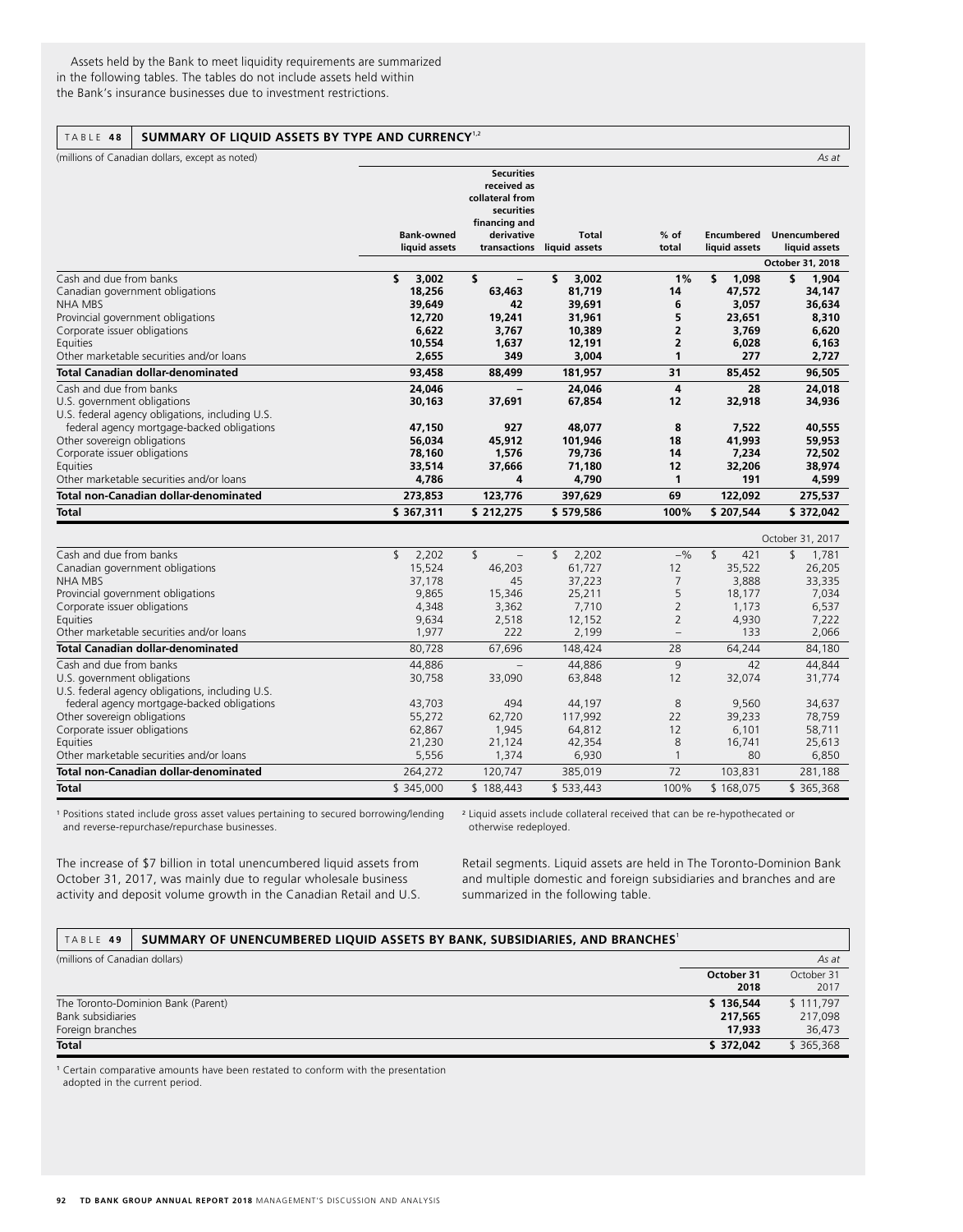### TABLE **50 SUMMARY OF AVERAGE LIQUID ASSETS BY TYPE AND CURRENCY<sup>12</sup>**

| (millions of Canadian dollars, except as noted) |                   |                   |                                         |                         |                      | Average for the years ended |
|-------------------------------------------------|-------------------|-------------------|-----------------------------------------|-------------------------|----------------------|-----------------------------|
|                                                 |                   | <b>Securities</b> |                                         |                         |                      |                             |
|                                                 |                   | received as       |                                         |                         |                      |                             |
|                                                 |                   | collateral from   |                                         |                         |                      |                             |
|                                                 |                   | securities        |                                         |                         |                      |                             |
|                                                 |                   | financing and     |                                         |                         |                      |                             |
|                                                 | <b>Bank-owned</b> | derivative        | <b>Total</b>                            | $%$ of                  |                      | Encumbered Unencumbered     |
|                                                 | liquid assets     |                   | transactions <sup>3</sup> liquid assets | total                   | liquid assets        | liquid assets <sup>3</sup>  |
|                                                 |                   |                   |                                         |                         |                      | October 31, 2018            |
| Cash and due from banks                         | \$<br>3,115       | \$                | \$<br>3.115                             | 1%                      | \$<br>573            | Ś.<br>2,542                 |
| Canadian government obligations                 | 15,548            | 54,782            | 70,330                                  | 12                      | 42,407               | 27,923                      |
| <b>NHA MBS</b>                                  | 41,365            | 48                | 41,413                                  | 7                       | 4,517                | 36,896                      |
| Provincial government obligations               | 11,160            | 17,390            | 28,550                                  | 5                       | 21,266               | 7.284                       |
| Corporate issuer obligations                    | 6,347             | 3,729             | 10,076                                  | 2                       | 2,018                | 8,058                       |
| Equities                                        | 10,360            | 2,279             | 12,639                                  | $\overline{\mathbf{2}}$ | 4,965                | 7,674                       |
| Other marketable securities and/or loans        | 2,216             | 348               | 2,564                                   | 1                       | 278                  | 2,286                       |
| <b>Total Canadian dollar-denominated</b>        | 90,111            | 78,576            | 168,687                                 | 30                      | 76,024               | 92,663                      |
| Cash and due from banks                         | 34,805            |                   | 34,805                                  | 6                       | 127                  | 34,678                      |
| U.S. government obligations                     | 30,349            | 40,533            | 70,882                                  | 13                      | 38,668               | 32,214                      |
| U.S. federal agency obligations, including U.S. |                   |                   |                                         |                         |                      |                             |
| federal agency mortgage-backed obligations      | 44,929            | 677               | 45,606                                  | 8                       | 8,731                | 36,875                      |
| Other sovereign obligations                     | 53,068            | 55,008            | 108,076                                 | 19                      | 38,663               | 69,413                      |
| Corporate issuer obligations                    | 71,142            | 1,579             | 72,721                                  | 13                      | 5,864                | 66,857                      |
| Equities                                        | 29,341            | 30,034            | 59,375                                  | 10                      | 24,974               | 34,401                      |
| Other marketable securities and/or loans        | 4,977             | 14                | 4,991                                   | $\mathbf{1}$            | 557                  | 4,434                       |
| <b>Total non-Canadian dollar-denominated</b>    | 268,611           | 127,845           | 396,456                                 | 70                      | 117,584              | 278,872                     |
| Total                                           | \$358,722         | \$206,421         | \$565,143                               | 100%                    | \$193,608            | \$371,535                   |
|                                                 |                   |                   |                                         |                         |                      | October 31, 2017            |
| Cash and due from banks                         | 3,204<br>\$       | \$                | \$<br>3,204                             | $-$ %                   | $\mathcal{L}$<br>363 | \$<br>2,841                 |
| Canadian government obligations                 | 16,550            | 40,278            | 56,828                                  | 11                      | 29,310               | 27,518                      |
| <b>NHA MBS</b>                                  | 37,464            | 250               | 37,714                                  | $\overline{7}$          | 3,609                | 34,105                      |
| Provincial government obligations               | 9,065             | 12,585            | 21,650                                  | 4                       | 13,566               | 8,084                       |
| Corporate issuer obligations                    | 4,544             | 3,894             | 8,438                                   | 2                       | 1,532                | 6,906                       |
| Equities                                        | 15,509            | 2,746             | 18,255                                  | 4                       | 6,054                | 12,201                      |
| Other marketable securities and/or loans        | 2,646             | 667               | 3,313                                   | 1                       | 643                  | 2,670                       |
| <b>Total Canadian dollar denominated</b>        | 88,982            | 60,420            | 149,402                                 | 29                      | 55,077               | 94,325                      |
| Cash and due from banks                         | 45,708            | $\equiv$          | 45,708                                  | 9                       | 46                   | 45,662                      |
| U.S. government obligations                     | 29,478            | 41,231            | 70,709                                  | 14                      | 37,390               | 33,319                      |
| U.S. federal agency obligations, including U.S. |                   |                   |                                         |                         |                      |                             |
| federal agency mortgage-backed obligations      | 36,079            | 721               | 36,800                                  | $\overline{7}$          | 10,423               | 26,377                      |
| Other sovereign obligations                     | 52,176            | 48,726            | 100,902                                 | 20                      | 34,310               | 66,592                      |
| Corporate issuer obligations                    | 60,603            | 912               | 61,515                                  | 12                      | 4,908                | 56,607                      |
| Equities                                        | 17,937            | 10,201            | 28,138                                  | 6                       | 5,798                | 22,340                      |
| Other marketable securities and/or loans        | 6,283             | 11,631            | 17,914                                  | 3                       | 6,884                | 11,030                      |
| <b>Total non-Canadian dollar-denominated</b>    | 248,264           | 113,422           | 361,686                                 | 71                      | 99.759               | 261,927                     |
| <b>Total</b>                                    | \$337,246         | \$173,842         | \$511,088                               | 100%                    | \$154,836            | \$356,252                   |

<sup>1</sup> Certain comparative amounts have been restated to conform with the presentation adopted in the current period.

<sup>3</sup> Liquid assets include collateral received that can be re-hypothecated or otherwise redeployed.

<sup>2</sup> Positions stated include gross asset values pertaining to secured borrowing/lending and reverse-repurchase/repurchase businesses.

Average liquid assets held in The Toronto-Dominion Bank and multiple domestic and foreign subsidiaries (excluding insurance subsidiaries) and branches are summarized in the following table.

| TABLE 51          | SUMMARY OF AVERAGE UNENCUMBERED LIOUID ASSETS BY BANK, SUBSIDIARIES, AND BRANCHES' |            |            |  |  |  |
|-------------------|------------------------------------------------------------------------------------|------------|------------|--|--|--|
|                   | (millions of Canadian dollars)<br>Average for the years ended                      |            |            |  |  |  |
|                   |                                                                                    | October 31 | October 31 |  |  |  |
|                   |                                                                                    | 2018       | 2017       |  |  |  |
|                   | The Toronto-Dominion Bank (Parent)                                                 | \$124,181  | \$117.963  |  |  |  |
| Bank subsidiaries |                                                                                    | 217.036    | 209.745    |  |  |  |
| Foreign branches  |                                                                                    | 30,318     | 28,544     |  |  |  |
| <b>Total</b>      |                                                                                    | \$371,535  | \$356.252  |  |  |  |

<sup>1</sup> Certain comparative amounts have been restated to conform with the presentation

adopted in the current period.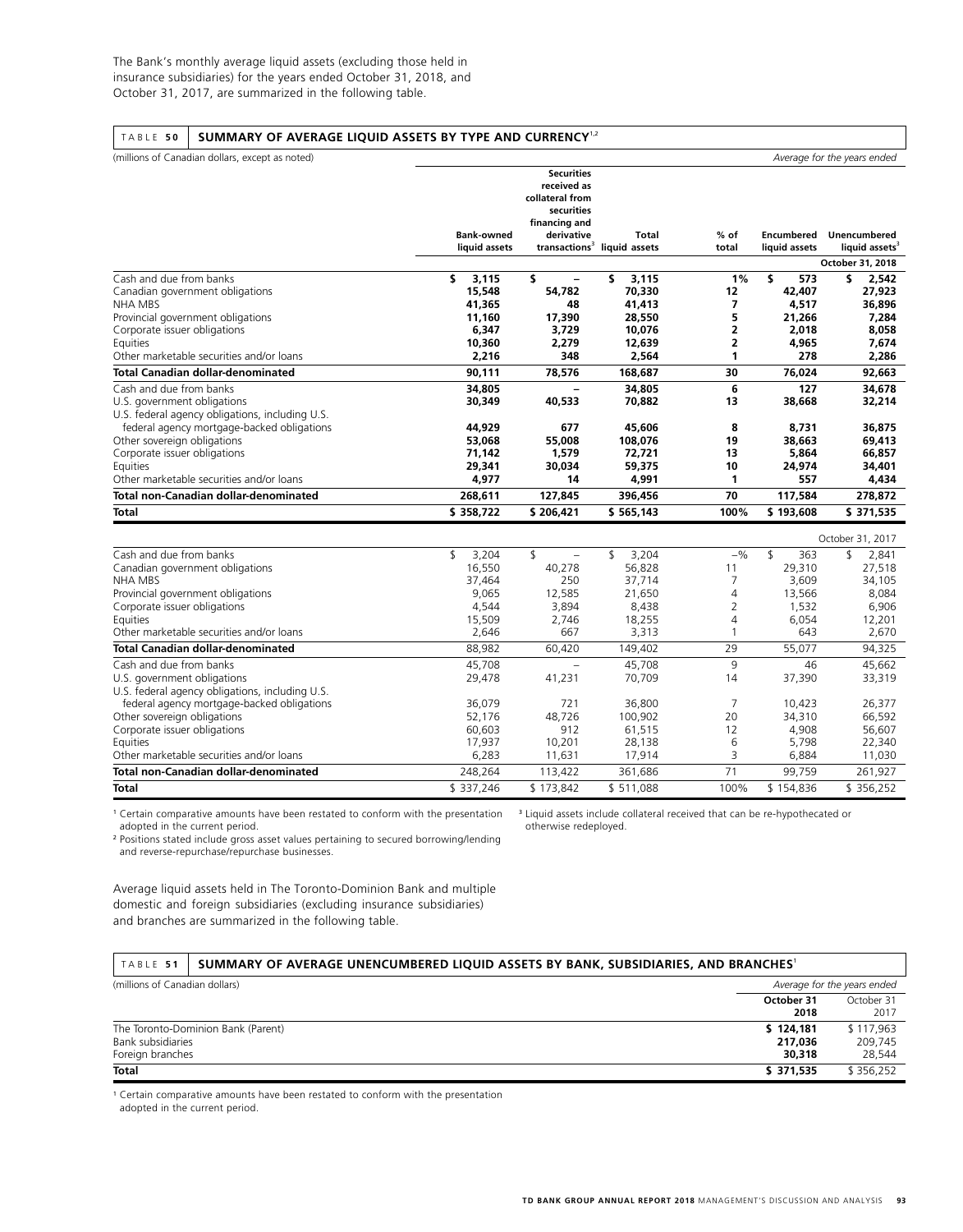### **ASSET ENCUMBRANCE**

In the course of the Bank's day-to-day operations, assets are pledged to obtain funding, support trading and brokerage businesses, and participate in clearing and/or settlement systems. A summary of

encumbered and unencumbered assets (excluding assets held in insurance subsidiaries) is presented in the following table to identify assets that are used or available for potential funding needs.

### **ENCUMBERED AND UNENCUMBERED ASSETS**<sup>1</sup> TABLE **5 2**

| (millions of Canadian dollars, except as noted)                       |    |                                       |                         |                                         |   |                     |    |                 | As at                                                 |
|-----------------------------------------------------------------------|----|---------------------------------------|-------------------------|-----------------------------------------|---|---------------------|----|-----------------|-------------------------------------------------------|
|                                                                       |    |                                       |                         |                                         |   |                     |    |                 | October 31, 2018                                      |
|                                                                       |    |                                       | Encumbered <sup>2</sup> |                                         |   | <b>Unencumbered</b> |    |                 |                                                       |
|                                                                       |    | Pledged as<br>collateral <sup>3</sup> | Other <sup>4</sup>      | Available as<br>collateral <sup>5</sup> |   | Other <sup>6</sup>  |    | Total<br>assets | <b>Encumbered</b><br>assets as a %<br>of total assets |
| Cash and due from banks                                               | s. | 72                                    | \$<br>33                | -                                       | s | 4,630               | s. | 4.735           | $-$ %                                                 |
| Interest-bearing deposits with banks                                  |    | 4,310                                 | 89                      | 23,125                                  |   | 3,196               |    | 30,720          | 0.3                                                   |
| Securities, trading loans, and other <sup>7</sup>                     |    | 71,676                                | 11,959                  | 274,504                                 |   | 15,162              |    | 373,301         | 6.2                                                   |
| <b>Derivatives</b>                                                    |    |                                       |                         |                                         |   | 56,996              |    | 56,996          |                                                       |
| Securities purchased under reverse repurchase agreements <sup>8</sup> |    |                                       |                         |                                         |   | 127,379             |    | 127,379         |                                                       |
| Loans, net of allowance for loan losses                               |    | 23,648                                | 60,005                  | 79,439                                  |   | 483,301             |    | 646,393         | 6.3                                                   |
| Customers' liability under acceptances                                |    |                                       |                         |                                         |   | 17,267              |    | 17,267          |                                                       |
| Investment in TD Ameritrade                                           |    |                                       |                         |                                         |   | 8,445               |    | 8,445           |                                                       |
| Goodwill                                                              |    |                                       |                         |                                         |   | 16,536              |    | 16,536          |                                                       |
| Other intangibles                                                     |    |                                       |                         |                                         |   | 2,459               |    | 2,459           |                                                       |
| Land, buildings, equipment, and other depreciable assets              |    |                                       |                         |                                         |   | 5,324               |    | 5,324           |                                                       |
| Deferred tax assets                                                   |    |                                       |                         |                                         |   | 2,812               |    | 2,812           |                                                       |
| Other assets <sup>9</sup>                                             |    | 1,013                                 |                         |                                         |   | 41,523              |    | 42,536          | 0.1                                                   |
| Total on-balance sheet assets                                         |    | \$100,719                             | \$72,086                | \$377,068                               |   | \$785,030           |    | \$1,334,903     | 12.9%                                                 |
| Off-balance sheet items <sup>10</sup>                                 |    |                                       |                         |                                         |   |                     |    |                 |                                                       |
| Securities purchased under reverse repurchase agreements              |    | 131,484                               |                         | 23,035                                  |   | (127, 379)          |    |                 |                                                       |
| Securities borrowing and collateral received                          |    | 44,793                                | 559                     | 14,733                                  |   |                     |    |                 |                                                       |
| Margin loans and other client activity                                |    | 9,046                                 |                         | 20,077                                  |   | (14, 693)           |    |                 |                                                       |
| <b>Total off-balance sheet items</b>                                  |    | 185,323                               | 559                     | 57,845                                  |   | (142, 072)          |    |                 |                                                       |
| Total                                                                 |    | \$286,042                             | \$72,645                | \$434,913                               |   | \$642,958           |    |                 |                                                       |
|                                                                       |    |                                       |                         |                                         |   |                     |    |                 | Octohor 21, 2017                                      |

|                               |           |           |           |           |             | October 31, 2017 |
|-------------------------------|-----------|-----------|-----------|-----------|-------------|------------------|
| Total on-balance sheet assets | 88.894    | \$ 65,705 | \$359.169 | \$765,227 | \$1,278,995 | 12.1%            |
| Total off-balance sheet items | 154.350   | 229       | 61.328    | (145.711) |             |                  |
| <b>Total</b>                  | \$243.244 | \$65.934  | \$420.497 | \$619.516 |             |                  |

<sup>1</sup> Certain comparative amounts have been restated to conform with the presentation adopted in the current period.

<sup>6</sup> Assets that cannot be used to support funding or collateral requirements in their current form. This category includes those assets that are potentially eligible as funding program collateral (for example, CMHC insured mortgages that can be securitized into NHA MBS).

<sup>2</sup> Asset encumbrance has been analyzed on an individual asset basis. Where a particular asset has been encumbered and TD has holdings of the asset both on-balance sheet and off- balance sheet, for the purpose of this disclosure, the on and off-balance sheet holdings are encumbered in alignment with the business practice.

<sup>3</sup> Represents assets that have been posted externally to support the Bank's day-today operations, including securities financing transactions, clearing and payments, and derivative transactions. Also includes assets that have been pledged supporting Federal Home Loan Bank (FHLB) activity.

<sup>4</sup> Assets supporting TD's long-term funding activities, assets pledged against securitization liabilities, and assets held by consolidated securitization vehicles or in pools for covered bond issuance.

<sup>5</sup> Assets that are considered readily available in their current legal form to generate funding or support collateral needs. This category includes reported FHLB assets that remain unutilized and held-to-maturity securities that are available for collateral purposes however not regularly utilized in practice.

<sup>7</sup> Securities include trading loans, securities, non-trading financial assets at fair value through profit or loss and other financial assets designated at fair value through profit or loss, securities at FVOCI, and DSAC.

<sup>8</sup> Assets reported in Securities purchased under reverse repurchase agreements represent the value of the loans extended and not the value of the collateral received.

<sup>9</sup> Other assets include amounts receivable from brokers, dealers, and clients. <sup>10</sup> Off-balance sheet items include the collateral value from the securities received under reverse repurchase agreements, securities borrowing, margin loans, and other client activity. The loan value from the reverse repurchase transactions and margin loans/client activity is deducted from the on-balance sheet Unencumbered – Other category.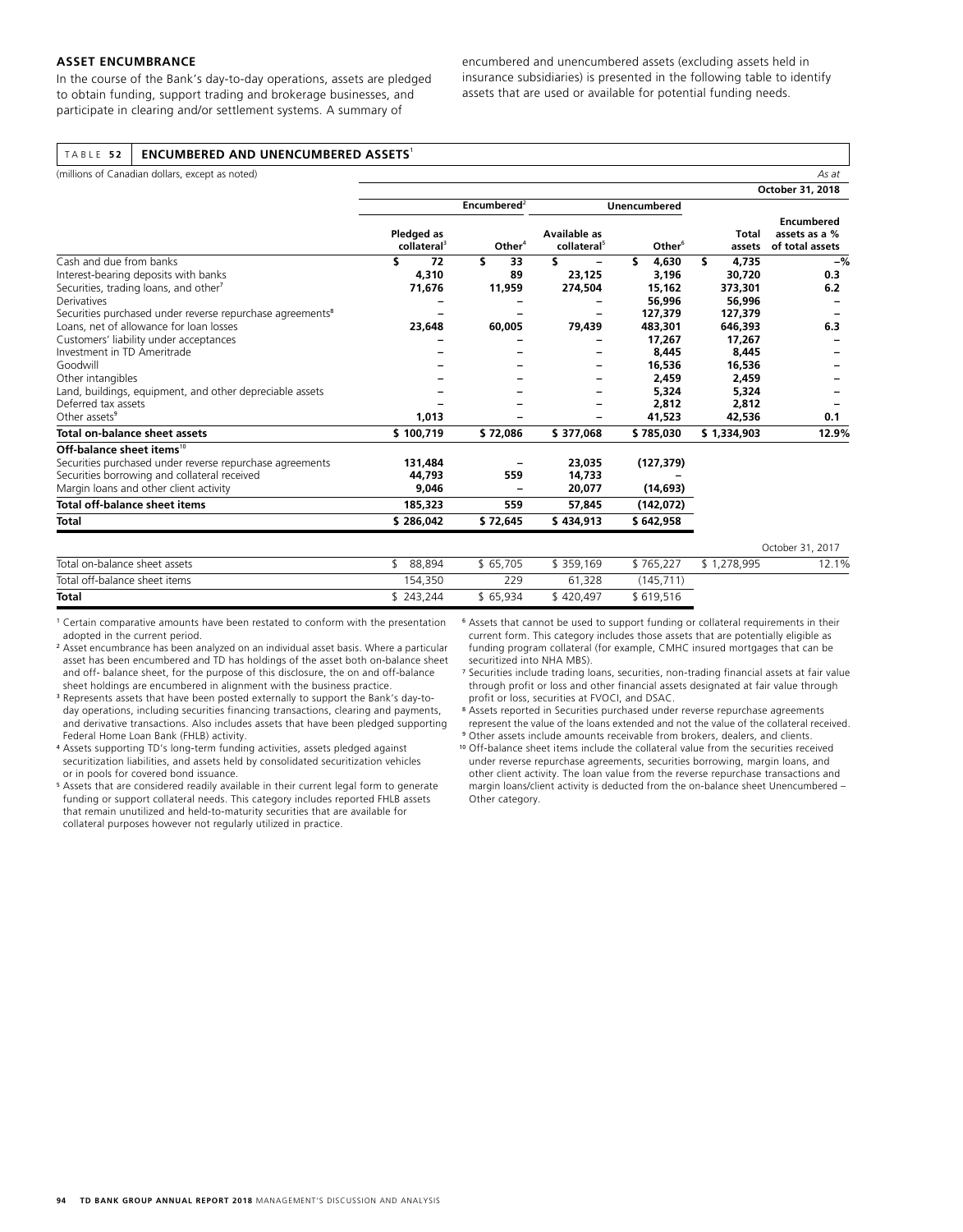### **LIQUIDITY STRESS TESTING AND CONTINGENCY FUNDING PLANS**

In addition to the SCSS, the Bank performs liquidity stress testing on multiple alternate scenarios. These scenarios are a mix of TD-specific events and market-wide stress events designed to test the impact from risk factors material to the Bank's risk profile. Liquidity assessments are also part of the Bank's EWST program. Results from these stress event scenarios are used to inform contingency funding plan actions.

The Bank has liquidity contingency funding plans in place at the enterprise level ("Enterprise CFP") and for subsidiaries operating in both domestic and foreign jurisdictions ("Regional CFP"). The Enterprise CFP provides a documented framework for managing unexpected liquidity situations and thus is an integral component of the Bank's overall liquidity risk management program. It outlines different contingency levels based on the severity and duration of the liquidity situation, and identifies recovery actions appropriate for each level. For each recovery action, it provides key operational steps required to execute the action.

Regional CFPs identify recovery actions to address region-specific stress events. The actions and governance structure proposed in the Enterprise CFP are aligned with the Bank's Crisis Management Recovery Plan.

### **CREDIT RATINGS**

Credit ratings impact the Bank's borrowing costs and ability to raise funds. Rating downgrades could potentially result in higher financing costs, increased requirement to pledge collateral, reduced access to capital markets, and could also affect the Bank's ability to enter into derivative transactions.

Credit ratings and outlooks provided by rating agencies reflect their views and are subject to change from time-to-time, based on a number of factors including the Bank's financial strength, competitive position, and liquidity, as well as factors not entirely within the Bank's control, including the methodologies used by rating agencies and conditions affecting the overall financial services industry.

| TABLE 53             | <b>CREDIT RATINGS</b> <sup>1</sup> |                   |                          |                 |                  |
|----------------------|------------------------------------|-------------------|--------------------------|-----------------|------------------|
|                      |                                    |                   |                          |                 | As at            |
|                      |                                    |                   |                          |                 | October 31, 2018 |
|                      |                                    |                   | Legacy                   | Long-term       |                  |
|                      |                                    | Short-term        | senior                   | senior          |                  |
| <b>Rating agency</b> |                                    | debt rating       | debt rating <sup>2</sup> | debt rating $3$ | Outlook          |
| Moody's              |                                    | $P-1$             | Aa1                      | Aa3             | <b>Stable</b>    |
| S&P                  |                                    | $A-1+$            | АА-                      | А               | <b>Stable</b>    |
| <b>DBRS</b>          |                                    | <b>R-1 (high)</b> | AA                       | Aa (low)        | <b>Positive</b>  |

<sup>1</sup> The above ratings are for The Toronto-Dominion Bank legal entity. A more extensive listing, including subsidiaries' ratings, is available on the Bank's website at <http://www.td.com/investor/credit.jsp>. Credit ratings are not recommendations to purchase, sell, or hold a financial obligation inasmuch as they do not comment on market price or suitability for a particular investor. Ratings are subject to revision or withdrawal at any time by the rating organization.

<sup>2</sup> Includes (a) Senior debt issued prior to September 23, 2018; and (b) Senior debt issued on or after September 23, 2018 which is excluded from the bank recapitalization "bail-in" regime, including debt with an original term-to-maturity of less than 400 days and most structured notes.

<sup>3</sup> Subject to conversion under the bank recapitalization "bail-in" regime.

The Bank regularly reviews the level of increased collateral its trading counterparties would require in the event of a downgrade of TD's credit rating. The Bank holds liquid assets to ensure it is able to provide additional collateral required by trading counterparties in the event of a three-notch downgrades in the Bank's senior long-term credit ratings. The following table presents the additional collateral that could have been contractually required to be posted to the derivative counterparties as of the reporting date in the event of one, two, and three-notch downgrades of the Bank's credit ratings.

| TABLE 54                                                      | <b>ADDITIONAL COLLATERAL REQUIREMENTS</b><br><b>FOR RATING DOWNGRADES'</b> |                              |       |  |  |  |
|---------------------------------------------------------------|----------------------------------------------------------------------------|------------------------------|-------|--|--|--|
| (millions of Canadian dollars)<br>Average for the years ended |                                                                            |                              |       |  |  |  |
|                                                               |                                                                            | <b>October 31</b> October 31 |       |  |  |  |
|                                                               |                                                                            | 2018                         | 2017  |  |  |  |
| One-notch downgrade                                           |                                                                            | \$92                         | \$112 |  |  |  |
| Two-notch downgrade                                           |                                                                            | 120                          | 141   |  |  |  |
| Three-notch downgrade<br>462                                  |                                                                            |                              |       |  |  |  |

<sup>1</sup> The above collateral requirements are based on trading counterparty Credit

Support Annex (CSA) and the Bank's credit rating across applicable rating agencies.

#### **LIQUIDITY COVERAGE RATIO**

The LCR is a Basel III metric calculated as the ratio of the stock of unencumbered HQLA over the net cash outflow requirements in the next 30 days under a hypothetical liquidity stress event.

The Bank must maintain the LCR above 100% under normal operating conditions in accordance with the OSFI LAR requirement. The Bank's LCR is calculated according to the scenario parameters in the LAR guideline, including prescribed HQLA eligibility criteria and haircuts, deposit run-off rates, and other outflow and inflow rates. HQLA eligible for the LCR calculation under the LAR are primarily central bank reserves, sovereign issued or guaranteed securities, and high quality securities issued by non-financial entities.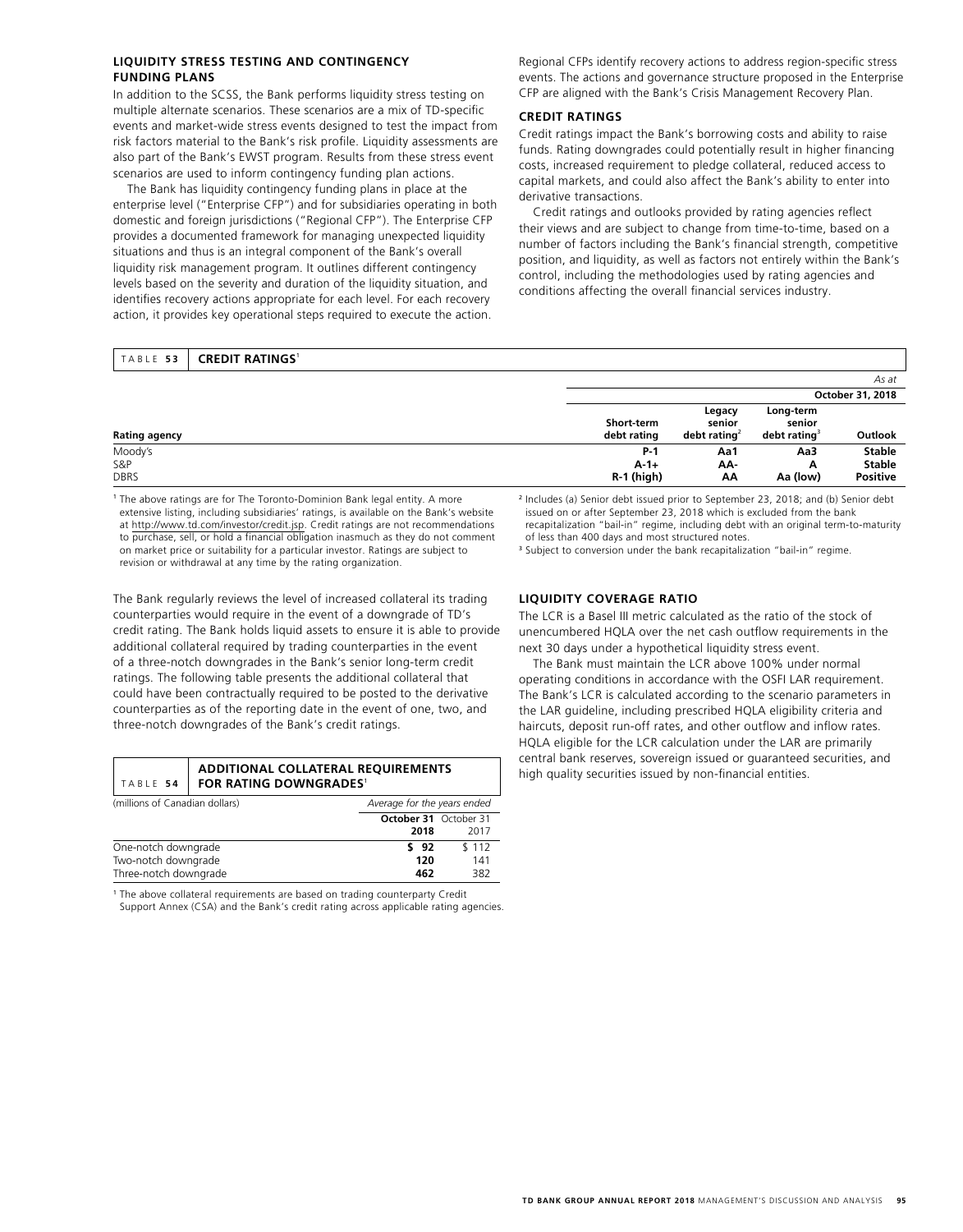| TABLE 55                          | AVERAGE BASEL III LIQUIDITY COVERAGE RATIO <sup>1</sup>                                              |                                    |                  |
|-----------------------------------|------------------------------------------------------------------------------------------------------|------------------------------------|------------------|
|                                   | (millions of Canadian dollars, except as noted)                                                      | Average for the three months ended |                  |
|                                   |                                                                                                      |                                    | October 31, 2018 |
|                                   |                                                                                                      | <b>Total</b>                       | Total            |
|                                   |                                                                                                      | unweighted                         | weighted         |
|                                   |                                                                                                      | value                              | value            |
|                                   |                                                                                                      | $(average)^2$                      | $(average)^3$    |
| <b>High-quality liquid assets</b> |                                                                                                      |                                    |                  |
| Total high-quality liquid assets  |                                                                                                      | \$<br>n/a                          | \$206,490        |
| <b>Cash outflows</b>              |                                                                                                      |                                    |                  |
|                                   | Retail deposits and deposits from small business customers, of which:                                | \$460,169                          | \$ 32,389        |
| Stable deposits <sup>4</sup>      |                                                                                                      | 194,680                            | 5,840            |
| Less stable deposits              |                                                                                                      | 265,489                            | 26,549           |
|                                   | Unsecured wholesale funding, of which:                                                               | 238,977                            | 116,623          |
|                                   | Operational deposits (all counterparties) and deposits in networks of cooperative banks <sup>5</sup> | 96,213                             | 22,902           |
| Unsecured debt                    | Non-operational deposits (all counterparties)                                                        | 108,902                            | 59,859           |
| Secured wholesale funding         |                                                                                                      | 33,862<br>n/a                      | 33,862<br>14,613 |
|                                   | Additional requirements, of which:                                                                   | 189,274                            | 50,548           |
|                                   | Outflows related to derivative exposures and other collateral requirements                           | 24,337                             | 12,763           |
|                                   | Outflows related to loss of funding on debt products                                                 | 5,975                              | 5,975            |
|                                   | Credit and liquidity facilities                                                                      | 158,962                            | 31,810           |
|                                   | Other contractual funding obligations                                                                | 10,098                             | 4,881            |
|                                   | Other contingent funding obligations <sup>6</sup>                                                    | 568,621                            | 8,745            |
| <b>Total cash outflows</b>        |                                                                                                      | \$<br>n/a                          | \$227,799        |
| Cash inflows                      |                                                                                                      |                                    |                  |
| Secured lending                   |                                                                                                      | \$187,279                          | \$24,106         |
|                                   | Inflows from fully performing exposures                                                              | 15,014                             | 7,487            |
| Other cash inflows                |                                                                                                      | 35,780                             | 35,780           |
| <b>Total cash inflows</b>         |                                                                                                      | \$238,073                          | \$67,373         |
|                                   |                                                                                                      | Average for the three months ended |                  |
|                                   |                                                                                                      | October 31                         | July 31          |
|                                   |                                                                                                      | 2018                               | 2018             |
|                                   |                                                                                                      | <b>Total adjusted</b>              | Total adjusted   |
|                                   |                                                                                                      | value                              | value            |

#### **Total high-quality liquid assets**<sup>7</sup> **\$ 206,490** \$ 211,757 **Total net cash outflows**<sup>8</sup> **160,426** 166,729 **Liquidity coverage ratio 129%** 127%

<sup>1</sup> The LCR for the quarter ended October 31, 2018, is calculated as an average of the 63 daily data points in the quarter.

- <sup>2</sup> Unweighted inflow and outflow values are outstanding balances maturing or callable within 30 days.
- <sup>3</sup> Weighted values are calculated after the application of respective HQLA haircuts or inflow and outflow rates, as prescribed by OSFI's LAR guideline.
- <sup>4</sup> As defined by OSFI LAR, stable deposits from retail and small medium-sized enterprise (SME) customers are deposits that are insured, and are either held in transactional accounts or the depositors have an established relationship with the Bank that make deposit withdrawal highly unlikely.
- <sup>5</sup> Operational deposits from non-SME business customers are deposits kept with the Bank in order to facilitate their access and ability to conduct payment and settlement activities. These activities include clearing, custody, or cash management services.

The Bank's average LCR of 129% for quarter ended October 31, 2018, continues to meet the regulatory requirement. The 2% change over the prior quarter's LCR was mainly due to normal business and pre-funding activities.

The Bank holds a variety of liquid assets commensurate with the liquidity needs of the organization. Many of these assets qualify as HQLA under the OSFI LAR guidelines. The average HQLA of the Bank for the quarter ended October 31, 2018, was \$206 billion (July 31, 2018 –

<sup>6</sup> Includes uncommitted credit and liquidity facilities, stable value money market mutual funds, outstanding debt securities with remaining maturity greater than 30 days, and other contractual cash outflows. TD has no contractual obligation to buyback these outstanding TD debt securities, and as a result, a 0% outflow rate is applied under the OSFI LAR guideline.

<sup>7</sup> Adjusted HQLA includes both asset haircut and applicable caps, as prescribed by the LAR (HQLA assets after haircuts are capped at 40% for Level 2 and 15% for Level 2B).

<sup>8</sup> Adjusted Net Cash Outflows include both inflow and outflow rates and applicable caps, as prescribed by the LAR (inflows are capped at 75% of outflows).

\$212 billion), with level 1 assets representing 80% (July 31, 2018 – 80%). The Bank's reported HQLA excludes excess HQLA from the U.S. Retail operations, as required by the OSFI LAR, to reflect liquidity transfer considerations between U.S. Retail and its affiliates as a result of U.S. Federal Reserve Board's regulations. By excluding excess HQLA, the U.S. Retail LCR is effectively capped at 100% prior to total Bank consolidation.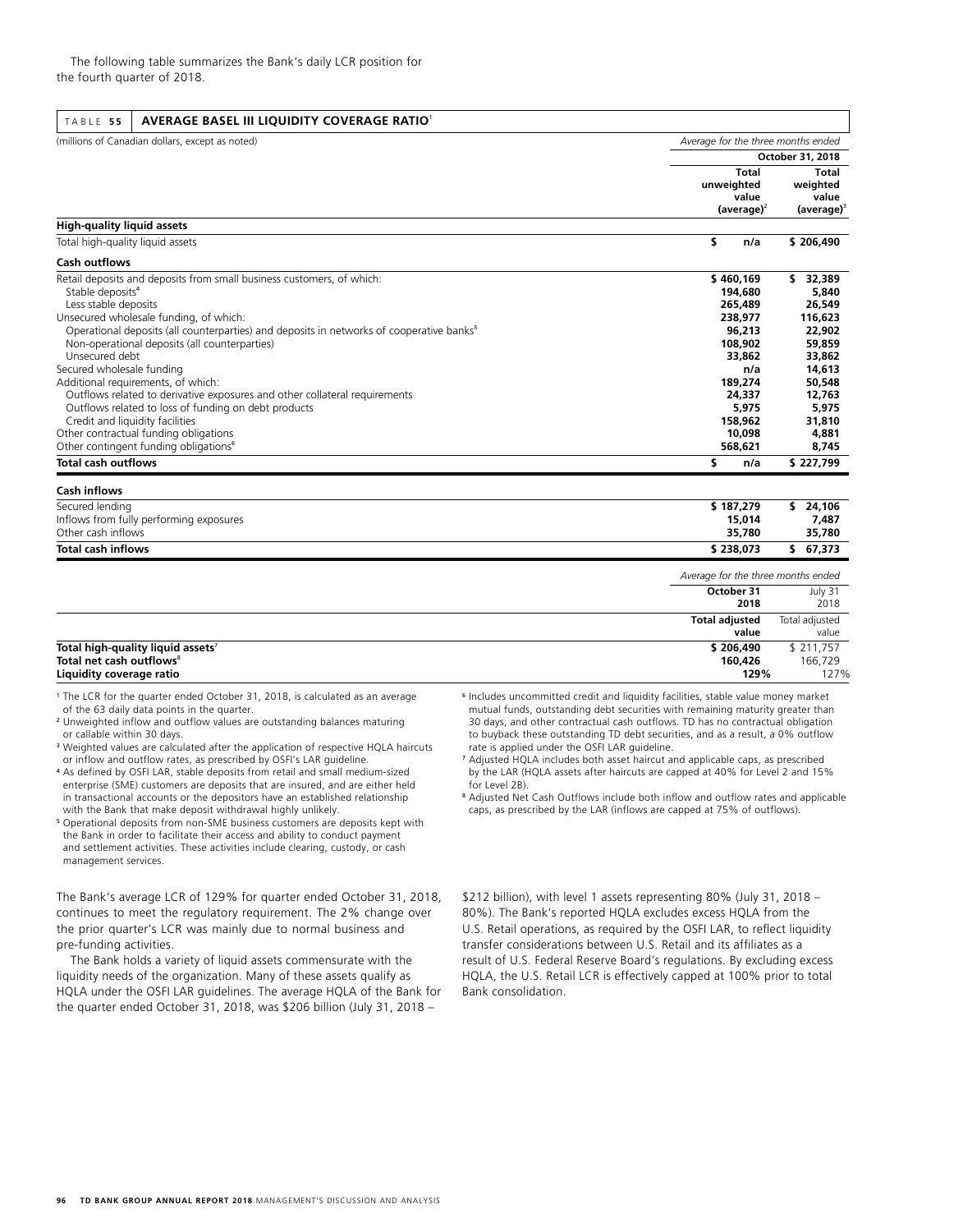### **FUNDING**

The Bank has access to a variety of unsecured and secured funding sources. The Bank's funding activities are conducted in accordance with the liquidity risk appetite that requires assets be funded to the appropriate term and to a prudent diversification profile.

The Bank's primary approach to managing funding activities is to maximize the use of deposits raised through personal and commercial banking channels. The following table illustrates the Bank's large base of personal and commercial, wealth, and TD Ameritrade sweep deposits (collectively, "P&C deposits") that make up over 70% of the Bank's total funding.

| TABLE 56                       | SUMMARY OF DEPOSIT FUNDING |                       |
|--------------------------------|----------------------------|-----------------------|
| (millions of Canadian dollars) |                            | As at                 |
|                                |                            | October 31 October 31 |
|                                |                            | 2018<br>2017          |
| P&C deposits - Canadian Retail |                            | \$359,473 \$350,446   |
| P&C deposits - U.S. Retail     |                            | 346,624 336,302       |
| Other deposits                 |                            | 36<br>99              |
| Total                          |                            | \$706,133 \$686,847   |

The Bank actively maintains various registered external wholesale term (greater than 1 year) funding programs to provide access to diversified funding sources, including asset securitization, covered bonds, and unsecured wholesale debt. The Bank also raises term funding through Canadian Senior Notes, Canadian NHA MBS, Canada Mortgage Bonds, debt issued in Australia, and notes backed by credit card receivables (Evergreen Credit Card Trust). The Bank's wholesale funding is diversified by geography, by currency, and by funding types. The Bank raises short term (1 year and less) funding using certificates of deposit and commercial paper.

The following table summarizes the registered term funding programs by geography, with the related program size.

| Canada                                                            | <b>United States</b>                                                   | Europe                                                                         |
|-------------------------------------------------------------------|------------------------------------------------------------------------|--------------------------------------------------------------------------------|
| Capital Securities Program (\$10 billion)                         | U.S. SEC (F-3) Registered Capital and<br>Debt Program (US\$40 billion) | United Kingdom Listing Authority (UKLA)<br>Registered Legislative Covered Bond |
| Canadian Senior Medium Term Linked<br>Notes Program (\$4 billion) |                                                                        | Program (\$50 billion)                                                         |
| HELOC ABS Program (Genesis Trust II)<br>(57 billion)              |                                                                        | UKLA Registered European Medium Term<br>Note Program (US\$20 billion)          |

The Bank regularly evaluates opportunities to diversify its funding into new markets and to new investors in order to manage funding risk and cost. The following table presents a breakdown of the Bank's term debt by currency and funding type. Term funding for the year ended October 31, 2018, was \$127.7 billion (October 31, 2017 – \$109.3 billion).

| TABLE 57                             | <b>LONG-TERM FUNDING</b>           |                       |       |
|--------------------------------------|------------------------------------|-----------------------|-------|
|                                      |                                    |                       | As at |
|                                      |                                    | October 31 October 31 |       |
|                                      |                                    | 2018                  | 2017  |
|                                      | Long-term funding by currency      |                       |       |
| Canadian dollar                      |                                    | 32%                   | 37%   |
| U.S. dollar                          |                                    | 39                    | 42    |
| Euro                                 |                                    | 19                    | 14    |
| British pound                        |                                    | 7                     | 4     |
| Other                                |                                    | 3                     | Β     |
| Total                                |                                    | 100%                  | 100%  |
| Long-term funding by type            |                                    |                       |       |
|                                      | Senior unsecured medium term notes | 55%                   | 53%   |
| Covered bonds                        |                                    | 29                    | 27    |
| Mortgage securitization <sup>1</sup> |                                    | 12                    | 15    |
| Term asset backed securities         |                                    | 4                     | 5     |
| Total                                |                                    | 100%                  | 100%  |

<sup>1</sup> Mortgage securitization excludes the residential mortgage trading business.

The Bank maintains depositor concentration limits in respect of short-term wholesale deposits so that it does not depend on small groups of large wholesale depositors for funding. The Bank also limits short-term wholesale funding maturity concentration in an effort to mitigate exposures to refinancing risk during a stress event.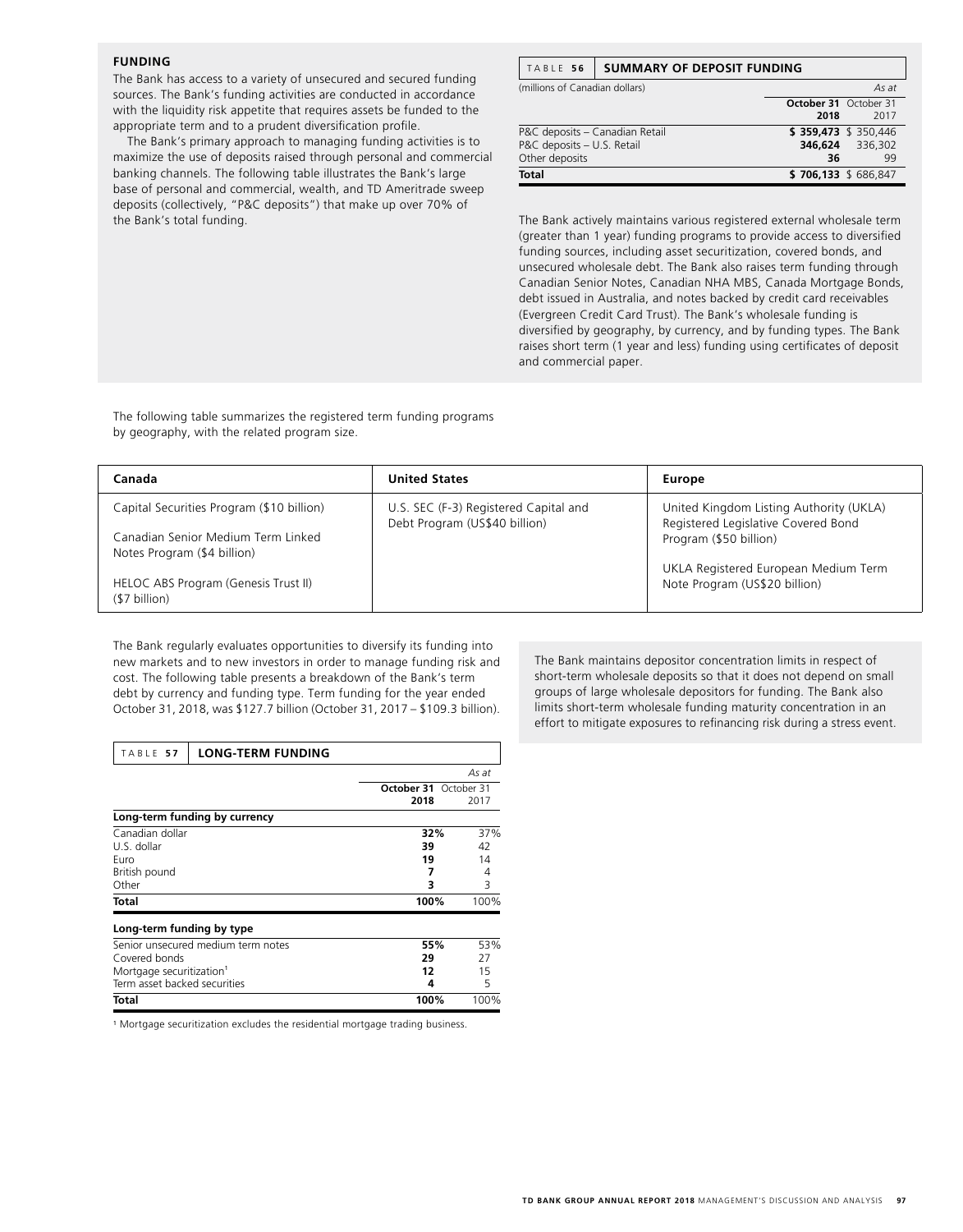various sources of funding obtained as at October 31, 2018, and October 31, 2017, based on remaining term-to-maturity.

| TABIF 58 | $\parallel$ WHOLESALE FUNDING |
|----------|-------------------------------|
|----------|-------------------------------|

| Total                                          | \$28,935             | \$52,112         | \$36,423             |                       | \$45,764 \$163,234 | \$26,895             | \$88,893 \$279,022 \$251,964 |                   |                       |
|------------------------------------------------|----------------------|------------------|----------------------|-----------------------|--------------------|----------------------|------------------------------|-------------------|-----------------------|
| Unsecured                                      | 28,256               | 49,891           | 34,928               | 37,132                | 150,207            | 15,863               | 43,727                       | 209,797           | 187,961               |
| Secured                                        | \$.<br>679           | 2,221            | 1,495<br>s.          | 8,632 \$<br>S.        | 13,027             | \$11,032             | \$45,166 \$                  | 69,225 \$         | 64,003                |
| Of which:                                      |                      |                  |                      |                       |                    |                      |                              |                   |                       |
| <b>Total</b>                                   | \$28,935             | \$52,112         | \$36,423             |                       | \$45,764 \$163,234 | \$26,895             | \$88,893 \$279,022 \$251,964 |                   |                       |
| Other <sup>4</sup>                             | 2,733                | 1,391            | 731                  | 849                   | 5,704              | 26                   | 804                          | 6,534             | 8,443                 |
| Term asset backed securitization               | 657                  |                  | -                    | 1,787                 | 2,444              | 1,735                | 1,447                        | 5,626             | 5,835                 |
| Subordinated notes and debentures <sup>3</sup> |                      |                  | -                    |                       |                    | -                    | 8,740                        | 8,740             | 9,528                 |
| Senior unsecured medium term notes             | -                    | 5,710            | 2,269                | 11,647                | 19,626             | 15,698               | 34,194                       | 69,518            | 57,570                |
| Mortgage securitization                        | 22                   | 2,221            | 819                  | 2,010                 | 5,072              | 4,318                | 17,911                       | 27,301            | 28,833                |
| Covered bonds                                  |                      |                  | 673                  | 4,835                 | 5,508              | 4,979                | 25,797                       | 36,284            | 29,319                |
| Commercial paper                               | 9,391                | 19,150           | 14,298               | 12,731                | 55,570             |                      |                              | 55,570            | 25,281                |
| Certificates of deposit                        | 6,629                | 17,381           | 15,642               | 11,610                | 51,262             | 139                  |                              | 51,401            | 65,465                |
| Bearer deposit note                            | 1,145                | 1,253            | 1,250                | 224                   | 3,872              |                      |                              | 3,872             | 3,700                 |
| Deposits from banks <sup>2</sup>               | 8,358<br>s           | 5,006            | 741                  | 71 S<br>s             | 14,176             | s<br>-               | – S                          | 14,176 $\sqrt{ }$ | 17,990                |
|                                                | Less than<br>1 month | 1 to 3<br>months | $3$ to $6$<br>months | 6 months<br>to 1 year | Up to<br>1 year    | Over 1 to<br>2 years | Over<br>2 years              | Total             | Total                 |
|                                                |                      |                  |                      |                       |                    |                      |                              | 2018              | 2017                  |
|                                                |                      |                  |                      |                       |                    |                      |                              |                   | October 31 October 31 |
| (millions of Canadian dollars)                 |                      |                  |                      |                       |                    |                      |                              |                   | As at                 |

<sup>1</sup> Certain comparative amounts have been restated to conform with the presentation adopted in the current period.

<sup>2</sup> Includes fixed-term deposits with banks.

<sup>3</sup> Subordinated notes and debentures are not considered wholesale funding as they may be raised primarily for capital management purposes.

<sup>4</sup> Includes fixed-term deposits from non-bank institutions (unsecured) of \$6.5 billion (October 31, 2017 – \$8.4 billion).

Excluding the Wholesale Banking mortgage aggregation business, the Bank's total 2018 mortgage-backed securities issuance was \$2.6 billion (2017 – \$2.4 billion), and other asset-backed securities was \$1.8 billion (2017 – \$1.4 billion). The Bank also issued \$29.1 billion of unsecured medium-term notes (2017 – \$8.7 billion) and \$9.9 billion of covered bonds (2017 – \$4.6 billion), in various currencies and markets during the year ended October 31, 2018. This includes unsecured medium-term notes and covered bonds issued but settling subsequent to year-end.

### **REGULATORY DEVELOPMENTS CONCERNING LIQUIDITY AND FUNDING**

On April 18, 2018, the Government of Canada published the final regulations under the *Bank Act* and the CDIC Act providing details of the bank recapitalization "bail-in" regime. The issuance regulations under the *Bank Act* and the conversion regulations under the CDIC Act came into force on September 23, 2018, while the compensation regulations under the CDIC Act were brought into force immediately upon registration on March 27, 2018. The bail-in regulations represent the final step in the implementation of the bail-in regime which provides the Canada Deposit Insurance Corporation (CDIC) with the power to convert specified eligible liabilities of D-SIBs into common shares in the unlikely event the D-SIB becomes non-viable. The *Budget Implementation Act*, providing amendments to the CDIC Act, *Bank Act*, and other statutes to allow for bail-in, was passed in June 2016.

In October 2014, the BCBS released the final standard for "Basel III: the net stable funding ratio." The net stable funding ratio (NSFR) requires that the ratio of available stable funding over required stable funding be greater than 100%. The NSFR is designed to reduce structural funding risk by requiring banks to have sufficient stable sources of funding and lower reliance on funding maturing in one year to support their businesses.

Based on implementation progress at the international level, OSFI has determined that it will target a revised NSFR implementation date of January 2020. Relevant areas of the LAR guideline have been updated to reflect the implementation delay.

### **MATURITY ANALYSIS OF ASSETS, LIABILITIES, AND OFF-BALANCE SHEET COMMITMENTS**

The following table summarizes on-balance sheet and off-balance sheet categories by remaining contractual maturity. Off-balance sheet commitments include contractual obligations to make future payments on operating capital lease commitments, certain purchase obligations, and other liabilities. The values of credit instruments reported in the following table represent the maximum amount of additional credit that the Bank could be obligated to extend should such instruments be fully drawn or utilized. Since a significant portion of guarantees and commitments are expected to expire without being drawn upon, the total of the contractual amounts is not representative of expected future liquidity requirements. These contractual obligations have an impact on the Bank's short-term and long-term liquidity and capital resource needs.

The maturity analysis presented does not depict the degree of the Bank's maturity transformation or the Bank's exposure to interest rate and liquidity risk. The Bank ensures that assets are appropriately funded to protect against borrowing cost volatility and potential reductions to funding market availability. The Bank utilizes stable non-maturity deposits (chequing and savings accounts) and term deposits as the primary source of long-term funding for the Bank's non-trading assets. The Bank also funds the stable balance of revolving lines of credit with long term funding. The Bank issues long-term funding based primarily on the projected net growth of non-trading assets. The Bank raises short term funding primarily to finance trading assets. The liquidity of trading assets under stressed market conditions is considered when determining the appropriate term of the related funding.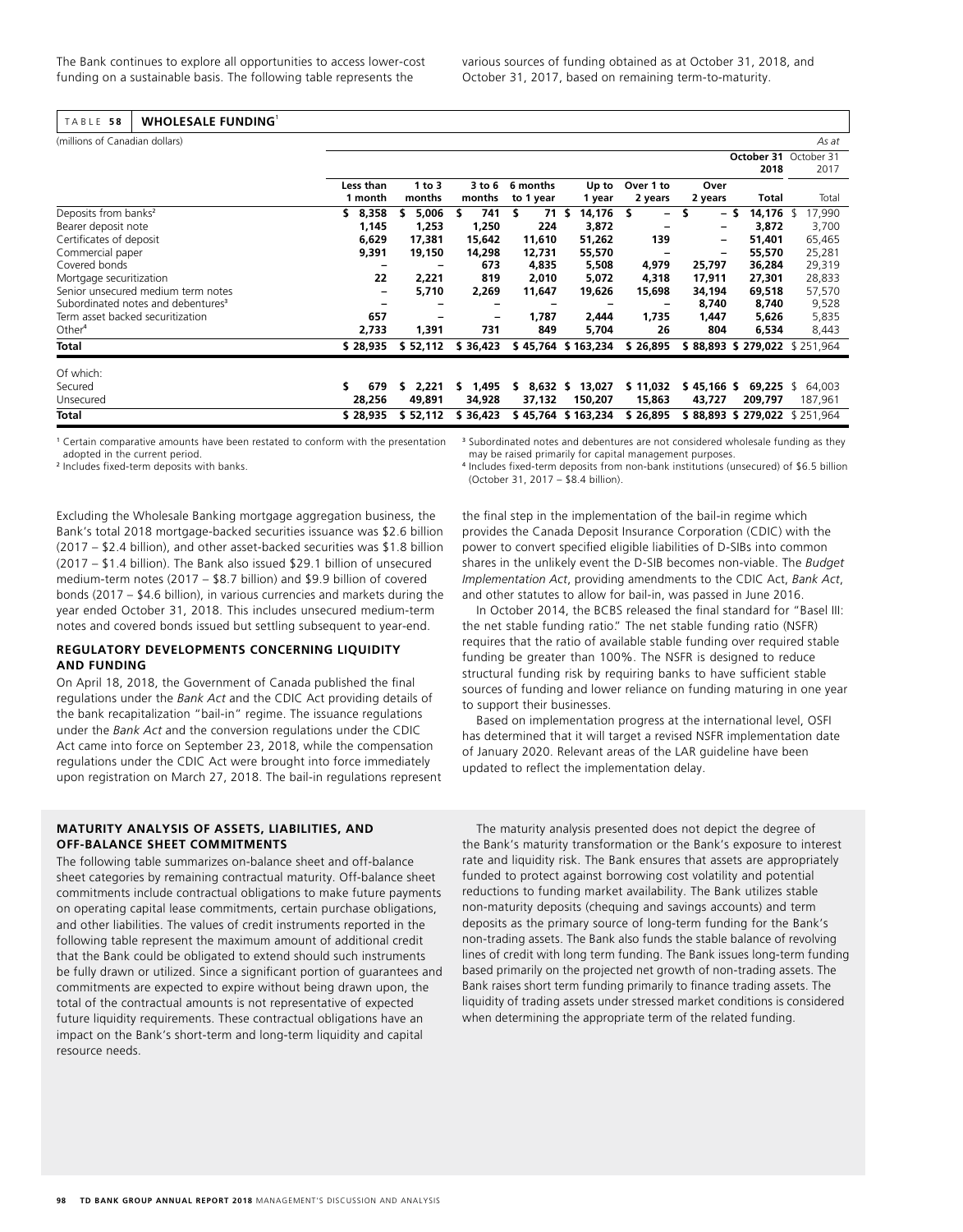### **REMAINING CONTRACTUAL MATURITY**<sup>1</sup> TABLE **5 9**

(millions of Canadian dollars) *As at*

|                                                                     |                          |                          |                          |                          |                          |                                  |                                  |                          |                          | October 31, 2018                                                    |
|---------------------------------------------------------------------|--------------------------|--------------------------|--------------------------|--------------------------|--------------------------|----------------------------------|----------------------------------|--------------------------|--------------------------|---------------------------------------------------------------------|
|                                                                     |                          |                          |                          |                          |                          |                                  |                                  |                          | <b>No</b>                |                                                                     |
|                                                                     | Less than                | $1$ to $3$               | $3$ to $6$               | 6 to 9                   | 9 months                 | Over 1 to                        | Over 2 to                        | Over                     | specific                 |                                                                     |
|                                                                     | 1 month                  | months                   | months                   | months                   | to 1 year                | 2 years                          | 5 years                          | 5 years                  | maturity                 | Total                                                               |
| <b>Assets</b>                                                       |                          |                          |                          |                          |                          |                                  |                                  |                          |                          |                                                                     |
| Cash and due from banks                                             | s<br>4,733               | -\$                      | 2 <sub>5</sub><br>-      | \$<br>$\qquad \qquad -$  | \$                       | - \$<br>$\overline{\phantom{0}}$ | \$                               | - \$                     | - \$                     | - \$<br>4,735                                                       |
| Interest-bearing deposits with banks                                | 28,332                   | 924                      | 154                      | 21                       | 16                       |                                  |                                  |                          | 1,273                    | 30,720                                                              |
| Trading loans, securities, and other <sup>2</sup>                   | 1,971                    | 5,244                    | 2,111                    | 3,653                    | 3,998                    | 9,683                            | 25.772                           | 25,895                   | 49,570                   | 127,897                                                             |
| Non-trading financial assets at fair value                          |                          |                          |                          |                          |                          |                                  |                                  |                          |                          |                                                                     |
| through profit or loss                                              |                          | 12                       | 99                       | 460                      | 906                      | 227                              | 841                              | 848                      | 622                      | 4,015                                                               |
| Derivatives                                                         | 7,343                    | 9,263                    | 5,275                    | 3,276                    | 2,321                    | 7,130                            | 12,436                           | 9,952                    | $\overline{\phantom{a}}$ | 56,996                                                              |
| Financial assets designated at fair value<br>through profit or loss | 30                       | 95                       | 535                      | 243                      | 90                       | 297                              |                                  | 796                      | $\overline{\phantom{m}}$ |                                                                     |
| Financial assets at fair value through                              |                          |                          |                          |                          |                          |                                  | 1,532                            |                          |                          | 3,618                                                               |
| other comprehensive income                                          | 1,111                    | 4,214                    | 4,150                    | 5,354                    | 3,962                    | 19,777                           | 57,922                           | 31,936                   | 2,174                    | 130,600                                                             |
| Debt securities at amortized cost,                                  |                          |                          |                          |                          |                          |                                  |                                  |                          |                          |                                                                     |
| net of allowance for credit losses                                  | 881                      | 2,577                    | 3,010                    | 3,594                    | 4,059                    | 8,103                            | 34,032                           | 50,990                   | (75)                     | 107,171                                                             |
| Securities purchased under reverse                                  |                          |                          |                          |                          |                          |                                  |                                  |                          |                          |                                                                     |
| repurchase agreements                                               | 77,612                   | 30,047                   | 14,426                   | 3,807                    | 1,458                    | 29                               |                                  |                          |                          | 127,379                                                             |
| Loans                                                               |                          |                          |                          |                          |                          |                                  |                                  |                          |                          |                                                                     |
| Residential mortgages                                               | 908                      | 3,234                    | 6,614                    | 11,166                   | 11,061                   | 43,063                           | 113,852                          | 35,293                   |                          | 225,191                                                             |
| Consumer instalment and other personal                              | 753                      | 1,332                    | 2,628                    | 3,724                    | 4,131                    | 14,313                           | 56,632                           | 26,321                   | 62,245                   | 172,079                                                             |
| Credit card                                                         |                          |                          |                          |                          |                          |                                  |                                  |                          | 35,018                   | 35,018                                                              |
| Business and government                                             | 23,052                   | 4,320                    | 5,539                    | 7,131                    | 9,269                    | 19,637                           | 67,922                           | 59,251                   | 21,533                   | 217,654                                                             |
| <b>Total loans</b>                                                  | 24,713                   | 8,886                    | 14,781                   | 22,021                   | 24,461                   | 77,013                           | 238,406                          | 120,865                  | 118,796                  | 649,942                                                             |
| Allowance for loan losses                                           | $\overline{\phantom{a}}$ | $\overline{\phantom{a}}$ | $\overline{\phantom{a}}$ | $\overline{\phantom{a}}$ | $\overline{\phantom{a}}$ | $\overline{\phantom{a}}$         | $\overline{\phantom{a}}$         | $\overline{\phantom{a}}$ | (3, 549)                 | (3, 549)                                                            |
| Loans, net of allowance for loan losses                             | 24,713                   | 8,886                    | 14,781                   | 22,021                   | 24,461                   | 77,013                           | 238,406                          | 120,865                  | 115,247                  | 646,393                                                             |
| Customers' liability under acceptances                              | 14,984                   | 2,145                    | 132                      | 6                        | $\blacksquare$           | $\overline{\phantom{0}}$         | $\overline{\phantom{0}}$         | $\overline{\phantom{a}}$ | $\overline{\phantom{a}}$ | 17,267                                                              |
| Investment in TD Ameritrade                                         |                          | $\overline{\phantom{0}}$ | $\overline{\phantom{0}}$ | $\overline{\phantom{0}}$ | $\overline{\phantom{0}}$ | $\overline{\phantom{0}}$         | $\overline{\phantom{0}}$         | $\equiv$                 | 8,445                    | 8,445                                                               |
| Goodwill <sup>3</sup>                                               |                          | $\overline{\phantom{0}}$ |                          |                          |                          |                                  |                                  | $\qquad \qquad -$        | 16,536                   | 16,536                                                              |
| Other intangibles <sup>3</sup>                                      |                          | $\overline{\phantom{0}}$ | $\equiv$                 | $\overline{\phantom{0}}$ |                          | ۳                                | ۳                                | $\equiv$                 | 2,459                    | 2,459                                                               |
| Land, buildings, equipment, and other                               |                          |                          |                          |                          |                          |                                  |                                  |                          |                          |                                                                     |
| depreciable assets <sup>3</sup>                                     |                          |                          |                          |                          |                          |                                  |                                  |                          | 5,324                    | 5,324                                                               |
| Deferred tax assets                                                 |                          |                          |                          |                          |                          |                                  |                                  |                          | 2,812                    | 2,812                                                               |
| Amounts receivable from brokers,                                    |                          |                          |                          |                          |                          |                                  |                                  |                          |                          |                                                                     |
| dealers, and clients                                                | 26,940                   |                          |                          |                          |                          |                                  |                                  |                          |                          | 26,940                                                              |
| Other assets                                                        | 3,432                    | 854                      | 1,926                    | 120                      | 142                      | 136                              | 301                              | 90                       | 8,595                    | 15,596                                                              |
| <b>Total assets</b>                                                 | \$192,082                | \$64,263                 | \$46,599                 | \$42,555                 |                          |                                  |                                  |                          |                          | \$41,413 \$122,395 \$371,242 \$241,372 \$212,982 \$1,334,903        |
| <b>Liabilities</b>                                                  |                          |                          |                          |                          |                          |                                  |                                  |                          |                          |                                                                     |
| Trading deposits                                                    | \$16,145                 | \$37,337                 | \$31,081                 | \$12,954                 | \$11,739 \$              | $1,183$ \$                       | $3,260$ \$                       | $1,005$ \$               | $\overline{\phantom{0}}$ | 114,704<br>-S                                                       |
| Derivatives                                                         | 6,195                    | 8,684                    | 4,230                    | 3,103                    | 2,263                    | 5,510                            | 9,282                            | 9,003                    |                          | 48,270                                                              |
| Securitization liabilities at fair value                            | $\equiv$                 | 981                      | 194                      | 661                      | 272                      | 1,822                            | 6,719                            | 1,969                    | $\overline{\phantom{a}}$ | 12,618                                                              |
| Deposits <sup>4,5</sup>                                             |                          |                          |                          |                          |                          |                                  |                                  |                          |                          |                                                                     |
| Personal                                                            | 4,330                    | 7,094                    | 7,541                    | 6,245                    | 7,718                    | 10,222                           | 9,876                            | 38                       | 424,580                  | 477,644                                                             |
| <b>Banks</b>                                                        | 6,499                    | 1,941                    | 255                      | 24                       | 54                       |                                  | 3                                | 8                        | 7,928                    | 16,712                                                              |
| Business and government                                             | 18,840                   | 19,337                   | 7,033                    | 9,984                    | 11,299                   | 21,345                           | 54,780                           | 8,000                    | 206,465                  | 357,083                                                             |
| Total deposits                                                      | 29,669                   | 28,372                   | 14,829                   | 16,253                   | 19,071                   | 31,567                           | 64,659                           | 8,046                    | 638,973                  | 851,439                                                             |
| Acceptances                                                         | 14,986                   | 2,145                    | 132                      | 6                        | $\overline{\phantom{a}}$ |                                  |                                  |                          | $\overline{\phantom{a}}$ | 17,269                                                              |
| Obligations related to securities sold short <sup>2</sup>           | 2,621                    | 3,679                    | 1,500                    | 387                      | 904                      | 4,330                            | 13,771                           | 11,474                   | 812                      | 39,478                                                              |
| Obligations related to securities sold                              |                          |                          |                          |                          |                          |                                  |                                  |                          |                          |                                                                     |
| under repurchase agreements                                         | 73,759                   | 15,508                   | 3,516                    | 428                      | 108                      | 43                               | 27                               |                          |                          | 93,389                                                              |
| Securitization liabilities at amortized cost                        | 22                       | 1,240                    | 625                      | 503                      | 575                      | 2,496                            | 6,232                            | 2,990                    |                          | 14,683                                                              |
| Amounts payable to brokers,<br>dealers, and clients                 | 28,385                   |                          | $\overline{\phantom{a}}$ |                          |                          |                                  |                                  |                          |                          | 28,385                                                              |
| Insurance-related liabilities                                       | 213                      | 294                      | 353                      | 309                      | 310                      | 937                              | 1,624                            | 903                      | 1,755                    | 6,698                                                               |
| Other liabilities <sup>6</sup>                                      | 2,926                    | 2,636                    | 538                      | 1,326                    | 1,394                    | 2,205                            | 2,308                            | 153                      | 5,704                    | 19,190                                                              |
| Subordinated notes and debentures                                   |                          |                          |                          |                          |                          |                                  |                                  | 8,740                    |                          | 8,740                                                               |
| Equity                                                              | $\overline{\phantom{a}}$ | $\overline{\phantom{a}}$ | $\overline{\phantom{a}}$ | $\overline{\phantom{a}}$ | $\overline{\phantom{a}}$ | $\overline{\phantom{a}}$         | $\overline{\phantom{a}}$         | $\overline{\phantom{a}}$ | 80,040                   | 80,040                                                              |
| <b>Total liabilities and equity</b>                                 |                          |                          | \$100,876 \$56,998       |                          |                          |                                  |                                  |                          |                          | \$35,930 \$36,636 \$50,093 \$107,882 \$44,283 \$727,284 \$1,334,903 |
|                                                                     | \$174,921                |                          |                          |                          |                          |                                  |                                  |                          |                          |                                                                     |
| Off-balance sheet commitments                                       |                          |                          |                          |                          |                          |                                  |                                  |                          |                          |                                                                     |
| Credit and liquidity commitments <sup>7,8</sup>                     | \$18,339                 | \$16,728                 | \$17,217                 | \$13,098                 | \$                       |                                  | 9,152 \$ 25,691 \$ 101,120 \$    | 4,034 \$                 | $2,663$ \$               | 208,042                                                             |
| Operating lease commitments                                         | 79                       | 159                      | 240                      | 237                      | 233                      | 902                              | 2,188                            | 3,229                    |                          | 7,267                                                               |
| Other purchase obligations<br>Unconsolidated structured             | 41                       | 146                      | 109                      | 106                      | 106                      | 366                              | 641                              | 128                      |                          | 1,643                                                               |
| entity commitments                                                  | $\overline{\phantom{a}}$ | 1,079                    | 940                      | 329                      |                          | 7                                | 408                              |                          |                          | 2,763                                                               |
|                                                                     |                          |                          |                          |                          |                          |                                  | \$ 9,491 \$ 26,966 \$ 104,357 \$ |                          |                          |                                                                     |
| <b>Total off-balance sheet commitments</b>                          | \$18,459                 |                          | \$18,112 \$18,506        | \$13,770                 |                          |                                  |                                  | 7,391 \$                 | $2,663$ \$               | 219,715                                                             |

<sup>1</sup> Balances as at October 31, 2018 are prepared in accordance with IFRS 9. Prior period comparatives have not been restated. Refer to Note 4 of the 2018 Consolidated Financial Statements for further details.

\$2 billion in '9 months to 1 year', \$5 billion in 'over 1 to 2 years', \$22 billion in 'over 2 to 5 years', and \$3 billion in 'over 5 years'.

\$7 million in '3 months to 6 months', \$6 million in '6 months to 9 months',

<sup>6</sup> Includes \$60 million of capital lease commitments with remaining contractual maturities of \$2 million in 'less than 1 month', \$5 million in '1 month to 3 months',

<sup>2</sup> Amount has been recorded according to the remaining contractual maturity of the underlying security.

<sup>3</sup> For the purposes of this table, non-financial assets have been recorded as having 'no specific maturity'.

<sup>4</sup> As the timing of demand deposits and notice deposits is non-specific and callable by the depositor, obligations have been included as having 'no specific maturity'.

<sup>5</sup> Includes \$36 billion of covered bonds with remaining contractual maturities of \$1 billion in '3 months to 6 months', \$3 billion in '6 months to 9 months',

\$6 million in '9 months to 1 year', \$12 million in 'over 1 to 2 years', \$17 million in 'over 2 to 5 years', and \$5 million in 'over 5 years'. <sup>7</sup> Includes \$205 million in commitments to extend credit to private equity investments.

<sup>8</sup> Commitments to extend credit exclude personal lines of credit and credit card lines, which are unconditionally cancellable at the Bank's discretion at any time.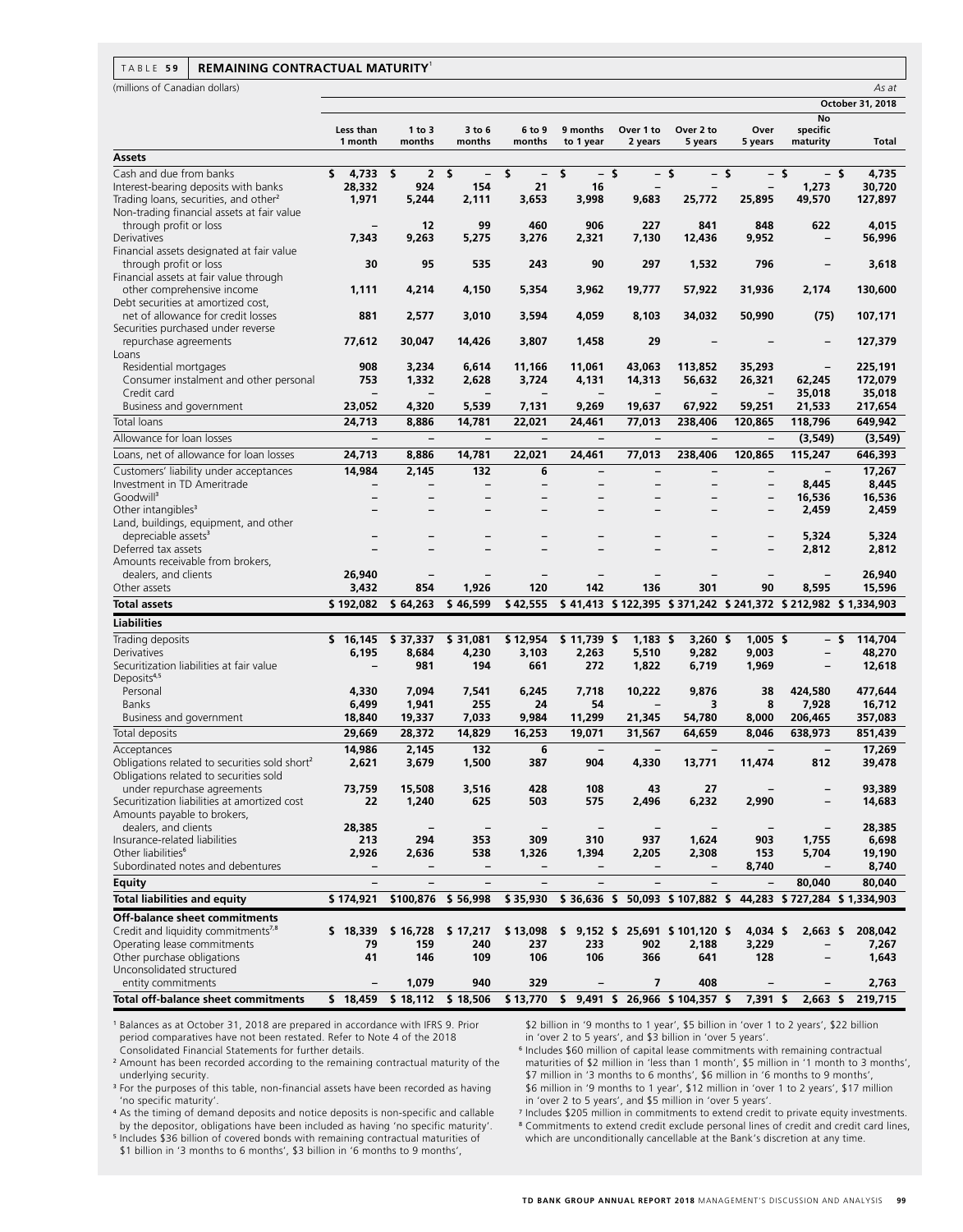### TABLE **59 | REMAINING CONTRACTUAL MATURITY** (continued)<sup>1</sup>

(millions of Canadian dollars) *As at*

|                                                           |                          |                                        |                                            |                                |                          |                          |                              |                          |                                   | October 31, 2017                                             |
|-----------------------------------------------------------|--------------------------|----------------------------------------|--------------------------------------------|--------------------------------|--------------------------|--------------------------|------------------------------|--------------------------|-----------------------------------|--------------------------------------------------------------|
|                                                           |                          |                                        |                                            |                                |                          |                          |                              |                          | No                                |                                                              |
|                                                           | Less than                | $1$ to $3$                             | $3$ to $6$                                 | 6 to 9                         | 9 months                 | Over 1 to                | Over 2 to                    | Over                     | specific                          |                                                              |
|                                                           | 1 month                  | months                                 | months                                     | months                         | to 1 year                | 2 years                  | 5 years                      | 5 years                  | maturity                          | Total                                                        |
| Assets                                                    |                          |                                        |                                            |                                |                          |                          |                              |                          |                                   |                                                              |
| Cash and due from banks                                   | 3,971<br>\$              | $\sqrt{2}$<br>$\overline{\phantom{a}}$ | $\mathfrak{L}$<br>$\overline{\phantom{a}}$ | \$<br>$\overline{\phantom{a}}$ | $-5$<br>\$               | $-5$                     | $-5$                         | $-5$                     | $-5$                              | 3,971                                                        |
| Interest-bearing deposits with banks                      | 49,825                   | 742                                    | 13                                         | 6                              | 7                        | $\overline{\phantom{0}}$ |                              |                          | 592                               | 51,185                                                       |
| Trading loans, securities, and other <sup>2</sup>         | 721                      | 3,433                                  | 3,178                                      | 4,090                          | 4,007                    | 9,092                    | 22,611                       | 17,669                   | 39,117                            | 103,918                                                      |
| Derivatives                                               | 6,358                    | 7,744                                  | 5,016                                      | 2,379                          | 2,657                    | 6,790                    | 13,500                       | 11,751                   | $\overline{\phantom{0}}$          | 56,195                                                       |
| Financial assets designated at fair value                 |                          |                                        |                                            |                                |                          |                          |                              |                          |                                   |                                                              |
| through profit or loss<br>Available-for-sale securities   | 232<br>652               | 269<br>4,020                           | 402<br>1,794                               | 353<br>3,867                   | 233<br>3,121             | 370<br>15,622            | 1,059<br>72,964              | 897<br>42,083            | 217                               | 4,032<br>146,411                                             |
| Held-to-maturity securities                               | 83                       | 824                                    | 2,709                                      | 2,583                          | 1,874                    | 12,805                   | 22,697                       | 27,788                   | 2,288<br>$\overline{\phantom{a}}$ | 71,363                                                       |
| Securities purchased under                                |                          |                                        |                                            |                                |                          |                          |                              |                          |                                   |                                                              |
| reverse repurchase agreements                             | 84,880                   | 33,930                                 | 11,433                                     | 3,068                          | 1,086                    | 24                       | 8                            |                          | $\overline{\phantom{0}}$          | 134,429                                                      |
| Loans                                                     |                          |                                        |                                            |                                |                          |                          |                              |                          |                                   |                                                              |
| Residential mortgages                                     | 905                      | 2,677                                  | 8,869                                      | 16,042                         | 13,264                   | 36,284                   | 109,260                      | 34,778                   | $\overline{\phantom{a}}$          | 222,079                                                      |
| Consumer instalment and other personal                    | 701                      | 1,342                                  | 3,329                                      | 3,760                          | 3,315                    | 12,902                   | 44,850                       | 25,651                   | 61,251                            | 157,101                                                      |
| Credit card                                               |                          |                                        |                                            |                                |                          |                          |                              |                          | 33,007                            | 33,007                                                       |
| Business and government                                   | 20,255                   | 7,351                                  | 7,079                                      | 7,155                          | 9,621                    | 14,623                   | 59,870                       | 59,107                   | 15,917                            | 200,978                                                      |
| Debt securities classified as loans                       | $\overline{\phantom{a}}$ | 15                                     |                                            | $\overline{2}$                 | 16                       | 31                       | 248                          | 2,897                    | $\overline{\phantom{a}}$          | 3,209                                                        |
| <b>Total loans</b>                                        | 21,861                   | 11,385                                 | 19,277                                     | 26,959                         | 26,216                   | 63,840                   | 214,228                      | 122,433                  | 110,175                           | 616,374                                                      |
| Allowance for loan losses                                 | $\overline{\phantom{a}}$ | $\bar{ }$                              | $\equiv$                                   | $\overline{\phantom{a}}$       | $\bar{ }$                | $\equiv$                 | $\overline{\phantom{a}}$     | $\overline{\phantom{a}}$ | (3, 783)                          | (3,783)                                                      |
| Loans, net of allowance for loan losses                   | 21,861                   | 11,385                                 | 19,277                                     | 26,959                         | 26,216                   | 63,840                   | 214,228                      | 122,433                  | 106,392                           | 612,591                                                      |
| Customers' liability under acceptances                    | 14,822                   | 2,372                                  | 96                                         | 5                              | $\overline{2}$           | $\overline{\phantom{a}}$ | $\qquad \qquad -$            | $\bar{ }$                | $\overline{\phantom{a}}$          | 17,297                                                       |
| Investment in TD Ameritrade                               |                          | $\overline{\phantom{0}}$               | $\overline{\phantom{a}}$                   | $\qquad \qquad -$              | $\overline{\phantom{0}}$ | $\overline{\phantom{0}}$ | $\overline{\phantom{0}}$     | $\qquad \qquad -$        | 7,784                             | 7,784                                                        |
| Goodwill <sup>3</sup>                                     |                          | $\overline{\phantom{0}}$               |                                            | $\overline{\phantom{0}}$       | $\overline{\phantom{0}}$ | $\overline{\phantom{0}}$ | $\overline{\phantom{0}}$     | $\qquad \qquad -$        | 16,156                            | 16,156                                                       |
| Other intangibles <sup>3</sup>                            |                          |                                        |                                            |                                |                          |                          |                              | $\overline{\phantom{0}}$ | 2,618                             | 2,618                                                        |
| Land, buildings, equipment, and                           |                          |                                        |                                            |                                |                          |                          |                              |                          |                                   |                                                              |
| other depreciable assets <sup>3</sup>                     |                          |                                        |                                            |                                |                          |                          |                              |                          | 5,313                             | 5,313                                                        |
| Deferred tax assets                                       |                          |                                        |                                            |                                |                          |                          |                              |                          | 2,497                             | 2,497                                                        |
| Amounts receivable from brokers,                          |                          |                                        |                                            |                                |                          |                          |                              |                          |                                   |                                                              |
| dealers, and clients                                      | 29,971                   |                                        |                                            |                                |                          |                          |                              |                          | $\overline{\phantom{m}}$          | 29,971                                                       |
| Other assets                                              | 2,393                    | 600                                    | 1,052                                      | 104                            | 99                       | 138                      | 298                          | 140                      | 8,440                             | 13,264                                                       |
| <b>Total assets</b>                                       | \$215,769                | \$65,319                               | \$44,970                                   | \$43,414                       |                          |                          |                              |                          |                                   | \$39,302 \$108,681 \$347,365 \$222,761 \$191,414 \$1,278,995 |
| <b>Liabilities</b>                                        |                          |                                        |                                            |                                |                          |                          |                              |                          |                                   |                                                              |
| Trading deposits                                          | \$10,349                 | \$20,834                               | \$25,071                                   | \$<br>7,192                    | $$12,820$ \$             | 1,494 \$                 | $1,469$ \$                   | 711 \$                   | $\overline{\phantom{0}}$          | $\mathfrak{L}$<br>79,940                                     |
| Derivatives                                               | 5,307                    | 7,230                                  | 4,587                                      | 2,200                          | 1,981                    | 6,868                    | 11,111                       | 11,930                   | $\overline{\phantom{0}}$          | 51,214                                                       |
| Securitization liabilities at fair value                  | $\overline{4}$           | 1,118                                  | 139                                        | 709                            | $\overline{\phantom{0}}$ | 1,832                    | 5,966                        | 2,989                    |                                   | 12,757                                                       |
| Deposits <sup>4,5</sup>                                   |                          |                                        |                                            |                                |                          |                          |                              |                          |                                   |                                                              |
| Personal                                                  | 4,538                    | 6,472                                  | 6,424                                      | 6,619                          | 6,740                    | 9,487                    | 10,162                       | 65                       | 417,648                           | 468,155                                                      |
| <b>Banks</b>                                              | 12,375                   | 4,766                                  | 1,354                                      | 16                             | 91                       | 3                        | $\overline{\phantom{0}}$     | 11                       | 7,271                             | 25,887                                                       |
| Business and government                                   | 23,899                   | 18,868                                 | 15,492                                     | 4,488                          | 6,392                    | 15,783                   | 43,465                       | 14,555                   | 195,840                           | 338,782                                                      |
| Total deposits                                            | 40,812                   | 30,106                                 | 23,270                                     | 11,123                         | 13,223                   | 25,273                   | 53,627                       | 14,631                   | 620,759                           | 832,824                                                      |
| Acceptances                                               | 14.822                   | 2,372                                  | 96                                         | 5                              | $\overline{2}$           | $\equiv$                 | $\equiv$                     | $\equiv$                 | $\equiv$                          | 17,297                                                       |
| Obligations related to securities sold short <sup>2</sup> | 1,348                    | 3,003                                  | 770                                        | 624                            | 765                      | 3,948                    | 11,677                       | 11,921                   | 1,426                             | 35,482                                                       |
| Obligations related to securities sold                    |                          |                                        |                                            |                                |                          |                          |                              |                          |                                   |                                                              |
| under repurchase agreements                               | 72,361                   | 11,057                                 | 4,826                                      | 219                            | 20                       | 64                       | 44                           |                          |                                   | 88,591                                                       |
| Securitization liabilities at amortized cost              | 48                       | 668                                    | 1,062                                      | 708                            | 1,264                    | 3,060                    | 6,287                        | 2,979                    |                                   | 16,076                                                       |
| Amounts payable to brokers,                               |                          |                                        |                                            |                                |                          |                          |                              |                          |                                   |                                                              |
| dealers, and clients                                      | 32,851                   | $\overline{\phantom{m}}$               |                                            |                                |                          |                          |                              |                          |                                   | 32,851                                                       |
| Insurance-related liabilities                             | 123                      | 182                                    | 294                                        | 338                            | 417                      | 926                      | 1,738                        | 1,097                    | 1,660                             | 6,775                                                        |
| Other liabilities <sup>6</sup>                            | 3,551                    | 2,352                                  | 1,826                                      | 255                            | 1,290                    | 2,934                    | 1,557                        | 814                      | 5,891                             | 20,470                                                       |
| Subordinated notes and debentures                         |                          |                                        |                                            | $\overline{\phantom{a}}$       |                          |                          | $\qquad \qquad -$            | 9,528                    |                                   | 9,528                                                        |
| Equity                                                    | $\qquad \qquad -$        |                                        |                                            | $\overline{\phantom{a}}$       |                          |                          | $\qquad \qquad -$            | $\bar{ }$                | 75,190                            | 75,190                                                       |
| <b>Total liabilities and equity</b>                       | \$181,576                | \$78,922                               | \$61,941                                   | \$23,373                       | $$31,782$ \$             | 46,399 \$                | 93,476 \$                    |                          |                                   | 56,600 \$704,926 \$1,278,995                                 |
| Off-balance sheet commitments                             |                          |                                        |                                            |                                |                          |                          |                              |                          |                                   |                                                              |
| Credit and liquidity commitments <sup>7,8</sup>           | \$19,208                 | \$15,961                               | \$14,402                                   | \$10,536                       | $$7,934$ \$              | 22,423 \$                | 85,183 \$                    | $3,228$ \$               | $2,325$ \$                        | 181,200                                                      |
| Operating lease commitments                               | 79                       | 158                                    | 236                                        | 234                            | 232                      | 881                      | 2,115                        | 3,505                    |                                   | 7,440                                                        |
| Other purchase obligations                                | 24                       | 102                                    | 79                                         | 59                             | 52                       | 224                      | 318                          |                          |                                   | 858                                                          |
| Unconsolidated structured                                 |                          |                                        |                                            |                                |                          |                          |                              |                          |                                   |                                                              |
| entity commitments                                        | 696                      | 494                                    | 228                                        | 344                            | 408                      | 724                      |                              |                          |                                   | 2,894                                                        |
| Total off-balance sheet commitments                       | \$20,007                 |                                        | $$16,715$ $$14,945$ $$11,173$              |                                | \$                       |                          | 8,626 \$ 24,252 \$ 87,616 \$ | $6,733$ \$               | $2,325$ \$                        | 192,392                                                      |

<sup>1</sup> Certain comparative amounts have been reclassified to conform with the

presentation adopted in the current period.

<sup>2</sup> Amount has been recorded according to the remaining contractual maturity

of the underlying security. <sup>3</sup> For the purposes of this table, non-financial assets have been recorded as having <sup>6</sup> Includes \$89 million of capital lease commitments with remaining contractual maturities of \$2 million in 'less than 1 month', \$5 million in '1 month to 3 months', \$7 million in '3 months to 6 months', \$7 million in '6 months to 9 months', \$7 million in '9 months to 1 year', \$26 million in 'over 1 to 2 years', \$25 million in 'over 2 to 5 years', and \$10 million in 'over 5 years'. <sup>7</sup> Includes \$123 million in commitments to extend credit to private equity investments.

'no specific maturity'. <sup>4</sup> As the timing of demand deposits and notice deposits is non-specific and callable by the depositor, obligations have been included as having 'no specific maturity'.

<sup>5</sup> Includes \$29 billion of covered bonds with remaining contractual maturities of \$2 billion in 'over 1 to 2 years', \$19 billion in 'over 2 to 5 years', and \$8 billion in 'over 5 years'.

<sup>8</sup> Commitments to extend credit exclude personal lines of credit and credit card lines, which are unconditionally cancellable at the Bank's discretion at any time.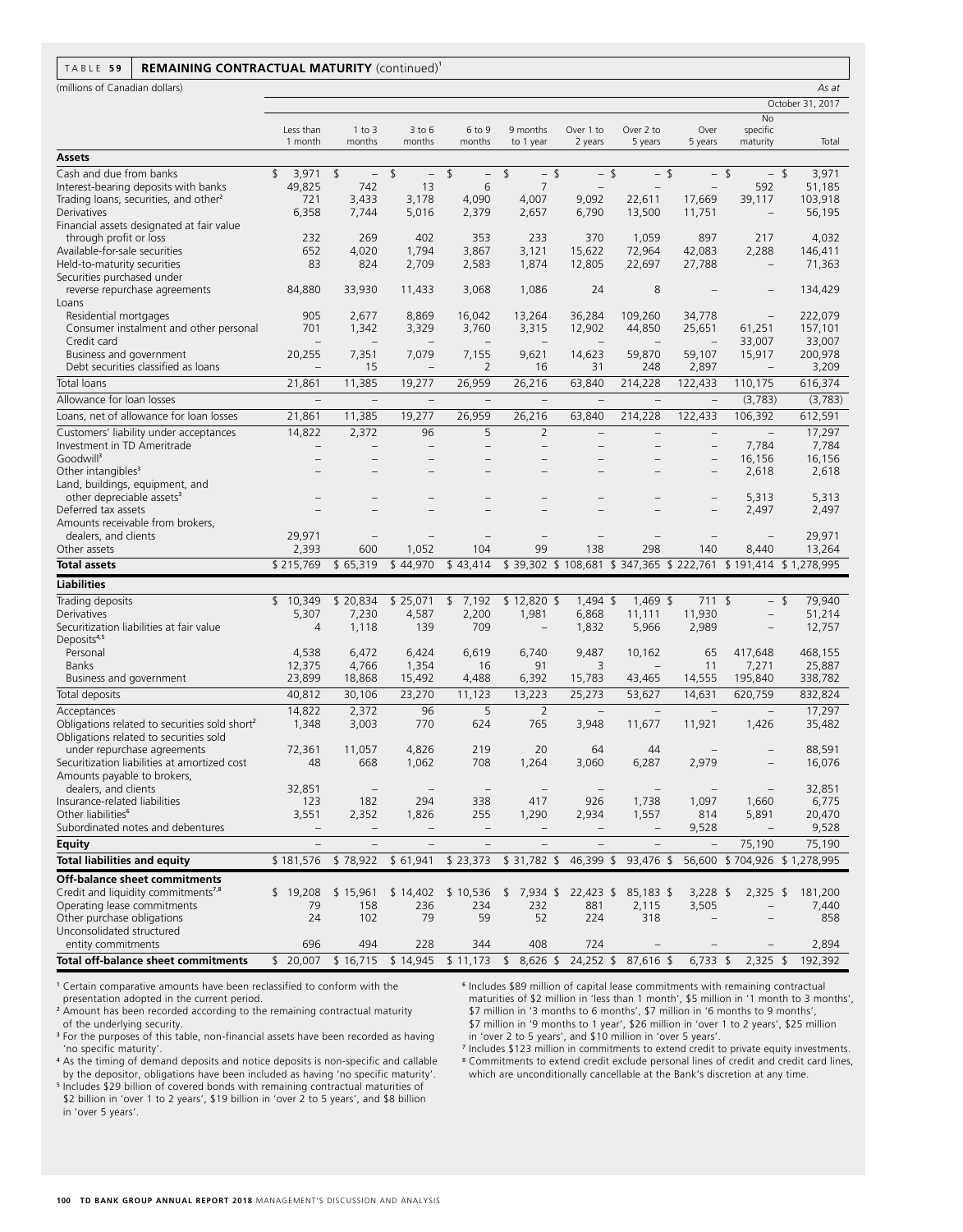### Capital Adequacy Risk

*Capital adequacy risk is the risk of insufficient capital being available in relation to the amount of capital required to carry out the Bank's strategy and/or satisfy regulatory and internal capital adequacy requirements.*

Capital is held to protect the viability of the Bank in the event of unexpected financial losses. Capital represents the loss-absorbing funding required to provide a cushion to protect depositors and other creditors from unexpected losses.

Managing capital levels of a financial institution requires that TD holds sufficient capital under all conditions to avoid the risk of breaching minimum capital levels prescribed by regulators.

### **WHO MANAGES CAPITAL ADEQUACY RISK**

The Board reviews the adherence to capital targets and approves the annual capital plan and the Global Capital Management Policy. The Risk Committee reviews and approves the Capital Adequacy Risk Management Framework and oversees management's actions to maintain an appropriate ICAAP framework, commensurate with the Bank's risk profile. The CRO works to ensure the Bank's ICAAP is effective in meeting capital adequacy requirements.

The ALCO recommends and maintains the Capital Adequacy Risk Management Framework and the Global Capital Management Policy for effective and prudent management of the Bank's capital position and supports maintenance of adequate capital. It oversees the allocation of capital limits for business segments and reviews adherence to capital targets.

TBSM is responsible for forecasting and monitoring compliance with capital targets, on a consolidated basis, with oversight provided by ALCO. TBSM updates the capital forecast and makes recommendations to the ALCO regarding capital issuance, repurchase and redemption. TBSM also leads the ICAAP and EWST processes. The Bank's business segments are responsible for managing to the allocated capital limits.

Additionally, regulated subsidiaries of the Bank, including certain insurance subsidiaries and subsidiaries in the U.S. and other jurisdictions, manage their capital adequacy risk in accordance with applicable regulatory requirements. Capital management policies and procedures of these subsidiaries are also required to conform with those of the Bank. U.S.-regulated subsidiaries of the Bank are required to follow several regulatory guidelines, rules and expectations related to capital planning and stress testing including the U.S. Federal Reserve Board's Regulation YY establishing Enhanced Prudential Standards for Foreign Bank Organizations and the stress test rule and capital plan rule both applicable to U.S. Bank Holding Companies. Refer to the sections on "Future Regulatory Capital Developments", "EWST", and "Top and Emerging Risks That May Affect the Bank and Future Results" for further details.

### **HOW TD MANAGES CAPITAL ADEQUACY RISK**

Capital resources are managed in a manner designed to ensure the Bank's capital position can support business strategies under both current and future business operating environments. The Bank manages its operations within the capital constraints defined by both internal and regulatory capital requirements, ensuring that it meets the higher of these requirements.

Regulatory capital requirements represent minimum capital levels. The Board approves capital targets that provide a sufficient buffer under stress conditions so that the Bank exceeds minimum capital requirements. The purpose of these capital targets is to reduce the risk of a breach of minimum capital requirements, due to an unexpected stress event, allowing management the opportunity to react to declining capital levels before minimum capital requirements are breached. Capital targets are defined in the Global Capital Management Policy.

A comprehensive periodic monitoring process is undertaken to plan and forecast capital requirements. As part of the annual planning process, business segments are allocated individual RWA and Leverage exposure limits. Capital generation and usage are monitored and reported to the ALCO.

The Bank assesses the sensitivity of its forecast capital requirements and new capital formations to various economic conditions through its EWST process. The impacts of the EWST are applied to the capital forecast and are considered in the determination of capital targets.

The Bank also determines its internal capital requirements through the ICAAP process using models to measure the risk-based capital required based on its own tolerance for the risk of unexpected losses. This risk tolerance is calibrated to the required confidence level so that the Bank will be able to meet its obligations, even after absorbing worst-case unexpected losses over a one-year period.

In addition, the Bank has a Capital Contingency Plan that is designed to prepare management to ensure capital adequacy through periods of bank-specific or systemic market stress. The Capital Contingency Plan determines the governance and procedures to be followed if the Bank's consolidated capital levels are forecast to fall below capital targets. It outlines potential management actions that may be taken to prevent such a breach from occurring.

### Legal, Regulatory Compliance and Conduct Risk

*Legal, Regulatory Compliance and Conduct (LRCC) risk is the risk associated with the failure to meet the Bank's legal obligations from legislative, regulatory or contractual perspectives, obligations under the Code of Conduct and Ethics, or requirements of fair business conduct or market conduct practices. This includes risks associated with the failure to identify, communicate, and comply with current and changing laws, regulations, rules, regulatory guidance or selfregulatory organization standards, and codes, including the prudential risk management of Money Laundering, Terrorist Financing, Economic Sanctions, and Bribery and Corruption risk (the "LRCC Requirements"). Potential consequences of failing to mitigate LRCC risk include financial loss, regulatory sanctions, and loss of reputation, which could be material to the Bank.*

The Bank is exposed to LRCC risk in virtually all of its activities. Failure to meet regulatory and legal requirements can impact the Bank's ability to meet strategic objectives, poses a risk of censure or penalty, may lead to litigation, and puts the Bank's reputation at risk. Financial penalties, reputational damage, and other costs associated with legal proceedings, and unfavourable judicial or regulatory determinations may also adversely affect the Bank's business, results of operations and financial condition. LRCC risk differs from other banking risks, such as credit risk or market risk, in that it is typically not a risk actively or deliberately assumed by management in expectation of a return. LRCC risk can occur as part of the normal course of operating the Bank's businesses.

### **WHO MANAGES LEGAL AND REGULATORY COMPLIANCE RISK**

The proactive and effective management of LRCC risk is complex given the breadth and pervasiveness of exposure. The LRCC Risk Management Framework applies enterprise-wide to the Bank and to all of its corporate functions, business segments, its governance, risk, and oversight functions. Each of the Bank's businesses is responsible for compliance with LRCC requirements applicable to their jurisdiction and specific business requirements, and for adhering to LRCC requirements in their business operations, including setting the appropriate tone for legal, regulatory compliance, and conduct risk management. This accountability involves assessing the risk, designing, and implementing controls, and monitoring and reporting their ongoing effectiveness to safeguard the businesses from operating outside of the Bank's risk appetite. The Legal, Compliance, and Global Anti-Money Laundering departments, together with the Regulatory Risk (including Regulatory Relationships and Government Affairs) group, provide objective guidance, advice, and oversight with respect to managing LRCC risk. Representatives of these groups interact regularly with senior executives of the Bank's businesses. Also, the senior management of the Legal,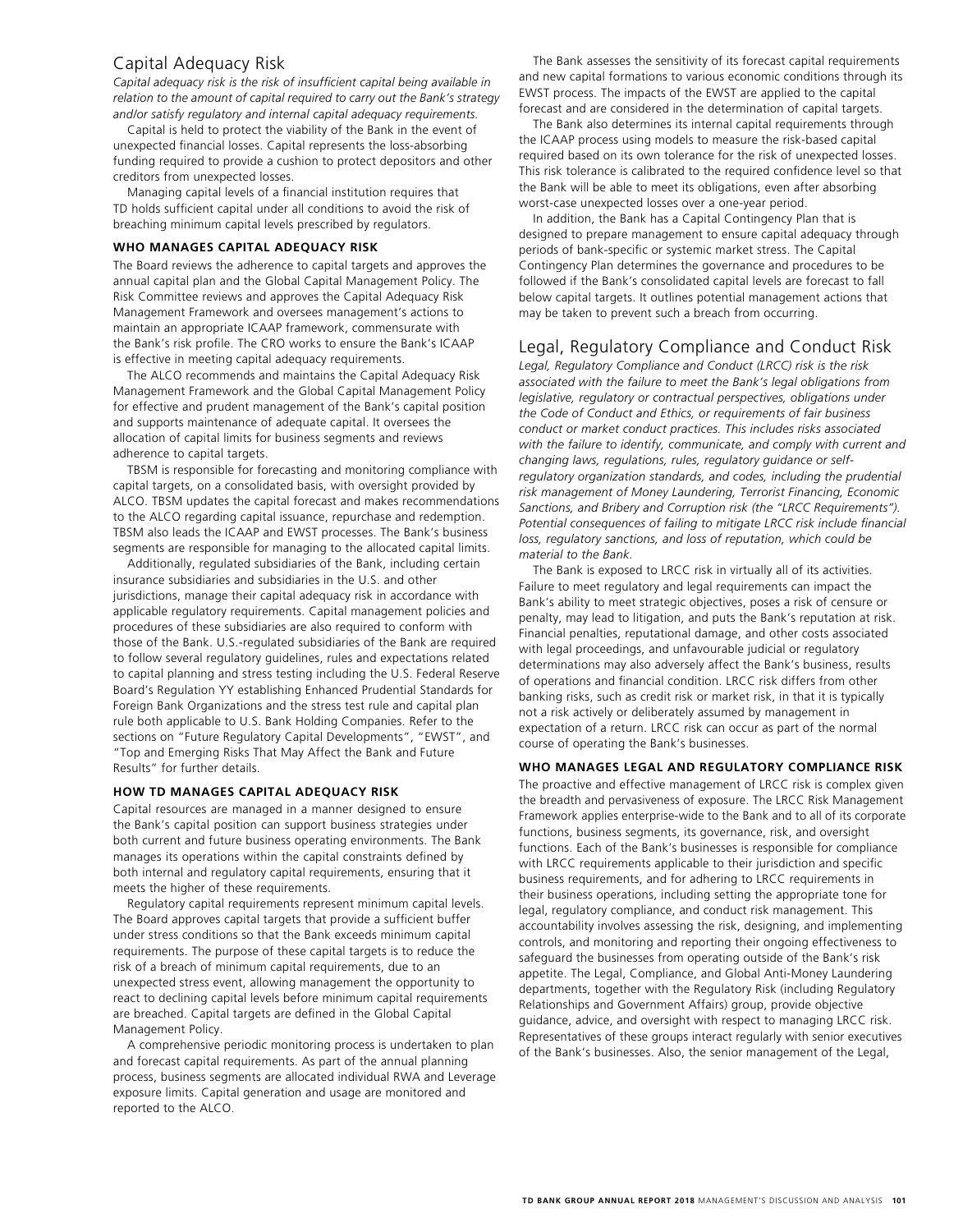Compliance, and GAML departments have established regular meetings with and reporting to the Audit Committee, which oversees the establishment and maintenance of policies and programs that are reasonably designed to achieve and maintain the Bank's compliance with the laws and regulations that apply to it. Senior management of the Compliance Department reports regularly to the Corporate Governance Committee, which acts as the conduct review committee for the Bank and certain of its Canadian subsidiaries that are federallyregulated financial institutions, including providing oversight of conduct risk. In addition, senior management of the Regulatory Risk group has established periodic reporting to the Board and its committees.

### **HOW TD MANAGES LEGAL, REGULATORY COMPLIANCE, AND CONDUCT RISK**

Effective management of LRCC risk is a result of enterprise-wide collaboration and requires (a) independent and objective identification and assessment of LRCC risk, (b) objective guidance and advisory services to identify, assess, control, and monitor LRCC risk, and (c) an approved set of frameworks, policies, procedures, guidelines, and practices. Each of the Legal, Compliance, and GAML departments plays a critical role in the management of LRCC risk at the Bank. Depending on the circumstances, they play different roles at different times: 'trusted advisor', provider of objective guidance, independent challenge, and oversight and control (including 'gatekeeper' or approver).

In particular, the Compliance department: acts as an independent regulatory compliance and conduct risk management oversight function; assesses the adequacy of, adherence to, and effectiveness of the Bank's Regulatory Compliance Management (RCM) controls; is accountable for leading enterprise conduct risk governance oversight; and supports the Chief Compliance Officer in providing an opinion to the Audit Committee, as to whether the RCM controls are sufficiently robust in achieving compliance with applicable regulatory requirements. The Compliance department works in partnership with Human Resources and Operational Risk Management to provide oversight and challenge to the businesses in their identification, management, measurement, mitigation, and monitoring of conduct risk. The GAML department: acts as an independent regulatory compliance and risk management oversight function and is responsible for regulatory compliance and the broader prudential risk management components of the GAML, Anti-Terrorist Financing, Sanctions, and Anti-Bribery/ Anti-Corruption programs (the "GAML Programs"), including their design, content, and enterprise-wide implementation; monitors, evaluates, and reports on GAML program controls, design, and execution; and reports on the overall adequacy and effectiveness of the GAML Programs, including program design and operation. In addition, the Compliance and GAML departments have developed methodologies and processes to measure and aggregate legal and regulatory risks on an ongoing basis as a critical baseline to assess whether the Bank's internal controls are effective in adequately mitigating such risks and determine whether individual or aggregate business activities are conducted within the Bank's risk appetite.

The Legal department acts as an independent provider of legal services and advice, and protects the Bank from unacceptable legal risk. The Legal department has also developed methodologies for measuring litigation risk for adherence to the Bank's risk appetite.

Processes employed by the Legal, Compliance, and GAML departments (including policies and frameworks, training and education, and the Code of Conduct and Ethics) support the responsibility of each business to adhere to LRCC requirements.

Finally, the Bank's Regulatory Risk and Government Affairs groups also create and facilitate communication with elected officials and regulators, monitor legislation and regulations, support business relationships with governments, coordinate regulatory examinations and regulatory findings remediation, facilitate regulatory approvals of new products, and advance the public policy objectives of the Bank.

### Reputational Risk

*Reputational risk is the potential that stakeholder perceptions, whether true or not, regarding the Bank's business practices, actions or inactions, will or may cause a significant decline in TD's value, brand, liquidity or customer base, or require costly measures to address.*

A company's reputation is a valuable business asset that is essential to optimizing shareholder value and therefore, is constantly at risk. Reputational risk can arise as a consequence of negative perceptions about the Bank's business practices involving any aspect of the Bank's operations however, usually involves concerns about business ethics and integrity, competence, or the quality or suitability of products and services. Since all risk categories can have an impact on a company's reputation, reputational risk is not managed in isolation from the Bank's other major risk categories and can ultimately impact its brand, earnings, and capital.

### **WHO MANAGES REPUTATIONAL RISK**

Responsibility for managing risks to the Bank's reputation ultimately lies with the SET and the executive committees that examine reputational risk as part of their regular mandate. The RRC is the most senior executive committee for the review of reputational risk matters at TD. The mandate of the RRC is to oversee the management of reputational risk within the Bank's risk appetite. Its main accountability is to review and assess business and corporate initiatives and activities where significant reputational risk profiles have been identified and escalated.

At the same time, every employee and representative of the Bank has a responsibility to contribute in a positive way to the Bank's reputation and the management of reputational risk. This means that every Bank employee is responsible for following ethical practices at all times, complying with applicable policies, legislation, and regulations and supporting positive interactions with the Bank's stakeholders. Reputational risk is most effectively managed when everyone at the Bank works continuously to protect and enhance its reputation.

### **HOW TD MANAGES REPUTATIONAL RISK**

The Bank's approach to the management of reputational risk combines the experience and knowledge of individual business segments, corporate shared service areas and governance, risk and oversight functions. It is based on enabling TD's businesses to understand their risks and developing the policies, processes, and controls required to manage these risks appropriately in line with the Bank's strategy and reputational risk appetite. The Bank's Reputational Risk Management Framework provides a comprehensive overview of its approach to the management of this risk. Amongst other significant policies, the Bank's Enterprise Reputational Risk Management Policy is approved by the Group Head and CRO and sets out the requirements under which business segments and corporate shared services are required to manage reputational risk. These requirements include implementing procedures and designating a business-level committee to review and recommend reputational risks and escalation to the RRC as appropriate.

The Bank also has an enterprise-wide New Business and Product Approval (NBPA) Policy that is approved by the CRO and establishes standard practices to support consistent processes for approving new businesses, products, and services across the Bank. The policy is supported by business segment specific processes, which involve independent review from oversight functions, and consider all aspects of a new product, including reputational risk.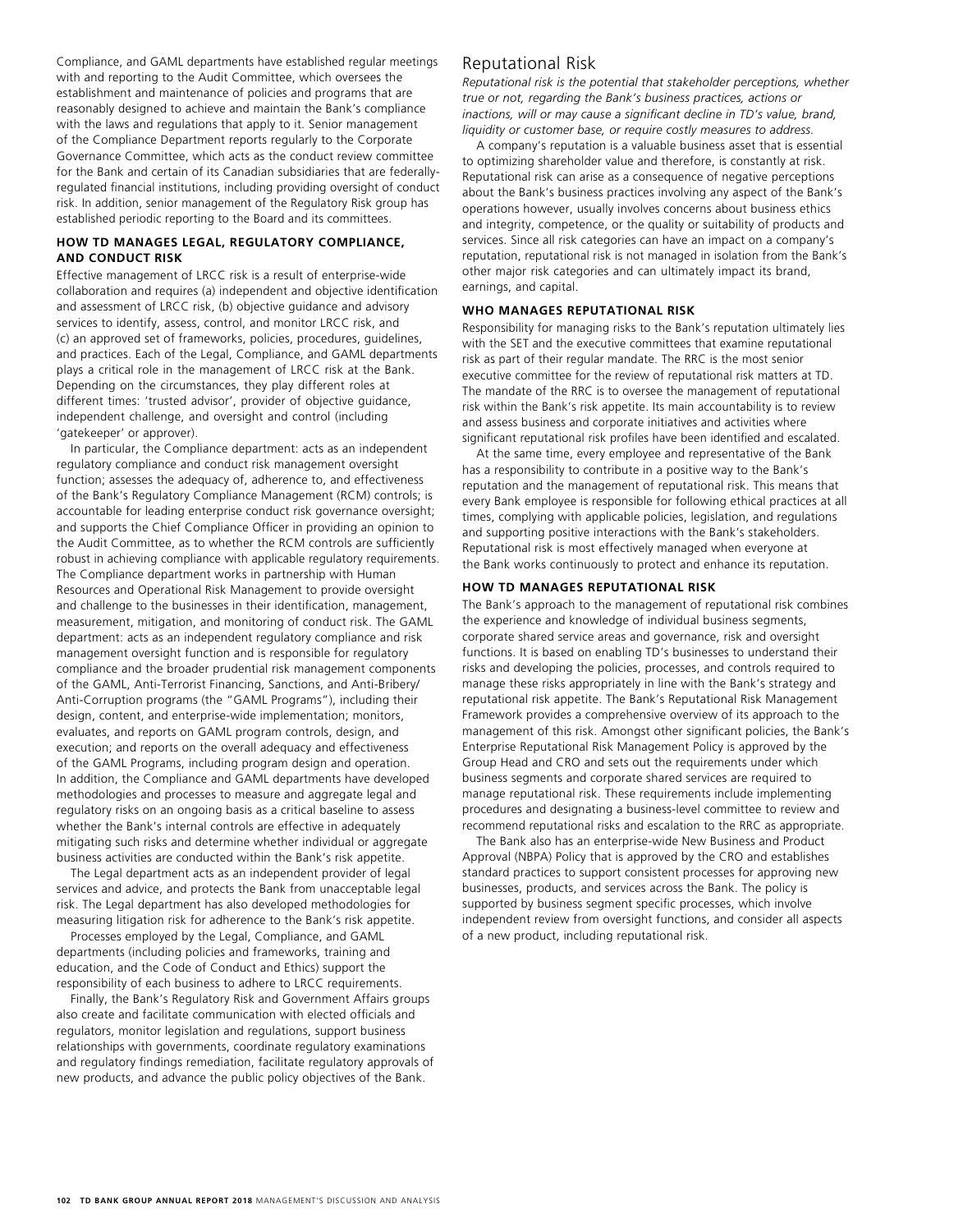### Environmental Risk

*Environmental risk is the possibility of loss of strategic, financial, operational or reputational value resulting from the impact of environmental issues or concerns, including climate change, and related social risk within the scope of short-term and long-term cycles.*

Management of environmental risk is an enterprise-wide priority. Key environmental risks include: (1) direct risks associated with the ownership and operation of the Bank's business, which include management and operation of company-owned or managed real estate, fleet, business operations, and associated services; (2) indirect risks associated with environmental performance or environmental events, such as changing climate patterns that may impact the Bank's customers and clients to whom TD provides financing or in which TD invests; (3) identification and management of new or emerging environmental regulatory issues; and (4) failure to understand and appropriately leverage environment-related trends to meet customer and consumer demands for products and services.

### **WHO MANAGES ENVIRONMENTAL RISK**

The Executive Vice President and Chief Marketing Officer holds senior executive accountability for environmental management. The Executive Vice President is supported by the Vice President of Global Corporate Citizenship who provides operational oversight, and the Head of Environment who has management responsibility and leads the Corporate Environmental Affairs team. The Corporate Environmental Affairs team is responsible for developing environmental strategy, setting environmental performance standards and targets, and reporting on performance. There is also an enterprise-wide Corporate Citizenship Committee (CCC) composed of senior executives from the Bank's main business segments and corporate functions. The CCC is responsible for approving environmental strategy and performance standards, and communicating these throughout the business. The Bank's business segments are responsible for implementing the environmental strategy and managing associated risks within their units.

### **HOW TD MANAGES ENVIRONMENTAL RISK**

The Bank manages environmental risks within the Environmental Management System (EMS) which consist of two components: an Environmental Policy, and Environmental Procedures and Processes. The Bank's EMS is consistent with the ISO 14001 international standard, which represents industry best practice. The Bank's Environmental Policy reflects the global scope of its environmental activities.

Within the Bank's Environmental Management System, it has identified a number of priority areas and has made voluntary commitments relating to these.

The Bank's environmental metrics, targets, and performance are publicly reported within its annual Corporate Responsibility Report. Performance is reported according to the Global Reporting Initiative (GRI) and is independently assured.

The Bank applies its Environmental and Social Credit Risk Management Procedures to credit and lending in the wholesale and commercial businesses. These procedures include assessment of TD's clients' policies, procedures, and performance on material environmental and related social issues, such as air, land, and water risk, climate risk, biodiversity, stakeholder engagement, and free prior and informed consent (FPIC) of Indigenous peoples. Within Wholesale and Commercial Banking, sector-specific guidelines have been developed for environmentally-sensitive sectors. The Bank has been a signatory to the Equator Principles since 2007 and reports on Equator Principle projects within its annual Corporate Responsibility Report.

The Bank reports on climate-related risk in its Corporate Responsibility Report (CRR). In the 2017 CRR, the Bank provided disclosure on its alignment with the recommendations of the Financial Stability Board's Task Force on Climate-related Financial Disclosure (TCFD) which seek to provide a more consistent approach in assessing and reporting climaterelated risks and opportunities. The Bank is a member of the United Nations Environment Programme Finance Initiative (UNEP-FI) and is participating in three TCFD pilot studies led by UNEP-FI that seek to develop harmonized industry-wide approaches for climate scenario analysis in bank lending, investments, and insurance portfolios.

TDAM is a signatory to the United Nations Principles for Responsible Investment (UNPRI). Under the UNPRI, investors commit to incorporate environmental, social and governance (ESG) issues into investment analysis and decision-making. TDAM applies its Sustainable Investing Policy across its operations. The Policy provides a high level overview of how TDAM fulfills its commitment to the six guiding principles set out by the UNPRI. In 2015, TD Insurance became a signatory to the United Nations Environment Program Finance Initiative Principles for Sustainable Insurance which provides a global framework for managing environmental, social and governance risks within the insurance industry.

The Bank proactively monitors and assesses policy and legislative developments, and maintains an 'open door' approach with environmental and community organizations, industry associations, and responsible investment organizations.

Additional information on TD's environmental policy, management and performance is included in the Corporate Responsibility Report, which is available on the Bank's website.

### TD Ameritrade **HOW RISK IS MANAGED AT TD AMERITRADE**

TD Ameritrade's management is primarily responsible for managing risk at TD Ameritrade under the oversight of TD Ameritrade's Board, particularly through the latter's Risk and Audit Committees. TD monitors the risk management process at TD Ameritrade through management governance, protocols and interaction guidelines and also participates in TD Ameritrade's Board.

The terms of the Stockholders Agreement provide for certain information sharing rights in favour of TD to the extent the Bank requires such information from TD Ameritrade to appropriately manage and evaluate its investment and to comply with its legal and regulatory obligations. Accordingly, management processes, protocols and guidelines between the Bank and TD Ameritrade are designed to coordinate necessary intercompany information flow. The Bank has designated the Group Head and Chief Financial Officer to have responsibility for the TD Ameritrade investment. The Group President and Chief Executive Officer and the Group Head and Chief Financial Officer have regular meetings with TD Ameritrade's Chief Executive Officer and Chief Financial Officer. In addition to regular communication at the Chief Executive Officer and Chief Financial Officer level, regular operating reviews with TD Ameritrade permit TD to examine and discuss TD Ameritrade's operating results and key risks. In addition, certain functions including Internal Audit, Treasury, Finance, and Compliance have relationship protocols that allow for access to and the sharing of information on risk and control issues. TD evaluates risk factors, vendor matters, and business issues as part of TD's oversight of its investment in TD Ameritrade. As with other material risk issues, where required, material risk issues associated with TD Ameritrade are reported up to TD's Board or an appropriate Board committee.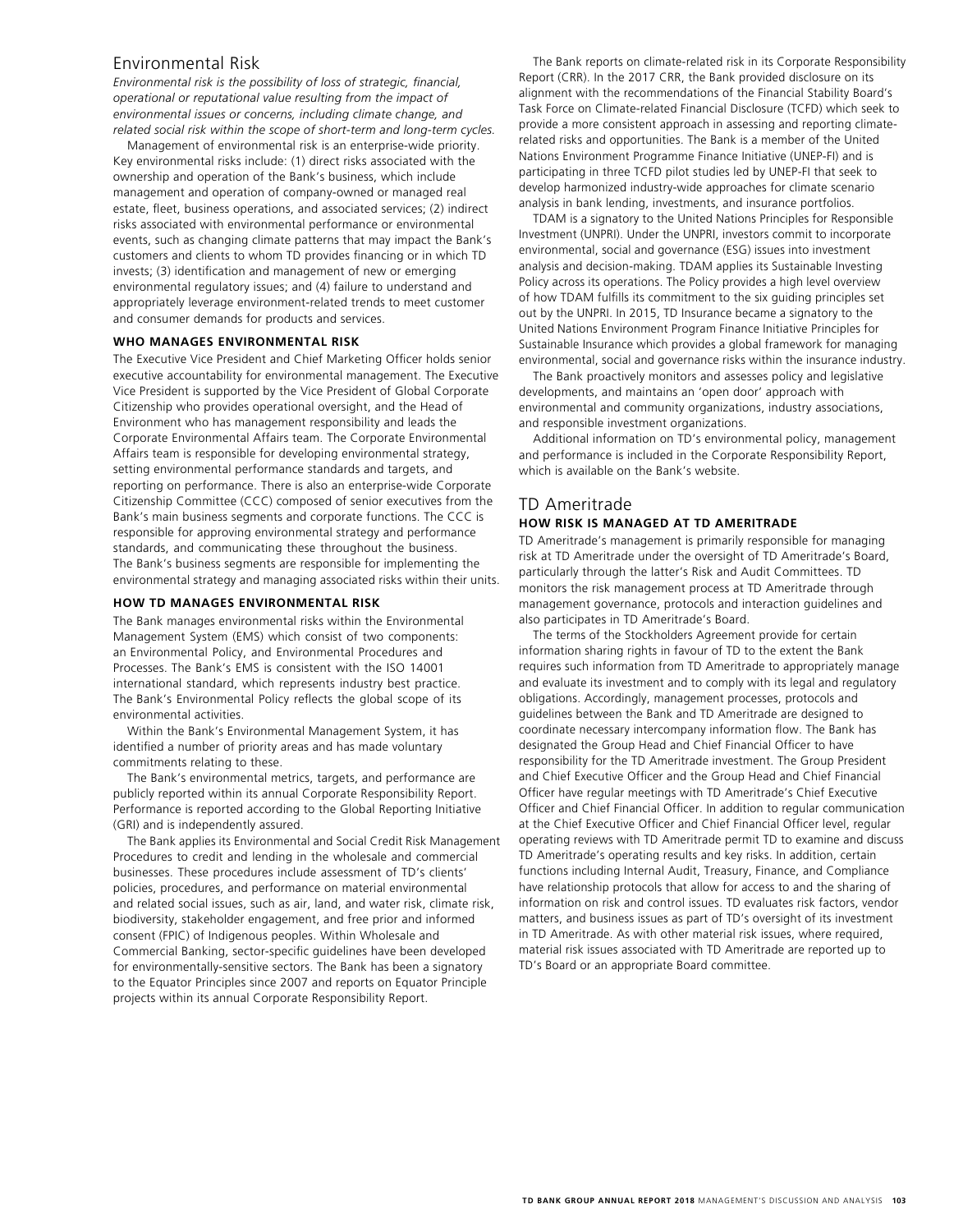As required pursuant to the Federal Reserve Board's "enhanced prudential standards" under Regulation YY, TD's investment in TD Ameritrade is held by TDGUS, the IHC. The activities and interactions described above are inclusive of those that fulfill TDGUS' risk management responsibilities under Regulation YY.

Pursuant to the Stockholders Agreement in relation to the Bank's equity investment in TD Ameritrade, the Bank has the right to designate five of twelve members of TD Ameritrade's Board of Directors. The Bank's designated directors currently include the Bank's Group President and Chief Executive Officer and four independent directors of TD or TD's U.S. subsidiaries. TD Ameritrade's bylaws, which state that the Chief Executive Officer's appointment requires approval of two-thirds of the

Board, ensure the selection of TD Ameritrade's Chief Executive Officer attains the broad support of the TD Ameritrade Board, which currently would require the approval of at least one director designated by TD. The Stockholders Agreement stipulates that the Board committees of TD Ameritrade must include at least two TD designated directors, subject to TD's percentage ownership in TD Ameritrade and certain other exceptions. Currently, the directors the Bank designates serve as members on a number of TD Ameritrade Board committees, including chairing the Audit Committee and the Human Resources and Compensation Committee, as well as serving on the Risk Committee and Corporate Governance Committee.

# **ACCOUNTING STANDARDS AND POLICIES** Critical Accounting Policies and Estimates

The Bank's accounting policies and estimates are essential to understanding its results of operations and financial condition. A summary of the Bank's significant accounting policies and estimates are presented in the Notes of the 2018 Consolidated Financial Statements. Some of the Bank's policies require subjective, complex judgments and estimates as they relate to matters that are inherently uncertain. Changes in these judgments or estimates and changes to accounting standards and policies could have a materially adverse impact on the Bank's Consolidated Financial Statements. The Bank has established procedures to ensure that accounting policies are applied consistently and that the processes for changing methodologies, determining estimates, and adopting new accounting standards are well-controlled and occur in an appropriate and systematic manner. In addition, the Bank's critical accounting policies are reviewed with the Audit Committee on a periodic basis. Critical accounting policies that require management's judgment and estimates include accounting for impairments of financial assets, the determination of fair value of financial instruments, accounting for derecognition, the valuation of goodwill and other intangibles, accounting for employee benefits, accounting for income taxes, accounting for provisions, accounting for insurance, and the consolidation of structured entities.

### **ACCOUNTING POLICIES AND ESTIMATES**

The Bank's 2018 Consolidated Financial Statements have been prepared in accordance with IFRS. For details of the Bank's accounting policies and significant judgments, estimates, and assumptions under IFRS, refer to Notes 2 and 3 of the Bank's 2018 Consolidated Financial Statements.

### **ACCOUNTING JUDGMENTS, ESTIMATES, AND ASSUMPTIONS**

The estimates used in the Bank's accounting policies are essential to understanding its results of operations and financial condition. Some of the Bank's policies require subjective, complex judgments and estimates as they relate to matters that are inherently uncertain. Changes in these judgments or estimates and changes to accounting standards and policies could have a materially adverse impact on the Bank's Consolidated Financial Statements. The Bank has established procedures to ensure that accounting policies are applied consistently and that the processes for changing methodologies, determining estimates, and adopting new accounting standards are well-controlled and occur in an appropriate and systematic manner.

### **CLASSIFICATION AND MEASUREMENT OF FINANCIAL ASSETS** *Business Model Assessment*

The Bank determines its business models based on the objective under which its portfolios of financial assets are managed. Refer to Note 2 for details on the Bank's business models. In determining its business models, the Bank considers the following:

- Management's intent and strategic objectives and the operation of the stated policies in practice;
- The primary risks that affect the performance of the business model and how these risks are managed;
- How the performance of the portfolio is evaluated and reported to management; and
- The frequency and significance of financial asset sales in prior periods, the reasons for such sales and the expected future sales activities.

Sales in themselves do not determine the business model and are not considered in isolation. Instead, sales provide evidence about how cash flows are realized. A held-to-collect business model will be reassessed by the Bank to determine whether any sales are consistent with an objective of collecting contractual cash flows if the sales are more than insignificant in value or infrequent.

### *Solely Payments of Principal and Interest Test*

In assessing whether contractual cash flows are SPPI, the Bank considers the contractual terms of the instrument. This includes assessing whether the financial asset contains a contractual term that could change the timing or amount of contractual cash flows such that they would not be consistent with a basic lending arrangement. In making the assessment, the Bank considers the primary terms as follows and assess if the contractual cash flows of the instruments continue to meet the SPPI test:

- Performance-linked features;
- Terms that limit the Bank's claim to cash flows from specified assets (non-recourse terms);
- Prepayment and extension terms;
- Leverage features; and
- Features that modify elements of the time value of money.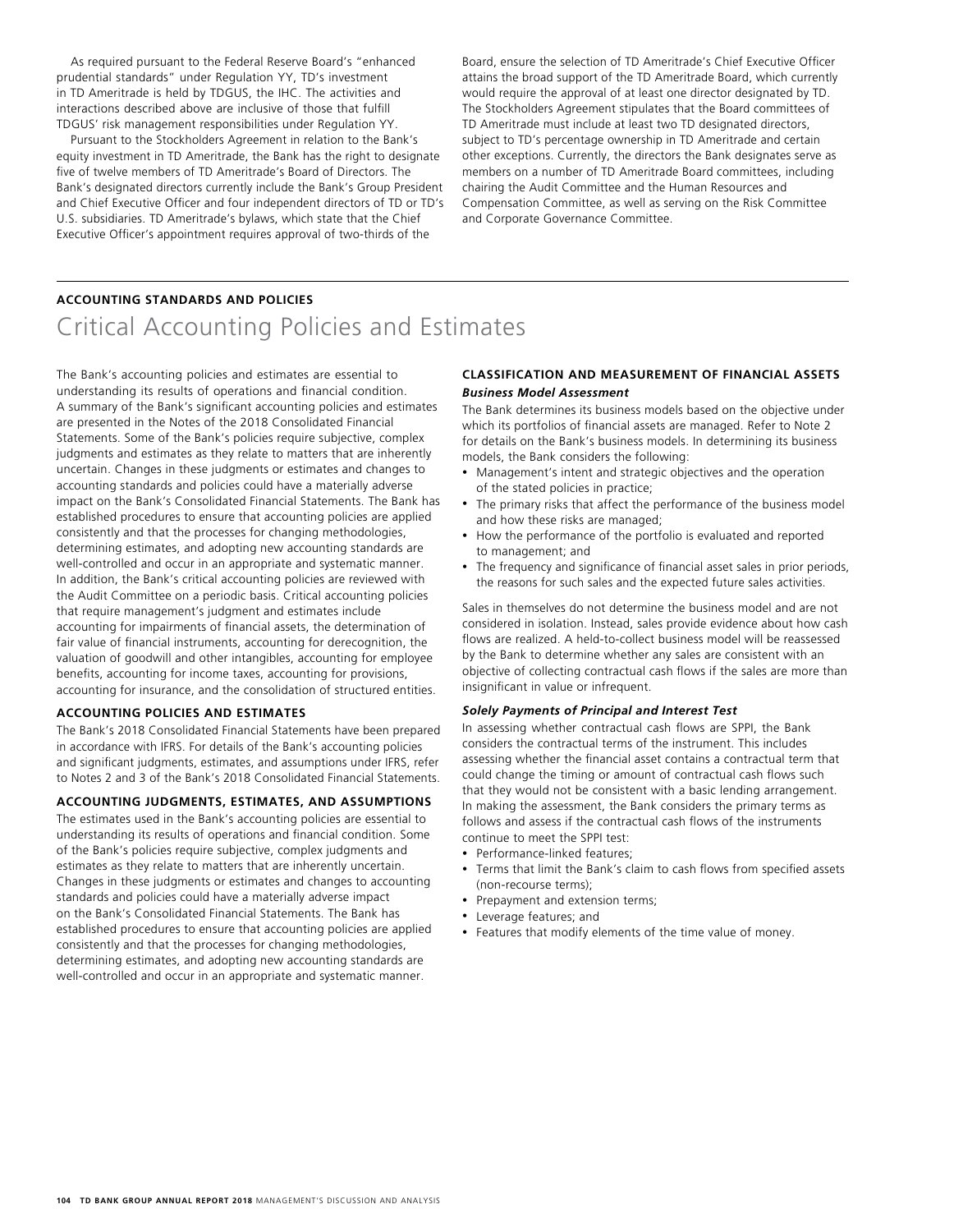### **IMPAIRMENT OF FINANCIAL ASSETS** *Significant Increase in Credit Risk*

For retail exposures, criteria for assessing significant increase in credit risk are defined at the appropriate product or portfolio level and vary based on the exposure's credit risk at origination. The criteria include relative changes in PD, absolute PD backstop, and delinquency backstop when contractual payments are more than 30 days past due. Credit risk has increased significantly since initial recognition when one of the criteria is met.

For non-retail exposures, BRR is determined on an individual borrower basis using industry and sector-specific credit risk models that are based on historical data. Current and forward-looking information that is specific to the borrower, industry, and sector is considered based on expert credit judgment. Criteria for assessing significant increase in credit risk are defined at the appropriate segmentation level and vary based on the BRR of the exposure at origination. Criteria include relative changes in BRR, absolute BRR backstop, and delinquency backstop when contractual payments are more than 30 days past due. Credit risk has increased significantly since initial recognition when one of the criteria is met.

### *Measurement of Expected Credit Loss*

For retail exposures, ECLs are calculated as the product of PD, loss given default (LGD), and exposure at default (EAD) at each time step over the remaining expected life of the financial asset and discounted to the reporting date at the effective interest rate. PD estimates represent the point-in-time PD, updated quarterly based on the Bank's historical experience, current conditions, and relevant forward-looking expectations over the expected life of the exposure to determine the lifetime PD curve. LGD estimates are determined based on historical charge-off events and recovery payments, current information about attributes specific to the borrower, and direct costs. Expected cash flows from collateral, guarantees, and other credit enhancements are incorporated in LGD if integral to the contractual terms. Relevant macroeconomic variables are incorporated in determining expected LGD. EAD represents the expected balance at default across the remaining expected life of the exposure. EAD incorporates forwardlooking expectations about repayments of drawn balances and expectations about future draws where applicable.

For non-retail exposures, ECLs are calculated based on the present value of cash shortfalls determined as the difference between contractual cash flows and expected cash flows over the remaining expected life of the financial instrument. Lifetime PD is determined by mapping the exposure's BRR to point-in-time PD over the expected life. LGD estimates are determined by mapping the exposure's facility risk rating (FRR) to expected LGD which takes into account facility-specific characteristics such as collateral, seniority ranking of debt, and loan structure. Relevant macroeconomic variables are incorporated in determining expected PD and LGD. Expected cash flows are determined by applying the expected LGD to the contractual cash flows to calculate cash shortfalls over the expected life of the exposure.

#### *Forward-Looking Information*

In calculating the ECL, the Bank employs internally developed models that utilize parameters for PD, LGD, and EAD. Forward-looking macroeconomic factors including at the regional level are incorporated in the risk parameters as relevant. Additional risk factors that are industry or segment specific are also incorporated, where relevant. Three forward-looking macroeconomic forecasts are generated by TD Economics as part of the ECL process: A base forecast, an upside forecast, and a downside forecast. The base forecast is updated quarterly. Upside and downside forecasts are generated quarterly using realistically possible outcomes that are statistically derived relative to the base forecast based on historical distribution. TD Economics will apply

judgment to recommend probability weights to each forecast on a quarterly basis. The proposed macroeconomic forecasts and probability weightings are subject to robust management review and challenge process by a cross-functional committee that includes representation from TD Economics, Risk, Finance, and Business. ECLs calculated under each of the three forecasts are applied against the respective probability weightings to determine the probability-weighted ECLs. Refer to Note 8 of the Consolidated Financial Statements for further details on the macroeconomic variables and ECL sensitivity.

#### *Expert Credit Judgment*

ECLs are recognized on initial recognition of the financial assets. Allowance for credit losses represents management's best estimate of risk of default and ECLs on the financial assets, including any off-balance sheet exposures, at the balance sheet date. Management exercises expert credit judgment in assessing if an exposure has experienced significant increase in credit risk since initial recognition and in determining the amount of ECLs at each reporting date by considering reasonable and supportable information that is not already included in the quantitative models.

Management's judgment is used to determine the point within the range that is the best estimate for the qualitative component contributing to ECLs, based on an assessment of business and economic conditions, historical loss experience, loan portfolio composition, and other relevant indicators and forward-looking information that are not fully incorporated into the model calculation. Changes in these assumptions would have a direct impact on the provision for credit losses and may result in a change in the allowance for credit losses.

#### **FAIR VALUE MEASUREMENTS**

The fair value of financial instruments traded in active markets at the balance sheet date is based on their quoted market prices. For all other financial instruments not traded in an active market, fair value may be based on other observable current market transactions involving the same or similar instrument, without modification or repackaging, or is based on a valuation technique which maximizes the use of observable market inputs. Observable market inputs may include interest rate yield curves, foreign exchange rates, and option volatilities. Valuation techniques include comparisons with similar instruments where observable market prices exist, discounted cash flow analysis, option pricing models, and other valuation techniques commonly used by market participants.

For certain complex or illiquid financial instruments, fair value is determined using valuation techniques in which current market transactions or observable market inputs are not available. Determining which valuation technique to apply requires judgment. The valuation techniques themselves also involve some level of estimation and judgment. The judgments include liquidity considerations and model inputs such as volatilities, correlations, spreads, discount rates, pre-payment rates, and prices of underlying instruments. Any imprecision in these estimates can affect the resulting fair value.

Judgment is also used in recording fair value adjustments to model valuations to account for measurement uncertainty when valuing complex and less actively traded financial instruments. If the market for a complex financial instrument develops, the pricing for this instrument may become more transparent, resulting in refinement of valuation models. For example, the future decommissioning of Interbank Offered Rates (IBOR) may also have an impact on the fair value of products that reference or use valuation models with IBOR inputs.

An analysis of fair value of financial instruments and further details as to how they are measured are provided in Note 5 of the Bank's 2018 Consolidated Financial Statements.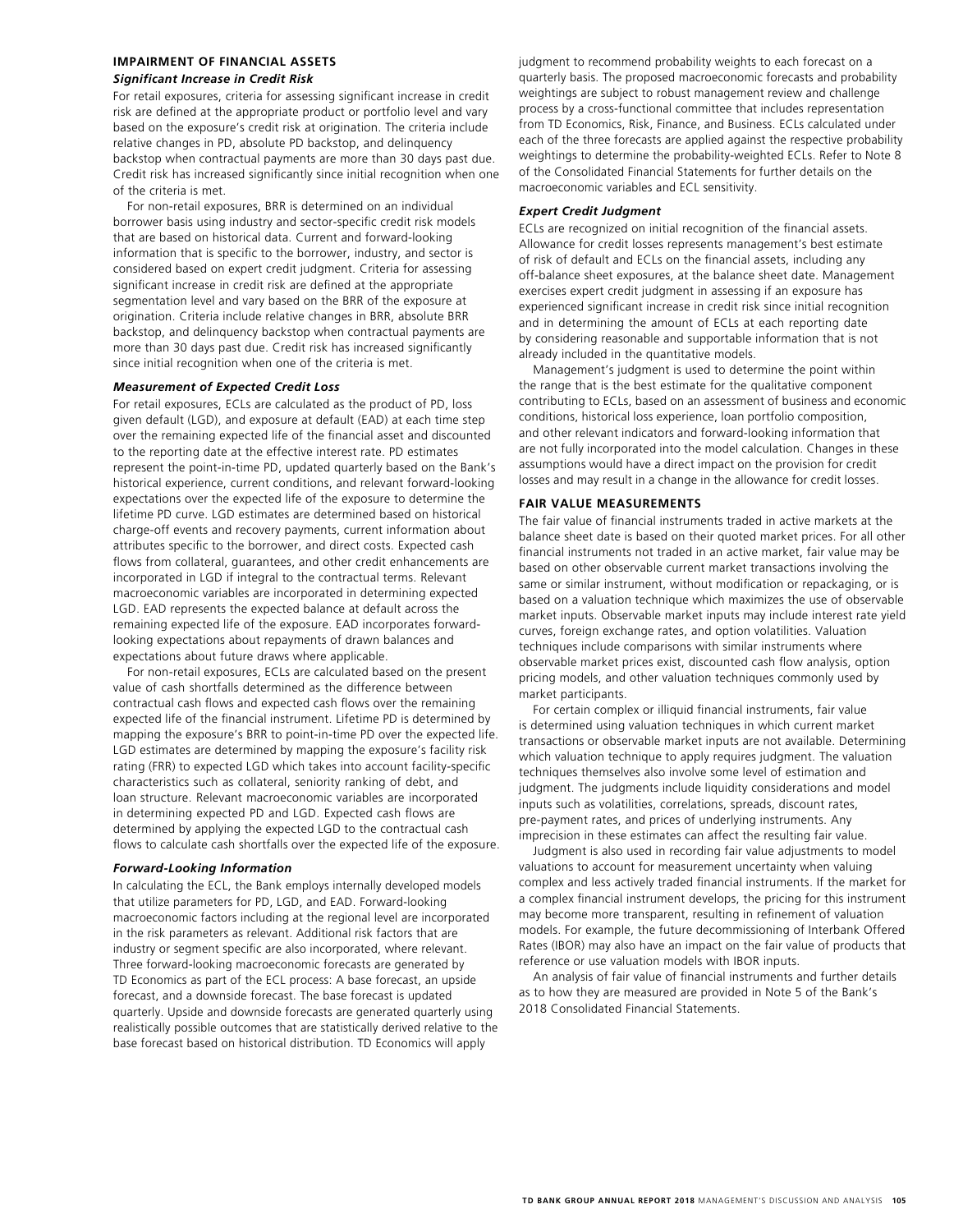### **DERECOGNITION**

Certain assets transferred may qualify for derecognition from the Bank's Consolidated Balance Sheet. To qualify for derecognition certain key determinations must be made. A decision must be made as to whether the rights to receive cash flows from the financial assets have been retained or transferred and the extent to which the risks and rewards of ownership of the financial asset have been retained or transferred. If the Bank neither transfers nor retains substantially all of the risks and rewards of ownership of the financial asset, a decision must be made as to whether the Bank has retained control of the financial asset. Upon derecognition, the Bank will record a gain or loss on sale of those assets which is calculated as the difference between the carrying amount of the asset transferred and the sum of any cash proceeds received, including any financial asset received or financial liability assumed, and any cumulative gain or loss allocated to the transferred asset that had been recognized in accumulated other comprehensive income. In determining the fair value of any financial asset received, the Bank estimates future cash flows by relying on estimates of the amount of interest that will be collected on the securitized assets, the yield to be paid to investors, the portion of the securitized assets that will be prepaid before their scheduled maturity, expected credit losses, the cost of servicing the assets, and the rate at which to discount these expected future cash flows. Actual cash flows may differ significantly from those estimated by the Bank. Retained interests are classified as trading securities and are initially recognized at relative fair value on the Bank's Consolidated Balance Sheet. Subsequently, the fair value of retained interests recognized by the Bank is determined by estimating the present value of future expected cash flows. Differences between the actual cash flows and the Bank's estimate of future cash flows are recognized in trading income. These assumptions are subject to periodic review and may change due to significant changes in the economic environment.

### **GOODWILL AND OTHER INTANGIBLES**

The recoverable amount of the Bank's cash-generating units (CGU) is determined from internally developed valuation models that consider various factors and assumptions such as forecasted earnings, growth rates, price-earnings multiples, discount rates, and terminal multiples. Management is required to use judgment in estimating the recoverable amount of CGUs, and the use of different assumptions and estimates in the calculations could influence the determination of the existence of impairment and the valuation of goodwill. Management believes that the assumptions and estimates used are reasonable and supportable. Where possible, fair values generated internally are compared to relevant market information. The carrying amounts of the Bank's CGUs are determined by management using risk based capital models to adjust net assets and liabilities by CGU. These models consider various factors including market risk, credit risk, and operational risk, including investment capital (comprised of goodwill and other intangibles). Any capital not directly attributable to the CGUs is held within the Corporate segment. The Bank's capital oversight committees provide oversight to the Bank's capital allocation methodologies.

### **EMPLOYEE BENEFITS**

The projected benefit obligation and expense related to the Bank's pension and non-pension post-retirement benefit plans are determined using multiple assumptions that may significantly influence the value of these amounts. Actuarial assumptions including discount rates, compensation increases, health care cost trend rates, and mortality rates are management's best estimates and are reviewed annually with the Bank's actuaries. The Bank develops each assumption using

relevant historical experience of the Bank in conjunction with marketrelated data and considers if the market-related data indicates there is any prolonged or significant impact on the assumptions. The discount rate used to value liabilities is determined by reference to market yields on high quality corporate bonds with terms matching the plans' specific cash flows. The other assumptions are also long-term estimates. All assumptions are subject to a degree of uncertainty. Differences between actual experiences and the assumptions, as well as changes in the assumptions resulting from changes in future expectations, result in actuarial gains and losses which are recognized in other comprehensive income during the year and also impact expenses in future periods.

#### **INCOME TAXES**

The Bank is subject to taxation in numerous jurisdictions. There are many transactions and calculations in the ordinary course of business for which the ultimate tax determination is uncertain. The Bank maintains provisions for uncertain tax positions that it believes appropriately reflect the risk of tax positions under discussion, audit, dispute, or appeal with tax authorities, or which are otherwise considered to involve uncertainty. These provisions are made using the Bank's best estimate of the amount expected to be paid based on an assessment of all relevant factors, which are reviewed at the end of each reporting period. However, it is possible that at some future date, an additional liability could result from audits by the relevant taxing authorities.

Deferred tax assets are recognized only when it is probable that sufficient taxable profit will be available in future periods against which deductible temporary differences may be utilized. The amount of the deferred tax asset recognized and considered realizable could, however, be reduced if projected income is not achieved due to various factors, such as unfavourable business conditions. If projected income is not expected to be achieved, the Bank would decrease its deferred tax assets to the amount that it believes can be realized. The magnitude of the decrease is significantly influenced by the Bank's forecast of future profit generation, which determines the extent to which it will be able to utilize the deferred tax assets.

### **PROVISIONS**

Provisions arise when there is some uncertainty in the timing or amount of a loss in the future. Provisions are based on the Bank's best estimate of all expenditures required to settle its present obligations, considering all relevant risks and uncertainties, as well as, when material, the effect of the time value of money.

Many of the Bank's provisions relate to various legal actions that the Bank is involved in during the ordinary course of business. Legal provisions require the involvement of both the Bank's management and legal counsel when assessing the probability of a loss and estimating any monetary impact. Throughout the life of a provision, the Bank's management or legal counsel may learn of additional information that may impact its assessments about the probability of loss or about the estimates of amounts involved. Changes in these assessments may lead to changes in the amount recorded for provisions. In addition, the actual costs of resolving these claims may be substantially higher or lower than the amounts recognized. The Bank reviews its legal provisions on a case-by-case basis after considering, among other factors, the progress of each case, the Bank's experience, the experience of others in similar cases, and the opinions and views of legal counsel.

Certain of the Bank's provisions relate to restructuring initiatives initiated by the Bank. Restructuring provisions require management's best estimate, including forecasts of economic conditions. Throughout the life of a provision, the Bank may become aware of additional information that may impact the assessment of amounts to be incurred. Changes in these assessments may lead to changes in the amount recorded for provisions.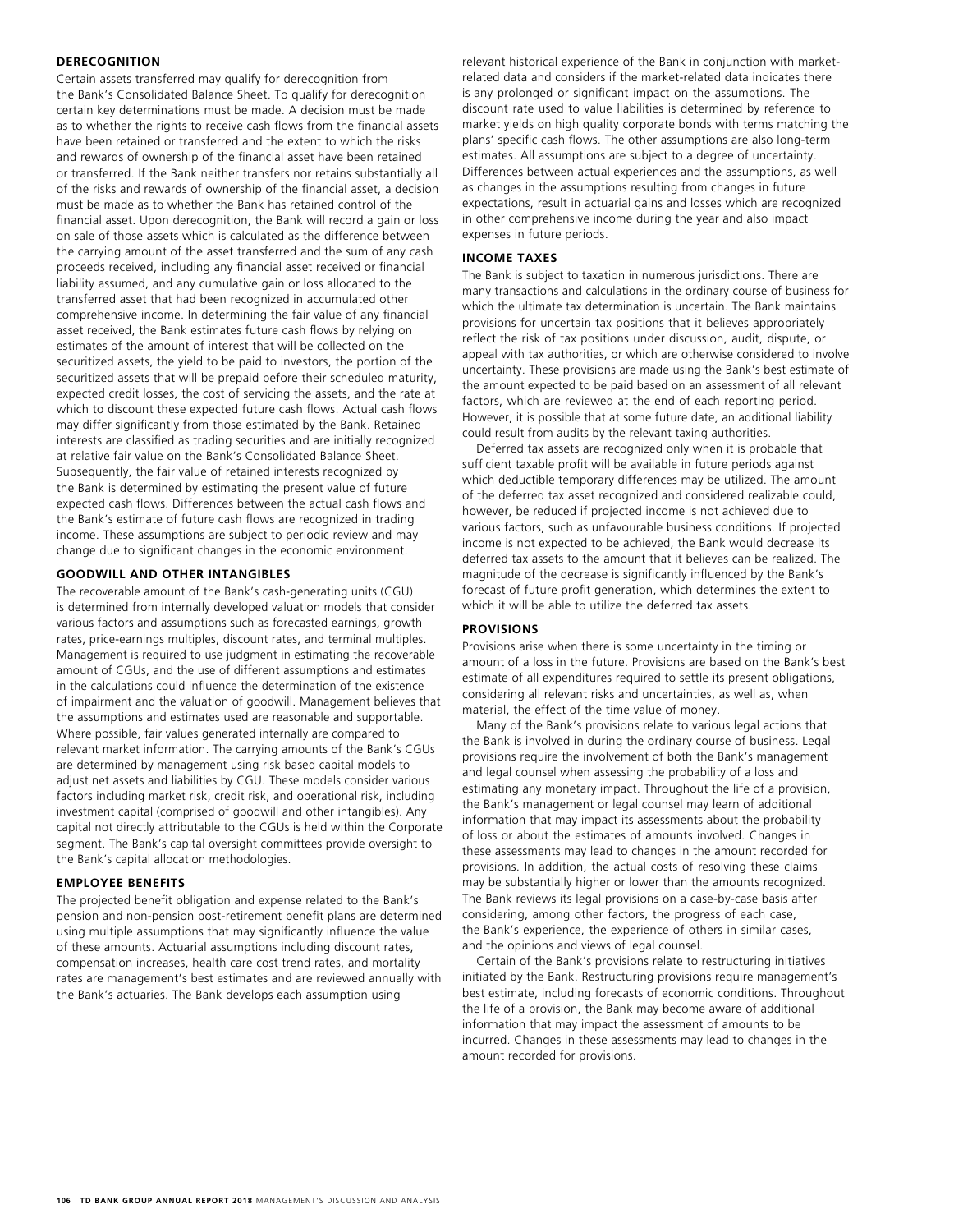### **INSURANCE**

The assumptions used in establishing the Bank's insurance claims and policy benefit liabilities are based on best estimates of possible outcomes.

For property and casualty insurance, the ultimate cost of claims liabilities is estimated using a range of standard actuarial claims projection techniques in accordance with Canadian accepted actuarial practices. Additional qualitative judgment is used to assess the extent to which past trends may or may not apply in the future, in order to arrive at the estimated ultimate claims cost that present the most likely outcome taking account of all the uncertainties involved.

For life and health insurance, actuarial liabilities consider all future policy cash flows, including premiums, claims, and expenses required to administer the policies. Critical assumptions used in the measurement of life and health insurance contract liabilities are determined by the appointed actuary.

Further information on insurance risk assumptions is provided in Note 22.

### **CONSOLIDATION OF STRUCTURED ENTITIES**

Management judgment is required when assessing whether the Bank should consolidate an entity. For instance, it may not be feasible to determine if the Bank controls an entity solely through an assessment of voting rights for certain structured entities. In this case, judgment is required to establish whether the Bank has decision-making power over the key relevant activities of the entity and whether the Bank has the ability to use that power to absorb significant variable returns from the entity. If it is determined that the Bank has both decision-making power and significant variable returns from the entity, judgment is also used to determine whether any such power is exercised by the Bank as principal, on its own behalf, or as agent, on behalf of another counterparty.

Assessing whether the Bank has decision-making power includes understanding the purpose and design of the entity in order to determine its key economic activities. In this context, an entity's key economic activities are those which predominantly impact the economic performance of the entity. When the Bank has the current ability to direct the entity's key economic activities, it is considered to have decision-making power over the entity.

The Bank also evaluates its exposure to the variable returns of a structured entity in order to determine if it absorbs a significant proportion of the variable returns the entity is designed to create. As part of this evaluation, the Bank considers the purpose and design of the entity in order to determine whether it absorbs variable returns from the structured entity through its contractual holdings, which may take the form of securities issued by the entity, derivatives with the entity, or other arrangements such as guarantees, liquidity facilities, or lending commitments.

If the Bank has decision-making power over the entity and absorbs significant variable returns from the entity, it then determines if it is acting as principal or agent when exercising its decision-making power. Key factors considered include the scope of its decision-making powers; the rights of other parties involved with the entity, including any rights to remove the Bank as decision-maker or rights to participate in key decisions; whether the rights of other parties are exercisable in practice; and the variable returns absorbed by the Bank and by other parties involved with the entity. When assessing consolidation, a presumption exists that the Bank exercises decisionmaking power as principal if it is also exposed to significant variable returns, unless an analysis of the factors above indicates otherwise.

The decisions above are made with reference to the specific facts and circumstances relevant for the structured entity and related transaction(s) under consideration.

### **IMPAIRMENT OF FINANCIAL ASSETS PRIOR TO NOVEMBER 1, 2017 UNDER IAS 39**

The following is applicable to periods prior to November 1, 2017 for financial instruments accounted for under IAS 39.

#### *Available-for-Sale Securities*

Impairment losses were recognized on available-for-sale securities if there was objective evidence of impairment as a result of one or more events that occurred after initial recognition and the loss event(s) resulted in a decrease in the estimated cash flows of the instrument. The Bank individually reviewed these securities at least quarterly for the presence of these conditions. For available-for-sale equity securities, a significant or prolonged decline in fair value below cost was considered objective evidence of impairment. For available-for-sale debt securities, a deterioration of credit quality was considered objective evidence of impairment. Other factors considered in the impairment assessment included financial position and key financial indicators of the issuer of the instrument, significant past and continued losses of the issuer, as well as breaches of contract, including default or delinquency in interest payments and loan covenant violations.

### *Held-to-Maturity Securities*

Impairment losses were recognized on held-to-maturity securities if there was objective evidence of impairment as a result of one or more events that occurred after initial recognition and the loss event(s) resulted in a decrease in the estimated cash flows of the instrument. The Bank reviewed these securities at least quarterly for impairment at the counterparty-specific level. If there was no objective evidence of impairment at the counterparty-specific level then the security was grouped with other held-to-maturity securities with similar credit risk characteristics and collectively assessed for impairment, which considered losses incurred but not identified. A deterioration of credit quality was considered objective evidence of impairment. Other factors considered in the impairment assessment included the financial position and key financial indicators of the issuer, significant past and continued losses of the issuer, as well as breaches of contract, including default or delinquency in interest payments and loan covenant violations.

### *Loans*

A loan, including a debt security classified as a loan, was considered impaired when there was objective evidence that there had been a deterioration of credit quality subsequent to the initial recognition of the loan to the extent the Bank no longer had reasonable assurance as to the timely collection of the full amount of principal and interest. The Bank assessed loans for objective evidence of impairment individually for loans that were individually significant, and collectively for loans that were not individually significant. The allowance for credit losses represented management's best estimate of impairment incurred in the lending portfolios, including any off-balance sheet exposures, at the balance sheet date. Management exercised judgment as to the timing of designating a loan as impaired, the amount of the allowance required, and the amount that would be recovered once the borrower defaulted. Changes in the amount that management expected to recover would have a direct impact on the provision for credit losses and may have resulted in a change in the allowance for credit losses.

If there was no objective evidence of impairment for an individual loan, whether significant or not, the loan was included in a group of assets with similar credit risk characteristics and collectively assessed for impairment for losses incurred but not identified. In calculating the probable range of allowance for incurred but not identified credit losses, the Bank employed internally developed models that utilized parameters for PD, LGD, and EAD. Management's judgment was used to determine the point within the range that was the best estimate of losses, based on an assessment of business and economic conditions, historical loss experience, loan portfolio composition, and other relevant indicators that were not fully incorporated into the model calculation. Changes in these assumptions would have a direct impact on the provision for credit losses and may have resulted in a change in the incurred but not identified allowance for credit losses.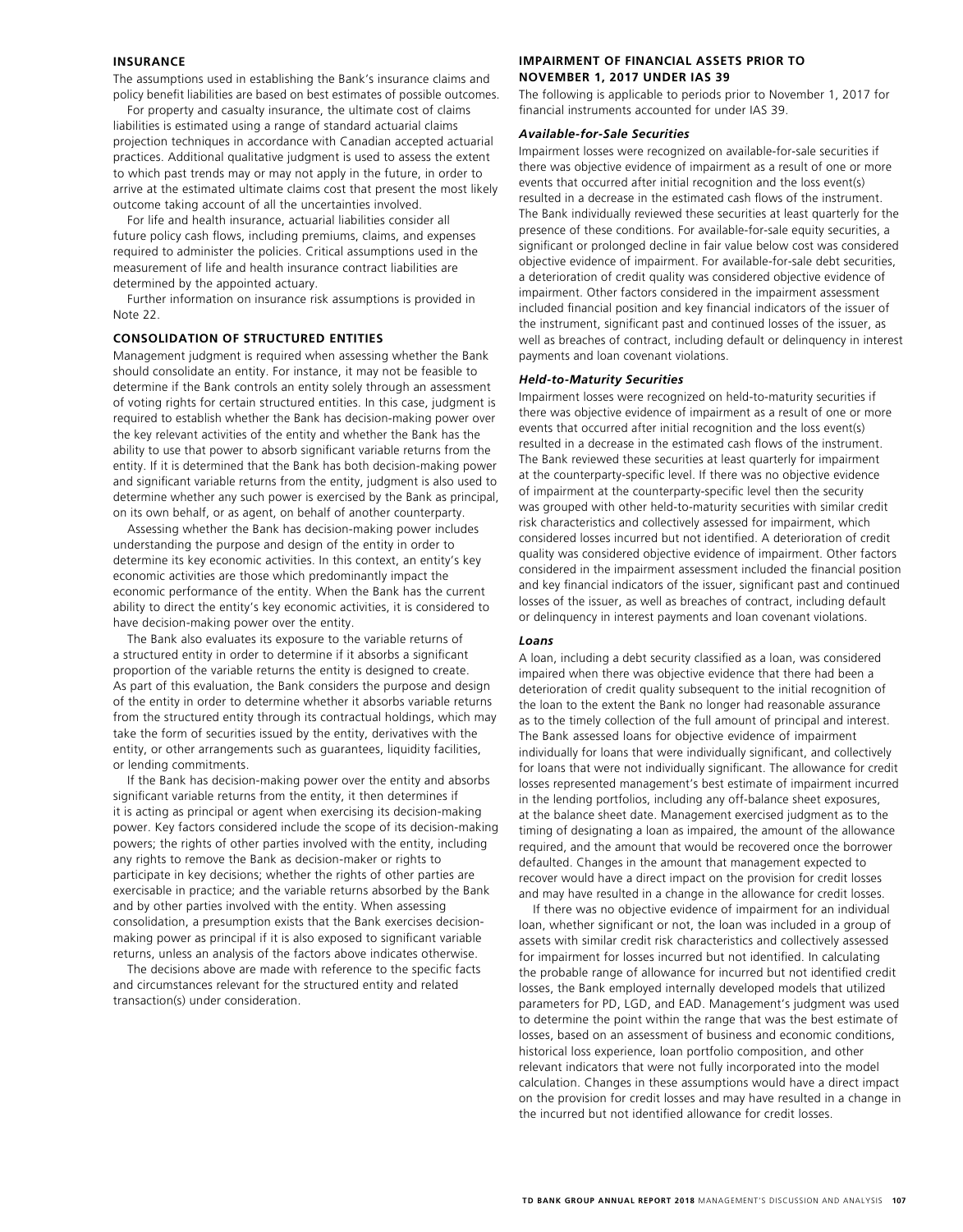# **ACCOUNTING STANDARDS AND POLICIES** Current and Future Changes in Accounting Policies

### **CURRENT CHANGES IN ACCOUNTING POLICIES**

The following new standard has been adopted by the Bank on November 1, 2017.

### **IFRS 9 FINANCIAL INSTRUMENTS**

On November 1, 2017, the Bank adopted IFRS 9, *Financial Instruments* (IFRS 9), which replaces the guidance in IAS 39, *Financial Instruments: Recognition and Measurement* (IAS 39). IFRS 9 includes requirements on: (1) Classification and measurement of financial assets and liabilities; (2) Impairment of financial assets; and (3) General hedge accounting. Accounting for macro hedging has been decoupled from IFRS 9. The Bank has an accounting policy choice to apply the hedge accounting requirements of IFRS 9 or IAS 39. The Bank has made the decision to continue applying the IAS 39 hedge accounting requirements at this time and will comply with the revised annual hedge accounting disclosures as required by the related amendments to IFRS 7, *Financial Instruments: Disclosures* (IFRS 7).

IFRS 9 is effective for annual periods beginning on or after January 1, 2018. In January 2015, OSFI issued the final version of the Advisory titled "Early adoption of IFRS 9 *Financial Instruments* for Domestic Systemically Important Banks" which mandated that all D-SIBs, including the Bank, were required to early adopt IFRS 9 for the annual period beginning on November 1, 2017. As such, on November 1, 2017, the Bank adopted IFRS 9 retrospectively. IFRS 9 does not require restatement of comparative period financial statements except in limited circumstances related to aspects of hedge accounting. Entities are permitted to restate comparatives as long as hindsight is not applied. However, the Bank made the decision not to restate comparative period financial information and has recognized any measurement differences between the previous carrying amounts and the new carrying amounts on November 1, 2017, through an adjustment to opening retained earnings or accumulated other comprehensive income (AOCI), as applicable.

Amendments were also made to IFRS 7 introducing expanded qualitative and quantitative disclosures related to IFRS 9, which the Bank has also adopted for the annual period beginning November 1, 2017. Refer to Notes 2, 3, and 4 of the 2018 Consolidated Financial Statements for further details.

### **FUTURE CHANGES IN ACCOUNTING POLICIES**

The following standards have been issued, but are not yet effective on the date of issuance of the Bank's Consolidated Financial Statements. The Bank is currently assessing the impact of the application of these standards on the Consolidated Financial Statements and will adopt these standards when they become effective.

### *Revenue from Contracts with Customers*

In May 2014, the IASB issued IFRS 15, *Revenue from Contracts with Customers* (IFRS 15), which establishes the principles for recognizing revenue and cash flows arising from contracts with customers and prescribes the application of a five-step recognition and measurement model. The standard excludes from its scope revenue arising from items such as financial instruments, insurance contracts, and leases. In

July 2015, the IASB confirmed a one-year deferral of the effective date to annual periods beginning on or after January 1, 2018, which will be November 1, 2018 for the Bank. In April 2016, the IASB issued amendments to IFRS 15, which provided additional guidance on the identification of performance obligations, on assessing principal versus agent considerations and on licensing revenue. The amendments also provided additional transitional relief upon initial adoption of IFRS 15 and have the same effective date as the IFRS 15 standard. The Bank is required to adopt the standard for the annual period beginning on November 1, 2018. The standard is to be applied on a modified retrospective basis, recognizing the cumulative effect of initially applying the standard as an adjustment to the opening balance of retained earnings without restating comparative period financial information.

As at October 31, 2018, the Bank's current estimate of the adoption impact of IFRS 15, subject to refinement, is an overall reduction to Shareholder's Equity of approximately \$41 million related to certain expenses not eligible for deferral under IFRS 15. The presentation of certain revenue and expense items will also be reclassified prospectively. These presentation changes are not significant and do not have an impact on net income.

### *Leases*

In January 2016, the IASB issued IFRS 16, *Leases* (IFRS 16), which will replace IAS 17, *Leases* (IAS 17), introducing a single lessee accounting model for all leases by eliminating the distinction between operating and financing leases. IFRS 16 requires lessees to recognize right-of-use assets and lease liabilities for most leases on the balance sheet. Lessees will also recognize depreciation expense on the right-of-use asset, interest expense on the lease liability, and a shift in the timing of expense recognition in the statement of income. Short-term leases, which are defined as those that have a lease term of twelve months or less; and leases of low-value assets are exempt. Lessor accounting remains substantially unchanged. IFRS 16 is effective for annual periods beginning on or after January 1, 2019, which will be November 1, 2019 for the Bank, and is to be applied retrospectively. The Bank is continuing to assess the impact of the new standard on its portfolio of leases, including the impact upon its existing systems and internal controls.

### *Share-based Payment*

In June 2016, the IASB published amendments to IFRS 2, *Share-based Payment* (IFRS 2), which provide additional guidance on the classification and measurement of share-based payment transactions. The amendments clarify the accounting for cash-settled share-based payment transactions that include a performance condition, the classification of share-based payment transactions with net settlement features for withholding tax obligations, and the accounting for modifications of share-based payment transactions from cash-settled to equity-settled. The amendments to IFRS 2 are effective for annual periods beginning on or after January 1, 2018, which is November 1, 2018 for the Bank. These amendments will be applied prospectively and will not have a significant impact on the Bank.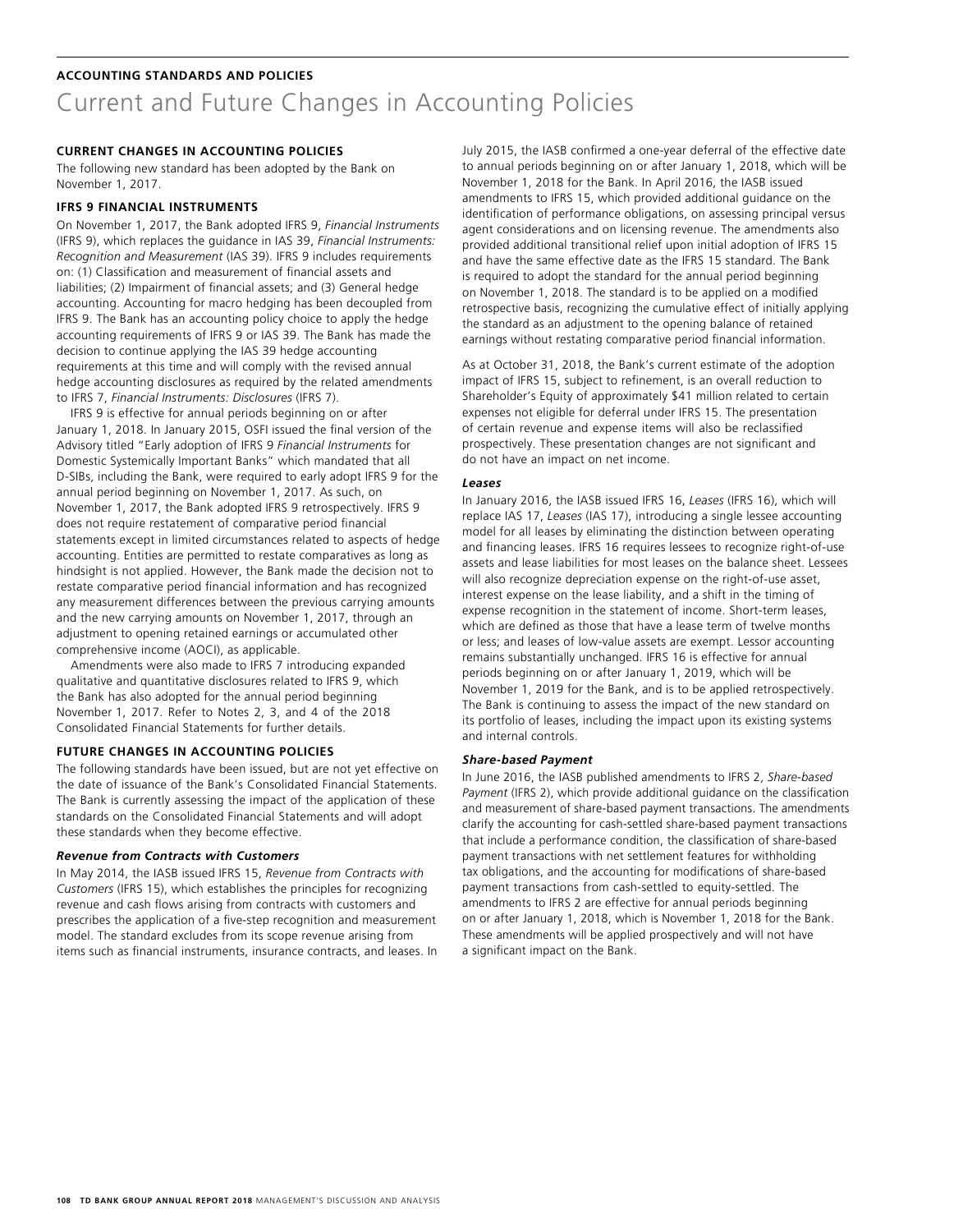### *Insurance Contracts*

In May 2017, the IASB issued IFRS 17, *Insurance Contracts* (IFRS 17), which replaces the guidance in IFRS 4, *Insurance Contracts* and establishes a new model for recognizing insurance policy obligations, premium revenue, and claims-related expenses. IFRS 17 is currently effective for the Bank's annual reporting period beginning November 1, 2021; however, based on recent IASB meetings, an upcoming amendment to IFRS 17 and a deferral of the transition date by one year is anticipated. Any change to the Bank's transition date is subject to updates of OSFI's related Advisory. The Bank is currently assessing the impact of adopting this standard.

### *Conceptual Framework for Financial Reporting*

In March 2018, the IASB issued the revised Conceptual Framework for Financial Reporting (Revised Conceptual Framework), which provides a set of concepts to assist the IASB in developing standards and to help preparers consistently apply accounting policies where specific accounting standards do not exist. The framework is not an accounting standard and does not override the requirements that exist in other IFRS standards. The Revised Conceptual Framework describes that financial information must be relevant and faithfully represented to be useful, provides revised definitions and recognition criteria for assets and liabilities, and confirms that different measurement bases are useful and permitted. The Revised Conceptual Framework is effective for annual periods beginning on or after January 1, 2020, which will be November 1, 2020 for the Bank, with early adoption permitted. The Bank is currently assessing the impact of adopting the revised framework.

# **ACCOUNTING STANDARDS AND POLICIES** Controls and Procedures

### **DISCLOSURE CONTROLS AND PROCEDURES**

An evaluation was performed under the supervision and with the participation of the Bank's management, including the Chief Executive Officer and Chief Financial Officer, of the effectiveness of the Bank's disclosure controls and procedures, as defined in the rules of the SEC and Canadian Securities Administrators, as of October 31, 2018. Based on that evaluation, the Bank's management, including the Chief Executive Officer and Chief Financial Officer, concluded that the Bank's disclosure controls and procedures were effective as of October 31, 2018.

### **MANAGEMENT'S REPORT ON INTERNAL CONTROL OVER FINANCIAL REPORTING**

The Bank's management is responsible for establishing and maintaining adequate internal control over financial reporting for the Bank. The Bank's internal control over financial reporting includes those policies and procedures that (1) pertain to the maintenance of records, that, in reasonable detail, accurately and fairly reflect the transactions and dispositions of the assets of the Bank; (2) provide reasonable assurance that transactions are recorded as necessary to permit preparation of financial statements in accordance with IFRS, and that receipts and expenditures of the Bank are being made only in accordance with authorizations of the Bank's management and directors; and (3) provide reasonable assurance regarding prevention or timely detection of unauthorized acquisition, use, or disposition of the Bank's assets that could have a material effect on the financial statements.

The Bank's management has used the criteria established in the 2013 Internal Control – Integrated Framework issued by the Committee of Sponsoring Organizations of the Treadway Commission to assess, with the participation of the Chief Executive Officer and Chief Financial Officer, the effectiveness of the Bank's internal control over financial reporting. Based on this assessment, management has concluded that as at October 31, 2018, the Bank's internal control over financial reporting was effective based on the applicable criteria.

The effectiveness of the Bank's internal control over financial reporting has been audited by the independent auditors, Ernst & Young LLP, a registered public accounting firm that has also audited the Consolidated Financial Statements of the Bank as of, and for the year ended October 31, 2018. Their Report on Internal Controls under Standards of the Public Company Accounting Oversight Board (United States), included in the Consolidated Financial Statements, expresses an unqualified opinion on the effectiveness of the Bank's internal control over financial reporting as of October 31, 2018.

### **CHANGES IN INTERNAL CONTROL OVER FINANCIAL REPORTING**

During the year and quarter ended October 31, 2018, there have been no changes in the Bank's policies and procedures and other processes that comprise its internal control over financial reporting, that have materially affected, or are reasonably likely to materially affect, the Bank's internal control over financial reporting. The Bank adopted IFRS 9 effective November 1, 2017 and has updated and modified certain internal controls over financial reporting as a result of the new accounting standard. Refer to Notes 2, 3, and 4 of the 2018 Consolidated Financial Statements for further information regarding the Bank's changes to accounting policies, procedures, and estimates.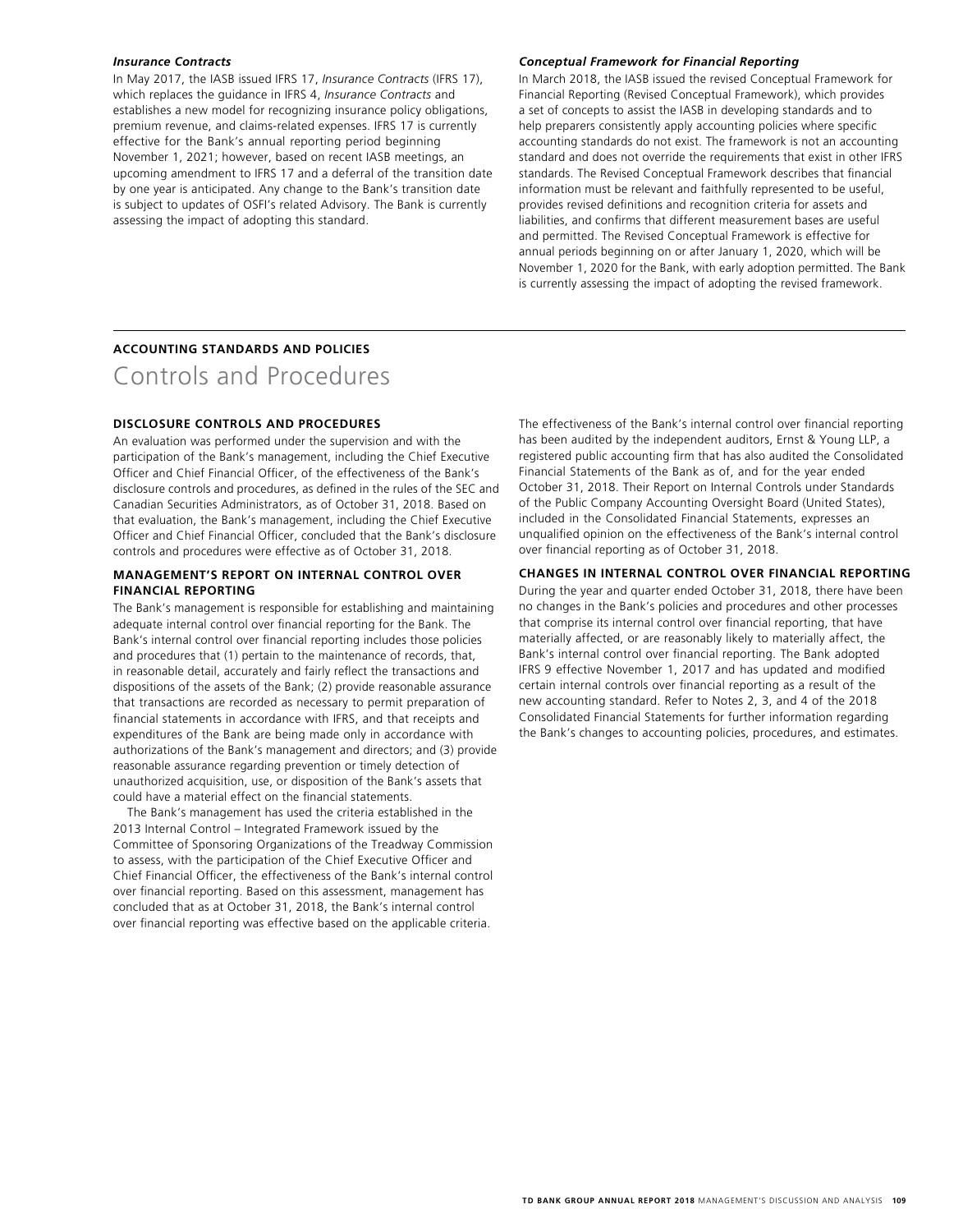### **ADDITIONAL FINANCIAL INFORMATION**

Unless otherwise indicated, all amounts are expressed in Canadian dollars and have been primarily derived from the Bank's annual

Consolidated Financial Statements, prepared in accordance with IFRS as issued by the IASB.

| (millions of Canadian dollars)                                                                              |                               |                          |                          |                               |                                            |                               |                  |                                       | As at            |
|-------------------------------------------------------------------------------------------------------------|-------------------------------|--------------------------|--------------------------|-------------------------------|--------------------------------------------|-------------------------------|------------------|---------------------------------------|------------------|
|                                                                                                             |                               |                          |                          |                               | Remaining terms to maturities <sup>3</sup> |                               |                  |                                       |                  |
|                                                                                                             | Within                        | Over 1                   | Over 3                   | Over 5                        |                                            | With no                       |                  |                                       |                  |
|                                                                                                             | 1 year                        | year to<br>3 years       | years to<br>5 years      | years to<br>10 years          | Over 10<br>years                           | specific<br>maturity          | <b>Total</b>     |                                       | Total            |
|                                                                                                             |                               |                          |                          |                               |                                            |                               | October 31       | October 31                            | October 31       |
|                                                                                                             |                               |                          |                          |                               |                                            |                               | 2018             | 2017                                  | 2016             |
| Securities at fair value through other comprehensive<br>income (available-for-sale securities under IAS 39) |                               |                          |                          |                               |                                            |                               |                  |                                       |                  |
| Government and government-related securities<br>Canadian government debt<br>Federal                         |                               |                          |                          |                               |                                            |                               |                  |                                       |                  |
| Fair value                                                                                                  | \$3,504<br>- 5                | 5,614<br>- \$            | 2,875                    | \$<br>290 \$                  | 448                                        | \$<br>-                       |                  | \$ 12,731 \$ 16,225 \$ 14,717         |                  |
| Amortized cost                                                                                              | 3,500                         | 5,596                    | 2,869                    | 291                           | 484                                        | ÷.                            | 12,740           | 16,200                                | 14,671           |
| Yield                                                                                                       | 2.03%                         | 2.07%                    | 2.19%                    | 2.40%                         | 2.69%                                      | $-$ %                         | 2.12%            | 1.91%                                 | 1.79%            |
| Provinces<br>Fair value                                                                                     | 676                           |                          |                          | 4,691                         | 203                                        | $\qquad \qquad -$             | 9,507            |                                       |                  |
| Amortized cost                                                                                              | 676                           | 1,561<br>1,553           | 2,376<br>2,357           | 4,653                         | 204                                        | -                             | 9,443            | 7,922<br>7,859                        | 7,851<br>7,871   |
| Yield                                                                                                       | 3.00%                         | 2.50%                    | 2.90%                    | 3.45%                         | 2.97%                                      | $-$ %                         | 3.12%            | 2.71%                                 | 2.73%            |
| U.S. federal government debt                                                                                |                               |                          |                          |                               |                                            |                               |                  |                                       |                  |
| Fair value                                                                                                  | 2,290                         | 13,188                   | 8,890                    | 2,692                         | $\overline{\phantom{0}}$                   | $\overline{\phantom{0}}$      | 27,060           | 27,258                                | 23,892           |
| Amortized cost                                                                                              | 2,287                         | 13,115                   | 8,840                    | 2,656                         | -                                          | -                             | 26,898           | 27,087                                | 23,929           |
| Yield<br>U.S. states, municipalities, and agencies                                                          | 0.96%                         | 1.46%                    | 1.85%                    | 1.74%                         | $-$ %                                      | $-$ %                         | 1.58%            | 1.58%                                 | 1.57%            |
| Fair value                                                                                                  | 1,116                         | 4,089                    | 1,748                    | 1,613                         | 10,140                                     | -                             | 18,706           | 21,022                                | 10,581           |
| Amortized cost                                                                                              | 1,116                         | 4,022                    | 1,734                    | 1,638                         | 10.449                                     | $\overline{\phantom{0}}$      | 18,959           | 20,995                                | 10,448           |
| Yield                                                                                                       | 1.82%                         | 2.41%                    | 1.95%                    | 2.43%                         | 2.60%                                      | $-$ %                         | 2.44%            | 2.17%                                 | 1.78%            |
| Other OECD government-guaranteed debt                                                                       |                               |                          |                          |                               |                                            |                               |                  |                                       |                  |
| Fair value                                                                                                  | 6,991                         | 6,138                    | 6,643                    | 324                           |                                            | $\overline{\phantom{0}}$      | 20,096           | 21,122                                | 15,509           |
| Amortized cost<br>Yield                                                                                     | 6,987<br>0.63%                | 6,107<br>1.76%           | 6,617<br>2.22%           | 323<br>2.50%                  | $\overline{\phantom{0}}$<br>$-$ %          | ÷.<br>$-$ %                   | 20.034<br>1.53%  | 21,067<br>1.35%                       | 15,574<br>1.48%  |
| Canadian mortgage-backed securities                                                                         |                               |                          |                          |                               |                                            |                               |                  |                                       |                  |
| Fair value                                                                                                  | 454                           | 2,696                    | 3,483                    | -                             | $\qquad \qquad$                            | $\qquad \qquad -$             | 6,633            | 8,812                                 | 4,949            |
| Amortized cost                                                                                              | 454                           | 2,664                    | 3,457                    | $\qquad \qquad -$             | -                                          | -                             | 6,575            | 8,757                                 | 4,916            |
| Yield                                                                                                       | 2.30%                         | 1.53%                    | 1.70%                    | $-$ %                         | $-$ %                                      | -%                            | 1.67%            | 1.72%                                 | 1.72%            |
| <b>Other debt securities</b>                                                                                |                               |                          |                          |                               |                                            |                               |                  |                                       |                  |
| Asset-backed securities                                                                                     |                               |                          |                          |                               |                                            |                               |                  |                                       |                  |
| Fair value<br>Amortized cost                                                                                | -<br>$\overline{\phantom{0}}$ | 3,740<br>3,739           | 9,213<br>9,183           | 2,981<br>2,966                | 6,035<br>6,013                             | -<br>$\overline{\phantom{0}}$ | 21,969<br>21,901 | 29,981<br>29,879                      | 18,593<br>18,665 |
| Yield                                                                                                       | $-$ %                         | 1.84%                    | 2.12%                    | 2.44%                         | 3.07%                                      | $-$ %                         | 2.37%            | 1.85%                                 | 1.49%            |
| Non-agency CMO                                                                                              |                               |                          |                          |                               |                                            |                               |                  |                                       |                  |
| Fair value                                                                                                  | -                             |                          | $\qquad \qquad$          | $\qquad \qquad \blacksquare$  | 472                                        | -                             | 472              | 1,715                                 | 625              |
| Amortized cost                                                                                              | $\equiv$                      |                          | $\overline{\phantom{0}}$ | $\overline{a}$                | 471                                        | $\overline{\phantom{0}}$      | 471              | 1,706                                 | 624              |
| Yield                                                                                                       | $-$ %                         | $-$ %                    | $-$ %                    | $-$ %                         | 3.06%                                      | $-$ %                         | 3.06%            | 2.51%                                 | 1.63%            |
| Corporate and other debt                                                                                    |                               |                          |                          |                               |                                            |                               |                  |                                       |                  |
| Fair value<br>Amortized cost                                                                                | 1,307<br>1,307                | 3,522<br>3,518           | 1,858<br>1,879           | 1,796<br>1,800                | 24<br>30                                   | $\overline{\phantom{0}}$<br>- | 8,507<br>8,534   | 9,790<br>9,753                        | 8,286<br>8,229   |
| Yield                                                                                                       | 2.20%                         | 2.88%                    | 3.57%                    | 2.39%                         | 1.94%                                      | $-$ %                         | 2.82%            | 2.48%                                 | 2.80%            |
| <b>Equity securities</b>                                                                                    |                               |                          |                          |                               |                                            |                               |                  |                                       |                  |
| Common shares                                                                                               |                               |                          |                          |                               |                                            |                               |                  |                                       |                  |
| Fair value                                                                                                  |                               |                          |                          |                               |                                            | 1,804                         | 1,804            | 1,922                                 | 2,054            |
| Amortized cost                                                                                              | $\overline{\phantom{0}}$      | $\equiv$                 | $\equiv$                 | $\equiv$                      | $\overline{\phantom{m}}$                   | 1,725                         | 1,725            | 1,821                                 | 1,934            |
| Yield                                                                                                       | $-$ %                         | -%                       | -%                       | -%                            | -%                                         | 3.43%                         | 3.43%            | 2.88%                                 | 1.94%            |
| Preferred shares<br>Fair value                                                                              |                               |                          |                          |                               |                                            | 370                           | 370              | 365                                   | 186              |
| Amortized cost                                                                                              | $\overline{\phantom{0}}$      | $\overline{\phantom{0}}$ |                          | -<br>$\overline{\phantom{0}}$ | $\qquad \qquad -$                          | 376                           | 376              | 313                                   | 168              |
| Yield                                                                                                       | $-$ %                         | $-$ %                    | $-$ %                    | $-$ %                         | $-$ %                                      | 4.17%                         | 4.17%            | 4.44%                                 | 4.37%            |
| Debt securities reclassified from trading                                                                   |                               |                          |                          |                               |                                            |                               |                  |                                       |                  |
| Fair value                                                                                                  | n/a                           | n/a                      | n/a                      | n/a                           | n/a                                        | n/a                           | n/a              | 277                                   | 328              |
| Amortized cost                                                                                              | n/a                           | n/a                      | n/a                      | n/a                           | n/a                                        | n/a                           | n/a              | 250                                   | 301              |
| Yield                                                                                                       | $n/a$ %                       | $n/a$ %                  | $n/a$ %                  | $n/a$ %                       | $n/a$ %                                    | $n/a$ %                       | $n/a$ %          | 5.51%                                 | 6.01%            |
| Total securities at fair value through other                                                                |                               |                          |                          |                               |                                            |                               |                  |                                       |                  |
| comprehensive income (available-for-sale                                                                    |                               |                          |                          |                               |                                            |                               |                  |                                       |                  |
| securities under IAS 39)                                                                                    |                               |                          |                          |                               |                                            |                               |                  |                                       |                  |
| Fair value                                                                                                  | \$16,338 \$40,548             |                          | \$37,086                 | \$14,387                      | \$17,322                                   |                               |                  | \$2,174 \$127,855 \$146,411 \$107,571 |                  |
| Amortized cost<br>Yield                                                                                     | 16,327<br>1.33%               | 40,314<br>1.89%          | 36,936<br>2.16%          | 14,327<br>2.63%               | 17,651<br>2.77%                            | 2,101<br>3.56%                | 127,656<br>2.13% | 145,687<br>1.88%                      | 107,330<br>1.78% |
|                                                                                                             |                               |                          |                          |                               |                                            |                               |                  |                                       |                  |

<sup>1</sup> Yields represent the weighted-average yield of each security owned at the end of the period. The effective yield includes the contractual interest or stated dividend rate and is adjusted for the amortization of premiums and discounts; the effect of related hedging activities is excluded.

<sup>2</sup> As at October 31, 2018, includes securities issued by Government of Japan of \$9.5 billion (as at October 31, 2017, includes securities issued by Government of Japan of \$8.9 billion), where the book value was greater than 10% of the shareholders' equity.

<sup>3</sup> Represents contractual maturities. Actual maturities may differ due to prepayment privileges in the applicable contract.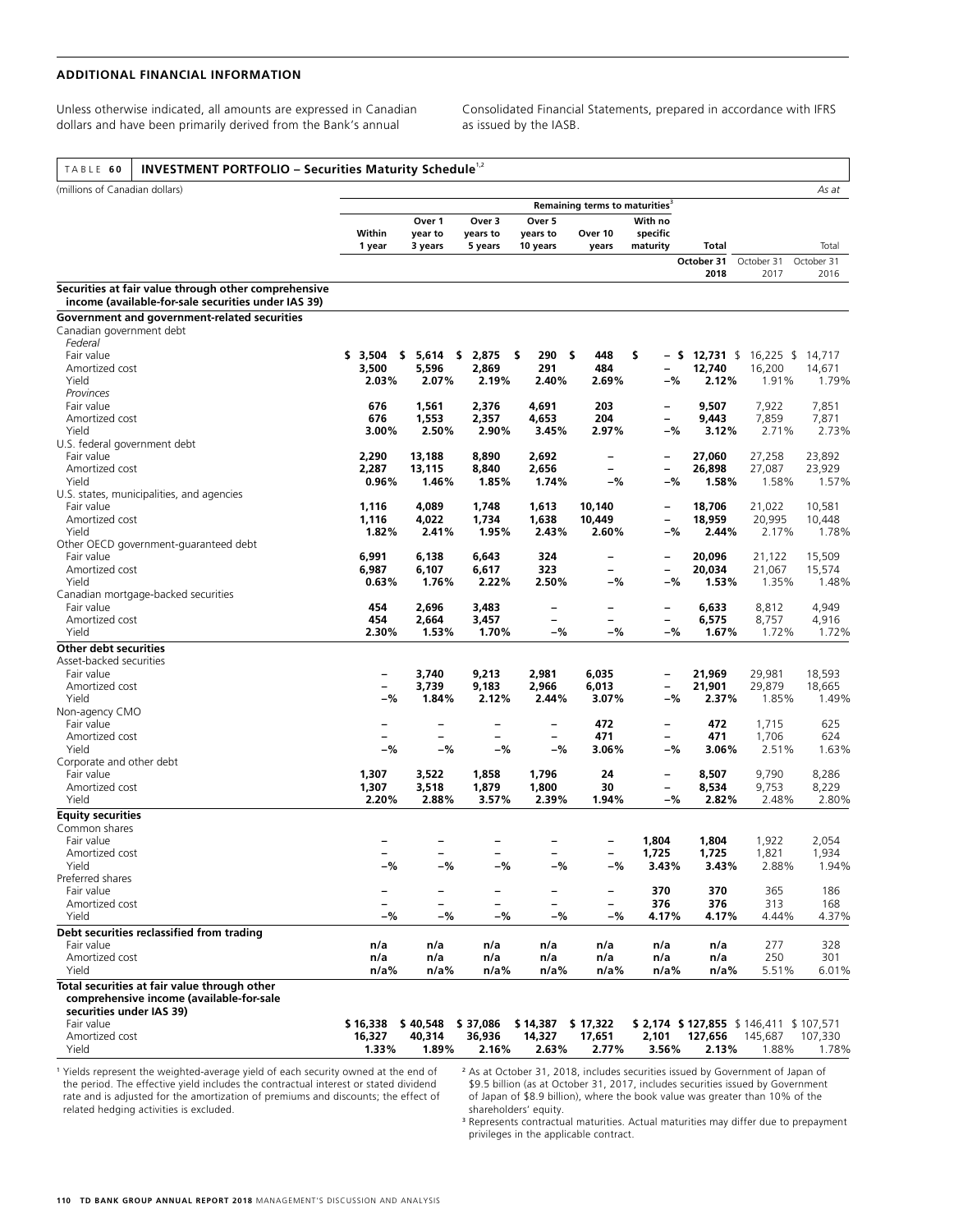### TABLE **60** | **INVESTMENT PORTFOLIO - Securities Maturity Schedule** (continued)<sup>1,2,3</sup>

(millions of Canadian dollars) *As at*

|                                                                              |                          |                              |                               |                                | Remaining terms to maturities <sup>4</sup> |                                 |                    |                          |                    |
|------------------------------------------------------------------------------|--------------------------|------------------------------|-------------------------------|--------------------------------|--------------------------------------------|---------------------------------|--------------------|--------------------------|--------------------|
|                                                                              | Within<br>1 year         | Over 1<br>year to<br>3 years | Over 3<br>years to<br>5 years | Over 5<br>years to<br>10 years | Over 10<br>years                           | With no<br>specific<br>maturity | <b>Total</b>       |                          | Total              |
|                                                                              |                          |                              |                               |                                |                                            |                                 | October 31<br>2018 | October 31<br>2017       | October 31<br>2016 |
| Debt securities at amortized cost (held-to-maturity securities under IAS 39) |                          |                              |                               |                                |                                            |                                 |                    |                          |                    |
| Government and government-related securities                                 |                          |                              |                               |                                |                                            |                                 |                    |                          |                    |
| Canadian government debt                                                     |                          |                              |                               |                                |                                            |                                 |                    |                          |                    |
| Federal                                                                      |                          |                              |                               |                                |                                            |                                 |                    |                          |                    |
| Fair value                                                                   | \$1.363                  | - \$<br>399                  | 1,136<br>\$                   | \$<br>328                      | \$<br>1,688                                | $s - s$                         | 4,914 \$           | 661 \$                   | 812                |
| Amortized cost                                                               | 1,364                    | 396                          | 1,136                         | 317                            | 1,709                                      | $\overline{\phantom{0}}$        | 4,922              | 661                      | 802                |
| Yield                                                                        | 0.30%                    | 1.80%                        | 2.28%                         | 2.18%                          | 3.10%                                      | $-$ %                           | 1.97%              | 1.87%                    | 1.84%              |
| Provinces                                                                    |                          |                              |                               |                                |                                            |                                 |                    |                          |                    |
| Fair value                                                                   | 10                       | L.                           | 176                           | 597                            | $\equiv$                                   | $\equiv$                        | 783                | n/a                      | n/a                |
| Amortized cost                                                               | 10                       | $\overline{\phantom{0}}$     | 176                           | 596                            | $\overline{\phantom{0}}$                   | $\overline{\phantom{0}}$        | 782                | n/a                      | n/a                |
| Yield                                                                        | 4.65%                    | $-$ %                        | 2.22%                         | 3.29%                          | $-$ %                                      | $-$ %                           | 3.07%              | $n/a$ %                  | $n/a$ %            |
| U.S. federal government and agencies debt                                    |                          |                              |                               |                                |                                            |                                 |                    |                          |                    |
| Fair value                                                                   | $\overline{\phantom{0}}$ | 49                           | 38                            | 24                             | $\overline{\phantom{0}}$                   | $\overline{\phantom{0}}$        | 111                |                          |                    |
| Amortized cost                                                               | Ξ.                       | 50                           | 39                            | 25                             | $\overline{\phantom{0}}$                   | $\qquad \qquad -$               | 114                | $\overline{\phantom{0}}$ |                    |
| Yield                                                                        | $-$ %                    | 0.03%                        | 0.03%                         | 0.03%                          | $-$ %                                      | $-$ %                           | 0.03%              | $-$ %                    | $-$ %              |
|                                                                              |                          |                              |                               |                                |                                            |                                 |                    |                          |                    |
| U.S. states, municipalities, and agencies<br>Fair value                      | 1,597                    | 4,704                        | 5,912                         | 10,807                         | 5,352                                      | -                               | 28,372             | 22,417                   |                    |
|                                                                              |                          | 4,787                        | 6,172                         | 11,028                         | 5,441                                      |                                 | 29,034             | 22,531                   | 22,119<br>21,845   |
| Amortized cost<br>Yield                                                      | 1,606                    |                              |                               | 2.78%                          |                                            | $\overline{\phantom{a}}$        |                    | 2.15%                    |                    |
|                                                                              | 1.96%                    | 2.19%                        | 2.09%                         |                                | 2.66%                                      | $-$ %                           | 2.47%              |                          | 2.03%              |
| Other OECD government-guaranteed debt                                        |                          |                              |                               |                                |                                            |                                 |                    |                          |                    |
| Fair value                                                                   | 8,985                    | 7,571                        | 7,531                         | 1,681                          | $\equiv$                                   | $\qquad \qquad -$               | 25,768             | 22,629                   | 28,923             |
| Amortized cost                                                               | 8,960                    | 7,529                        | 7,519                         | 1,675                          | $\overline{\phantom{m}}$                   | $\qquad \qquad -$               | 25,683             | 22,431                   | 28,643             |
| Yield                                                                        | 0.47%                    | 0.52%                        | 1.22%                         | 0.66%                          | $-$ %                                      | $-$ %                           | 0.72%              | 0.43%                    | 0.29%              |
| <b>Other debt securities</b>                                                 |                          |                              |                               |                                |                                            |                                 |                    |                          |                    |
| Asset-backed securities                                                      |                          |                              |                               |                                |                                            |                                 |                    |                          |                    |
| Fair value                                                                   | 332                      | 3,788                        | 5,738                         | 5,105                          | 8,765                                      |                                 | 23,728             | n/a                      | n/a                |
| Amortized cost                                                               | 332                      | 3.787                        | 5.738                         | 5,096                          | 8,756                                      | $\qquad \qquad -$               | 23.709             | n/a                      | n/a                |
| Yield                                                                        | 1.91%                    | 2.53%                        | 2.79%                         | 3.13%                          | 3.05%                                      | $-$ %                           | 2.91%              | $n/a$ %                  | $n/a$ %            |
| Non-agency CMO                                                               |                          |                              |                               |                                |                                            |                                 |                    |                          |                    |
| Fair value                                                                   | $\overline{\phantom{0}}$ |                              | ÷                             |                                | 15,525                                     | $\overline{\phantom{0}}$        | 15,525             | n/a                      | n/a                |
| Amortized cost                                                               | $\equiv$                 | L.                           | $\overline{a}$                | $\overline{\phantom{0}}$       | 15,867                                     | $\equiv$                        | 15,867             | n/a                      | n/a                |
| Yield                                                                        | $-$ %                    | $-$ %                        | $-$ %                         | $-$ %                          | 2.85%                                      | $-$ %                           | 2.85%              | $n/a$ %                  | $n/a$ %            |
| Other issuers                                                                |                          |                              |                               |                                |                                            |                                 |                    |                          |                    |
| Fair value                                                                   | 1,847                    | 2,397                        | 2,403                         | 414                            | 3                                          | $\overline{\phantom{a}}$        | 7,064              | n/a                      | n/a                |
| Amortized cost                                                               | 1,849                    | 2,391                        | 2,403                         | 414                            | 3                                          | -                               | 7.060              | n/a                      | n/a                |
| Yield                                                                        | 1.79%                    | 1.06%                        | 0.95%                         | 0.33%                          | 5.23%                                      | $-$ %                           | 1.17%              | $n/a$ %                  | $n/a$ %            |
| Total debt securities at amortized cost                                      |                          |                              |                               |                                |                                            |                                 |                    |                          |                    |
| (held-to-maturity securities under IAS 39)                                   |                          |                              |                               |                                |                                            |                                 |                    |                          |                    |
| Fair value                                                                   | \$14,134                 | \$18,908                     | \$22,934                      | \$18,956                       | \$31,333                                   |                                 | $$ - $106,265$     | \$71,426                 | \$84,987           |
| Amortized cost                                                               | 14,121                   | 18,940                       | 23,183                        | 19,151                         | 31,776                                     |                                 | 107,171            | 71,363                   | 84,395             |
| Yield                                                                        | 0.83%                    | 1.44%                        | 1.87%                         | 2.63%                          | 2.89%                                      | $-$ %                           | 2.09%              | 1.59%                    | 1.35%              |
|                                                                              |                          |                              |                               |                                |                                            |                                 |                    |                          |                    |

<sup>1</sup> Certain comparative amounts have been reclassified to conform with the presentation <sup>3</sup> As at October 31, 2018, includes securities issued by Government of Japan of adopted in the current period.

\$9.5 billion (as at October 31, 2017, includes securities issued by Government of Japan of \$8.9 billion), where the book value was greater than 10% of the shareholders' equity.

<sup>2</sup> Yields represent the weighted-average yield of each security owned at the end of the period. The effective yield includes the contractual interest or stated dividend rate and is adjusted for the amortization of premiums and discounts; the effect of related hedging activities is excluded.

<sup>4</sup> Represents contractual maturities. Actual maturities may differ due to prepayment privileges in the applicable contract.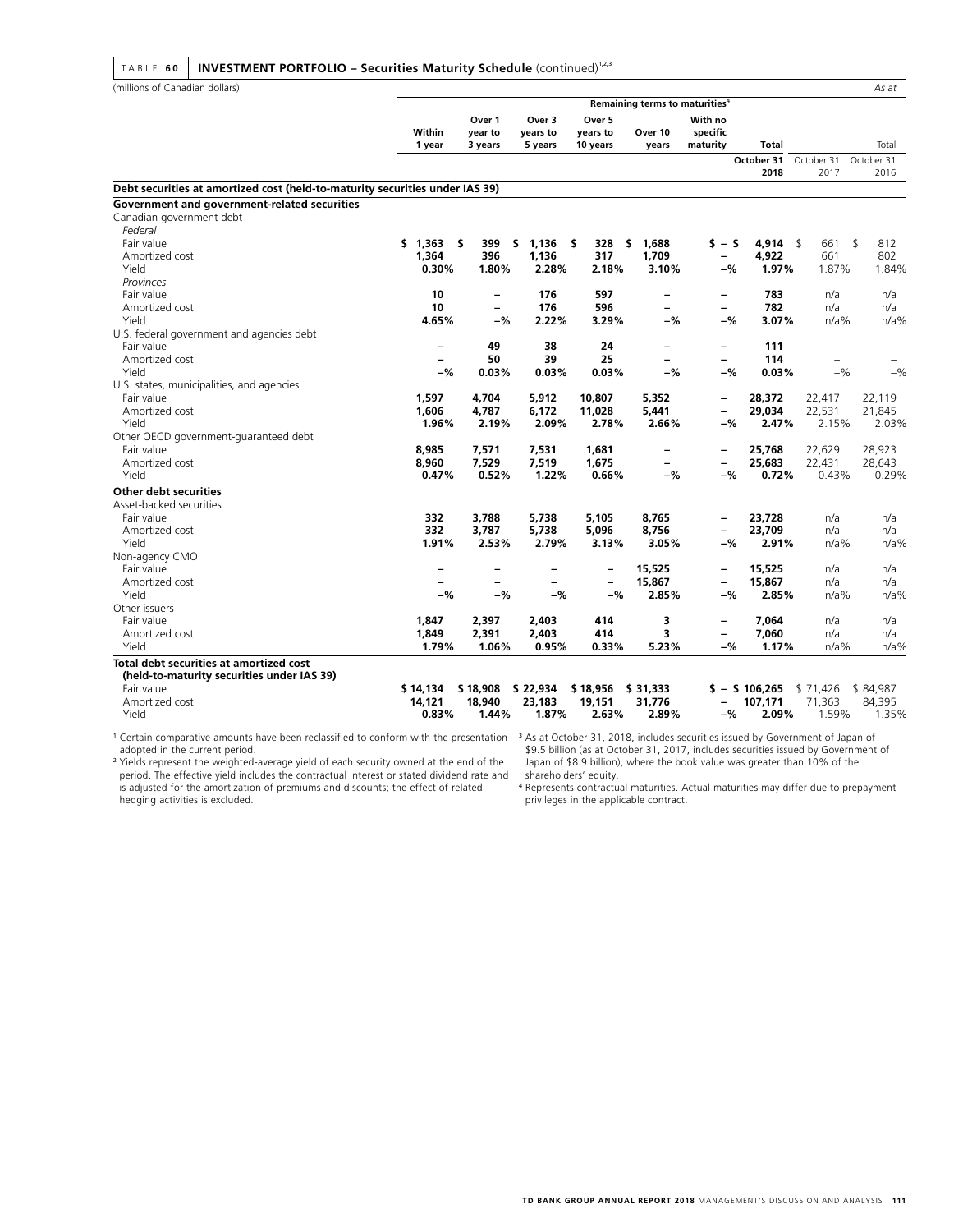| TABLE 61                            | <b>LOAN PORTFOLIO - Maturity Schedule</b> |         |                                                                                 |         |                                                         |                  |                  |                  |            |
|-------------------------------------|-------------------------------------------|---------|---------------------------------------------------------------------------------|---------|---------------------------------------------------------|------------------|------------------|------------------|------------|
| (millions of Canadian dollars)      |                                           |         |                                                                                 |         |                                                         |                  |                  |                  | As at      |
|                                     |                                           |         | <b>Remaining term-to-maturity</b>                                               |         |                                                         |                  |                  |                  |            |
|                                     |                                           | Under   | 1 to 5                                                                          | Over    |                                                         |                  |                  |                  |            |
|                                     |                                           | 1 year  | years                                                                           | 5 years | <b>Total</b>                                            |                  |                  |                  | Total      |
|                                     |                                           |         |                                                                                 |         | October 31                                              | October 31       | October 31       | October 31       | October 31 |
| Canada                              |                                           |         |                                                                                 |         | 2018                                                    | 2017             | 2016             | 2015             | 2014       |
| Residential mortgages               |                                           | \$.     | 32,310 \$ 156,837 \$                                                            |         | 4,682 \$193,829 \$190,325 \$189,299 \$185,009 \$175,125 |                  |                  |                  |            |
|                                     | Consumer instalment and other personal    |         |                                                                                 |         |                                                         |                  |                  |                  |            |
| <b>HELOC</b>                        |                                           | 46,417  | 39,709                                                                          | 33      | 86,159                                                  | 74,937           | 65,068           | 61,317           | 59,568     |
| <b>Indirect Auto</b>                |                                           | 583     | 12,188                                                                          | 11,445  | 24,216                                                  | 22,282           | 20,577           | 19,038           | 16,475     |
| Other                               |                                           | 16,740  | 1,034                                                                           | 800     | 18,574                                                  | 17,355           | 16,456           | 16,075           | 16,116     |
| Credit card                         |                                           | 18,046  |                                                                                 |         | 18,046                                                  | 18,028           | 18,226           | 17,941           | 17,927     |
| Total personal                      |                                           | 114,096 | 209,768                                                                         | 16,960  | 340,824                                                 | 322,927          | 309,626          | 299,380          | 285,211    |
| Real estate                         |                                           |         |                                                                                 |         |                                                         |                  |                  |                  |            |
| Residential                         |                                           | 6,539   | 8,016                                                                           | 3,809   | 18,364                                                  | 17,981           | 16,001           | 14,862           | 14,604     |
| Non-residential                     |                                           | 8,148   | 3,418                                                                           | 2,069   | 13,635                                                  | 12,832           | 12,780           | 11,330           | 9,768      |
| Total real estate                   |                                           | 14,687  | 11,434                                                                          | 5,878   | 31,999                                                  | 30,813           | 28,781           | 26,192           | 24,372     |
| Total business and government       |                                           |         |                                                                                 |         |                                                         |                  |                  |                  |            |
| (including real estate)             |                                           | 71,060  | 30,922                                                                          | 9,163   | 111,145                                                 | 97,033           | 91,054           | 84,155           | 71,814     |
| Total loans - Canada                |                                           | 185,156 | 240,690                                                                         | 26,123  | 451,969                                                 | 419,960          | 400,680          | 383,535          | 357,025    |
| <b>United States</b>                |                                           |         |                                                                                 |         |                                                         |                  |                  |                  |            |
| Residential mortgages               |                                           | 668     | 73                                                                              | 30,387  | 31,128                                                  | 31,460           | 27,662           | 26,922           | 23,335     |
| <b>HELOC</b>                        | Consumer instalment and other personal    | 10,453  | 80                                                                              | 1,801   | 12,334                                                  |                  |                  |                  | 11,665     |
| Indirect Auto                       |                                           | 303     | 17,762                                                                          | 11,805  | 29,870                                                  | 12,434<br>29,182 | 13,208<br>28,370 | 13,334<br>24,862 | 18,782     |
| Other                               |                                           | 314     | 220                                                                             | 340     | 874                                                     | 846              | 745              | 693              | 615        |
| Credit card                         |                                           | 16,964  | $\overline{\phantom{a}}$                                                        | -       | 16,964                                                  | 14,972           | 13,680           | 12,274           | 7,637      |
| Total personal                      |                                           | 28,702  | 18,135                                                                          | 44,333  | 91,170                                                  | 88,894           | 83,665           | 78,085           | 62,034     |
| Real estate                         |                                           |         |                                                                                 |         |                                                         |                  |                  |                  |            |
| Residential                         |                                           | 1,616   | 3,219                                                                           | 3,215   | 8,050                                                   | 7,316            | 6,852            | 5,691            | 4,294      |
| Non-residential                     |                                           | 2,320   | 11,050                                                                          | 9,056   | 22,426                                                  | 22,163           | 21,675           | 18,317           | 14,037     |
| Total real estate                   |                                           | 3,936   | 14,269                                                                          | 12,271  | 30,476                                                  | 29,479           | 28,527           | 24,008           | 18,331     |
| Total business and government       |                                           |         |                                                                                 |         |                                                         |                  |                  |                  |            |
| (including real estate)             |                                           | 21,812  | 54,449                                                                          | 47,829  | 124,090                                                 | 119,350          | 116,713          | 97,217           | 69,417     |
| Total Joans - United States         |                                           | 50,514  | 72,584                                                                          | 92,162  | 215,260                                                 | 208,244          | 200,378          | 175,302          | 131,451    |
| <b>Other International</b>          |                                           |         |                                                                                 |         |                                                         |                  |                  |                  |            |
| Personal                            |                                           | 14      |                                                                                 |         | 14                                                      | 14               | 16               | 5                | 9          |
| Business and government             |                                           | 1,523   | 685                                                                             | 50      | 2,258                                                   | 1,579            | 1,513            | 1,978            | 2,124      |
| Total loans - Other international   |                                           | 1,537   | 685                                                                             | 50      | 2,272                                                   | 1,593            | 1,529            | 1,983            | 2,133      |
| <b>Other loans</b>                  |                                           |         |                                                                                 |         |                                                         |                  |                  |                  |            |
| Debt securities classified as loans |                                           | n/a     | n/a                                                                             | n/a     | n/a                                                     | 3,209            | 1,674            | 2,187            | 2,695      |
| Acquired credit-impaired loans      |                                           | 320     | $\overline{\phantom{0}}$                                                        | 133     | 453                                                     | 665              | 974              | 1,414            | 1,713      |
| Total other loans                   |                                           | 320     | $\overline{a}$                                                                  | 133     | 453                                                     | 3,874            | 2,648            | 3,601            | 4,408      |
| <b>Total loans</b>                  |                                           |         | \$237,527 \$313,959 \$118,468 \$669,954 \$633,671 \$605,235 \$564,421 \$495,017 |         |                                                         |                  |                  |                  |            |

# TABLE **6 2 LOAN PORTFOLIO – Rate Sensitivity**

| (millions of Canadian dollars) |                                                                       |                  |                            |                  |                      |                  |                  |                  |                    | As at            |
|--------------------------------|-----------------------------------------------------------------------|------------------|----------------------------|------------------|----------------------|------------------|------------------|------------------|--------------------|------------------|
|                                |                                                                       | October 31, 2018 |                            | October 31, 2017 |                      | October 31, 2016 |                  | October 31, 2015 |                    | October 31, 2014 |
|                                | 1 to                                                                  | Over             | to                         | Over 5           | to                   | Over 5           | to.              | Over 5           | 1 to               | Over 5           |
|                                | 5 vears                                                               | 5 vears          | 5 years                    | vears            | 5 vears              | vears            | 5 years          | vears            | 5 years            | years            |
| Fixed rate                     | \$218,098 \$                                                          |                  | <b>84.450</b> \$197.483 \$ |                  | 84,080 \$ 212,257 \$ |                  | 82,507 \$176,316 |                  | \$66.949 \$155.614 | \$59.555         |
| Variable rate                  | 95,861                                                                | 34.018           | 79.447                     | 36.093           | 85,139               | 34,260           | 72.663           | 32,208           | 73.672             | 24,991           |
| <b>Total</b>                   | \$313,959 \$118,468 \$276,930 \$120,173 \$297,396 \$116,767 \$248,979 |                  |                            |                  |                      |                  |                  |                  | \$99.157 \$229.286 | \$84,546         |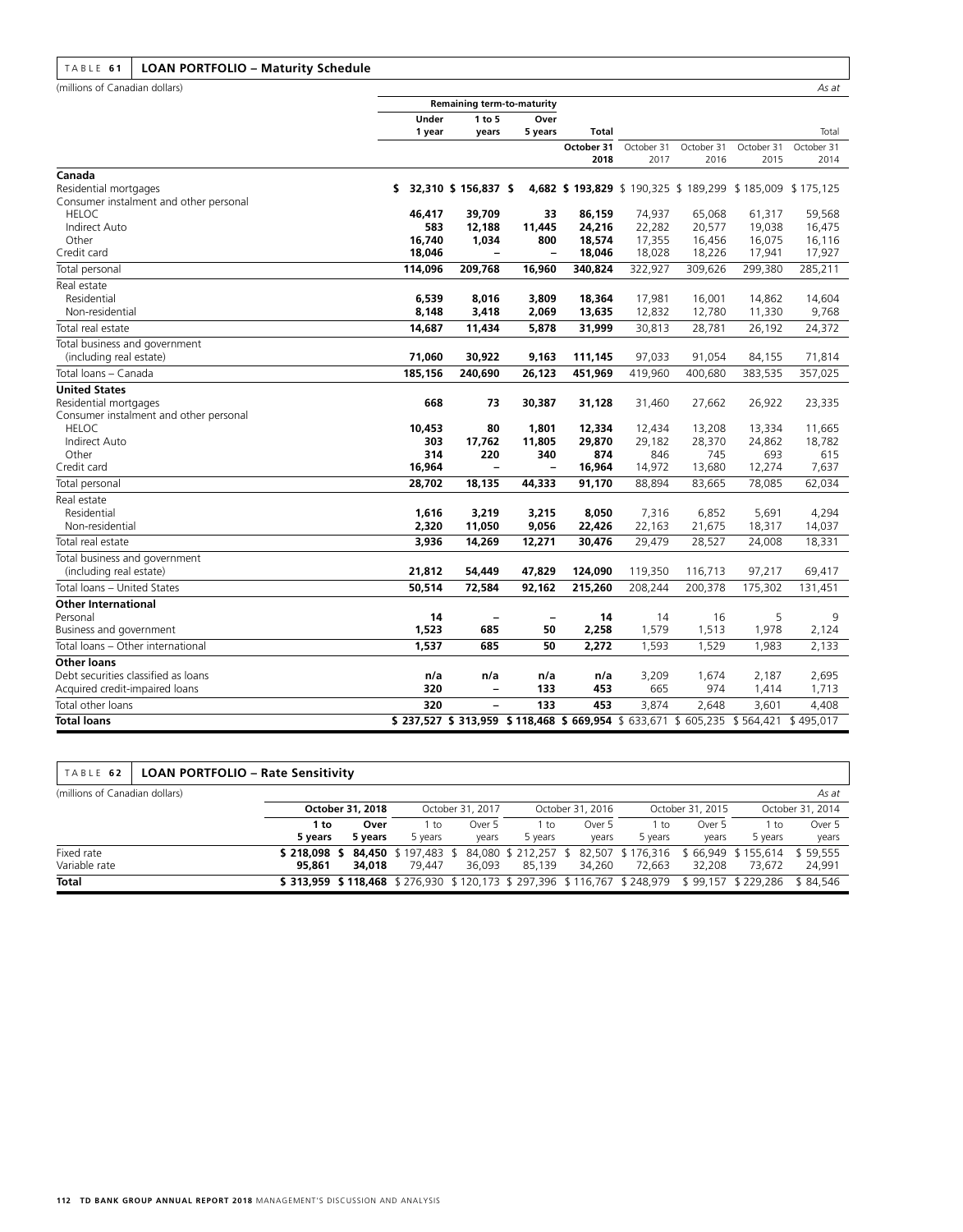The changes in the Bank's allowance for credit losses for the years ended October 31 are shown in the following table.

| TABLE 63<br><b>ALLOWANCE FOR LOAN LOSSES</b>                                         |                          |                                 |                          |                                 |                          |
|--------------------------------------------------------------------------------------|--------------------------|---------------------------------|--------------------------|---------------------------------|--------------------------|
| (millions of Canadian dollars, except as noted)                                      | 2018                     | 2017                            | 2016                     | 2015                            | 2014                     |
| Allowance for loan losses - Balance at beginning of year                             | \$3,475                  | \$3,873                         | \$3,434                  | \$3,028                         | \$2,855                  |
| <b>Provision for credit losses</b>                                                   | 2,472                    | 2,216                           | 2,330                    | 1,683                           | 1,557                    |
| Write-offs                                                                           |                          |                                 |                          |                                 |                          |
| Canada                                                                               |                          |                                 |                          |                                 |                          |
| Residential mortgages                                                                | 15                       | 22                              | 18                       | 23                              | 21                       |
| Consumer instalment and other personal<br><b>HELOC</b>                               | 8                        | 11                              | 11                       | 13                              | 13                       |
| Indirect Auto                                                                        | 251                      | 337                             | 334                      | 224                             | 207                      |
| Other                                                                                | 216                      | 216                             | 221                      | 218                             | 234                      |
| Credit card                                                                          | 557                      | 595                             | 623                      | 638                             | 582                      |
| Total personal                                                                       | 1,047                    | 1,181                           | 1,207                    | 1,116                           | 1,057                    |
| Real estate                                                                          |                          |                                 |                          |                                 |                          |
| Residential                                                                          | $\overline{2}$           | 1                               | 3                        | 4                               | 1                        |
| Non-residential                                                                      | 1                        | $\overline{2}$                  | 2                        | 3                               | 3                        |
| Total real estate                                                                    | 3                        | 3                               | 5                        | 7                               | $\overline{4}$           |
| Total business and government (including real estate)                                | 75                       | 75                              | 107                      | 74                              | 109                      |
| <b>Total Canada</b>                                                                  | 1,122                    | 1,256                           | 1,314                    | 1,190                           | 1,166                    |
| <b>United States</b>                                                                 |                          |                                 |                          |                                 |                          |
| Residential mortgages                                                                | 16                       | 19                              | 22                       | 16                              | 17                       |
| Consumer instalment and other personal<br><b>HELOC</b>                               | 22                       | 39                              | 38                       | 47                              | 43                       |
| Indirect Auto                                                                        | 387                      | 315                             | 232                      | 206                             | 232                      |
| Other                                                                                | 192                      | 152                             | 121                      | 101                             | 79                       |
| Credit card                                                                          | 958                      | 777                             | 530                      | 454                             | 288                      |
| Total personal                                                                       | 1,575                    | 1,302                           | 943                      | 824                             | 659                      |
| Real estate                                                                          |                          |                                 |                          |                                 |                          |
| Residential                                                                          | 1                        | 3                               | 3                        | 5                               | 12                       |
| Non-residential                                                                      | 10                       | 6                               | 11                       | 22                              | 18                       |
| Total real estate                                                                    | 11                       | 9                               | 14                       | 27                              | 30                       |
| Total business and government (including real estate)                                | 79                       | 91                              | 76                       | 124                             | 117                      |
| <b>Total United States</b>                                                           | 1,654                    | 1,393                           | 1,019                    | 948                             | 776                      |
| <b>Other International</b>                                                           |                          |                                 |                          |                                 |                          |
| Personal                                                                             |                          |                                 |                          |                                 |                          |
| Business and government                                                              |                          | $\overline{\phantom{0}}$        | $\overline{\phantom{0}}$ | $\overline{\phantom{0}}$        |                          |
| Total other international                                                            | ÷                        | $\overline{\phantom{a}}$        | $\qquad \qquad -$        | $\overline{\phantom{0}}$        | $\overline{\phantom{0}}$ |
| <b>Other loans</b>                                                                   |                          |                                 |                          |                                 |                          |
| Debt securities classified as loans<br>Acquired credit-impaired loans <sup>1,2</sup> | n/a<br>2                 | 9<br>$\mathbf{1}$               | 14<br>4                  | 13<br>6                         | 5<br>20                  |
| <b>Total other loans</b>                                                             | $\overline{2}$           | 10                              | 18                       | 19                              | 25                       |
| Total write-offs against portfolio                                                   | 2,778                    | 2,659                           | 2,351                    | 2,157                           | 1,967                    |
| <b>Recoveries</b>                                                                    |                          |                                 |                          |                                 |                          |
| Canada                                                                               |                          |                                 |                          |                                 |                          |
| Residential mortgages                                                                | 1                        | 2                               | $\mathbf{1}$             | 1                               | 5                        |
| Consumer instalment and other personal                                               |                          |                                 |                          |                                 |                          |
| <b>HELOC</b>                                                                         | 1                        | -1                              |                          | 2                               | 5                        |
| Indirect Auto                                                                        | 58                       | 90                              | 91                       | 78                              | 138                      |
| Other<br>Credit card                                                                 | 37<br>87                 | 41<br>98                        | 52<br>118                | 58<br>124                       | 60<br>109                |
| Total personal                                                                       | 184                      | 232                             | 262                      | 263                             | 317                      |
| Real estate                                                                          |                          |                                 |                          |                                 |                          |
| Residential                                                                          |                          | $\mathbf{1}$                    | $\mathbf{1}$             | $\mathbf{1}$                    | $\mathbf{1}$             |
| Non-residential                                                                      |                          | $\overline{\phantom{0}}$        | 3                        | 1                               | 2                        |
| Total real estate                                                                    | $\overline{\phantom{a}}$ | $\mathbf{1}$                    | $\overline{4}$           | $\overline{2}$                  | $\overline{3}$           |
| Total business and government (including real estate)                                | 17                       | 20                              | 27                       | $\overline{33}$                 | 29                       |
| Total Canada                                                                         | $5$ 201                  | $\overline{\mathcal{L}}$<br>252 | \$<br>289                | $\overline{\mathcal{L}}$<br>296 | \$346                    |

<sup>1</sup> Includes all FDIC covered loans and other ACI loans.<br><sup>2</sup> Other adjustments are required as a result of the accounting for FDIC covered loans.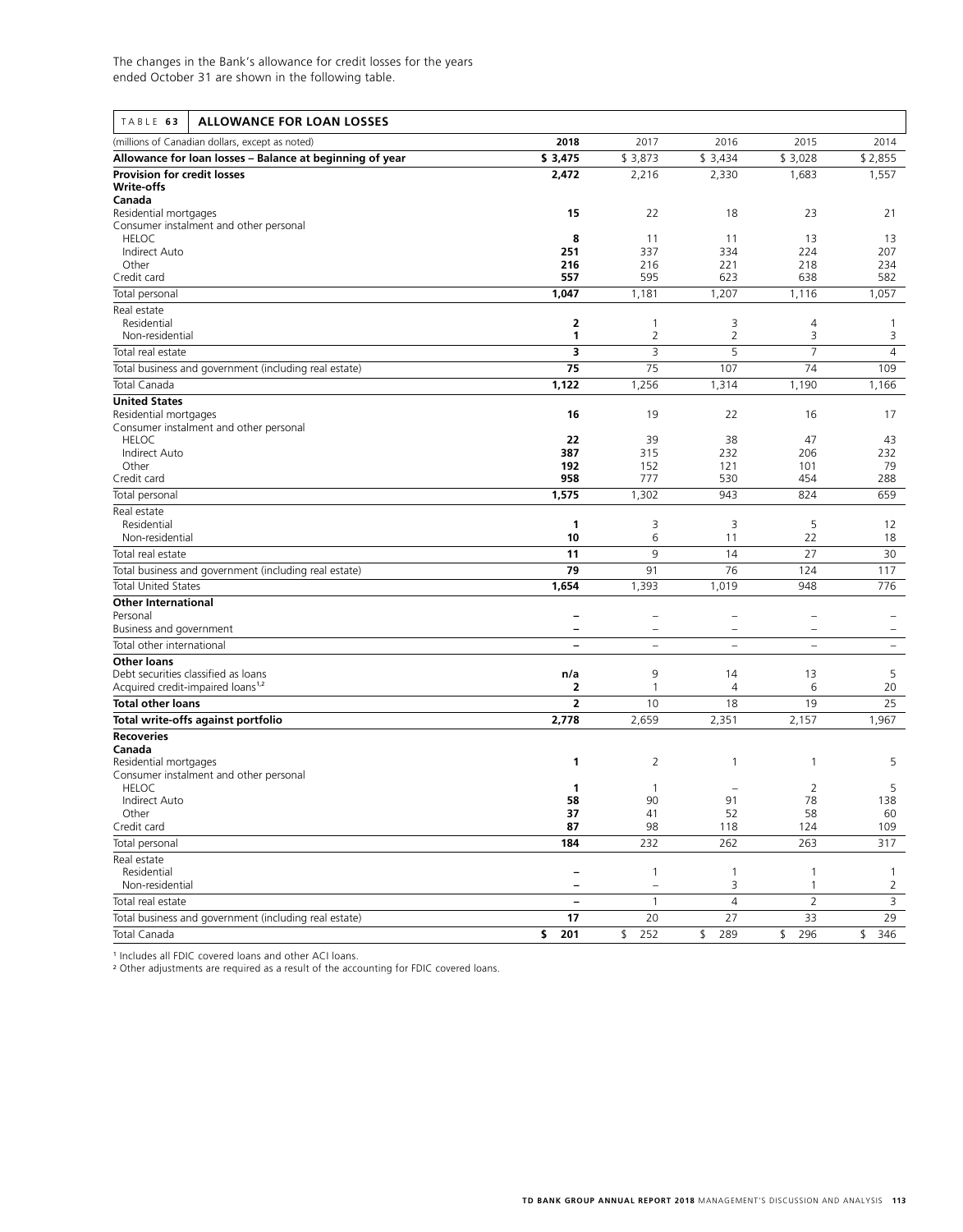| TABLE 63                                      | <b>ALLOWANCE FOR CREDIT LOSSES (continued)</b>                         |                          |                          |                          |              |                |
|-----------------------------------------------|------------------------------------------------------------------------|--------------------------|--------------------------|--------------------------|--------------|----------------|
|                                               | (millions of Canadian dollars, except as noted)                        | 2018                     | 2017                     | 2016                     | 2015         | 2014           |
| <b>United States</b><br>Residential mortgages |                                                                        | \$<br>2                  | \$<br>4                  | \$<br>9                  | \$<br>11     | \$<br>10       |
|                                               | Consumer instalment and other personal                                 |                          |                          |                          |              |                |
| <b>HELOC</b>                                  |                                                                        | 4                        | 11                       | 5                        | 5            | 5              |
| Indirect Auto                                 |                                                                        | 116                      | 100                      | 85                       | 83           | 12             |
| Other                                         |                                                                        | 35                       | 24                       | 26                       | 23           | 20             |
| Credit card                                   |                                                                        | 173                      | 154                      | 114                      | 113          | 60             |
| Total personal                                |                                                                        | 330                      | 293                      | 239                      | 235          | 107            |
| Real estate<br>Residential                    |                                                                        | 2                        | 2                        | 4                        | 9            | 14             |
| Non-residential                               |                                                                        | 7                        | 8                        | 4                        | 9            | 15             |
| Total real estate                             |                                                                        | 9                        | 10                       | 8                        | 18           | 29             |
|                                               | Total business and government (including real estate)                  | 42                       | 58                       | 54                       | 50           | 73             |
| <b>Total United States</b>                    |                                                                        | 372                      | 351                      | 293                      | 285          | 180            |
| <b>Other International</b>                    |                                                                        |                          |                          |                          |              |                |
| Personal                                      |                                                                        |                          |                          | $\overline{\phantom{a}}$ |              |                |
| Business and government                       |                                                                        |                          | $\overline{\phantom{0}}$ |                          | 1            |                |
| Total other international                     |                                                                        | $\overline{\phantom{0}}$ | ÷                        | $\overline{\phantom{0}}$ | $\mathbf{1}$ |                |
| <b>Other loans</b>                            |                                                                        |                          |                          |                          |              |                |
|                                               | Debt securities classified as loans                                    | n/a                      | ۰                        | ۰                        |              |                |
|                                               | Acquired credit-impaired loans <sup>1,2</sup>                          | 16                       | 22                       | 20                       | 19           | $\overline{7}$ |
| <b>Total other loans</b>                      |                                                                        | 16                       | 22                       | 20                       | 19           | $\overline{7}$ |
| Total recoveries on portfolio                 |                                                                        | 589                      | 625                      | 602                      | 601          | 533            |
| Net write-offs                                |                                                                        | (2, 189)                 | (2,034)                  | (1,749)                  | (1, 556)     | (1,434)        |
| <b>Disposals</b>                              |                                                                        | (46)                     | (83)                     | (2)                      | (3)          |                |
|                                               | Foreign exchange and other adjustments                                 | 49                       | (122)                    | 47                       | 321          | 112            |
|                                               | Total allowance for loan losses, including off-balance sheet positions | 3,761                    | 3,850                    | 4,060                    | 3,473        | 3,090          |
|                                               | Less: Allowance for off-balance sheet positions <sup>3</sup>           | 212                      | 67                       | 187                      | 39           | 62             |
|                                               | Total allowance for loan losses, at end of period                      | \$3,549                  | \$3,783                  | \$3,873                  | \$3,434      | \$3,028        |
|                                               | Ratio of net write-offs in the period to average loans outstanding     | 0.34%                    | 0.33%                    | 0.30%                    | 0.30%        | 0.31%          |

1 Includes all FDIC covered loans and other ACI loans.

<sup>2</sup> Other adjustments are required as a result of the accounting for FDIC covered loans. <sup>3</sup> The allowance for loan losses for off-balance sheet positions is recorded in Other liabilities on the Consolidated Balance Sheet.

## TABLE **6 4 AVERAGE DEPOSITS**

| (millions of Canadian dollars, except as noted) |                  |          |           |                  |          |                  |                  |          | For the years ended |
|-------------------------------------------------|------------------|----------|-----------|------------------|----------|------------------|------------------|----------|---------------------|
|                                                 | October 31, 2018 |          |           |                  |          | October 31, 2017 | October 31, 2016 |          |                     |
|                                                 |                  | Total    |           |                  | Total    |                  |                  | Total    |                     |
|                                                 | Average          | interest | Average   | Average          | interest | Average          | Average          | interest | Average             |
|                                                 | balance          | expense  | rate paid | balance          | expense  | rate paid        | balance          | expense  | rate paid           |
| Deposits booked in Canada <sup>1</sup>          |                  |          |           |                  |          |                  |                  |          |                     |
| Non-interest bearing demand deposits            | 13,156           | -5       | -%        | 11,201<br>-S     | \$       | $-$ % \$         | 3,674            | \$.      | $-$ %               |
| Interest-bearing demand deposits                | 57,030           | 1,094    | 1.92      | 57,521           | 648      | 1.13             | 58,124           | 521      | 0.90                |
| Notice deposits                                 | 222,394          | 567      | 0.25      | 209,939          | 321      | 0.15             | 189,018          | 249      | 0.13                |
| Term deposits                                   | 223,295          | 4,215    | 1.89      | 176,345          | 2,730    | 1.55             | 168,393          | 2,359    | 1.40                |
| Total deposits booked in Canada                 | 515,875          | 5,876    | 1.14      | 455,006          | 3,699    | 0.81             | 419,209          | 3,129    | 0.75                |
| Deposits booked in the United States            |                  |          |           |                  |          |                  |                  |          |                     |
| Non-interest-bearing demand deposits            | 10,037           |          |           | 10,405           |          |                  | 9,969            |          |                     |
| Interest-bearing demand deposits                | 2,859            | 16       | 0.56      | 3,152            | 11       | 0.35             | 3,945            |          | 0.18                |
| Notice deposits                                 | 317,218          | 3,233    | 1.02      | 298,639          | 1,695    | 0.57             | 277,744          | 921      | 0.33                |
| Term deposits                                   | 52,461           | 958      | 1.83      | 79,090           | 973      | 1.23             | 70,290           | 522      | 0.74                |
| Total deposits booked in the United States      | 382,575          | 4,207    | 1.10      | 391,286          | 2,679    | 0.68             | 361,948          | 1,450    | 0.40                |
| Deposits booked in the other international      |                  |          |           |                  |          |                  |                  |          |                     |
| Non-interest-bearing demand deposits            | 155              |          |           | (7)              |          |                  | 54               |          |                     |
| Interest-bearing demand deposits                | 1,025            |          | 0.10      | 1,442            | 3        | 0.21             | 1,918            | 4        | 0.21                |
| Notice deposits                                 |                  |          |           |                  |          |                  |                  |          |                     |
| Term deposits                                   | 37,435           | 405      | 1.08      | 28,153           | 234      | 0.83             | 27,132           | 175      | 0.64                |
| Total deposits booked in other international    | 38,615           | 406      | 1.05      | 29,588           | 237      | 0.80             | 29,104           | 179      | 0.62                |
| <b>Total average deposits</b>                   | \$937,065        | \$10,489 |           | 1.12% \$ 875,880 | \$6,615  |                  | 0.76% \$810,261  | \$4,758  | 0.59%               |

<sup>1</sup> As at October 31, 2018, deposits by foreign depositors in TD's Canadian

bank offices amounted to \$152 billion (October 31, 2017 – \$100 billion,

October 31, 2016 – \$83 billion). Certain comparative amounts have been

recast to conform with the presentation adopted in the current period.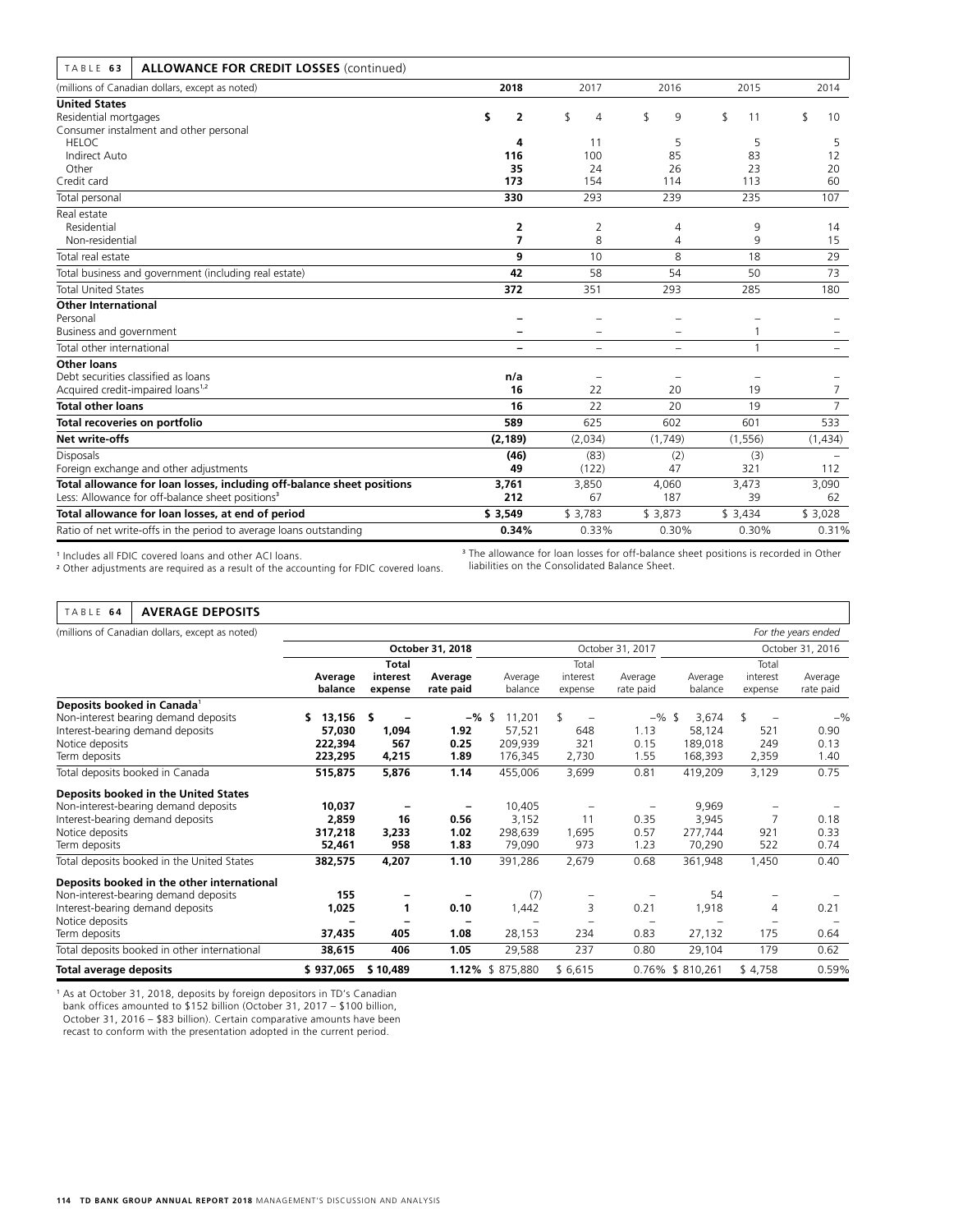### TABLE **65** | DEPOSITS – Denominations of \$100,000 or greater<sup>1</sup>

(millions of Canadian dollars) *As at*

|                      |              | Remaining term-to-maturity |             |                  |                  |  |
|----------------------|--------------|----------------------------|-------------|------------------|------------------|--|
|                      | Within 3     | 3 months to                | 6 months to | Over 12          |                  |  |
|                      | months       | 6 months                   | 12 months   | months           | Total            |  |
|                      |              |                            |             | October 31, 2018 |                  |  |
| Canada               | \$<br>65,253 | \$22,761                   | \$37,652    | \$92,105         | \$217,771        |  |
| <b>United States</b> | 20,203       | 16,547                     | 11,654      | 2,166            | 50,570           |  |
| Other international  | 20,225       | 2,016                      | 2,787       |                  | 25,028           |  |
| Total                | \$105,681    | \$41,324                   | \$52,093    | \$94,271         | \$293,369        |  |
|                      |              |                            |             |                  | October 31, 2017 |  |
| Canada               | \$41,862     | \$19,392                   | \$20,623    | \$79,649         | \$161,526        |  |
| <b>United States</b> | 34,955       | 15,607                     | 11,821      | 1,390            | 63,773           |  |
| Other international  | 20,037       | 9,058                      | 3,714       | -                | 32,809           |  |
| Total                | \$96,854     | \$44,057                   | \$36,158    | \$81,039         | \$258,108        |  |
|                      |              |                            |             |                  | October 31, 2016 |  |
| Canada               | \$32,237     | \$10,607                   | \$13,721    | \$83,304         | \$139,869        |  |
| <b>United States</b> | 23,027       | 13,450                     | 17,760      | 2,547            | 56,784           |  |
| Other international  | 16,033       | 10,582                     | 7,297       | 10               | 33,922           |  |
| Total                | \$71,297     | \$34,639                   | \$38,778    | \$85,861         | \$230,575        |  |

<sup>1</sup> Deposits in Canada, U.S., and Other international include wholesale and retail deposits.

| TABLE 66                  | <b>SHORT-TERM BORROWINGS</b>                                       |                    |                    |                    |
|---------------------------|--------------------------------------------------------------------|--------------------|--------------------|--------------------|
|                           | (millions of Canadian dollars, except as noted)                    |                    |                    | As at              |
|                           |                                                                    | October 31<br>2018 | October 31<br>2017 | October 31<br>2016 |
|                           | Obligations related to securities sold under repurchase agreements |                    |                    |                    |
| Balance at year-end       |                                                                    | \$93,389           | \$88.591           | \$48.973           |
|                           | Average balance during the year                                    | 95,286             | 76.136             | 65,511             |
| Maximum month-end balance |                                                                    | 98,539             | 88.986             | 70,415             |
|                           | Weighted-average rate at October 31                                | 1.63%              | $0.87\%$           | 0.38%              |
|                           | Weighted-average rate during the year                              | 1.65               | 0.92               | 0.51               |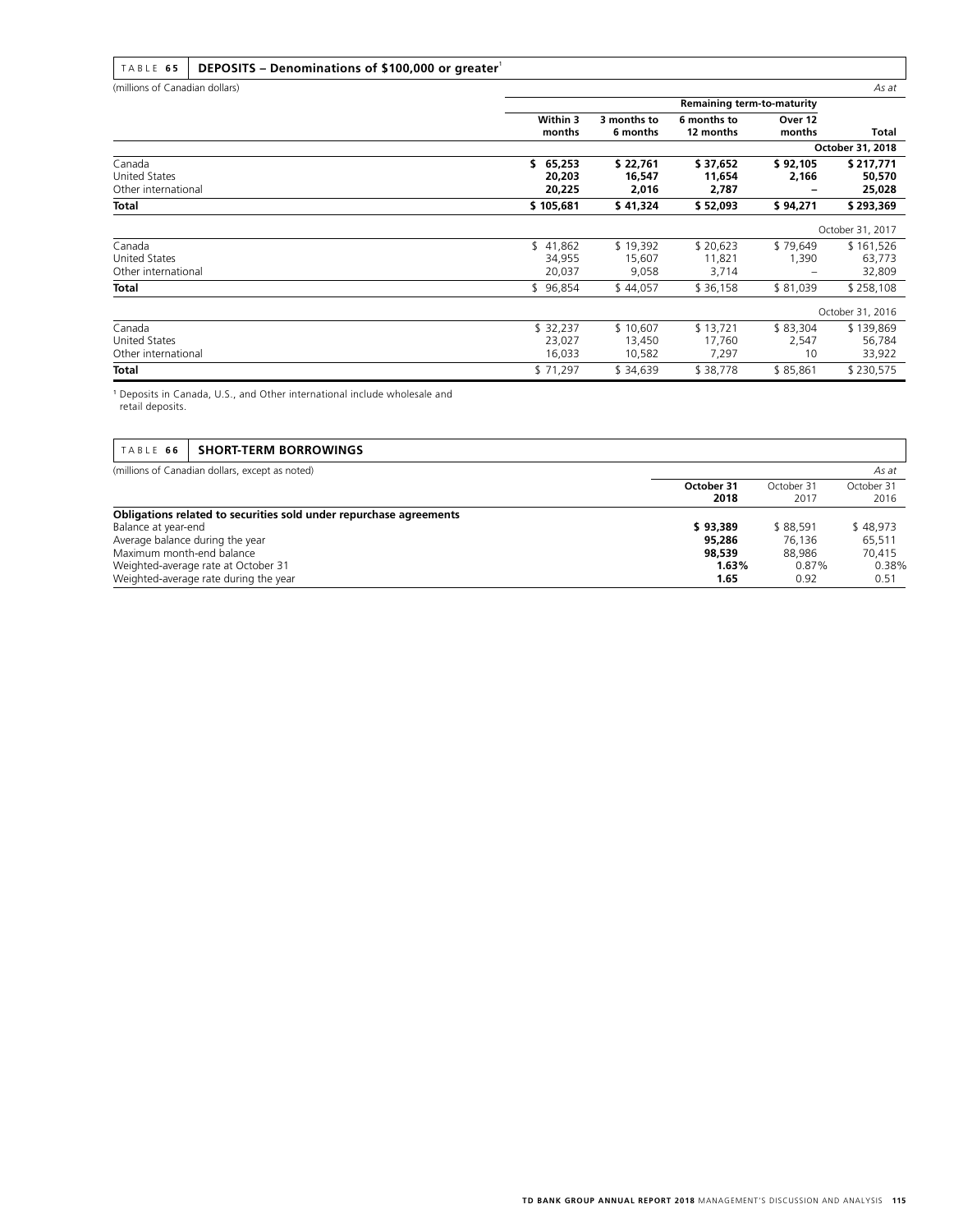| NET INTEREST INCOME ON AVERAGE EARNING BALANCES <sup>1,23</sup><br>TABLE 67 |                    |                       |                 |                    |                       |                 |                    |                       |                 |
|-----------------------------------------------------------------------------|--------------------|-----------------------|-----------------|--------------------|-----------------------|-----------------|--------------------|-----------------------|-----------------|
| (millions of Canadian dollars, except as noted)                             |                    |                       | 2018            |                    |                       | 2017            |                    |                       | 2016            |
|                                                                             | Average<br>balance | Interest <sup>4</sup> | Average<br>rate | Average<br>balance | Interest <sup>4</sup> | Average<br>rate | Average<br>balance | Interest <sup>4</sup> | Average<br>rate |
| <b>Interest-earning assets</b>                                              |                    |                       |                 |                    |                       |                 |                    |                       |                 |
| <b>Interest-bearing deposits with Banks</b>                                 |                    |                       |                 |                    |                       |                 |                    |                       |                 |
| Canada                                                                      | \$<br>5,204        | \$<br>102             | $1.96\%$ \$     | 5,629              | \$<br>21              | 0.37%           | \$<br>6,716<br>\$  | 16                    | 0.24%           |
| U.S.                                                                        | 34,424             | 592                   | 1.72            | 42,899             | 405                   | 0.94            | 38,658             | 187                   | 0.48            |
| <b>Securities</b>                                                           |                    |                       |                 |                    |                       |                 |                    |                       |                 |
| Trading                                                                     |                    | 1,684                 | 3.03            | 47,985             |                       | 2.78            |                    |                       |                 |
| Canada<br>U.S.                                                              | 55,519<br>20,496   | 517                   | 2.52            | 20,186             | 1,332<br>403          | 2.00            | 45,102<br>22,605   | 1,187<br>401          | 2.63<br>1.77    |
| Non-trading                                                                 |                    |                       |                 |                    |                       |                 |                    |                       |                 |
| Canada                                                                      | 47,761             | 1,219                 | 2.55            | 48,109             | 949                   | 1.97            | 41,531             | 614                   | 1.48            |
| U.S.                                                                        | 155,892            | 3,719                 | 2.39            | 130,611            | 2,378                 | 1.82            | 112,147            | 1,802                 | 1.61            |
| Securities purchased under reverse                                          |                    |                       |                 |                    |                       |                 |                    |                       |                 |
| repurchase agreements                                                       |                    |                       |                 |                    |                       |                 |                    |                       |                 |
| Canada                                                                      | 41,518             | 665                   | 1.60            | 33,725             | 371                   | 1.10            | 42,981             | 254                   | 0.59            |
| U.S.                                                                        | 44,238             | 1,020                 | 2.31            | 43,087             | 496                   | 1.15            | 31,824             | 189                   | 0.59            |
| Loans                                                                       |                    |                       |                 |                    |                       |                 |                    |                       |                 |
| Residential mortgages <sup>5</sup>                                          |                    |                       |                 |                    |                       |                 |                    |                       |                 |
| Canada                                                                      | 201,772            | 5,656                 | 2.80            | 200,251            | 4,916                 | 2.45            | 197,925            | 4,726                 | 2.39            |
| U.S.                                                                        | 29,514             | 1,110                 | 3.76            | 27,982             | 1,041                 | 3.72            | 27,331             | 1,029                 | 3.76            |
| Consumer instalment and other personal                                      |                    |                       |                 |                    |                       |                 |                    |                       |                 |
| Canada<br>U.S.                                                              | 120,273            | 5,215<br>1,711        | 4.34<br>4.10    | 106,614            | 4,704                 | 4.41<br>3.53    | 97,881             | 4,604                 | 4.70            |
| Credit card                                                                 | 41,762             |                       |                 | 41,263             | 1,455                 |                 | 40,471             | 1,285                 | 3.18            |
| Canada                                                                      | 18,708             | 2,323                 | 12.42           | 18,571             | 2,270                 | 12.22           | 18,414             | 2,223                 | 12.07           |
| U.S.                                                                        | 15,853             | 2,550                 | 16.09           | 13,771             | 2,213                 | 16.07           | 12,598             | 1,999                 | 15.87           |
| Business and government <sup>5</sup>                                        |                    |                       |                 |                    |                       |                 |                    |                       |                 |
| Canada                                                                      | 92,348             | 2,943                 | 3.19            | 80,673             | 2,187                 | 2.71            | 71,869             | 1,929                 | 2.68            |
| U.S.                                                                        | 115,147            | 4,203                 | 3.65            | 112,416            | 3,795                 | 3.38            | 105,929            | 3,348                 | 3.16            |
| International                                                               | 102,855            | 1,193                 | 1.16            | 88,963             | 896                   | 1.01            | 77,001             | 767                   | 1.00            |
| <b>Total interest-earning assets</b>                                        | \$1,143,284        | \$36,422              |                 | 3.19% \$1,062,735  | \$29,832              | 2.81%           | \$990,983<br>\$    | 26,560                | 2.68%           |
| Interest-bearing liabilities                                                |                    |                       |                 |                    |                       |                 |                    |                       |                 |
| <b>Deposits</b>                                                             |                    |                       |                 |                    |                       |                 |                    |                       |                 |
| Personal                                                                    |                    |                       |                 |                    |                       |                 |                    |                       |                 |
| Canada                                                                      | s.<br>215,320      | \$1,228               | $0.57\%$ \$     | 208,027            | \$<br>983             | 0.47%           | \$193,525<br>\$    | 974                   | 0.50%           |
| U.S.                                                                        | 238,005            | 531                   | 0.22            | 221,560            | 281                   | 0.13            | 204,697            | 218                   | 0.11            |
| Banks <sup>6</sup>                                                          |                    |                       |                 |                    |                       |                 |                    |                       |                 |
| Canada                                                                      | 11,612             | 135                   | 1.16            | 10,686             | 71                    | 0.66            | 10,528             | 55                    | 0.52            |
| U.S.                                                                        | 7,214              | 135                   | 1.87            | 9,460              | 115                   | 1.22            | 6,503              | 47                    | 0.72            |
| Business and government <sup>6,7</sup>                                      |                    |                       |                 |                    |                       |                 |                    |                       |                 |
| Canada                                                                      | 248,013            | 4,513                 | 1.82            | 199,236            | 2,645                 | 1.33            | 191,284            | 2,100                 | 1.10            |
| U.S.                                                                        | 84,575             | 3,541                 | 4.19            | 108,078            | 2,283                 | 2.11            | 101,620            | 1,185                 | 1.17            |
| Subordinated notes and debentures                                           | 7,946              | 337                   | 4.24            | 9,045              | 391                   | 4.32            | 8,769              | 395                   | 4.50            |
| Obligations related to securities sold short                                |                    |                       |                 |                    |                       |                 |                    |                       |                 |
| and under repurchase agreements<br>Canada                                   | 46,981             | 1,091                 | 2.32            | 34,719             | 540                   | 1.56            | 45,098             | 412                   | 0.91            |
| U.S.                                                                        | 57,384             | 1,274                 | 2.22            | 56,587             | 696                   | 1.23            | 47,654             | 346                   | 0.73            |
| Securitization liabilities <sup>8</sup>                                     | 27,805             | 586                   | 2.11            | 29,761             | 472                   | 1.59            | 32,027             | 452                   | 1.41            |
| <b>Other liabilities</b>                                                    |                    |                       |                 |                    |                       |                 |                    |                       |                 |
| Canada                                                                      | 5,706              | 132                   | 2.31            | 5,306              | 92                    | 1.73            | 4,225              | 82                    | 1.94            |
| U.S.                                                                        | 34                 | 4                     | 11.76           | 34                 | $\overline{4}$        | 11.76           | 35                 | $\overline{4}$        | 11.43           |
| <b>International</b> <sup>6</sup>                                           | 68,074             | 676                   | 0.99            | 48,787             | 412                   | 0.84            | 45,524             | 367                   | 0.81            |
| <b>Total interest-bearing liabilities</b>                                   | \$1,018,669        | \$14,183              | 1.39%           | -\$<br>941,286     | \$<br>8,985           | 0.95%           | \$891,489<br>\$    | 6,637                 | 0.74%           |
| Total net interest income on average                                        |                    |                       |                 |                    |                       |                 |                    |                       |                 |
| earning assets                                                              | \$1,143,284        | \$ 22,239             |                 | 1.95% \$1,062,735  | \$20,847              | 1.96%           | \$990,983<br>\$    | 19,923                | 2.01%           |

<sup>1</sup> Certain comparative amounts have been restated to conform with the presentation adopted in the current period.

<sup>2</sup> Net interest income includes dividends on securities.

<sup>3</sup> Geographic classification of assets and liabilities is based on the domicile of the booking point of assets and liabilities.

<sup>4</sup> Interest income includes loan fees earned by the Bank, which are recognized in net

<sup>6</sup> Includes average trading deposits with a fair value of \$102 billion (2017 – \$87 billion, 2016 – \$77 billion).

<sup>7</sup> Includes marketing fees incurred on the TD Ameritrade IDA of \$1.9 billion (2017 – \$1.5 billion, 2016 – \$1.2 billion). <sup>8</sup> Includes average securitization liabilities at fair value of \$12 billion (2017 –

\$13 billion, 2016 – \$12 billion) and average securitization liabilities

interest income over the life of the loan through the effective interest rate method. <sup>5</sup> Includes average trading loans of \$11 billion (2017 – \$12 billion, 2016 – \$11 billion).

at amortized cost of \$16 billion (2017 –\$17 billion, 2016 – \$20 billion).